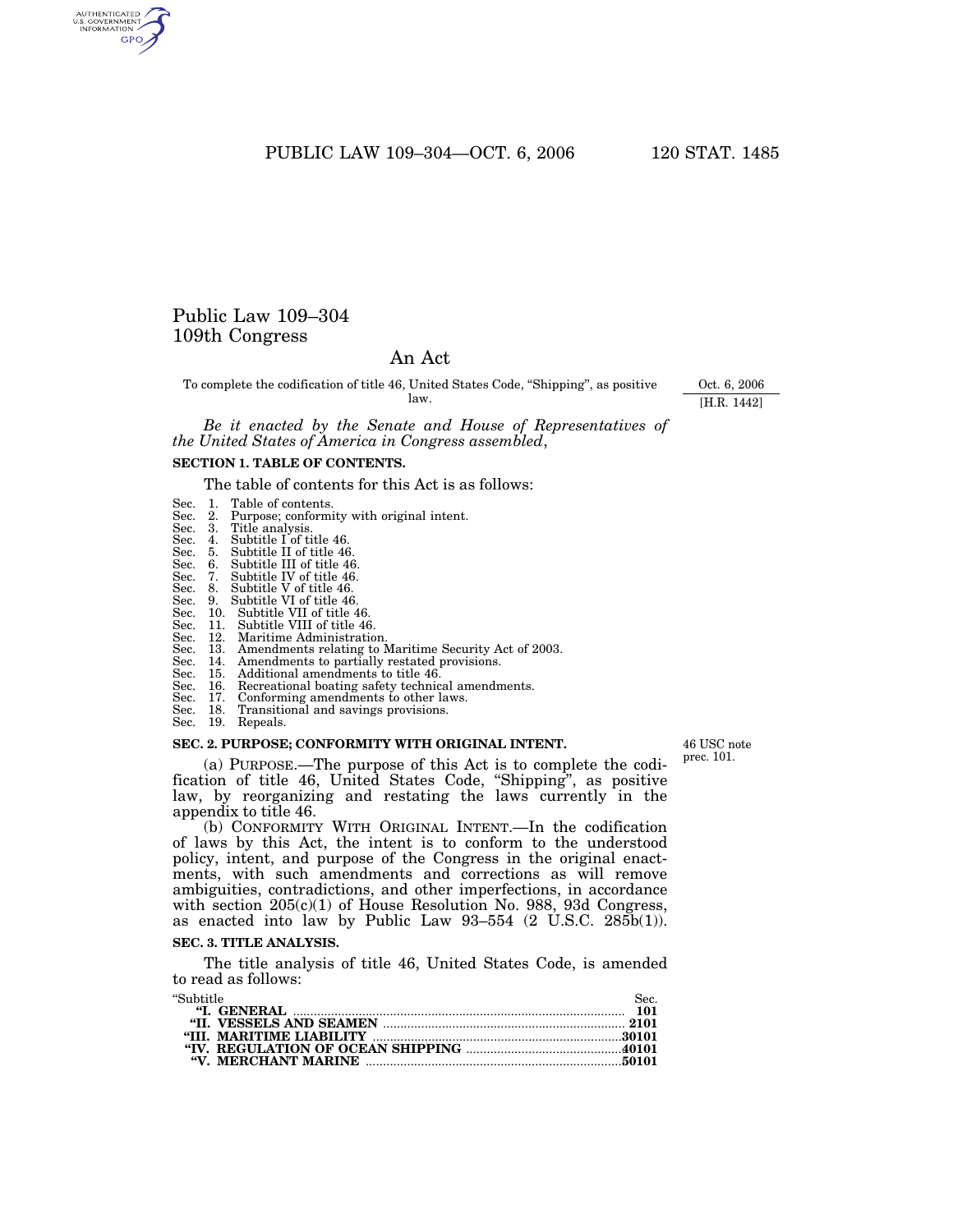#### **SEC. 4. SUBTITLE I OF TITLE 46.**

Title 46, United States Code, is amended by inserting after the title analysis the following:

# **''Subtitle I—General**

| "Chapter | Sec. |
|----------|------|
|          | 101  |
|          | 301  |
|          | 501  |

# **''CHAPTER 1—DEFINITIONS**

- ''Sec.
- "101. Agency.
- "102. Barge.

"103. Boundary Line.

"104. Citizen of the United States.

"105. Consular officer.

"106. Documented vessel.

''107. Exclusive economic zone.

"108. Fisheries.

- "109. Foreign commerce or trade.
- "110. Foreign vessel.
- "111. Numbered vessel.
- "112. State.
- "113. Undocumented.
- ''114. United States.
- "115. Vessel. "115. Vessel.<br>"116. Vessel of the United States.
- 

# **''§ 101. Agency**

''In this title, the term 'agency' means a department, agency, or instrumentality of the United States Government.

#### **''§ 102. Barge**

''In this title, the term 'barge' means a non-self-propelled vessel.

## **''§ 103. Boundary Line**

''In this title, the term 'Boundary Line' means a line established under section 2(b) of the Act of February 19, 1895 (33 U.S.C. 151).

# **''§ 104. Citizen of the United States**

''In this title, the term 'citizen of the United States', when used in reference to a natural person, means an individual who is a national of the United States as defined in section  $101(a)(22)$ of the Immigration and Nationality Act (8 U.S.C. 1101(a)(22)).

#### **''§ 105. Consular officer**

''In this title, the term 'consular officer' means an officer or employee of the United States Government designated under regulations to issue visas.

#### **''§ 106. Documented vessel**

''In this title, the term 'documented vessel' means a vessel for which a certificate of documentation has been issued under chapter 121 of this title.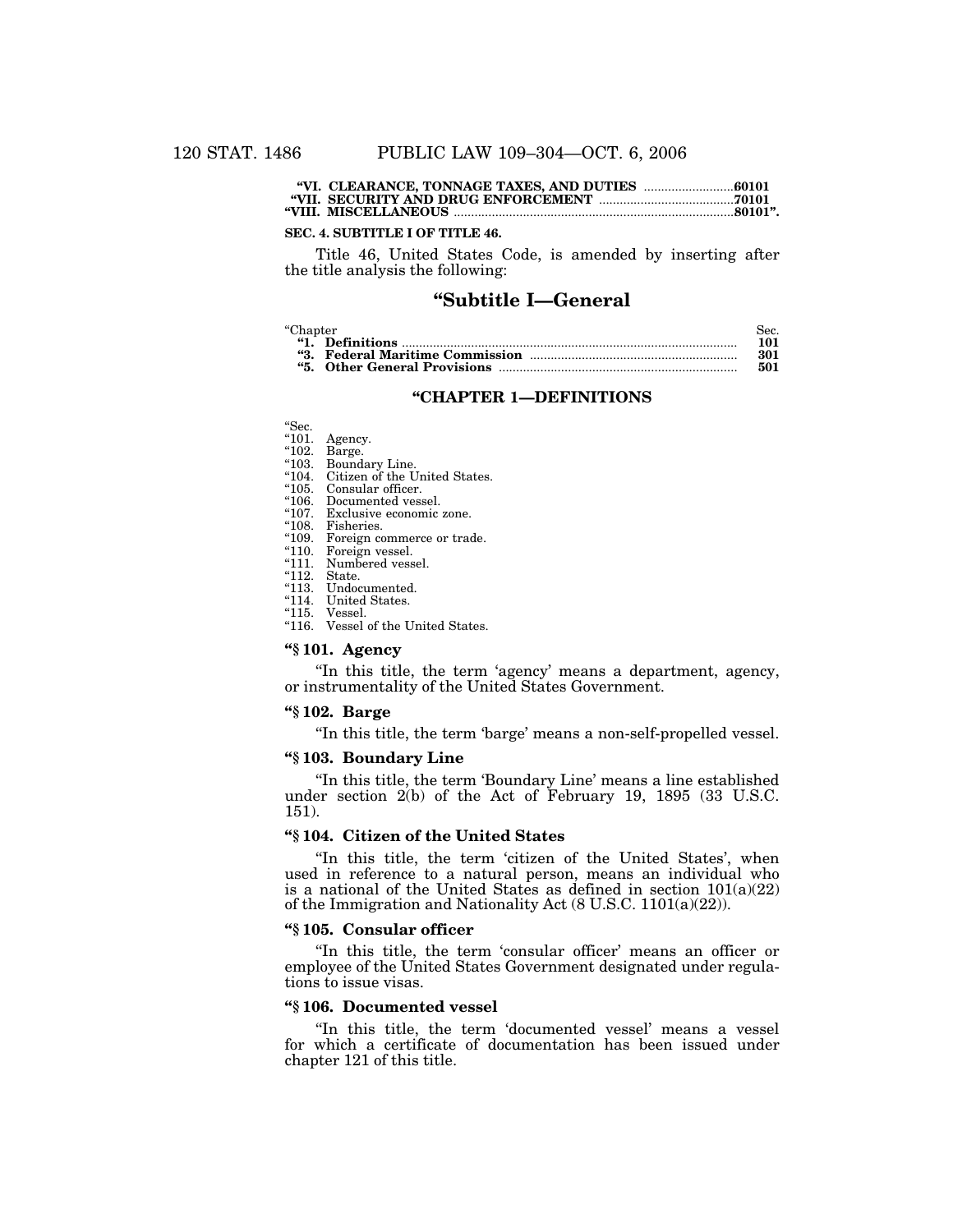# **''§ 107. Exclusive economic zone**

''In this title, the term 'exclusive economic zone' means the zone established by Presidential Proclamation 5030 of March 10, 1983 (16 U.S.C. 1453 note).

## **''§ 108. Fisheries**

''In this title, the term 'fisheries' includes processing, storing, transporting (except in foreign commerce), planting, cultivating, catching, taking, or harvesting fish, shellfish, marine animals, pearls, shells, or marine vegetation in the navigable waters of the United States or in the exclusive economic zone.

#### **''§ 109. Foreign commerce or trade**

"(a) IN GENERAL.—In this title, the terms 'foreign commerce' and 'foreign trade' mean commerce or trade between a place in the United States and a place in a foreign country.

''(b) CAPITAL CONSTRUCTION FUNDS AND CONSTRUCTION-DIF-FERENTIAL SUBSIDIES.—In the context of capital construction funds under chapter 535 of this title, and in the context of constructiondifferential subsidies under title V of the Merchant Marine Act, 1936, the terms 'foreign commerce' and 'foreign trade' also include, in the case of liquid and dry bulk cargo carrying services, trading between foreign ports in accordance with normal commercial bulk shipping practices in a manner that will permit bulk vessels of the United States to compete freely with foreign bulk vessels in their operation or competition for charters, subject to regulations prescribed by the Secretary of Transportation.

# **''§ 110. Foreign vessel**

''In this title, the term 'foreign vessel' means a vessel of foreign registry or operated under the authority of a foreign country.

# **''§ 111. Numbered vessel**

"In this title, the term 'numbered vessel' means a vessel for which a number has been issued under chapter 123 of this title.

# **''§ 112. State**

''In this title, the term 'State' means a State of the United States, the District of Columbia, Guam, Puerto Rico, the Virgin Islands, American Samoa, the Northern Mariana Islands, and any other territory or possession of the United States.

### **''§ 113. Undocumented**

''In this title, the term 'undocumented' means not having and not required to have a certificate of documentation issued under chapter 121 of this title.

### **''§ 114. United States**

''In this title, the term 'United States', when used in a geographic sense, means the States of the United States, the District of Columbia, Guam, Puerto Rico, the Virgin Islands, American Samoa, the Northern Mariana Islands, and any other territory or possession of the United States.

#### **''§ 115. Vessel**

"In this title, the term 'vessel' has the meaning given that term in section 3 of title 1.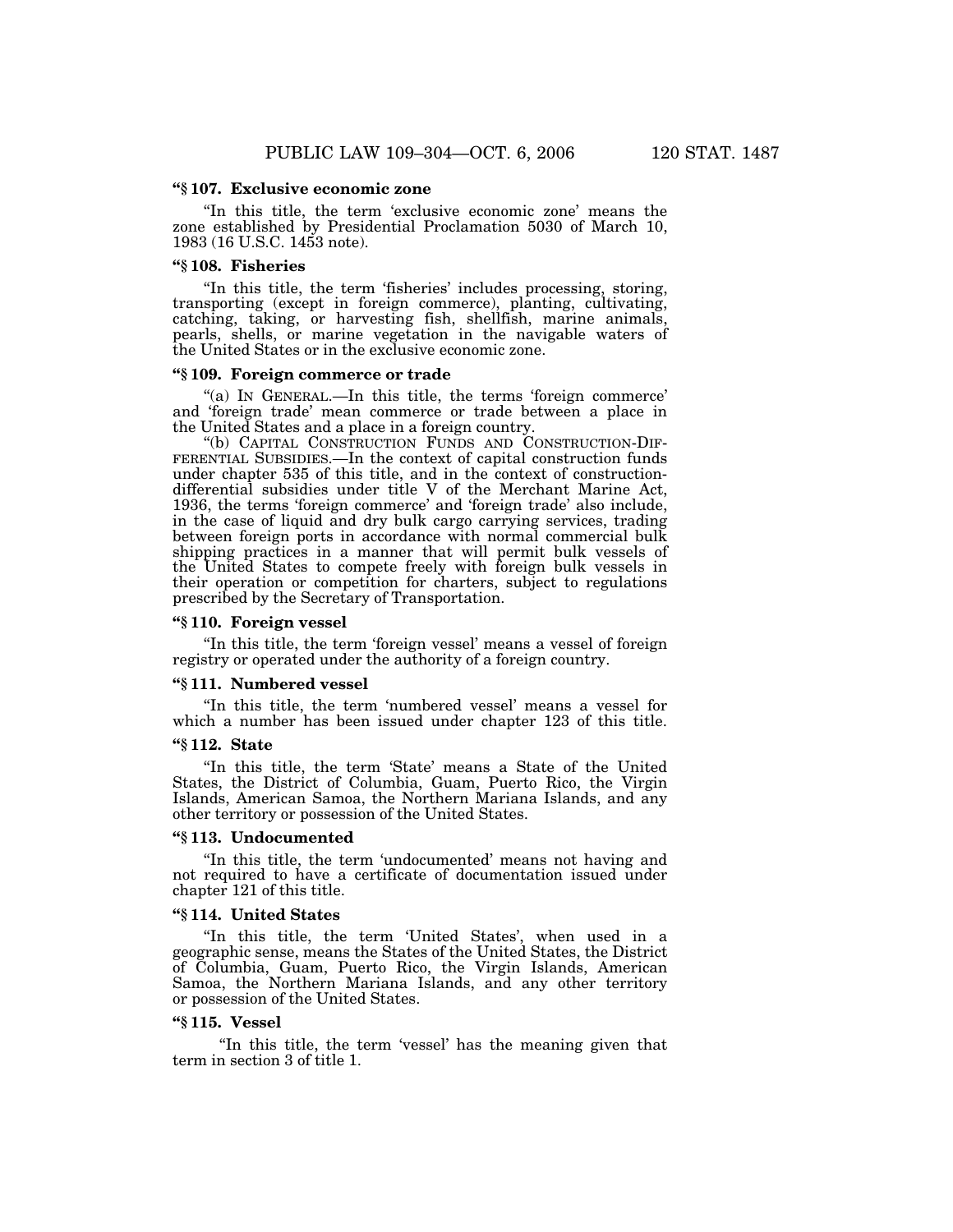# **''§ 116. Vessel of the United States**

''In this title, the term 'vessel of the United States' means a vessel documented under chapter 121 of this title (or exempt from documentation under section 12102(c) of this title), numbered under chapter 123 of this title, or titled under the law of a State.

## **''CHAPTER 3—FEDERAL MARITIME COMMISSION**

''Sec.

''301. General organization.

''302. Quorum.

"302. Quorum.<br>"303. Record of meetings and votes.<br>"304. Delegation of authority.

Delegation of authority.

"305. Regulations.<br>"306. Annual report.

''306. Annual report.

''307. Expenditures.

# **''§ 301. General organization**

''(a) ORGANIZATION.—The Federal Maritime Commission is an independent establishment of the United States Government.

''(b) COMMISSIONERS.—

''(1) COMPOSITION.—The Commission is composed of 5 Commissioners, appointed by the President by and with the advice and consent of the Senate. Not more than 3 Commissioners may be appointed from the same political party.

"(2) TERMS.—The term of each Commissioner is 5 years, with each term beginning one year apart. An individual appointed to fill a vacancy is appointed only for the unexpired term of the individual being succeeded. A vacancy shall be filled in the same manner as the original appointment. When the term of a Commissioner ends, the Commissioner may continue to serve until a successor is appointed and qualified.

''(3) REMOVAL.—The President may remove a Commissioner for inefficiency, neglect of duty, or malfeasance in office.

''(c) CHAIRMAN.—

''(1) DESIGNATION.—The President shall designate one of the Commissioners as Chairman.

"(2) GENERAL AUTHORITY.—The Chairman is the chief executive and administrative officer of the Commission. In carrying out the duties and powers of the Commission (other than under paragraph (3)), the Chairman is subject to the policies, regulatory decisions, findings, and determinations of the Commission.

''(3) PARTICULAR DUTIES.—

''(A) IN GENERAL.—The Chairman shall—

''(i) appoint and supervise officers and employees of the Commission;

"(ii) appoint the heads of major organizational units, but only after consultation with the other Commissioners;

''(iii) distribute the business of the Commission among personnel and organizational units;

"(iv) supervise the expenditure of money for administrative purposes; and

''(v) assign Commission personnel, including Commissioners, to perform duties and powers delegated by the Commission under section 304 of this title.

President.

President.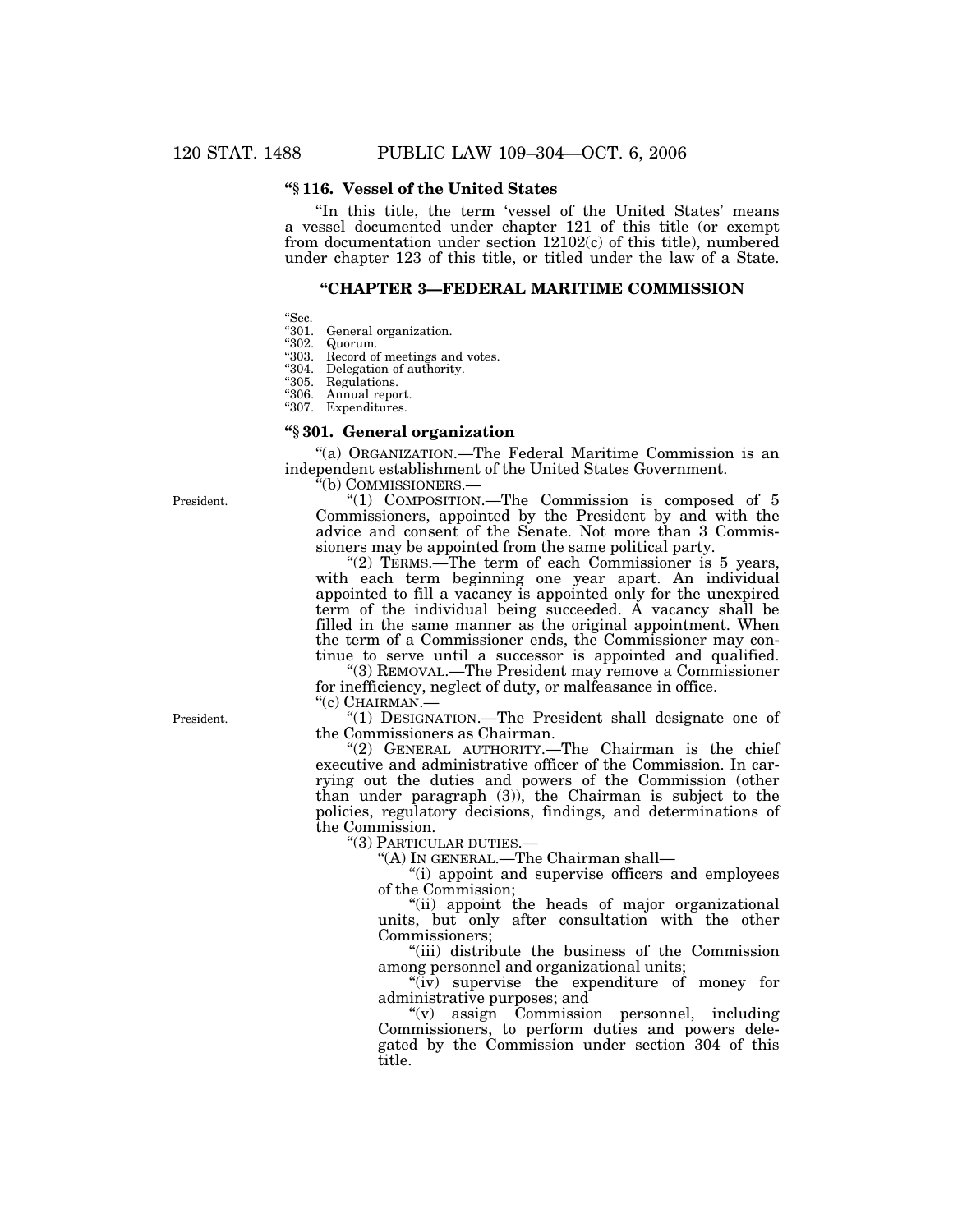''(B) NONAPPLICATION.—Subparagraph (A) (other than clause (v)) does not apply to personnel employed regularly and full-time in the offices of Commissioners other than the Chairman.

"(4) DELEGATION.—The Chairman may designate officers and employees under the Chairman's jurisdiction to perform duties and powers of the Chairman, subject to the Chairman's supervision and direction.

''(d) SEAL.—The Commission shall have a seal which shall be judicially recognized.

# **''§ 302. Quorum**

''A vacancy or vacancies in the membership of the Federal Maritime Commission do not impair the power of the Commission to execute its functions. The affirmative vote of a majority of the Commissioners serving on the Commission is required to dispose of any matter before the Commission.

## **''§ 303. Record of meetings and votes**

''The Federal Maritime Commission, through its secretary, shall keep a record of its meetings and the votes taken on any action, order, contract, or financial transaction of the Commission.

## **''§ 304. Delegation of authority**

''(a) DELEGATION.—The Federal Maritime Commission, by published order or regulation, may delegate to a division of the Commission, an individual Commissioner, an employee board, or an officer or employee of the Commission, any of its duties or powers, including those relating to hearing, determining, ordering, certifying, reporting, or otherwise acting on any matter. This subsection does not affect section 556(b) of title 5.

''(b) REVIEW.—The Commission may review any action taken under a delegation of authority under subsection (a). The review may be taken on the Commission's own initiative or on the petition of a party to or an intervenor in the action, within the time and in the manner prescribed by the Commission. The vote of a majority of the Commission, less one member, is sufficient to bring an action before the Commission for review.

''(c) DEEMED ACTION OF COMMISSION.—If the Commission declines review, or if review is not sought, within the time prescribed under subsection (b), the action taken under the delegation of authority is deemed to be the action of the Commission.

# **''§ 305. Regulations**

''The Federal Maritime Commission may prescribe regulations to carry out its duties and powers.

#### **''§ 306. Annual report**

"(a) IN GENERAL.—Not later than April 1 of each year, the Federal Maritime Commission shall submit a report to Congress. The report shall include the results of its investigations, a summary of its transactions, the purposes for which all of its expenditures were made, and any recommendations for legislation.

''(b) REPORT ON FOREIGN LAWS AND PRACTICES.—The Commission shall include in its annual report to Congress—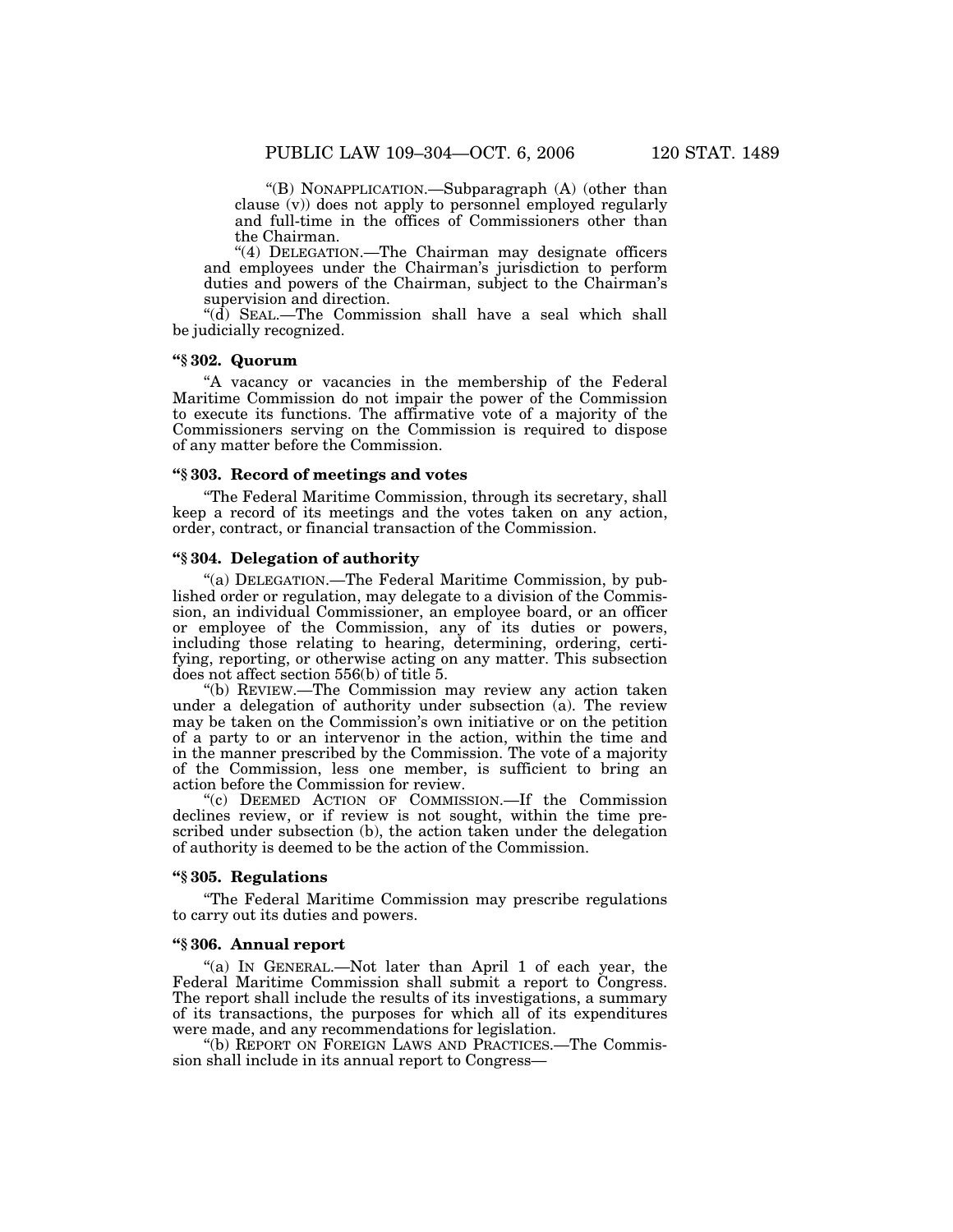" $(1)$  a list of the 20 foreign countries that generated the largest volume of oceanborne liner cargo for the most recent calendar year in bilateral trade with the United States;

 $(2)$  an analysis of conditions described in section  $42302(a)$ of this title being investigated or found to exist in foreign countries;

''(3) any actions being taken by the Commission to offset those conditions;

''(4) any recommendations for additional legislation to offset those conditions; and

"(5) a list of petitions filed under section  $42302(b)$  of this title that the Commission rejected and the reasons for each rejection.

# **''§ 307. Expenditures**

''The Federal Maritime Commission may make such expenditures as are necessary in the performance of its functions from funds appropriated or otherwise made available to it, which appropriations are authorized.

# **''CHAPTER 5—OTHER GENERAL PROVISIONS**

"Sec.<br>"501.<br>"502. Waiver of navigation and vessel-inspection laws.

Cargo exempt from forfeiture.

"503. Notice of seizure.<br>"504. Remission of fees

Remission of fees and penalties.

"505. Penalty for violating regulation or order.

# **''§ 501. Waiver of navigation and vessel-inspection laws**

''(a) ON REQUEST OF SECRETARY OF DEFENSE.—On request of the Secretary of Defense, the head of an agency responsible for the administration of the navigation or vessel-inspection laws shall waive compliance with those laws to the extent the Secretary considers necessary in the interest of national defense.

''(b) BY HEAD OF AGENCY.—When the head of an agency responsible for the administration of the navigation or vessel-inspection laws considers it necessary in the interest of national defense, the individual may waive compliance with those laws to the extent, in the manner, and on the terms the individual prescribes.

''(c) TERMINATION OF AUTHORITY.—The authority granted by this section shall terminate at such time as the Congress by concurrent resolution or the President may designate.

# **''§ 502. Cargo exempt from forfeiture**

"Cargo on a vessel is exempt from forfeiture under this title if—

" $(1)$  the cargo is owned in good faith by a person not the owner, master, or crewmember of the vessel; and

" $(2)$  the customs duties on the cargo have been paid or secured for payment as provided by law.

# **''§ 503. Notice of seizure**

''When a forfeiture of a vessel or cargo accrues, the official of the United States Government required to give notice of the seizure of the vessel or cargo shall include in the notice, if they are known to that official, the name and the place of residence of the owner or consignee at the time of the seizure.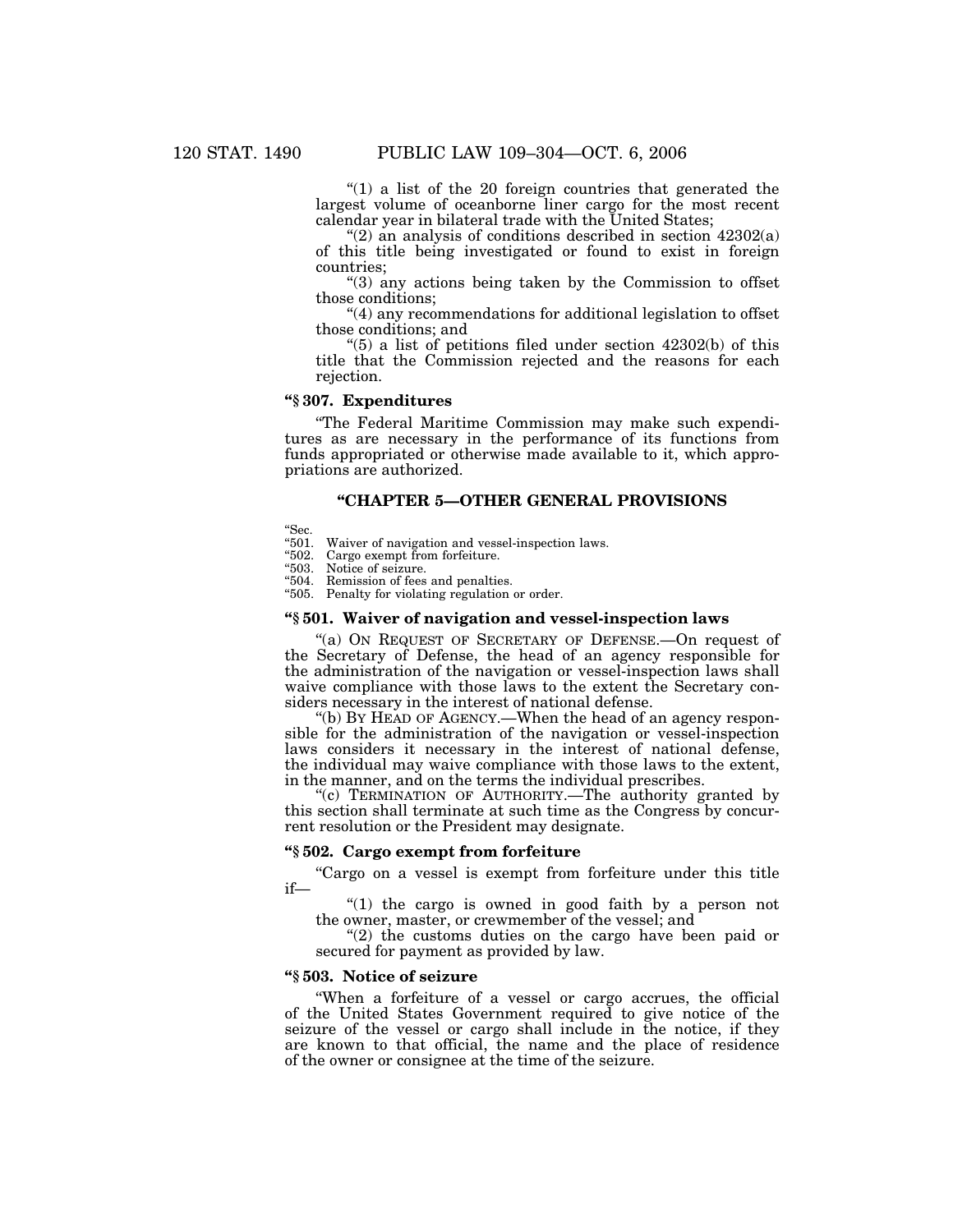# **''§ 504. Remission of fees and penalties**

''Any part of a fee, tax, or penalty paid or a forfeiture incurred under a law or regulation relating to vessels or seamen may be remitted if—

 $(1)$  application for the remission is made within one year after the date of the payment or forfeiture; and

" $(2)$  it is found that the fee, tax, penalty, or forfeiture was improperly or excessively imposed.

#### **''§ 505. Penalty for violating regulation or order**

''A person convicted of knowingly and willfully violating a regulation or order of the Federal Maritime Commission or the Secretary of Transportation under subtitle IV or V of this title, for which no penalty is expressly provided, shall be fined not more than \$500. Each day of a continuing violation is a separate offense.".

# **SEC. 5. SUBTITLE II OF TITLE 46.**

Chapter 121 of title 46, United States Code, is amended to read as follows:

# **''CHAPTER 121—DOCUMENTATION OF VESSELS**

#### ''SUBCHAPTER I—GENERAL

- ''Sec. ''12101. Definitions.
- 
- ''12102. Vessels requiring documentation. ''12103. General eligibility requirements. ''12104. Applications for documentation. ''12105. Issuance of documentation.
- 
- 
- ''12106. Surrender of title and number. ''12107. Wrecked vessels.
- 

#### ''SUBCHAPTER II—ENDORSEMENTS AND SPECIAL DOCUMENTATION

- 
- "12111. Registry endorsement.<br>"12112. Coastwise endorsemen
- "12112. Coastwise endorsement.<br>"12113. Fishery endorsement. Fishery endorsement.
- 
- 
- "12114. Recreational endorsement.<br>"12115. Temporary endorsement for vessels procured outside the United States.<br>"12116. Limited endorsements for Guam, American Samoa, and Northern Mariana Islands.<br>
"12117. Oil spill response vessels.
- 
- 12118. Owners engaged primarily in manufacturing or mineral industry.<br>"12118. Owners engaged primarily in leasing or financing transactions.
- 
- 
- ''12119. Owners engaged primarily in leasing or financing transactions. ''12120. Liquified gas tankers. ''12121. Small passenger vessels and uninspected passenger vessels.

#### ''SUBCHAPTER III—MISCELLANEOUS

- 
- "12131. Command of documented vessels.<br>"12132. Loss of coastwise trade privileges
- ''12132. Loss of coastwise trade privileges. ''12133. Duty to carry certificate on vessel and allow examination.
- "12133. Duty to carry certificate on vessel a<br>"12134. Evidentiary uses of documentation.<br>"12135. Invalidation of certificates of docum
- ''12135. Invalidation of certificates of documentation. Surrender of certificates of documentation.
- Recording of vessels built in the United States.
- 
- "12138. List of documented vessels.<br>"12139. Reports.
- 

#### ''SUBCHAPTER IV—PENALTIES

- 
- ''12151. Penalties. ''12152. Denial or revocation of endorsement for non-payment of civil penalty.

## ''SUBCHAPTER I—GENERAL

# **''§ 12101. Definitions**

"(a) REBUILT IN THE UNITED STATES.—In this chapter, a vessel is deemed to have been rebuilt in the United States only if the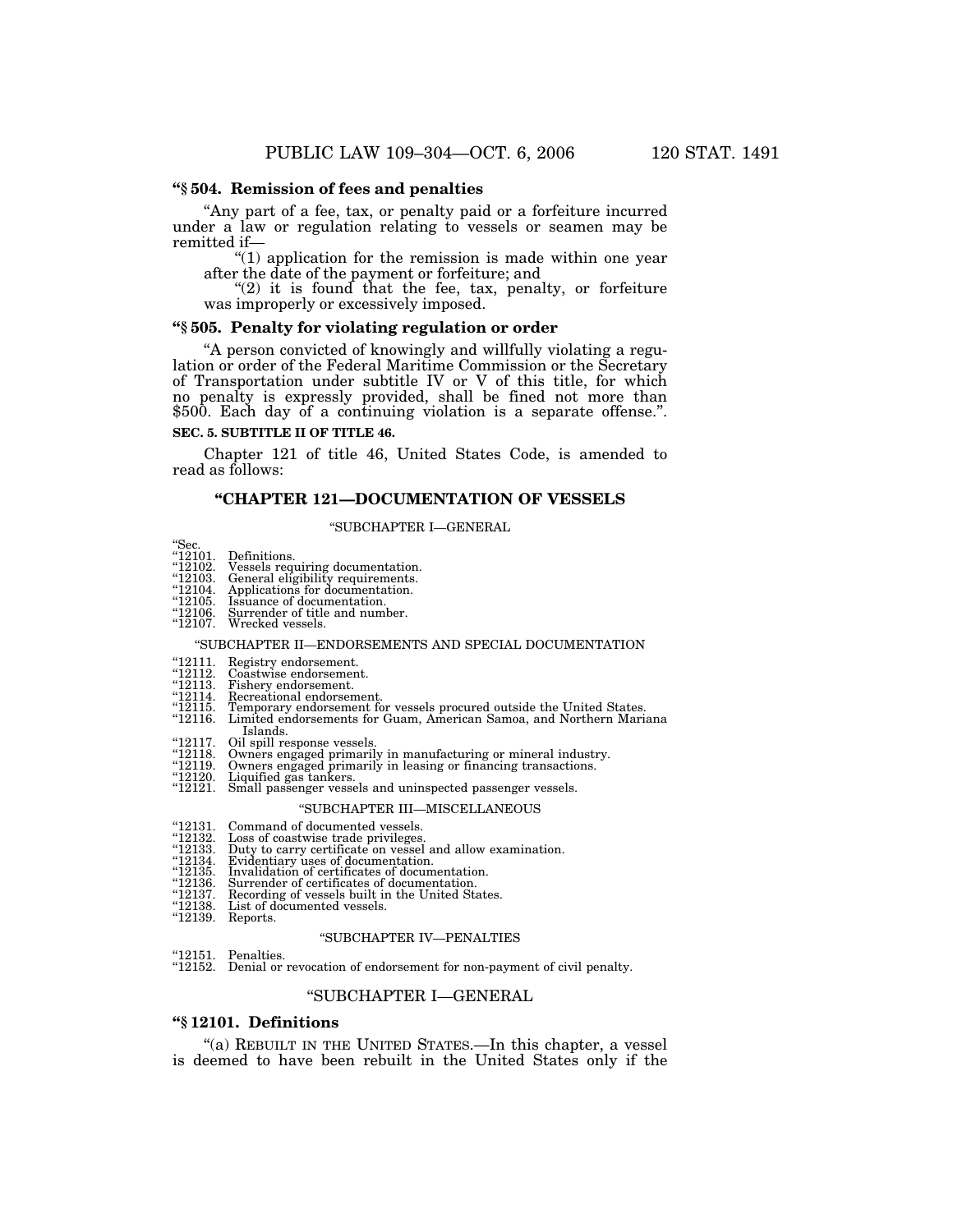entire rebuilding, including the construction of any major component of the hull or superstructure, was done in the United States.

''(b) RELATED TERMS IN OTHER LAWS.—When the following terms are used in a law, regulation, document, ruling, or other official act referring to the documentation of a vessel, the following definitions apply:

" $(1)$  REGISTRY ENDORSEMENT.—The terms 'certificate of registry', 'register', and 'registry' mean a certificate of documentation with a registry endorsement issued under this chapter.

''(2) COASTWISE ENDORSEMENT.—The terms 'license', 'enrollment and license', 'license for the coastwise (or coasting) trade', and 'enrollment and license for the coastwise (or coasting) trade' mean a certificate of documentation with a coastwise endorsement issued under this chapter.

''(3) YACHT.—The term 'yacht' means a recreational vessel even if not documented.

#### **''§ 12102. Vessels requiring documentation**

"(a) IN GENERAL.—Except as otherwise provided, a vessel may engage in a trade only if the vessel has been issued a certificate of documentation with an endorsement for that trade under this chapter.

''(b) VESSELS LESS THAN 5 NET TONS.—A vessel of less than 5 net tons may engage in a trade without being documented if the vessel otherwise satisfies the requirements to engage in the particular trade.

 $C$ <sup>''(c)</sup> BARGES.—A barge qualified to engage in the coastwise trade may engage in the coastwise trade, without being documented, on rivers, harbors, lakes (except the Great Lakes), canals, and inland waters.

## **''§ 12103. General eligibility requirements**

''(a) IN GENERAL.—Except as otherwise provided, a certificate of documentation for a vessel may be issued under this chapter only if the vessel is—

''(1) wholly owned by one or more individuals or entities described in subsection (b);

" $(2)$  at least 5 net tons as measured under part J of this subtitle; and

"(3) not documented under the laws of a foreign country. "(b) ELIGIBLE OWNERS.—For purposes of subsection  $(a)(1)$ , the following are eligible owners:

''(1) An individual who is a citizen of the United States.

"(2) An association, trust, joint venture, or other entity if—

''(A) each of its members is a citizen of the United States; and

 $'(B)$  it is capable of holding title to a vessel under the laws of the United States or a State.

''(3) A partnership if—

" $(\hat{A})$  each general partner is a citizen of the United States; and

''(B) the controlling interest in the partnership is owned by citizens of the United States.

''(4) A corporation if—

''(A) it is incorporated under the laws of the United States or a State;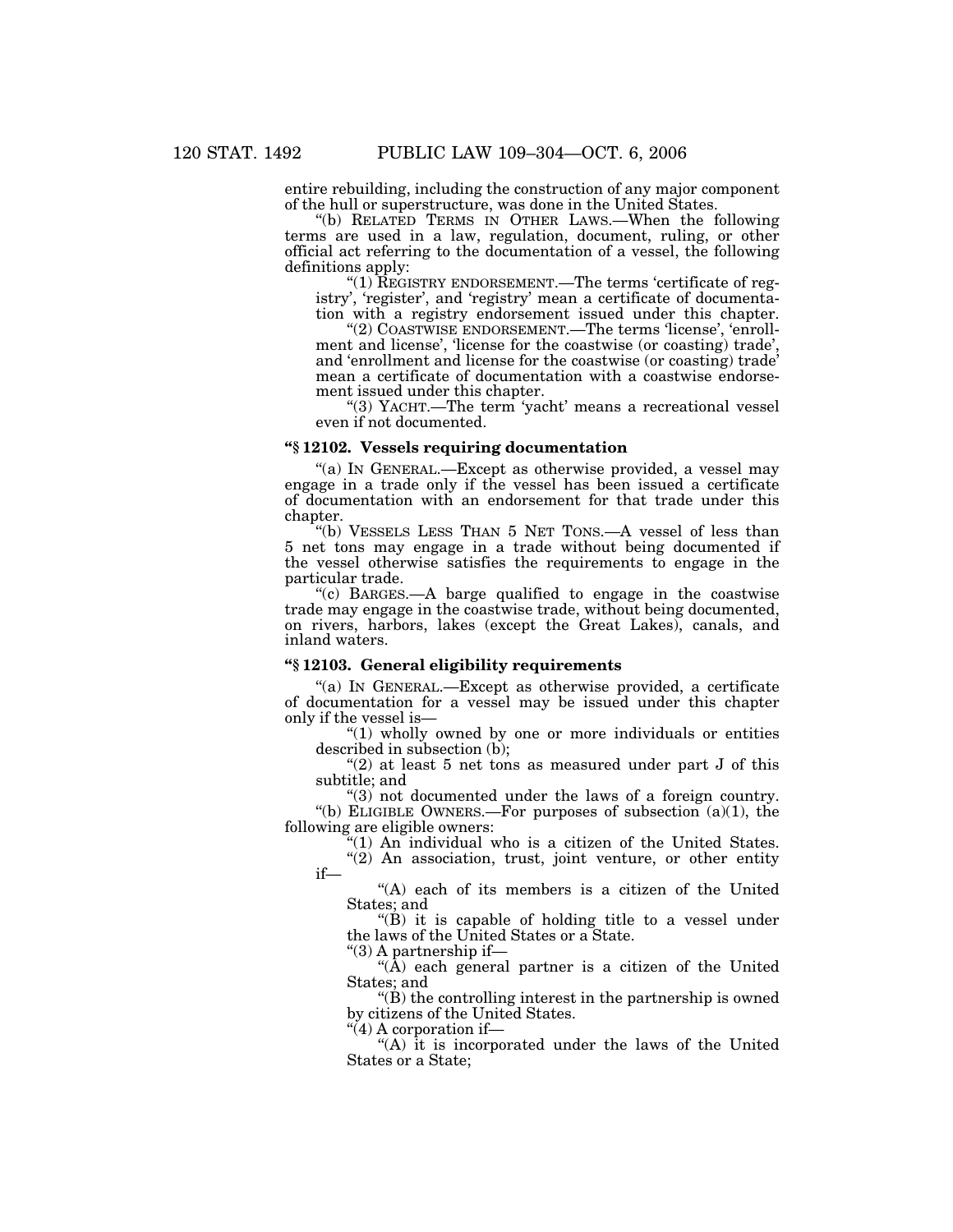''(B) its chief executive officer, by whatever title, and the chairman of its board of directors are citizens of the United States; and

''(C) no more of its directors are noncitizens than a minority of the number necessary to constitute a quorum. ''(5) The United States Government.

''(6) The government of a State.

"(c) TEMPORARY CERTIFICATES PRIOR TO MEASUREMENT.-- Notwithstanding subsection  $(a)(2)$ , the Secretary may issue a temporary certificate of documentation for a vessel before it is measured.

#### **''§ 12104. Applications for documentation**

''(a) IN GENERAL.—An application for a certificate of documentation or endorsement under this chapter must be filed by the owner of the vessel. The application must be filed in the manner, be in the form, and contain the information prescribed by the Secretary.

''(b) APPLICANT'S IDENTIFYING INFORMATION.—The Secretary shall require the applicant to provide—

 $'(1)$  if the applicant is an individual, the individual's social security number; or

"(2) if the applicant is an entity-

''(A) the entity's taxpayer identification number; or

''(B) if the entity does not have a taxpayer identification number, the social security number of an individual who is a corporate officer, general partner, or individual trustee of the entity and who signs the application.

# **''§ 12105. Issuance of documentation**

"(a) IN GENERAL.—Except as provided in section 12152 of this title, the Secretary, on receipt of a proper application, shall issue a certificate of documentation or a temporary certificate of documentation for a vessel satisfying the requirements of section 12103 of this title. The certificate shall contain each endorsement under subchapter II of this chapter for which the owner applies and the vessel is eligible.

''(b) TEMPORARY CERTIFICATES FOR RECREATIONAL VESSELS.— The Secretary may delegate, subject to the supervision and control of the Secretary and under terms prescribed by regulation, to private entities determined and certified by the Secretary to be qualified, the authority to issue a temporary certificate of documentation for a recreational vessel eligible under section 12103 of this title. A temporary certificate issued under this subsection is valid for not more than 30 days.

''(c) INFORMATION TO BE INCLUDED IN CERTIFICATE.—A certificate of documentation shall—

''(1) identify and describe the vessel;

"(2) identify the owner of the vessel; and

''(3) contain additional information prescribed by the Secretary.

''(d) PROCEDURES TO ENSURE INTEGRITY AND ACCURACY.—The Secretary shall prescribe procedures to ensure the integrity of, and the accuracy of information contained in, certificates of documentation.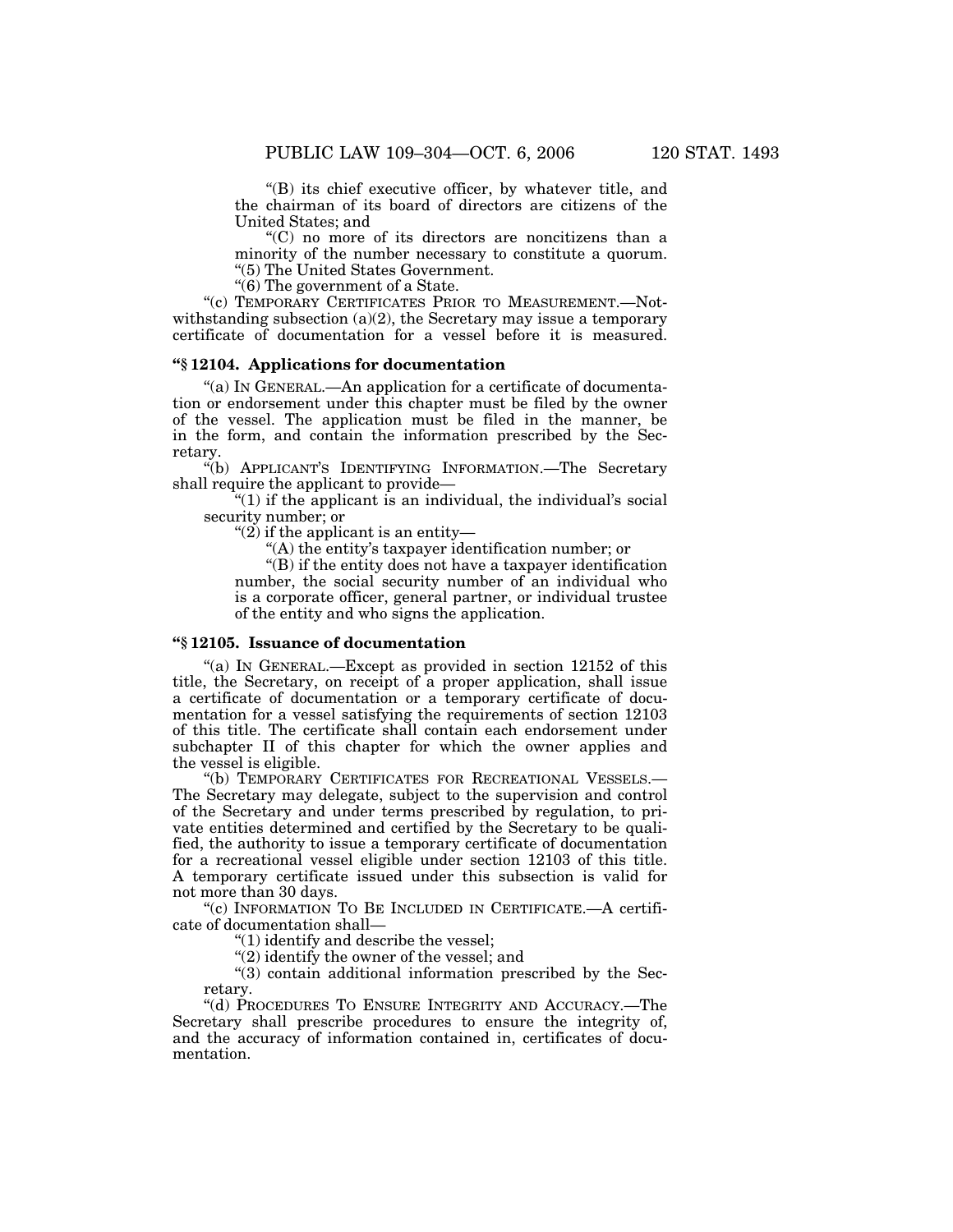# **''§ 12106. Surrender of title and number**

Regulations.

"(a) IN GENERAL.—A documented vessel may not be titled by a State or required to display numbers under chapter 123 of this title, and any certificate of title issued by a State for a documented vessel shall be surrendered as provided by regulations prescribed by the Secretary.

''(b) VESSELS COVERED BY PREFERRED MORTGAGE.—The Secretary may approve the surrender under subsection (a) of a certificate of title for a vessel covered by a preferred mortgage under section 31322(d) of this title only if the mortgagee consents.

#### **''§ 12107. Wrecked vessels**

"(a) REQUIREMENTS.—A vessel is a wrecked vessel under this chapter if it—

''(1) was wrecked on a coast of the United States or adjacent waters; and

 $(2)$  has undergone repairs in a shipyard in the United States equal to at least 3 times the appraised salvage value of the vessel.

''(b) APPRAISALS.—The Secretary may appoint a board of three appraisers to determine whether a vessel satisfies subsection (a)(2). The costs of the appraisal shall be paid by the owner of the vessel.

# ''SUBCHAPTER II—ENDORSEMENTS AND SPECIAL DOCUMENTATION

# **''§ 12111. Registry endorsement**

''(a) REQUIREMENTS.—A registry endorsement may be issued for a vessel that satisfies the requirements of section 12103 of this title.

''(b) AUTHORIZED ACTIVITY.—A vessel for which a registry endorsement is issued may engage in foreign trade or trade with Guam, American Samoa, Wake, Midway, or Kingman Reef.

"(1) NONAPPLICATION OF BENEFICIARY CITIZENSHIP REQUIRE-MENT.—For the issuance of a certificate of documentation with only a registry endorsement, the beneficiaries of a trust are not required to be citizens of the United States if the trust qualifies under paragraph (2) and the vessel is subject to a charter to a citizen of the United States.

"(2) REQUIREMENTS FOR TRUST TO QUALIFY.-

"(A) IN GENERAL.—Subject to subparagraph (B), a trust qualifies under this paragraph with respect to a vessel only if—

''(i) each trustee is a citizen of the United States; and

"(ii) the application for documentation of the vessel includes the affidavit of each trustee stating that the trustee is not aware of any reason involving a beneficiary of the trust that is not a citizen of the United States, or involving any other person that is not a citizen of the United States, as a result of which the beneficiary or other person would hold more than 25 percent of the aggregate power to influence or limit the exercise of the authority of the trustee with respect to matters involving any ownership or operation of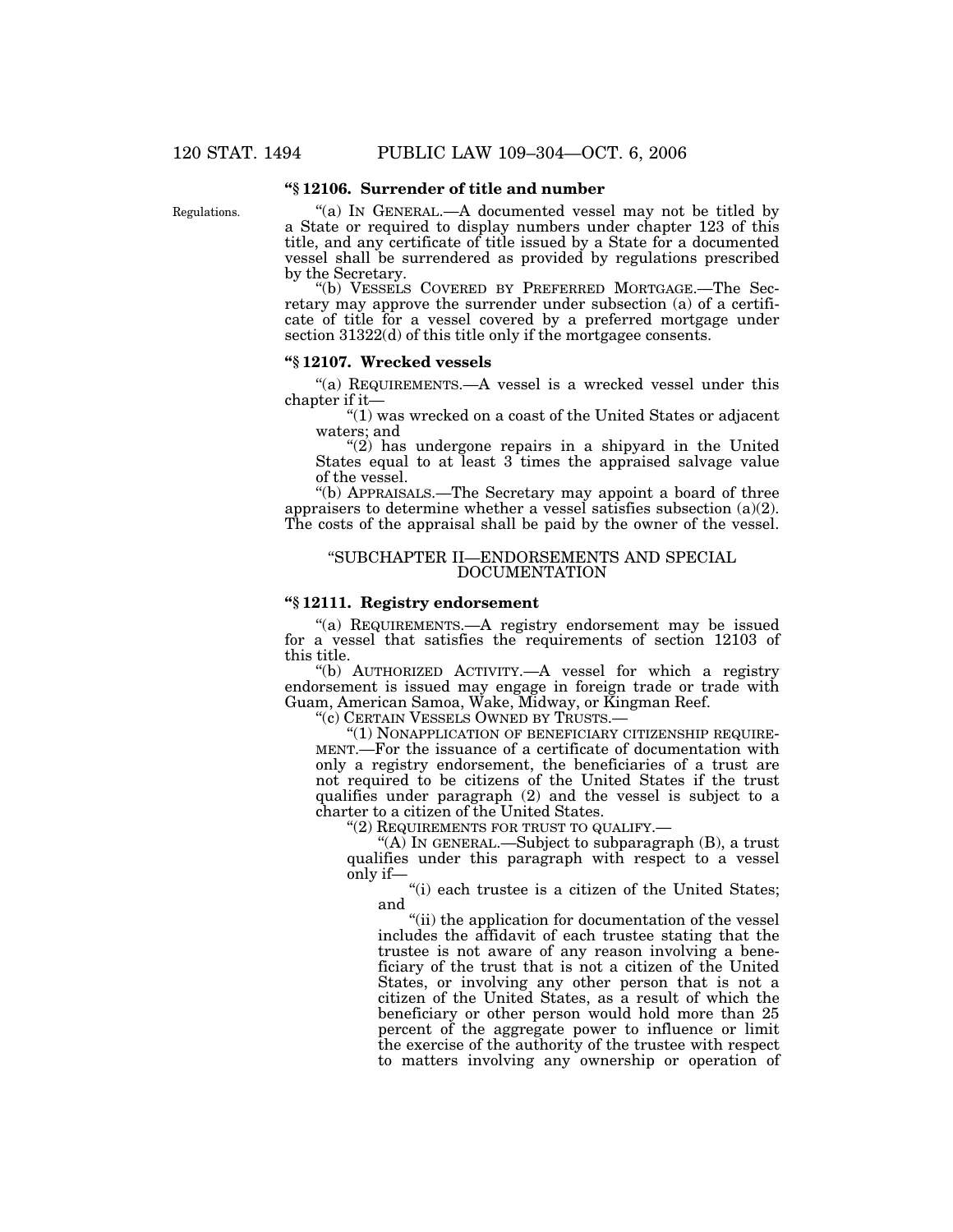the vessel that may adversely affect the interests of the United States.

"(B) AUTHORITY OF NON-CITIZENS.—If any person that is not a citizen of the United States has authority to direct or participate in directing a trustee for a trust in matters involving any ownership or operation of the vessel that may adversely affect the interests of the United States or in removing a trustee for a trust without cause, either directly or indirectly through the control of another person, the trust is not qualified under this paragraph unless the trust instrument provides that persons who are not citizens of the United States may not hold more than 25 percent of the aggregate authority to so direct or remove a trustee.

"(C) OWNERSHIP BY NON-CITIZENS.—Subparagraphs (A) and (B) do not prohibit a person that is not a citizen of the United States from holding more than 25 percent of the beneficial interest in a trust.

''(3) CITIZENSHIP OF PERSON CHARTERING VESSEL.—If a person chartering a vessel from a trust that qualifies under paragraph  $(2)$  is a citizen of the United States under section  $\overline{50501}$ of this title, the vessel is deemed to be owned by a citizen of the United States for purposes of that section and related laws, except chapter 531 of this title.

# **''§ 12112. Coastwise endorsement**

''(a) REQUIREMENTS.—A coastwise endorsement may be issued for a vessel that—

" $(1)$  satisfies the requirements of section 12103 of this title;

''(2)(A) was built in the United States; or

''(B) if not built in the United States—

''(i) was captured in war by citizens of the United States and lawfully condemned as prize;

"(ii) was adjudged to be forfeited for a breach of the laws of the United States; or

"(iii) qualifies as a wrecked vessel under section 12107 of this title; and

''(3) otherwise qualifies under the laws of the United States to engage in the coastwise trade.

''(b) AUTHORIZED ACTIVITY.—Subject to the laws of the United States regulating the coastwise trade, a vessel for which a coastwise endorsement is issued may engage in the coastwise trade.

# **''§ 12113. Fishery endorsement**

"(a) REQUIREMENTS.—A fishery endorsement may be issued for a vessel that—

" $(1)$  satisfies the requirements of section 12103 of this title and, if owned by an entity, the entity satisfies the ownership requirements in subsection (c);

 $(2)$  was built in the United States;

"(3) if rebuilt, was rebuilt in the United States;

"(4) was not forfeited to the United States Government after July 1, 2001, for a breach of the laws of the United States; and

''(5) otherwise qualifies under the laws of the United States to engage in the fisheries.

''(b) AUTHORIZED ACTIVITY.—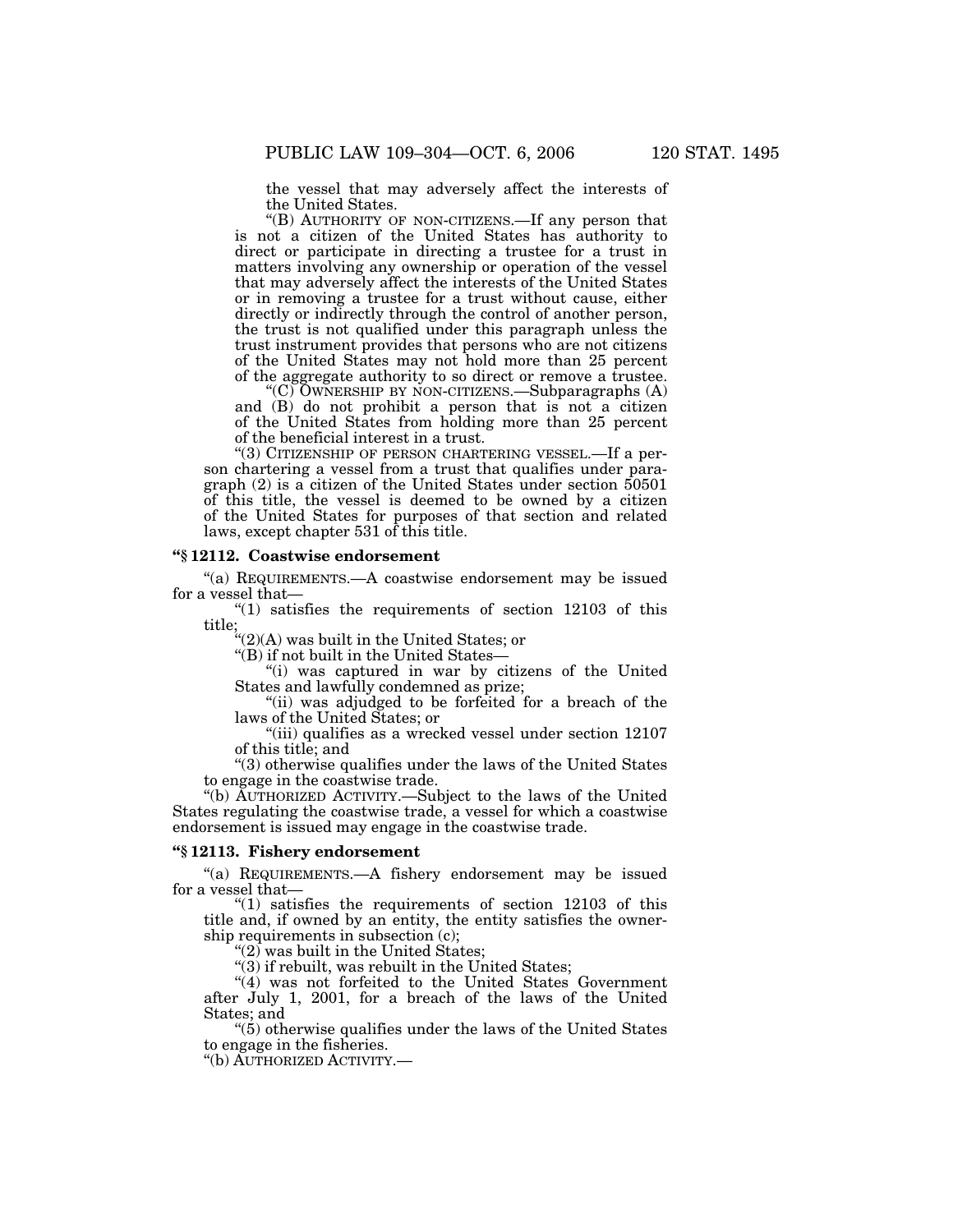''(1) IN GENERAL.—Subject to the laws of the United States regulating the fisheries, a vessel for which a fishery endorsement is issued may engage in the fisheries.

"(2) USE BY PROHIBITED PERSONS.—A fishery endorsement is invalid immediately if the vessel for which it is issued is used as a fishing vessel while it is chartered or leased to an individual who is not a citizen of the United States or to an entity that is not eligible to own a vessel with a fishery endorsement.<br>"(c) OWNERSHIP REQUIREMENTS FOR ENTITIES.—

"(1) IN GENERAL.—A vessel owned by an entity is eligible for a fishery endorsement only if at least 75 percent of the interest in the entity, at each tier of ownership and in the aggregate, is owned and controlled by citizens of the United States.

''(2) DETERMINING 75 PERCENT INTEREST.—In determining whether at least 75 percent of the interest in the entity is owned and controlled by citizens of the United States under paragraph (1), the Secretary shall apply section 50501(d) of this title, except that for this purpose the terms 'control' or 'controlled'—

''(A) include the right to—

"(i) direct the business of the entity;

"(ii) limit the actions of or replace the chief executive officer, a majority of the board of directors, any general partner, or any person serving in a management capacity of the entity; or

"(iii) direct the transfer, operation, or manning of a vessel with a fishery endorsement; but

''(B) do not include the right to simply participate in the activities under subparagraph (A), or the exercise of rights under loan or mortgage covenants by a mortgagee eligible to be a preferred mortgagee under section  $31322(a)$ of this title, except that a mortgagee not eligible to own a vessel with a fishery endorsement may only operate such a vessel to the extent necessary for the immediate safety of the vessel or for repairs, drydocking, or berthing changes.

''(3) EXCEPTIONS.—This subsection does not apply to a vessel when it is engaged in the fisheries in the exclusive economic zone under the authority of the Western Pacific Fishery Management Council established under section  $302(a)(1)(H)$  of the Magnuson-Stevens Fishery Conservation and Management Act ( $16$  U.S.C. 1852(a)(1)(H)) or to a purse seine vessel when it is engaged in tuna fishing in the Pacific Ocean outside the exclusive economic zone or pursuant to the South Pacific Regional Fisheries Treaty, provided that the owner of the vessel continues to comply with the eligibility requirements for a fishery endorsement under the Federal law that was in effect on October 1, 1998. A fishery endorsement issued pursuant to this paragraph is valid for engaging only in the activities described in this paragraph.

"(d) REQUIREMENTS BASED ON LENGTH, TONNAGE, OR HORSE-POWER.—

"(1) APPLICATION.—This subsection applies to a vessel that—

 $!(A)$  is greater than 165 feet in registered length;

Applicability.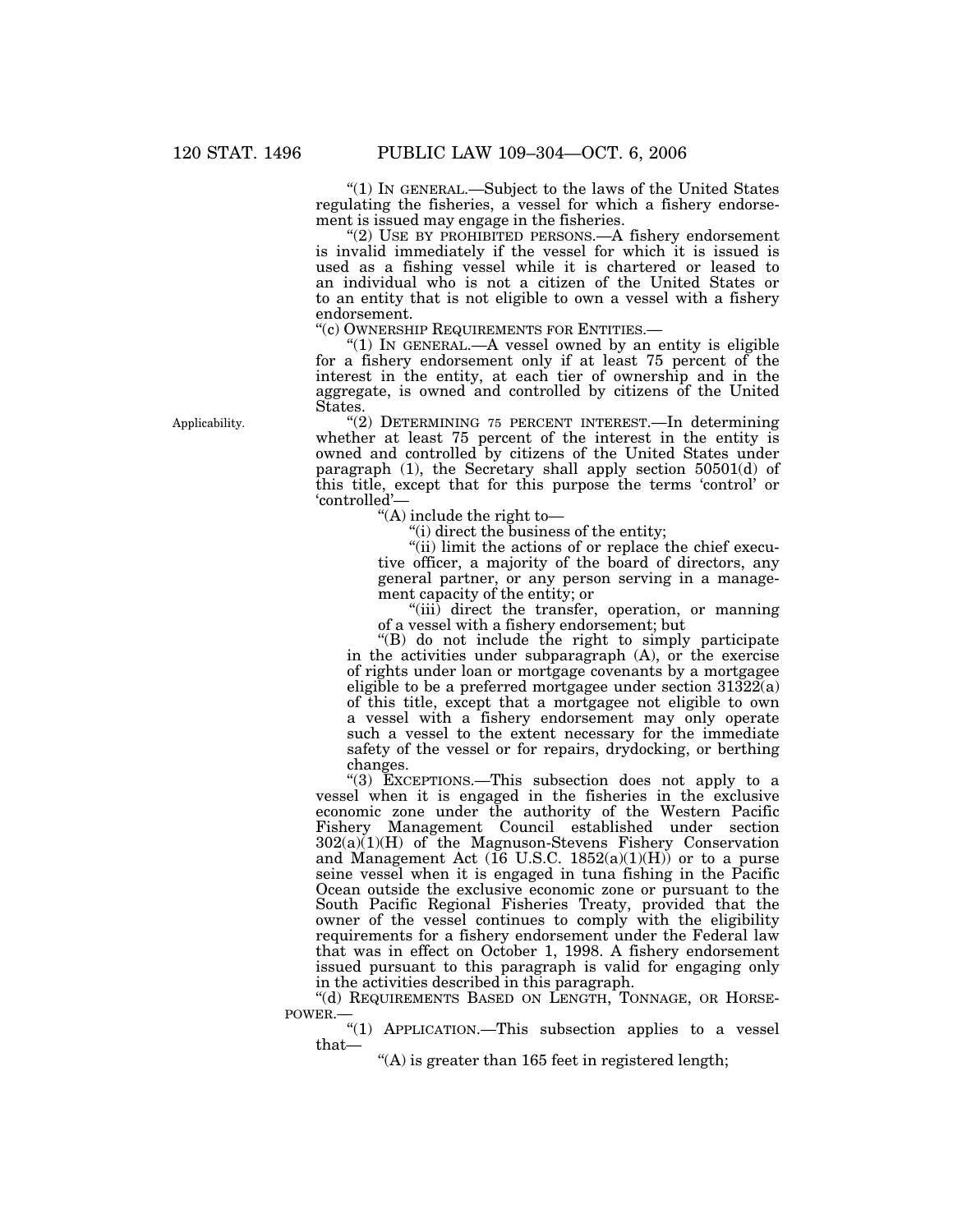''(B) is more than 750 gross registered tons as measured under chapter 145 of this title or 1,900 gross registered tons as measured under chapter 143 of this title; or

 $(C)$  has an engine or engines capable of producing a total of more than 3,000 shaft horsepower.

''(2) REQUIREMENTS.—A vessel subject to this subsection is not eligible for a fishery endorsement unless—

''(A)(i) a certificate of documentation was issued for the vessel and endorsed with a fishery endorsement that was effective on September 25, 1997;

"(ii) the vessel is not placed under foreign registry after October 21, 1998; and

"(iii) if the fishery endorsement is invalidated after October 21, 1998, application is made for a new fishery endorsement within 15 business days of the invalidation; or

''(B) the owner of the vessel demonstrates to the Secretary that the regional fishery management council of jurisdiction established under section  $302(a)(1)$  of the Magnuson-Stevens Fishery Conservation and Management Act (16 U.S.C. 1852(a)(1)) has recommended after October 21, 1998, and the Secretary of Commerce has approved, conservation and management measures in accordance with the American Fisheries Act (Public Law 105–277, div. C, title II) (16 U.S.C. 1851 note) to allow the vessel to be used in fisheries under the council's authority.

''(e) VESSELS MEASURING 100 FEET OR GREATER.—

''(1) IN GENERAL.—The Administrator of the Maritime Administration shall administer subsections (c) and (d) with respect to vessels 100 feet or greater in registered length. The owner of each such vessel shall file a statement of citizenship setting forth all relevant facts regarding vessel ownership and control with the Administrator on an annual basis to demonstrate compliance with those provisions.

"(2) REGULATIONS.—Regulations to implement this subsection shall conform to the extent practicable with the regulations establishing the form of citizenship affidavit set forth in part 355 of title 46, Code of Federal Regulations, as in effect on September 25, 1997, except that the form of the statement shall be written in a manner to allow the owner of the vessel to satisfy any annual renewal requirements for a certificate of documentation for the vessel and to comply with this subsection and subsections (c) and (d), and shall not be required to be notarized.

''(3) TRANSFER OF OWNERSHIP.—Transfers of ownership and control of vessels subject to subsection (c) or (d), which are 100 feet or greater in registered length, shall be rigorously scrutinized for violations of those provisions, with particular attention given to—

''(A) leases, charters, mortgages, financing, and similar arrangements;

''(B) the control of persons not eligible to own a vessel with a fishery endorsement under subsection (c) or (d), over the management, sales, financing, or other operations of an entity; and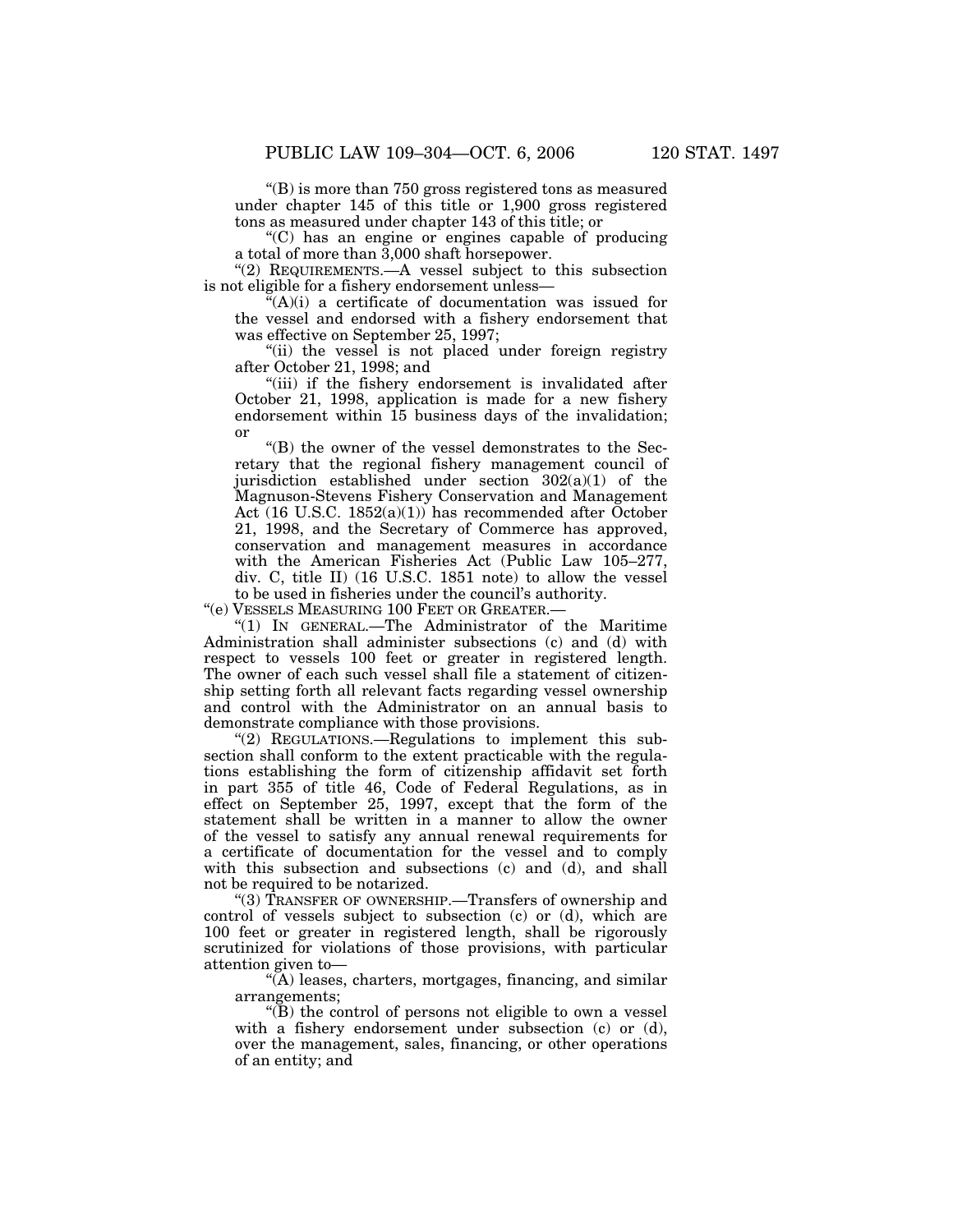Requirements.

''(C) contracts involving the purchase over extended periods of time of all, or substantially all, of the living marine resources harvested by a fishing vessel.

''(f) VESSELS MEASURING LESS THAN 100 FEET.—The Secretary shall establish reasonable and necessary requirements to demonstrate compliance with subsections  $(c)$  and  $(d)$ , with respect to vessels measuring less than 100 feet in registered length, and shall seek to minimize the administrative burden on individuals who own and operate those vessels.

''(g) VESSELS PURCHASED THROUGH FISHING CAPACITY REDUC- TION PROGRAM.—A vessel purchased by the Secretary of Commerce through a fishing capacity reduction program under the Magnuson-Stevens Fishery Conservation Management Act (16 U.S.C. 1801 et seq.) or section 308 of the Interjurisdictional Fisheries Act of 1986 (16 U.S.C. 4107) is not eligible for a fishery endorsement, and any fishery endorsement issued for that vessel is invalid.

''(h) REVOCATION OF ENDORSEMENTS.—The Secretary shall revoke the fishery endorsement of any vessel subject to subsection (c) or (d) whose owner does not comply with those provisions.

''(i) REGULATIONS.—Regulations to implement subsections (c) and (d) and sections 12151(c) and 31322(b) of this title shall prohibit impermissible transfers of ownership or control, specify any transactions that require prior approval of an implementing agency, identify transactions that do not require prior agency approval, and to the extent practicable, minimize disruptions to the commercial fishing industry, to the traditional financing arrangements of that industry, and to the opportunity to form fishery cooperatives.

# **''§ 12114. Recreational endorsement**

''(a) REQUIREMENTS.—A recreational endorsement may be issued for a vessel that satisfies the requirements of section 12103 of this title.

''(b) AUTHORIZED ACTIVITY.—A vessel operating under a recreational endorsement may be operated only for pleasure.

''(c) APPLICATION OF CUSTOMS LAWS.—A vessel for which a recreational endorsement is issued may proceed between a port of the United States and a port of a foreign country without entering or clearing with the Secretary of Homeland Security. However, a recreational vessel is subject to the requirements for reporting arrivals under section 433 of the Tariff Act of 1930 (19 U.S.C. 1433), and individuals on the vessel are subject to applicable customs regulations.

#### **''§ 12115. Temporary endorsement for vessels procured outside the United States**

''(a) GENERAL AUTHORITY.—The Secretary and the Secretary of State, acting jointly, may provide for the issuance of a certificate of documentation with an appropriate endorsement for a vessel procured outside the United States and meeting the ownership requirements of section 12103 of this title.

''(b) AUTHORIZED ACTIVITY.—Subject to limitations the Secretary may prescribe, a vessel documented under this section may proceed to the United States and engage en route in foreign trade or trade with Guam, American Samoa, Wake, Midway, or Kingman

Reef.<br>"(c) APPLICATION OF UNITED STATES JURISDICTION AND LAWS.— A vessel documented under this section is subject to the jurisdiction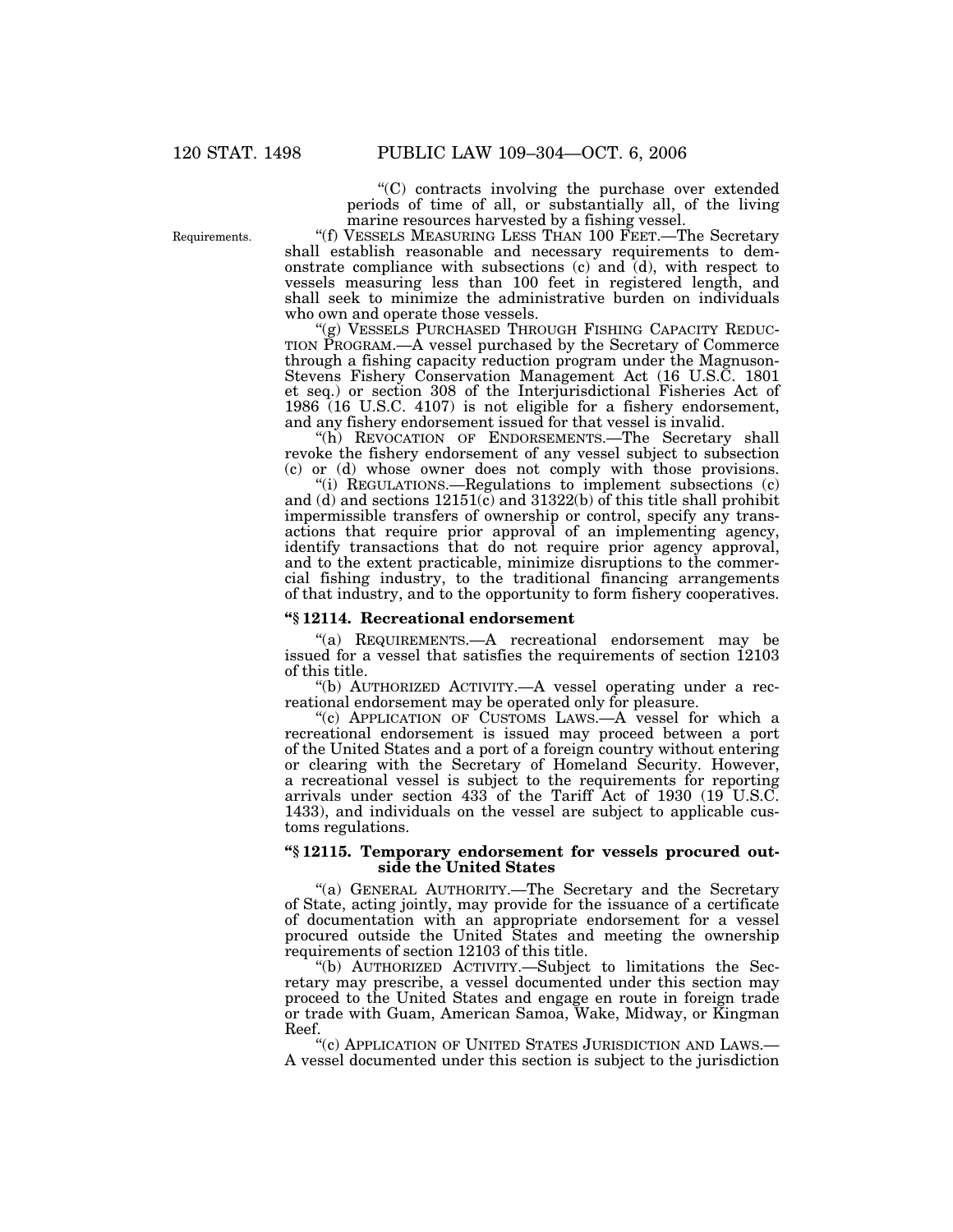and laws of the United States. However, if the Secretary considers it to be in the public interest, the Secretary may suspend for a period of not more than 6 months the application of a vessel inspection law carried out by the Secretary or regulations prescribed under that law.

''(d) SURRENDER OF CERTIFICATE.—On the vessel's arrival in Regulations. the United States, the certificate of documentation shall be surrendered as provided by regulations prescribed by the Secretary.

# **''§ 12116. Limited endorsements for Guam, American Samoa, and Northern Mariana Islands**

''(a) ENDORSEMENTS.—A vessel satisfying the requirements of subsection (b) may be issued—

" $(1)$  a coastwise endorsement to engage in the coastwise trade of fisheries products between places in Guam, American Samoa, and the Northern Mariana Islands; or

" $(2)$  a fishery endorsement to engage in fishing in the territorial sea and fishery conservation zone adjacent to Guam, American Samoa, and the Northern Mariana Islands.

''(b) REQUIREMENTS.—An endorsement may be issued under subsection (a) for a vessel that—

" $(1)$  satisfies the requirements of section 12103 of this title;

''(2) was not built in the United States, except that for an endorsement under subsection (a)(2), the vessel must not have been built or rebuilt in the United States;

" $(3)$  is less than 200 gross tons as measured under section 14502 of this title, or an alternate tonnage as measured under section 14302 of this title as prescribed by the Secretary under section 14104 of this title; and

''(4) otherwise qualifies under the laws of the United States to engage in the coastwise trade or the fisheries, as the case may be.

# **''§ 12117. Oil spill response vessels**

''(a) REQUIREMENTS.—A coastwise endorsement may be issued for a vessel that—

 $\degree$ (1) satisfies the requirements for a coastwise endorsement, except for the ownership requirement otherwise applicable without regard to this section;

 $''(2)$  is owned by a not-for-profit oil spill response cooperative or by members of such a cooperative that dedicate the vessel to use by the cooperative;

" $(3)$  is at least 50 percent owned by individuals or entities described in section 12103(b) of this title; and

" $(4)$  is to be used only for-

''(i) deploying equipment, supplies, and personnel to recover, contain, or transport oil discharged into the navigable waters of the United States or the exclusive economic zone; or

"(ii) training exercises to prepare to respond to such a discharge.

''(b) DEEMED OWNED BY CITIZENS.—A vessel satisfying subsection (a) is deemed to be owned only by citizens of the United States under sections 12103, 12132, and 50501 of this title.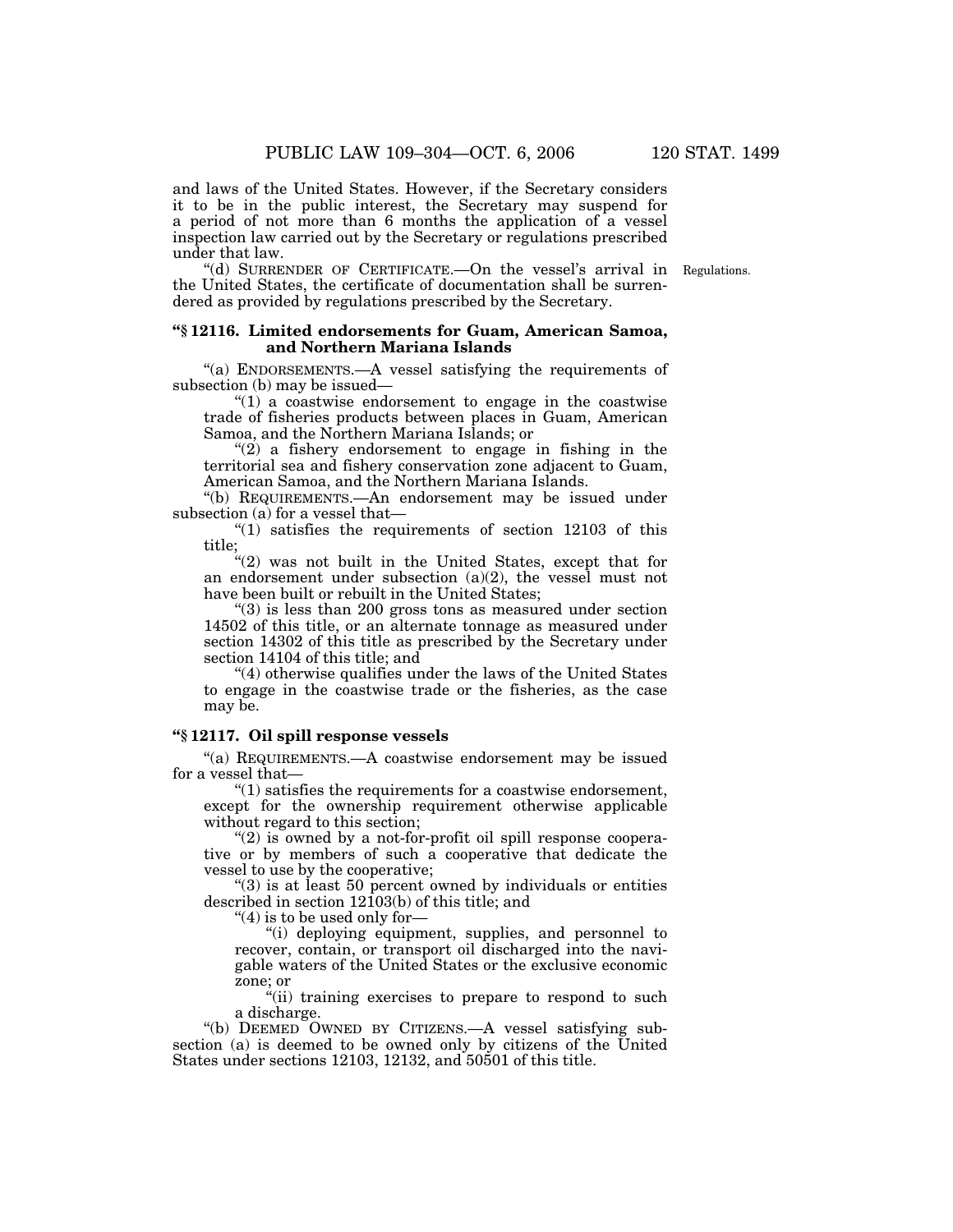#### **''§ 12118. Owners engaged primarily in manufacturing or mineral industry**

''(a) DEFINITIONS.—In this section:

''(1) BOWATERS CORPORATION.—The term 'Bowaters corporation' means a corporation that has filed a certificate under oath with the Secretary, in the form and at the times prescribed by the Secretary, establishing that—

"(A) the corporation is incorporated under the laws of the United States or a State;

''(B) a majority of the officers and directors of the corporation are individuals who are citizens of the United States;

 $C'$ ) at least 90 percent of the employees of the corporation are residents of the United States;

 $'(D)$  the corporation is engaged primarily in a manufacturing or mineral industry in the United States;

 $\sqrt{\text{E}}$ ) the total book value of the vessels owned by the corporation is not more than 10 percent of the total book value of the assets of the corporation; and

''(F) the corporation buys or produces in the United States at least 75 percent of the raw materials used or sold in its operations.

"(2) PARENT.—The term 'parent' means a corporation that has filed a certificate under oath with the Secretary, in the form and at the times prescribed by the Secretary, establishing that the corporation—

" $(A)$  is incorporated under the laws of the United States or a State; and

''(B) controls, directly or indirectly, at least 50 percent of the voting stock of a Bowaters corporation.

"(3) SUBSIDIARY.—The term 'subsidiary' means a corporation that has filed a certificate under oath with the Secretary, in the form and at the times prescribed by the Secretary, establishing that the corporation—

''(A) is incorporated under the laws of the United States or a State; and

''(B) has at least 50 percent of its voting stock controlled, directly or indirectly, by a Bowaters corporation or its parent.

''(b) DEEMED CITIZEN.—A Bowaters corporation is deemed to be a citizen of the United States for purposes of chapters 121, 551, and 561 and section 80104 of this title.

''(c) ISSUANCE OF DOCUMENTATION.—A certificate of documentation and appropriate endorsement may be issued for a vessel that—

" $(1)$  is owned by a Bowaters corporation;

 $''(2)$  was built in the United States; and

 $!(3)(A)$  is self-propelled and less than 500 gross tons as measured under section 14502 of this title, or an alternate tonnage as measured under section 14302 of this title as prescribed by the Secretary under section 14104 of this title; or

''(B) is not self-propelled.

''(d) EFFECTS OF DOCUMENTATION.—

"(1) IN GENERAL.—Subject to paragraph  $(2)$ —

''(A) a vessel documented under this section may engage in the coastwise trade; and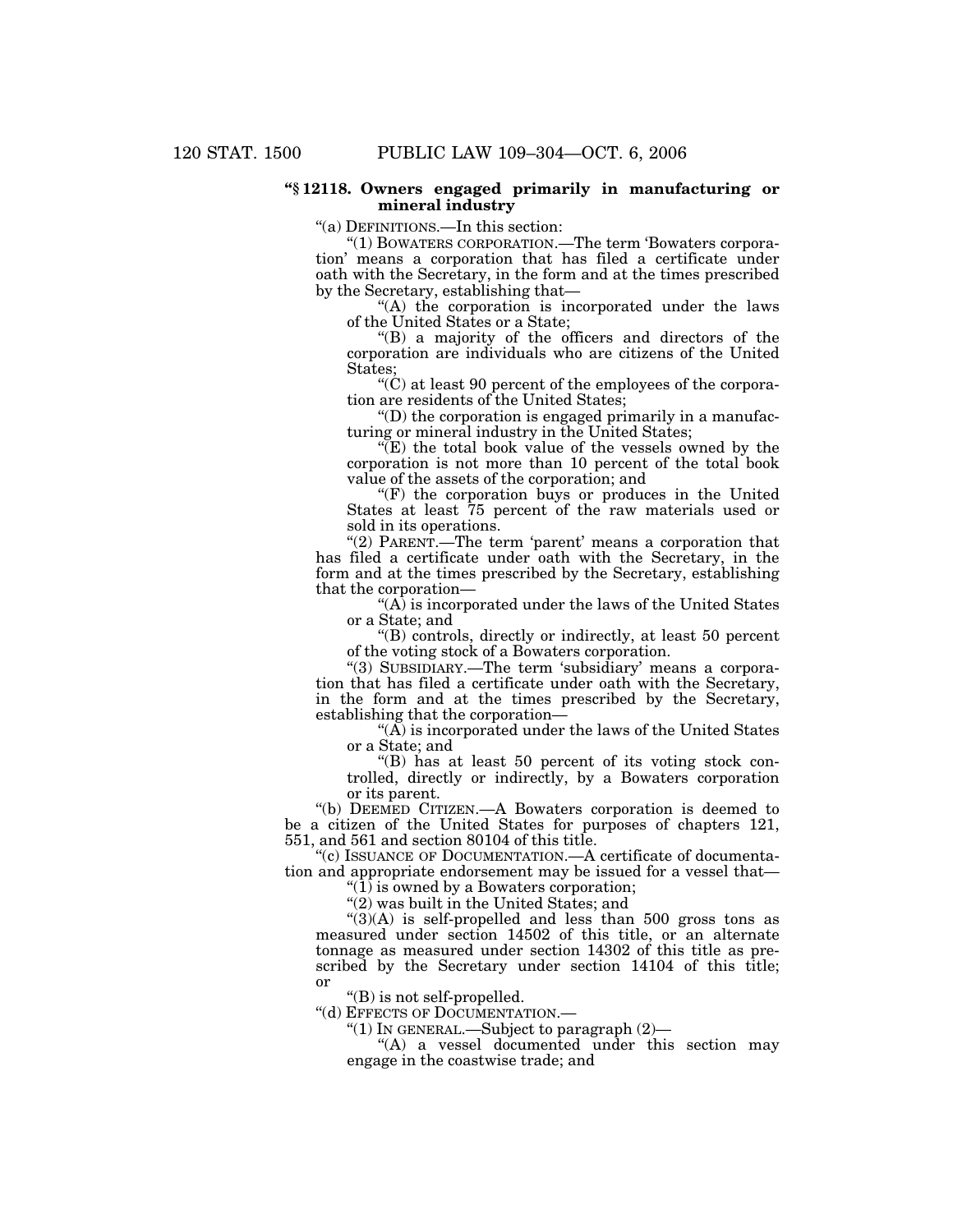''(B) the vessel and its owner and master are entitled to the same benefits and are subject to the same requirements and penalties as if the vessel were otherwise documented or exempt from documentation under this chapter.<br>"(2) TRANSPORTATION OF PASSENGERS OR MERCHANDISE.—

A vessel documented under this section may transport passengers or merchandise for hire in the coastwise trade only—

" $(A)$  as a service for a parent or subsidiary of the corporation owning the vessel; or

''(B) when under a demise or bareboat charter, at prevailing rates for use not in the domestic noncontiguous trades, from the corporation owning the vessel to a carrier that—

"(i) is subject to jurisdiction under subchapter II of chapter 135 of title 49;

''(ii) otherwise qualifies as a citizen of the United States under section 50501 of this title; and

''(iii) is not owned or controlled, directly or indirectly, by the corporation owning the vessel.

''(e) VALIDITY OF CORPORATE CERTIFICATE.—A certificate filed by a corporation under this section remains valid only as long as the corporation continues to satisfy the conditions required of the corporation by this section. When a corporation no longer satisfies those conditions, the corporation loses its status under this section and immediately shall surrender to the Secretary any documents issued to it based on that status.

''(f) PENALTIES.—

"(1) FALSIFYING MATERIAL FACT.—If a corporation knowingly falsifies a material fact in a certificate filed under subsection (a), the vessel (or its value) documented or operated under this section shall be forfeited.

"(2) TRANSPORTING MERCHANDISE.-If a vessel transports merchandise for hire in violation of this section, the merchandise shall be forfeited to the United States Government.

''(3) TRANSPORTING PASSENGERS.—If a vessel transports passengers for hire in violation of this section, the vessel is liable for a penalty of \$200 for each passenger so transported.

"(4) REMISSION OR MITIGATION.—A penalty or forfeiture incurred under this subsection may be remitted or mitigated under section 2107(b) of this title.

# **''§ 12119. Owners engaged primarily in leasing or financing transactions**

''(a) DEFINITIONS.—In this section:

"(1) AFFILIATE.—The term 'affiliate' means, with respect to any person, any other person that is—

''(i) directly or indirectly controlled by, under common control with, or controlling that person; or

''(ii) named as being part of the same consolidated group in any report or other document submitted to the United States Securities and Exchange Commission or the Internal Revenue Service.

''(2) CARGO.—The term 'cargo' does not include cargo to which title is held for non-commercial reasons and primarily for the purpose of evading the requirements of subsection  $(c)(3)$ .

"(3)  $OIL$ —The term 'oil' has the meaning given that term in section 2101(20) of this title.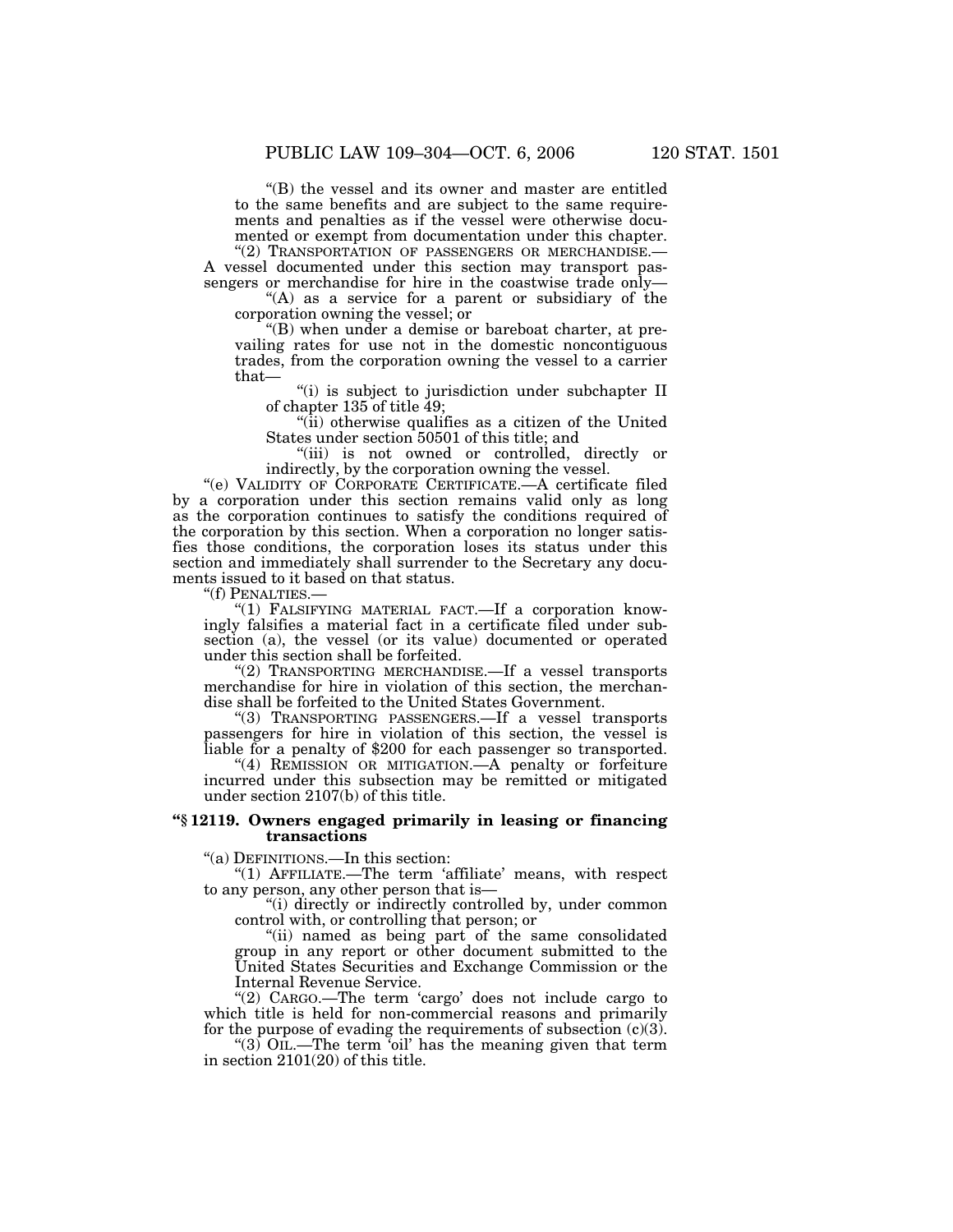"(4) PASSIVE INVESTMENT.—The term 'passive investment' means an investment in which neither the investor nor any affiliate of the investor is involved in, or has the power to be involved in, the formulation, determination, or direction of any activity or function concerning the management, use, or operation of the asset that is the subject of the investment.

''(5) QUALIFIED PROPRIETARY CARGO.—The term 'qualified proprietary cargo' means—

"(A) oil, petroleum products, petrochemicals, or liquefied natural gas cargo that is beneficially owned by the person that submits to the Secretary an application or annual certification under subsection  $(c)(3)$ , or by an affiliate of that person, immediately before, during, or immediately after the cargo is carried in coastwise trade on a vessel owned by that person;

''(B) oil, petroleum products, petrochemicals, or liquefied natural gas cargo not beneficially owned by the person that submits to the Secretary an application or an annual certification under subsection  $(c)(3)$ , or by an affiliate of that person, but which is carried in coastwise trade by a vessel owned by that person and which is part of an arrangement in which vessels owned by that person and at least one other person are operated collectively as one fleet, to the extent that an equal amount of oil, petroleum products, petrochemicals, or liquefied natural gas cargo beneficially owned by that person, or by an affiliate of that person, is carried in coastwise trade on one or more other vessels, not owned by that person, or by an affiliate of that person, if the other vessel or vessels are also part of the same arrangement;

''(C) in the case of a towing vessel associated with a non-self-propelled tank vessel where both vessels function as a single self-propelled vessel, oil, petroleum products, petrochemicals, or liquefied natural gas cargo that is beneficially owned by the person that owns both the towing vessel and the non-self-propelled tank vessel, or any United States affiliate of that person, immediately before, during, or immediately after the cargo is carried in coastwise trade on either of those vessels; or

''(D) any oil, petroleum products, petrochemicals, or liquefied natural gas cargo carried on any vessel that is either a self-propelled tank vessel having a length of at least 210 meters or a tank vessel that is a liquefied natural gas carrier that—

"(i) was delivered by the builder of the vessel to the owner of the vessel after December 31, 1999; and

"(ii) was purchased by a person for the purpose, and with the reasonable expectation, of transporting on the vessel liquefied natural gas or unrefined petroleum beneficially owned by the owner of the vessel, or an affiliate of the owner, from Alaska to the continental United States.

''(6) UNITED STATES AFFILIATE.—The term 'United States affiliate' means, with respect to any person, an affiliate the principal place of business of which is located in the United States.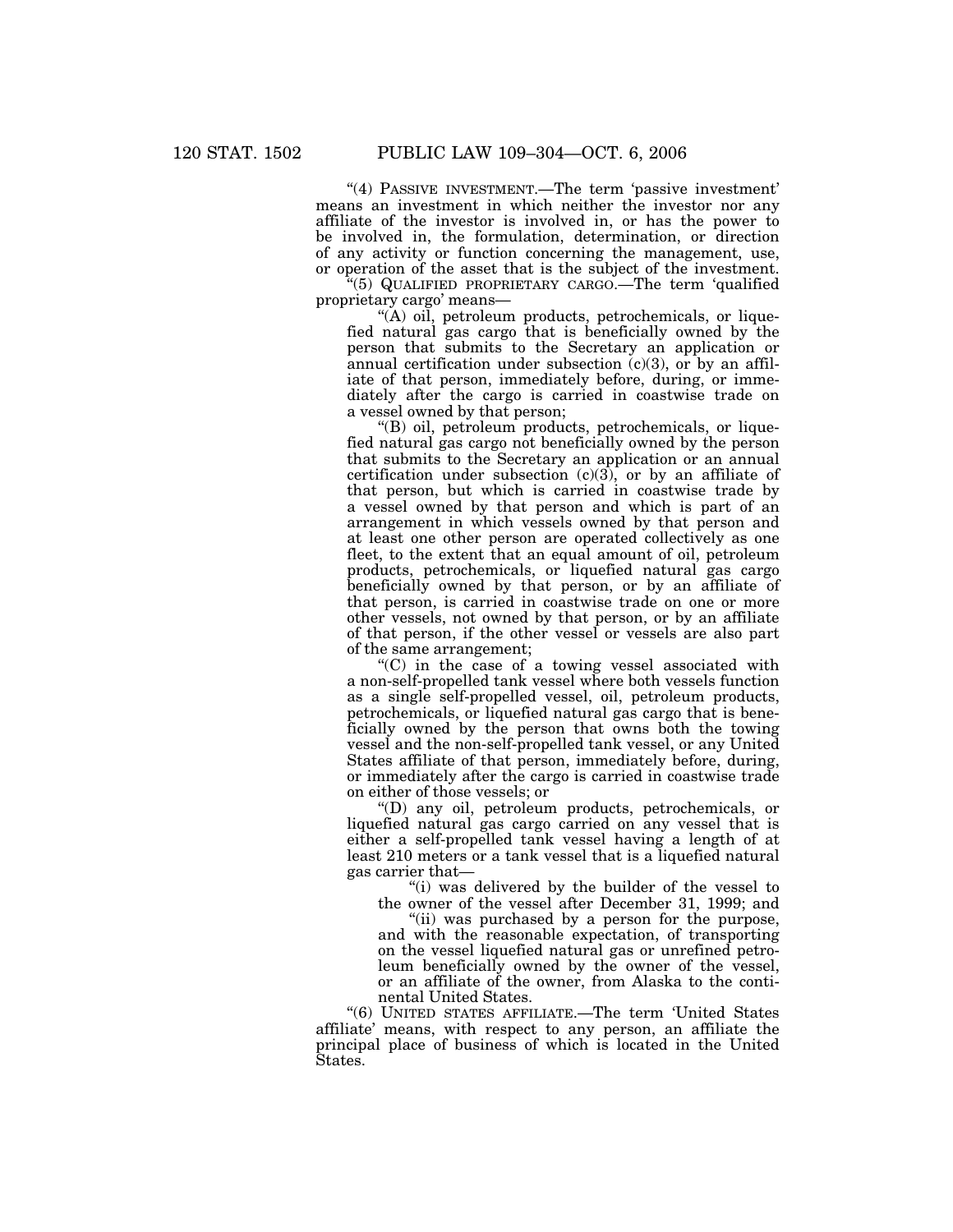''(b) REQUIREMENTS.—A coastwise endorsement may be issued for a vessel if—

" $(1)$  the vessel satisfies the requirements for a coastwise endorsement, except for the ownership requirement otherwise applicable without regard to this section;

"(2) the person that owns the vessel (or, if the vessel is owned by a trust or similar arrangement, the beneficiary of the trust or similar arrangement) meets the requirements of subsection (c);

''(3) the vessel is under a demise charter to a person that certifies to the Secretary that the person is a citizen of the United States under section 50501 of this title for engaging in the coastwise trade; and

 $(4)$  the demise charter is for a period of at least 3 years or a shorter period as may be prescribed by the Secretary. ''(c) OWNERSHIP CERTIFICATION.—

"(1) IN GENERAL.—A person meets the requirements of this subsection if the person transmits to the Secretary each year the certification required by paragraph  $(2)$  or  $(3)$  with respect to a vessel.

''(2) INVESTMENT CERTIFICATION.—To meet the certification requirement of this paragraph, a person shall certify that it—

''(A) is a leasing company, bank, or financial institution;

''(B) owns, or holds the beneficial interest in, the vessel solely as a passive investment;

''(C) does not operate any vessel for hire and is not an affiliate of any person that operates any vessel for hire; and

''(D) is independent from, and not an affiliate of, any charterer of the vessel or any other person that has the right, directly or indirectly, to control or direct the movement or use of the vessel.

''(3) CERTAIN TANK VESSELS.—

"(A) IN GENERAL.—To meet the certification requirement of this paragraph, a person shall certify that—

''(i) the aggregate book value of the vessels owned by the person and United States affiliates of the person does not exceed 10 percent of the aggregate book value of all assets owned by the person and its United States affiliates;

"(ii) not more than 10 percent of the aggregate revenues of the person and its United States affiliates is derived from the ownership, operation, or management of vessels;

"(iii) at least 70 percent of the aggregate tonnage of all cargo carried by all vessels owned by the person and its United States affiliates and documented with a coastwise endorsement is qualified proprietary cargo;

"(iv) any cargo other than qualified proprietary cargo carried by all vessels owned by the person and its United States affiliates and documented with a coastwise endorsement consists of oil, petroleum products, petrochemicals, or liquified natural gas;

 $\sqrt[n]{v}$  no vessel owned by the person or any of its United States affiliates and documented with a coastwise endorsement carries molten sulphur; and

Certification.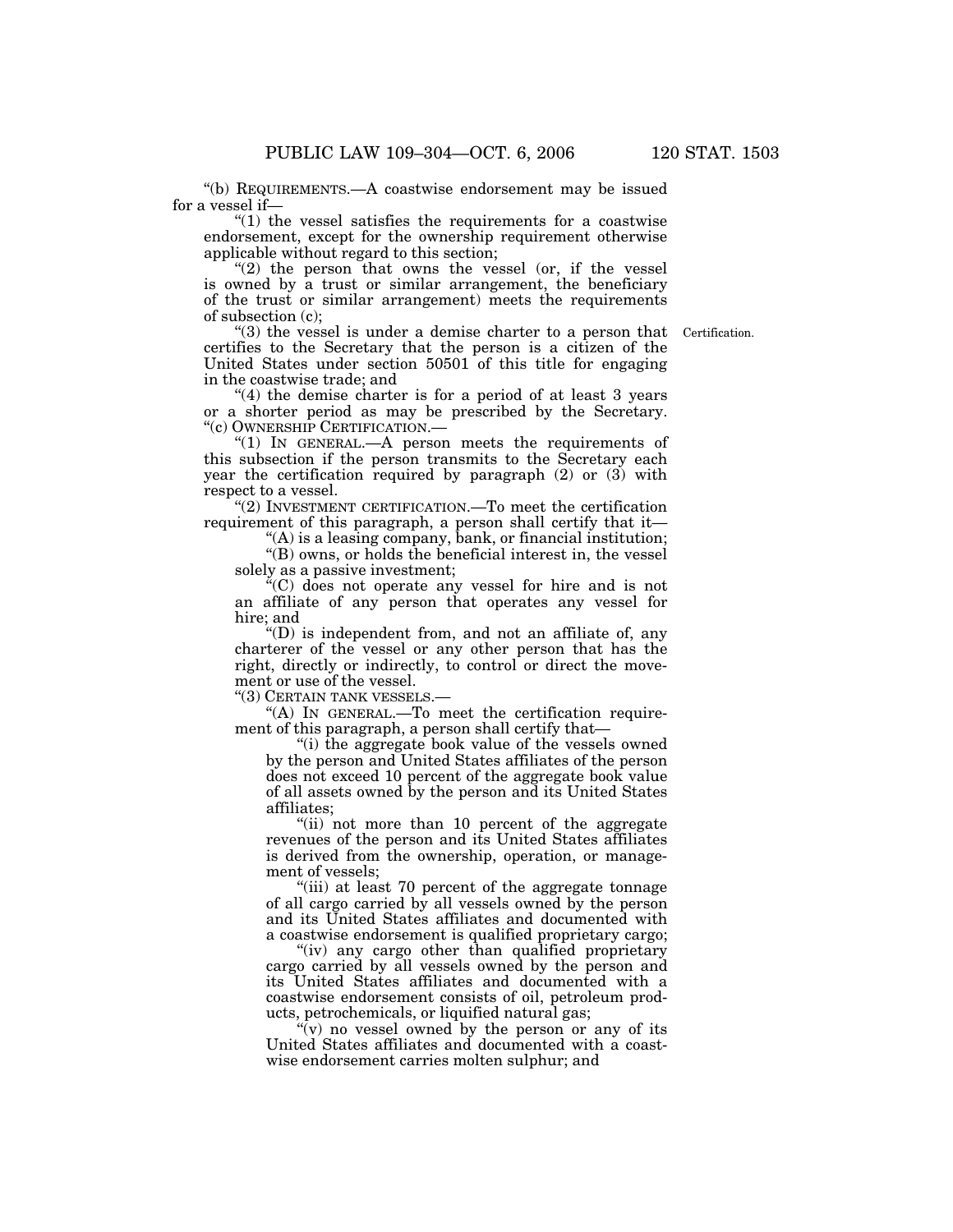"(vi) the person owned one or more vessels documented under this section as of August 9, 2004.

''(B) APPLICATION ONLY TO CERTAIN VESSELS.—A person may make a certification under this paragraph only with respect to—

''(i) a tank vessel having a tonnage of at least 6,000 gross tons, as measured under section 14502 of this title (or an alternative tonnage measured under section 14302 of this title as prescribed by the Secretary under section 14104 of this title); or

''(ii) a towing vessel associated with a non-selfpropelled tank vessel that meets the requirements of clause (i), where both vessels function as a single selfpropelled vessel.

''(d) FILING OF DEMISE CHARTER.—The demise charter and any amendments to the charter shall be filed with the certification required by subsection (b)(3) or within 10 days after filing an amendment to the charter. The charter and amendments shall be made available to the public.

"(e) CONTINUATION OF ENDORSEMENT AFTER TERMINATION OF  $CHARTER.$ —When a charter required by subsection  $(b)(3)$  is terminated for default by the charterer, the Secretary may continue the coastwise endorsement for not more than 6 months on terms and conditions the Secretary may prescribe.

''(f) DEEMED OWNED BY CITIZENS.—A vessel satisfying the requirements of this section is deemed to be owned only by citizens of the United States under sections 12103 and 50501 of this title.

# **''§ 12120. Liquified gas tankers**

''Notwithstanding any agreement with the United States Government, the Secretary may issue a certificate of documentation with a coastwise endorsement for a vessel to transport liquified natural gas or liquified petroleum gas to Puerto Rico from other ports in the United States, if the vessel—

" $(1)$  is a foreign built vessel that was built before October 19, 1996; or

 $''(2)$  was documented under this chapter before that date, even if the vessel is placed under a foreign registry and subsequently redocumented under this chapter for operation under this section.

# **''§ 12121. Small passenger vessels and uninspected passenger vessels**

''(a) DEFINITIONS.—In this section:

"(1) ELIGIBLE VESSEL.—The term 'eligible vessel' means a vessel that—

''(A) was not built in the United States and is at least 3 years old; or

"(B) if rebuilt, was rebuilt outside the United States at least 3 years before the certificate requested under subsection (b) would take effect.

"(2) SMALL PASSENGER VESSEL; UNINSPECTED PASSENGER VESSEL; PASSENGER FOR HIRE.—The terms 'small passenger vessel', 'uninspected passenger vessel', and 'passenger for hire' have the meaning given those terms in section 2101 of this title.

Deadline.

Public information.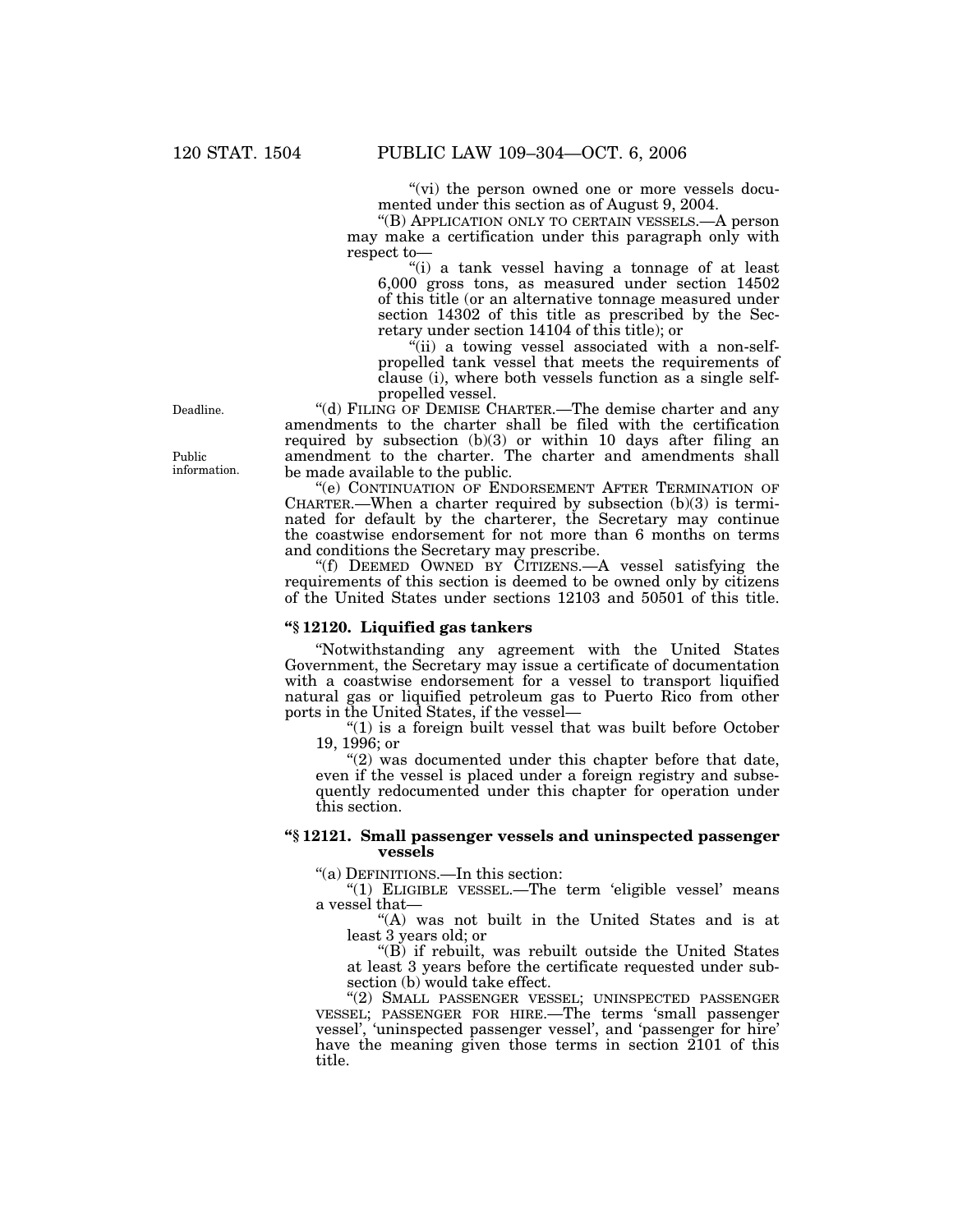''(b) ISSUANCE OF CERTIFICATE AND ENDORSEMENT.—Notwithstanding sections 12112, 12113, 55102, and 55103 of this title, the Secretary may issue a certificate of documentation with an appropriate endorsement for employment in the coastwise trade as a small passenger vessel or an uninspected passenger vessel in the case of an eligible vessel authorized to carry no more than 12 passengers for hire if the Secretary of Transportation, after notice and an opportunity for public comment, determines that the employment of the vessel in the coastwise trade will not adversely affect—

''(1) United States vessel builders; or

"(2) the coastwise trade business of any person that employs vessels built in the United States in that business.<br>"(c) REVOCATION.—

"(1) FOR FRAUD.—The Secretary shall revoke a certificate or endorsement issued under subsection (b) if the Secretary of Transportation, after notice and an opportunity for a hearing, determines that the certificate or endorsement was obtained by fraud.

"(2) OTHER PROVISIONS NOT AFFECTED.—Paragraph (1) does not affect—

"(A) the criminal prohibition on fraud and false statements in section 1001 of title 18; or

''(B) any other authority of the Secretary to revoke a certificate or endorsement issued under subsection (b).

# ''SUBCHAPTER III—MISCELLANEOUS

# **''§ 12131. Command of documented vessels**

"(a) In GENERAL.—Except as provided in subsection (b), a documented vessel may be placed under the commmand only of a citizen of the United States.

''(b) EXCEPTIONS.—Subsection (a) does not apply to—

''(1) a vessel with only a recreational endorsement; or

''(2) an unmanned barge operating outside of the territorial waters of the United States.

# **''§ 12132. Loss of coastwise trade privileges**

''(a) SOLD FOREIGN OR PLACED UNDER FOREIGN REGISTRY.— A vessel of more than 200 gross tons (as measured under chapter 143 of this title), eligible to engage in the coastwise trade, and later sold foreign in whole or in part or placed under foreign registry may not thereafter engage in the coastwise trade.

"(b) REBUILT OUTSIDE THE UNITED STATES.—A vessel eligible to engage in the coastwise trade and later rebuilt outside the United States may not thereafter engage in the coastwise trade.

# **''§ 12133. Duty to carry certificate on vessel and allow examination**

''(a) DUTY TO CARRY.—The certificate of documentation of a vessel shall be carried on the vessel unless the vessel is exempt by regulation from carrying the certificate.

''(b) AVAILABILITY.—The owner or individual in charge of a vessel required to carry its certificate of documentation shall make the certificate available for examination at the request of an officer enforcing the revenue laws or as otherwise required by law or regulation.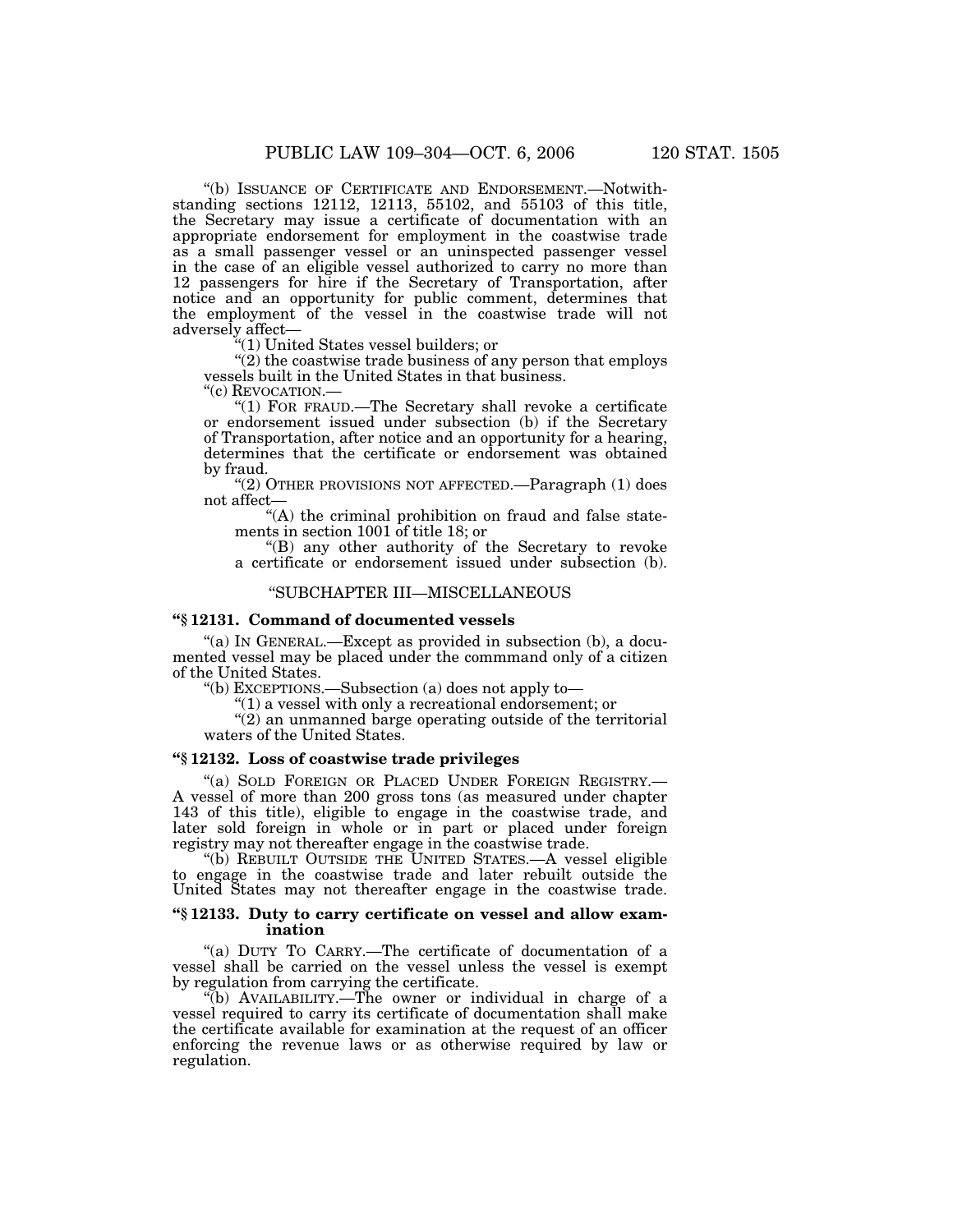''(c) CRIMINAL PENALTY.—A person willfully violating subsection (b) shall be fined under title 18, imprisoned for not more than one year, or both.

# **''§ 12134. Evidentiary uses of documentation**

''A certificate of documentation is—

''(1) conclusive evidence of nationality for international purposes, but not in a proceeding conducted under the laws of the United States;

"(2) conclusive evidence of qualification to engage in a specified trade; and

''(3) not conclusive evidence of ownership in a proceeding in which ownership is in issue.

# **''§ 12135. Invalidation of certificates of documentation**

''A certificate of documentation or an endorsement on the certificate is invalid if the vessel for which it is issued—

 $(1)$  no longer meets the requirements of this chapter and regulations prescribed under this chapter applicable to the certificate or endorsement; or

" $(2)$  is placed under the command of an individual not a citizen of the United States in violation of section 12131 of this title.

#### **''§ 12136. Surrender of certificates of documentation**

''(a) SURRENDER.—An invalid certificate of documentation, or a certificate with an invalid endorsement, shall be surrendered as provided by regulations prescribed by the Secretary.

''(b) CONDITIONS FOR SURRENDER.—

''(1) VESSELS OVER 1,000 TONS.—The Secretary may condition approval of the surrender of the certificate of documentation for a vessel over 1,000 gross tons.

"(2) VESSELS COVERED BY MORTGAGE.—The Secretary may approve the surrender of the certificate of documentation of a vessel covered by a mortgage filed or recorded under section 31321 of this title only if the mortgagee consents.

''(3) NOTICE OF LIEN.—The Secretary may not refuse to approve the surrender of the certificate of documentation for a vessel solely on the basis that a notice of a claim of a lien on the vessel has been recorded under section 31343(a) of this title.

''(c) CONTINUED APPLICATION OF CERTAIN LAWS.—

''(1) IN GENERAL.—Notwithstanding subsection (a), until the certificate of documentation is surrendered with the approval of the Secretary, a documented vessel is deemed to continue to be documented under this chapter for purposes of—

''(A) chapter 313 of this title for an instrument filed or recorded before the date of invalidation and an assignment after that date;

"(B) sections  $56101$  and  $56102(a)(2)$  and chapter  $563$ of this title; and

''(C) any other law of the United States identified by the Secretary by regulation as a law to which the Secretary applies this subsection.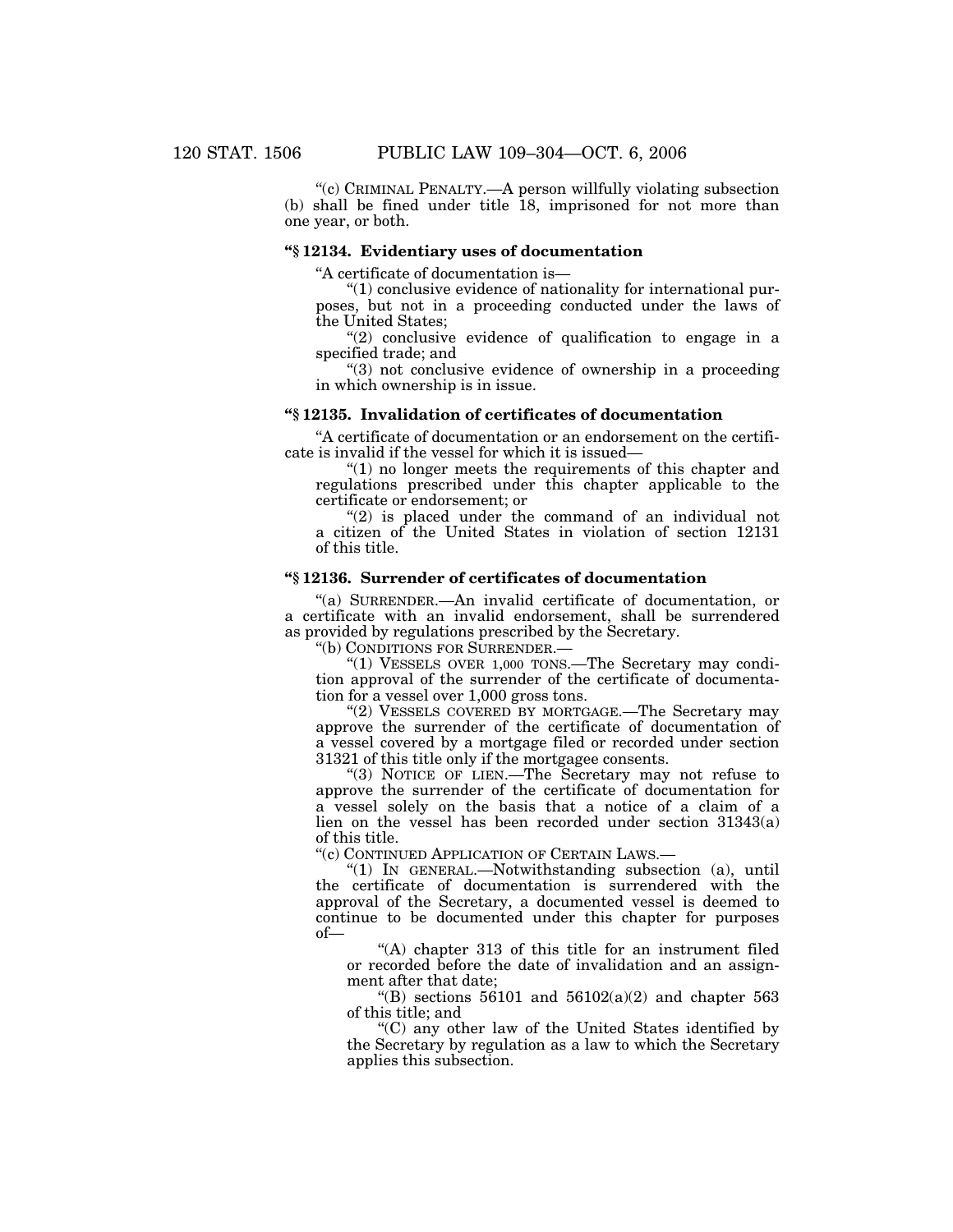"(2) EXCEPTION.—This subsection does not apply when a vessel is forfeited or sold by order of a district court of the United States.

# **''§ 12137. Recording of vessels built in the United States**

''The Secretary may provide for recording and certifying information about vessels built in the United States that the Secretary considers to be in the public interest.

#### **''§ 12138. List of documented vessels**

''(a) IN GENERAL.—The Secretary shall publish periodically a Publication. list of all documented vessels and information about those vessels that the Secretary considers pertinent or useful. The list shall contain a notation clearly indicating all vessels classed by the American Bureau of Shipping.

''(b) VESSELS FOR CABLE LAYING, MAINTENANCE, AND REPAIR.— ''(1) IN GENERAL.—The Secretary of Transportation shall

develop, maintain, and periodically update an inventory of vessels that are documented under this chapter, are at least 200 feet in length, and have the capability to lay, maintain, or repair a submarine cable, without regard to whether a particular vessel is classed as a cable ship or cable vessel.

''(2) INFORMATION TO BE INCLUDED.—For each vessel listed in the inventory, the Secretary of Transportation shall include in the inventory—

"(A) the name, length, beam, depth, and other distinguishing characteristics of the vessel;

 $\mathrm{H}(B)$  the abilities and limitations of the vessel with respect to laying, maintaining, and repairing a submarine cable; and

''(C) the name and address of the person to whom inquiries regarding the vessel may be made.

"(3) PUBLICATION.—The Secretary of Transportation shall publish in the Federal Register an updated inventory every 6 months.

# **''§ 12139. Reports**

''(a) IN GENERAL.—To ensure compliance with this chapter and laws governing the qualifications of vessels to engage in the coastwise trade and the fisheries, the Secretary may require owners, masters, and charterers of documented vessels to submit reports in any reasonable form and manner the Secretary may prescribe.

''(b) VESSELS REBUILT OUTSIDE UNITED STATES.—

''(1) IN GENERAL.—Under regulations prescribed by the Secretary, if a vessel exceeding the tonnage specified in paragraph (2) and documented or last documented under the laws of the United States is rebuilt outside the United States, the owner or master shall submit a report of the rebuilding to the Secretary. Regulations.

"(2) TONNAGE.—The tonnage referred to in paragraph  $(1)$ is—

"(A)  $500$  gross tons as measured under section  $14502$ of this title; or

''(B) an alternate tonnage as measured under section 14302 of this title as prescribed by the Secretary under section 14104 of this title.

Federal Register, publication.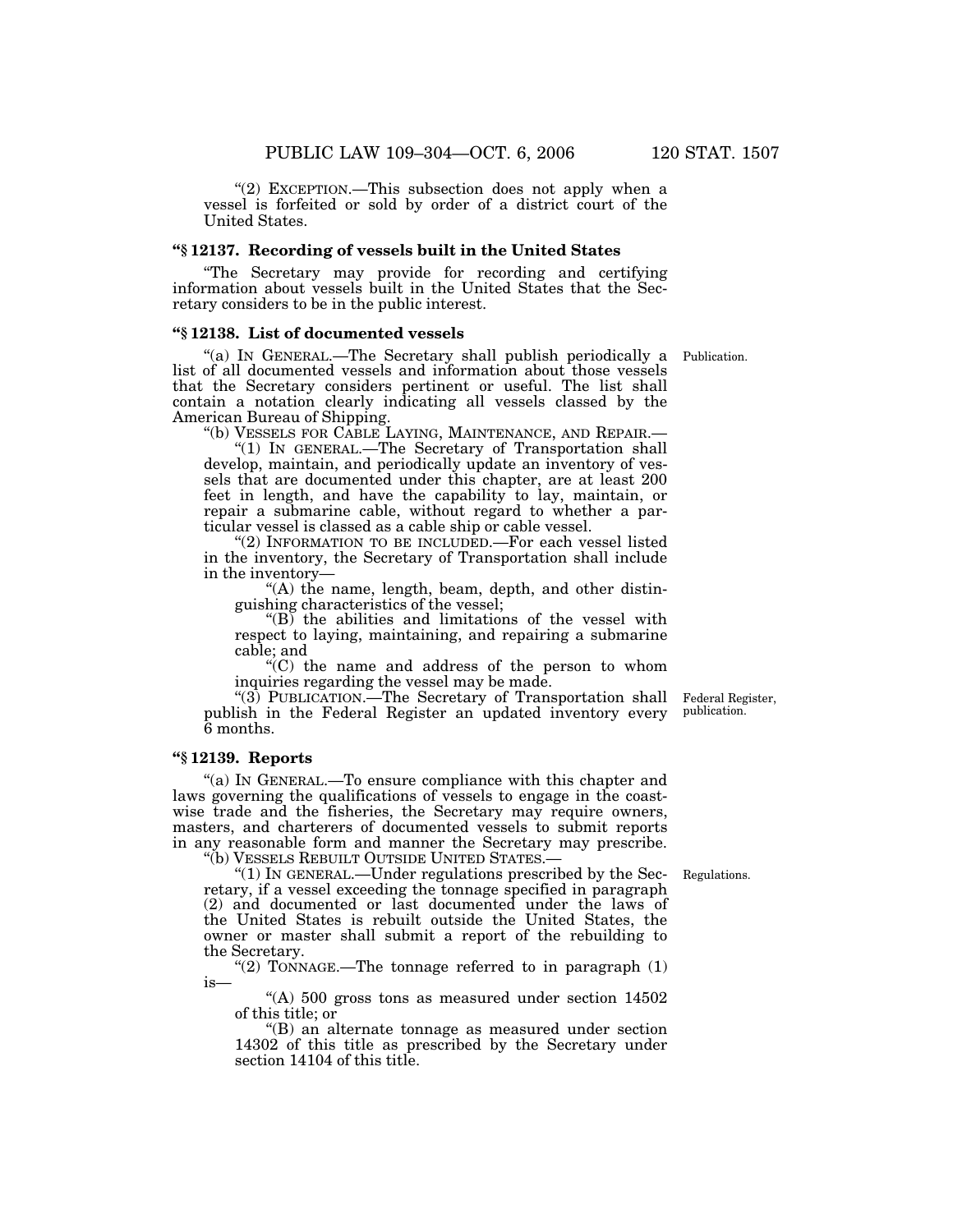"(3) TIMING OF SUBMISSION.—If the rebuilding is completed in the United States, the report shall be submitted when the rebuilding is completed. If the rebuilding is completed outside the United States, the report shall be submitted when the vessel first arrives at a port in the customs territory of the United States.

# ''SUBCHAPTER IV—PENALTIES

## **''§ 12151. Penalties**

''(a) IN GENERAL.—A person that violates this chapter or a regulation prescribed under this chapter is liable to the United States Government for a civil penalty of not more than \$10,000. Each day of a continuing violation is a separate violation.

''(b) SEIZURE AND FORFEITURE OF VESSELS.—A vessel and its equipment are liable to seizure by and forfeiture to the Government  $if$ 

" $(1)$  the owner of the vessel or the representative or agent of the owner knowingly falsifies or conceals a material fact, or knowingly makes a false statement or representation, about the documentation of the vessel or in applying for documentation of the vessel;

 $\degree$ (2) a certificate of documentation is knowingly and fraudulently used for the vessel;

"(3) the vessel is operated after its endorsement has been denied or revoked under section 12152 of this title;

 $(4)$  the vessel is employed in a trade without an appropriate endorsement;

"(5) the vessel has only a recreational endorsement and is operated other than for pleasure;

''(6) the vessel is a documented vessel and is placed under the command of a person not a citizen of the United States, except as authorized by section 12131(b) of this title; or

"(7) the vessel is rebuilt outside the United States and a report of the rebuilding is not submitted as required by section 12139(b) of this title.

"(c) ENGAGING IN FISHING AFTER FALSIFYING ELIGIBILITY.-In addition to other penalties under this section, the owner of a documented vessel for which a fishery endorsement has been issued is liable to the Government for a civil penalty of not more than \$100,000 for each day the vessel engages in fishing (as defined in section 3 of the Magnuson-Stevens Fishery Conservation and Management Act (16 U.S.C. 1802)) within the exclusive economic zone, if the owner or the representative or agent of the owner knowingly falsified or concealed a material fact, or knowingly made a false statement or representation, about the eligibility of the vessel under section 12113(c) or (d) of this title in applying for or applying to renew the fishery endorsement.

# **''§ 12152. Denial or revocation of endorsement for non-payment of civil penalty**

''If the owner of a vessel fails to pay a civil penalty imposed by the Secretary, the Secretary may deny the issuance or renewal of an endorsement, or revoke the endorsement, on a certificate of documentation issued for the vessel under this chapter.''.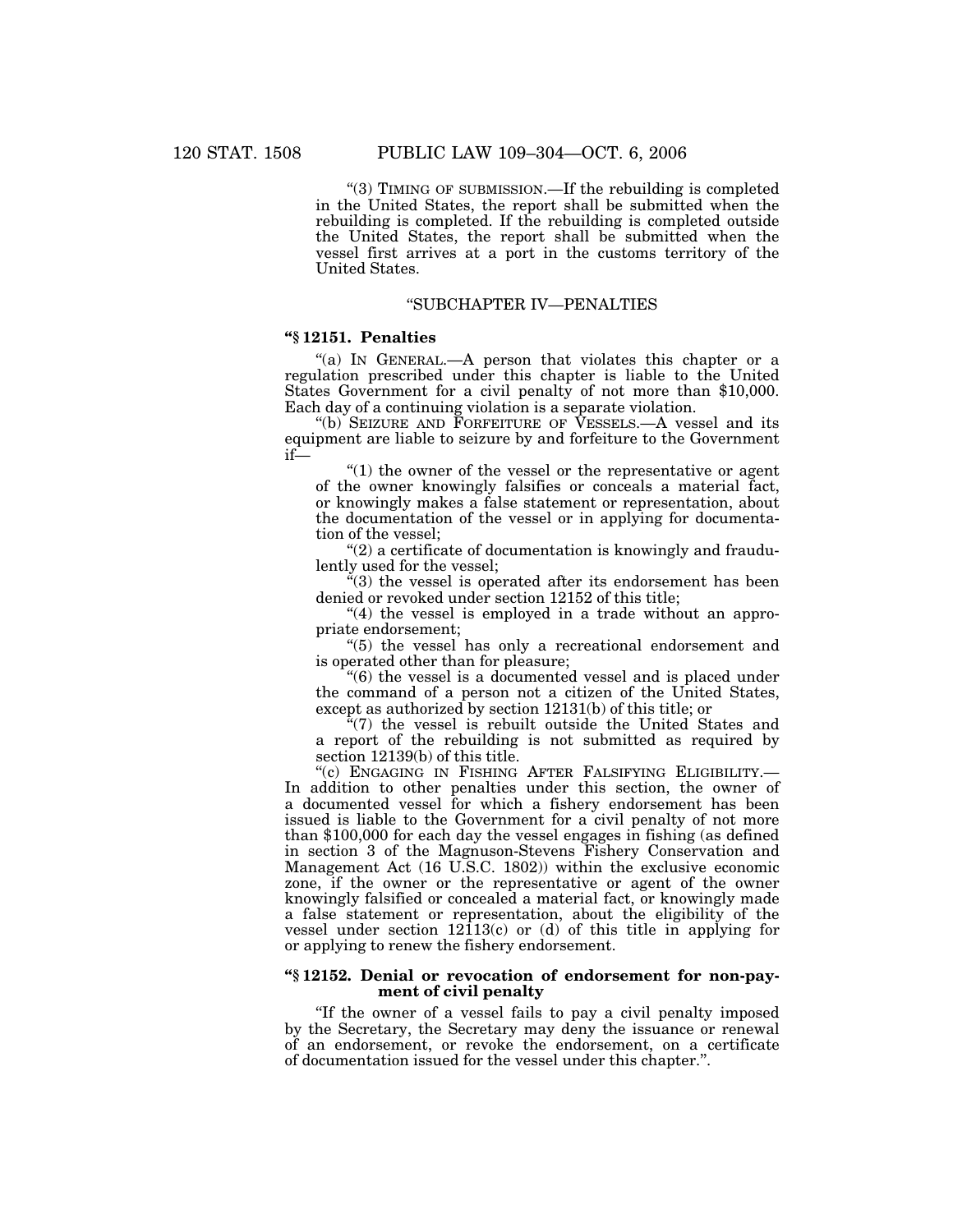# **SEC. 6. SUBTITLE III OF TITLE 46.**

(a) SUBTITLE ANALYSIS.—The analysis of subtitle III of title 46, United States Code, is amended to read as follows:

| "Chapter                                                 | Sec. |
|----------------------------------------------------------|------|
|                                                          |      |
|                                                          |      |
|                                                          |      |
|                                                          |      |
| "309. Suits in Admiralty Against the United States 30901 |      |
|                                                          |      |
| "313. Commercial Instruments and Maritime Liens 31301".  |      |
|                                                          |      |

(b) REPEALS.—Title 46, United States Code, is amended by striking chapter 301 and the lines appearing immediately before and immediately after chapter 313 indicating that certain chapters are reserved.

(c) CHAPTERS 301–311.—Title 46, United States Code, is amended by inserting after the analysis of subtitle III the following:

# **''CHAPTER 301—GENERAL LIABILITY PROVISIONS**

"Sec.<br>"30101. "30101. Extension of jurisdiction to cases of damage or injury on land.<br>"30102. Liability to passengers.

''30102. Liability to passengers. ''30103. Liability of master, mate, engineer, and pilot.

''30104. Personal injury to or death of seamen.

''30105. Restriction on recovery by non-citizens and non-resident aliens for incidents in waters of other countries.

''30106. Time limit on bringing maritime action for personal injury or death.

# **''§ 30101. Extension of jurisdiction to cases of damage or injury on land**

"(a) IN GENERAL.—The admiralty and maritime jurisdiction of the United States extends to and includes cases of injury or damage, to person or property, caused by a vessel on navigable waters, even though the injury or damage is done or consummated on land.

''(b) PROCEDURE.—A civil action in a case under subsection (a) may be brought in rem or in personam according to the principles of law and the rules of practice applicable in cases where the injury or damage has been done and consummated on navigable waters.

''(c) ACTIONS AGAINST UNITED STATES.—

" $(1)$  EXCLUSIVE REMEDY.—In a civil action against the United States for injury or damage done or consummated on land by a vessel on navigable waters, chapter 309 or 311 of this title, as appropriate, provides the exclusive remedy.

''(2) ADMINISTRATIVE CLAIM.—A civil action described in paragraph (1) may not be brought until the expiration of the 6-month period after the claim has been presented in writing to the agency owning or operating the vessel causing the injury or damage.

# **''§ 30102. Liability to passengers**

"(a) LIABILITY.—The owner and master of a vessel, and the vessel, are liable for personal injury to a passenger or damage to a passenger's baggage caused by—

" $(1)$  a neglect or failure to comply with part B or F of subtitle II of this title; or

"(2) a known defect in the steaming apparatus or hull of the vessel.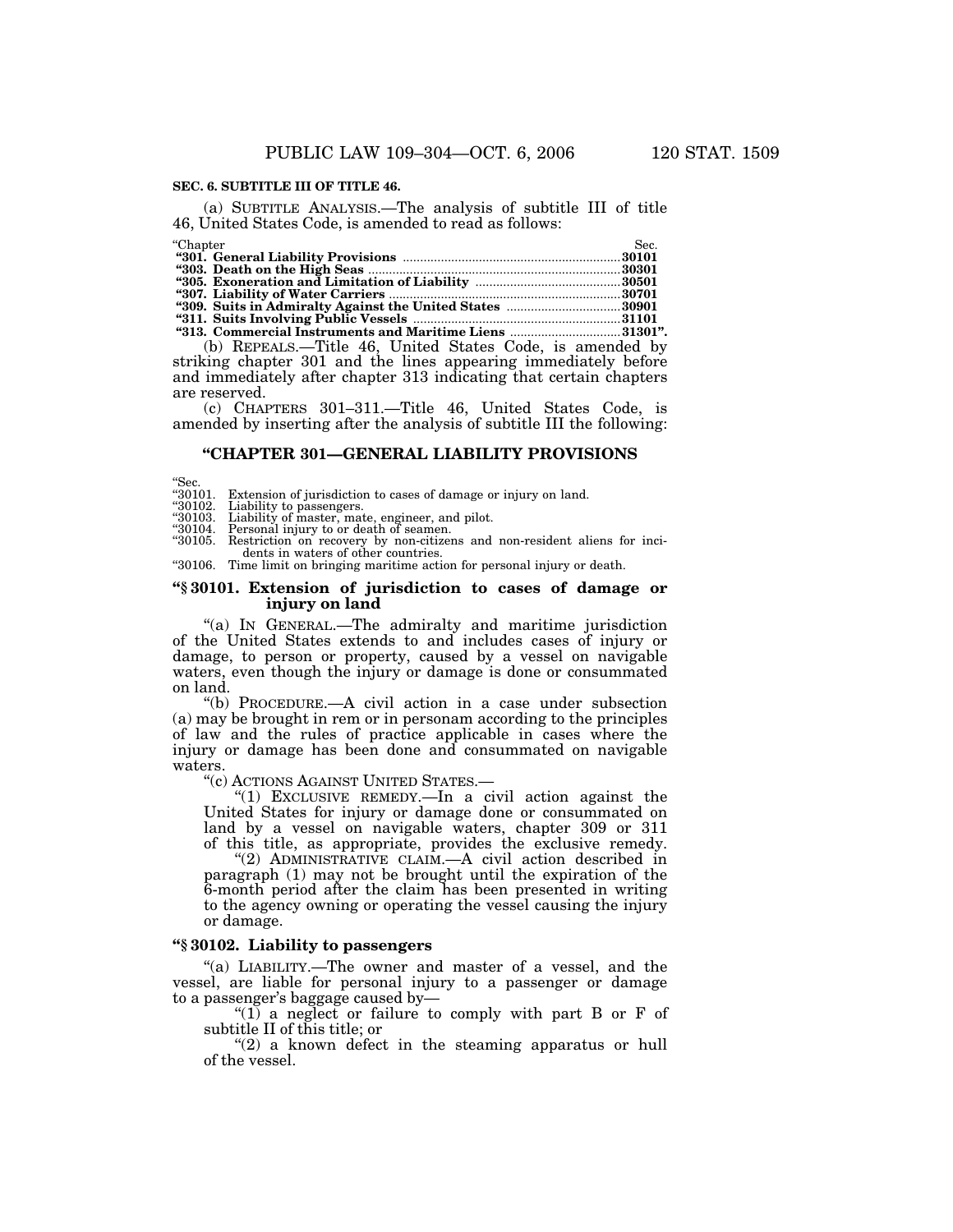''(b) NOT SUBJECT TO LIMITATION.—A liability imposed under this section is not subject to limitation under chapter 305 of this title.

## **''§ 30103. Liability of master, mate, engineer, and pilot**

''A person may bring a civil action against a master, mate, engineer, or pilot of a vessel, and recover damages, for personal injury or loss caused by the master's, mate's, engineer's, or pilot's—

 $(1)$  negligence or willful misconduct; or

 $(2)$  neglect or refusal to obey the laws governing the navigation of vessels.

#### **''§ 30104. Personal injury to or death of seamen**

"(a) CAUSE OF ACTION.—A seaman injured in the course of employment or, if the seaman dies from the injury, the personal representative of the seaman may elect to bring a civil action at law, with the right of trial by jury, against the employer. Laws of the United States regulating recovery for personal injury to, or death of, a railway employee apply to an action under this section.

''(b) VENUE.—An action under this section shall be brought in the judicial district in which the employer resides or the employer's principal office is located.

## **''§ 30105. Restriction on recovery by non-citizens and nonresident aliens for incidents in waters of other countries**

"(a) DEFINITION.—In this section, the term 'continental shelf' has the meaning given that term in article I of the 1958 Convention on the Continental Shelf.

''(b) RESTRICTION.—Except as provided in subsection (c), a civil action for maintenance and cure or for damages for personal injury or death may not be brought under a maritime law of the United States if—

''(1) the individual suffering the injury or death was not a citizen or permanent resident alien of the United States at the time of the incident giving rise to the action;

"(2) the incident occurred in the territorial waters or waters overlaying the continental shelf of a country other than the United States; and

''(3) the individual suffering the injury or death was employed at the time of the incident by a person engaged in the exploration, development, or production of offshore mineral or energy resources, including drilling, mapping, surveying, diving, pipelaying, maintaining, repairing, constructing, or transporting supplies, equipment, or personnel, but not including transporting those resources by a vessel constructed or adapted primarily to carry oil in bulk in the cargo spaces.

''(c) NONAPPLICATION.—Subsection (b) does not apply if the individual bringing the action establishes that a remedy is not available under the laws of—

"(1) the country asserting jurisdiction over the area in which the incident occurred; or

 $(2)$  the country in which the individual suffering the injury or death maintained citizenship or residency at the time of the incident.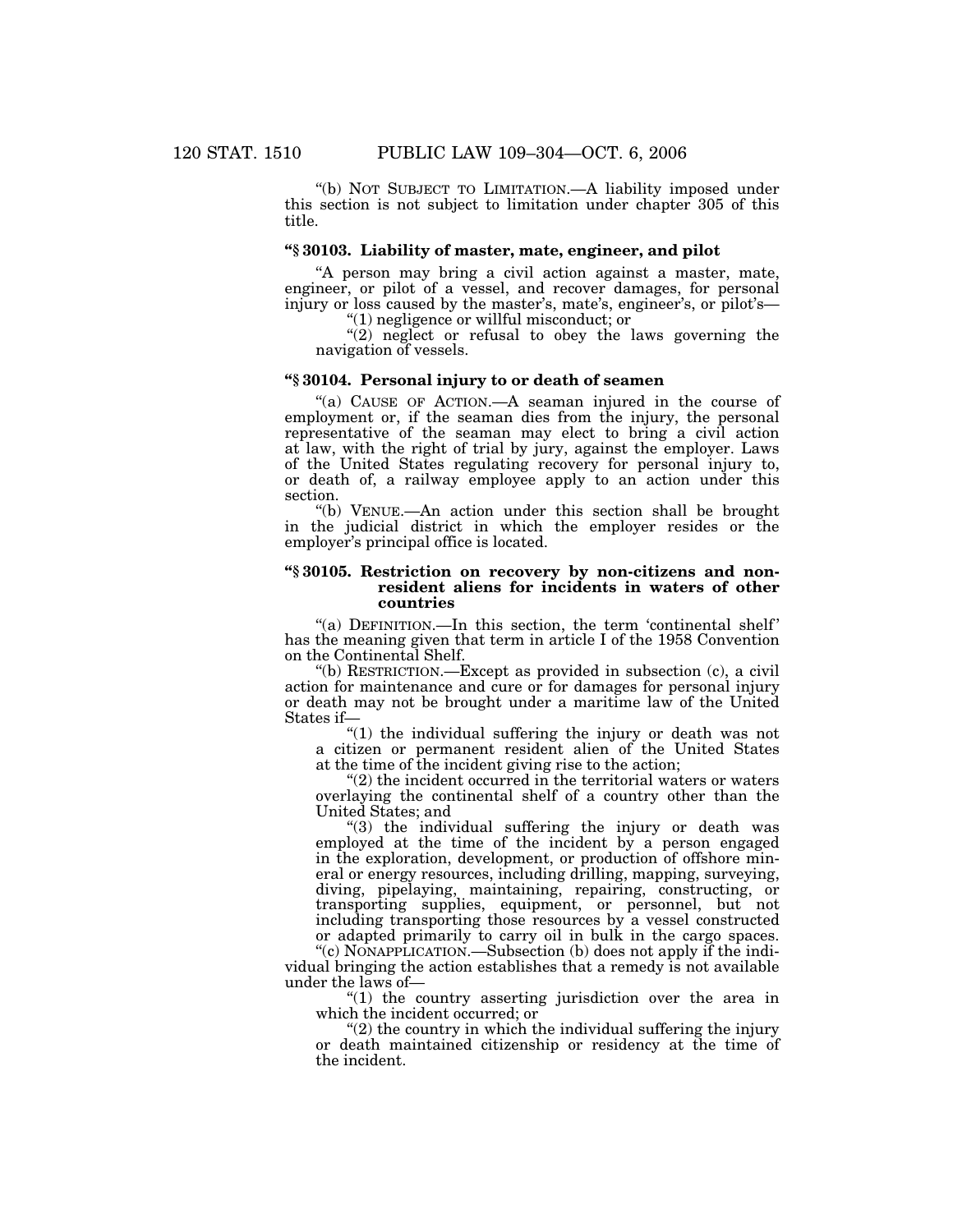## **''§ 30106. Time limit on bringing maritime action for personal injury or death**

''Except as otherwise provided by law, a civil action for damages for personal injury or death arising out of a maritime tort must be brought within 3 years after the cause of action arose.

# **''CHAPTER 303—DEATH ON THE HIGH SEAS**

Death on the High Seas Act.

''Sec.

''30301. Short title.

''30302. Cause of action.

''30303. Amount and apportionment of recovery.

''30304. Contributory negligence.

- ''30305. Death of plaintiff in pending action.
- ''30306. Foreign cause of action.
- ''30307. Commercial aviation accidents.
- ''30308. Nonapplication.

# **''§ 30301. Short title**

''This chapter may be cited as the 'Death on the High Seas Act'.

# **''§ 30302. Cause of action**

''When the death of an individual is caused by wrongful act, neglect, or default occurring on the high seas beyond 3 nautical miles from the shore of the United States, the personal representative of the decedent may bring a civil action in admiralty against the person or vessel responsible. The action shall be for the exclusive benefit of the decedent's spouse, parent, child, or dependent relative.

## **''§ 30303. Amount and apportionment of recovery**

''The recovery in an action under this chapter shall be a fair compensation for the pecuniary loss sustained by the individuals for whose benefit the action is brought. The court shall apportion the recovery among those individuals in proportion to the loss each has sustained.

# **''§ 30304. Contributory negligence**

''In an action under this chapter, contributory negligence of the decedent is not a bar to recovery. The court shall consider the degree of negligence of the decedent and reduce the recovery accordingly.

# **''§ 30305. Death of plaintiff in pending action**

''If a civil action in admiralty is pending in a court of the United States to recover for personal injury caused by wrongful act, neglect, or default described in section 30302 of this title, and the individual dies during the action as a result of the wrongful act, neglect, or default, the personal representative of the decedent may be substituted as the plaintiff and the action may proceed under this chapter for the recovery authorized by this chapter.

# **''§ 30306. Foreign cause of action**

''When a cause of action exists under the law of a foreign country for death by wrongful act, neglect, or default on the high seas, a civil action in admiralty may be brought in a court of the United States based on the foreign cause of action, without abatement of the amount for which recovery is authorized.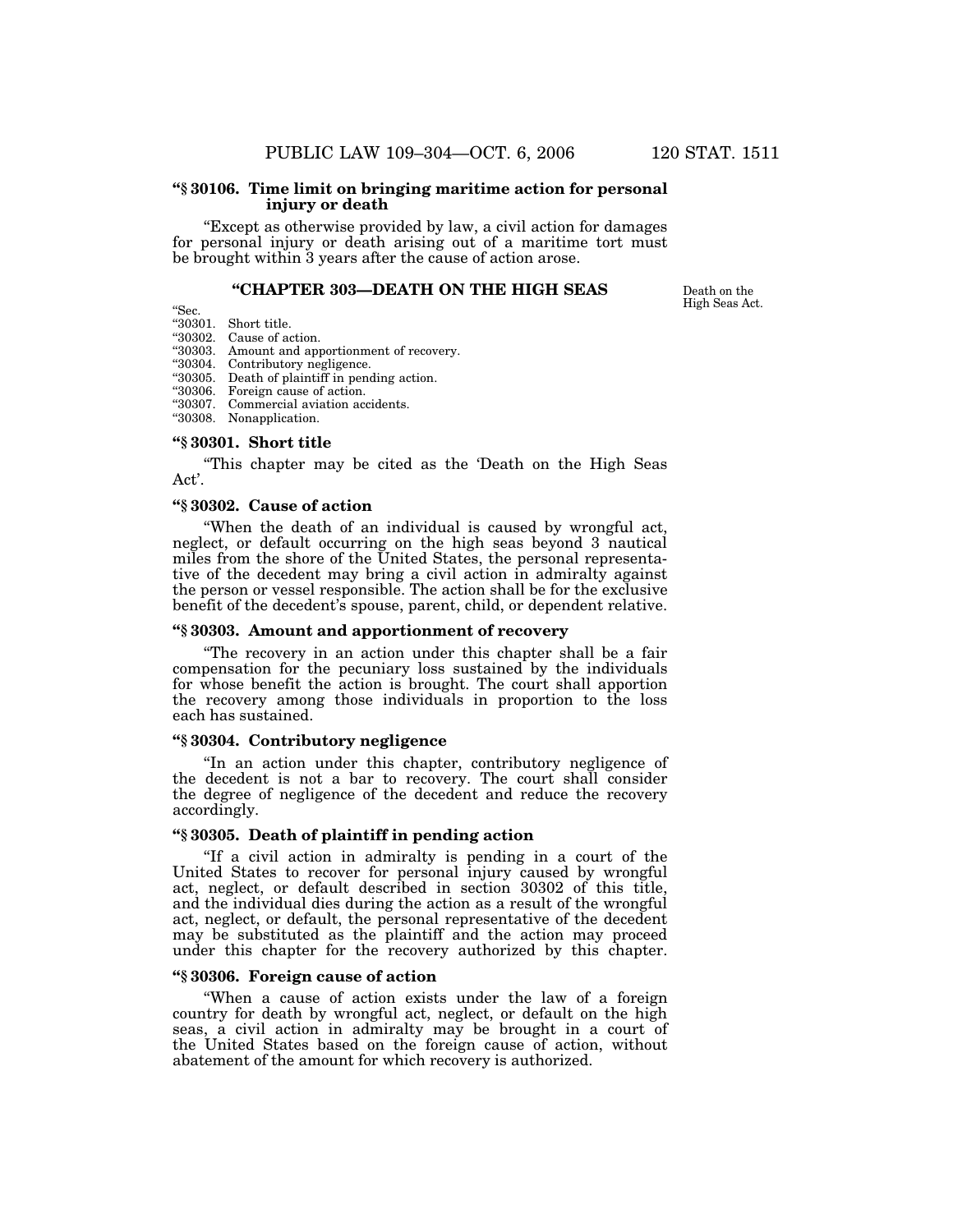# **''§ 30307. Commercial aviation accidents**

"(a) DEFINITION.—In this section, the term 'nonpecuniary damages' means damages for loss of care, comfort, and companionship.

''(b) BEYOND 12 NAUTICAL MILES.—In an action under this chapter, if the death resulted from a commercial aviation accident occurring on the high seas beyond 12 nautical miles from the shore of the United States, additional compensation is recoverable for nonpecuniary damages, but punitive damages are not recoverable.

''(c) WITHIN 12 NAUTICAL MILES.—This chapter does not apply if the death resulted from a commercial aviation accident occurring on the high seas 12 nautical miles or less from the shore of the United States.

## **''§ 30308. Nonapplication**

"(a) STATE LAW.—This chapter does not affect the law of a State regulating the right to recover for death.

''(b) INTERNAL WATERS.—This chapter does not apply to the Great Lakes or waters within the territorial limits of a State.

# **''CHAPTER 305—EXONERATION AND LIMITATION OF LIABILITY**

''Sec. ''30501. Definition. ''30502. Application.

"30502. Application.<br>"30503. Declaration of nature and value of goods.<br>"30504. Loss by fire.<br>"30505. General limit of liability.

Loss by fire.

"30505. General limit of liability.<br>"30506. Limit of liability for perss<br>"30507. Apportionment of losses.<br>"30508. Provisions requiring notion Limit of liability for personal injury or death.

"30507. Apportionment of losses.<br>"30508. Provisions requiring notice of claim or limiting time for bringing action.<br>"30509. Provisions limiting liability for personal injury or death.<br>"30510. Vicarious liability for medica

''30511. Action by owner for limitation. ''30512. Liability as master, officer, or seaman not affected.

# **''§ 30501. Definition**

''In this chapter, the term 'owner' includes a charterer that mans, supplies, and navigates a vessel at the charterer's own expense or by the charterer's own procurement.

## **''§ 30502. Application**

''Except as otherwise provided, this chapter (except section 30503) applies to seagoing vessels and vessels used on lakes or rivers or in inland navigation, including canal boats, barges, and lighters.

# **''§ 30503. Declaration of nature and value of goods**

"(a) In GENERAL.—If a shipper of an item named in subsection (b), contained in a parcel, package, or trunk, loads the item as freight or baggage on a vessel, without at the time of loading giving to the person receiving the item a written notice of the true character and value of the item and having that information entered on the bill of lading, the owner and master of the vessel are not liable as carriers. The owner and master are not liable beyond the value entered on the bill of lading.

''(b) ITEMS.—The items referred to in subsection (a) are precious metals, gold or silver plated articles, precious stones, jewelry, trinkets, watches, clocks, glass, china, coins, bills, securities, printings,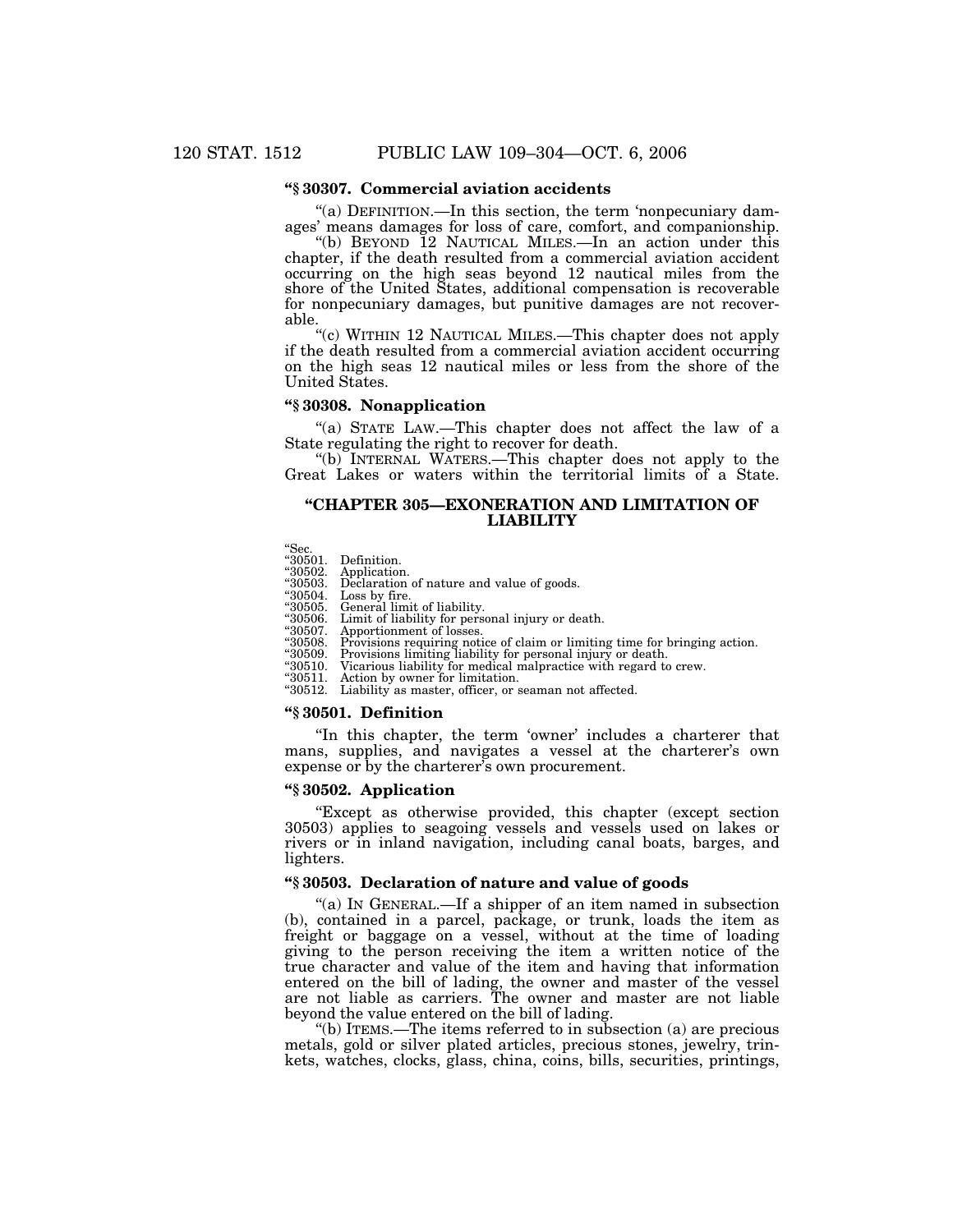engravings, pictures, stamps, maps, papers, silks, furs, lace, and similar items of high value and small size.

# **''§ 30504. Loss by fire**

''The owner of a vessel is not liable for loss or damage to merchandise on the vessel caused by a fire on the vessel unless the fire resulted from the design or neglect of the owner.

#### **''§ 30505. General limit of liability**

"(a) IN GENERAL.—Except as provided in section 30506 of this title, the liability of the owner of a vessel for any claim, debt, or liability described in subsection (b) shall not exceed the value of the vessel and pending freight. If the vessel has more than one owner, the proportionate share of the liability of any one owner shall not exceed that owner's proportionate interest in the vessel and pending freight.

''(b) CLAIMS SUBJECT TO LIMITATION.—Unless otherwise excluded by law, claims, debts, and liabilities subject to limitation under subsection (a) are those arising from any embezzlement, loss, or destruction of any property, goods, or merchandise shipped or put on board the vessel, any loss, damage, or injury by collision, or any act, matter, or thing, loss, damage, or forfeiture, done, occasioned, or incurred, without the privity or knowledge of the owner.

''(c) WAGES.—Subsection (a) does not apply to a claim for wages.

## **''§ 30506. Limit of liability for personal injury or death**

''(a) APPLICATION.—This section applies only to seagoing vessels, but does not apply to pleasure yachts, tugs, towboats, towing vessels, tank vessels, fishing vessels, fish tender vessels, canal boats, scows, car floats, barges, lighters, or nondescript vessels.

''(b) MINIMUM LIABILITY.—If the amount of the vessel owner's liability determined under section 30505 of this title is insufficient to pay all losses in full, and the portion available to pay claims for personal injury or death is less than \$420 times the tonnage of the vessel, that portion shall be increased to \$420 times the tonnage of the vessel. That portion may be used only to pay claims for personal injury or death.

''(c) CALCULATION OF TONNAGE.—Under subsection (b), the tonnage of a self-propelled vessel is the gross tonnage without deduction for engine room, and the tonnage of a sailing vessel is the tonnage for documentation. However, space for the use of seamen is excluded.

''(d) CLAIMS ARISING ON DISTINCT OCCASIONS.—Separate limits of liability apply to claims for personal injury or death arising on distinct occasions.

''(e) PRIVITY OR KNOWLEDGE.—In a claim for personal injury or death, the privity or knowledge of the master or the owner's superintendent or managing agent, at or before the beginning of each voyage, is imputed to the owner.

# **''§ 30507. Apportionment of losses**

''If the amounts determined under sections 30505 and 30506 of this title are insufficient to pay all claims—

 $''(1)$  all claimants shall be paid in proportion to their respective losses out of the amount determined under section 30505 of this title; and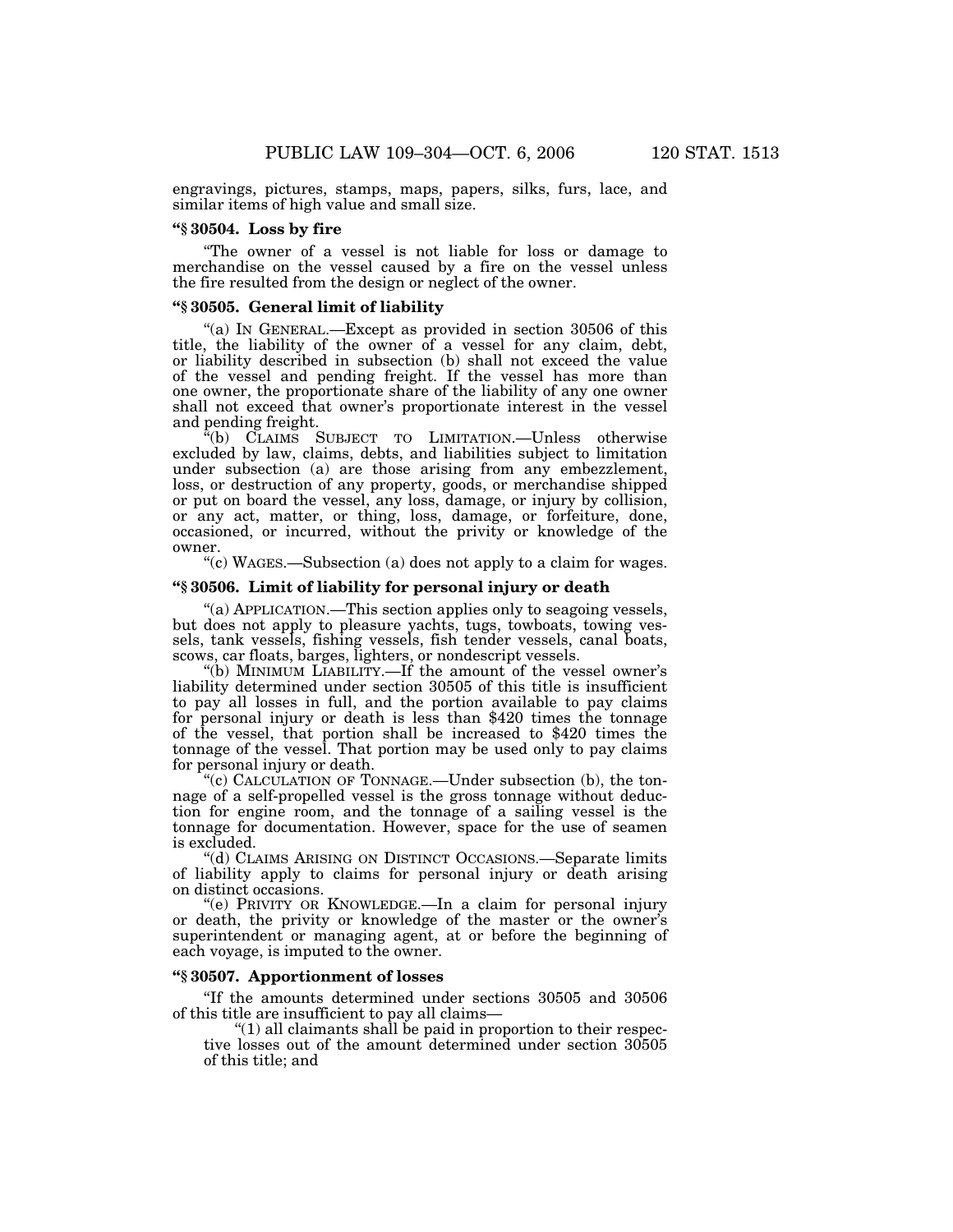"(2) personal injury and death claimants, if any, shall be paid an additional amount in proportion to their respective losses out of the additional amount determined under section 30506(b) of this title.

# **''§ 30508. Provisions requiring notice of claim or limiting time for bringing action**

''(a) APPLICATION.—This section applies only to seagoing vessels, but does not apply to pleasure yachts, tugs, towboats, towing vessels, tank vessels, fishing vessels, fish tender vessels, canal boats, scows, car floats, barges, lighters, or nondescript vessels.

''(b) MINIMUM TIME LIMITS.—The owner, master, manager, or agent of a vessel transporting passengers or property between ports in the United States, or between a port in the United States and a port in a foreign country, may not limit by regulation, contract, or otherwise the period for—

"(1) giving notice of, or filing a claim for, personal injury or death to less than 6 months after the date of the injury or death; or

"(2) bringing a civil action for personal injury or death to less than one year after the date of the injury or death.

''(c) EFFECT OF FAILURE TO GIVE NOTICE.—When notice of a claim for personal injury or death is required by a contract, the failure to give the notice is not a bar to recovery if—

''(1) the court finds that the owner, master, or agent of the vessel had knowledge of the injury or death and the owner has not been prejudiced by the failure;

" $(2)$  the court finds there was a satisfactory reason why the notice could not have been given; or

''(3) the owner of the vessel fails to object to the failure to give the notice.

''(d) TOLLING OF PERIOD TO GIVE NOTICE.—If a claimant is a minor or mental incompetent, or if a claim is for wrongful death, any period provided by a contract for giving notice of the claim is tolled until the earlier of—

 $''(1)$  the date a legal representative is appointed for the minor, incompetent, or decedent's estate; or

''(2) 3 years after the injury or death.

#### **''§ 30509. Provisions limiting liability for personal injury or death**

''(a) PROHIBITION.—

" $(1)$  In GENERAL.—The owner, master, manager, or agent of a vessel transporting passengers between ports in the United States, or between a port in the United States and a port in a foreign country, may not include in a regulation or contract a provision limiting—

''(A) the liability of the owner, master, or agent for personal injury or death caused by the negligence or fault of the owner or the owner's employees or agents; or

''(B) the right of a claimant for personal injury or death to a trial by court of competent jurisdiction.

''(2) VOIDNESS.—A provision described in paragraph (1) is void.

''(b) EMOTIONAL DISTRESS, MENTAL SUFFERING, AND PSYCHO- LOGICAL INJURY.—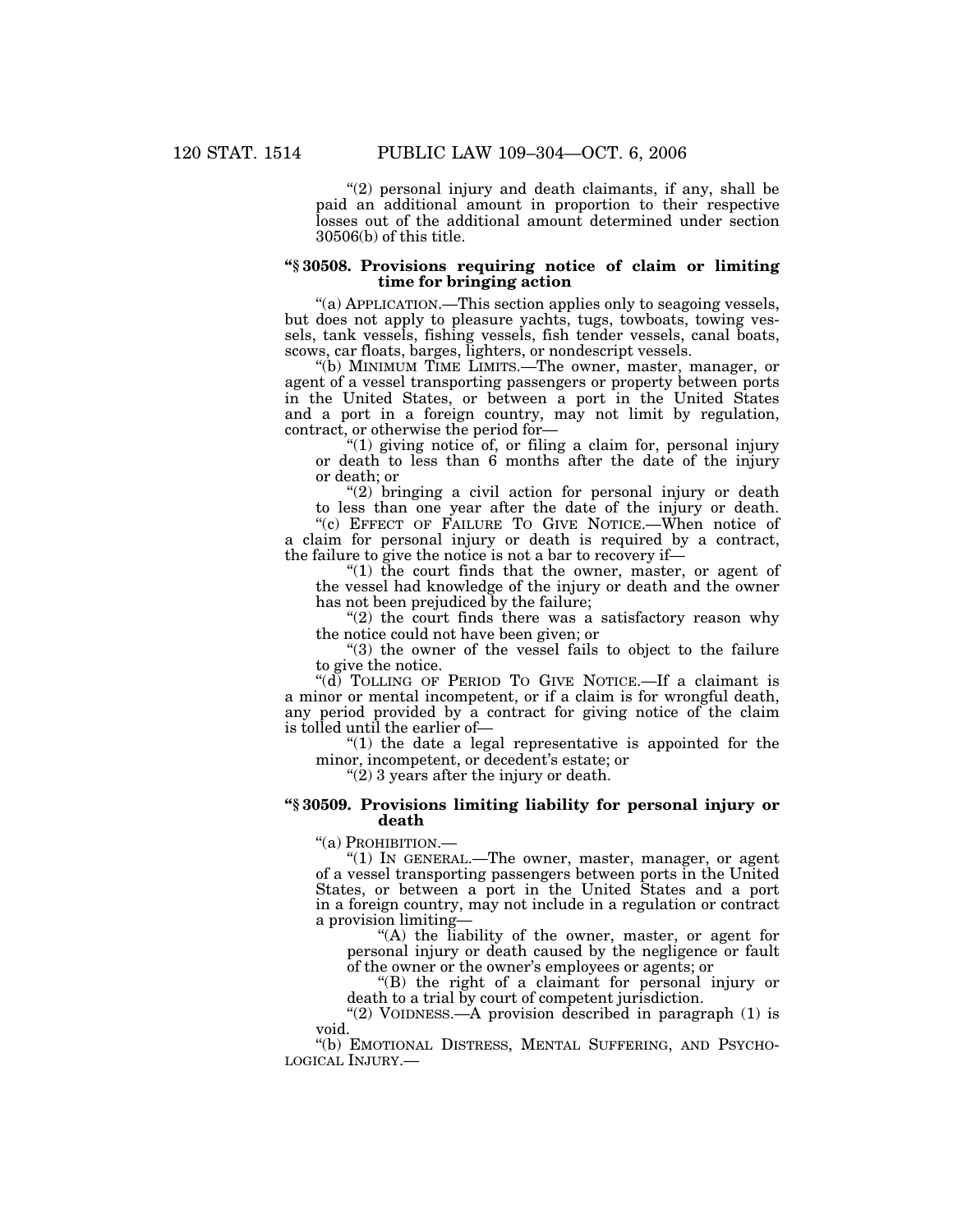''(1) IN GENERAL.—Subsection (a) does not prohibit a provision in a contract or in ticket conditions of carriage with a passenger that relieves an owner, master, manager, agent, operator, or crewmember of a vessel from liability for infliction of emotional distress, mental suffering, or psychological injury so long as the provision does not limit such liability when the emotional distress, mental suffering, or psychological injury is—

''(A) the result of physical injury to the claimant caused by the negligence or fault of a crewmember or the owner, master, manager, agent, or operator;

 $'(B)$  the result of the claimant having been at actual risk of physical injury, and the risk was caused by the negligence or fault of a crewmember or the owner, master, manager, agent, or operator; or

''(C) intentionally inflicted by a crewmember or the owner, master, manager, agent, or operator.

''(2) SEXUAL OFFENSES.—This subsection does not limit the liability of a crewmember or the owner, master, manager, agent, or operator of a vessel in a case involving sexual harassment, sexual assault, or rape.

# **''§ 30510. Vicarious liability for medical malpractice with regard to crew**

''In a civil action by any person in which the owner or operator of a vessel or employer of a crewmember is claimed to have vicarious liability for medical malpractice with regard to a crewmember occurring at a shoreside facility, and to the extent the damages resulted from the conduct of any shoreside doctor, hospital, medical facility, or other health care provider, the owner, operator, or employer is entitled to rely on any statutory limitations of liability applicable to the doctor, hospital, medical facility, or other health care provider in the State of the United States in which the shoreside medical care was provided.

## **''§ 30511. Action by owner for limitation**

"(a) IN GENERAL.—The owner of a vessel may bring a civil action in a district court of the United States for limitation of liability under this chapter. The action must be brought within 6 months after a claimant gives the owner written notice of a claim.

''(b) CREATION OF FUND.—When the action is brought, the owner (at the owner's option) shall—

" $(1)$  deposit with the court, for the benefit of claimants—

" $(A)$  an amount equal to the value of the owner's interest in the vessel and pending freight, or approved security; and

 $\mathrm{H}(B)$  an amount, or approved security, that the court may fix from time to time as necessary to carry out this chapter; or

" $(2)$ <sup>transfer</sup> to a trustee appointed by the court, for the benefit of claimants—

"(A) the owner's interest in the vessel and pending freight; and

''(B) an amount, or approved security, that the court may fix from time to time as necessary to carry out this chapter.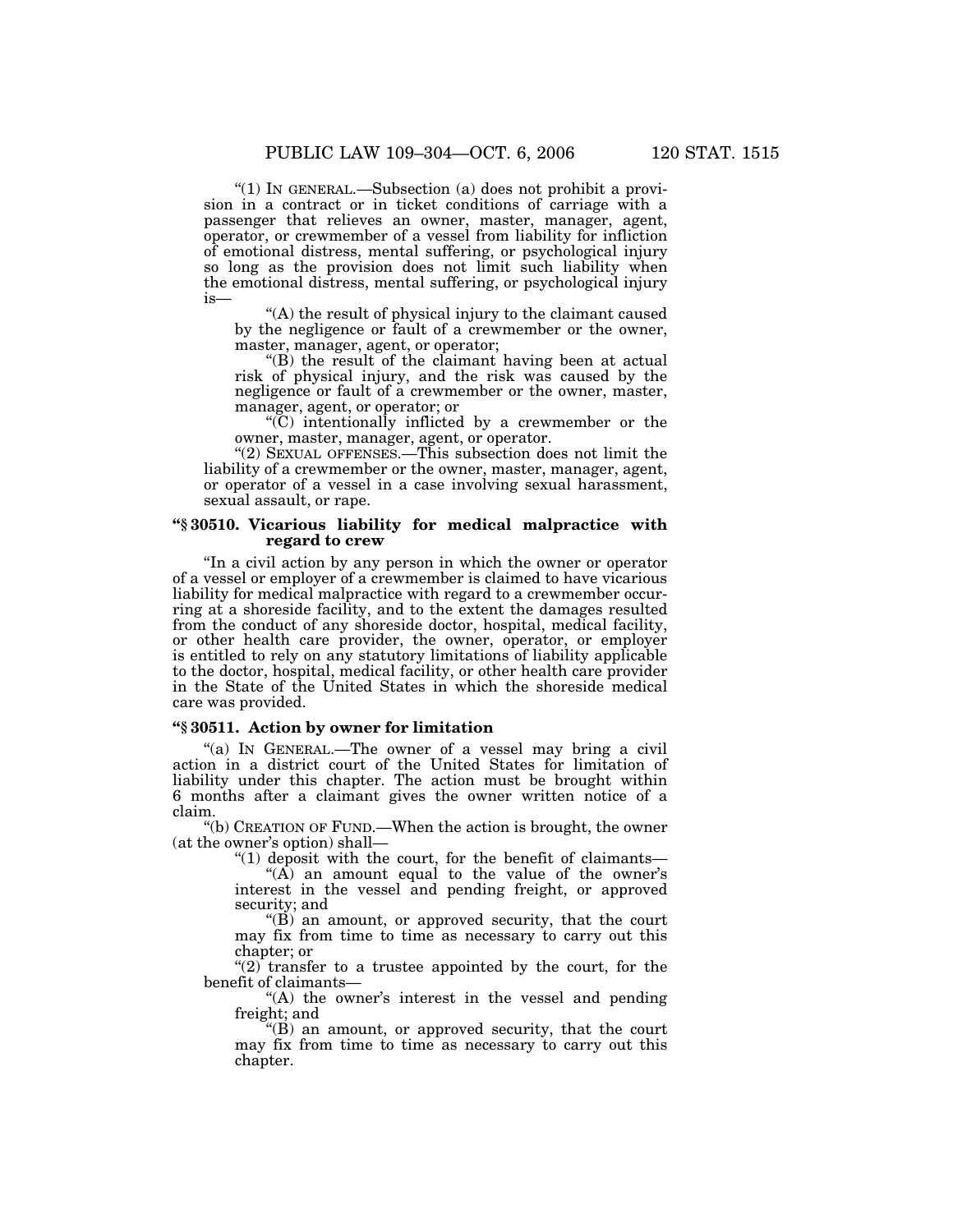''(c) CESSATION OF OTHER ACTIONS.—When an action has been brought under this section and the owner has complied with subsection (b), all claims and proceedings against the owner related to the matter in question shall cease.

# **''§ 30512. Liability as master, officer, or seaman not affected**

''This chapter does not affect the liability of an individual as a master, officer, or seaman, even though the individual is also an owner of the vessel.

# **''CHAPTER 307—LIABILITY OF WATER CARRIERS**

''Sec.

''30701. Definition.

''30702. Application. ''30703. Bills of lading.

''30704. Loading, stowage, custody, care, and delivery.

''30705. Seaworthiness.

''30706. Defenses.

''30707. Criminal penalty.

# **''§ 30701. Definition**

''In this chapter, the term 'carrier' means the owner, manager, charterer, agent, or master of a vessel.

## **''§ 30702. Application**

''(a) IN GENERAL.—Except as otherwise provided, this chapter applies to a carrier engaged in the carriage of goods to or from any port in the United States.

 $\frac{a}{b}$  (b) LIVE ANIMALS.—Sections 30703 and 30704 of this title do not apply to the carriage of live animals.

# **''§ 30703. Bills of lading**

"(a) ISSUANCE.—On demand of a shipper, the carrier shall issue a bill of lading or shipping document.

''(b) CONTENTS.—The bill of lading or shipping document shall include a statement of—

" $(1)$  the marks necessary to identify the goods;

"(2) the number of packages, or the quantity or weight, and whether it is carrier's or shipper's weight; and

" $(3)$  the apparent condition of the goods.

''(c) PRIMA FACIE EVIDENCE OF RECEIPT.—A bill of lading or shipping document issued under this section is prima facie evidence of receipt of the goods described.

## **''§ 30704. Loading, stowage, custody, care, and delivery**

''A carrier may not insert in a bill of lading or shipping document a provision avoiding its liability for loss or damage arising from negligence or fault in loading, stowage, custody, care, or proper delivery. Any such provision is void.

## **''§ 30705. Seaworthiness**

"(a) PROHIBITION.—A carrier may not insert in a bill of lading or shipping document a provision lessening or avoiding its obligation to exercise due diligence to—

" $(1)$  make the vessel seaworthy; and

- $''(2)$  properly man, equip, and supply the vessel.
- ''(b) VOIDNESS.—A provision described in subsection (a) is void.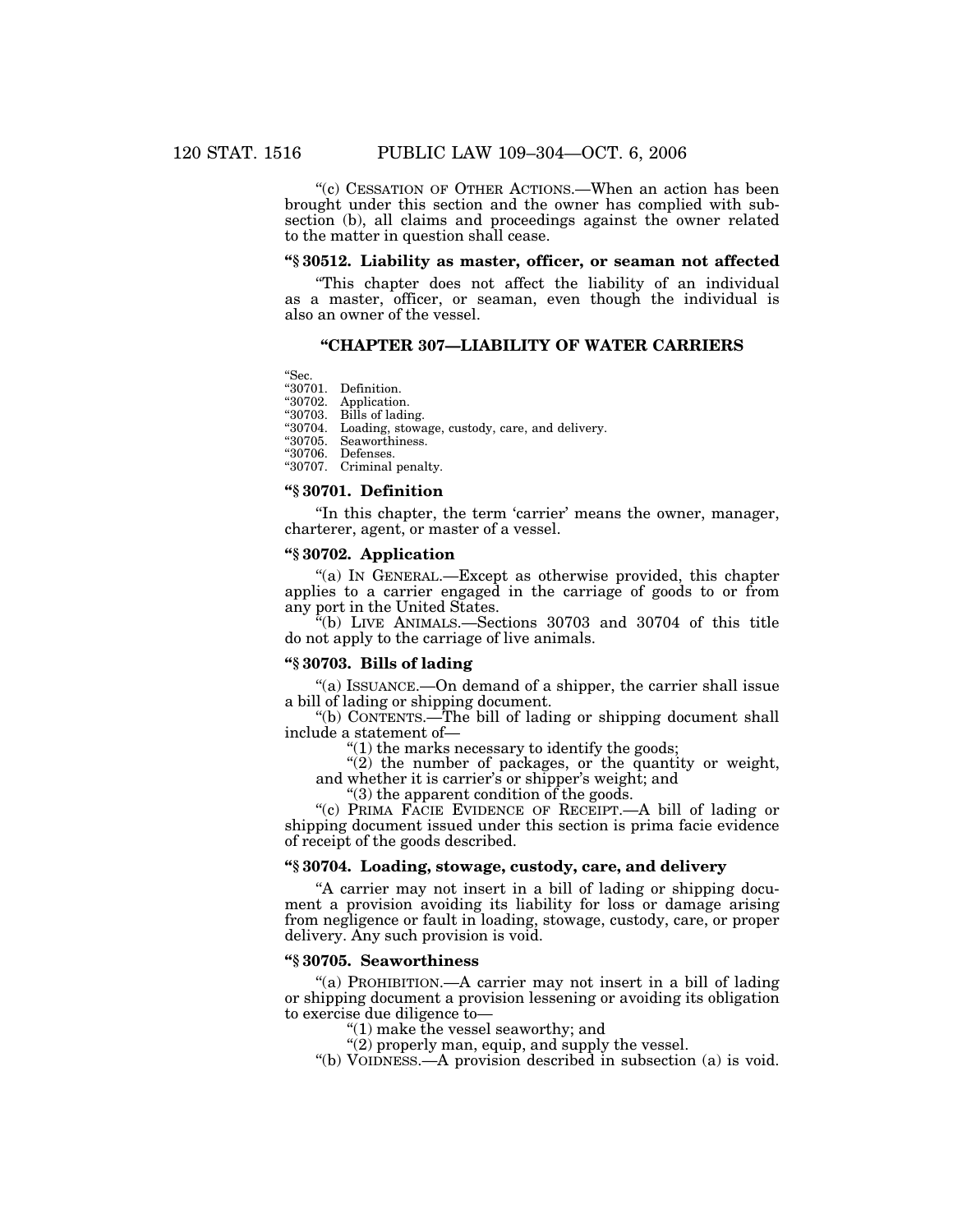# **''§ 30706. Defenses**

"(a) DUE DILIGENCE.—If a carrier has exercised due diligence to make the vessel in all respects seaworthy and to properly man, equip, and supply the vessel, the carrier and the vessel are not liable for loss or damage arising from an error in the navigation or management of the vessel.

''(b) OTHER DEFENSES.—A carrier and the vessel are not liable for loss or damage arising from—

''(1) dangers of the sea or other navigable waters;

"(2) acts of God;

"(3) public enemies;

"(4) seizure under legal process;

"(5) inherent defect, quality, or vice of the goods;

''(6) insufficiency of package;

"(7) act or omission of the shipper or owner of the goods or their agent; or

''(8) saving or attempting to save life or property at sea, including a deviation in rendering such a service.

## **''§ 30707. Criminal penalty**

"(a) IN GENERAL.—A carrier that violates this chapter shall be fined under title 18.

''(b) LIEN.—The amount of the fine and costs for the violation constitute a lien on the vessel engaged in the carriage. A civil action in rem to enforce the lien may be brought in the district court of the United States for any district in which the vessel is found.

"(c) DISPOSITION OF FINE.—Half of the fine shall go to the person injured by the violation and half to the United States Government.

# **''CHAPTER 309—SUITS IN ADMIRALTY AGAINST THE UNITED STATES**

Suits in Admiralty Act.

''Sec.

''30901. Short title.

- 
- "30902. Definition.<br>"30903. Waiver of i<br>"30904. Exclusive i Waiver of immunity.
- Exclusive remedy.
- "30905. Period for bringing action.<br>"30906. Venue.
- $\substack{430906. \\ 430907.}$ "30907. Procedure for hearing and determination.<br>"30908. Exemption from arrest or seizure.
- "30908. Exemption from arrest or seizure.<br>"30909. Security.<br>"30910. Exoneration and limitation.
- Security.
- "30910. Exoneration and limitation.<br>"30911. Costs and interest.
- 
- "30911. Costs and interest.<br>"30912. Arbitration, compro<br>"30913. Payment of judgme ''30912. Arbitration, compromise, or settlement.
- ''30913. Payment of judgment or settlement.
- "30914. Release of privately owned vessel after arrest or attachment.<br>"30915. Seizures and other proceedings in foreign jurisdictions.
- "30915. Seizures and other proceedings in foreign jurisdictions.<br>"30916. Recovery by the United States for salvage services.
- Recovery by the United States for salvage services.
- ''30917. Disposition of amounts recovered by the United States.
- ''30918. Reports.
- **''§ 30901. Short title**

''This chapter may be cited as the 'Suits in Admiralty Act'.

# **''§ 30902. Definition**

''In this chapter, the term 'federally-owned corporation' means a corporation in which the United States owns all the outstanding capital stock.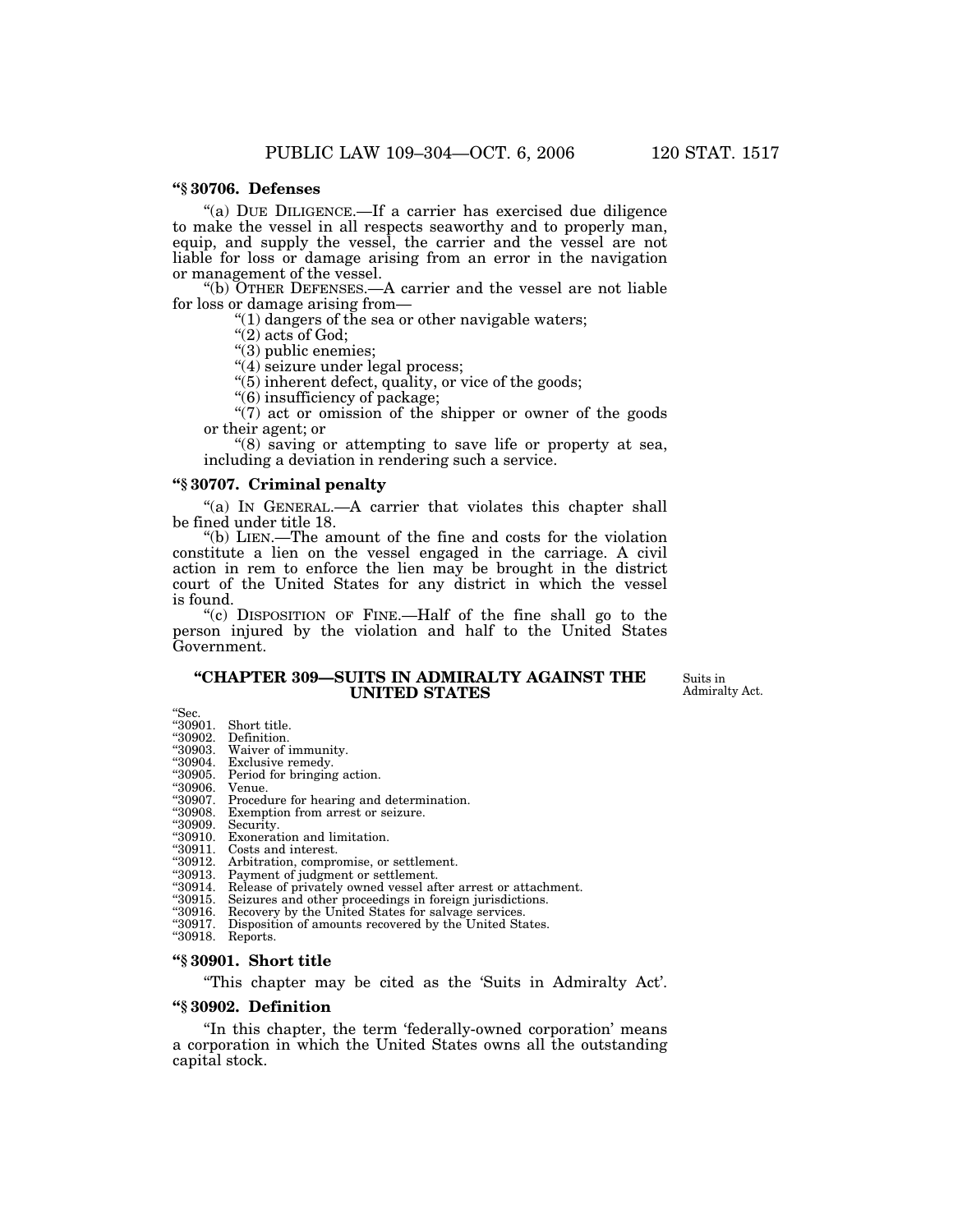# **''§ 30903. Waiver of immunity**

"(a) IN GENERAL.—In a case in which, if a vessel were privately owned or operated, or if cargo were privately owned or possessed, or if a private person or property were involved, a civil action in admiralty could be maintained, a civil action in admiralty in personam may be brought against the United States or a federallyowned corporation. In a civil action in admiralty brought by the United States or a federally-owned corporation, an admiralty claim in personam may be filed or a setoff claimed against the United States or corporation.

''(b) NON-JURY.—A claim against the United States or a federally-owned corporation under this section shall be tried without a jury.

#### **''§ 30904. Exclusive remedy**

''If a remedy is provided by this chapter, it shall be exclusive of any other action arising out of the same subject matter against the officer, employee, or agent of the United States or the federallyowned corporation whose act or omission gave rise to the claim.

# **''§ 30905. Period for bringing action**

''A civil action under this chapter must be brought within 2 years after the cause of action arose.

#### **''§ 30906. Venue**

"(a) IN GENERAL.—A civil action under this chapter shall be brought in the district court of the United States for the district in which—

"(1) any plaintiff resides or has its principal place of business; or

 $\cdot$ (2) the vessel or cargo is found.

''(b) TRANSFER.—On a motion by a party, the court may transfer the action to any other district court of the United States.

## **''§ 30907. Procedure for hearing and determination**

''(a) IN GENERAL.—A civil action under this chapter shall proceed and be heard and determined according to the principles of law and the rules of practice applicable in like cases between private parties.

" $(b)$ In Rem.

''(1) REQUIREMENTS.—The action may proceed according to the principles of an action in rem if—

 $(A)$  the plaintiff elects in the complaint; and

"(B) it appears that an action in rem could have been maintained had the vessel or cargo been privately owned and possessed.

"(2) EFFECT ON RELIEF IN PERSONAM.—An election under paragraph (1) does not prevent the plaintiff from seeking relief in personam in the same action.

## **''§ 30908. Exemption from arrest or seizure**

''The following are not subject to arrest or seizure by judicial process in the United States:

"(1) A vessel owned by, possessed by, or operated by or for the United States or a federally-owned corporation.

"(2) Cargo owned or possessed by the United States or a federally-owned corporation.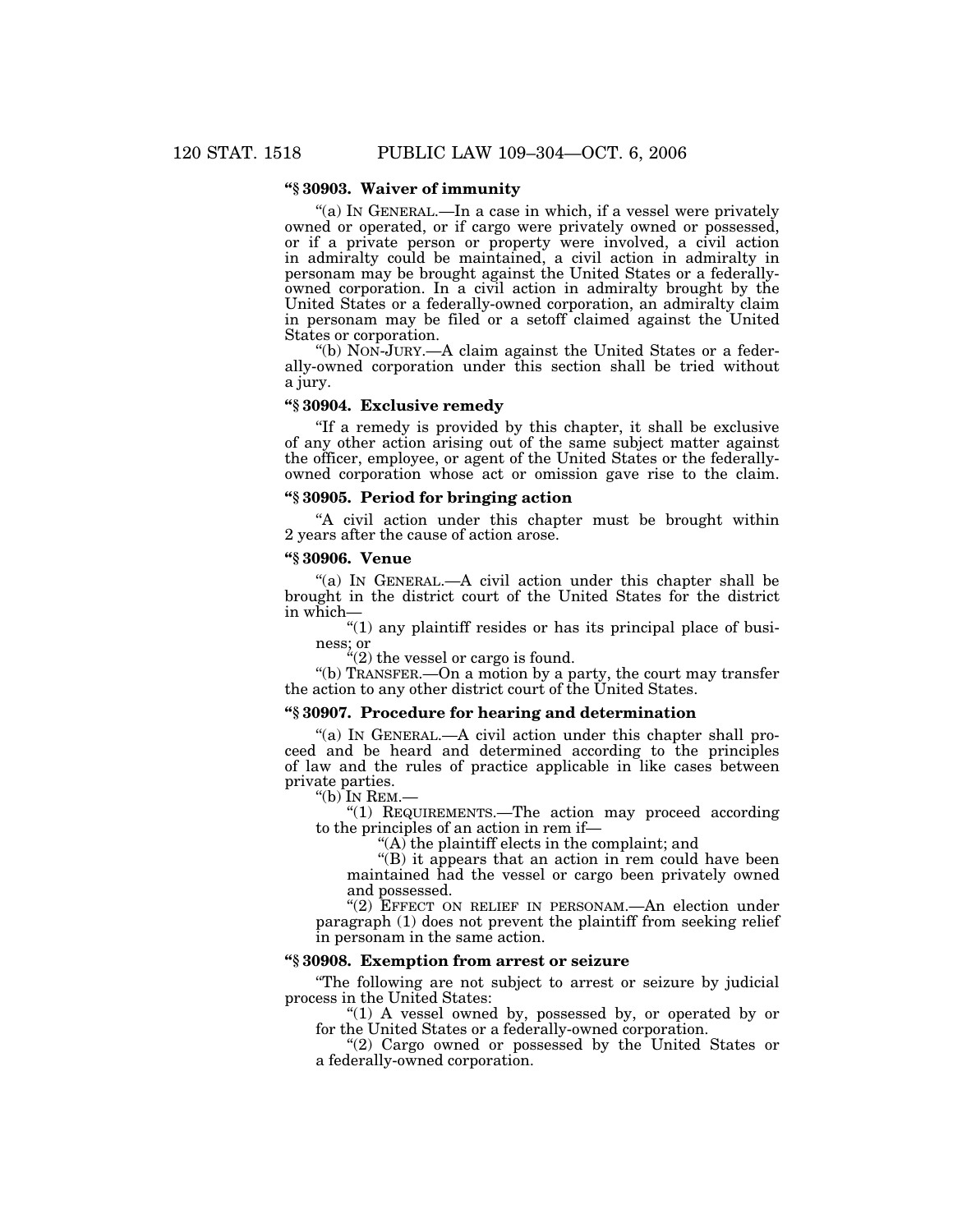# **''§ 30909. Security**

''Neither the United States nor a federally-owned corporation may be required to give a bond or admiralty stipulation in a civil action under this chapter.

# **''§ 30910. Exoneration and limitation**

''The United States is entitled to the exemptions from and limitations of liability provided by law to an owner, charterer, operator, or agent of a vessel.

# **''§ 30911. Costs and interest**

''(a) IN GENERAL.—A judgment against the United States or a federally-owned corporation under this chapter may include costs and interest at the rate of 4 percent per year until satisfied. Interest shall run as ordered by the court, except that interest is not allowable for the period before the action is filed.

''(b) CONTRACT PROVIDING FOR INTEREST.—Notwithstanding subsection (a), if the claim is based on a contract providing for interest, interest may be awarded at the rate and for the period provided in the contract.

# **''§ 30912. Arbitration, compromise, or settlement**

''The Secretary of a department of the United States Government, or the board of trustees of a federally-owned corporation, may arbitrate, compromise, or settle a claim under this chapter.

# **''§ 30913. Payment of judgment or settlement**

''(a) IN GENERAL.—The proper accounting officer of the United States shall pay a final judgment, arbitration award, or settlement under this chapter on presentation of an authenticated copy.

''(b) SOURCE OF PAYMENT.—Payment shall be made from an appropriation or fund available specifically for the purpose. If no appropriation or fund is specifically available, there is hereby appropriated, out of money in the Treasury not otherwise appropriated, an amount sufficient to pay the judgment, award, or settlement.

#### **''§ 30914. Release of privately owned vessel after arrest or attachment**

''If a privately owned vessel not in the possession of the United States or a federally-owned corporation is arrested or attached in a civil action arising or alleged to have arisen from prior ownership, possession, or operation by the United States or corporation, the vessel shall be released without bond or stipulation on a statement by the United States, through the Attorney General or other authorized law officer, that the United States is interested in the action, desires release of the vessel, and assumes liability for the satisfaction of any judgment obtained by the plaintiff. After the vessel is released, the action shall proceed against the United States in accordance with this chapter.

# **''§ 30915. Seizures and other proceedings in foreign jurisdictions**

''(a) IN GENERAL.—If a vessel or cargo described in section 30908 or 30914 of this title is arrested, attached, or otherwise seized by judicial process in a foreign country, or if an action is brought in a court of a foreign country against the master of such a vessel for a claim arising from the ownership, possession,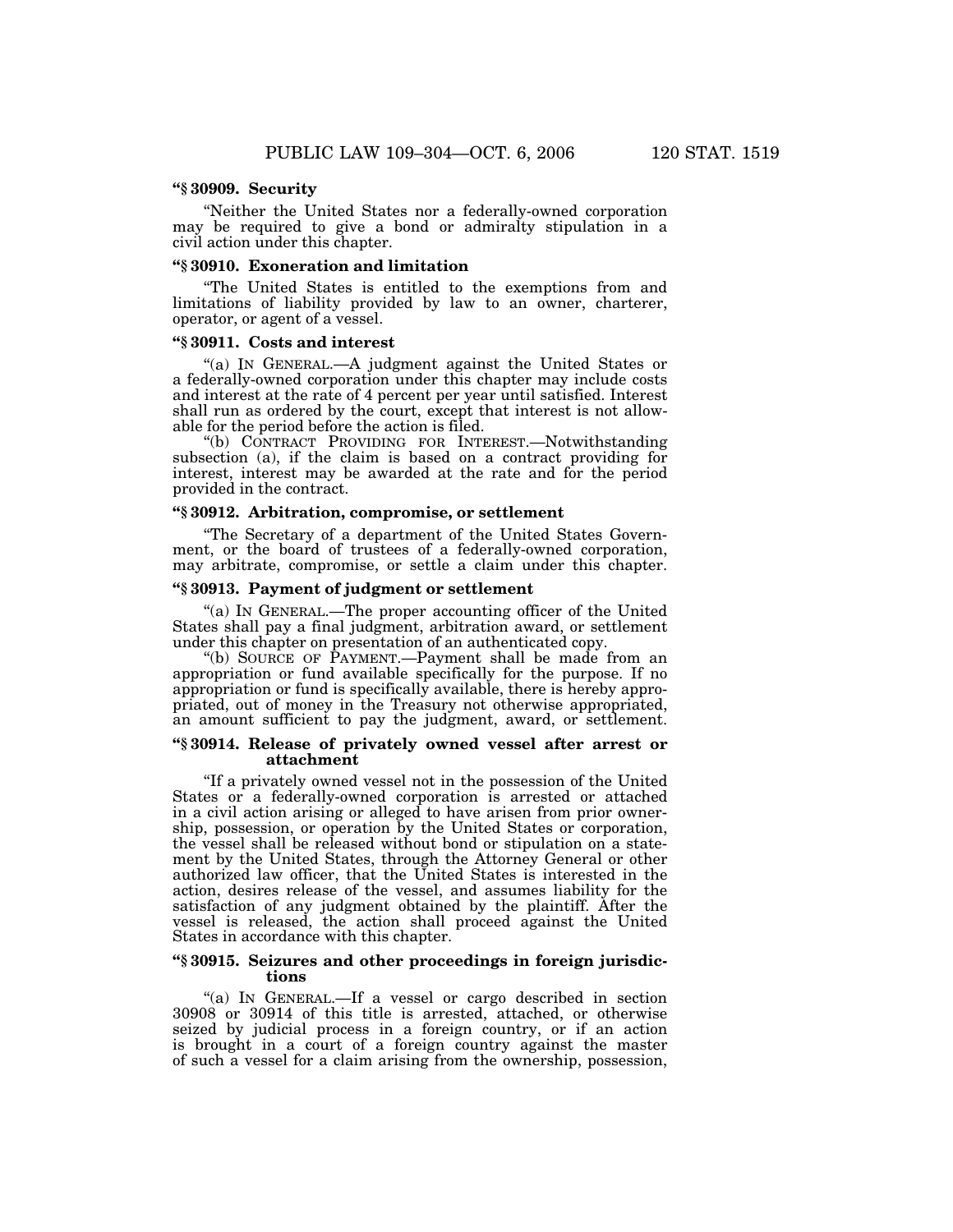or operation of the vessel, or the ownership, possession, or carriage of such cargo, the Secretary of State, on request of the Attorney General or another officer authorized by the Attorney General, may direct the United States consul residing at or nearest the place at which the action was brought—

 $''(1)$  to claim the vessel or cargo as immune from arrest, attachment, or other seizure, and to execute an agreement, stipulation, bond, or undertaking, for the United States or federally-owned corporation, for the release of the vessel or cargo and the prosecution of any appeal; or

 $(2)$  if an action has been brought against the master of such a vessel, to enter the appearance of the United States or corporation and to pledge the credit of the United States or corporation to the payment of any judgment and costs in the action.

''(b) ARRANGING BOND OR STIPULATION.—The Attorney General may—

''(1) arrange with a bank, surety company, or other person, whether in the United States or a foreign country, to execute a bond or stipulation; and

''(2) pledge the credit of the United States to secure the bond or stipulation.

''(c) PAYMENT OF JUDGMENT.—The appropriate accounting officer of the United States or corporation may pay a judgment in an action described in subsection (a) on presentation of a copy of the judgment if certified by the clerk of the court and authenticated by—

 $\overline{r(1)}$  the certificate and seal of the United States consul claiming the vessel or cargo, or by the consul's successor; and

 $(2)$  the certificate of the Secretary as to the official capacity of the consul.

''(d) RIGHT TO CLAIM IMMUNITY NOT AFFECTED.—This section does not affect the right of the United States to claim immunity of a vessel or cargo from foreign jurisdiction.

# **''§ 30916. Recovery by the United States for salvage services**

''(a) CIVIL ACTION.—The United States, and the crew of a merchant vessel owned or operated by the United States, or a federallyowned corporation, may bring a civil action to recover for salvage services provided by the vessel and crew.

''(b) DEPOSIT OF AMOUNTS RECOVERED.—Any amount recovered under this section by the United States for its own benefit, and not for the benefit of the crew, shall be deposited in the Treasury to the credit of the department of the United States Government, or the corporation, having control of the possession or operation of the vessel.

#### **''§ 30917. Disposition of amounts recovered by the United States**

''Amounts recovered in a civil action brought by the United States on a claim arising from the ownership, possession, or operation of a merchant vessel, or the ownership, possession, or carriage of cargo, shall be deposited in the Treasury to the credit of the department of the United States Government, or the federallyowned corporation, having control of the vessel or cargo, for reimbursement of the appropriation, insurance fund, or other fund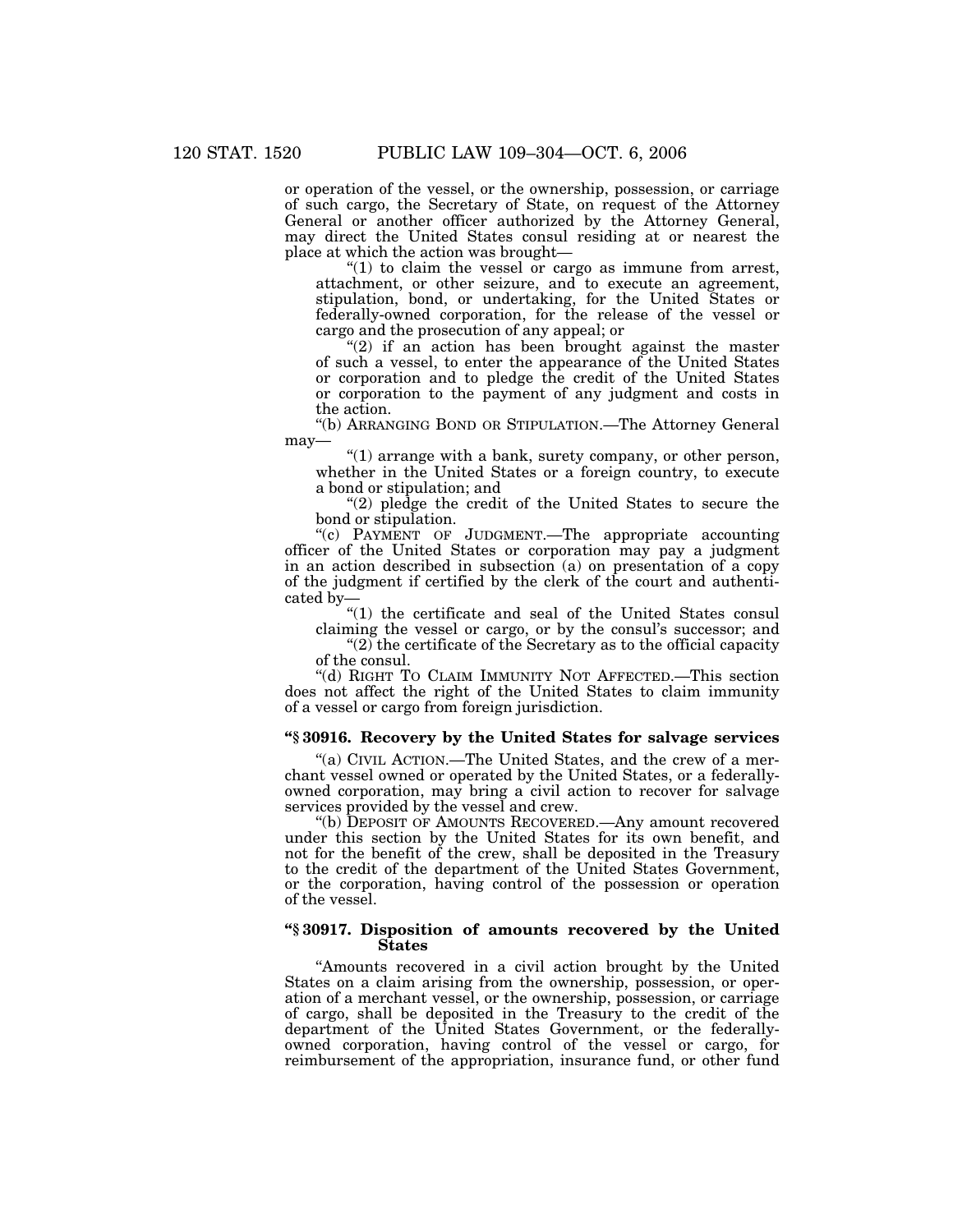from which the compensation for which the judgment was recovered was or will be paid.

#### **''§ 30918. Reports**

''The Secretary of each department of the United States Government, and the board of trustees of each federally-owned corporation, shall report to Congress at each session thereof all arbitration awards and settlements agreed to under this chapter since the previous session, for which the time to appeal has expired or been waived.

#### **''CHAPTER 311—SUITS INVOLVING PUBLIC VESSELS**

Public Vessels Act.

''Sec. ''31101. Short title.

- Waiver of immunity.
- Applicable procedure.<br>Venue.
- $\begin{array}{r} .31101. \ \text{\textdegree{*}}31102. \ \text{\textdegree{*}}31103. \ \text{\textdegree{*}}31104. \ \text{\textdegree{*}}31105. \end{array}$

# "31105. Security when counterclaim filed.<br>"31106. Exoneration and limitation.<br>"31107. Interest.<br>"31108. Arbitration, compromise, or settle

- Exoneration and limitation.
- Interest.
- "31108. Arbitration, compromise, or settlement.<br>"31109. Payment of judgment or settlement.<br>"31110. Subpoenas to officers or members of cre
- Payment of judgment or settlement.
- "31110. Subpoenas to officers or members of crew.<br>"31111. Claims by nationals of foreign countries.<br>"31112. Lien not recognized or created.
- Claims by nationals of foreign countries. Lien not recognized or created.
- ''31113. Reports.
- 

#### **''§ 31101. Short title**

''This chapter may be cited as the 'Public Vessels Act'.

#### **''§ 31102. Waiver of immunity**

"(a) IN GENERAL.—A civil action in personam in admiralty may be brought, or an impleader filed, against the United States for—

''(1) damages caused by a public vessel of the United States; or

''(2) compensation for towage and salvage services, including contract salvage, rendered to a public vessel of the United States.

''(b) COUNTERCLAIM OR SETOFF.—If the United States brings a civil action in admiralty for damages caused by a privately owned vessel, the owner of the vessel, or the successor in interest, may file a counterclaim in personam, or claim a setoff, against the United States for damages arising out of the same subject matter.

# **''§ 31103. Applicable procedure**

''A civil action under this chapter is subject to the provisions of chapter 309 of this title except to the extent inconsistent with this chapter.

#### **''§ 31104. Venue**

"(a) IN GENERAL.—A civil action under this chapter shall be brought in the district court of the United States for the district in which the vessel or cargo is found within the United States.

''(b) VESSEL OR CARGO OUTSIDE TERRITORIAL WATERS.—If the vessel or cargo is outside the territorial waters of the United States—

''(1) the action shall be brought in the district court of the United States for any district in which any plaintiff resides or has an office for the transaction of business; or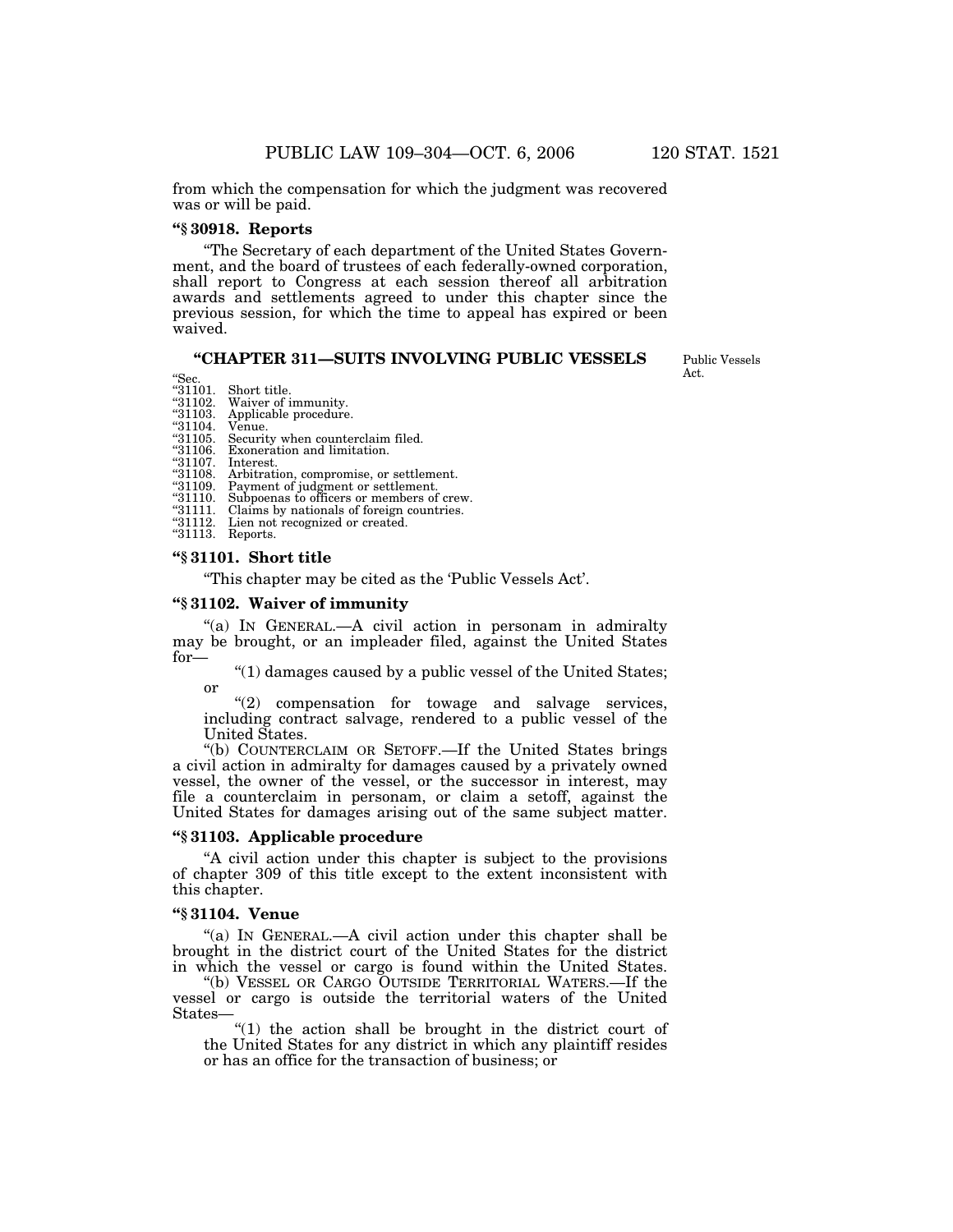$(2)$  if no plaintiff resides or has an office for the transaction of business in the United States, the action may be brought in the district court of the United States for any district.

#### **''§ 31105. Security when counterclaim filed**

''If a counterclaim is filed for a cause of action for which the original action is filed under this chapter, the respondent to the counterclaim shall give security in the usual amount and form to respond to the counterclaim, unless the court for cause shown orders otherwise. The proceedings in the original action shall be stayed until the security is given.

#### **''§ 31106. Exoneration and limitation**

''The United States is entitled to the exemptions from and limitations of liability provided by law to an owner, charterer, operator, or agent of a vessel.

#### **''§ 31107. Interest**

''A judgment in a civil action under this chapter may not include interest for the period before the judgment is issued unless the claim is based on a contract providing for interest.

# **''§ 31108. Arbitration, compromise, or settlement**

''The Attorney General may arbitrate, compromise, or settle a claim under this chapter if a civil action based on the claim has been commenced.

#### **''§ 31109. Payment of judgment or settlement**

''The proper accounting officer of the United States shall pay a final judgment, arbitration award, or settlement under this chapter on presentation of an authenticated copy. Payment shall be made from any money in the Treasury appropriated for the purpose.

#### **''§ 31110. Subpoenas to officers or members of crew**

"An officer or member of the crew of a public vessel may not be subpoenaed in a civil action under this chapter without the consent of—

''(1) the Secretary of the department or the head of the independent establishment having control of the vessel at the time the cause of action arose; or

 $(2)$  the master or commanding officer of the vessel at the time the subpoena is issued.

#### **''§ 31111. Claims by nationals of foreign countries**

''A national of a foreign country may not maintain a civil action under this chapter unless it appears to the satisfaction of the court in which the action is brought that the government of that country, in similar circumstances, allows nationals of the United States to sue in its courts.

#### **''§ 31112. Lien not recognized or created**

''This chapter shall not be construed as recognizing the existence of or as creating a lien against a public vessel of the United States.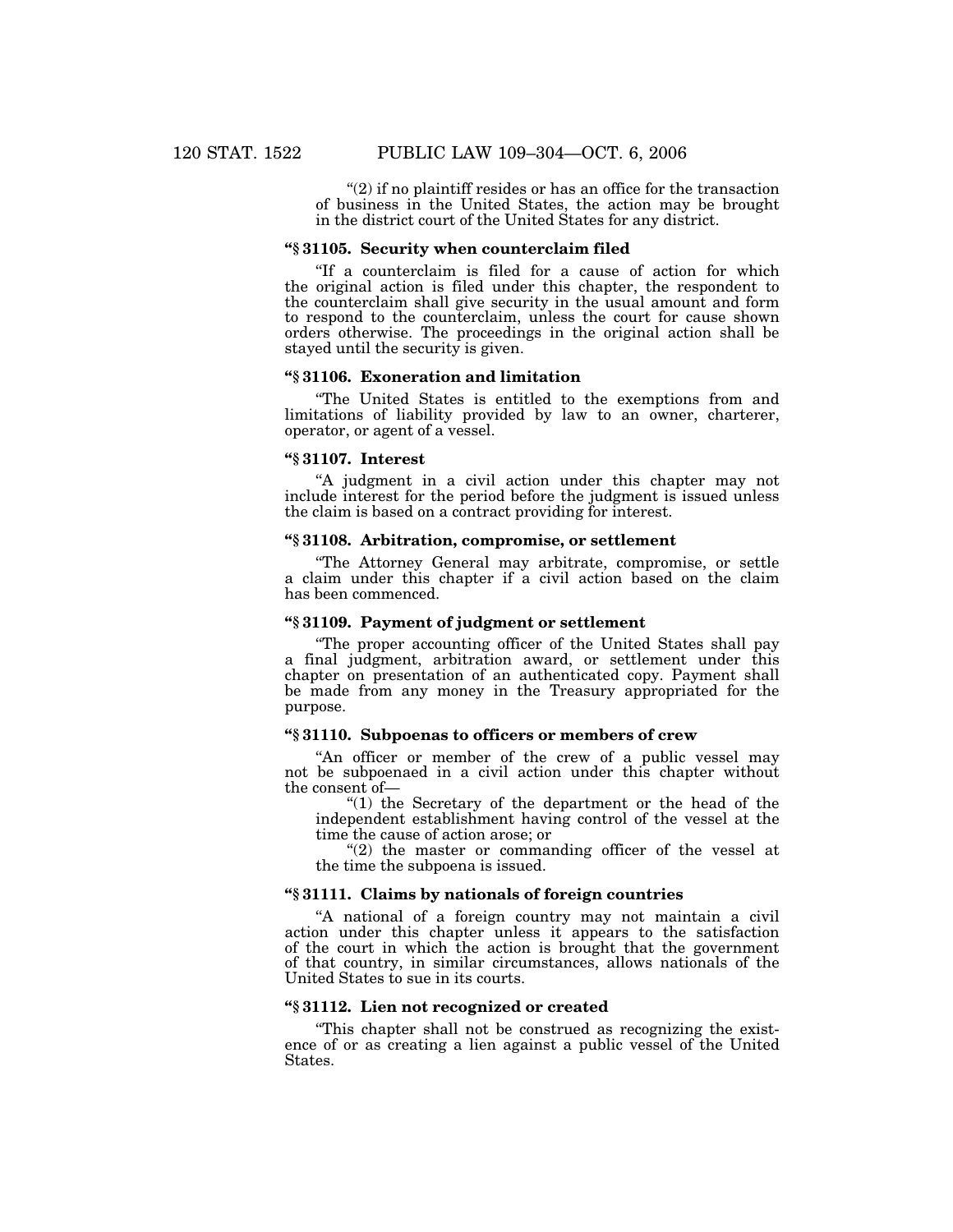# **''§ 31113. Reports**

''The Attorney General shall report to Congress at each session thereof all claims settled under this chapter.''.

# **SEC. 7. SUBTITLE IV OF TITLE 46.**

Title 46, United States Code, is amended by inserting after subtitle III the following:

# **''Subtitle IV—Regulation of Ocean Shipping**

''PART A—OCEAN SHIPPING

#### ''PART B—ACTIONS TO ADDRESS FOREIGN PRACTICES

| "421. Regulations Affecting Shipping in Foreign Trade | 42101 |
|-------------------------------------------------------|-------|
|                                                       | 42301 |

#### ''PART C—MISCELLANEOUS

**''441. Evidence of Financial Responsibility for Passenger Transpor-44101 tation**.

# ''PART A—OCEAN SHIPPING

# **''CHAPTER 401—GENERAL**

'Sec.

# ''40101. Purposes. ''40102. Definitions.

''40103. Administrative exemptions. ''40104. Reports filed with the Commission.

#### **''§ 40101. Purposes**

''The purposes of this part are to—

 $\sqrt[n]{(1)}$  establish a nondiscriminatory regulatory process for the common carriage of goods by water in the foreign commerce of the United States with a minimum of government intervention and regulatory costs;

"(2) provide an efficient and economic transportation system in the ocean commerce of the United States that is, insofar as possible, in harmony with, and responsive to, international shipping practices;

''(3) encourage the development of an economically sound and efficient liner fleet of vessels of the United States capable of meeting national security needs; and

"(4) promote the growth and development of United States exports through competitive and efficient ocean transportation and by placing a greater reliance on the marketplace.

#### **''§ 40102. Definitions**

''In this part:

" $(1)$  AGREEMENT.—The term 'agreement'—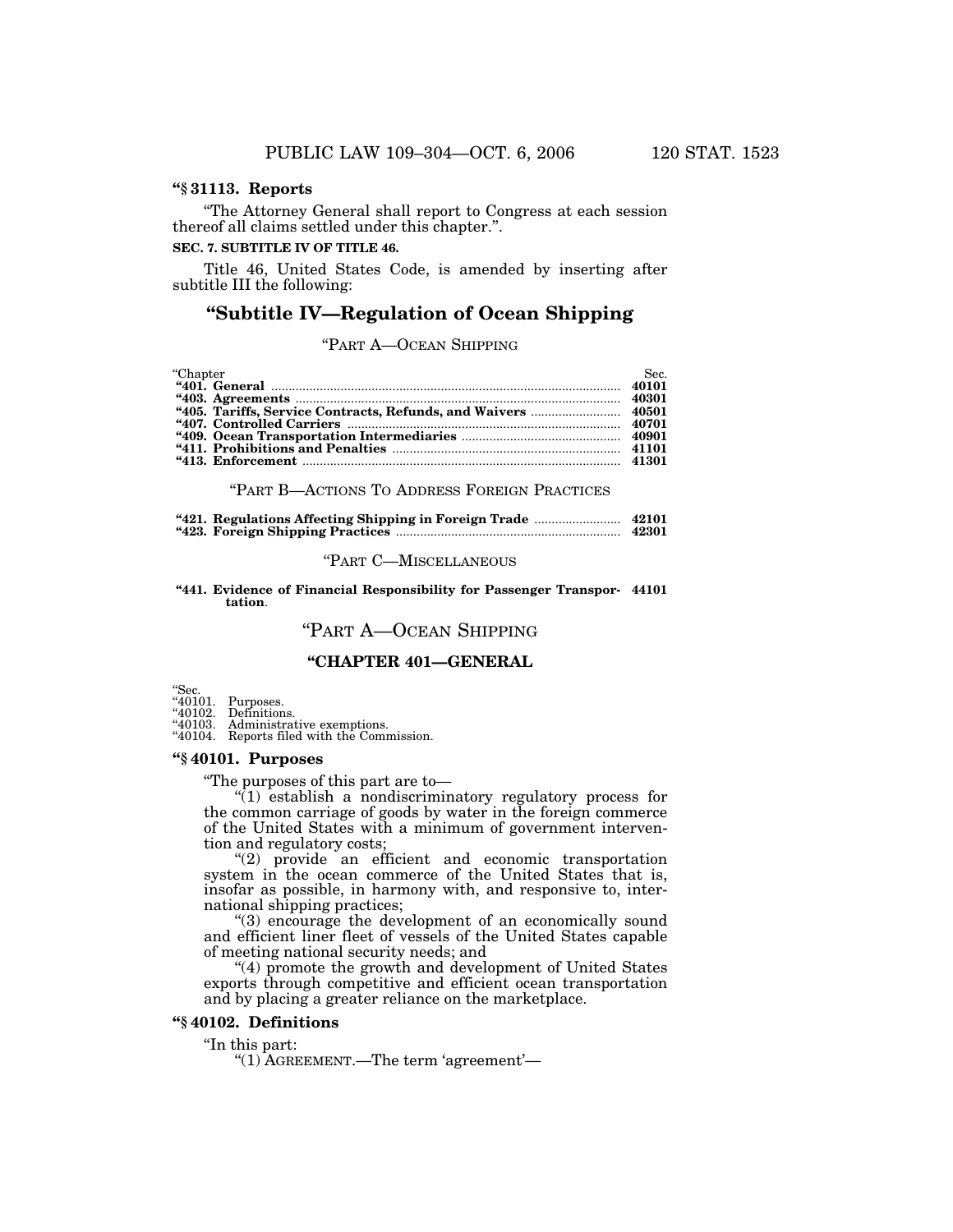"(A) means a written or oral understanding, arrangement, or association, and any modification or cancellation thereof; but

 $\mathrm{``(B)}$  does not include a maritime labor agreement.

"(2) ANTITRUST LAWS.—The term 'antitrust laws' means— "(A) the Sherman Act  $(15 \text{ U.S.C. 1 et seq.})$ ;

''(B) sections 73 and 74 of the Wilson Tariff Act (15 U.S.C. 8, 9);

''(C) the Clayton Act (15 U.S.C. 12 et seq.);

''(D) the Act of June 19, 1936 (15 U.S.C. 13, 13a, 13b, 21a);

''(E) the Federal Trade Commission Act (15 U.S.C. 41 et seq.);

''(F) the Antitrust Civil Process Act (15 U.S.C. 1311 et seq.); and

''(G) Acts supplementary to those Acts.

''(3) ASSESSMENT AGREEMENT.—The term 'assessment agreement' means an agreement, whether part of a collective bargaining agreement or negotiated separately, to the extent the agreement provides for the funding of collectively bargained fringe-benefit obligations on other than a uniform worker-hour basis, regardless of the cargo handled or type of vessel or equipment used.

 $\sqrt{4}$ (4) BULK CARGO.—The term 'bulk cargo' means cargo that is loaded and carried in bulk without mark or count.

''(5) CHEMICAL PARCEL-TANKER.—The term 'chemical parceltanker' means a vessel that has—

''(A) a cargo-carrying capability consisting of individual cargo tanks for bulk chemicals that—

''(i) are a permanent part of the vessel; and

"(ii) have segregation capability with piping systems to permit simultaneous carriage of several bulk chemical cargoes with minimum risk of cross-contamination; and

''(B) a valid certificate of fitness under the International Maritime Organization Code for the Construction and Equipment of Ships Carrying Dangerous Chemicals in Bulk.

''(6) COMMON CARRIER.—The term 'common carrier'—

''(A) means a person that—

''(i) holds itself out to the general public to provide transportation by water of passengers or cargo between the United States and a foreign country for compensation;

''(ii) assumes responsibility for the transportation from the port or point of receipt to the port or point of destination; and

''(iii) uses, for all or part of that transportation, a vessel operating on the high seas or the Great Lakes between a port in the United States and a port in a foreign country; but

''(B) does not include a carrier engaged in ocean transportation by ferry boat, ocean tramp, or chemical parcel-tanker, or by vessel when primarily engaged in the carriage of perishable agricultural commodities—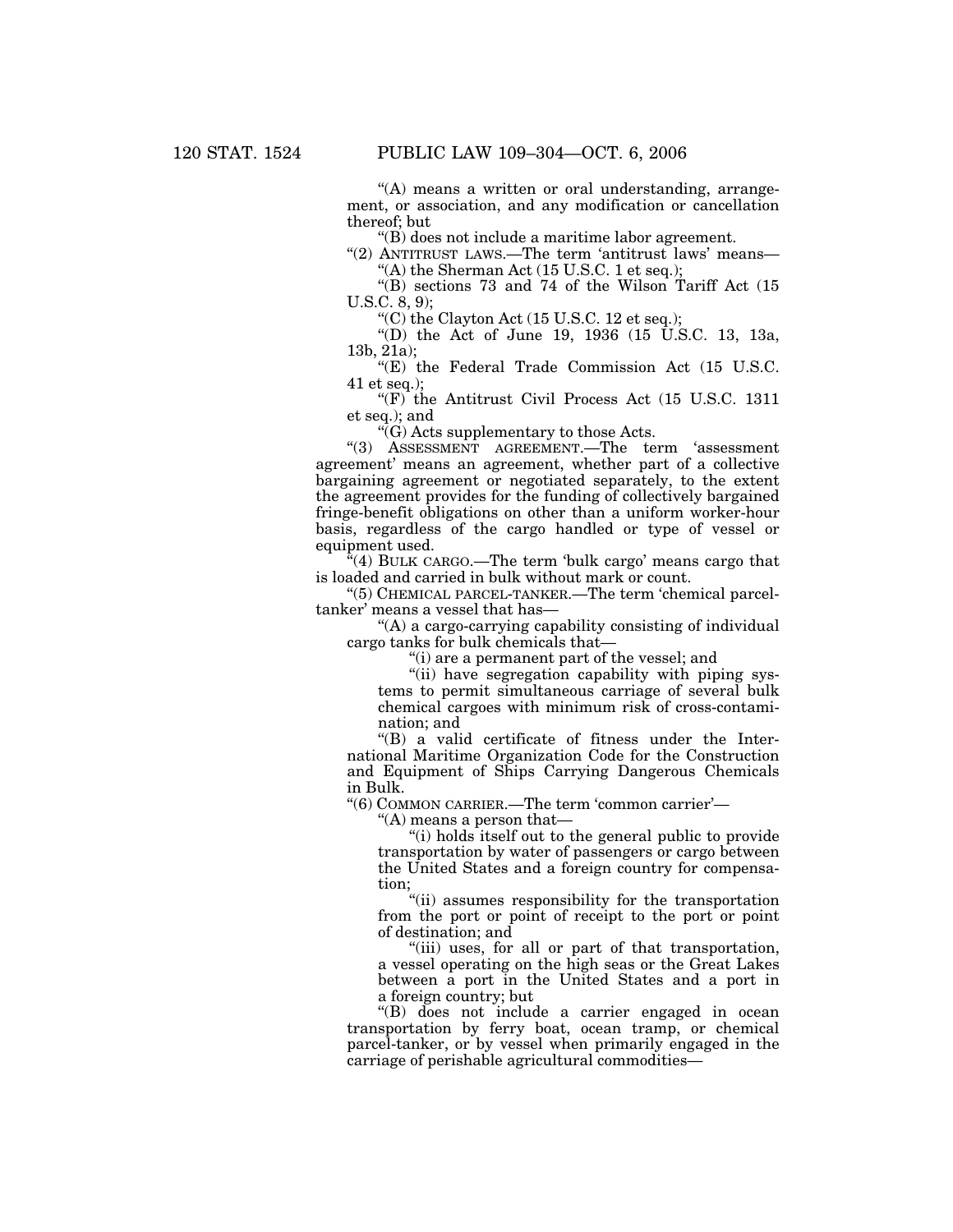"(i) if the carrier and the owner of those commodities are wholly-owned, directly or indirectly, by a person primarily engaged in the marketing and distribution of those commodities; and

"(ii) only with respect to the carriage of those commodities.

''(7) CONFERENCE.—The term 'conference'—

"(A) means an association of ocean common carriers permitted, pursuant to an approved or effective agreement, to engage in concerted activity and to use a common tariff; but

''(B) does not include a joint service, consortium, pooling, sailing, or transshipment agreement.

''(8) CONTROLLED CARRIER.—The term 'controlled carrier' means an ocean common carrier that is, or whose operating assets are, directly or indirectly, owned or controlled by a government, with ownership or control by a government being deemed to exist for a carrier if—

''(A) a majority of the interest in the carrier is owned or controlled in any manner by that government, an agency of that government, or a public or private person controlled by that government; or

 $\mathrm{``(B)}$  that government has the right to appoint or disapprove the appointment of a majority of the directors, the chief operating officer, or the chief executive officer of the carrier.

"(9) DEFERRED REBATE.—The term 'deferred rebate' means a return by a common carrier of any freight money to a shipper, where the return is—

 $<sup>4</sup>(A)$  consideration for the shipper giving all or any</sup> portion of its shipments to that or any other common carrier over a fixed period of time;

''(B) deferred beyond the completion of the service for which it was paid; and

''(C) made only if the shipper has agreed to make a further shipment with that or any other common carrier.

"(10) FOREST PRODUCTS.—The term 'forest products' includes lumber in bundles, rough timber, ties, poles, piling, laminated beams, bundled siding, bundled plywood, bundled core stock or veneers, bundled particle or fiber boards, bundled hardwood, wood pulp in rolls, wood pulp in unitized bales, and paper and paper board in rolls or in pallet or skid-sized sheets.

''(11) INLAND DIVISION.—The term 'inland division' means the amount paid by a common carrier to an inland carrier for the inland portion of through transportation offered to the public by the common carrier.

" $(12)$  INLAND PORTION.—The term 'inland portion' means the charge to the public by a common carrier for the nonocean portion of through transportation.

''(13) LOYALTY CONTRACT.—The term 'loyalty contract' means a contract with an ocean common carrier or agreement providing for—

''(A) a shipper to obtain lower rates by committing all or a fixed portion of its cargo to that carrier or agreement; and

 $\mathcal{H}(B)$  a deferred rebate arrangement.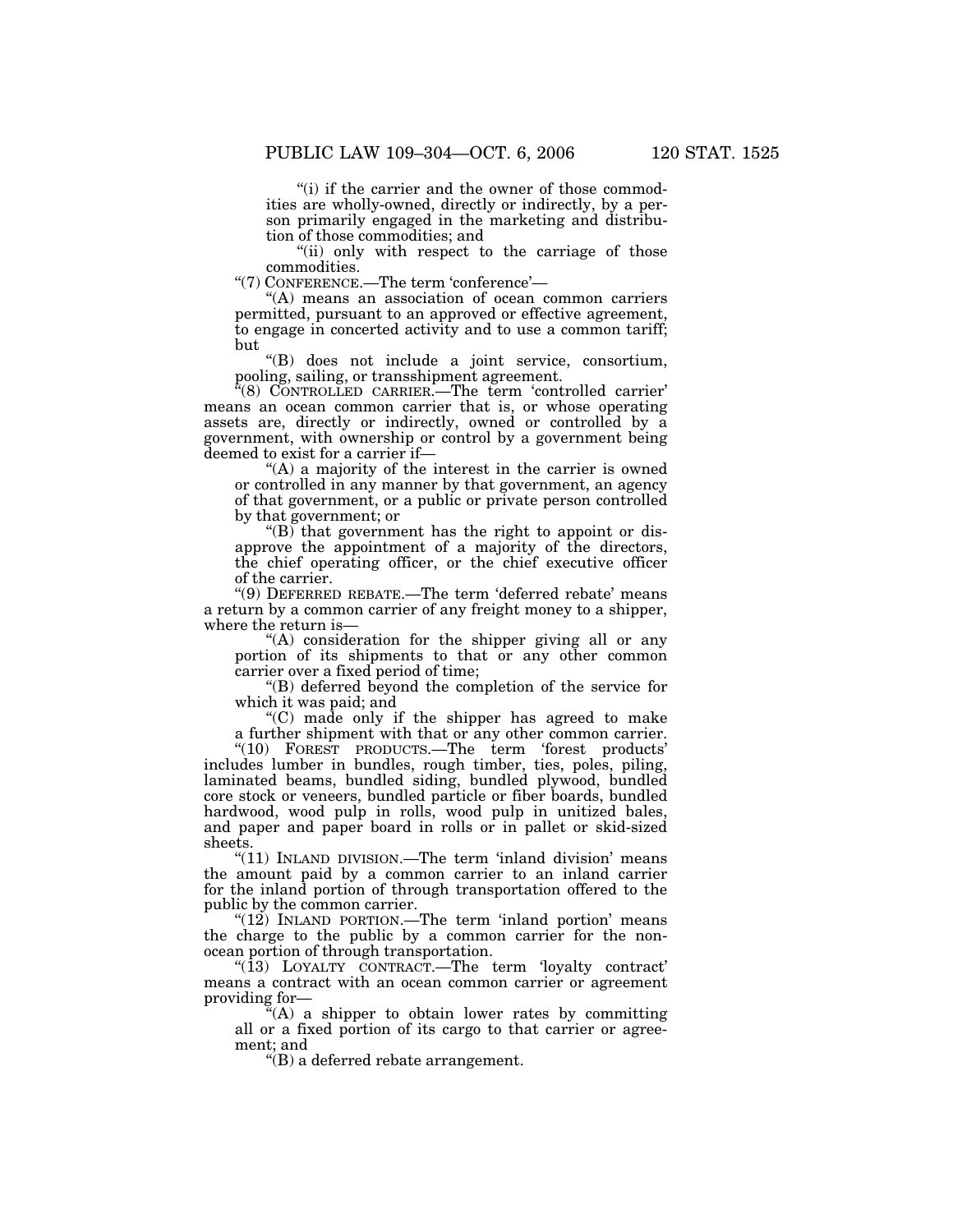"(14) MARINE TERMINAL OPERATOR.—The term 'marine terminal operator' means a person engaged in the United States in the business of providing wharfage, dock, warehouse, or other terminal facilities in connection with a common carrier, or in connection with a common carrier and a water carrier subject to subchapter II of chapter 135 of title 49.

''(15) MARITIME LABOR AGREEMENT.—The term 'maritime labor agreement'—

''(A) means—

''(i) a collective bargaining agreement between an employer subject to this part, or a group of such employers, and a labor organization representing employees in the maritime or stevedoring industry;

"(ii) an agreement preparatory to such a collective bargaining agreement among members of a multiemployer bargaining group; or

''(iii) an agreement specifically implementing provisions of such a collective bargaining agreement or providing for the formation, financing, or administration of a multi-employer bargaining group; but

''(B) does not include an assessment agreement.

''(16) NON-VESSEL-OPERATING COMMON CARRIER.—The term 'non-vessel-operating common carrier' means a common carrier that—

"(A) does not operate the vessels by which the ocean transportation is provided; and

''(B) is a shipper in its relationship with an ocean common carrier.

"(17) OCEAN COMMON CARRIER.—The term 'ocean common carrier' means a vessel-operating common carrier.

"(18) OCEAN FREIGHT FORWARDER.—The term 'ocean freight forwarder' means a person that—

''(A) in the United States, dispatches shipments from the United States via a common carrier and books or otherwise arranges space for those shipments on behalf of shippers; and

 $\mathrm{H}(B)$  processes the documentation or performs related activities incident to those shipments.

"(19) OCEAN TRANSPORTATION INTERMEDIARY.—The term 'ocean transportation intermediary' means an ocean freight forwarder or a non-vessel-operating common carrier.

''(20) SERVICE CONTRACT.—The term 'service contract' means a written contract, other than a bill of lading or receipt, between one or more shippers, on the one hand, and an individual ocean common carrier or an agreement between or among ocean common carriers, on the other, in which—

''(A) the shipper or shippers commit to providing a certain volume or portion of cargo over a fixed time period; and

''(B) the ocean common carrier or the agreement commits to a certain rate or rate schedule and a defined service level, such as assured space, transit time, port rotation, or similar service features.

"(21) SHIPMENT.—The term 'shipment' means all of the cargo carried under the terms of a single bill of lading.

"(22) SHIPPER.—The term 'shipper' means—

''(A) a cargo owner;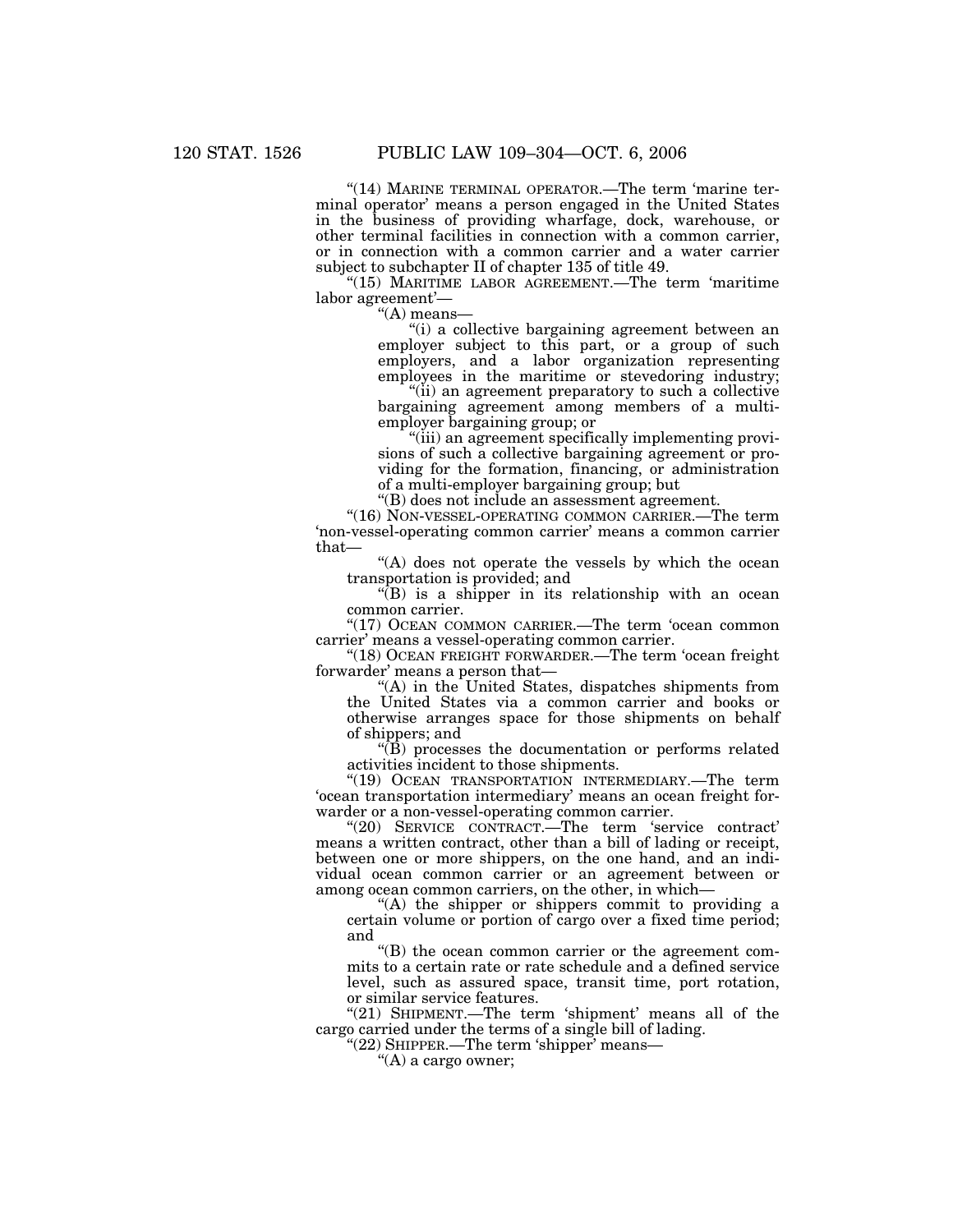$\mathrm{``(B)}$  the person for whose account the ocean transportation of cargo is provided;

 $(C)$  the person to whom delivery is to be made;

''(D) a shippers' association; or

''(E) a non-vessel-operating common carrier that accepts responsibility for payment of all charges applicable under the tariff or service contract.

"(23) SHIPPERS' ASSOCIATION.—The term 'shippers' association' means a group of shippers that consolidates or distributes freight on a nonprofit basis for the members of the group to obtain carload, truckload, or other volume rates or service contracts.

"(24) THROUGH RATE.—The term 'through rate' means the single amount charged by a common carrier in connection with through transportation.

"(25) THROUGH TRANSPORTATION.—The term 'through transportation' means continuous transportation between origin and destination for which a through rate is assessed and which is offered or performed by one or more carriers, at least one of which is a common carrier, between a United States port or point and a foreign port or point.

#### **''§ 40103. Administrative exemptions**

''(a) IN GENERAL.—The Federal Maritime Commission, on application or its own motion, may by order or regulation exempt for the future any class of agreements between persons subject to this part or any specified activity of those persons from any requirement of this part if the Commission finds that the exemption will not result in substantial reduction in competition or be detrimental to commerce. The Commission may attach conditions to an exemption and may, by order, revoke an exemption.

''(b) OPPORTUNITY FOR HEARING.—An order or regulation of exemption or revocation of an exemption may be issued only if the Commission has provided an opportunity for a hearing to interested persons and departments and agencies of the United States Government.

#### **''§ 40104. Reports filed with the Commission**

''(a) IN GENERAL.—The Federal Maritime Commission may require a common carrier or an officer, receiver, trustee, lessee, agent, or employee of the carrier to file with the Commission a periodical or special report, an account, record, rate, or charge, or a memorandum of facts and transactions related to the business of the carrier. The report, account, record, rate, charge, or memorandum shall be made under oath if the Commission requires, and shall be filed in the form and within the time prescribed by the Commission.

''(b) CONFERENCE MINUTES.—Conference minutes required to be filed with the Commission under this section may not be released to third parties or published by the Commission.

#### **''CHAPTER 403—AGREEMENTS**

''Sec. ''40301. Application. ''40302. Filing requirements. "40303. Content requirements. ''40304. Commission action.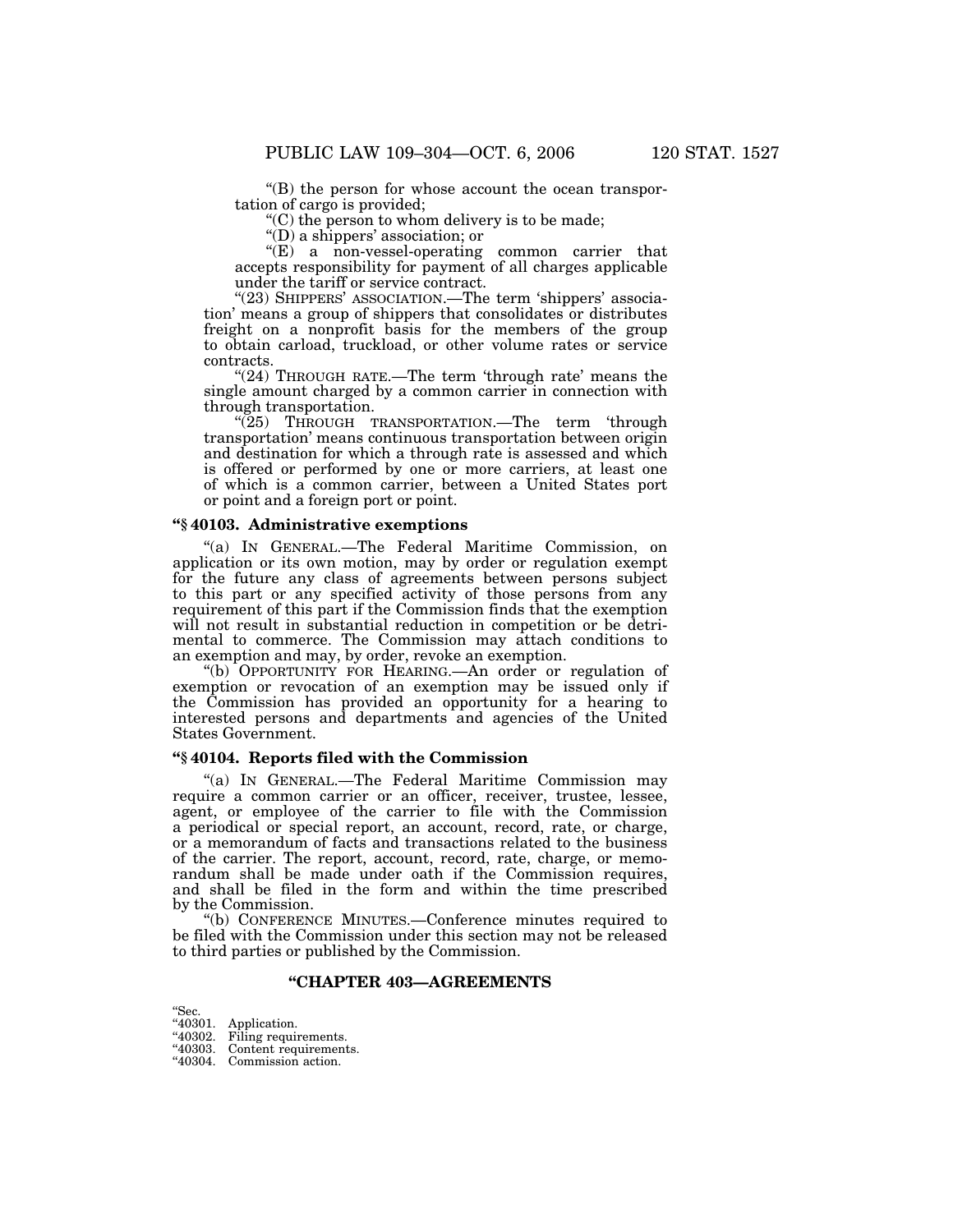''40305. Assessment agreements.

''40306. Nondisclosure of information. ''40307. Exemption from antitrust laws.

#### **''§ 40301. Application**

''(a) OCEAN COMMON CARRIER AGREEMENTS.—This part applies to an agreement between or among ocean common carriers to—

''(1) discuss, fix, or regulate transportation rates, including through rates, cargo space accommodations, and other conditions of service;

"(2) pool or apportion traffic, revenues, earnings, or losses;

''(3) allot ports or regulate the number and character of voyages between ports;

''(4) regulate the volume or character of cargo or passenger traffic to be carried;

''(5) engage in an exclusive, preferential, or cooperative working arrangement between themselves or with a marine terminal operator;

''(6) control, regulate, or prevent competition in international ocean transportation; or

 $\degree$ (7) discuss and agree on any matter related to a service contract.

''(b) MARINE TERMINAL OPERATOR AGREEMENTS.—This part applies to an agreement between or among marine terminal operators, or between or among one or more marine terminal operators and one or more ocean common carriers, to—

''(1) discuss, fix, or regulate rates or other conditions of service; or

''(2) engage in exclusive, preferential, or cooperative working arrangements, to the extent the agreement involves ocean transportation in the foreign commerce of the United States.

''(c) ACQUISITIONS.—This part does not apply to an acquisition by any person, directly or indirectly, of any voting security or assets of any other person.

''(d) MARITIME LABOR AGREEMENTS.—This part does not apply to a maritime labor agreement. However, this subsection does not exempt from this part any rate, charge, regulation, or practice of a common carrier that is required to be set forth in a tariff or is an essential term of a service contract, whether or not the rate, charge, regulation, or practice arises out of, or is otherwise related to, a maritime labor agreement.

''(e) ASSESSMENT AGREEMENTS.—This part (except sections 40305 and 40307(a)) does not apply to an assessment agreement.

#### **''§ 40302. Filing requirements**

"(a) IN GENERAL.—A true copy of every agreement referred to in section 40301(a) or (b) of this title shall be filed with the Federal Maritime Commission. If the agreement is oral, a complete memorandum specifying in detail the substance of the agreement shall be filed.

''(b) EXCEPTIONS.—Subsection (a) does not apply to—

''(1) an agreement related to transportation to be performed within or between foreign countries; or

 $(2)$  an agreement among common carriers to establish, operate, or maintain a marine terminal in the United States.

(c) REGULATIONS.—The Commission may by regulation prescribe the form and manner in which an agreement shall be filed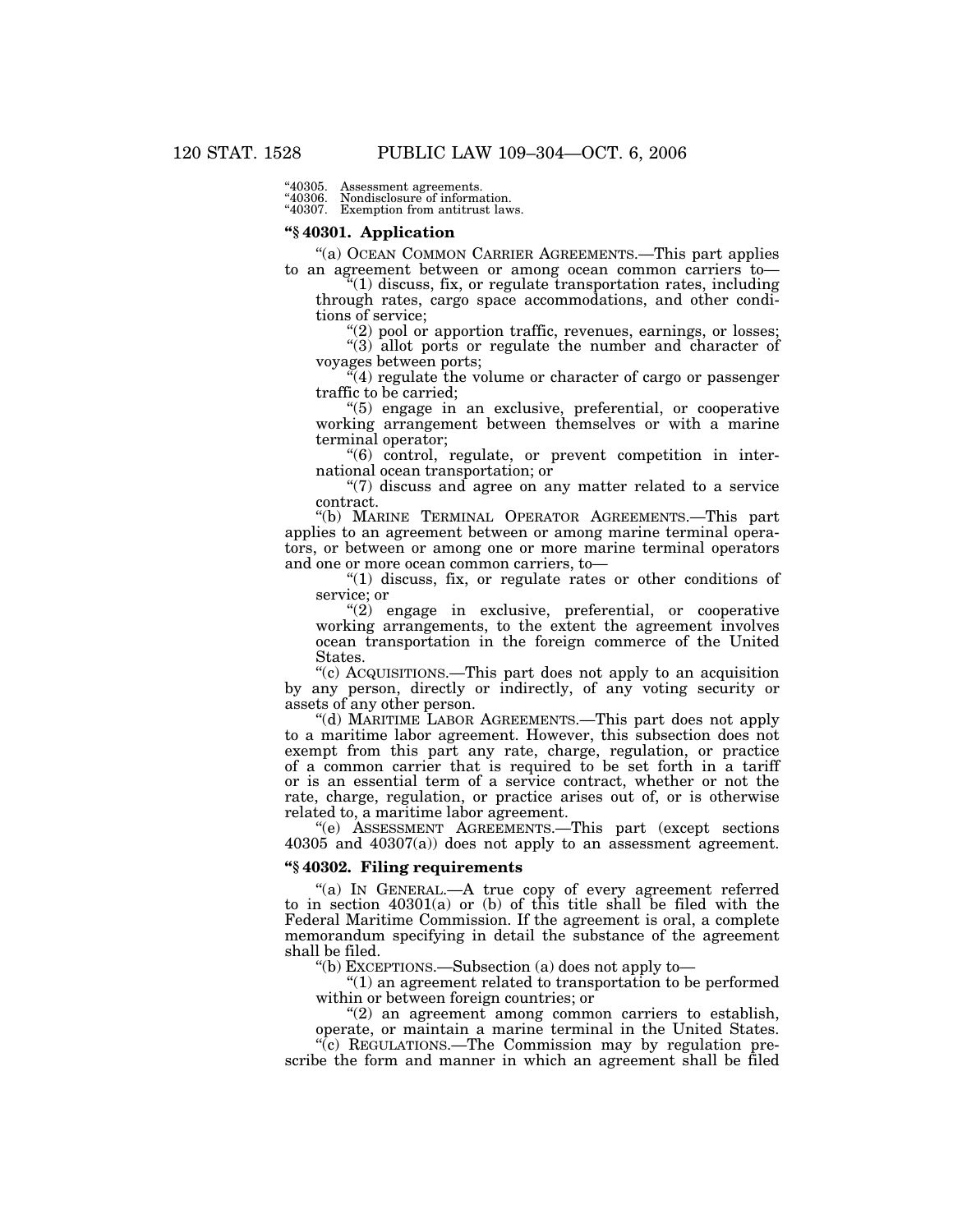and any additional information and documents necessary to evaluate the agreement.

#### **''§ 40303. Content requirements**

''(a) OCEAN COMMON CARRIER AGREEMENTS.—

''(1) RESTRICTIONS.—An ocean common carrier agreement may not—

"(A) prohibit or restrict a member of the agreement from engaging in negotiations for a service contract with a shipper;

 $\sqrt{\ }$ (B) require a member of the agreement to disclose a negotiation on a service contract, or the terms of a service contract, other than those terms required to be published under section 40502(d) of this title; or

''(C) adopt mandatory rules or requirements affecting the right of an agreement member to negotiate and enter into a service contract.

''(2) VOLUNTARY GUIDELINES.—An ocean common carrier agreement may provide authority to adopt voluntary guidelines relating to the terms and procedures of an agreement member's service contracts if the guidelines explicitly state the right of members of the agreement not to follow the guidelines. Any guidelines adopted shall be submitted confidentially to the Federal Maritime Commission.

Confidential information.

''(b) CONFERENCE AGREEMENTS.—Each conference agreement must—

''(1) state its purpose;

''(2) provide reasonable and equal terms for admission and readmission to conference membership for any ocean common carrier willing to serve the particular trade or route;

''(3) permit any member to withdraw from conference membership on reasonable notice without penalty;

 $(4)$  at the request of any member, require an independent neutral body to police fully the obligations of the conference and its members;

''(5) prohibit the conference from engaging in conduct prohibited by section  $41105(1)$  or  $(3)$  of this title;

''(6) provide for a consultation process designed to promote—

''(A) commercial resolution of disputes; and

 $\mathrm{``(B)}$  cooperation with shippers in preventing and eliminating malpractices;

"(7) establish procedures for promptly and fairly considering requests and complaints of shippers; and

 $(8)$  provide that-

"(A) any member of the conference may take independent action on a rate or service item on not more than 5 days' notice to the conference; and

''(B) except for an exempt commodity not published Deadline. in the conference tariff, the conference will include the new rate or service item in its tariff for use by that member, effective no later than 5 days after receipt of the notice, and by any other member that notifies the conference that it elects to adopt the independent rate or service item on or after its effective date, in lieu of the existing conference tariff provision for that rate or service item.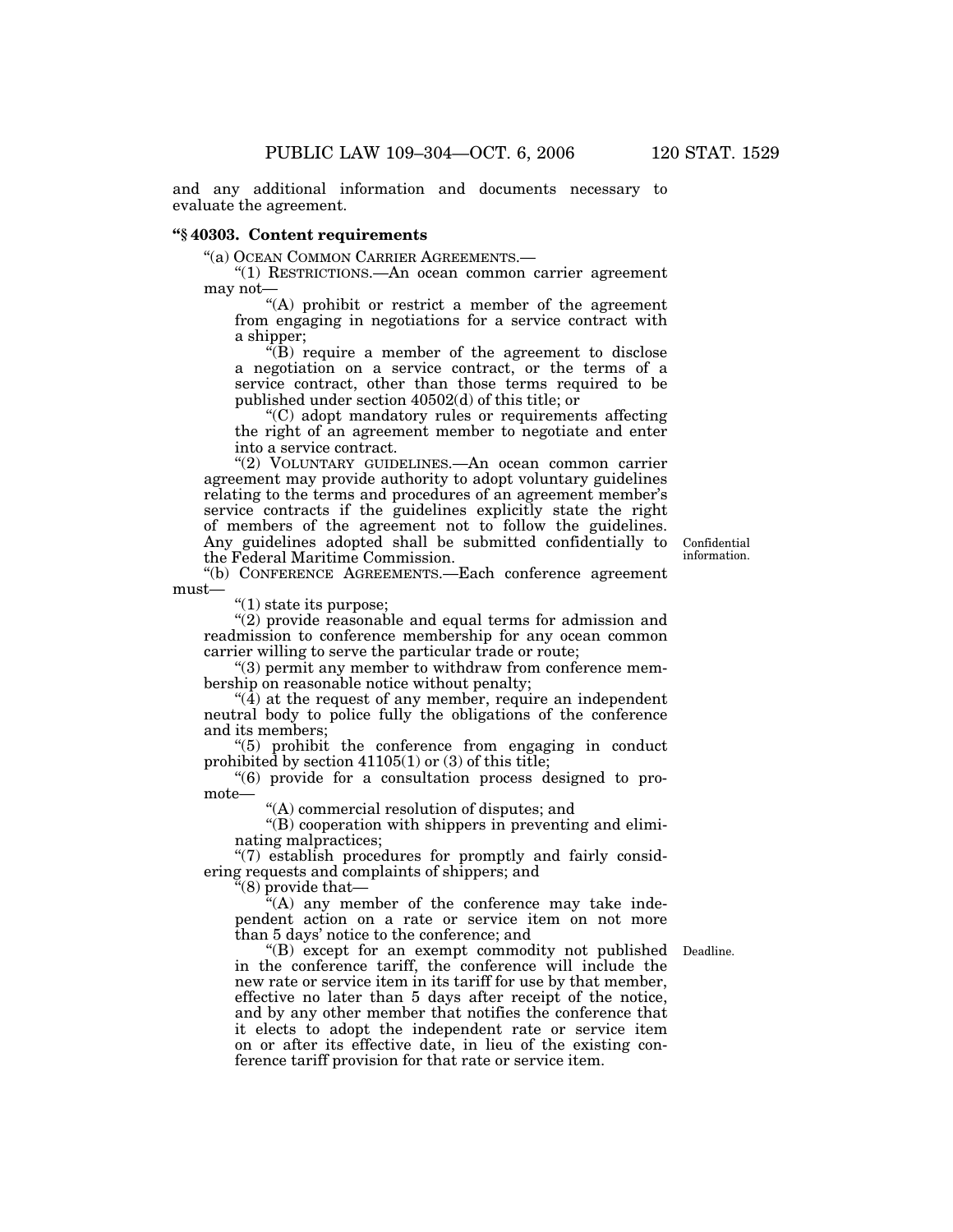''(c) INTERCONFERENCE AGREEMENTS.—Each agreement between carriers not members of the same conference must provide the right of independent action for each carrier. Each agreement between conferences must provide the right of independent action for each conference.<br>"(d) VESSEL SHARING AGREEMENTS.—

" $(1)$  In GENERAL.—An ocean common carrier that is the owner, operator, or bareboat, time, or slot charterer of a liner vessel documented under section 12103 or 12111(c) of this title may agree with an ocean common carrier described in paragraph (2) to which it charters or subcharters the vessel or space on the vessel that the charterer or subcharterer may not use or make available space on the vessel for the carriage of cargo reserved by law for vessels of the United States.

 $\sqrt[4]{2}$  CARRIER DESCRIBED.—An ocean common carrier described in this paragraph is one that is not the owner, operator, or bareboat charterer for at least one year of liner vessels of the United States that are eligible to be included in the Maritime Security Fleet Program and are enrolled in an Emergency Preparedness Program under chapter 531 of this title.

# **''§ 40304. Commission action**

"(a) NOTICE OF FILING.—Within 7 days after an agreement is filed, the Federal Maritime Commission shall transmit a notice of the filing to the Federal Register for publication.

''(b) PRELIMINARY REVIEW AND REJECTION.—After preliminary review, the Commission shall reject an agreement that it finds does not meet the requirements of sections 40302 and 40303 of this title. The Commission shall notify in writing the person filing the agreement of the reason for rejection.

''(c) REVIEW AND EFFECTIVE DATE.—Unless rejected under subsection (b), an agreement (other than an assessment agreement) is effective—

" $(1)$  on the 45th day after filing, or on the 30th day after notice of the filing is published in the Federal Register, whichever is later; or

''(2) if additional information or documents are requested under subsection (d)—

''(A) on the 45th day after the Commission receives all the additional information and documents; or

''(B) if the request is not fully complied with, on the 45th day after the Commission receives the information and documents submitted and a statement of the reasons for noncompliance with the request.

''(d) REQUEST FOR ADDITIONAL INFORMATION.—Before the expiration of the period specified in subsection  $(c)(1)$ , the Commission may request from the person filing the agreement any additional information and documents the Commission considers necessary to make the determinations required by this section.

''(e) MODIFICATION OF REVIEW PERIOD.—

" $(1)$  SHORTENING.—On request of the party filing an agreement, the Commission may shorten a period specified in subsection (c), but not to a date that is less than 14 days after notice of the filing of the agreement is published in the Federal Register.

"(2) EXTENSION.—The period specified in subsection  $(c)(2)$ may be extended only by the United States District Court

Federal Register, publication. Deadline.

Notification.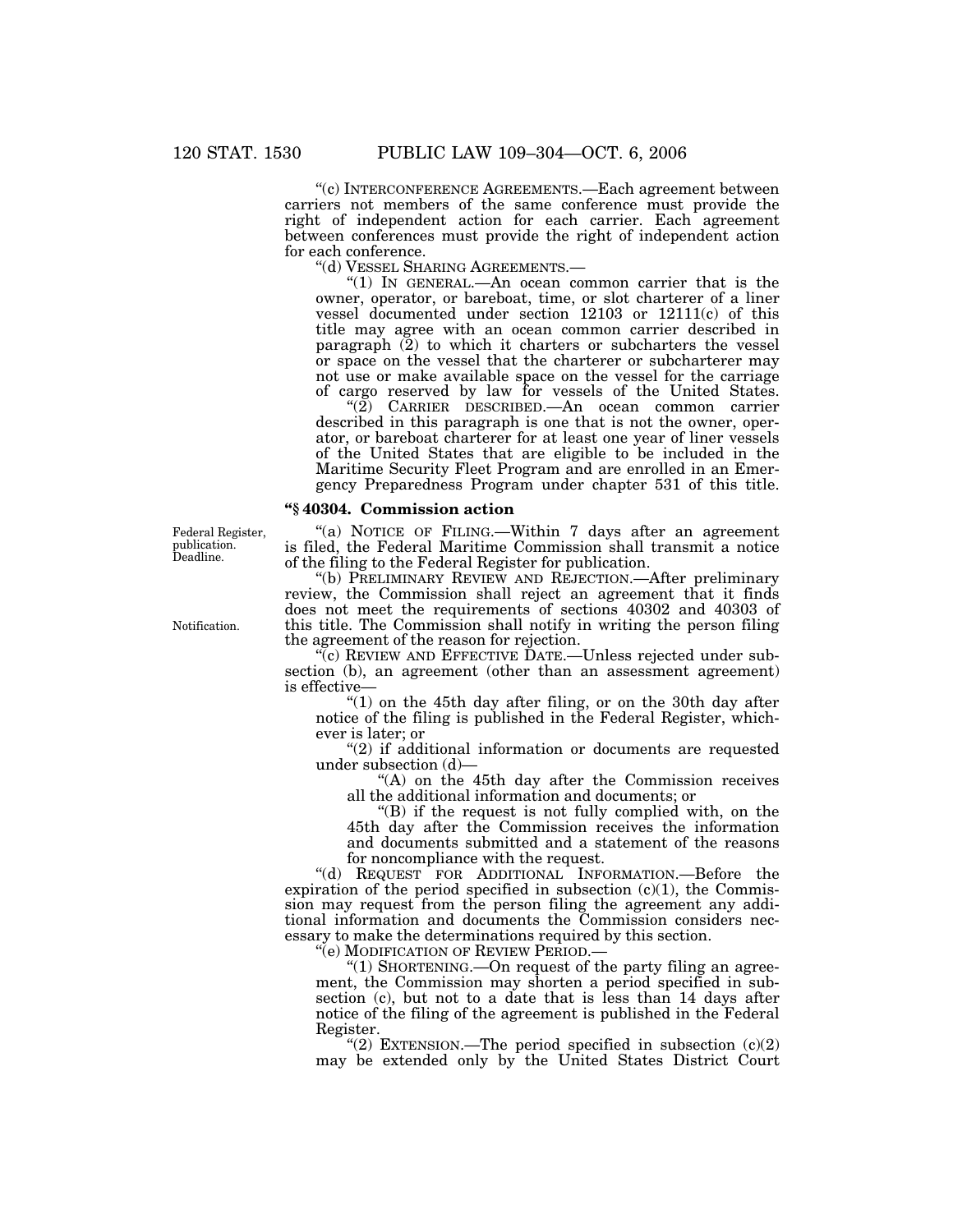for the District of Columbia in a civil action brought by the Commission under section 41307(c) of this title.

''(f) FIXED TERMS.—The Commission may not limit the effectiveness of an agreement to a fixed term.

#### **''§ 40305. Assessment agreements**

''(a) FILING REQUIREMENT.—An assessment agreement shall be filed with the Federal Maritime Commission and is effective on filing.

''(b) COMPLAINTS.—If a complaint is filed with the Commission within 2 years after the date of an assessment agreement, the Commission shall disapprove, cancel, or modify the agreement, or an assessment or charge pursuant to the agreement, that the Commission finds, after notice and opportunity for a hearing, to be unjustly discriminatory or unfair as between carriers, shippers, or ports. The Commission shall issue its final decision in the proceeding within one year after the date the complaint is filed.

''(c) ADJUSTMENTS OF ASSESSMENTS AND CHARGES.—To the extent that the Commission finds under subsection (b) that an assessment or charge is unjustly discriminatory or unfair as between carriers, shippers, or ports, the Commission shall adjust the assessment or charge for the period between the filing of the complaint and the final decision by awarding prospective credits or debits to future assessments and charges. However, if the complainant has ceased activities subject to the assessment or charge, the Commission may award reparations.

#### **''§ 40306. Nondisclosure of information**

''Information and documents (other than an agreement) filed with the Federal Maritime Commission under this chapter are exempt from disclosure under section 552 of title 5 and may not be made public except as may be relevant to an administrative or judicial proceeding. This section does not prevent disclosure to either House of Congress or to a duly authorized committee or subcommittee of Congress.

#### **''§ 40307. Exemption from antitrust laws**

''(a) IN GENERAL.—The antitrust laws do not apply to—

 $''(1)$  an agreement (including an assessment agreement) that has been filed and is effective under this chapter;

" $(2)$  an agreement that is exempt under section 40103 of this title from any requirement of this part;

''(3) an agreement or activity within the scope of this part, whether permitted under or prohibited by this part, undertaken or entered into with a reasonable basis to conclude that it is—

''(A) pursuant to an agreement on file with the Federal Maritime Commission and in effect when the activity takes place; or

''(B) exempt under section 40103 of this title from any filing or publication requirement of this part;

 $''(4)$  an agreement or activity relating to transportation services within or between foreign countries, whether or not via the United States, unless the agreement or activity has a direct, substantial, and reasonably foreseeable effect on the commerce of the United States;

Effective date.

Notification. Hearing.

Deadline.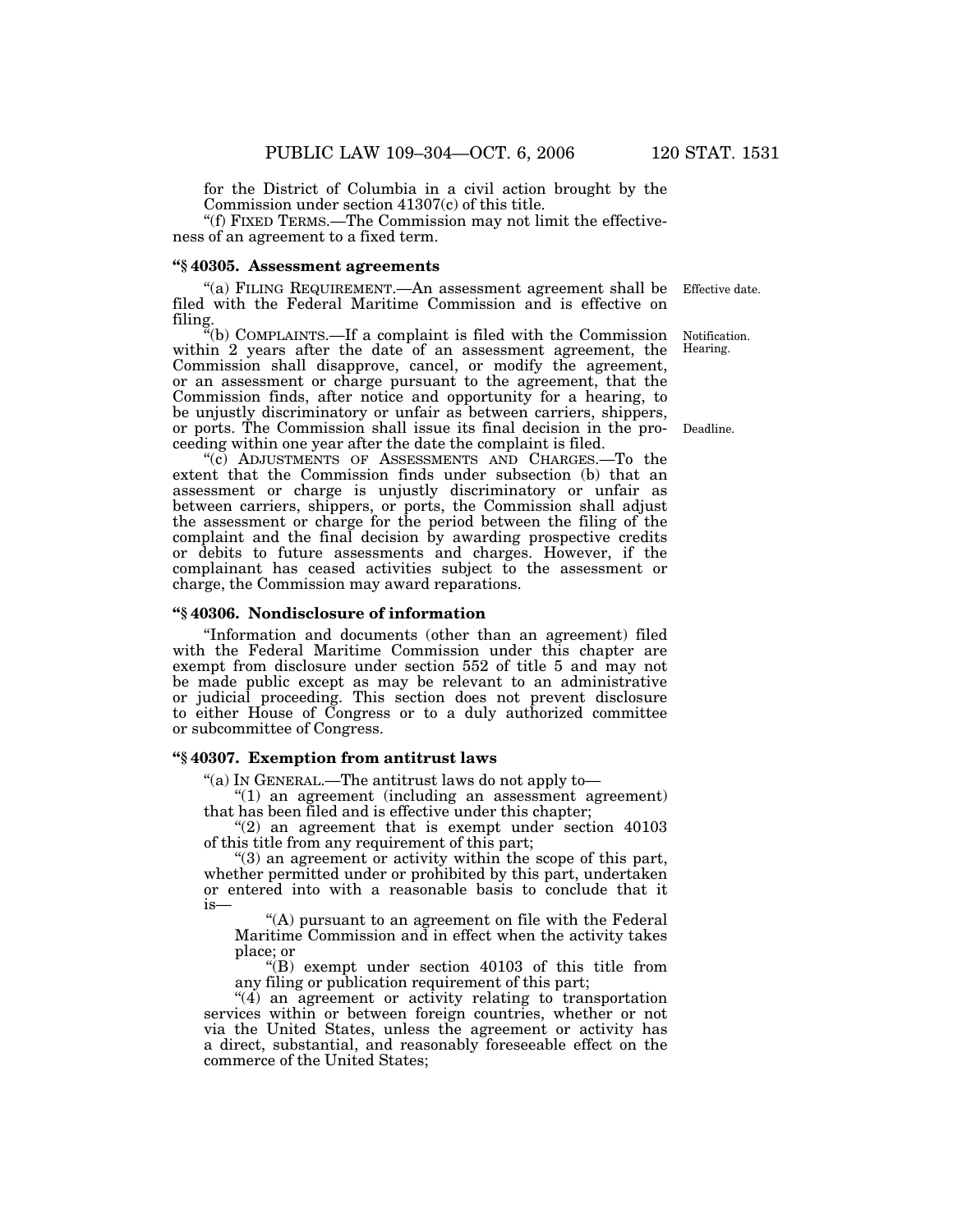''(5) an agreement or activity relating to the foreign inland segment of through transportation that is part of transportation provided in a United States import or export trade;

''(6) an agreement or activity to provide wharfage, dock, warehouse, or other terminal facilities outside the United States; or

"(7) an agreement, modification, or cancellation approved before June 18, 1984, by the Commission under section 15 of the Shipping Act, 1916, or permitted under section 14b of that Act, and any properly published tariff, rate, fare, or charge, or classification, rule, or regulation explanatory thereof implementing that agreement, modification, or cancellation.

''(b) EXCEPTIONS.—This part does not extend antitrust immunity to—

"(1) an agreement with or among air carriers, rail carriers, motor carriers, or common carriers by water not subject to this part relating to transportation within the United States;

 $f(2)$  a discussion or agreement among common carriers subject to this part relating to the inland divisions (as opposed to the inland portions) of through rates within the United States;

''(3) an agreement among common carriers subject to this part to establish, operate, or maintain a marine terminal in the United States; or

''(4) a loyalty contract.

"(c) RETROACTIVE EFFECT OF DETERMINATIONS.—A determination by an agency or court that results in the denial or removal of the immunity to the antitrust laws under subsection (a) does not remove or alter the antitrust immunity for the period before the determination.

''(d) RELIEF UNDER CLAYTON ACT.—A person may not recover damages under section 4 of the Clayton Act (15 U.S.C. 15), or obtain injunctive relief under section 16 of that Act (15 U.S.C. 26), for conduct prohibited by this part.

#### **''CHAPTER 405—TARIFFS, SERVICE CONTRACTS, REFUNDS, AND WAIVERS**

''Sec.

"40501. General rate and tariff requirements."<br>40502. Service contracts.

Service contracts.

''40503. Refunds and waivers.

#### **''§ 40501. General rate and tariff requirements**

''(a) AUTOMATED TARIFF SYSTEM.—

Public information.

''(1) IN GENERAL.—Each common carrier and conference shall keep open to public inspection in an automated tariff system, tariffs showing all its rates, charges, classifications, rules, and practices between all points or ports on its own route and on any through transportation route that has been established. However, a common carrier is not required to state separately or otherwise reveal in tariffs the inland divisions of a through rate.

" $(2)$  EXCEPTIONS.—Paragraph  $(1)$  does not apply with respect to bulk cargo, forest products, recycled metal scrap, new assembled motor vehicles, waste paper, or paper waste. ''(b) CONTENTS OF TARIFFS.—A tariff under subsection (a)

shall—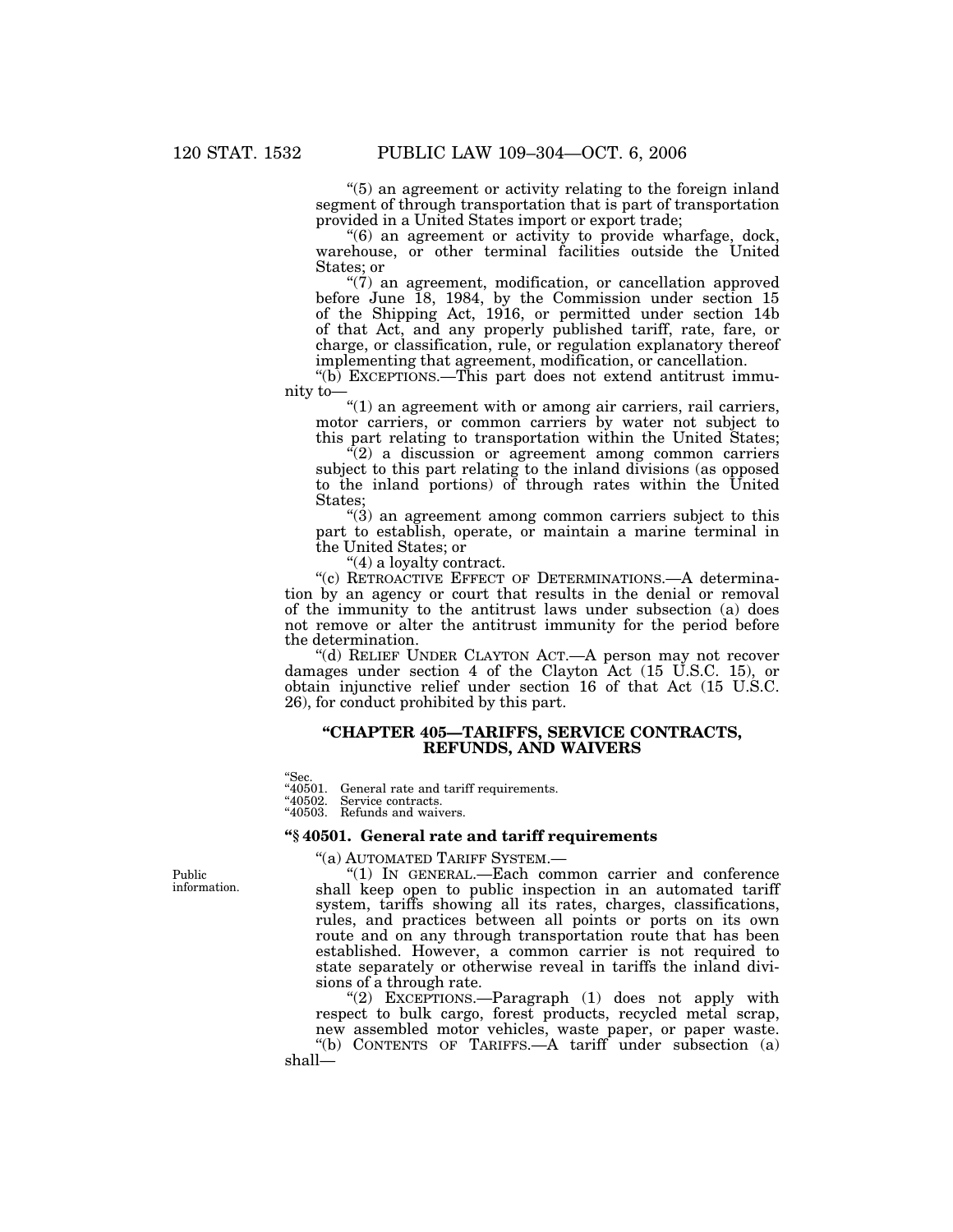" $(1)$  state the places between which cargo will be carried;

 $''(2)$  list each classification of cargo in use;

"(3) state the level of compensation, if any, of any ocean freight forwarder by a carrier or conference;

''(4) state separately each terminal or other charge, privilege, or facility under the control of the carrier or conference and any rules that in any way change, affect, or determine any part or the total of the rates or charges;

 $\frac{a}{b}$ (5) include sample copies of any bill of lading, contract of affreightment, or other document evidencing the transportation agreement; and

''(6) include copies of any loyalty contract, omitting the shipper's name.

"(c) ELECTRONIC ACCESS.—A tariff under subsection (a) shall be made available electronically to any person, without time, quantity, or other limitation, through appropriate access from remote locations. A reasonable fee may be charged for such access, except that no fee may be charged for access by a Federal agency.

''(d) TIME-VOLUME RATES.—A rate contained in a tariff under subsection (a) may vary with the volume of cargo offered over a specified period of time.

''(e) EFFECTIVE DATES.—

"(1) INCREASES.—A new or initial rate or change in an existing rate that results in an increased cost to a shipper may not become effective earlier than 30 days after publication. However, for good cause, the Federal Maritime Commission may allow the rate to become effective sooner.

" $(2)$  DECREASES.—A change in an existing rate that results in a decreased cost to a shipper may become effective on publication.

"(f) MARINE TERMINAL OPERATOR SCHEDULES.—A marine terminal operator may make available to the public a schedule of rates, regulations, and practices, including limitations of liability for cargo loss or damage, pertaining to receiving, delivering, handling, or storing property at its marine terminal. Any such schedule made available to the public is enforceable by an appropriate court as an implied contract without proof of actual knowledge of its provisions.

Public information. Contracts.

''(g) REGULATIONS.—

''(1) IN GENERAL.—The Commission shall by regulation prescribe the requirements for the accessibility and accuracy of automated tariff systems established under this section. The Commission, after periodic review, may prohibit the use of any automated tariff system that fails to meet the requirements established under this section.

''(2) REMOTE TERMINALS.—The Commission may not require a common carrier to provide a remote terminal for electronic access under subsection (c).

''(3) MARINE TERMINAL OPERATOR SCHEDULES.—The Commission shall by regulation prescribe the form and manner in which marine terminal operator schedules authorized by this section shall be published.

#### **''§ 40502. Service contracts**

''(a) IN GENERAL.—An individual ocean common carrier or an agreement between or among ocean common carriers may enter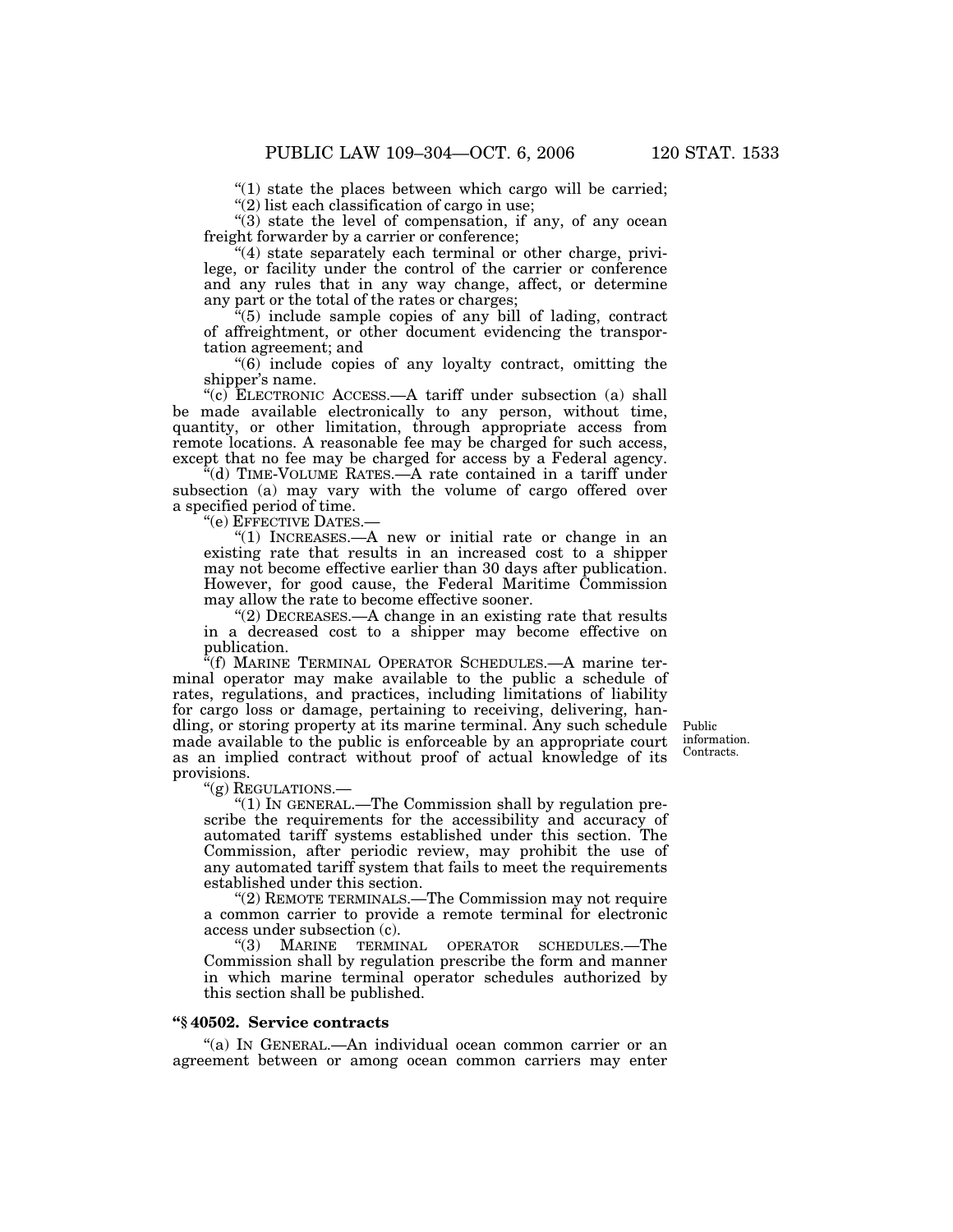into a service contract with one or more shippers subject to the requirements of this part.

''(b) FILING REQUIREMENTS.—

Confidential information.

''(1) IN GENERAL.—Each service contract entered into under this section by an individual ocean common carrier or an agreement shall be filed confidentially with the Federal Maritime Commission.

"(2) EXCEPTIONS.—Paragraph (1) does not apply to contracts regarding bulk cargo, forest products, recycled metal scrap, new assembled motor vehicles, waste paper, or paper waste.

''(c) ESSENTIAL TERMS.—Each service contract shall include— ''(1) the origin and destination port ranges;

 $''(2)$  the origin and destination geographic areas in the case of through intermodal movements;

''(3) the commodities involved;

"(4) the minimum volume or portion;

 $\cdot$ (5) the line-haul rate;

 $\degree$ (6) the duration;

 $\sqrt{\gamma}$  service commitments; and

"(8) the liquidated damages for nonperformance, if any. ''(d) PUBLICATION OF CERTAIN TERMS.—When a service contract is filed confidentially with the Commission, a concise statement of the essential terms specified in paragraphs (1), (3), (4), and (6) of subsection (c) shall be published and made available to the general public in tariff format.

'(e) DISCLOSURE OF CERTAIN TERMS.—

''(1) DEFINITIONS.—In this subsection, the terms 'dock area' and 'within the port area' have the same meaning and scope as in the applicable collective bargaining agreement between the requesting labor organization and the carrier.

"(2) DISCLOSURE.—An ocean common carrier that is a party to or is otherwise subject to a collective bargaining agreement with a labor organization shall, in response to a written request by the labor organization, state whether it is responsible for the following work at a dock area or within a port area in the United States with respect to cargo transportation under a service contract:

"(A) The movement of the shipper's cargo on a dock" area or within the port area or to or from railroad cars on a dock area or within the port area.

 $'(B)$  The assignment of intraport carriage of the shipper's cargo between areas on a dock or within the port area.

''(C) The assignment of the carriage of the shipper's cargo between a container yard on a dock area or within the port area and a rail yard adjacent to the container yard.

''(D) The assignment of container freight station work and container maintenance and repair work performed at a dock area or within the port area.

"(3) WITHIN REASONABLE TIME.—The common carrier shall provide the information described in paragraph (2) to the requesting labor organization within a reasonable period of

time.<br>"(4) EXISTENCE OF COLLECTIVE BARGAINING AGREEMENT.— This subsection does not require the disclosure of information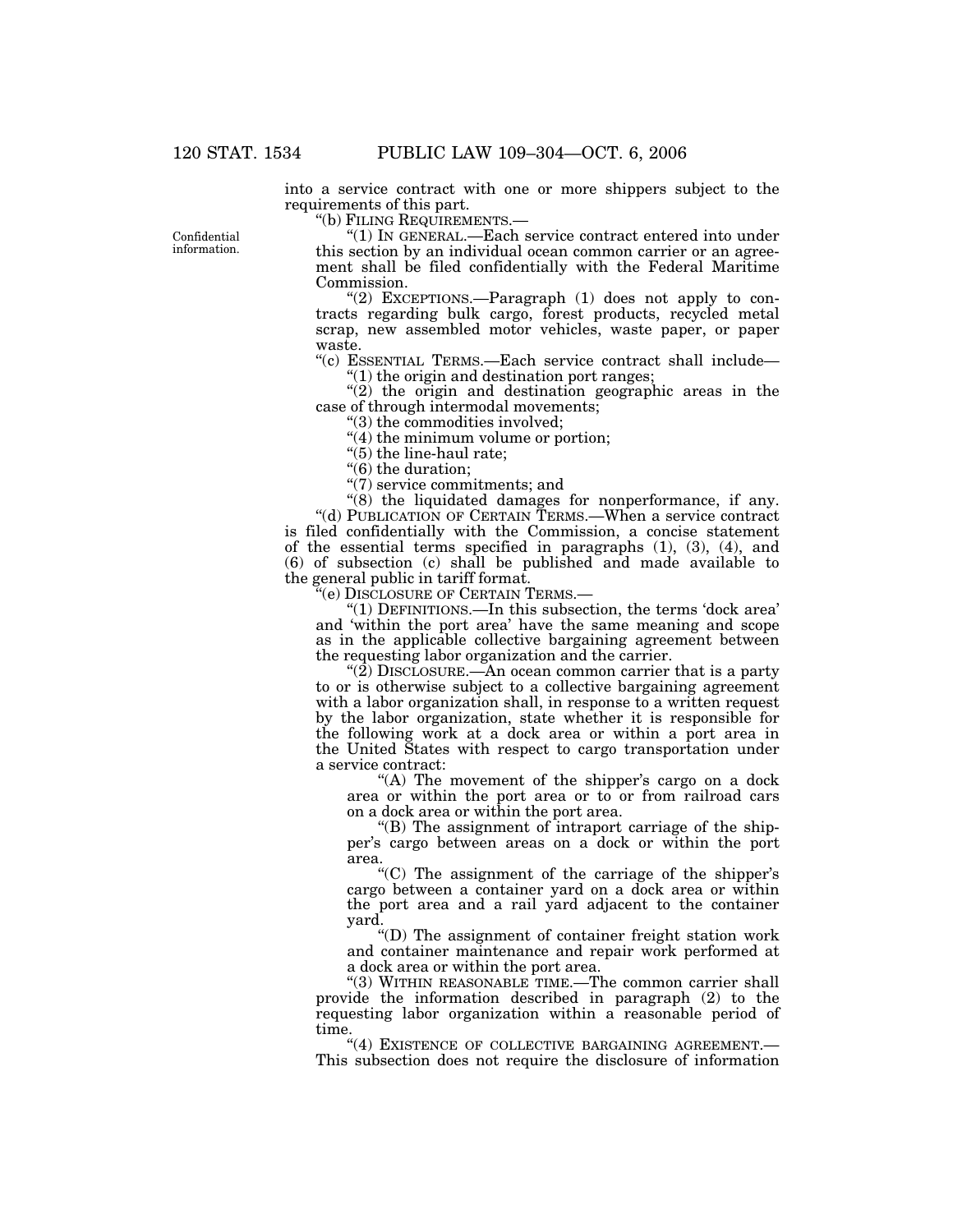by an ocean common carrier unless there exists an applicable and otherwise lawful collective bargaining agreement pertaining to that carrier. A disclosure by an ocean common carrier may not be deemed an admission or an agreement that any

work is covered by a collective bargaining agreement. A dispute about whether any work is covered by a collective bargaining agreement and the responsibility of an ocean common carrier under a collective bargaining agreement shall be resolved solely in accordance with the dispute resolution procedures contained in the collective bargaining agreement and the National Labor Relations Act (29 U.S.C. 151 et seq.), and without reference to this subsection.

''(5) EFFECT UNDER OTHER LAWS.—This subsection does not affect the lawfulness or unlawfulness under this part or any other Federal or State law of any collective bargaining agreement or element thereof, including any element that constitutes an essential term of a service contract.

''(f) REMEDY FOR BREACH.—Unless the parties agree otherwise, the exclusive remedy for a breach of a service contract is an action in an appropriate court. The contract dispute resolution forum may not be controlled by or in any way affiliated with a controlled carrier or by the government that owns or controls the carrier.

# **''§ 40503. Refunds and waivers**

''The Federal Maritime Commission, on application of a carrier or shipper, may permit a common carrier or conference to refund a portion of the freight charges collected from a shipper, or to waive collection of a portion of the charges from a shipper, if-

"(1) there is an error in a tariff, a failure to publish a new tariff, or an error in quoting a tariff, and the refund or waiver will not result in discrimination among shippers, ports, or carriers;

 $(2)$  the common carrier or conference, before filing an application for authority to refund or waive any charges for an error in a tariff or a failure to publish a tariff, has published a new tariff setting forth the rate on which the refund or waiver would be based; and

''(3) the application for the refund or waiver is filed with the Commission within 180 days from the date of shipment.

#### **''CHAPTER 407—CONTROLLED CARRIERS**

"Sec.<br>"40701. Rates. "40701. Rates.<br>"40702. Rate standards.<br>"40703. Effective date o

"40703. Effective date of rates.<br>"40704. Commission review. '40704. Commission review.<br>'40705. Presidential review

Presidential review of Commission orders.

"40706. Exceptions.

#### **''§ 40701. Rates**

''(a) IN GENERAL.—A controlled carrier may not—

 $''(1)$  maintain a rate or charge in a tariff or service contract, or charge or assess a rate, that is below a just and reasonable level; or

 $\sqrt{2}$ ) establish, maintain, or enforce in a tariff or service contract a classification, rule, or regulation that results, or is likely to result, in the carriage or handling of cargo at a rate or charge that is below a just and reasonable level.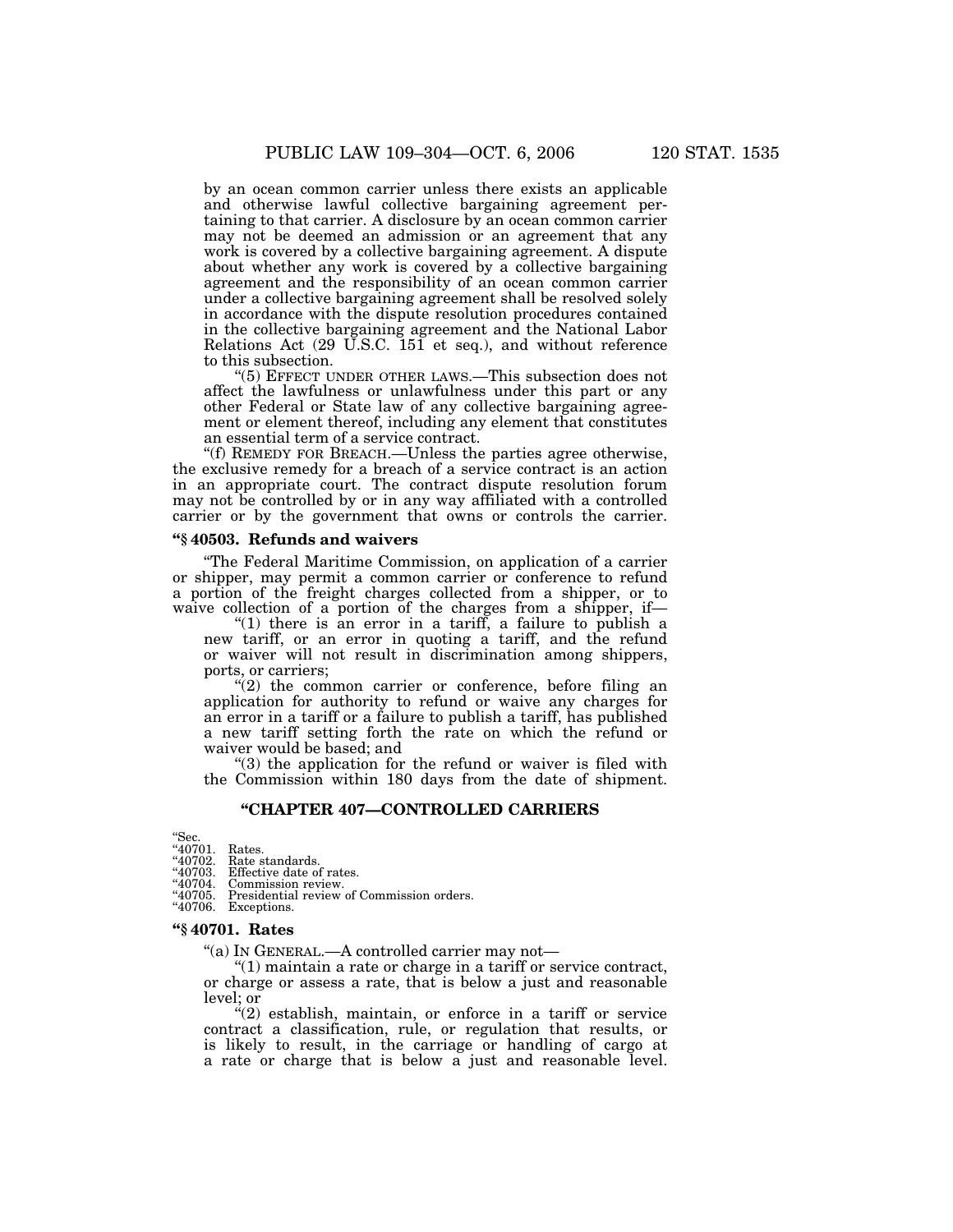''(b) COMMISSION PROHIBITION.—The Federal Maritime Commission, at any time after notice and opportunity for a hearing, may prohibit the publication or use of a rate, charge, classification, rule, or regulation that a controlled carrier has failed to demonstrate is just and reasonable.

''(c) BURDEN OF PROOF.—In a proceeding under this section, the burden of proof is on the controlled carrier to demonstrate that its rate, charge, classification, rule, or regulation is just and reasonable.

''(d) VOIDNESS.—A rate, charge, classification, rule, or regulation that has been suspended or prohibited by the Commission is void and its use is unlawful.

#### **''§ 40702. Rate standards**

"(a) DEFINITION.—In this section, the term 'constructive costs' means the costs of another carrier, other than a controlled carrier, operating similar vessels and equipment in the same or a similar trade.

''(b) STANDARDS.—In determining whether a rate, charge, classification, rule, or regulation of a controlled carrier is just and reasonable, the Federal Maritime Commission—

" $(1)$  shall take into account whether the rate or charge that has been published or assessed, or that would result from the pertinent classification, rule, or regulation, is below a level that is fully compensatory to the controlled carrier based on the carrier's actual costs or constructive costs; and

"(2) may take into account other appropriate factors, including whether the rate, charge, classification, rule, or regulation is—

''(A) the same as, or similar to, those published or assessed by other carriers in the same trade;

''(B) required to ensure movement of particular cargo in the same trade; or

''(C) required to maintain acceptable continuity, level, or quality of common carrier service to or from affected ports.

# **''§ 40703. Effective date of rates**

''Notwithstanding section 40501(e) of this title and except for service contracts, a rate, charge, classification, rule, or regulation of a controlled carrier may not become effective, without special permission of the Federal Maritime Commission, until the 30th day after publication.

#### **''§ 40704. Commission review**

"(a) REQUEST FOR JUSTIFICATION.—On request of the Federal Maritime Commission, a controlled carrier shall file with the Commission, within 20 days of the request, a statement of justification that sufficiently details the carrier's need and purpose for an existing or proposed rate, charge, classification, rule, or regulation and upon which the Commission may reasonably base a determination of its lawfulness.

''(b) DETERMINATION.—Within 120 days after receipt of information requested under subsection (a), the Commission shall determine whether the rate, charge, classification, rule, or regulation may be unjust and unreasonable.

Deadline.

Deadline.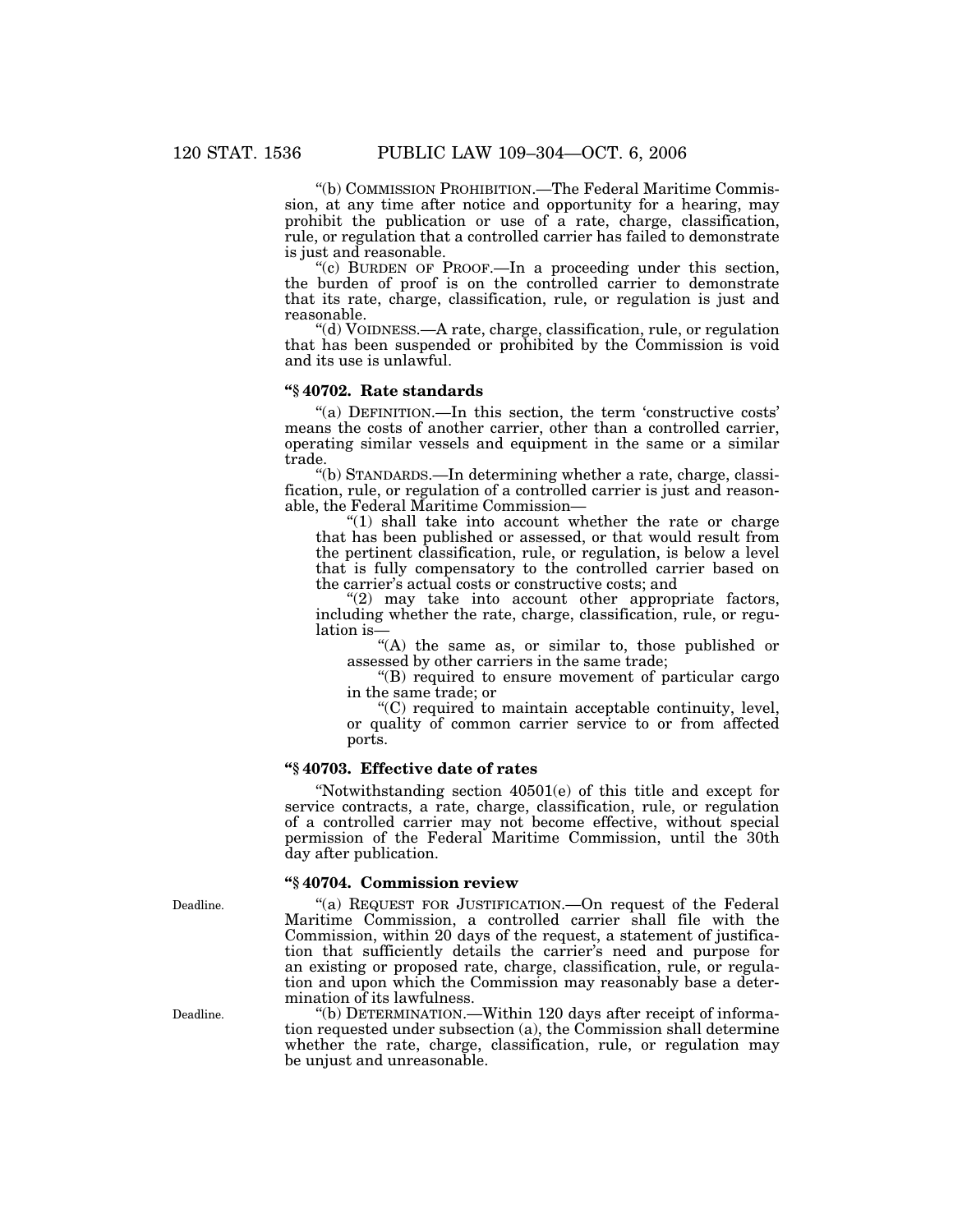''(c) SHOW CAUSE ORDER.—Whenever the Commission is of the opinion that a rate, charge, classification, rule, or regulation published or assessed by a controlled carrier may be unjust and unreasonable, the Commission shall issue an order to the controlled carrier to show cause why the rate, charge, classification, rule, or regulation should not be prohibited.<br>"(d) SUSPENSION PENDING DETERMINATION.—

"(1) NOT YET EFFECTIVE.—Pending a determination of the lawfulness of a rate, charge, classification, rule, or regulation in a proceeding under subsection (c), the Commission may suspend the rate, charge, classification, rule, or regulation at any time before its effective date.

''(2) ALREADY EFFECTIVE.—If a rate, charge, classification, rule, or regulation has already become effective, the Commission, on issuance of an order to show cause, may suspend the rate, charge, classification, rule, or regulation on at least 30 days' notice to the controlled carrier.

 $\degree$ (3) MAXIMUM SUSPENSION.—A period of suspension under this subsection may not exceed 180 days.

''(e) REPLACEMENT DURING SUSPENSION.—Whenever the Commission has suspended a rate, charge, classification, rule, or regulation under this section, the controlled carrier may publish a new rate, charge, classification, rule, or regulation to take effect immediately during the suspension in lieu of the suspended rate, charge, classification, rule, or regulation. However, the Commission may reject the new rate, charge, classification, rule, or regulation if the Commission believes it is unjust and unreasonable.

#### **''§ 40705. Presidential review of Commission orders**

''(a) TRANSMISSION TO PRESIDENT.—The Federal Maritime Commission shall transmit to the President, concurrently with publication thereof, each order of suspension or final order of prohibition issued under section 40704 of this title.

''(b) PRESIDENTIAL REQUEST AND COMMISSION ACTION.—Within Deadline. 10 days after receipt or the effective date of a Commission order referred to in subsection (a), the President, in writing, may request the Commission to stay the effect of the order if the President finds that the stay is required for reasons of national defense or foreign policy. The reasons shall be specified in the request. The Commission shall immediately grant the request by issuing an order in which the President's request shall be described. During a stay, the President shall, whenever practicable, attempt to resolve the matter by negotiating with representatives of the applicable foreign governments.

# **''§ 40706. Exceptions**

''This chapter does not apply to—

" $(1)$  a controlled carrier of a foreign country whose vessels are entitled by a treaty of the United States to receive national or most-favored-nation treatment; or

 $''(2)$  a trade served only by controlled carriers.

#### **''CHAPTER 409—OCEAN TRANSPORTATION INTERMEDIARIES**

"Sec.<br>"40901. License requirement. ''40902. Financial responsibility.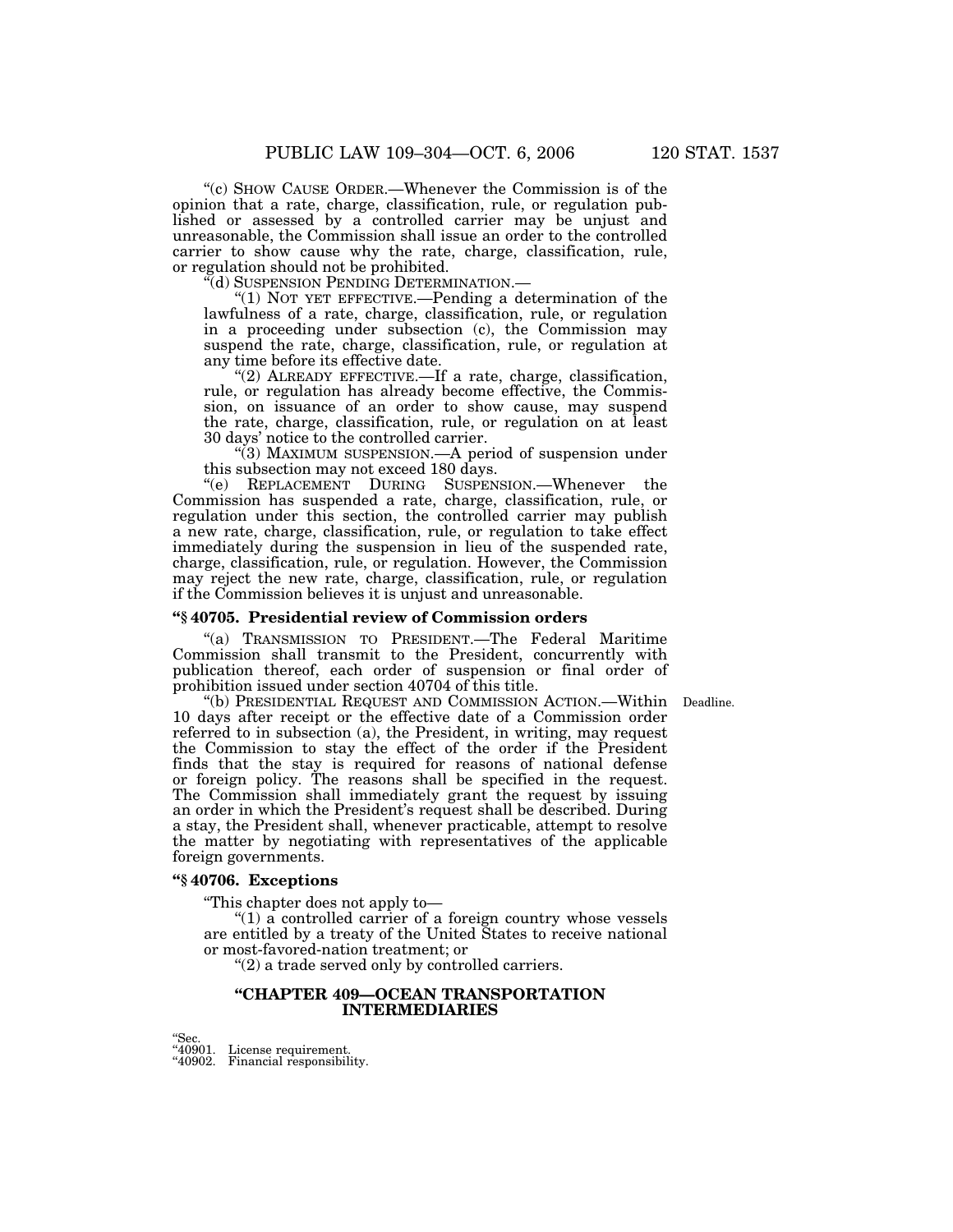"40903. Suspension or revocation of license. ''40904. Compensation by common carriers.

#### **''§ 40901. License requirement**

''(a) IN GENERAL.—A person in the United States may not act as an ocean transportation intermediary unless the person holds an ocean transportation intermediary's license issued by the Federal Maritime Commission. The Commission shall issue a license to a person that the Commission determines to be qualified by experience and character to act as an ocean transportation intermediary.

''(b) EXCEPTION.—A person whose primary business is the sale of merchandise may forward shipments of the merchandise for its own account without an ocean transportation intermediary's license.

#### **''§ 40902. Financial responsibility**

''(a) IN GENERAL.—A person may not act as an ocean transportation intermediary unless the person furnishes a bond, proof of insurance, or other surety—

 $''(1)$  in a form and amount determined by the Federal Maritime Commission to insure financial responsibility; and

" $(2)$  issued by a surety company found acceptable by the Secretary of the Treasury.

''(b) SCOPE OF FINANCIAL RESPONSIBILITY.—A bond, insurance, or other surety obtained under this section—

" $(1)$  shall be available to pay any penalty assessed under section 41109 of this title or any order for reparation issued under section 41305 of this title;

" $(2)$  may be available to pay any claim against an ocean transportation intermediary arising from its transportationrelated activities—

 $f(A)$  with the consent of the insured ocean transportation intermediary and subject to review by the surety company; or

''(B) when the claim is deemed valid by the surety company after the ocean transportation intermediary has failed to respond to adequate notice to address the validity of the claim; and

''(3) shall be available to pay any judgment for damages against an ocean transportation intermediary arising from its transportation-related activities, if the claimant has first attempted to resolve the claim under paragraph (2) and the claim has not been resolved within a reasonable period of time.

''(c) REGULATIONS ON COURT JUDGMENTS.—The Commission shall prescribe regulations for the purpose of protecting the interests of claimants, ocean transportation intermediaries, and surety companies with respect to the process of pursuing claims against ocean transportation intermediary bonds, insurance, or sureties through court judgments. The regulations shall provide that a judgment for monetary damages may not be enforced except to the extent that the damages claimed arise from the transportationrelated activities of the insured ocean transportation intermediary, as defined by the Commission.

''(d) RESIDENT AGENT.—An ocean transportation intermediary not domiciled in the United States shall designate a resident agent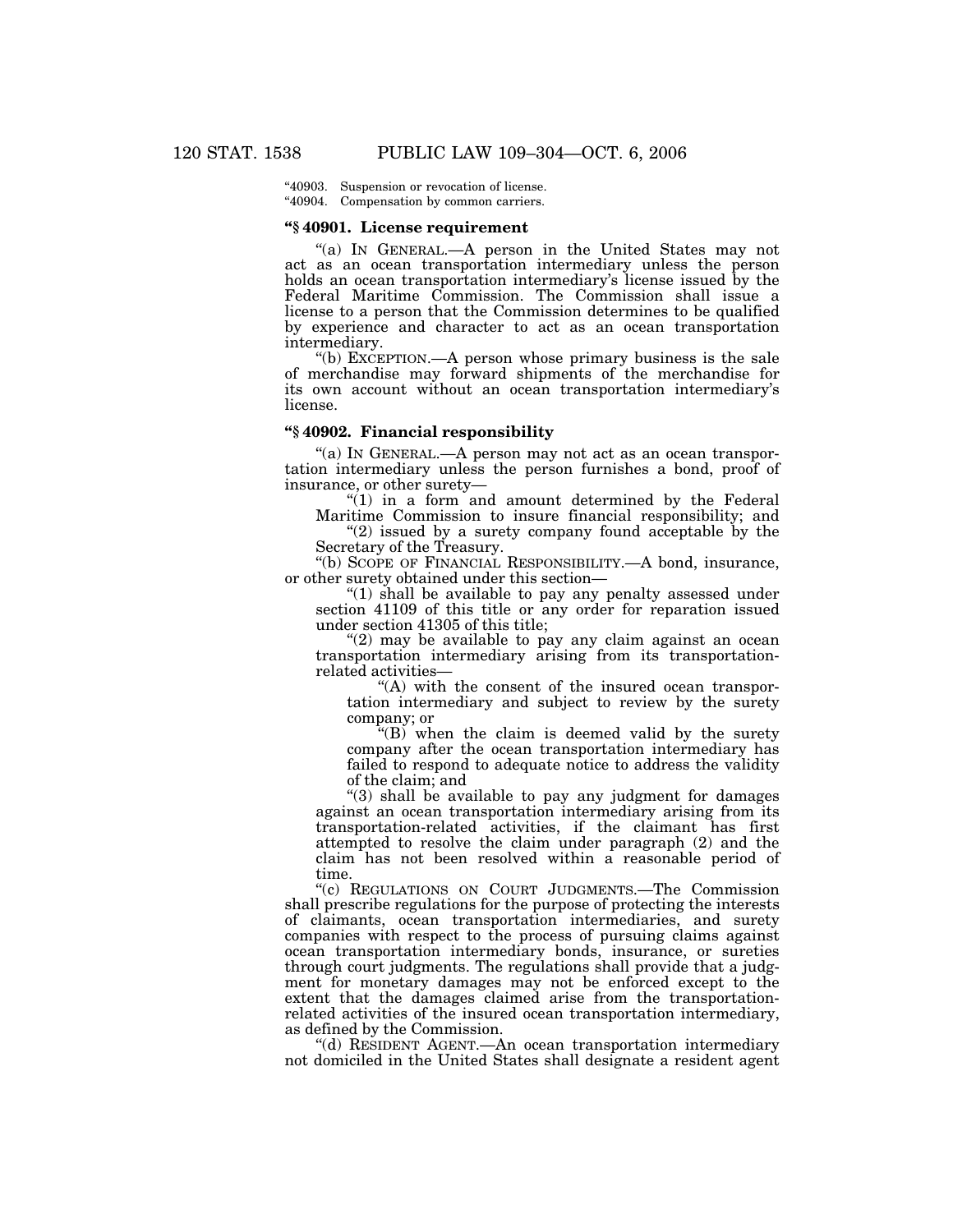in the United States for receipt of service of judicial and administrative process, including subpoenas.

#### **''§ 40903. Suspension or revocation of license**

"(a) FAILURE TO MAINTAIN QUALIFICATIONS OR TO COMPLY.— The Federal Maritime Commission, after notice and opportunity for a hearing, shall suspend or revoke an ocean transportation intermediary's license if the Commission finds that the ocean transportation intermediary—

> ''(1) is not qualified to provide intermediary services; or "(2) willfully failed to comply with a provision of this part

or with an order or regulation of the Commission.

''(b) FAILURE TO MAINTAIN BOND, PROOF OF INSURANCE, OR OTHER SURETY.—The Commission may revoke an ocean transportation intermediary's license for failure to maintain a bond, proof of insurance, or other surety as required by section  $40902(a)$  of this title.

# **''§ 40904. Compensation by common carriers**

''(a) CERTIFICATION OF LICENSE AND SERVICES.—A common carrier may compensate an ocean freight forwarder for a shipment dispatched for others only when the ocean freight forwarder has certified in writing that it holds an ocean transportation intermediary's license (if required under section 40901 of this title) and has—

''(1) engaged, booked, secured, reserved, or contracted directly with the carrier or its agent for space aboard a vessel or confirmed the availability of the space; and

"(2) prepared and processed the ocean bill of lading, dock receipt, or other similar document for the shipment.

''(b) DUAL COMPENSATION.—A common carrier may not pay compensation for services described in subsection (a) more than once on the same shipment.

''(c) BENEFICIAL INTEREST SHIPMENTS.—An ocean freight forwarder may not receive compensation from a common carrier for a shipment in which the ocean freight forwarder has a direct or indirect beneficial interest. A common carrier may not knowingly pay compensation on that shipment.

"(d) LIMITS ON AUTHORITY OF CONFERENCE OR GROUP. A conference or group of two or more ocean common carriers in the foreign commerce of the United States that is authorized to agree on the level of compensation paid to an ocean freight forwarder may not—

''(1) deny a member of the conference or group the right, upon notice of not more than 5 days, to take independent action on any level of compensation paid to an ocean freight forwarder; or

 $(2)$  agree to limit the payment of compensation to an ocean freight forwarder to less than 1.25 percent of the aggregate of all rates and charges applicable under a tariff and assessed against the cargo on which the services of the ocean freight forwarder are provided.

# **''CHAPTER 411—PROHIBITIONS AND PENALTIES**

 $"41101.$ 

Joint ventures and consortiums. "41102. General prohibitions.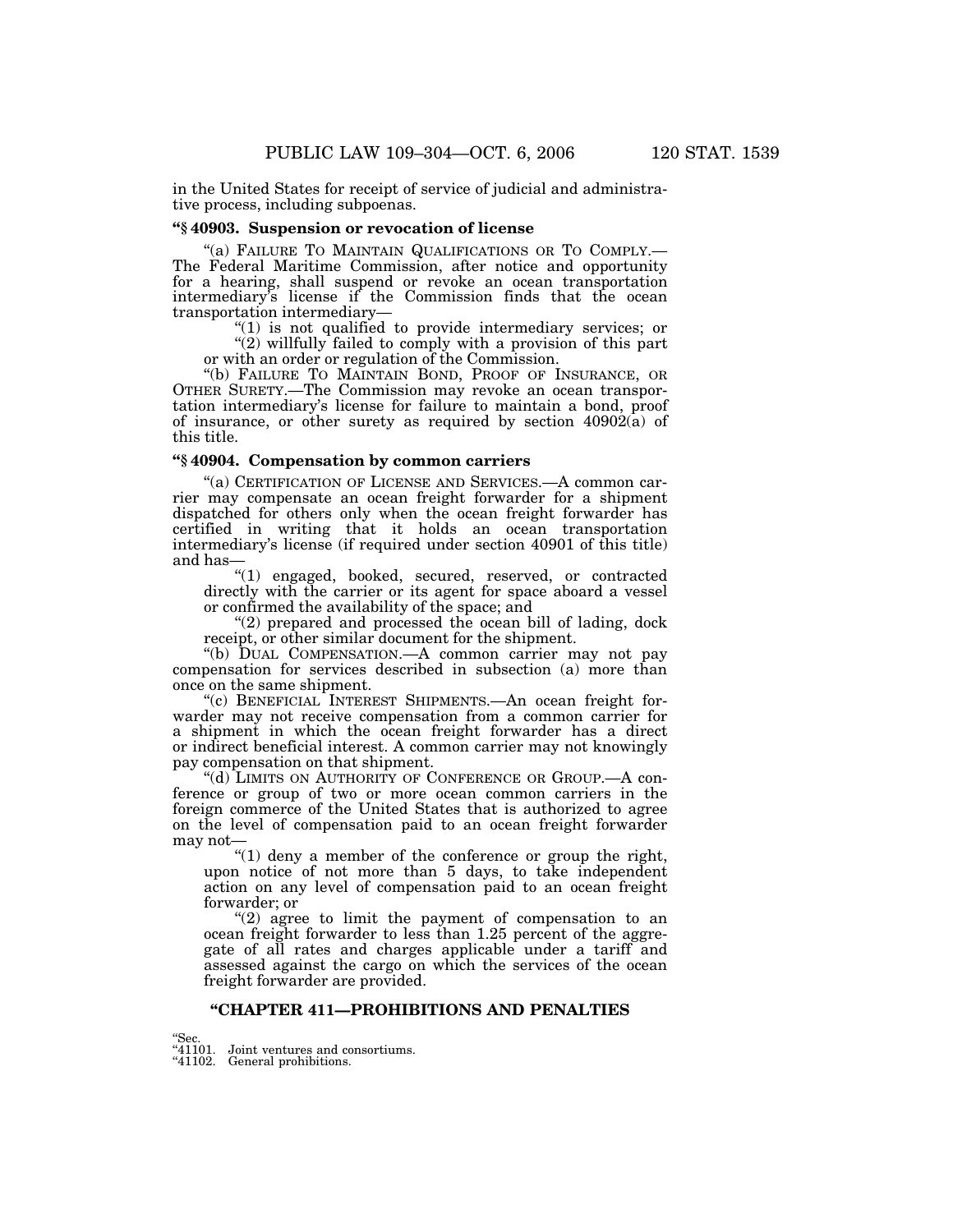"41103. Disclosure of information.<br>"41104. Common carriers.<br>"41105. Concerted action.

''41104. Common carriers. ''41105. Concerted action.

"41106. Marine terminal operators.

"41107. Monetary penalties.

''41108. Additional penalties. ''41109. Assessment of penalties.

#### **''§ 41101. Joint ventures and consortiums**

''In this chapter, a joint venture or consortium of two or more common carriers operating as a single entity is deemed to be a single common carrier.

#### **''§ 41102. General prohibitions**

"(a) OBTAINING TRANSPORTATION AT LESS THAN APPLICABLE RATES.—A person may not knowingly and willfully, directly or indirectly, by means of false billing, false classification, false weighing, false report of weight, false measurement, or any other unjust or unfair device or means, obtain or attempt to obtain ocean transportation for property at less than the rates or charges that would otherwise apply.

''(b) OPERATING CONTRARY TO AGREEMENT.—A person may not operate under an agreement required to be filed under section 40302 or 40305 of this title if—

''(1) the agreement has not become effective under section 40304 of this title or has been rejected, disapproved, or canceled; or

 $(2)$  the operation is not in accordance with the terms of the agreement or any modifications to the agreement made by the Federal Maritime Commission.

"(c) PRACTICES IN HANDLING PROPERTY. - A common carrier, marine terminal operator, or ocean transportation intermediary may not fail to establish, observe, and enforce just and reasonable regulations and practices relating to or connected with receiving, handling, storing, or delivering property.

#### **''§ 41103. Disclosure of information**

''(a) PROHIBITION.—A common carrier, marine terminal operator, or ocean freight forwarder, either alone or in conjunction with any other person, directly or indirectly, may not knowingly disclose, offer, solicit, or receive any information concerning the nature, kind, quantity, destination, consignee, or routing of any property tendered or delivered to a common carrier, without the consent of the shipper or consignee, if the information—

"(1) may be used to the detriment or prejudice of the shipper, the consignee, or any common carrier; or

 $f(2)$  may improperly disclose its business transaction to a competitor.

''(b) EXCEPTIONS.—Subsection (a) does not prevent providing the information—

''(1) in response to legal process;

"(2) to the Federal Maritime Commission or an agency of the United States Government; or

''(3) to an independent neutral body operating within the scope of its authority to fulfill the policing obligations of the parties to an agreement effective under this part.

"(c) DISCLOSURE FOR DETERMINING BREACH OR COMPILING STATISTICS.—An ocean common carrier that is a party to a conference agreement approved under this part, a receiver, trustee,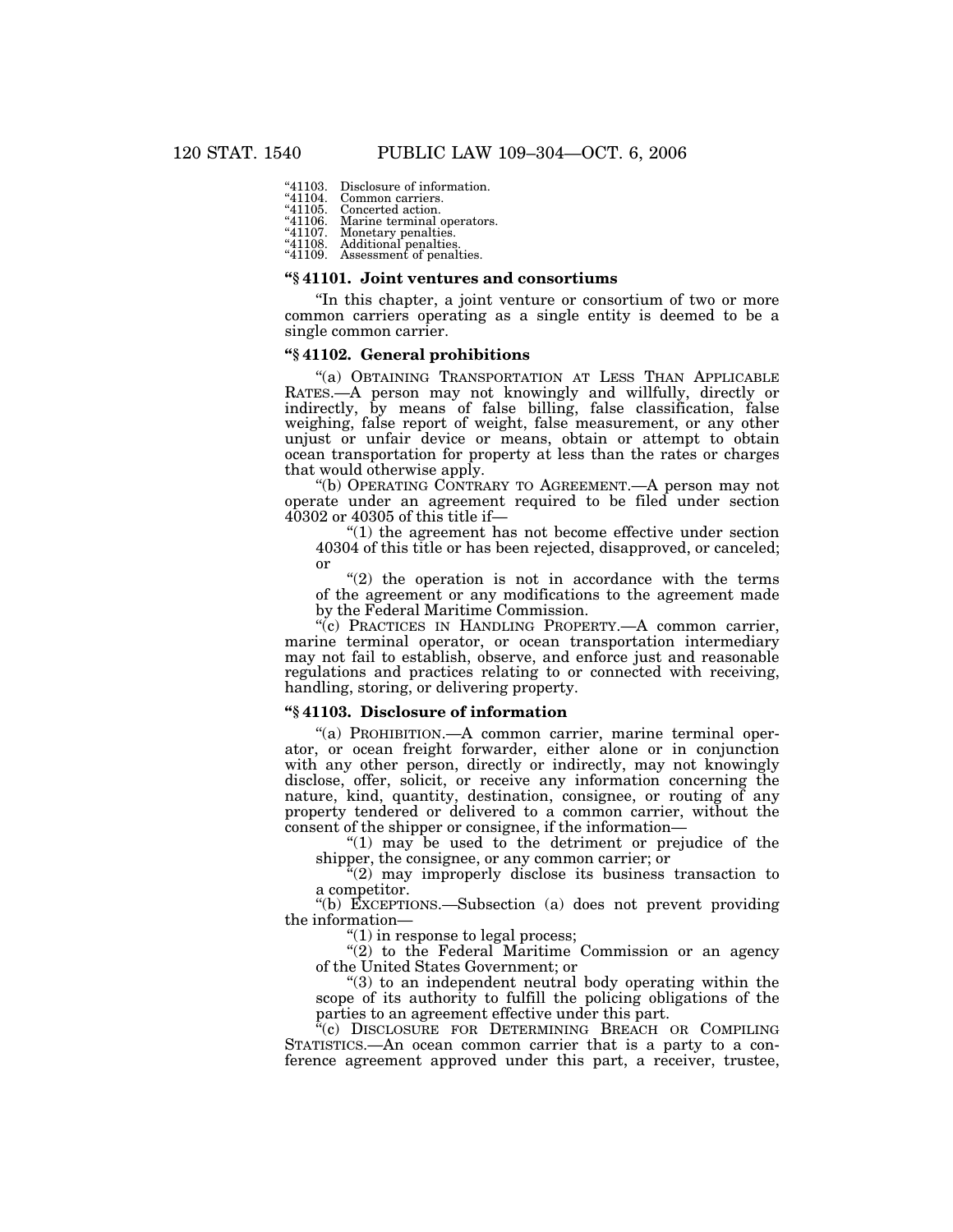lessee, agent, or employee of the carrier, or any other person authorized by the carrier to receive information—

''(1) may give information to the conference or any person or agency designated by the conference, for the purpose of—

 $*(A)$  determining whether a shipper or consignee has breached an agreement with the conference or its member lines;

 $\cdot$ <sup>"(B)</sup> determining whether a member of the conference has breached the conference agreement; or

''(C) compiling statistics of cargo movement; and

" $(2)$  may not prevent the conference or its designee from soliciting or receiving information for any of those purposes.

# **''§ 41104. Common carriers**

''A common carrier, either alone or in conjunction with any other person, directly or indirectly, may not—

''(1) allow a person to obtain transportation for property at less than the rates or charges established by the carrier in its tariff or service contract by means of false billing, false classification, false weighing, false measurement, or any other unjust or unfair device or means;

"(2) provide service in the liner trade that is-

 $\mathcal{H}(A)$  not in accordance with the rates, charges, classifications, rules, and practices contained in a tariff published or a service contract entered into under chapter 405 of this title, unless excepted or exempted under section 40103 or  $40501(a)(2)$  of this title; or

''(B) under a tariff or service contract that has been suspended or prohibited by the Federal Maritime Commission under chapter 407 or 423 of this title;

''(3) retaliate against a shipper by refusing, or threatening to refuse, cargo space accommodations when available, or resort to other unfair or unjustly discriminatory methods because the shipper has patronized another carrier, or has filed a complaint, or for any other reason;

 $(4)$  for service pursuant to a tariff, engage in any unfair or unjustly discriminatory practice in the matter of—

''(A) rates or charges;

''(B) cargo classifications;

''(C) cargo space accommodations or other facilities, with due regard being given to the proper loading of the vessel and the available tonnage;

''(D) loading and landing of freight; or

''(E) adjustment and settlement of claims;

''(5) for service pursuant to a service contract, engage in any unfair or unjustly discriminatory practice in the matter of rates or charges with respect to any port;

''(6) use a vessel in a particular trade for the purpose of excluding, preventing, or reducing competition by driving another ocean common carrier out of that trade;

''(7) offer or pay any deferred rebates;

"(8) for service pursuant to a tariff, give any undue or unreasonable preference or advantage or impose any undue or unreasonable prejudice or disadvantage;

''(9) for service pursuant to a service contract, give any undue or unreasonable preference or advantage or impose any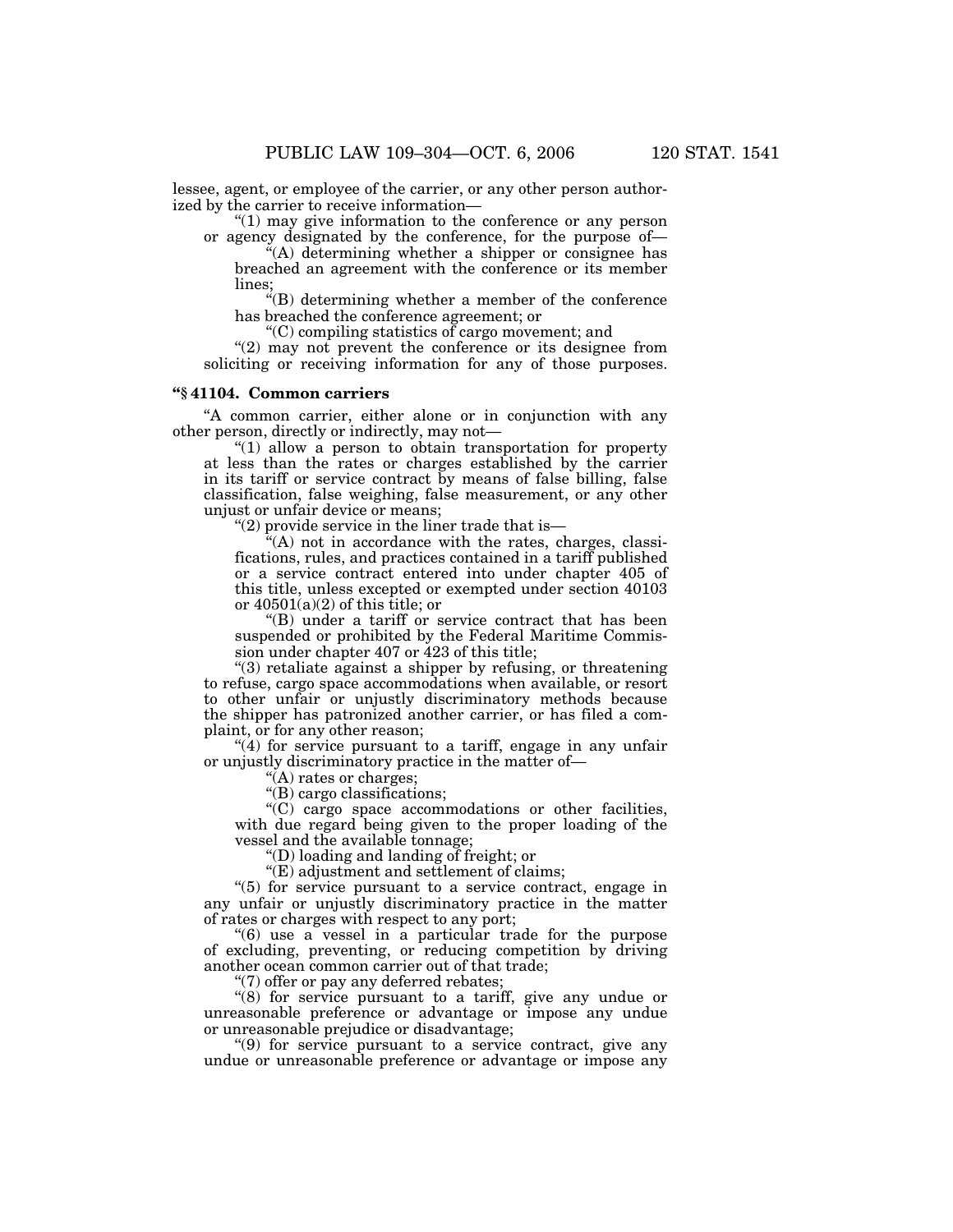undue or unreasonable prejudice or disadvantage with respect to any port;

 $\sqrt{10}$ ) unreasonably refuse to deal or negotiate;

''(11) knowingly and willfully accept cargo from or transport cargo for the account of an ocean transportation intermediary that does not have a tariff as required by section 40501 of this title and a bond, insurance, or other surety as required by section 40902 of this title; or

"(12) knowingly and willfully enter into a service contract with an ocean transportation intermediary that does not have a tariff as required by section 40501 of this title and a bond, insurance, or other surety as required by section 40902 of this title, or with an affiliate of such an ocean transportation intermediary.

#### **''§ 41105. Concerted action**

''A conference or group of two or more common carriers may not—

''(1) boycott or take any other concerted action resulting in an unreasonable refusal to deal;

 $(2)$  engage in conduct that unreasonably restricts the use of intermodal services or technological innovations;

''(3) engage in any predatory practice designed to eliminate the participation, or deny the entry, in a particular trade of a common carrier not a member of the conference, a group of common carriers, an ocean tramp, or a bulk carrier;

" $(4)$  negotiate with a non-ocean carrier or group of nonocean carriers (such as truck, rail, or air operators) on any matter relating to rates or services provided to ocean common carriers within the United States by those non-ocean carriers, unless the negotiations and any resulting agreements are not in violation of the antitrust laws and are consistent with the purposes of this part, except that this paragraph does not prohibit the setting and publishing of a joint through rate by a conference, joint venture, or association of ocean common carriers;

''(5) deny in the export foreign commerce of the United States compensation to an ocean freight forwarder or limit that compensation to less than a reasonable amount;

''(6) allocate shippers among specific carriers that are parties to the agreement or prohibit a carrier that is a party to the agreement from soliciting cargo from a particular shipper, except as—

 $(A)$  authorized by section 40303(d) of this title:

''(B) required by the law of the United States or the importing or exporting country; or

 $C$ ) agreed to by a shipper in a service contract;

"(7) for service pursuant to a service contract, engage in any unjustly discriminatory practice in the matter of rates or charges with respect to any locality, port, or person due to the person's status as a shippers' association or ocean transportation intermediary; or

 $\sqrt[4]{(8)}$  for service pursuant to a service contract, give any undue or unreasonable preference or advantage or impose any undue or unreasonable prejudice or disadvantage with respect to any locality, port, or person due to the person's status as a shippers' association or ocean transportation intermediary.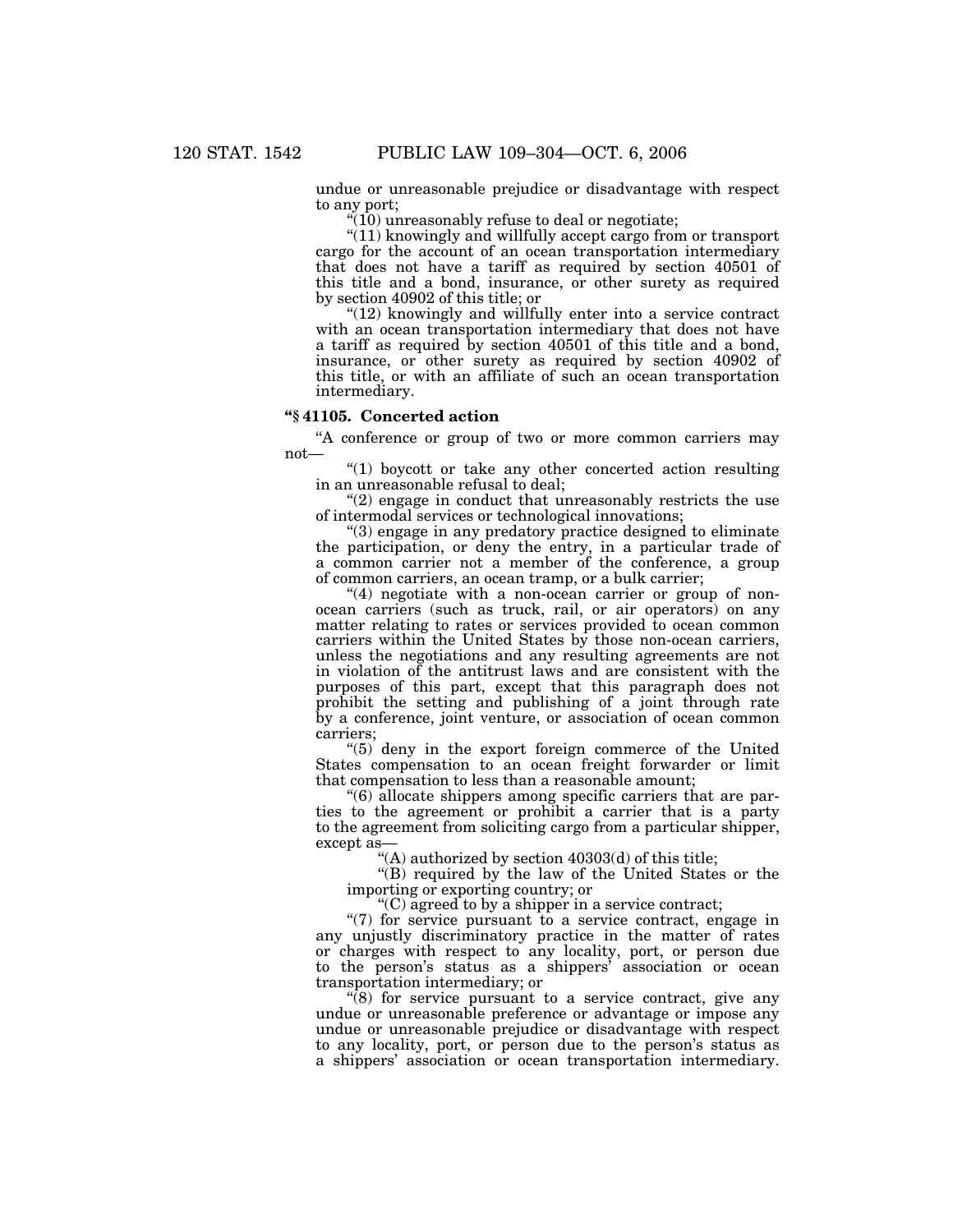''A marine terminal operator may not—

 $(1)$  agree with another marine terminal operator or with a common carrier to boycott, or unreasonably discriminate in the provision of terminal services to, a common carrier or ocean tramp;

"(2) give any undue or unreasonable preference or advantage or impose any undue or unreasonable prejudice or disadvantage with respect to any person; or

''(3) unreasonably refuse to deal or negotiate.

#### **''§ 41107. Monetary penalties**

"(a) IN GENERAL.—A person that violates this part or a regulation or order of the Federal Maritime Commission issued under this part is liable to the United States Government for a civil penalty. Unless otherwise provided in this part, the amount of the penalty may not exceed \$5,000 for each violation or, if the violation was willfully and knowingly committed, \$25,000 for each violation. Each day of a continuing violation is a separate violation.

"(b) LIEN ON CARRIER'S VESSELS.—The amount of a civil penalty imposed on a common carrier under this section constitutes a lien on the vessels operated by the carrier. Any such vessel is subject to an action in rem to enforce the lien in the district court of the United States for the district in which it is found.

# **''§ 41108. Additional penalties**

''(a) SUSPENSION OF TARIFFS.—For a violation of section 41104(1), (2), or (7) of this title, the Federal Maritime Commission may suspend any or all tariffs of the common carrier, or that common carrier's right to use any or all tariffs of conferences of which it is a member, for a period not to exceed 12 months.

''(b) OPERATING UNDER SUSPENDED TARIFF.—A common carrier that accepts or handles cargo for carriage under a tariff that has been suspended, or after its right to use that tariff has been suspended, is liable to the United States Government for a civil penalty of not more than \$50,000 for each shipment.

''(c) FAILURE TO PROVIDE INFORMATION.—

''(1) PENALTIES.—If the Commission finds, after notice and opportunity for a hearing, that a common carrier has failed to supply information ordered to be produced or compelled by subpoena under section 41303 of this title, the Commission may—

"(A) suspend any or all tariffs of the carrier or the carrier's right to use any or all tariffs of conferences of which it is a member; and

''(B) request the Secretary of Homeland Security to refuse or revoke any clearance required for a vessel operated by the carrier, and when so requested, the Secretary shall refuse or revoke the clearance.

"(2) DEFENSE BASED ON FOREIGN LAW.—If, in defense of Notification. its failure to comply with a subpoena or discovery order, a common carrier alleges that information or documents located in a foreign country cannot be produced because of the laws of that country, the Commission shall immediately notify the Secretary of State of the failure to comply and of the allegation relating to foreign laws. On receiving the notification, the Secretary of State shall promptly consult with the government

Foreign relations.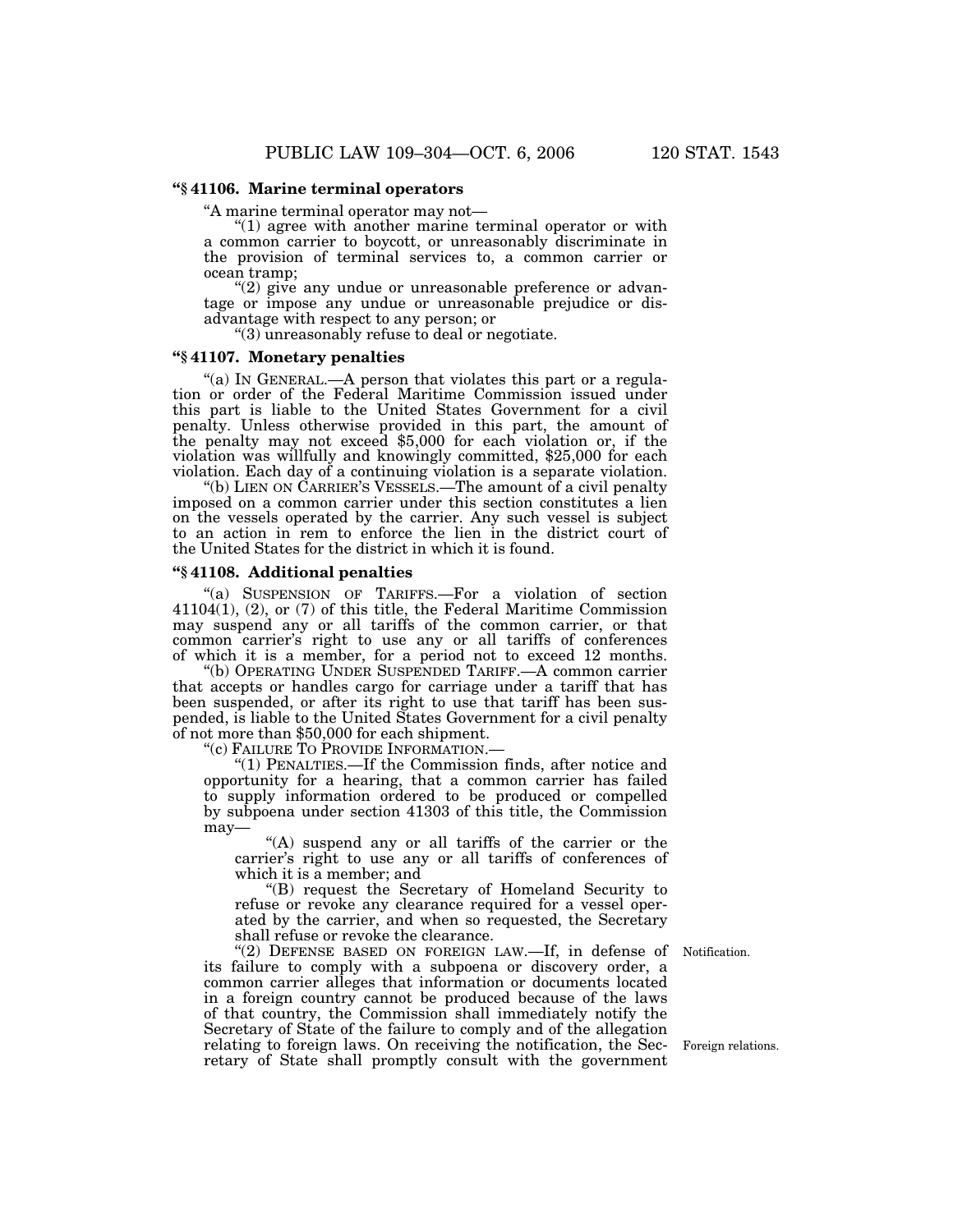of the nation within which the information or documents are alleged to be located for the purpose of assisting the Commission in obtaining the information or documents.

''(d) IMPAIRING ACCESS TO FOREIGN TRADE.—If the Commission finds, after notice and opportunity for a hearing, that the action of a common carrier, acting alone or in concert with another person, or a foreign government has unduly impaired access of a vessel documented under the laws of the United States to ocean trade between foreign ports, the Commission shall take action that it finds appropriate, including imposing any of the penalties authorized by this section. The Commission also may take any of the actions authorized by sections 42304 and 42305 of this title.

''(e) SUBMISSION OF ORDER TO PRESIDENT.—Before an order under this section becomes effective, it shall be submitted immediately to the President. The President, within 10 days after receiving it, may disapprove it if the President finds that disapproval is required for reasons of national defense or foreign policy.

#### **''§ 41109. Assessment of penalties**

''(a) GENERAL AUTHORITY.—Until a matter is referred to the Attorney General, the Federal Maritime Commission may, after notice and opportunity for a hearing, assess a civil penalty provided for in this part. The Commission may compromise, modify, or remit, with or without conditions, a civil penalty.

''(b) FACTORS IN DETERMINING AMOUNT.—In determining the amount of a civil penalty, the Commission shall take into account the nature, circumstances, extent, and gravity of the violation committed and, with respect to the violator, the degree of culpability, history of prior offenses, ability to pay, and other matters justice may require.

"(c) EXCEPTION.—A civil penalty may not be imposed for conspiracy to violate section  $41102(a)$  or  $41104(1)$  or  $(2)$  of this title or to defraud the Commission by concealing such a violation.

''(d) PROHIBITED BASIS OF PENALTY.—The Commission or a court may not order a person to pay the difference between the amount billed and agreed upon in writing with a common carrier or its agent and the amount set forth in a tariff or service contract by that common carrier for the transportation service provided.

''(e) TIME LIMIT.—A proceeding to assess a civil penalty under this section must be commenced within 5 years after the date of the violation.

''(f) REVIEW OF CIVIL PENALTY.—A person against whom a civil penalty is assessed under this section may obtain review under chapter 158 of title 28.

"(g) CIVIL ACTIONS TO COLLECT.—If a person does not pay an assessment of a civil penalty after it has become final or after the appropriate court has entered final judgment in favor of the Commission, the Attorney General at the request of the Commission may seek to collect the amount assessed in an appropriate district court of the United States. The court shall enforce the order of the Commission unless it finds that the order was not regularly made and duly issued.

#### **''CHAPTER 413—ENFORCEMENT**

"Sec.<br>"41301. Complaints.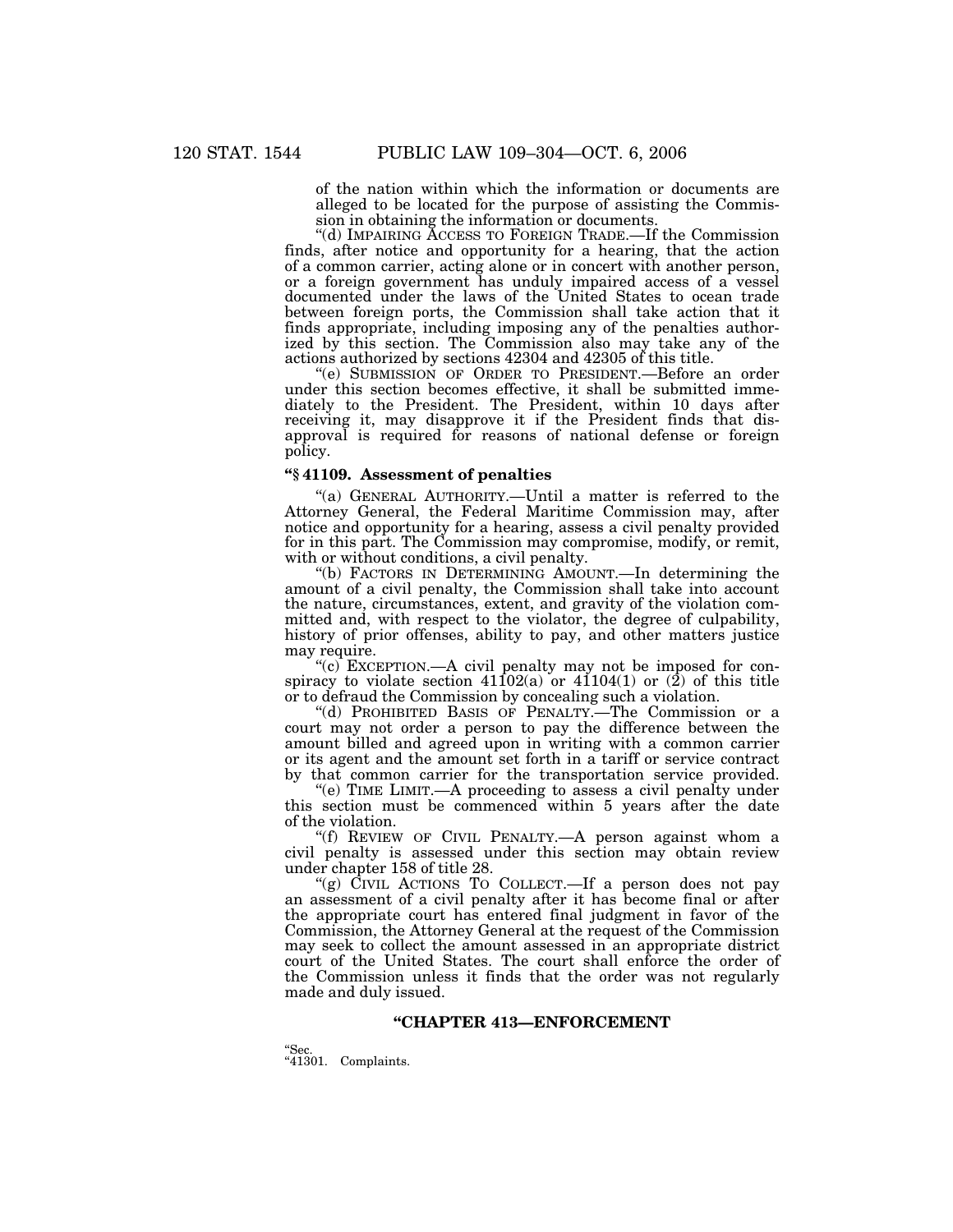- 
- ''41302. Investigations. ''41303. Discovery and subpoenas.
- "41304. Hearings and orders.<br>"41305. Award of reparations
- "41305. Award of reparations.<br>"41306. Injunctive relief sough
- ''41306. Injunctive relief sought by complainants. ''41307. Injunctive relief sought by the Commission.
- 
- "41308. Enforcement of subpoenas and orders.<br>"41309. Enforcement of reparation orders. Enforcement of reparation orders.
- 

# **''§ 41301. Complaints**

''(a) IN GENERAL.—A person may file with the Federal Maritime Commission a sworn complaint alleging a violation of this part, except section  $41307(b)(1)$ . If the complaint is filed within 3 years after the claim accrues, the complainant may seek reparations for an injury to the complainant caused by the violation.

"(b) NOTICE AND RESPONSE.—The Commission shall provide a copy of the complaint to the person named in the complaint. Within a reasonable time specified by the Commission, the person shall satisfy the complaint or answer it in writing.

''(c) IF COMPLAINT NOT SATISFIED.—If the complaint is not satisfied, the Commission shall investigate the complaint in an appropriate manner and make an appropriate order.

#### **''§ 41302. Investigations**

(a) In GENERAL.—The Federal Maritime Commission, on complaint or its own motion, may investigate any conduct or agreement that the Commission believes may be in violation of this part. The Commission may by order disapprove, cancel, or modify any agreement that operates in violation of this part.

"(b) EFFECTIVENESS OF AGREEMENT DURING INVESTIGATION.-Unless an injunction is issued under section 41306 or 41307 of this title, an agreement under investigation by the Commission remains in effect until the Commission issues its order.

''(c) DATE FOR DECISION.—Within 10 days after the initiation of a proceeding under this section or section 41301 of this title, the Commission shall set a date by which it will issue its final decision. The Commission by order may extend the date for good cause.

''(d) SANCTIONS FOR DELAY.—If, within the period for final decision under subsection (c), the Commission determines that it is unable to issue a final decision because of undue delay caused by a party to the proceeding, the Commission may impose sanctions, including issuing a decision adverse to the delaying party.

''(e) REPORT.—The Commission shall make a written report of every investigation under this part in which a hearing was held, stating its conclusions, decisions, findings of fact, and order. The Commission shall provide a copy of the report to all parties and publish the report for public information. A published report is competent evidence in a court of the United States.

Public information.

#### **''§ 41303. Discovery and subpoenas**

''(a) IN GENERAL.—In an investigation or adjudicatory proceeding under this part—

''(1) the Federal Maritime Commission may subpoena witnesses and evidence; and

 $\degree$ (2) a party may use depositions, written interrogatories, and discovery procedures under regulations prescribed by the Commission that, to the extent practicable, shall conform to the Federal Rules of Civil Procedure (28 App. U.S.C.).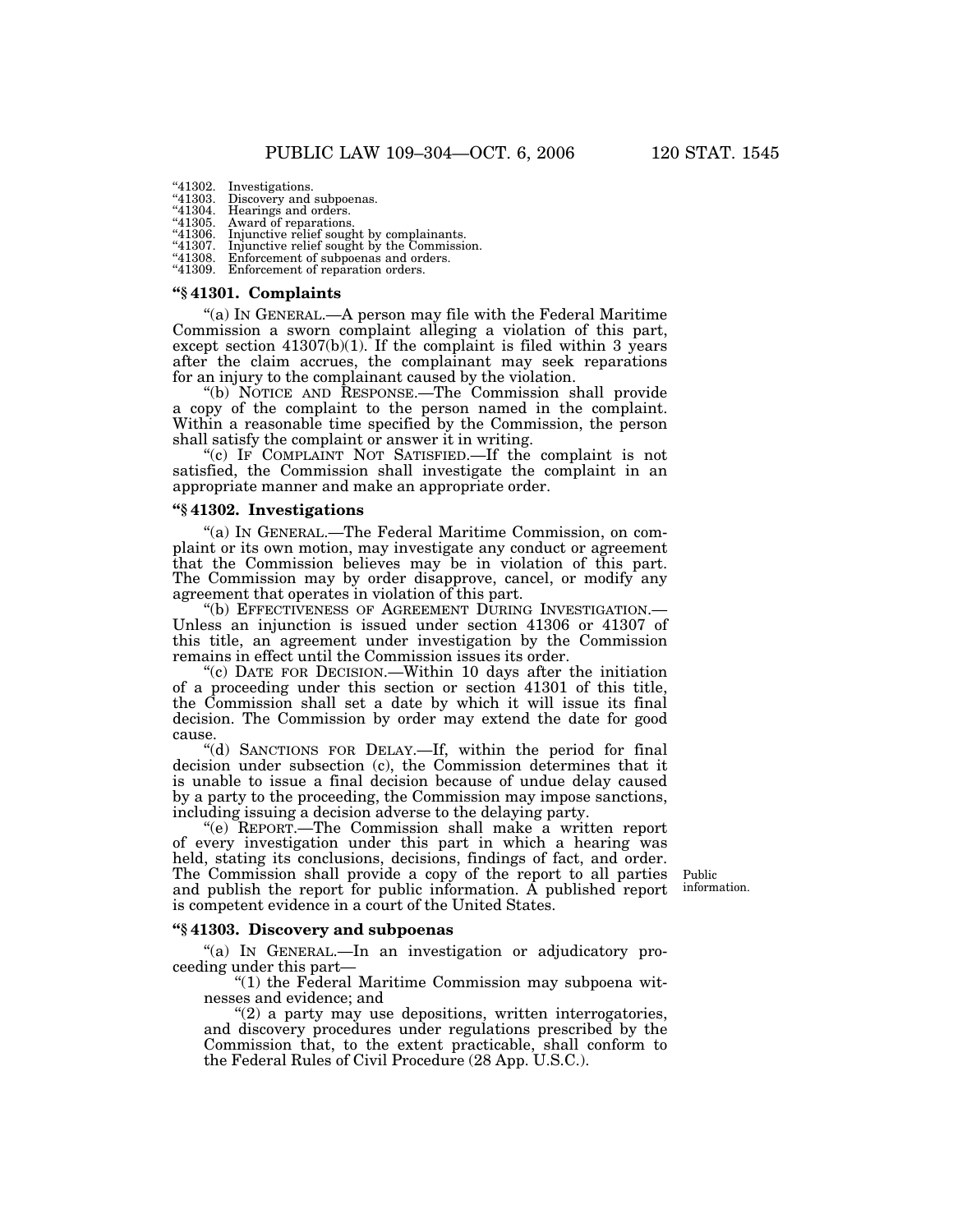''(b) WITNESS FEES.—Unless otherwise prohibited by law, a witness is entitled to the same fees and mileage as in the courts of the United States.

#### **''§ 41304. Hearings and orders**

''(a) OPPORTUNITY FOR HEARING.—The Federal Maritime Commission shall provide an opportunity for a hearing before issuing an order relating to a violation of this part or a regulation prescribed under this part.

''(b) MODIFICATION OF ORDER.—The Commission may reverse, suspend, or modify any of its orders.

"(c) REHEARING.—On application of a party to a proceeding, the Commission may grant a rehearing of the same or any matter determined in the proceeding. Except by order of the Commission, a rehearing does not operate as a stay of an order.

''(d) PERIOD OF EFFECTIVENESS.—An order of the Commission remains in effect for the period specified in the order or until suspended, modified, or set aside by the Commission or a court of competent jurisdiction.

#### **''§ 41305. Award of reparations**

"(a) DEFINITION.—In this section, the term 'actual injury' includes the loss of interest at commercial rates compounded from the date of injury.

''(b) BASIC AMOUNT.—If the complaint was filed within the period specified in section 41301(a) of this title, the Federal Maritime Commission shall direct the payment of reparations to the complainant for actual injury caused by a violation of this part, plus reasonable attorney fees.

"(c) ADDITIONAL AMOUNTS.—On a showing that the injury was caused by an activity prohibited by section 41102(b), 41104(3) or (6), or 41105(1) or (3) of this title, the Commission may order the payment of additional amounts, but the total recovery of a complainant may not exceed twice the amount of the actual injury.

''(d) DIFFERENCE BETWEEN RATES.—If the injury was caused by an activity prohibited by section  $41104(4)(A)$  or  $(\overrightarrow{B})$  of this title, the amount of the injury shall be the difference between the rate paid by the injured shipper and the most favorable rate paid by another shipper.

#### **''§ 41306. Injunctive relief sought by complainants**

''(a) IN GENERAL.—After filing a complaint with the Federal Maritime Commission under section 41301 of this title, the complainant may bring a civil action in a district court of the United States to enjoin conduct in violation of this part.

''(b) VENUE.—The action must be brought in the judicial district in which—

"(1) the Commission has brought a civil action against the defendant under section 41307(a) of this title; or

 $(2)$  the defendant resides or transacts business, if the Commission has not brought such an action.

''(c) REMEDIES BY COURT.—After notice to the defendant, and a showing that the standards for granting injunctive relief by courts of equity are met, the court may grant a temporary restraining order or preliminary injunction for a period not to exceed 10 days after the Commission has issued an order disposing of the complaint.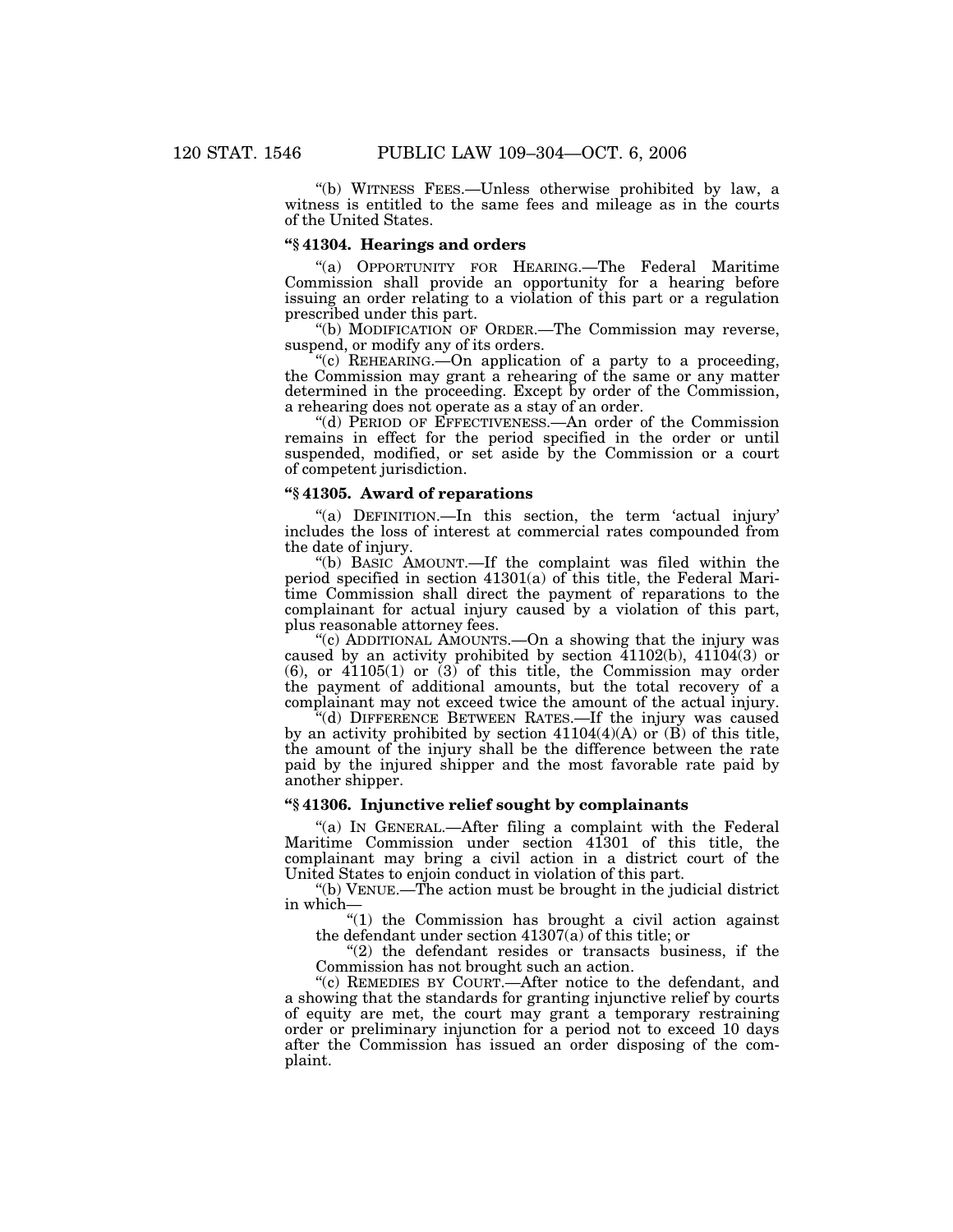''(d) ATTORNEY FEES.—A defendant prevailing in a civil action under this section shall be allowed reasonable attorney fees to be assessed and collected as part of the costs of the action.

#### **''§ 41307. Injunctive relief sought by the Commission**

"(a) GENERAL VIOLATIONS.—In connection with an investigation under section 41301 or 41302 of this title, the Federal Maritime Commission may bring a civil action to enjoin conduct in violation of this part. The action must be brought in the district court of the United States for any judicial district in which the defendant resides or transacts business. After notice to the defendant, and a showing that the standards for granting injunctive relief by courts of equity are met, the court may grant a temporary restraining order or preliminary injunction for a period not to exceed 10 days after the Commission has issued an order disposing of the issues under investigation.

''(b) REDUCTION IN COMPETITION.—

"(1) ACTION BY COMMISSION.—If, at any time after the filing or effective date of an agreement under chapter 403 of this title, the Commission determines that the agreement is likely, by a reduction in competition, to produce an unreasonable reduction in transportation service or an unreasonable increase in transportation cost, the Commission, after notice to the person filing the agreement, may bring a civil action in the United States District Court for the District of Columbia to enjoin the operation of the agreement. The Commission's sole remedy with respect to an agreement likely to have such an effect is an action under this subsection.

"(2) REMEDIES BY COURT.—In an action under this subsection, the court may issue—

''(A) a temporary restraining order or a preliminary injunction; and

''(B) a permanent injunction after a showing that the agreement is likely to have the effect described in paragraph (1).

''(3) BURDEN OF PROOF AND THIRD PARTIES.—In an action under this subsection, the burden of proof is on the Commission. The court may not allow a third party to intervene.

''(c) FAILURE TO PROVIDE INFORMATION.—If a person filing an agreement, or an officer, director, partner, agent, or employee of the person, fails substantially to comply with a request for the submission of additional information or documents within the period provided in section 40304(c) of this title, the Commission may bring a civil action in the United States District Court for the District of Columbia. At the request of the Commission, the Court—

''(1) may order compliance;

"(2) shall extend the period specified in section  $40304(c)(2)$ 

of this title until there has been substantial compliance; and ''(3) may grant other equitable relief that the court decides

is appropriate.

''(d) REPRESENTATION.—The Commission may represent itself in a proceeding under this section in—

''(1) a district court of the United States, on notice to the Attorney General; and

"(2) a court of appeals of the United States, with the approval of the Attorney General.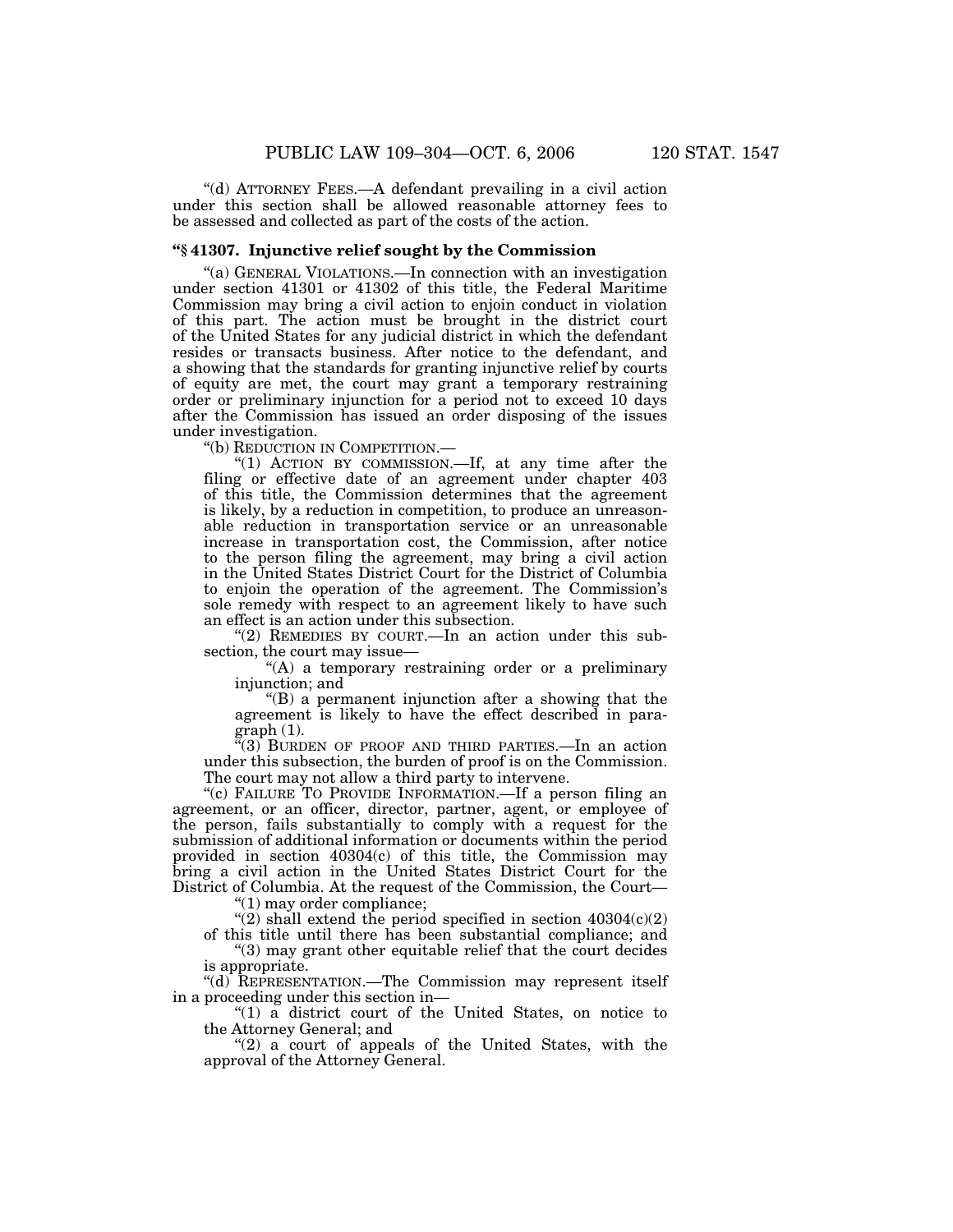#### **''§ 41308. Enforcement of subpoenas and orders**

"(a) CIVIL ACTION.—If a person does not comply with a subpoena or order of the Federal Maritime Commission, the Attorney General, at the request of the Commission, or an injured party, may seek enforcement in a district court of the United States having jurisdiction over the parties. If, after hearing, the court determines that the subpoena or order was regularly made and duly issued, the court shall enforce the subpoena or order.

''(b) TIME LIMIT ON BRINGING ACTIONS.—An action under this section to enforce an order of the Commission must be brought within 3 years after the date the order was violated.

#### **''§ 41309. Enforcement of reparation orders**

''(a) CIVIL ACTION.—If a person does not comply with an order of the Federal Maritime Commission for the payment of reparation, the person to whom the award was made may seek enforcement of the order in a district court of the United States having jurisdiction over the parties.

''(b) PARTIES AND SERVICE OF PROCESS.—All parties in whose favor the Commission has made an award of reparation by a single order may be joined as plaintiffs, and all other parties in the order may be joined as defendants, in a single action in a judicial district in which any one plaintiff could maintain an action against any one defendant. Service of process against a defendant not found in that district may be made in a district in which any office of that defendant is located or in which any port of call on a regular route operated by that defendant is located. Judgment may be entered for any plaintiff against the defendant liable to that plaintiff.

''(c) NATURE OF REVIEW.—In an action under this section, the findings and order of the Commission are prima facie evidence of the facts stated in the findings and order.

''(d) COSTS AND ATTORNEY FEES.—The plaintiff is not liable for costs of the action or for costs of any subsequent stage of the proceedings unless they accrue on the plaintiff's appeal. A prevailing plaintiff shall be allowed reasonable attorney fees to be assessed and collected as part of the costs of the action.

''(e) TIME LIMIT ON BRINGING ACTIONS.—An action under this section to enforce an order of the Commission must be brought within 3 years after the date the order was violated.

#### ''PART B—ACTIONS TO ADDRESS FOREIGN PRACTICES

### **''CHAPTER 421—REGULATIONS AFFECTING SHIPPING IN FOREIGN TRADE**

''Sec.

| "42101. |  | Regulations of the Commission. |
|---------|--|--------------------------------|
|         |  |                                |

''42101. Regulations of the Commission. ''42102. Regulations of other agencies. ''42103. No preference to Government-owned vessels.

"42104. Information, witnesses, and evidence.<br>"42105. Disclosure to public.<br>"42106. Other actions to remedy unfavorable ''42105. Disclosure to public. ''42106. Other actions to remedy unfavorable conditions.

''42107. Refusal of clearance and entry. ''42108. Penalty for operating under suspended tariff or service contract. "42107. Refusal of clearance and entry."<br>"42108. Penalty for operating under susp<br>"42109. Consultation with other agencies"

#### **''§ 42101. Regulations of the Commission**

''(a) UNFAVORABLE CONDITIONS.—To further the objectives and policy set forth in section 50101 of this title, the Federal Maritime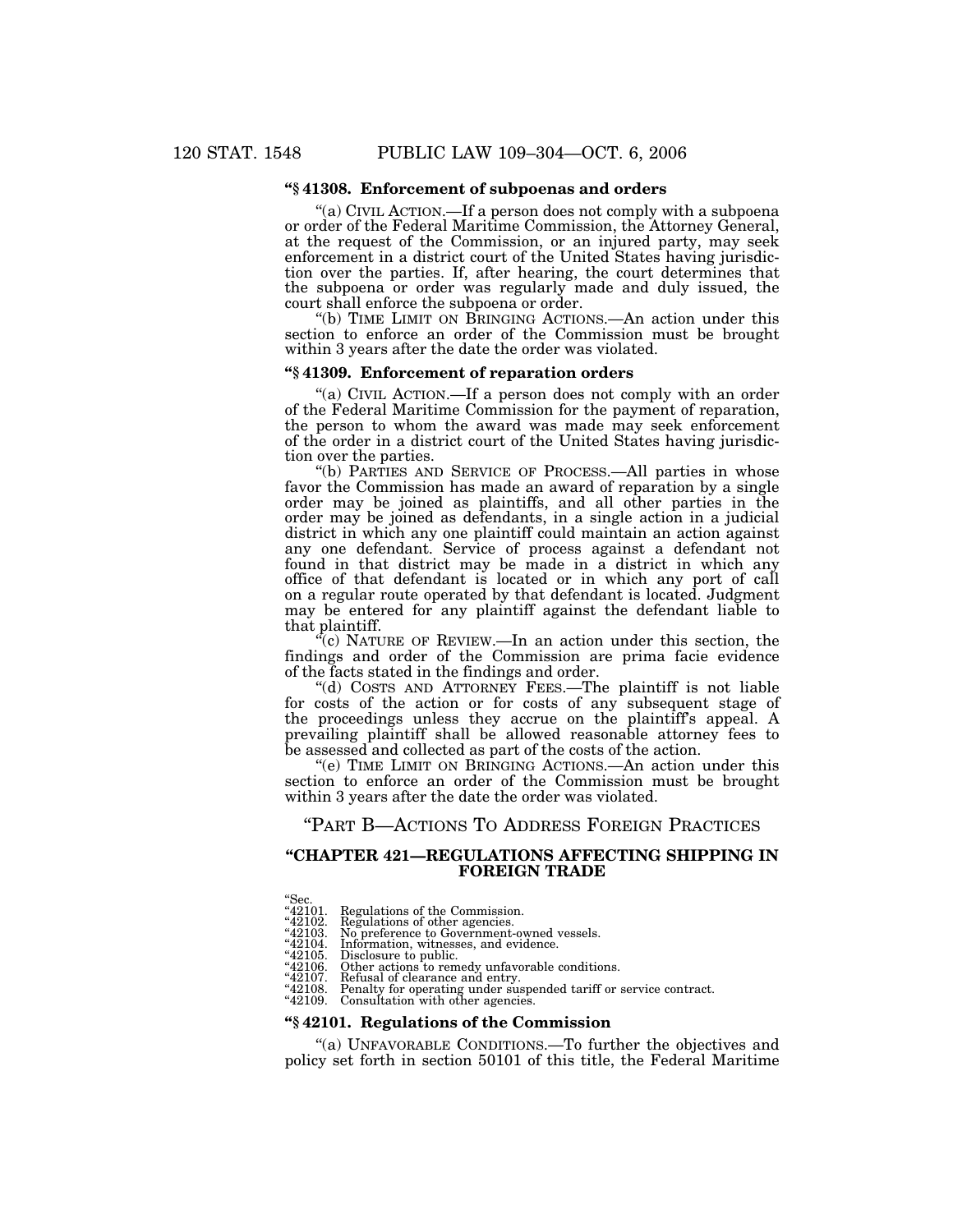a particular trade or on a particular route or in commerce generally, including intermodal movements, terminal operations, cargo solicitation, agency services, ocean transportation intermediary services and operations, and other activities and services integral to transportation systems, and which arise out of or result from laws or regulations of a foreign country or competitive methods, pricing practices, or other practices employed by owners, operators, agents, or masters of vessels of a foreign country.

''(b) INITIATION OF REGULATION.—A regulation under subsection (a) may be initiated by the Commission on its own motion or on the petition of any person, including another component of the United States Government.

#### **''§ 42102. Regulations of other agencies**

"(a) REQUEST TO AGENCY.—To further the objectives and policy set forth in section 50101 of this title, the Federal Maritime Commission shall request the head of a department, agency, or instrumentality of the United States Government to suspend, modify, or annul any existing regulations, or to make new regulations, affecting shipping in the foreign trade, except regulations relating to the Public Health Service, the Consular Service, or the inspection of vessels.

''(b) PRIOR REVIEW AND APPROVAL.—A department, agency, or instrumentality of the Government may not prescribe a regulation affecting shipping in the foreign trade (except a regulation affecting the Public Health Service, the Consular Service, or the inspection of vessels) until the regulation has been submitted to the Commission for its approval and final action has been taken by the Commission or the President.

''(c) SUBMISSION TO PRESIDENT.—If the head of a department, agency, or instrumentality of the Government refuses to comply with a request under subsection (a) or objects to a decision of the Commission under subsection (b), the Commission or the head of the department, agency, or instrumentality may submit the facts to the President. The President may establish, suspend, modify, or annul the regulation.

# **''§ 42103. No preference to Government-owned vessels**

''A regulation may not give a vessel owned by the United States Government a preference over a vessel owned by citizens of the United States and documented under the laws of the United States.

#### **''§ 42104. Information, witnesses, and evidence**

''(a) ORDER TO SUPPLY INFORMATION.—In carrying out section 42101 of this title, the Federal Maritime Commission may order any person (including a common carrier, tramp operator, bulk operator, shipper, shippers' association, ocean transportation intermediary, or marine terminal operator, or an officer, receiver, trustee, lessee, agent, or employee thereof) to file with the Commission a report, answers to questions, documentary material, or other information the Commission considers necessary or appropriate. The Commission may require the response to any such order to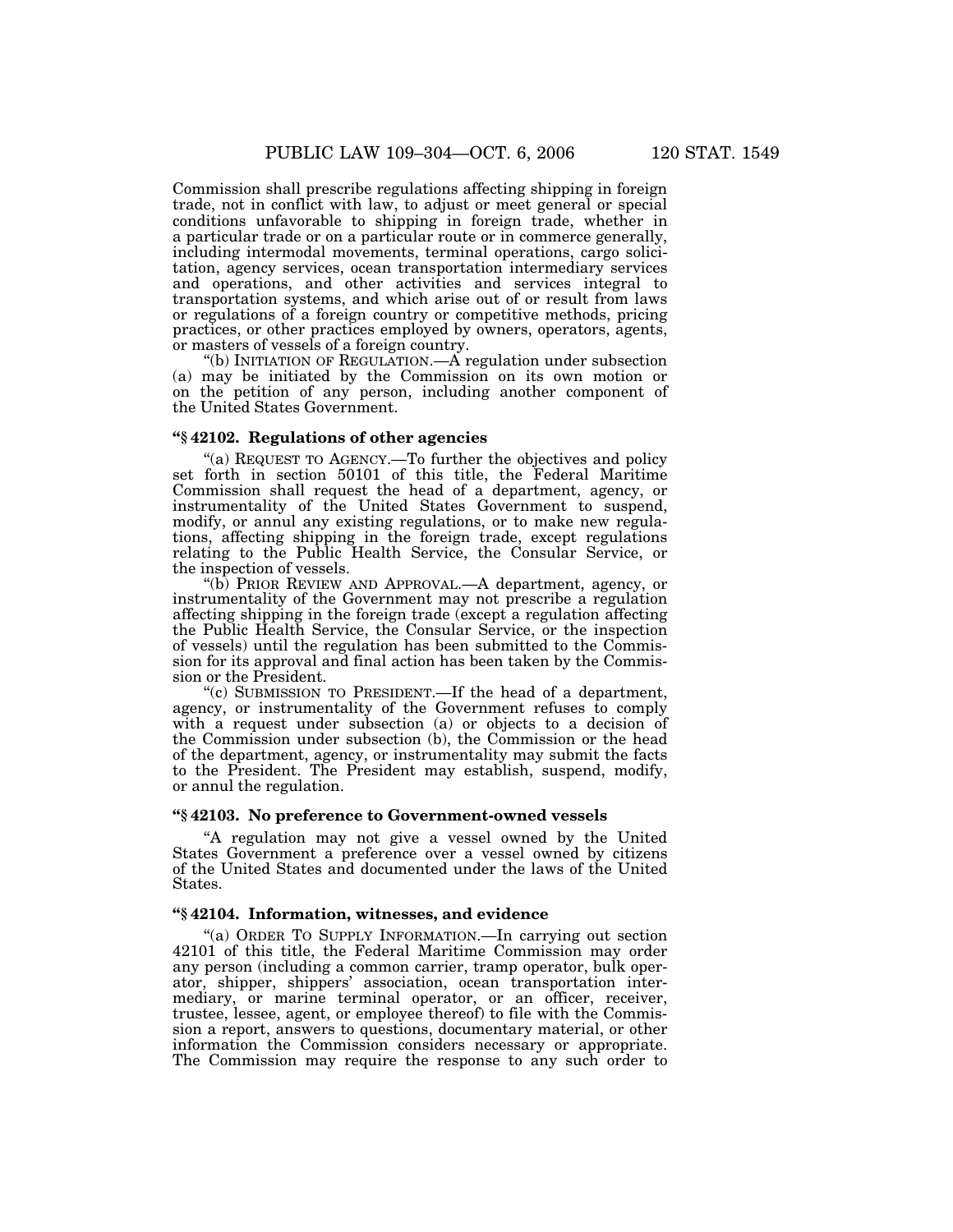be made under oath. The response shall be provided in the form and within the time specified by the Commission.

''(b) SUBPOENAS AND DISCOVERY.—In carrying out section 42101 of this title, the Commission may—

''(1) subpoena witnesses and evidence; and

 $''(2)$  authorize a party to use depositions, written interrogatories, and discovery procedures that, to the extent practicable, conform to the Federal Rules of Civil Procedure (28 App. U.S.C.).

''(c) WITNESS FEES.—Unless otherwise prohibited by law, and subject to funds being appropriated, a witness in a proceeding under section 42101 of this title is entitled to the same fees and mileage as in the courts of the United States.

''(d) PENALTIES.—For failure to supply information ordered to be produced or compelled by subpoena under this section, the Commission may—

"(1) after notice and opportunity for a hearing, suspend tariffs and service contracts of a common carrier or the common carrier's right to use tariffs of conferences and service contracts of agreements of which it is a member; or

 $(2)$  assess a civil penalty of not more than \$5,000 for each day that the information is not provided.

''(e) ENFORCEMENT.—If a person does not comply with an order or subpoena of the Commission under this section, the Commission may seek enforcement in a district court of the United States having jurisdiction over the parties. If, after hearing, the court determines that the order or subpoena was regularly made and duly issued, the court shall enforce the order or subpoena.

#### **''§ 42105. Disclosure to public**

''Notwithstanding any other provision of law, the Federal Maritime Commission may refuse to disclose to the public a response or other information submitted to it under this chapter.

#### **''§ 42106. Other actions to remedy unfavorable conditions**

''If the Federal Maritime Commission finds that conditions unfavorable to shipping in foreign trade as described in section 42101 of this title exist, the Commission may—

''(1) limit voyages to and from United States ports or the amount or type of cargo carried;

"(2) suspend, in whole or in part, tariffs and service contracts for carriage to or from United States ports, including a common carrier's right to use tariffs of conferences and service contracts of agreements in United States trades of which it is a member for any period the Commission specifies;

''(3) suspend, in whole or in part, an ocean common carrier's right to operate under any agreement filed with the Commission, including any agreement authorizing preferential treatment at terminals, preferential terminal leases, space chartering, or pooling of cargo or revenue with other ocean common carriers;

" $(4)$  impose a fee not to exceed \$1,000,000 per voyage; or

''(5) take any other action the Commission finds necessary and appropriate to adjust or meet any condition unfavorable to shipping in the foreign trade of the United States.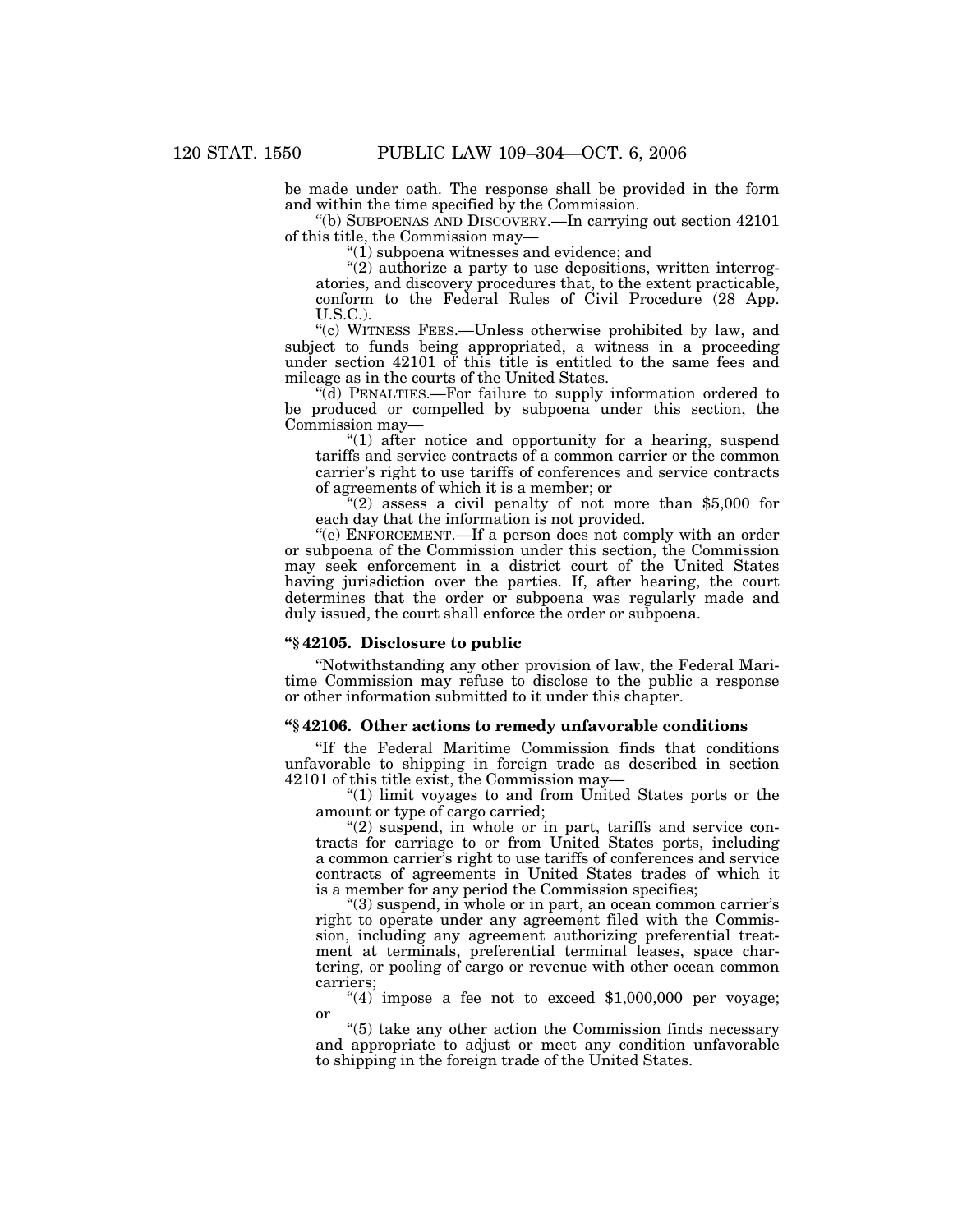#### **''§ 42107. Refusal of clearance and entry**

''At the request of the Federal Maritime Commission—

''(1) the Secretary of Homeland Security shall—

 $(A)$  refuse the clearance required by section 60105 of this title to a vessel of a country that is named in a regulation prescribed by the Commission under section 42101 of this title; and

''(B) collect any fees imposed by the Commission under section 42106(4) of this title; and

"(2) the Secretary of the department in which the Coast Guard is operating shall—

"(A) deny entry, for purposes of oceanborne trade, of a vessel of a country that is named in a regulation prescribed by the Commission under section 42101 of this title, to a port or place in the United States or the navigable waters of the United States; or

''(B) detain the vessel at the port or place in the United States from which it is about to depart for another port or place in the United States.

#### **''§ 42108. Penalty for operating under suspended tariff or service contract**

''A common carrier that accepts or handles cargo for carriage under a tariff or service contract that has been suspended under section  $42104(d)(1)$  or  $42106(2)$  of this title, or after its right to use another tariff or service contract has been suspended under those provisions, is liable to the United States Government for a civil penalty of not more than \$50,000 for each day that it is found to be operating under a suspended tariff or service contract.

#### **''§ 42109. Consultation with other agencies**

''The Federal Maritime Commission may consult with, seek the cooperation of, or make recommendations to other appropriate agencies of the United States Government prior to taking any action under this chapter.

#### **''CHAPTER 423—FOREIGN SHIPPING PRACTICES**

''Sec.

 $\begin{array}{c}\n \stackrel{\text{\scriptsize{42301}}}{\text{\scriptsize{42302}}}\n \stackrel{\text{\scriptsize{42302}}}{\text{\scriptsize{52303}}}\n \stackrel{\text{\scriptsize{52301}}}{\text{\scriptsize{52303}}}\n \end{array}$ ''42302. Investigations. ''42303. Information requests.

"42304. Action against foreign carriers.<br>"42305. Refusal of clearance and entry. Refusal of clearance and entry.

- Submission of determinations to President. "42306. Submission of determinations to r<br>"42307. Review of regulations and orders.
- 

#### **''§ 42301. Definitions**

''(a) DEFINED IN PART A.—In this chapter, the terms 'common carrier', 'marine terminal operator', 'ocean common carrier', 'ocean transportation intermediary', 'shipper', and 'shippers' association' have the meaning given those terms in section  $40102$  of this title.

''(b) OTHER DEFINITIONS.—In this chapter:

"(1) FOREIGN CARRIER.—The term 'foreign carrier' means an ocean common carrier a majority of whose vessels are documented under the laws of a foreign country.

"(2) MARITIME SERVICES.—The term 'maritime services' means port-to-port transportation of cargo by vessels operated by an ocean common carrier.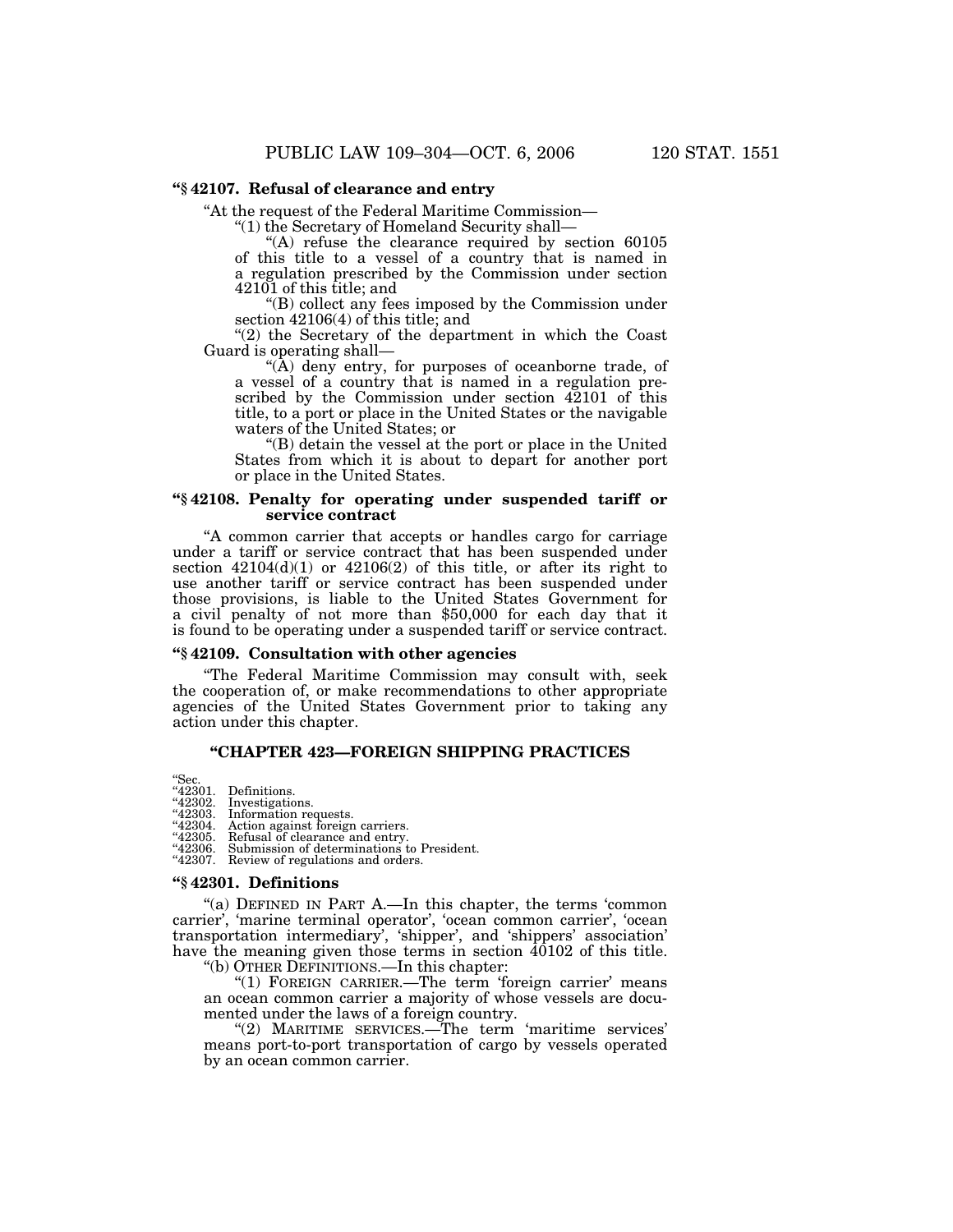''(3) MARITIME-RELATED SERVICES.—The term 'maritimerelated services' means intermodal operations, terminal operations, cargo solicitation, agency services, ocean transportation intermediary services and operations, and all other activities and services integral to total transportation systems of ocean common carriers and their foreign domiciled affiliates for themselves and others.

"(4) UNITED STATES CARRIER.—The term 'United States carrier' means an ocean common carrier operating vessels documented under the laws of the United States.

''(5) UNITED STATES OCEANBORNE TRADE.—The term 'United States oceanborne trade' means the carriage of cargo between the United States and a foreign country, whether directly or indirectly, by an ocean common carrier.

#### **''§ 42302. Investigations**

"(a) IN GENERAL.—The Federal Maritime Commission shall investigate whether any laws, rules, regulations, policies, or practices of a foreign government, or any practices of a foreign carrier or other person providing maritime or maritime-related services in a foreign country, result in the existence of conditions that—

''(1) adversely affect the operations of United States carriers in United States oceanborne trade; and

" $(2)$  do not exist for foreign carriers of that country in the United States under the laws of the United States or as a result of acts of United States carriers or other persons providing maritime or maritime-related services in the United States.

''(b) INITIATION OF INVESTIGATION.—An investigation under subsection (a) may be initiated by the Commission on its own motion or on the petition of any person, including another component of the United States Government.

''(c) TIME FOR DECISION.—The Commission shall complete an investigation under this section and render a decision within 120 days after it is initiated. However, the Commission may extend this 120-day period for an additional 90 days if the Commission is unable to obtain sufficient information to determine whether a condition specified in subsection (a) exists. A notice providing an extension shall state clearly the reasons for the extension.

#### **''§ 42303. Information requests**

"(a) In GENERAL.—To further the purposes of section  $42302(a)$ of this title, the Federal Maritime Commission may order any person (including a common carrier, shipper, shippers' association, ocean transportation intermediary, or marine terminal operator, or an officer, receiver, trustee, lessee, agent or employee thereof) to file with the Commission any periodic or special report, answers to questions, documentary material, or other information the Commission considers necessary or appropriate. The Commission may require the response to any such order to be made under oath. The response shall be provided in the form and within the time specified by the Commission.

" $(b)$  SUBPOENAS.—In an investigation under section 42302 of this title, the Commission may subpoena witnesses and evidence.

''(c) NONDISCLOSURE.—Notwithstanding any other provision of law, the Commission may determine that any information submitted

Notification.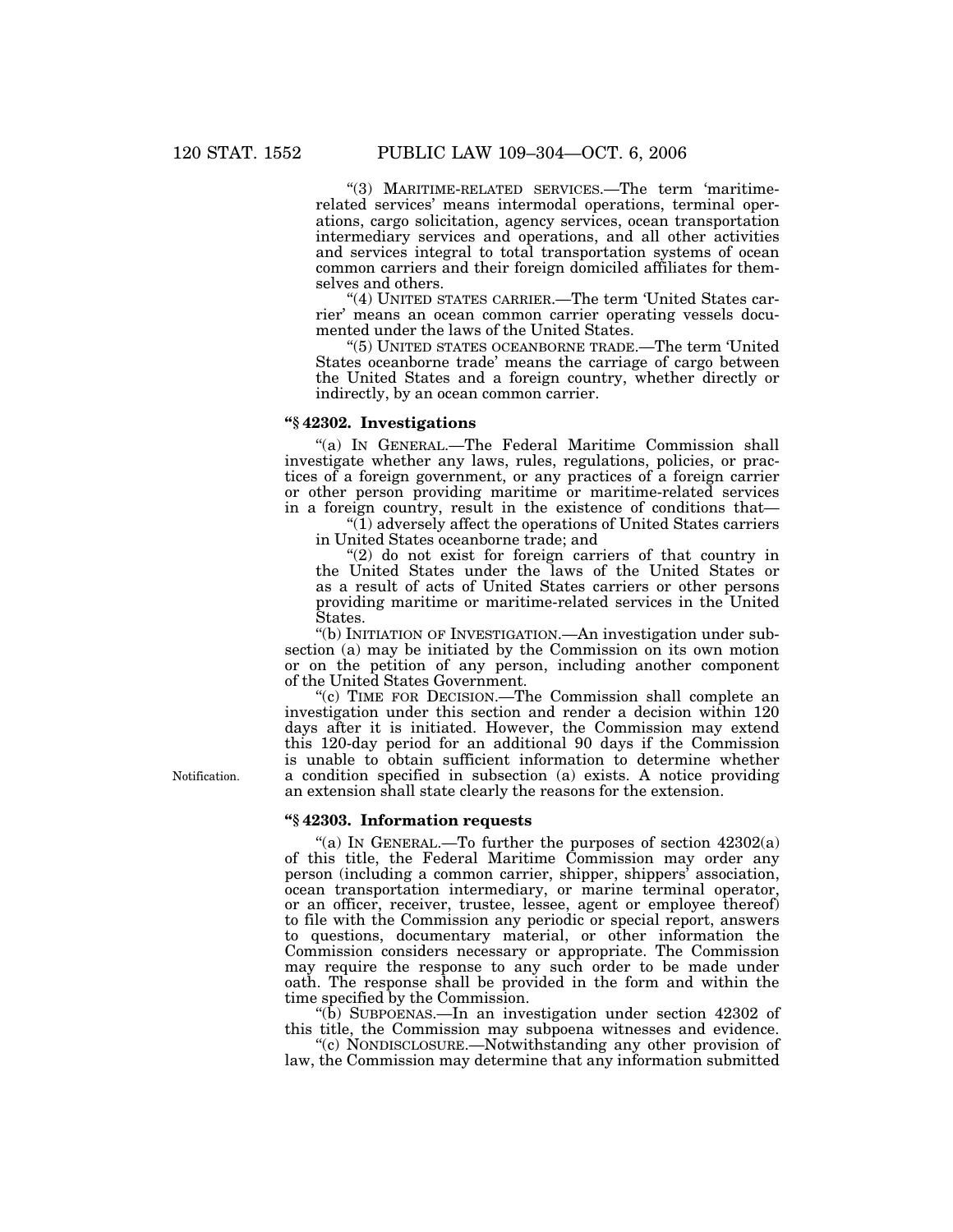to it in response to a request under this section, or otherwise, shall not be disclosed to the public.

# **''§ 42304. Action against foreign carriers**

"(a) IN GENERAL.—Subject to section 42306 of this title, whenever the Federal Maritime Commission, after notice and opportunity for comment or hearing, determines that the conditions specified in section 42302(a) of this title exist, the Commission shall take such action to offset those conditions as it considers necessary and appropriate against any foreign carrier that is a contributing cause, or whose government is a contributing cause, to those conditions. The action may include—

''(1) limitations on voyages to and from United States ports or on the amount or type of cargo carried;

 $(2)$  suspension, in whole or in part, of any or all tariffs and service contracts, including an ocean common carrier's right to use any or all tariffs and service contracts of conferences in United States trades of which it is a member for any period the Commission specifies;

 $(3)$  suspension, in whole or in part, of an ocean common carrier's right to operate under any agreement filed with the Commission, including any agreement authorizing preferential treatment at terminals, preferential terminal leases, space chartering, or pooling of cargo or revenue with other ocean common carriers; and

"(4) a fee not to exceed  $$1,000,000$  per voyage.

''(b) CONSULTATION.—The Commission may consult with, seek the cooperation of, or make recommendations to other appropriate agencies of the United States Government prior to taking any action under subsection (a).

#### **''§ 42305. Refusal of clearance and entry**

''Subject to section 42306 of this title, whenever the Federal Maritime Commission determines that the conditions specified in section 42302(a) of this title exist, then at the request of the Commission—

"(1) the Secretary of Homeland Security shall refuse the clearance required by section 60105 of this title to a vessel of a foreign carrier that is identified by the Commission under section 42304 of this title; and

"(2) the Secretary of the department in which the Coast Guard is operating shall—

''(A) deny entry, for purposes of oceanborne trade, of a vessel of a foreign carrier that is identified by the Commission under section 42304 of this title, to a port or place in the United States or the navigable waters of the United States; or

''(B) detain the vessel at the port or place in the United States from which it is about to depart for another port or place in the United States.

### **''§ 42306. Submission of determinations to President**

''Before a determination under section 42304 of this title becomes effective or a request is made under section 42305 of this title, the determination shall be submitted immediately to the President. The President, within 10 days after receiving it, may disapprove it in writing, setting forth the reasons for the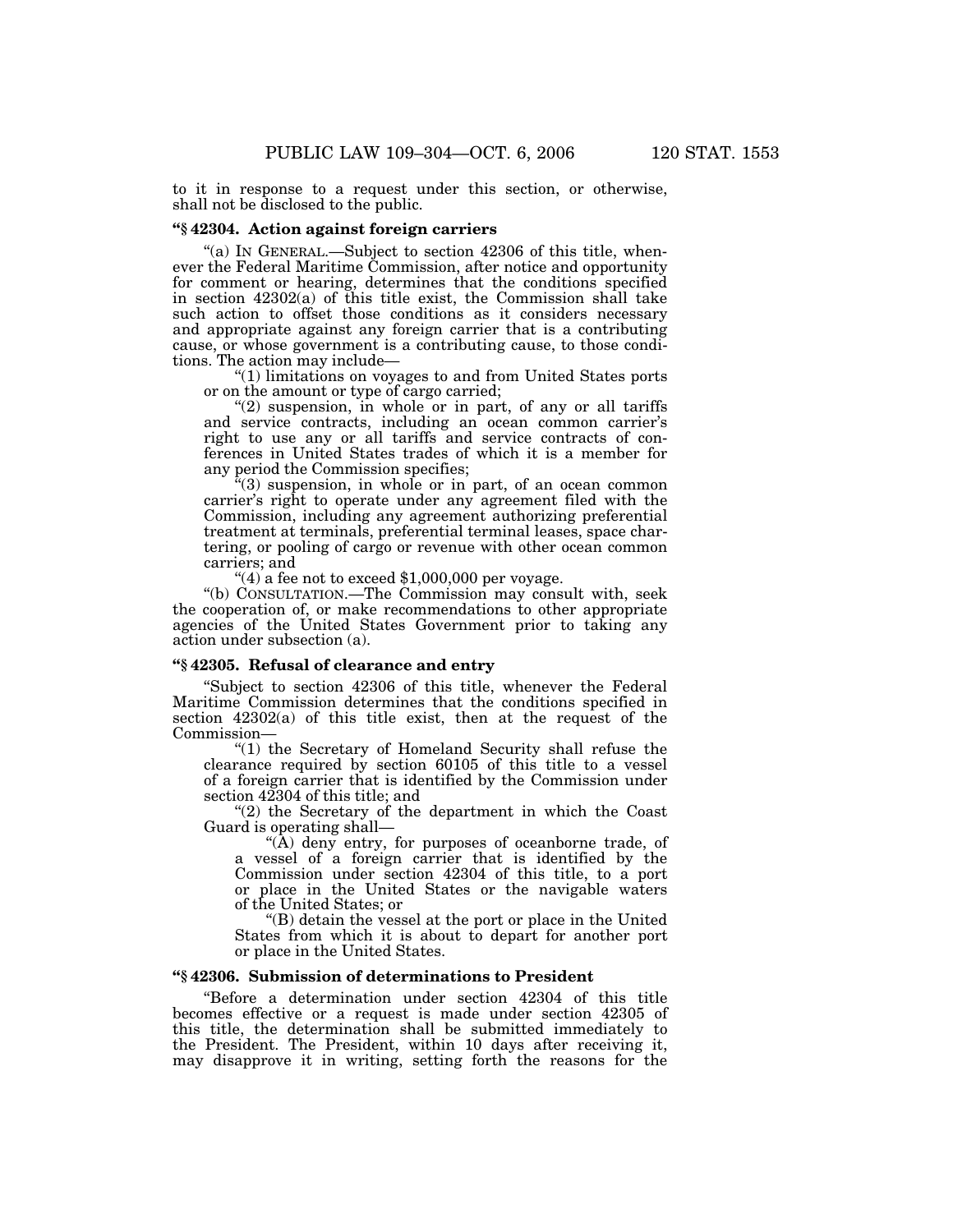disapproval, if the President finds that disapproval is required for reasons of national defense or foreign policy.

# **''§ 42307. Review of regulations and orders**

''A regulation or final order of the Federal Maritime Commission under this chapter is reviewable exclusively in the same forum and in the same manner as provided in section 2342(3)(B) of title 28.

# ''PART C—MISCELLANEOUS

# **''CHAPTER 441—EVIDENCE OF FINANCIAL RESPONSIBILITY FOR PASSENGER TRANSPORTATION**

"Sec.<br>"44101. Application.<br>"44102. Financial responsibility to indemnify passengers for nonperformance of

transportation. ''44103. Financial responsibility to pay liability for death or injury.

"44104. Civil penalty.<br>"44105. Refusal of clearance. "44104. Civil penalty.<br>"44105. Refusal of clearance."<br>"44106. Conduct of proceedings.

#### **''§ 44101. Application**

''This chapter applies to a vessel that—

"(1) has berth or stateroom accommodations for at least 50 passengers; and

"(2) boards passengers at a port in the United States.

#### **''§ 44102. Financial responsibility to indemnify passengers for nonperformance of transportation**

''(a) FILING REQUIREMENT.—A person in the United States may not arrange, offer, advertise, or provide transportation on a vessel to which this chapter applies unless the person has filed with the Federal Maritime Commission evidence of financial responsibility to indemnify passengers for nonperformance of the transportation.

''(b) SATISFACTORY EVIDENCE.—To satisfy subsection (a), a person must file—

''(1) information the Commission considers necessary; or  $''(2)$  a copy of a bond or other security, in such form as the Commission by regulation may require.

''(c) AUTHORIZED ISSUER OF BOND.—If a bond is filed, it must be issued by a bonding company authorized to do business in the United States.

#### **''§ 44103. Financial responsibility to pay liability for death or injury**

Regulations.

"(a) GENERAL REQUIREMENT.—The owner or charterer of a vessel to which this chapter applies shall establish, under regulations prescribed by the Federal Maritime Commission, financial responsibility to meet liability for death or injury to passengers or other individuals on a voyage to or from a port in the United States.<br>"(b) AMOUNTS.—

"(1) IN GENERAL.—The amount of financial responsibility required under subsection (a) shall be based on the number of passenger accommodations as follows:

 $\widetilde{f}(A)$  \$20,000 for each of the first 500 passenger accommodations.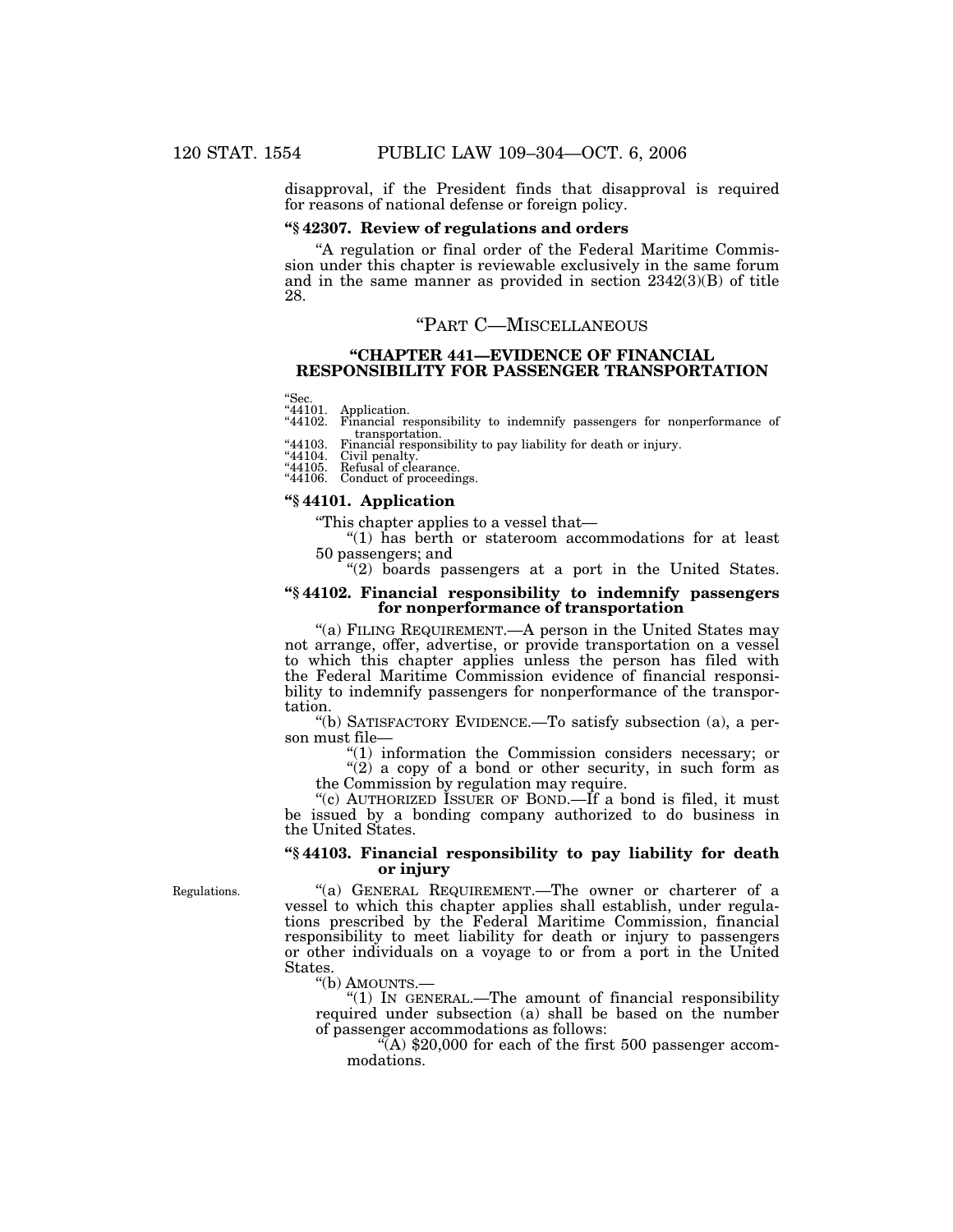''(B) \$15,000 for each additional passenger accommodation between 501 and 1,000.

''(C) \$10,000 for each additional passenger accommodation between 1,001 and 1,500.

 $\degree$ (D) \$5,000 for each additional passenger accommodation over 1,500.

"(2) MULTIPLE VESSELS.—If the owner or charterer is operating more than one vessel subject to this chapter, the amount of financial responsibility shall be based on the number of passenger accommodations on the vessel with the largest number of passenger accommodations.

"(c) AVAILABILITY TO PAY JUDGMENT.—The amount determined under subsection (b) shall be available to pay a judgment for damages (whether less than or more than \$20,000) for death or injury to a passenger or other individual on a voyage to or from a port in the United States.

''(d) MEANS OF ESTABLISHING.—Financial responsibility under this section may be established by one or more of the following if acceptable to the Commission:

''(1) Insurance.

''(2) Surety bond issued by a bonding company authorized to do business in the United States.

''(3) Qualification as a self-insurer.

"(4) Other evidence of financial responsibility.

#### **''§ 44104. Civil penalty**

"A person that violates section 44102 or 44103 of this title is liable to the United States Government for a civil penalty of not more than \$5,000, plus \$200 for each passage sold, to be assessed by the Federal Maritime Commission. The Commission may remit or mitigate the penalty on terms the Commission considers proper.

### **''§ 44105. Refusal of clearance**

''The Secretary of Homeland Security shall refuse the clearance required by section 60105 of this title, at the port or place of departure from the United States, of a vessel that is subject to this chapter and does not have evidence issued by the Federal Maritime Commission of compliance with sections 44102 and 44103 of this title.

#### **''§ 44106. Conduct of proceedings**

''Part A of this subtitle applies to proceedings conducted by the Federal Maritime Commission under this chapter.''.

#### **SEC. 8. SUBTITLE V OF TITLE 46.**

(a) SUBTITLE ANALYSIS.—The analysis of subtitle V of title 46, United States Code, is amended to read as follows:

#### ''PART A—GENERAL

| "Chapter" | Sec.  |
|-----------|-------|
|           |       |
|           | 50301 |
|           |       |
|           |       |

#### ''PART B—MERCHANT MARINE SERVICE

|  |  |  | 51101 |  |
|--|--|--|-------|--|
|--|--|--|-------|--|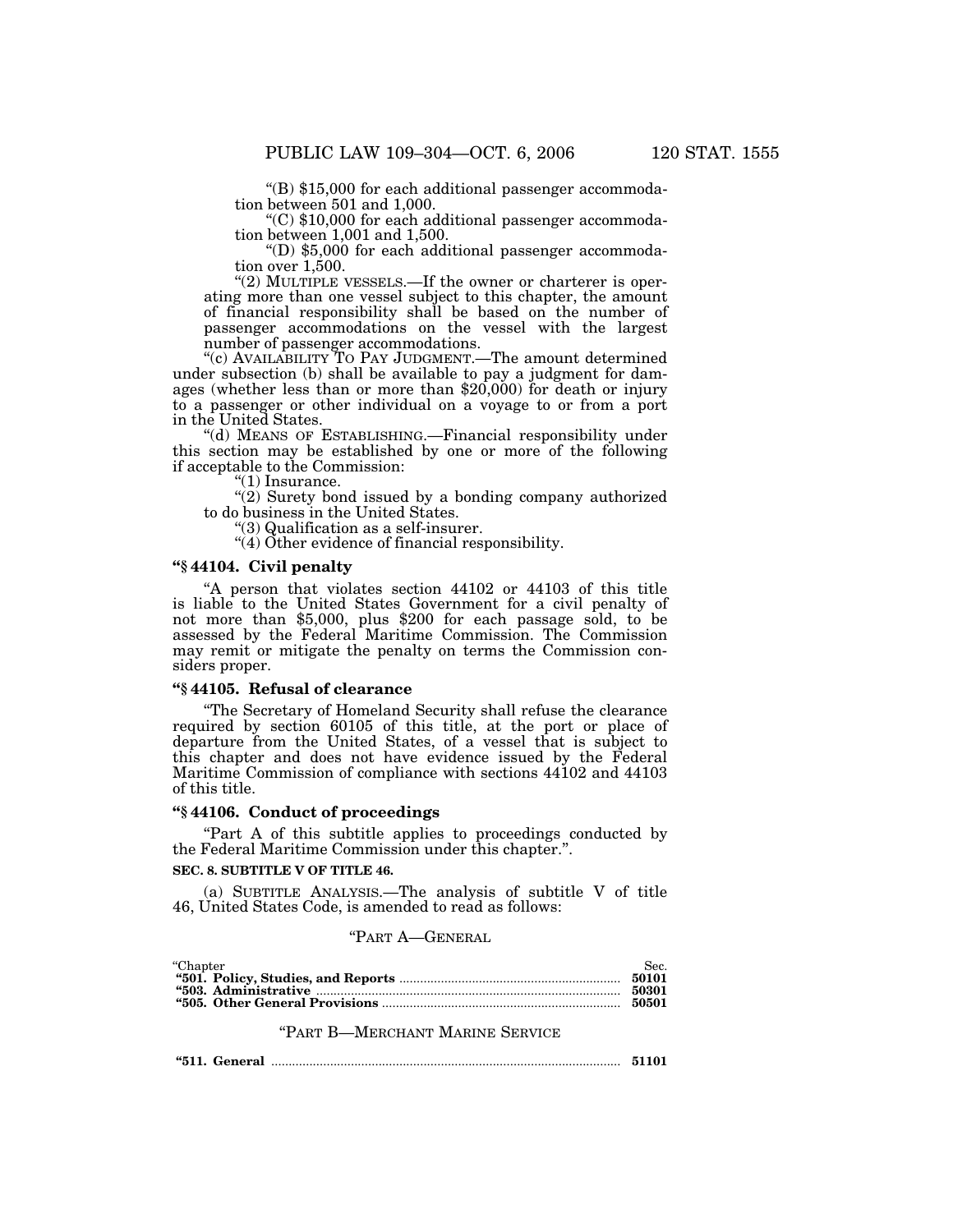| 51901 |
|-------|
| 52101 |

# ''PART C—FINANCIAL ASSISTANCE PROGRAMS

#### ''PART D—PROMOTIONAL PROGRAMS

| 55101 |
|-------|
|       |
| 55501 |

#### ''PART E—CONTROL OF MERCHANT MARINE CAPABILITIES

|  | 56101 |
|--|-------|
|  | 56301 |
|  |       |
|  |       |

### ''PART F—GOVERNMENT-OWNED MERCHANT VESSELS

| 57101 |
|-------|
| 57301 |
|       |

#### ''PART G—RESTRICTIONS AND PENALTIES

**''581. Restrictions and Penalties** ...................................................................**58101''.** (b) CHAPTERS PRECEDING CHAPTER 531.—Subtitle V of title 46, United States Code, is amended by inserting after the subtitle analysis the following:

# ''PART A—GENERAL

#### **''CHAPTER 501—POLICY, STUDIES, AND REPORTS**

- 
- "Sec.<br>"50101. Objectives and policy.<br>"50102. Survey of merchant marine.<br>"50103. Determinations of essential services.<br>"50104. Studies of general maritime problems.<br>"50105. Studies and cooperation relating to the constructi
- 
- 

- ''50112. National Maritime Enhancement Institutes.
- "50113. Use and performance reports by operators of vessels.

### **''§ 50101. Objectives and policy**

"(a) OBJECTIVES.—It is necessary for the national defense and the development of the domestic and foreign commerce of the United States that the United States have a merchant marine—

''(1) sufficient to carry the waterborne domestic commerce and a substantial part of the waterborne export and import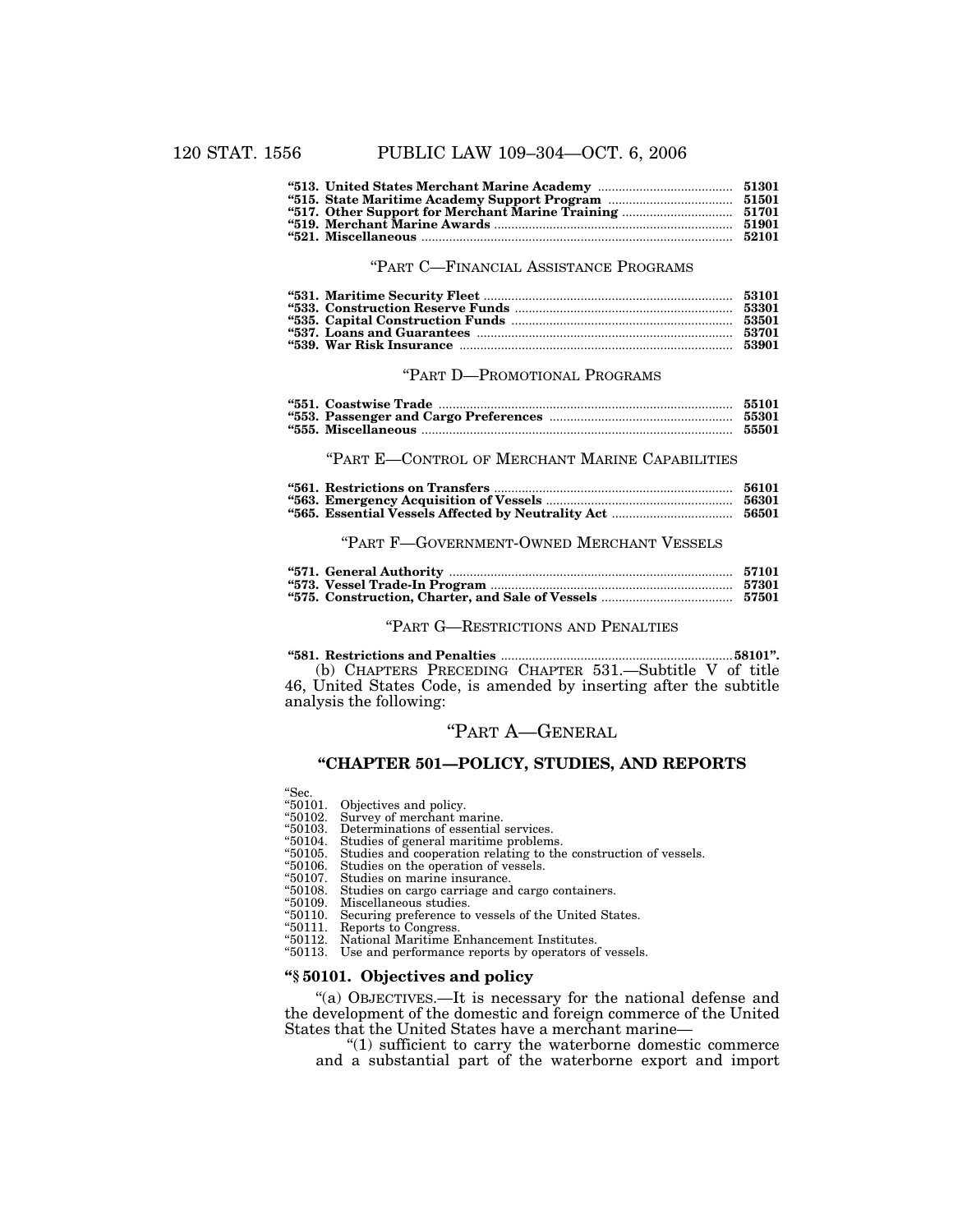foreign commerce of the United States and to provide shipping service essential for maintaining the flow of the waterborne domestic and foreign commerce at all times;

"(2) capable of serving as a naval and military auxiliary in time of war or national emergency;

''(3) owned and operated as vessels of the United States by citizens of the United States;

"(4) composed of the best-equipped, safest, and most suitable types of vessels and manned with a trained and efficient citizen personnel; and

 $(5)$  supplemented by efficient facilities for building and repairing vessels.

"(b) POLICY.—It is the policy of the United States to encourage and aid the development and maintenance of a merchant marine satisfying the objectives described in subsection (a).

#### **''§ 50102. Survey of merchant marine**

''(a) IN GENERAL.—The Secretary of Transportation shall survey the merchant marine of the United States to determine whether replacements and additions are required to carry out the objectives and policy of section 50101 of this title. The Secretary shall study, perfect, and adopt a long-range program for replacements and additions that will result, as soon as practicable, in—

''(1) an adequate and well-balanced merchant fleet, including vessels of all types, that will provide shipping service essential for maintaining the flow of foreign commerce by vessels designed to be readily and quickly convertible into transport and supply vessels in a time of national emergency;

"(2) ownership and operation of the fleet by citizens of the United States insofar as practicable;

''(3) vessels designed to afford the best and most complete protection for passengers and crew against fire and all marine perils; and

"(4) an efficient capacity for building and repairing vessels in the United States with an adequate number of skilled personnel to provide an adequate mobilization base.

''(b) COOPERATION WITH SECRETARY OF NAVY.—In carrying out subsection  $(a)(1)$ , the Secretary of Transportation shall cooperate closely with the Secretary of the Navy as to national defense requirements.

#### **''§ 50103. Determinations of essential services**

''(a) ESSENTIAL SERVICES, ROUTES, AND LINES.— ''(1) IN GENERAL.—The Secretary of Transportation shall investigate, determine, and keep current records of the ocean services, routes, and lines from ports in the United States, or in the territories and possessions of the United States, to foreign markets, which the Secretary determines to be essential for the promotion, development, expansion, and maintenance of the foreign commerce of the United States. In making such a determination, the Secretary shall consider and give due weight to—

''(A) the cost of maintaining each line;

''(B) the probability that a line cannot be maintained except at a heavy loss disproportionate to the benefit to foreign trade;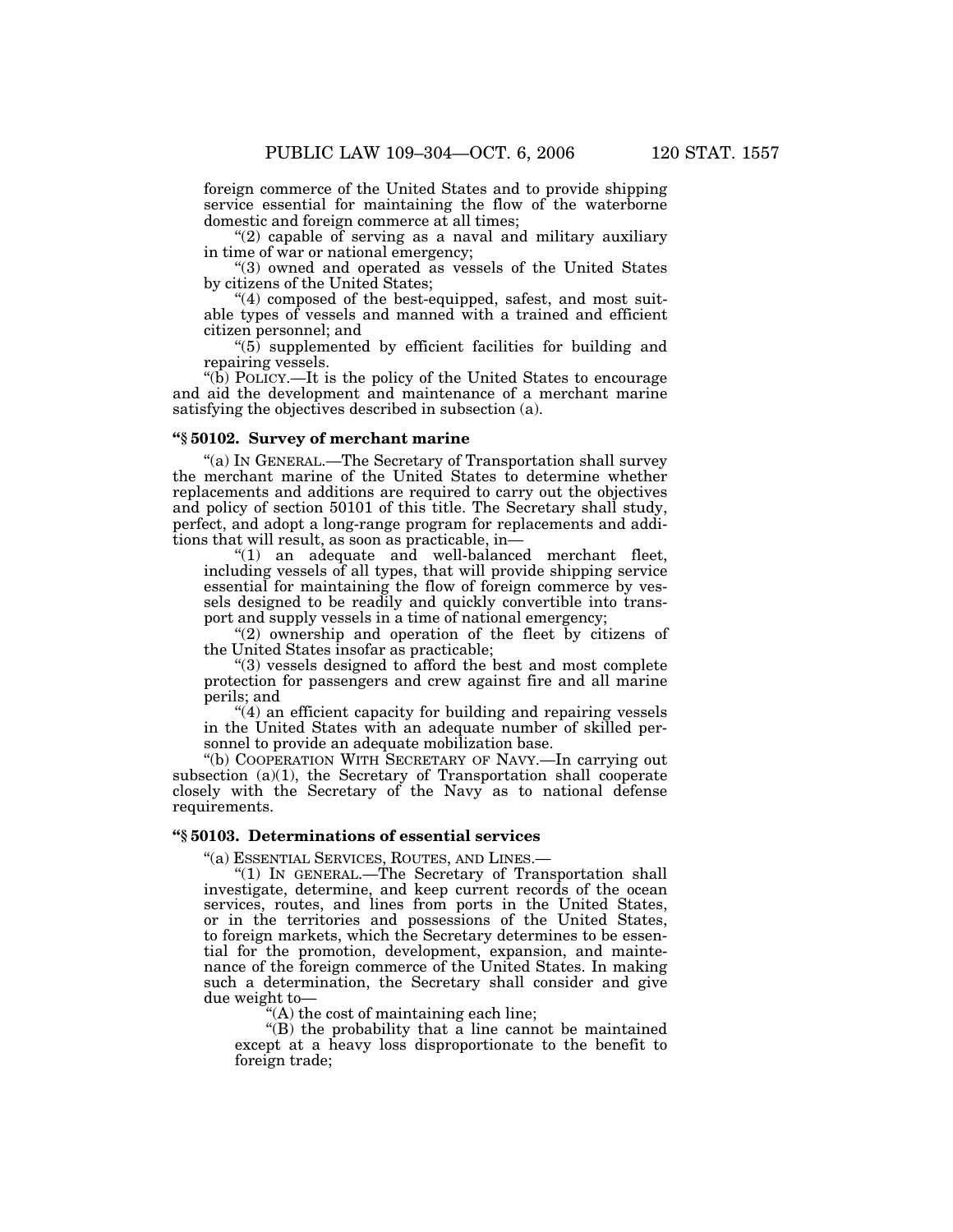''(C) the number of voyages and types of vessels that should be employed in a line;

''(D) the intangible benefit of maintaining a line to the foreign commerce of the United States, the national defense, and other national requirements; and

 $E(E)$  any other facts and conditions a prudent business person would consider when dealing with the person's own business.

"(2) SAINT LAWRENCE SEAWAY.—For purposes of paragraph (1), the Secretary shall establish services, routes, and lines that reflect the seasonal closing of the Saint Lawrence Seaway and provide for alternate routing of vessels through a different range of ports during that closing to maintain continuity of service on a year-round basis.

''(b) BULK CARGO CARRYING SERVICES.—The Secretary shall investigate, determine, and keep current records of the bulk cargo carrying services that should be provided by vessels of the United States (whether or not operating on particular services, routes, or lines) for the promotion, development, expansion, and maintenance of the foreign commerce of the United States and the national defense or other national requirements.

''(c) TYPES OF VESSELS.—The Secretary shall investigate, determine, and keep current records of the type, size, speed, method of propulsion, and other requirements of the vessels, including express-liner or super-liner vessels, that should be employed in—

''(1) the services, routes, or lines described in subsection (a), and the frequency and regularity of the voyages of the vessels, with a view to furnishing adequate, regular, certain, and permanent service; and

 $(2)$  the bulk cargo carrying services described in subsection (b).

#### **''§ 50104. Studies of general maritime problems**

''The Secretary of Transportation shall study all maritime problems arising in carrying out the policy in section 50101 of this title.

#### **''§ 50105. Studies and cooperation relating to the construction of vessels**

''(a) RELATIVE COSTS AND NEW DESIGNS.—The Secretary of Transportation shall investigate, determine, and keep current records of—

" $(1)$  the relative cost of construction of comparable vessels in the United States and in foreign countries; and

 $(2)$  new designs, new methods of construction, and new types of equipment for vessels.

''(b) RULES, CLASSIFICATIONS, AND RATINGS.—The Secretary shall examine the rules under which vessels are constructed abroad and in the United States and the methods of classifying and rating the vessels.

''(c) COLLABORATION WITH OWNERS AND BUILDERS.—The Secretary shall collaborate with vessel owners and shipbuilders in developing plans for the economical construction of vessels and their propelling machinery, of most modern economical types, giving thorough consideration to all well-recognized means of propulsion and taking into account the benefits from standardized production where practicable and desirable.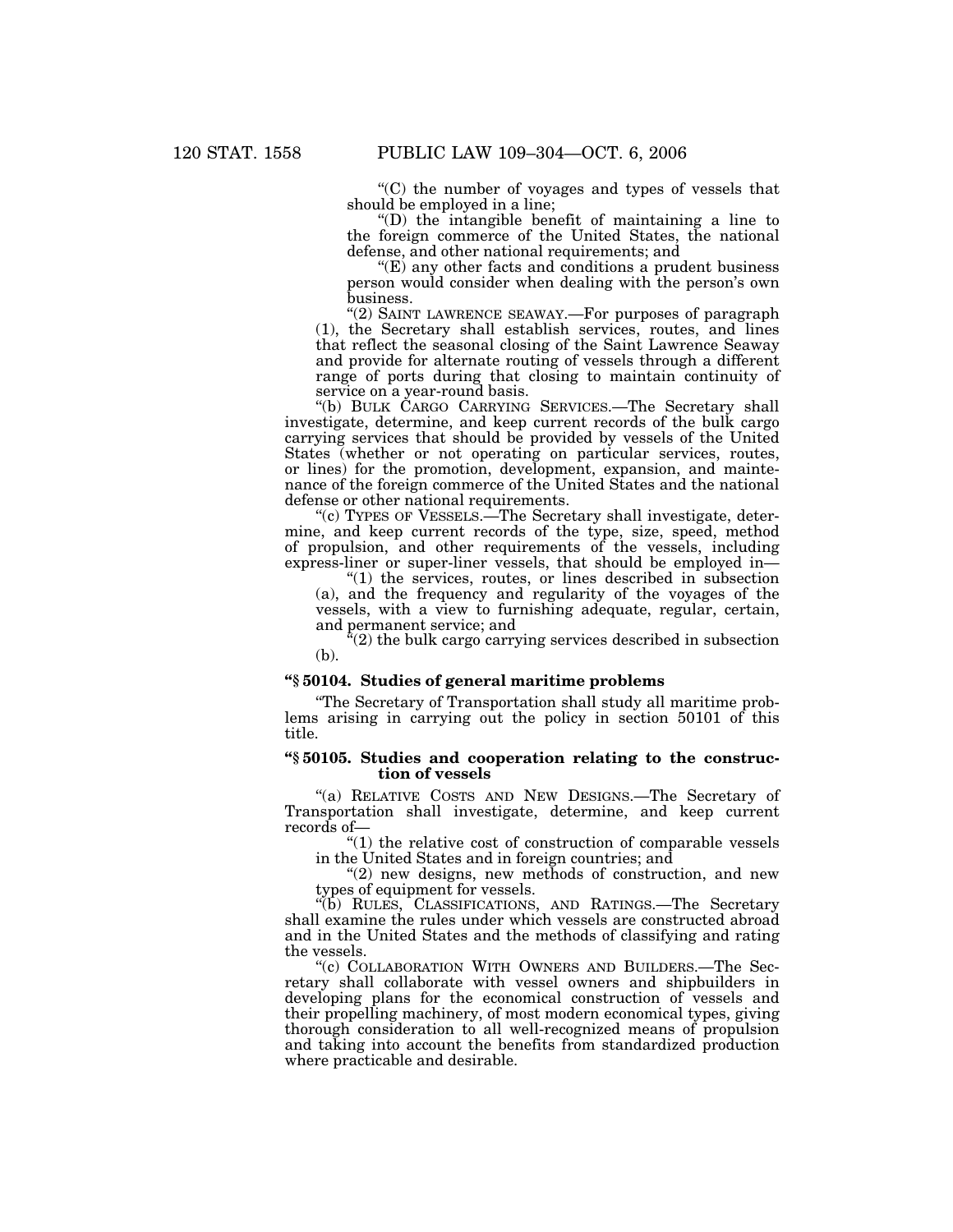''(d) EXPRESS-LINER AND SUPER-LINER VESSELS.—The Secretary shall study and cooperate with vessel owners in devising means by which there may be constructed, by or with the aid of the United States Government, express-liner or super-liner vessels comparable to those of other nations, especially with a view to their use in a national emergency, and the use of transoceanic aircraft service in connection with or in lieu of those vessels.

# **''§ 50106. Studies on the operation of vessels**

"(a) RELATIVE COSTS.—The Secretary of Transportation shall Records. investigate, determine, and keep current records of the relative cost of marine insurance, maintenance, repairs, wages and subsistence of officers and crews, and all other items of expense, in the operation of comparable vessels under the laws and regulations of the United States and those of the foreign countries whose vessels are substantial competitors of American vessels.

''(b) SHIPYARDS.—The Secretary shall investigate, determine, and keep current records of the number, location, and efficiency of shipyards in the United States.

''(c) NAVIGATION LAWS.—The Secretary shall examine the navigation laws and regulations of the United States and make such recommendations to Congress as the Secretary considers proper for the amendment, improvement, and revision of those laws and for the development of the merchant marine of the United States.

#### **''§ 50107. Studies on marine insurance**

''The Secretary of Transportation shall—

" $(1)$  examine into the subject of marine insurance, the number of companies in the United States, domestic and foreign, engaging in marine insurance, the extent of the insurance on hulls and cargoes placed or written in the United States, and the extent of reinsurance of American maritime risks in foreign companies; and

 $(2)$  ascertain what steps may be necessary to develop an ample marine insurance system as an aid in the development of the merchant marine of the United States.

# **''§ 50108. Studies on cargo carriage and cargo containers**

''(a) STUDIES.—The Secretary of Transportation shall study— "(1) the methods of encouraging the development and implementation of new concepts for the carriage of cargo in the domestic and foreign commerce of the United States; and

"(2) the economic and technological aspects of the use of cargo containers as a method of carrying out the policy in section 50101 of this title.

''(b) RESTRICTION.—In carrying out subsection (a) and the policy in section 50101 of this title, the United States Government may not give preference as between carriers based on the length, height, or width of cargo containers or the length, height, or width of cargo container cells. This restriction applies to all existing container vessels and any container vessel to be constructed or rebuilt.

#### **''§ 50109. Miscellaneous studies**

''(a) FOREIGN SUBSIDIES.—The Secretary of Transportation shall investigate, determine, and keep current records of the extent and

Records.

Records.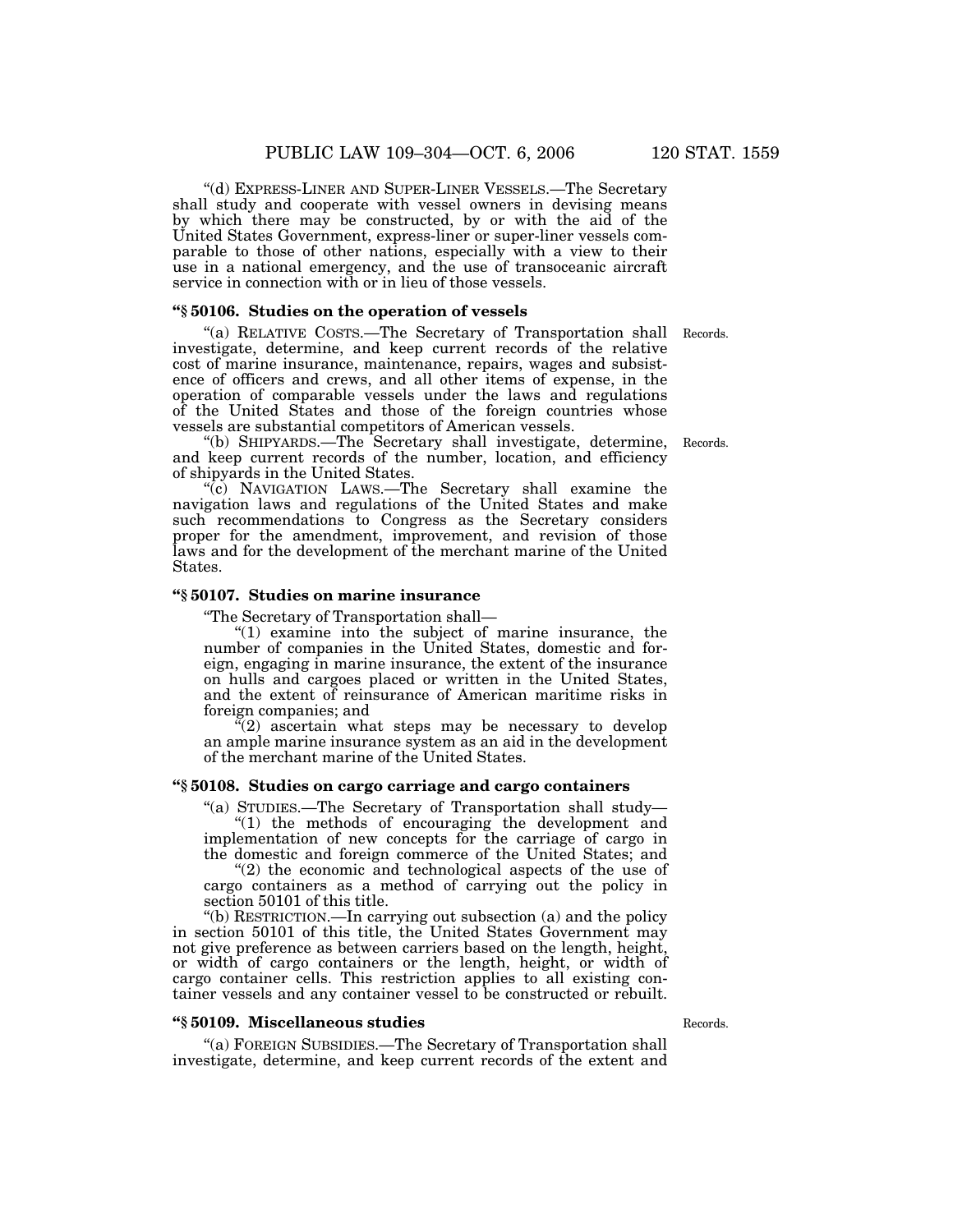character of the governmental aid and subsidies granted by foreign governments to their merchant marine.

''(b) LAWS APPLICABLE TO AIRCRAFT.—The Secretary shall investigate, determine, and keep current records of the provisions of law relating to shipping that should be made applicable to aircraft engaged in foreign commerce to further the policy in section 50101 of this title, and any appropriate legislation in this regard.

''(c) AID FOR COTTON, COAL, LUMBER, AND CEMENT.—The Secretary shall investigate, determine, and keep current records of the advisability of enactment of suitable legislation authorizing the Secretary, in an economic or commercial emergency, to aid farmers and producers of cotton, coal, lumber, and cement in any section of the United States in the transportation and landing of their products in any foreign port, which products can be carried in dry-cargo vessels by reducing rates, by supplying additional tonnage to any American operator, or by operation of vessels directly by the Secretary, until the Secretary considers the special rate reduction and operation unnecessary for the benefit of those farmers and producers.

(d) INTERCOASTAL AND INLAND WATER TRANSPORTATION.—The Secretary shall investigate, determine, and keep current records of intercoastal and inland water transportation, including their relation to transportation by land and air.

''(e) OBSOLETE TONNAGE AND TRAMP SERVICE.—The Secretary shall make studies and reports to Congress on—

''(1) the scrapping or removal from service of old or obsolete merchant tonnage owned by the United States Government or in use in the merchant marine; and

 $(2)$  tramp shipping service and the advisability of citizens of the United States participating in that service with vessels under United States registry.

''(f) MORTGAGE LOANS.—The Secretary shall investigate the legal status of mortgage loans on vessel property, with a view to the means of improving the security of those loans and of encouraging investment in American shipping.

#### **''§ 50110. Securing preference to vessels of the United States**

''(a) POSSIBILITIES OF PROMOTING CARRIAGE.—The Secretary of Transportation shall investigate, determine, and keep current records of the possibilities of promoting the carriage of United States foreign trade in vessels of the United States.

''(b) INDUCEMENTS TO IMPORTERS AND EXPORTERS.—The Secretary shall study and cooperate with vessel owners in devising means by which the importers and exporters of the United States can be induced to give preference to vessels of the United States.

''(c) LIAISON WITH AGENCIES AND ORGANIZATIONS.—The Secretary shall establish and maintain liaison with such other agencies of the United States Government, and with such representative trade organizations throughout the United States, as may be concerned, directly or indirectly, with any movement of commodities in the waterborne export and import foreign commerce of the United States, for the purpose of securing preference to vessels of the United States in the shipment of those commodities.

#### **''§ 50111. Reports to Congress**

''(a) IN GENERAL.—Not later than April 1 of each year, the Secretary of Transportation shall submit a report to Congress.

Reports.

Records.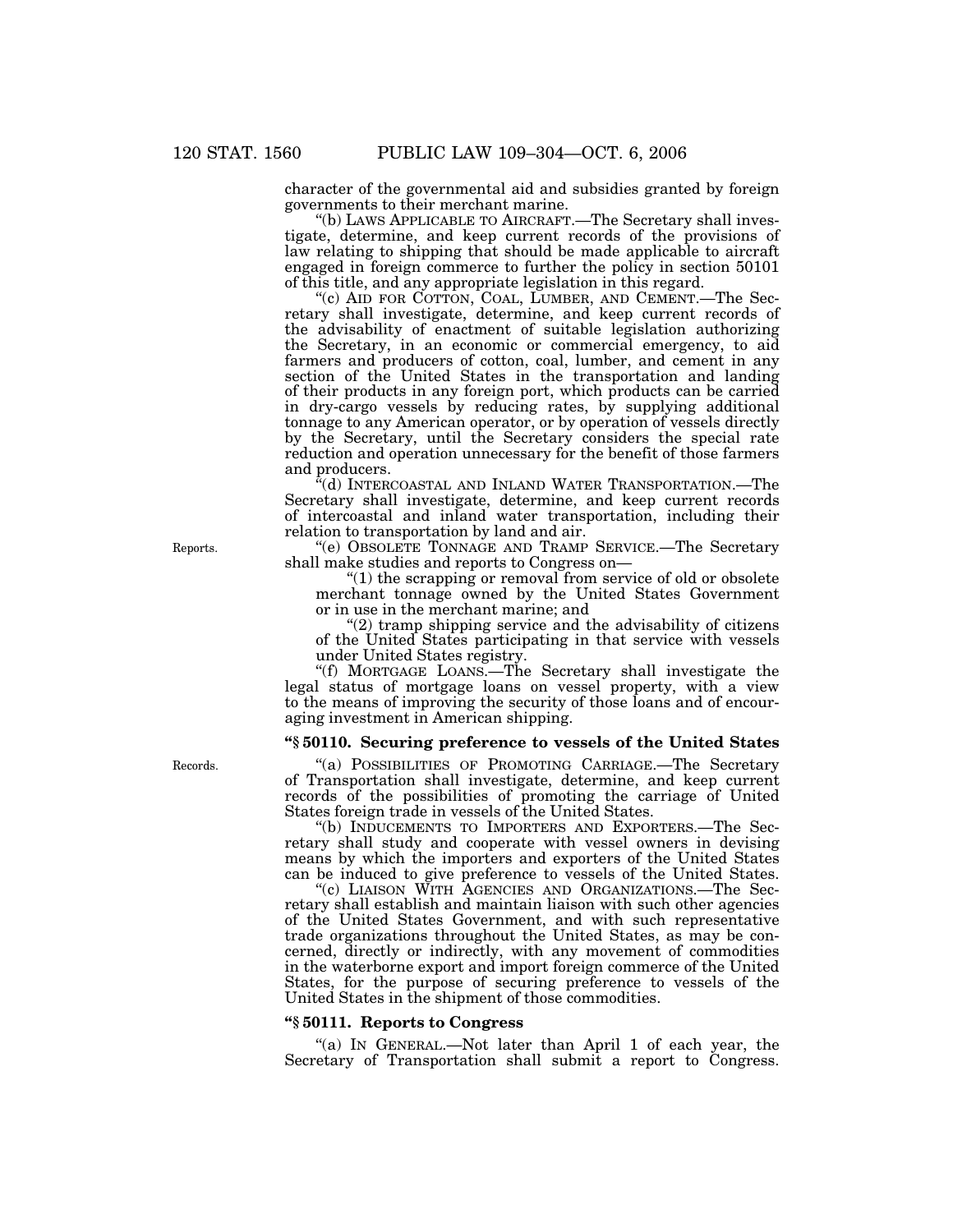The report shall include, with respect to activities of the Secretary under this subtitle, the results of investigations, a summary of transactions, a statement of all expenditures and receipts, the purposes for which all expenditures were made, and any recommendations for legislation.

''(b) ADMINISTERED AND OVERSIGHT FUNDS.—The Secretary, in the report under subsection (a) and in the annual budget estimate for the Maritime Administration submitted to Congress, shall state separately the amount, source, intended use, and nature of any funds (other than funds appropriated to the Administration or to the Secretary of Transportation for use by the Administration) administered, or subject to oversight, by the Administration.

''(c) ADDITIONAL RECOMMENDATIONS FOR LEGISLATION.—The Secretary, from time to time, shall make recommendations to Congress for legislation the Secretary considers necessary to better achieve the objectives and policy of section 50101 of this title.

#### **''§ 50112. National Maritime Enhancement Institutes**

''(a) DESIGNATION.—The Secretary of Transportation may designate National Maritime Enhancement Institutes.

''(b) ACTIVITIES.—Activities undertaken by an institute may include—

''(1) conducting research about methods to improve the performance of maritime industries;

"(2) enhancing the competitiveness of domestic maritime industries in international trade;

''(3) forecasting trends in maritime trade;

"(4) assessing technological advancements;

''(5) developing management initiatives and training;

''(6) analyzing economic and operational impacts of regulatory policies and international negotiations or agreements pending before international bodies;

 $\degree$ (7) assessing the compatibility of domestic maritime infrastructure systems with overseas transport systems;

''(8) fostering innovations in maritime transportation pricing; and

''(9) improving maritime economics and finance.

''(c) APPLICATION FOR DESIGNATION.—An institution seeking designation as a National Maritime Enhancement Institute shall submit an application under regulations prescribed by the Secretary.

''(d) CRITERIA FOR DESIGNATION.—The Secretary shall designate an institute under this section on the basis of the following criteria:

"(1) The demonstrated research and extension resources available to the applicant for carrying out the activities specified in subsection (b).

"(2) The ability of the applicant to provide leadership in making national and regional contributions to the solution of both long-range and immediate problems of the domestic maritime industry.

"(3) The existence of an established program of the applicant encompassing research and training directed to enhancing maritime industries.

"(4) The demonstrated ability of the applicant to assemble and evaluate pertinent information from national and international sources and to disseminate results of maritime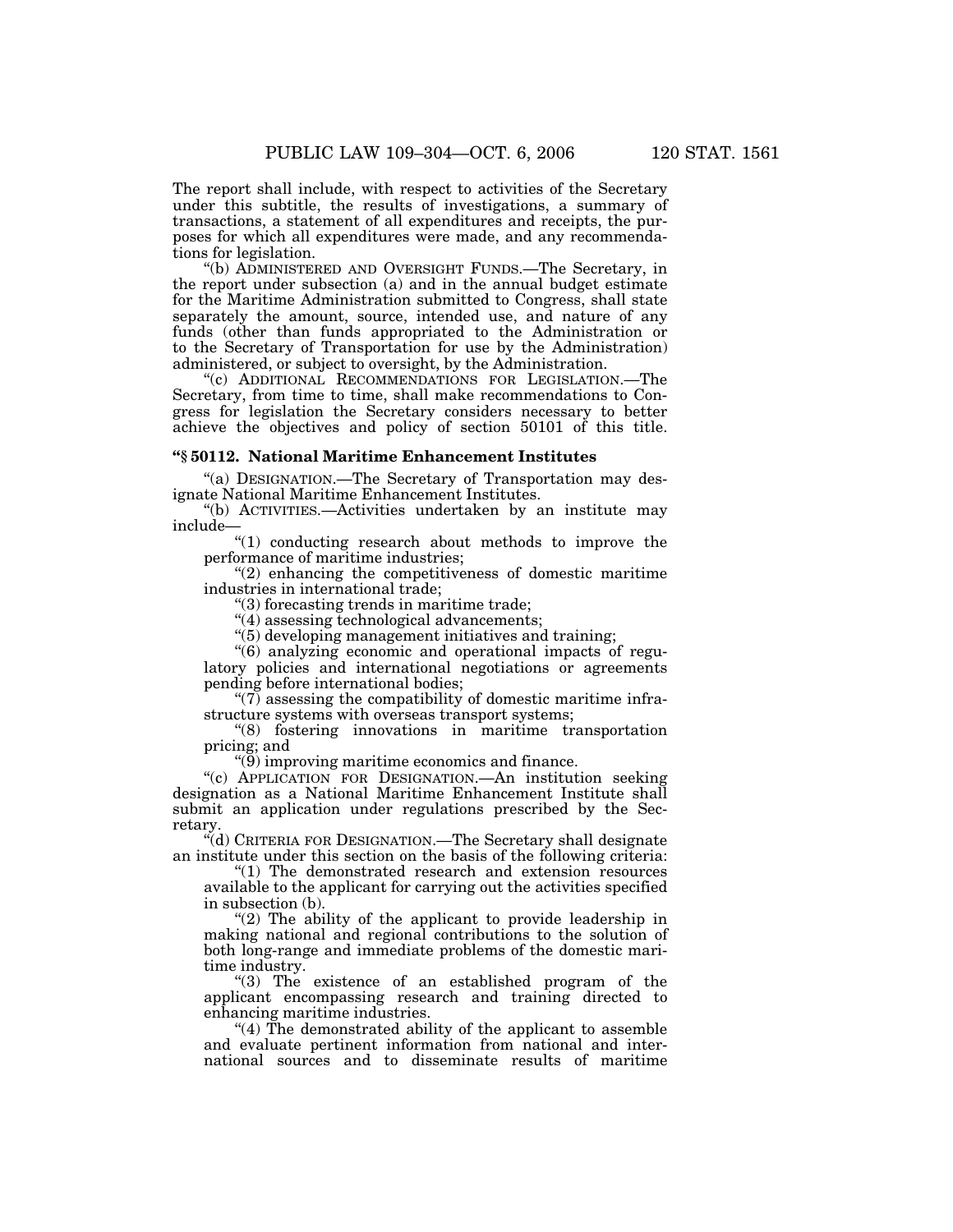industry research and educational programs through a continuing education program.

" $(5)$  The qualification of the applicant as a nonprofit institution of higher learning.

''(e) FINANCIAL AWARDS.—The Secretary may make awards on an equal matching basis to an institute designated under subsection (a) from amounts appropriated. The aggregate annual amount of the Federal share of the awards by the Secretary may not exceed \$500,000.

"(f) UNIVERSITY TRANSPORTATION RESEARCH FUNDS.—The Secretary may make a grant under section 5505 of title 49 to an institute designated under subsection (a) for maritime and maritime intermodal research under that section as if the institute were a university transportation center. In making a grant, the Secretary, through the Research and Innovative Technology Administration, shall advise the Maritime Administration on the availability of funds for the grants and consult with the Administration on making the grants.

#### **''§ 50113. Use and performance reports by operators of vessels**

"(a) FILING REQUIREMENT.—The Secretary of Transportation by regulation may require the operator of a vessel in the waterborne foreign commerce of the United States to file such report, account, record, or memorandum on the use and performance of the vessel as the Secretary considers desirable to assist in carrying out this subtitle. The report, account, record, or memorandum shall be signed and verified, and be filed at the times and in the manner, as provided by regulation.

''(b) CIVIL PENALTY.—An operator not filing a report, account, record, or memorandum required by the Secretary under this section is liable to the United States Government for a civil penalty of \$50 for each day of the violation. A penalty imposed under this section on the operator of a vessel constitutes a lien on the vessel involved in the violation. A civil action in rem to enforce the lien may be brought in the district court of the United States for any district in which the vessel is found. The Secretary may remit or mitigate any penalty imposed under this section.

#### **''CHAPTER 503—ADMINISTRATIVE**

"Sec.<br>"50301.<br>"50302.<br>"50303. Vessel Operations Revolving Fund.

Port development.

''50303. Operating property and extending term of notes.

''50304. Sale and transfer of property. ''50305. Appointment of trustee or receiver and operation of vessels. ''50306. Requiring testimony and records in investigations.

# **''§ 50301. Vessel Operations Revolving Fund**

"(a) IN GENERAL.—There is a 'Vessel Operations Revolving Fund' for use by the Secretary of Transportation in carrying out duties and powers related to vessel operations, including charter, operation, maintenance, repair, reconditioning, and improvement of merchant vessels under the jurisdiction of the Secretary. The Fund has a working capital of \$20,000,000, to remain available until expended.

''(b) RELATIONSHIP TO OTHER LAWS.—Notwithstanding any other law, rates for shipping services provided under the Fund

Rates.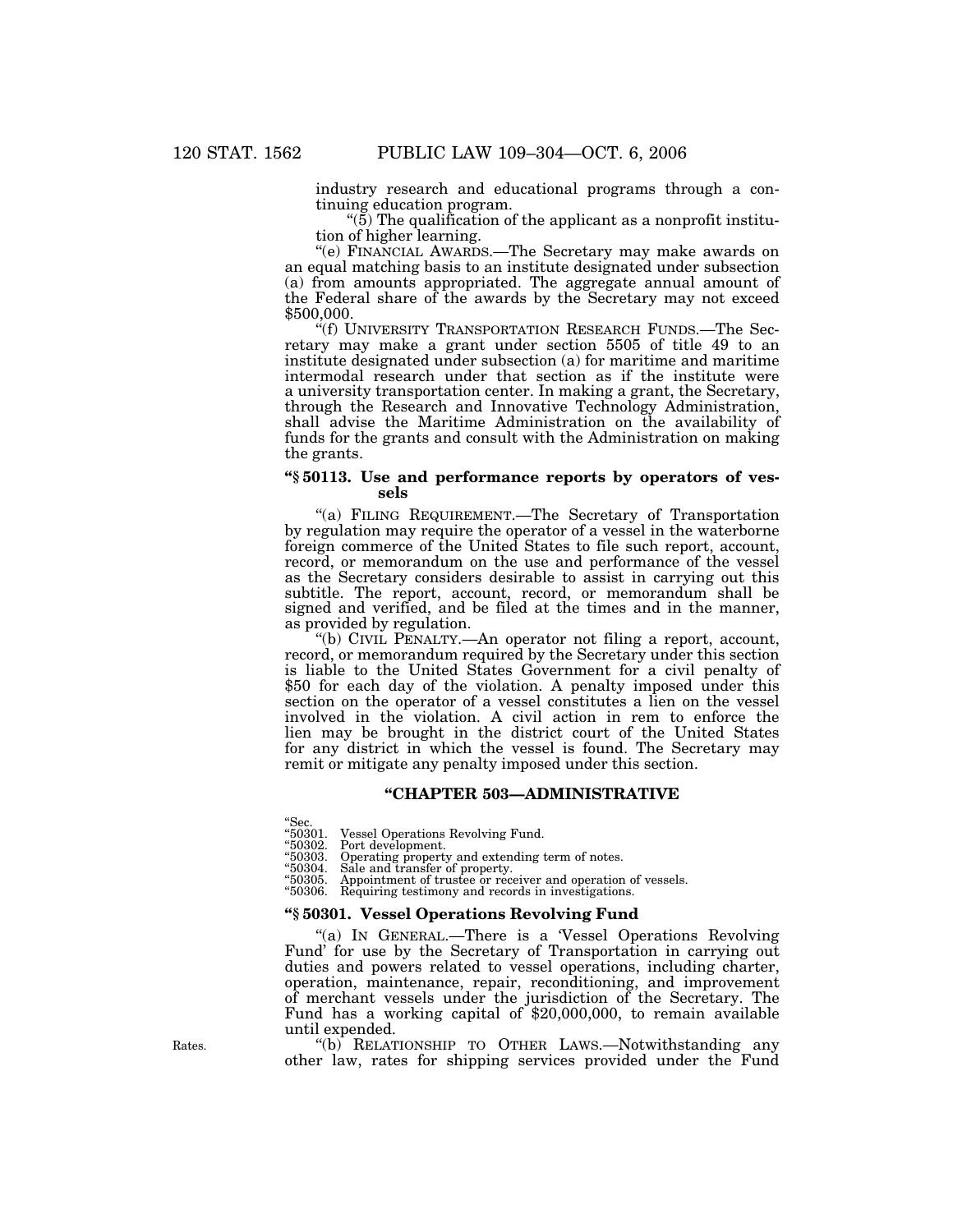shall be prescribed by the Secretary and the Fund shall be credited with receipts from vessel operations conducted under the Fund. Sections 1(a) and (c), 3(c), and 4 of the Act of March 24, 1943 (50 App. U.S.C. 1291(a), (c), 1293(c), 1294), apply to those operations and to seamen employed through general agents as employees of the United States Government. Notwithstanding any other law on the employment of persons by the Government, the seamen may be employed in accordance with customary commercial practices in the maritime industry.

"(c) ADVANCEMENTS.—With the approval of the Director of the Office of Management and Budget, the Secretary may advance amounts the Secretary considers necessary, but not more than 2 percent of vessel operating expenses, from the Fund to the appropriation 'Salaries and Expenses' in carrying out duties and powers related to vessel operations, without regard to the limitations on amounts stated in that appropriation.

''(d) TRANSFERS.—The unexpended balances of working funds or of allocation accounts established after January 1, 1951, for the activities provided for in subsection (a), and receipts received from those activities, may be transferred to the Fund, which shall be available for the purposes of those working funds or allocation accounts.

''(e) LIMITATION.—

''(1) IN GENERAL.—Amounts made available to the Secretary for maritime activities by this section or any other law may not be used to pay for a vessel described in paragraph (2) unless the compensation to be paid is computed under section 56303 of this title as that section is interpreted by the Comptroller General.

"(2) APPLICABLE VESSELS.—Paragraph  $(1)$  applies to a vessel—

"(A) the title to which is acquired by the Government by requisition or purchase;

 $\mathrm{``(B)}$  the use of which is taken by requisition or agreement; or

''(C) lost while insured by the Government.

''(3) NONAPPLICABLE VESSELS.—Paragraph (1) does not apply to a vessel under a construction-differential subsidy contract.

''(f) AVAILABILITY FOR ADDITIONAL PURPOSES.—The Fund is available for—

 $''(1)$  necessary expenses incurred in the protection, preservation, maintenance, acquisition, or use of vessels involved in mortgage foreclosure or forfeiture proceedings instituted by the Government, including payment of prior claims and liens, expenses of sale, or other related charges;

"(2) necessary expenses incident to the redelivery and layup, in the United States, of vessels chartered as of June 20, 1956, under agreements not calling for their return to the Government;

''(3) the activation, repair, and deactivation of merchant vessels chartered for limited emergency purposes during fiscal year 1957 under the jurisdiction of the Secretary; and

" $(4)$  payment of expenses of custody and maintenance of Government-owned vessels not in the National Defense Reserve Fleet.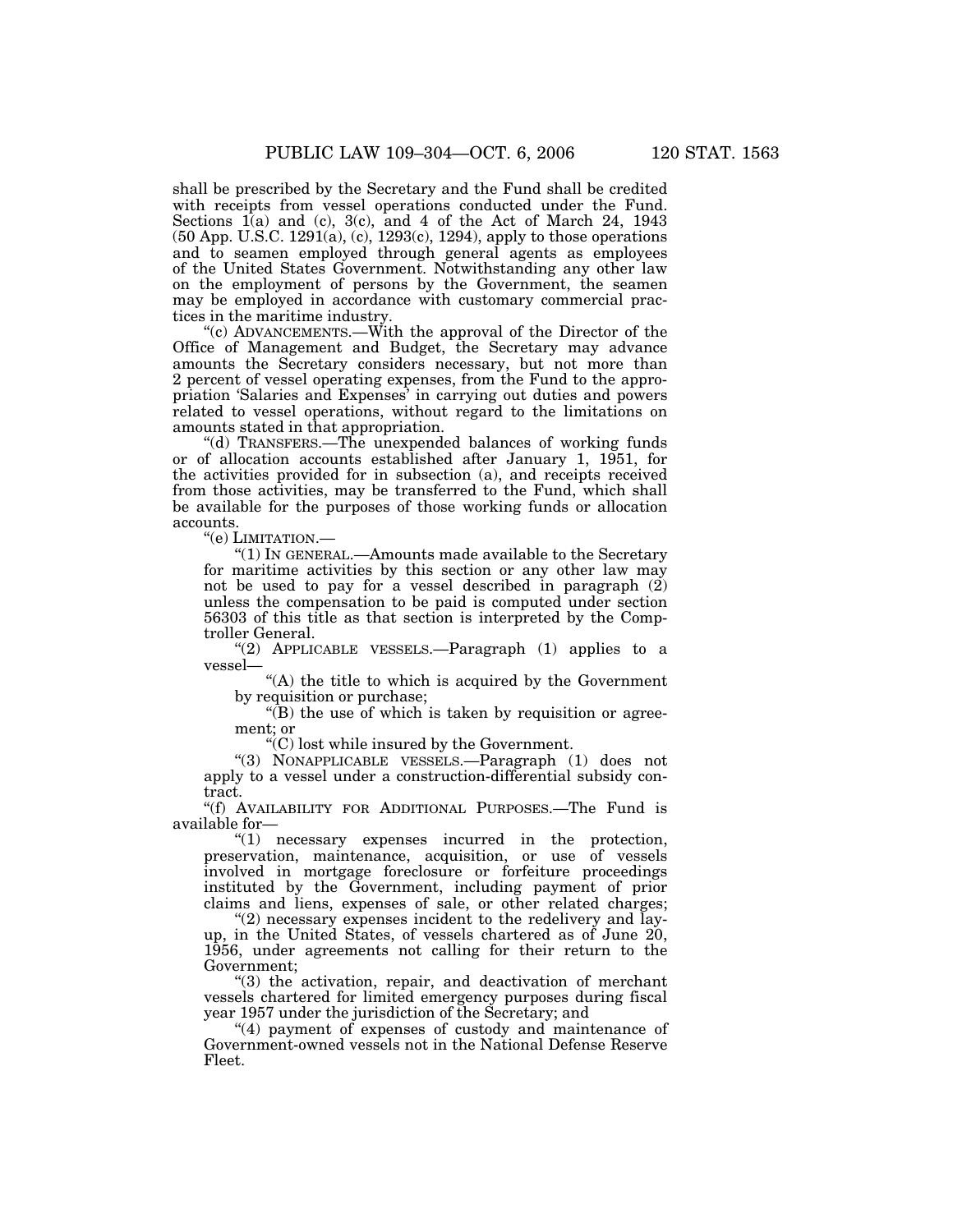''(g) EXPENSES AND RECEIPTS RELATED TO CHARTER OPER-ATIONS.—The Fund is available for expenses incurred in activating, repairing, and deactivating merchant vessels chartered under the jurisdiction of the Secretary. Receipts from charter operations of Government-owned vessels under the jurisdiction of the Secretary shall be credited to the Fund.

# **''§ 50302. Port development**

''(a) GENERAL REQUIREMENTS.—With the objective of promoting, encouraging, and developing ports and transportation facilities in connection with water commerce over which the Secretary of Transportation has jurisdiction, the Secretary, in cooperation with the Secretary of the Army, shall—

 $''(1)$  investigate territorial regions and zones tributary to ports, taking into consideration the economies of transportation by rail, water, and highway and the natural direction of the flow of commerce;

 $''(2)$  investigate the causes of congestion of commerce at ports and applicable remedies;

''(3) investigate the subject of water terminals, including the necessary docks, warehouses, and equipment, to devise and suggest the types most appropriate for different locations and for the most expeditious and economical transfer or interchange of passengers or property between water carriers and rail carriers;

''(4) consult with communities on the appropriate location and plan of construction of wharves, piers, and water terminals;

 $\epsilon$ <sup>3</sup>(5) investigate the practicability and advantages of harbor, river, and port improvements in connection with foreign and coastwise trade; and

''(6) investigate any other matter that may tend to promote and encourage the use by vessels of ports adequate to care for the freight that naturally would pass through those ports.

''(b) SUBMISSION OF FINDINGS TO SURFACE TRANSPORTATION BOARD.—After an investigation under subsection (a), if the Secretary of Transportation believes that the rates or practices of a rail carrier subject to the jurisdiction of the Surface Transportation Board are detrimental to the objective specified in subsection (a), or that new rates or practices, new or additional port terminal facilities, or affirmative action by a rail carrier is necessary to promote that objective, the Secretary may submit findings to the Board for action the Board considers appropriate under existing law.

#### **''§ 50303. Operating property and extending term of notes**

"(a) GENERAL AUTHORITY.—The Secretary of Transportation may—

''(1) operate or lease docks, wharves, piers, or real property under the Secretary's control; and

''(2) make extensions and accept renewals of—

''(A) promissory notes and other evidences of indebtedness on property; and

''(B) mortgages and other contracts securing the property.

''(b) TERMS OF TRANSACTIONS.—A transaction under subsection (a) shall be on terms the Secretary considers necessary to carry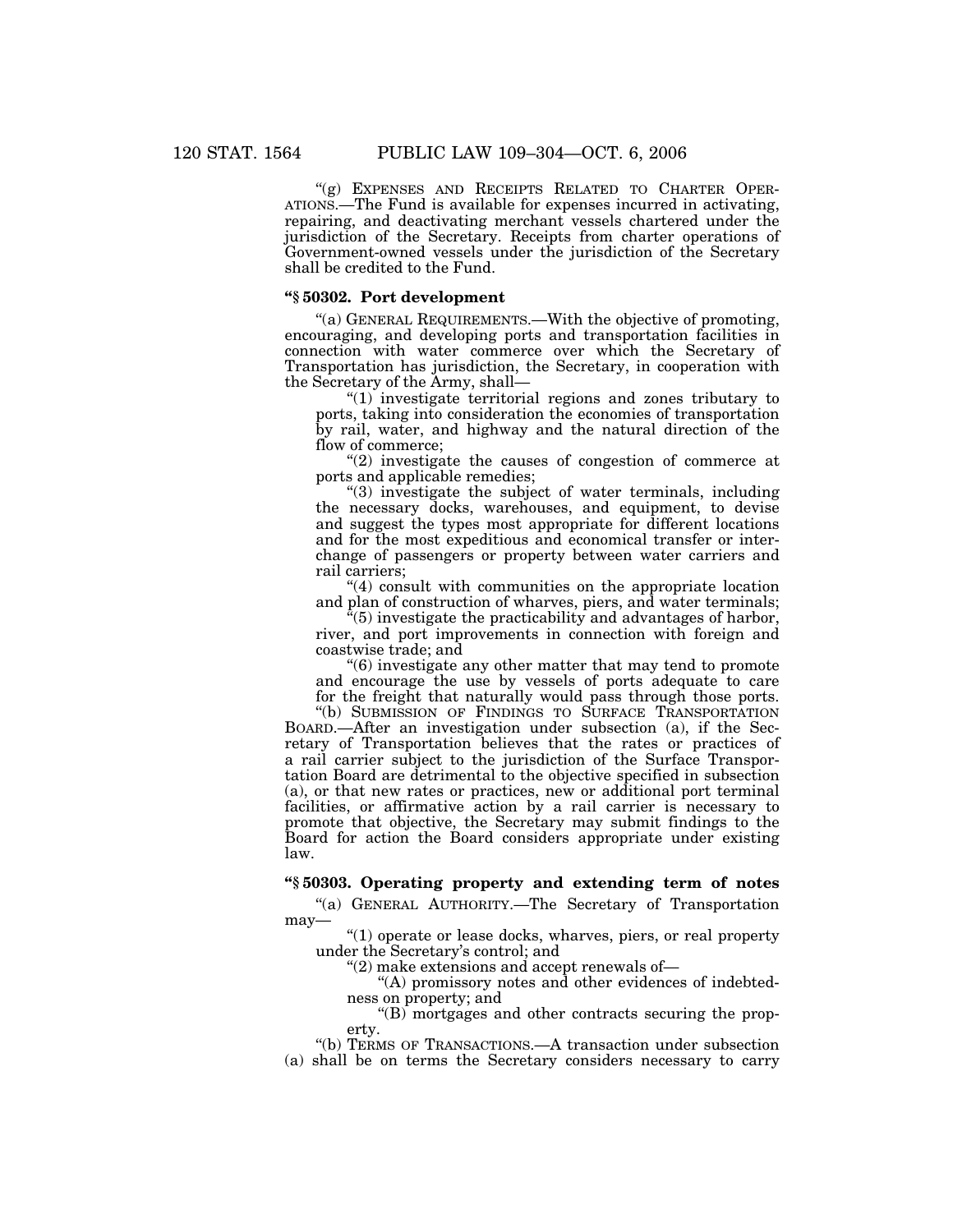out the purposes of this subtitle, but consistent with sound business practice.

''(c) AVAILABILITY OF AMOUNTS.—Amounts received by the Secretary from a transaction under this section are available for expenditure by the Secretary as provided in this subtitle.

#### **''§ 50304. Sale and transfer of property**

''(a) AUTHORITY TO SELL.—The Secretary of Transportation may sell property (other than vessels transferred under section 4 of the Merchant Marine Act, 1920 (ch. 250, 41 Stat. 990)) on terms the Secretary considers appropriate.

''(b) TRANSFERS FROM MILITARY TO CIVILIAN CONTROL.—When the President considers it in the interest of the United States, the President may transfer to the Secretary of Transportation possession and control of property described in the second paragraph of section 17 of the Merchant Marine Act, 1920 (ch. 250, 41 Stat. 994), as originally enacted, that is possessed and controlled by the Secretary of a military department.

''(c) TRANSFERS FROM CIVILIAN TO MILITARY CONTROL.—When the President considers it necessary, the President by executive order may transfer to the Secretary of a military department possession and control of property described in section 17 of the Merchant Marine Act, 1920 (ch. 250, 41 Stat. 994), as originally enacted, that is possessed and controlled by the Secretary of Transportation. The President's order shall state the need for the transfer and the period of the need. When the President decides that the need has ended, the possession and control shall revert to the Secretary of Transportation. The property may not be sold except as provided by law.

#### **''§ 50305. Appointment of trustee or receiver and operation of vessels**

''(a) APPOINTMENT OF TRUSTEES AND RECEIVERS.—

''(1) APPOINTMENT OF SECRETARY.—In a proceeding in a court of the United States in which a trustee or receiver may be appointed for a corporation operating a vessel of United States registry between the United States and a foreign country, on which the United States Government holds a mortgage, the court may appoint the Secretary of Transportation as the sole trustee or receiver (subject to the direction of the court) if—

''(A) the court finds that the appointment will—

''(i) inure to the advantage of the estate and the parties in interest; and

"(ii) tend to carry out the purposes of this subtitle; and

''(B) the Secretary expressly consents to the appointment.

"(2) APPOINTMENT OF OTHER PERSON.—The appointment of another person as trustee or receiver without a hearing becomes effective when ratified by the Secretary, but the Secretary may demand a hearing.

"(b) OPERATION OF VESSELS.-

" $(1)$  In GENERAL.—If the court is unwilling to allow the trustee or receiver to operate the vessel in foreign commerce without financial aid from the Government pending termination of the proceeding, and the Secretary certifies to the court that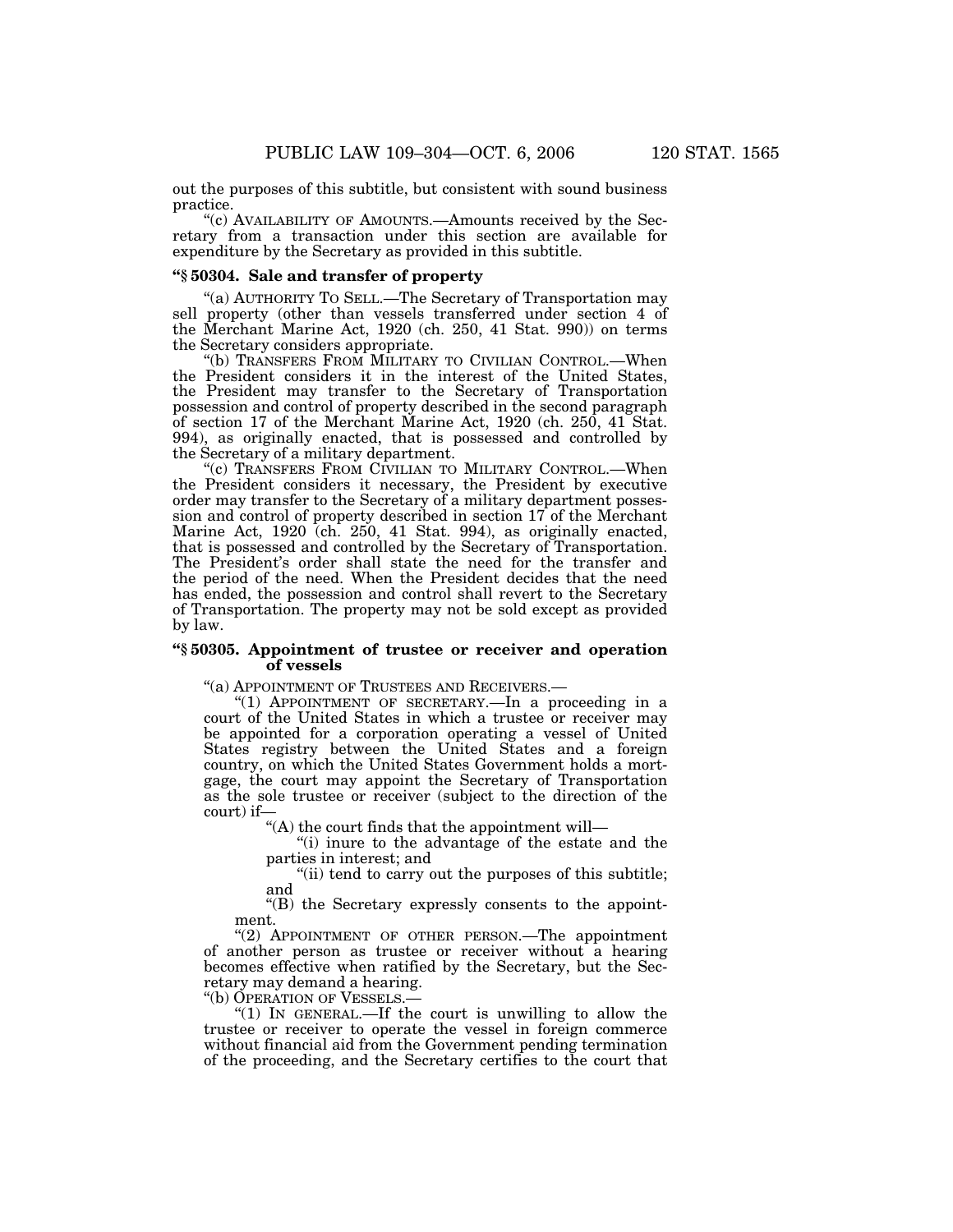the continued operation of the vessel is essential to the foreign commerce of the United States and is reasonably calculated to carry out the purposes of this subtitle, the court may allow the Secretary to operate the vessel, either directly or through a managing agent or operator employed by the Secretary. The Secretary must agree to comply with terms imposed by the court sufficient to protect the parties in interest. The Secretary also must agree to pay all operating losses resulting from the operation. The operation shall be for the account of the trustee or receiver.<br>
"(2) PAYMENT OF OPERATING LOSSES AND OTHER AMOUNTS.—

The Secretary has no claim against the corporation, its estate, or its assets for operating losses paid by the Secretary, but the Secretary may pay amounts for depreciation the Secretary considers reasonable and other amounts the court considers just. The payment of operating losses and the other amounts and compliance with terms imposed by the court shall be in satisfaction of any claim against the Secretary resulting from the operation of the vessel.

(3) DEEMED OPERATION BY GOVERNMENT.—A vessel operated by the Secretary under this subsection is deemed to be a vessel operated by the United States under chapter 309 of this title.

#### **''§ 50306. Requiring testimony and records in investigations**

''(a) IN GENERAL.—In conducting an investigation that the Secretary of Transportation considers necessary and proper to carry out this subtitle, the Secretary may administer oaths, take evidence, and subpoena persons to testify and produce documents relevant to the matter under investigation. Persons may be required to attend or produce documents from any place in the United States at any designated place of hearing.

''(b) FEES AND MILEAGE.—Persons subpoenaed by the Secretary under subsection (a) shall be paid the same fees and mileage paid to witnesses in the courts of the United States.

''(c) ENFORCEMENT OF SUBPOENAS.—If a person disobeys a subpoena issued under subsection (a), the Secretary may seek an order enforcing the subpoena from the district court of the United States for the district in which the person resides or does business. Process may be served in the judicial district in which the person resides or is found. The court may issue an order to obey the subpoena and punish a refusal to obey as a contempt of court.

#### **''CHAPTER 505—OTHER GENERAL PROVISIONS**

''Sec.

"50501. Entities deemed citizens of the United States.<br>"50502. Applicability to receivers, trustees, successors,

Applicability to receivers, trustees, successors, and assigns.

''50503. Oceanographic research vessels.

"50504. Sailing school vessels.

#### **''§ 50501. Entities deemed citizens of the United States**

"(a) IN GENERAL.—In this subtitle, a corporation, partnership, or association is deemed to be a citizen of the United States only if the controlling interest is owned by citizens of the United States. However, if the corporation, partnership, or association is operating a vessel in the coastwise trade, at least 75 percent of the interest must be owned by citizens of the United States.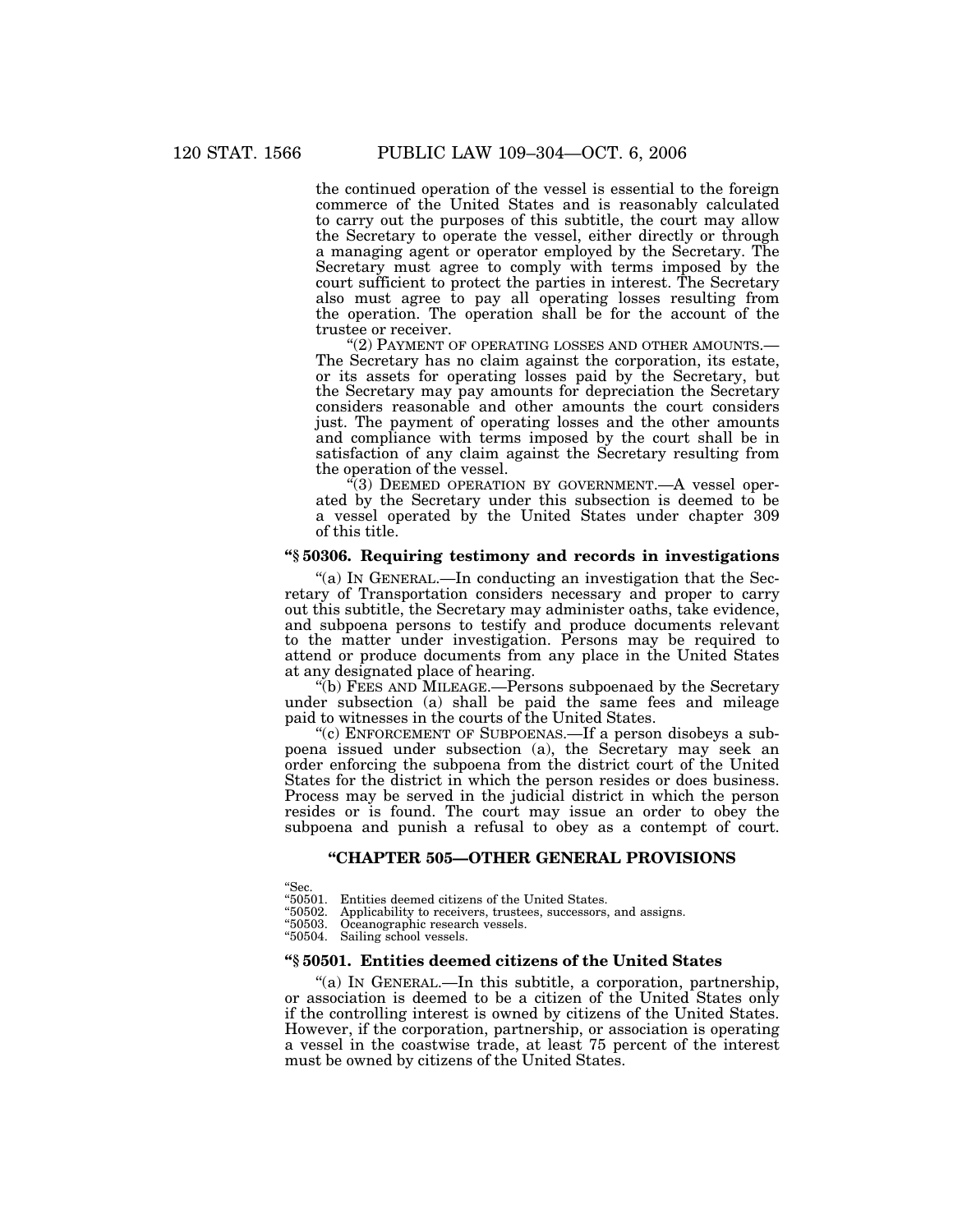''(b) ADDITIONAL REQUIREMENTS FOR CORPORATIONS.—In this subtitle, a corporation is deemed to be a citizen of the United States only if, in addition to satisfying the requirements in subsection (a)—

''(1) it is incorporated under the laws of the United States or a State;

" $(2)$  its chief executive officer, by whatever title, and the chairman of its board of directors are citizens of the United States; and

''(3) no more of its directors are noncitizens than a minority of the number necessary to constitute a quorum.

''(c) DETERMINATION OF CONTROLLING CORPORATE INTEREST.— The controlling interest in a corporation is owned by citizens of the United States under subsection (a) only if—

''(1) title to the majority of the stock in the corporation is vested in citizens of the United States free from any trust or fiduciary obligation in favor of a person not a citizen of the United States;

 $''(2)$  the majority of the voting power in the corporation is vested in citizens of the United States;

''(3) there is no contract or understanding by which the majority of the voting power in the corporation may be exercised, directly or indirectly, in behalf of a person not a citizen of the United States; and

 $''(4)$  there is no other means by which control of the corporation is given to or permitted to be exercised by a person not a citizen of the United States.

''(d) DETERMINATION OF 75 PERCENT CORPORATE INTEREST.— At least 75 percent of the interest in a corporation is owned by citizens of the United States under subsection (a) only if—

" $(1)$  title to at least 75 percent of the stock in the corporation is vested in citizens of the United States free from any trust or fiduciary obligation in favor of a person not a citizen of the United States;

" $(2)$  at least 75 percent of the voting power in the corporation is vested in citizens of the United States;

"(3) there is no contract or understanding by which more than 25 percent of the voting power in the corporation may be exercised, directly or indirectly, in behalf of a person not a citizen of the United States; and

" $(4)$  there is no other means by which control of more than 25 percent of any interest in the corporation is given to or permitted to be exercised by a person not a citizen of the United States.

#### **''§ 50502. Applicability to receivers, trustees, successors, and assigns**

''This subtitle applies to receivers, trustees, successors, and assigns of any person to whom this subtitle applies.

# **''§ 50503. Oceanographic research vessels**

''An oceanographic research vessel (as defined in section 2101 of this title) is deemed not to be engaged in trade or commerce.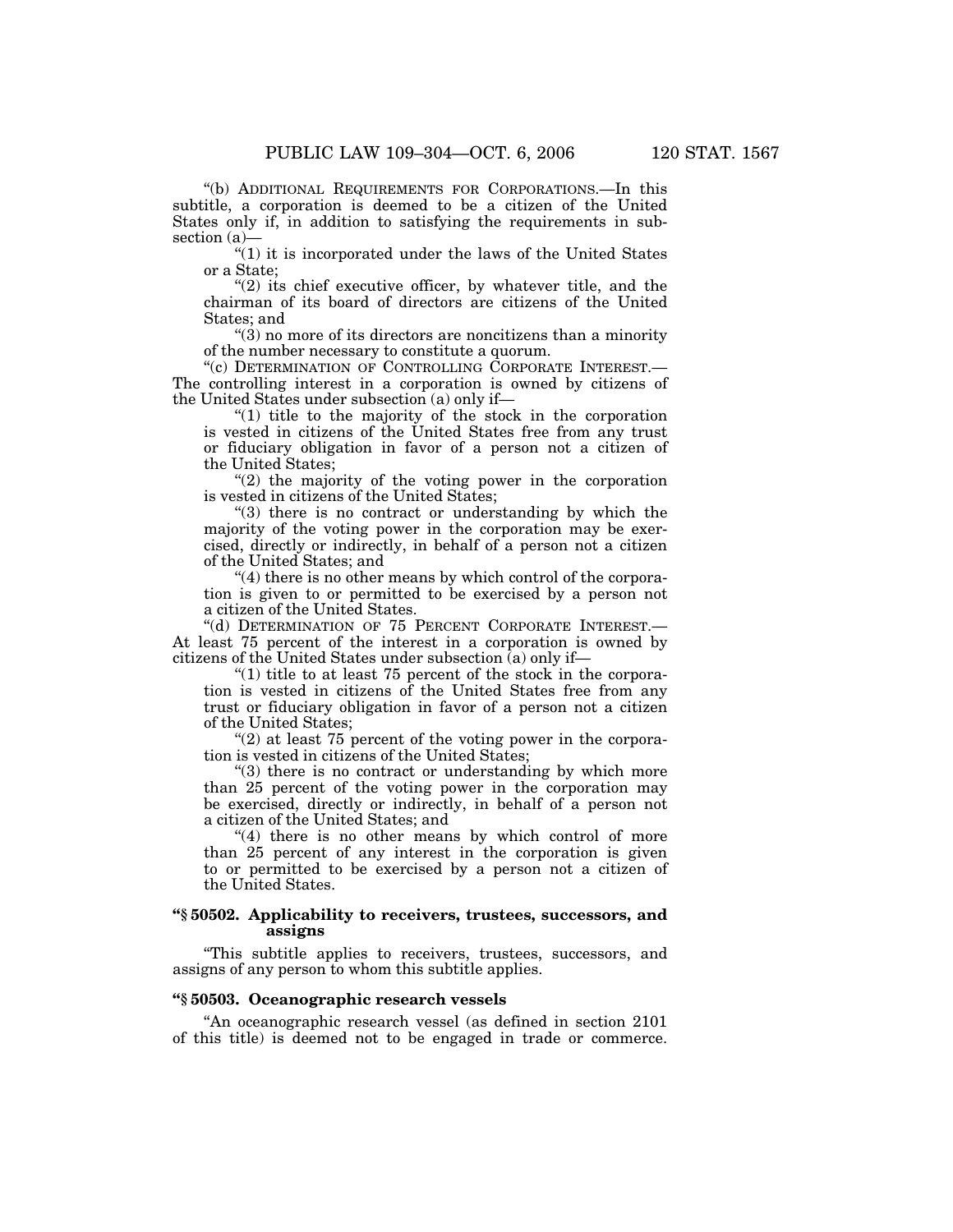# **''§ 50504. Sailing school vessels**

"(a) DEFINITIONS.—In this section, the terms 'sailing school instructor', 'sailing school student', and 'sailing school vessel' have the meaning given those terms in section 2101 of this title.

''(b) NOT SEAMEN.—A sailing school student or sailing school instructor is deemed not to be a seaman under—

''(1) parts B, F, and G of subtitle II of this title; or

 $(2)$  the maritime law doctrines of maintenance and cure or warranty of seaworthiness.<br>"(c) NOT MERCHANT VESSEL OR ENGAGED IN TRADE OR COM-

MERCE.—A sailing school vessel is deemed not to be—

"(1) a merchant vessel under section  $11101(a)$ -(c) of this title; or

 $C'(2)$  a vessel engaged in trade or commerce.

''(d) EVIDENCE OF FINANCIAL RESPONSIBILITY.—The owner or charterer of a sailing school vessel shall maintain evidence of financial responsibility to meet liability for death or injury to sailing school students and sailing school instructors on a voyage on the vessel. The amount of financial responsibility shall be at least \$50,000 for each student and instructor. Financial responsibility under this subsection may be evidenced by insurance or other adequate financial resources.

# ''PART B—MERCHANT MARINE SERVICE

#### **''CHAPTER 511—GENERAL**

''Sec.

"51101. Policy.

''51102. Definitions.

''51103. General authority of Secretary of Transportation.

"51104. General authority of Secretary of the Navy.

#### **''§ 51101. Policy**

''It is the policy of the United States that merchant marine vessels of the United States should be operated by highly trained and efficient citizens of the United States and that the United States Navy and the merchant marine of the United States should work closely together to promote the maximum integration of the total seapower forces of the United States.

# **''§ 51102. Definitions**

''In this part:

" $(1)$  ACADEMY.—The term 'Academy' means the United States Merchant Marine Academy located at Kings Point, New York, and maintained under chapter 513 of this title.

"(2) COST OF EDUCATION PROVIDED.—The term 'cost of education provided' means the financial costs incurred by the United States Government for providing training or financial assistance to students at the Academy and the State maritime academies, including direct financial assistance, room, board, classroom academics, and other training activities.

"(3) MERCHANT MARINE OFFICER.—The term 'merchant marine officer' means an individual issued a license by the Coast Guard authorizing service as—

''(A) a master, mate, or pilot on a documented vessel that—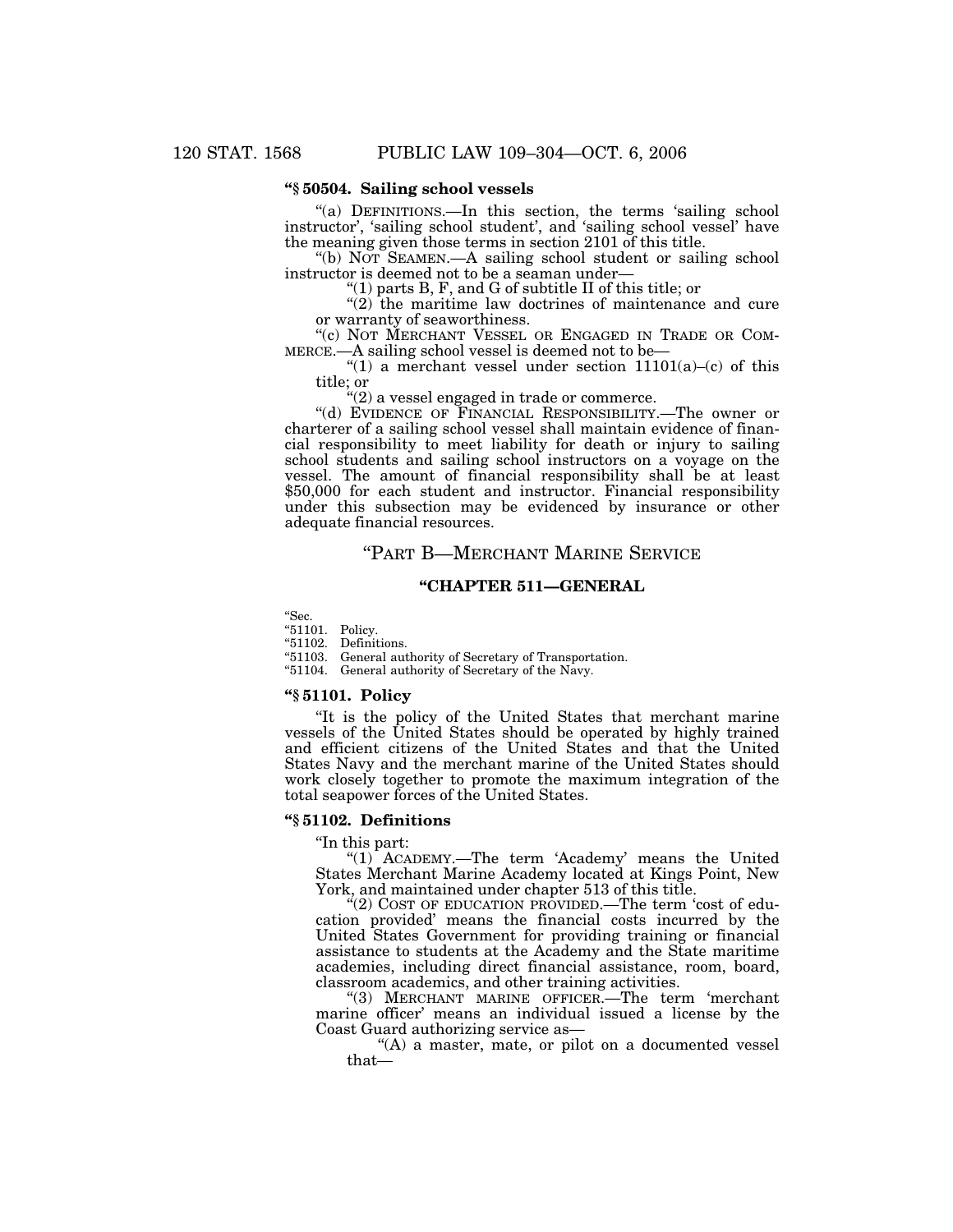"(i) is of at least 1,000 gross tons as measured under section 14502 of this title or an alternate tonnage measured under section 14302 of this title as prescribed by the Secretary under section 14104 of this title; and

''(ii) operates on the oceans or the Great Lakes; or

''(B) an engineer officer on a documented vessel propelled by machinery of at least 4,000 horsepower.

 $(4)$  State maritime academy.—The term State maritime academy' means—

"(A) a State maritime academy or college sponsored by a State and assisted under chapter 515 of this title; and

''(B) a regional maritime academy or college sponsored by a group of States and assisted under chapter 515 of this title.

# **''§ 51103. General authority of Secretary of Transportation**

''(a) EDUCATION AND TRAINING.—The Secretary of Transportation may provide for the education and training of citizens of the United States for the safe and efficient operation of the merchant marine of the United States at all times, including operation as a naval and military auxiliary in time of war or national emergency.

''(b) SURPLUS PROPERTY FOR INSTRUCTIONAL PURPOSES.—

"(1) IN GENERAL.—The Secretary may cooperate with and assist the institutions named in paragraph  $(2)$  by making vessels, shipboard equipment, and other marine equipment, owned by the United States Government and determined to be excess or surplus, available to those institutions for instructional purposes, by gift, loan, sale, lease, or charter on terms the Secretary considers appropriate.

"(2) INSTITUTIONS.—The institutions referred to in paragraph (1) are—

''(A) the United States Merchant Marine Academy;

''(B) a State maritime academy; and

''(C) a nonprofit training institution jointly approved by the Secretary of Transportation and the Secretary of the department in which the Coast Guard is operating as offering training courses that meet Federal regulations for maritime training.

''(c) ASSISTANCE FROM OTHER AGENCIES.—

''(1) IN GENERAL.—The Secretary of Transportation may secure directly from an agency, on a reimbursable basis, information, facilities, and equipment necessary to carry out this part.

 $\mathcal{E}(2)$  DETAILING PERSONNEL.—At the request of the Secretary, the head of an agency (including a military department) may detail, on a reimbursable basis, personnel from the agency to the Secretary to assist in carrying out this part.

"(d) ACADEMY PERSONNEL.—To carry out this part, the Secretary may—

 $\sqrt[4]{1}$  employ an individual as a professor, lecturer, or instructor at the Academy, without regard to the provisions of title 5 governing appointments in the competitive service; and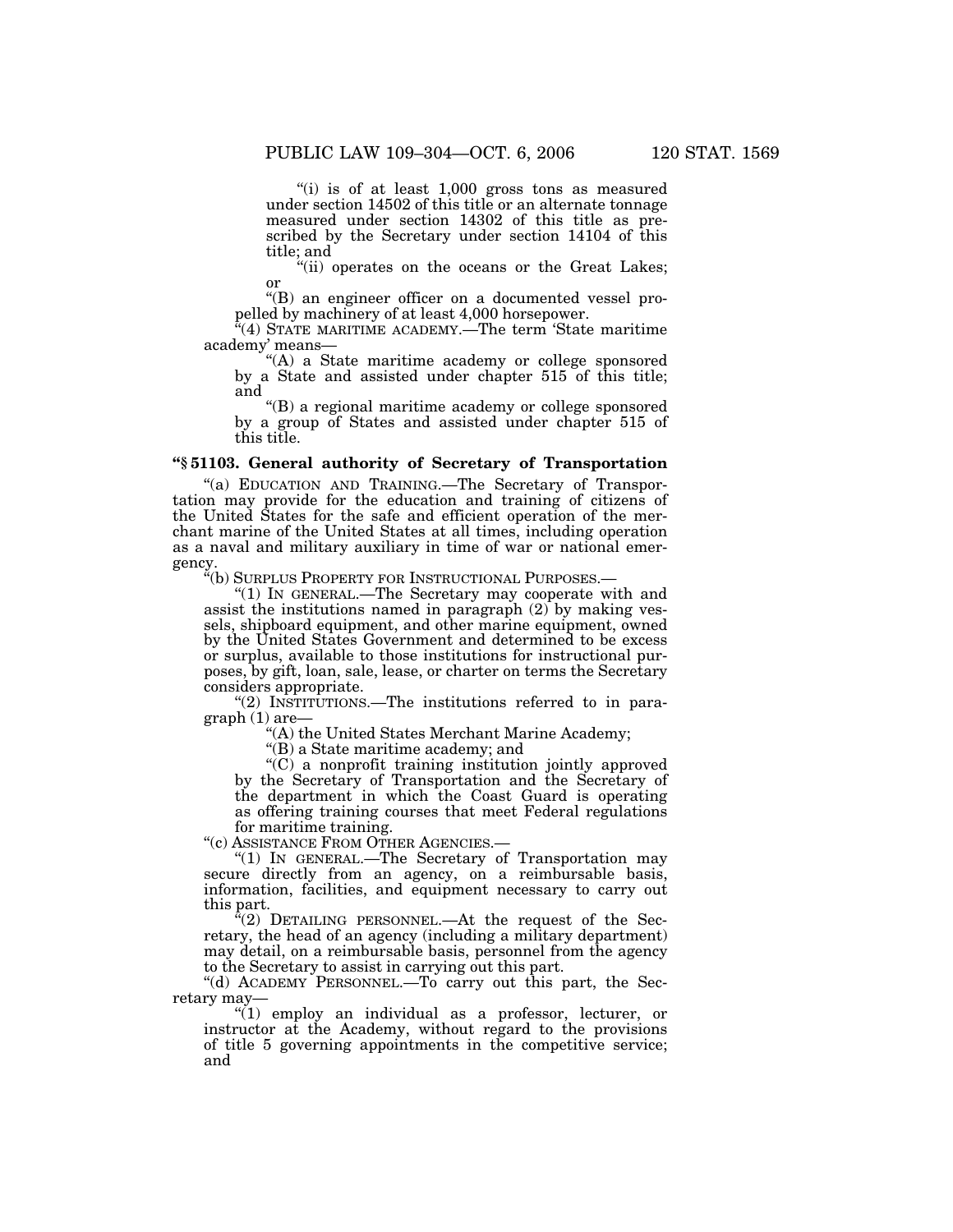" $(2)$  pay the individual without regard to chapter 51 and subchapter III of chapter 53 of title 5.

#### **''§ 51104. General authority of Secretary of the Navy**

''The Secretary of the Navy, in cooperation with the Maritime Administrator and the head of each State maritime academy, shall ensure that—

" $(1)$  the training of future merchant marine officers at the United States Merchant Marine Academy and at State maritime academies includes programs for naval science training in the operation of merchant vessels as a naval and military auxiliary; and

"(2) naval officer training programs for future officers, insofar as possible, are maintained at designated maritime academies consistent with Navy standards and needs.

#### **''CHAPTER 513—UNITED STATES MERCHANT MARINE ACADEMY**

''Sec.

"51301. Maintenance of the Academy.<br>"51302. Nomination and competitive a ''51302. Nomination and competitive appointment of cadets.

''51303. Non-competitive appointments.

''51304. Additional appointments from particular areas.

Prohibited basis for appointment.

"51306. Cadet commitment agreements.<br>"51307. Places of training.

"51307. Places of training.<br>"51308. Uniforms, textbool<br>"51309. Academic degree. Uniforms, textbooks, and transportation allowances.

"51309. Academic degree.<br>"51310. Deferment of serv

Deferment of service obligation under cadet commitment agreements.

''51311. Midshipman status in the Naval Reserve.

"51312. Board of Visitors.

''51313. Advisory Board.

''51314. Limitation on charges and fees for attendance.

#### **''§ 51301. Maintenance of the Academy**

''The Secretary of Transportation shall maintain the United States Merchant Marine Academy to provide instruction to individuals to prepare them for service in the merchant marine of the United States.

#### **''§ 51302. Nomination and competitive appointment of cadets**

"(a) REQUIREMENTS.—An individual may be nominated for a competitive appointment as a cadet at the United States Merchant Marine Academy only if the individual—

"(1) is a citizen or national of the United States; and

 $''(2)$  meets the minimum requirements that the Secretary of Transportation shall establish.

''(b) NOMINATORS.—Nominations for competitive appointments for the positions allocated under subsection (c) may be made as follows:

" $(1)$  A Senator may nominate residents of the State represented by that Senator.

"(2) A Member of the House of Representatives may nominate residents of the State in which the congressional district represented by that Member is located.

''(3) A Delegate to the House of Representatives from the District of Columbia, the Virgin Islands, Guam, or American Samoa may nominate residents of the jurisdiction represented by that Delegate.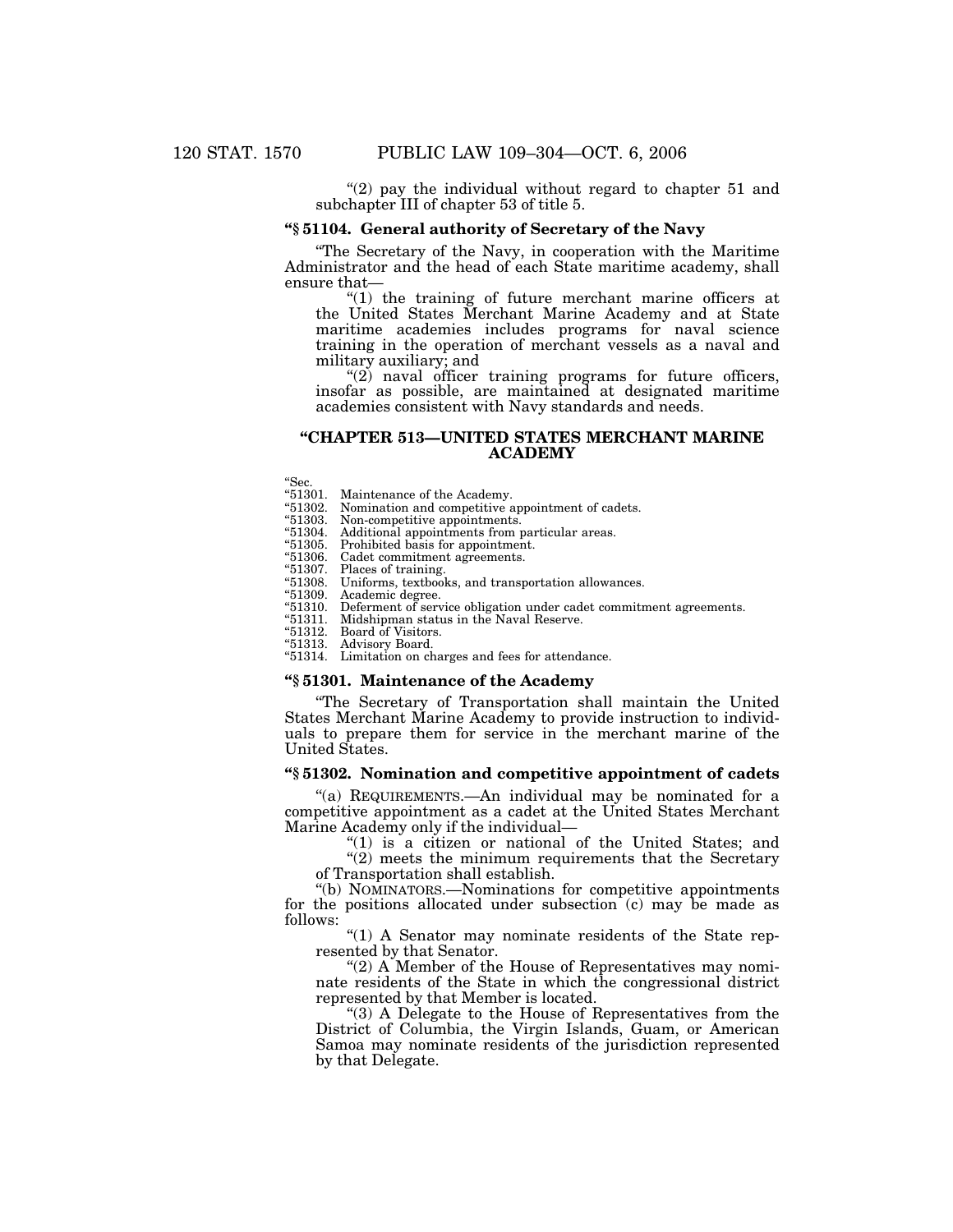"(4) The Resident Commissioner to the United States from Puerto Rico may nominate residents of Puerto Rico.

"(5) The Governor of the Northern Mariana Islands may nominate residents of the Northern Mariana Islands.

''(6) The Panama Canal Commission may nominate—

''(A) residents, or sons or daughters of residents, of an area or installation in Panama and made available to the United States under the Panama Canal Treaty of 1977, the agreements relating to and implementing that Treaty, signed September 7, 1977, and the Agreement Between the United States of America and the Republic of Panama Concerning Air Traffic Control and Related Services, concluded January 8, 1979; and

''(B) sons or daughters of personnel of the United States Government and the Panama Canal Commission residing in Panama.

''(c) ALLOCATION OF POSITIONS.—Positions for competitive appointments shall be allocated each year as follows:

''(1) Positions shall be allocated for residents of each State nominated by the Members of Congress from that State in proportion to the representation in Congress from that State.

"(2) Four positions shall be allocated for residents of the District of Columbia nominated by the Delegate to the House of Representatives from the District of Columbia.

''(3) One position each shall be allocated for residents of the Virgin Islands, Guam, and American Samoa nominated by the Delegates to the House of Representatives from the Virgin Islands, Guam, and American Samoa, respectively.

"(4) One position shall be allocated for a resident of Puerto Rico nominated by the Resident Commissioner to the United States from Puerto Rico.

''(5) One position shall be allocated for a resident of the Northern Mariana Islands nominated by the Governor of the Northern Mariana Islands.

''(6) Two positions shall be allocated for individuals nominated by the Panama Canal Commission.

''(d) COMPETITIVE SYSTEM FOR APPOINTMENT.—

"(1) ESTABLISHMENT OF SYSTEM.—The Secretary shall establish a competitive system for selecting individuals nominated under subsection (b) to fill the positions allocated under subsection (c). The system must determine the relative merit of each individual based on competitive examinations, an assessment of the individual's academic background, and other effective indicators of motivation and probability of successful completion of training at the Academy.

"(2) APPOINTMENTS BY JURISDICTION.—The Secretary shall appoint individuals to fill the positions allocated under subsection (c) for each jurisdiction in the order of merit of the individuals nominated from that jurisdiction.

"(3) REMAINING UNFILLED POSITIONS.-If positions remain unfilled after the appointments are made under paragraph (2), the Secretary shall appoint individuals to fill the positions in the order of merit of the remaining individuals nominated from all jurisdictions.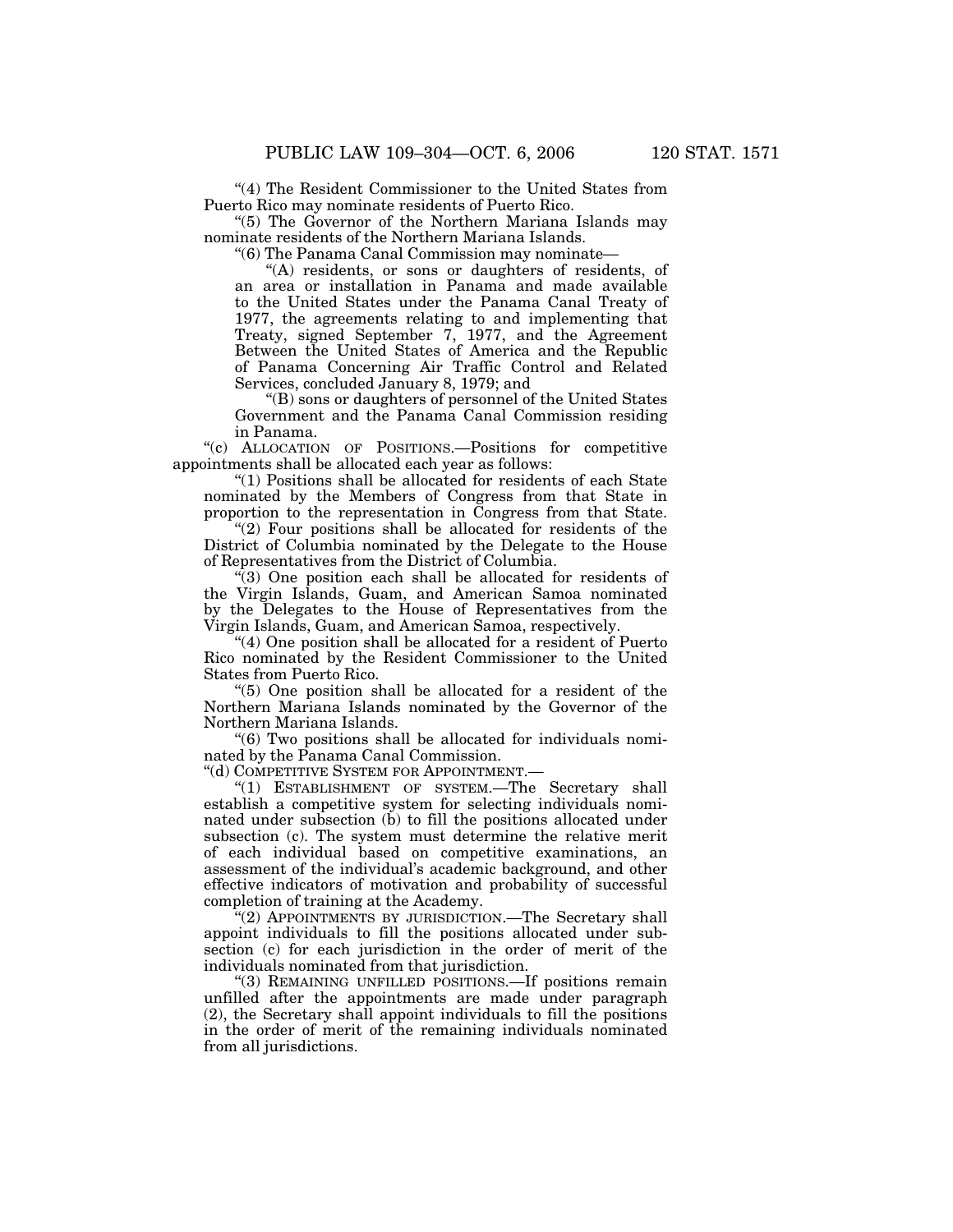#### **''§ 51303. Non-competitive appointments**

''The Secretary of Transportation may appoint each year without competition as cadets at the United States Merchant Marine Academy not more than 40 qualified individuals with qualities the Secretary considers to be of special value to the Academy. In making these appointments, the Secretary shall try to achieve a national demographic balance at the Academy.

#### **''§ 51304. Additional appointments from particular areas**

''(a) OTHER COUNTRIES IN WESTERN HEMISPHERE.—The President may appoint individuals from countries in the Western Hemisphere other than the United States to receive instruction at the United States Merchant Marine Academy. Not more than 12 individuals may receive instruction under this subsection at the same time, and not more than 2 individuals from the same country may receive instruction under this subsection at the same time. ''(b) OTHER COUNTRIES GENERALLY.—

''(1) APPOINTMENT.—The Secretary of Transportation, with the approval of the Secretary of State, may appoint individuals from countries other than the United States to receive instruction at the Academy. Not more than 30 individuals may receive instruction under this subsection at the same time.

''(2) REIMBURSEMENT.—The Secretary of Transportation shall ensure that the country from which an individual comes under this subsection will reimburse the Secretary for the cost (as determined by the Secretary) of the instruction and allowances received by the individual.

''(c) PANAMA.—

''(1) APPOINTMENT.—The Secretary of Transportation, with the approval of the Secretary of State, may appoint individuals from Panama to receive instruction at the Academy. Individuals appointed under this subsection are in addition to those appointed under any other provision of this chapter.

"(2) REIMBURSEMENT.—The Secretary of Transportation shall be reimbursed for the cost (as determined by the Secretary) of the instruction and allowances received by an individual appointed under this subsection.

''(d) ALLOWANCES AND REGULATIONS.—Individuals receiving instruction under this section are entitled to the same allowances and are subject to the same regulations on admission, attendance, discipline, resignation, discharge, dismissal, and graduation, as cadets at the Academy appointed from the United States.

#### **''§ 51305. Prohibited basis for appointment**

''Preference may not be given to an individual for appointment as a cadet at the United States Merchant Marine Academy because one or more members of the individual's immediate family are alumni of the Academy.

#### **''§ 51306. Cadet commitment agreements**

''(a) AGREEMENT REQUIREMENTS.—A citizen of the United States appointed as a cadet at the United States Merchant Marine Academy must sign, as a condition of the appointment, an agreement to—

"(1) complete the course of instruction at the Academy;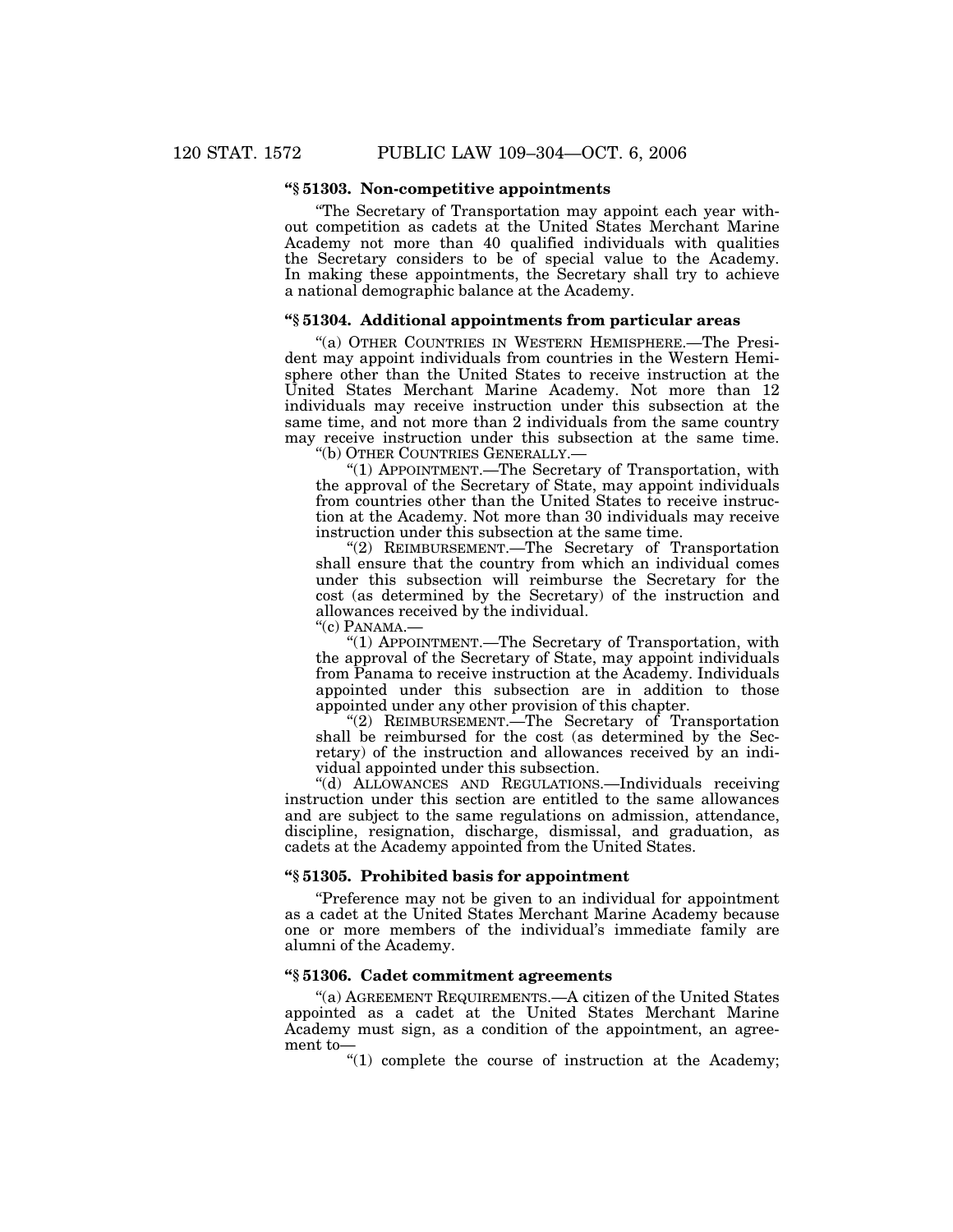" $(2)$  fulfill the requirements for a license as an officer in the merchant marine of the United States before graduation from the Academy;

"(3) maintain a valid license as an officer in the merchant marine of the United States for at least 6 years after graduation from the Academy, accompanied by the appropriate national and international endorsements and certification required by the Coast Guard for service aboard vessels on domestic and international voyages;

"(4) apply for, and accept if tendered, an appointment as a commissioned officer in the Naval Reserve (including the Merchant Marine Reserve, Naval Reserve), the Coast Guard Reserve, or any other reserve unit of an armed force of the United States, and, if tendered the appointment, to serve for at least 6 years after graduation from the Academy;

''(5) serve the foreign and domestic commerce and the national defense of the United States for at least 5 years after graduation from the Academy—

"(A) as a merchant marine officer on a documented vessel or a vessel owned and operated by the United States Government or by a State;

''(B) as an employee in a United States maritimerelated industry, profession, or marine science (as determined by the Secretary of Transportation), if the Secretary determines that service under subparagraph (A) is not available to the individual;

''(C) as a commissioned officer on active duty in an armed force of the United States, as a commissioned officer in the National Oceanic and Atmospheric Administration, or in other maritime-related Federal employment which serves the national security interests of the United States, as determined by the Secretary; or

''(D) by a combination of the service alternatives referred to in subparagraphs  $(A)$ – $(C)$ ; and

''(6) report to the Secretary on compliance with this subsection.

''(b) FAILURE TO COMPLETE COURSE OF INSTRUCTION.—

''(1) ACTIVE DUTY.—If the Secretary of Transportation determines that an individual who has attended the Academy for at least 2 years has failed to fulfill the part of the agreement described in subsection (a)(1), the individual may be ordered by the Secretary of Defense to serve on active duty in one of the armed forces of the United States for a period of not more than 2 years. In cases of hardship as determined by the Secretary of Transportation, the Secretary of Transportation may waive this paragraph in whole or in part.

''(2) RECOVERY OF COST.—If the Secretary of Defense is unable or unwilling to order an individual to serve on active duty under paragraph (1), or if the Secretary of Transportation determines that reimbursement of the cost of education provided would better serve the interests of the United States, the Secretary of Transportation may recover from the individual the cost of education provided by the Government.

''(c) FAILURE TO CARRY OUT OTHER REQUIREMENTS.—

''(1) ACTIVE DUTY.—If the Secretary of Transportation determines that an individual has failed to fulfill any part of the agreement described in subsection  $(a)(2)$ – $(6)$ , the individual may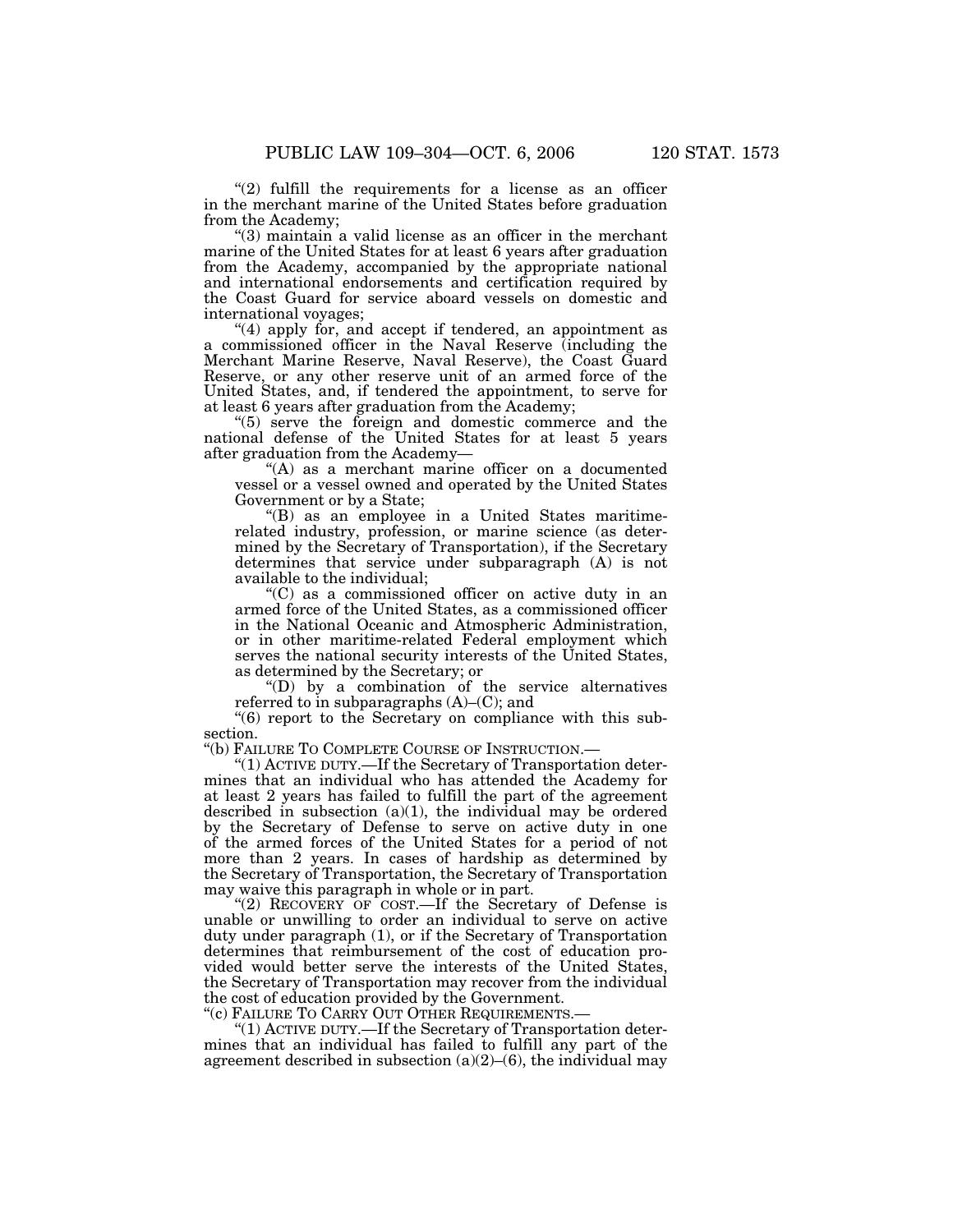be ordered to serve on active duty for a period of at least 3 years but not more than the unexpired period (as determined by the Secretary) of the service required by subsection (a)(5). The Secretary of Transportation, in consultation with the Secretary of Defense, shall determine in which service the individual shall serve. In cases of hardship as determined by the Secretary of Transportation, the Secretary of Transportation may waive this paragraph in whole or in part.

''(2) RECOVERY OF COST.—If the Secretary of Defense is unable or unwilling to order an individual to serve on active duty under paragraph (1), or if the Secretary of Transportation determines that reimbursement of the cost of education provided would better serve the interests of the United States, the Secretary of Transportation may recover from the individual the cost of education provided. The Secretary may reduce the amount to be recovered to reflect partial performance of service obligations and other factors the Secretary determines merit a reduction.

''(d) ACTIONS TO RECOVER COST.—To aid in the recovery of the cost of education provided by the Government under a commitment agreement under this section, the Secretary of Transportation may—

" $(1)$  request the Attorney General to bring a civil action against the individual; and

"(2) make use of the Federal debt collection procedures" in chapter 176 of title 28 or other applicable administrative remedies.

#### **''§ 51307. Places of training**

''The Secretary of Transportation may provide for the training of cadets at the United States Merchant Marine Academy—

''(1) on vessels owned or subsidized by the United States Government;

 $''(2)$  on other documented vessels, with the permission of the owner; and

''(3) in shipyards or plants and with industrial or educational organizations.

#### **''§ 51308. Uniforms, textbooks, and transportation allowances**

''The Secretary of Transportation shall provide cadets at the United States Merchant Marine Academy—

''(1) all required uniforms and textbooks; and

 $''(2)$  allowances for transportation (including reimbursement of traveling expenses) when traveling under orders as a cadet.

#### **''§ 51309. Academic degree**

"(a) BACHELOR'S DEGREE.-

''(1) IN GENERAL.—The Superintendent of the United States Merchant Marine Academy may confer the degree of bachelor of science on an individual who—

''(A) has met the conditions prescribed by the Secretary of Transportation; and

 $'(B)$  if a citizen of the United States, has passed the examination for a merchant marine officer's license.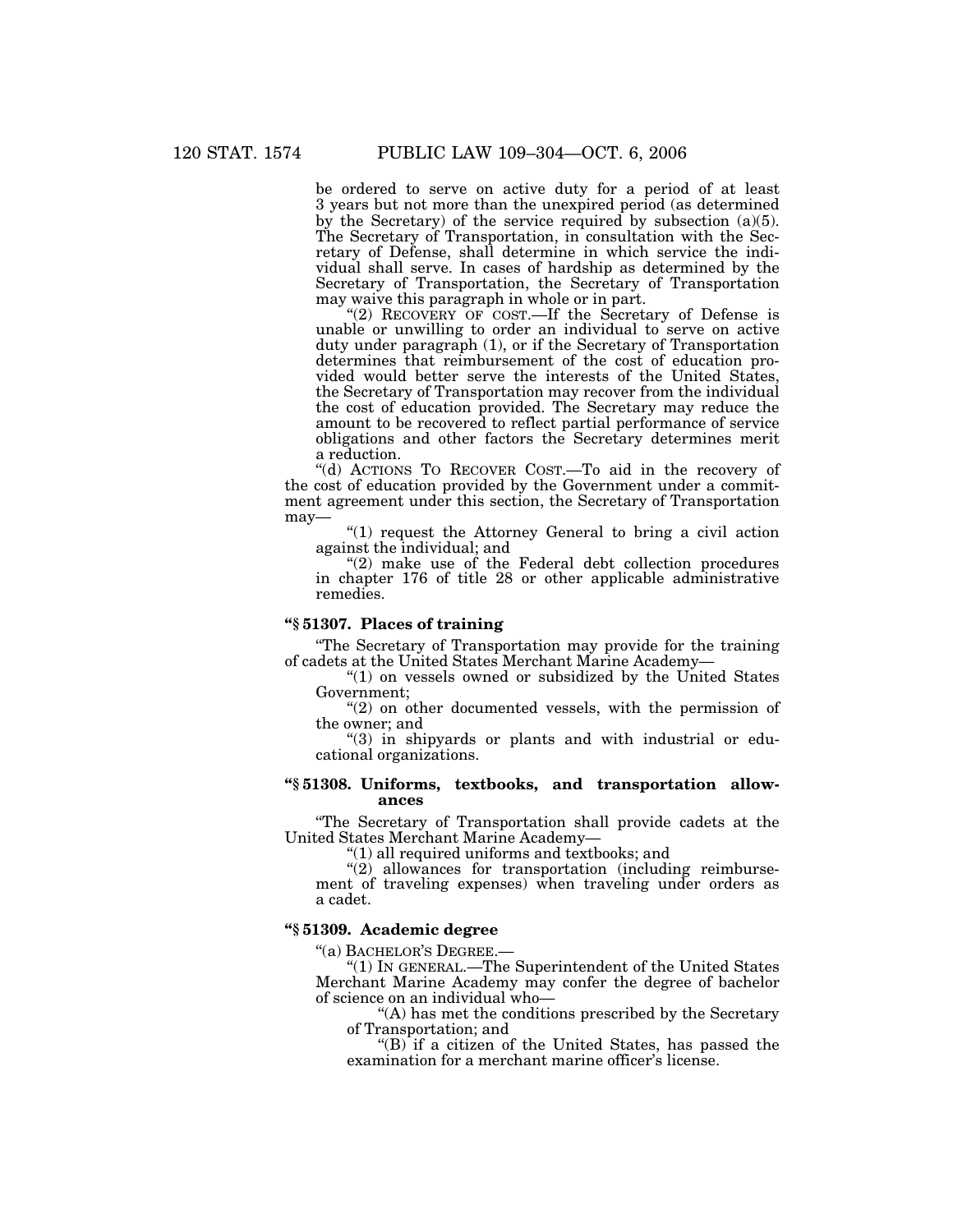"(2) EFFECT OF PHYSICAL DISQUALIFICATION.—An individual not allowed to take the examination for a merchant marine officer's license only because of physical disqualification may

not be denied a degree for not taking the examination.

''(b) MASTER'S DEGREE.—The Superintendent of the Academy may confer a master's degree on an individual who has met the conditions prescribed by the Secretary. A master's degree program may be funded through non-appropriated funds. To maintain the appropriate academic standards, the program shall be accredited by the appropriate accreditation body. The Secretary may prescribe regulations necessary to administer such a program.

''(c) GRADUATION NOT ENTITLEMENT TO HOLD LICENSE.— Graduation from the Academy does not entitle an individual to hold a license authorizing service on a merchant vessel.

#### **''§ 51310. Deferment of service obligation under cadet commitment agreements**

''The Secretary of Transportation may defer the service commitment of an individual under section  $51306(a)(5)$  of this title (as specified in the cadet commitment agreement) for not more than 2 years if the individual is engaged in a graduate course of study approved by the Secretary. However, deferment of service as a commissioned officer under section 51306(a)(5) must be approved by the Secretary of the military department that has jurisdiction over the service or by the Secretary of Commerce for service with the National Oceanic and Atmospheric Administration.

#### **''§ 51311. Midshipman status in the Naval Reserve**

''(a) APPLICATION REQUIREMENT.—Before being appointed as a cadet at the United States Merchant Marine Academy, a citizen of the United States must agree to apply for midshipman status in the Naval Reserve (including the Merchant Marine Reserve, Naval Reserve).

''(b) APPOINTMENT.— ''(1) IN GENERAL.—A citizen of the United States appointed as a cadet at the Academy shall be appointed by the Secretary of the Navy as a midshipman in the Naval Reserve (including the Merchant Marine Reserve, Naval Reserve).

"(2) RIGHTS AND PRIVILEGES.—The Secretary of the Navy shall provide for cadets of the Academy who are midshipmen in the United States Naval Reserve to be—

''(A) issued an identification card (referred to as a 'military ID card'); and

 $\mathrm{``(B)}$  entitled to all rights and privileges in accordance with the same eligibility criteria as apply to other members of the Ready Reserve of the reserve components of the armed forces.

''(3) COORDINATION.—The Secretary of the Navy shall carry out paragraphs (1) and (2) in coordination with the Secretary of Transportation.

# **''§ 51312. Board of Visitors**

''(a) IN GENERAL.—A Board of Visitors to the United States Merchant Marine Academy shall be established, for a term of 2 years commencing at the beginning of each Congress, to visit the Academy annually on a date determined by the Secretary of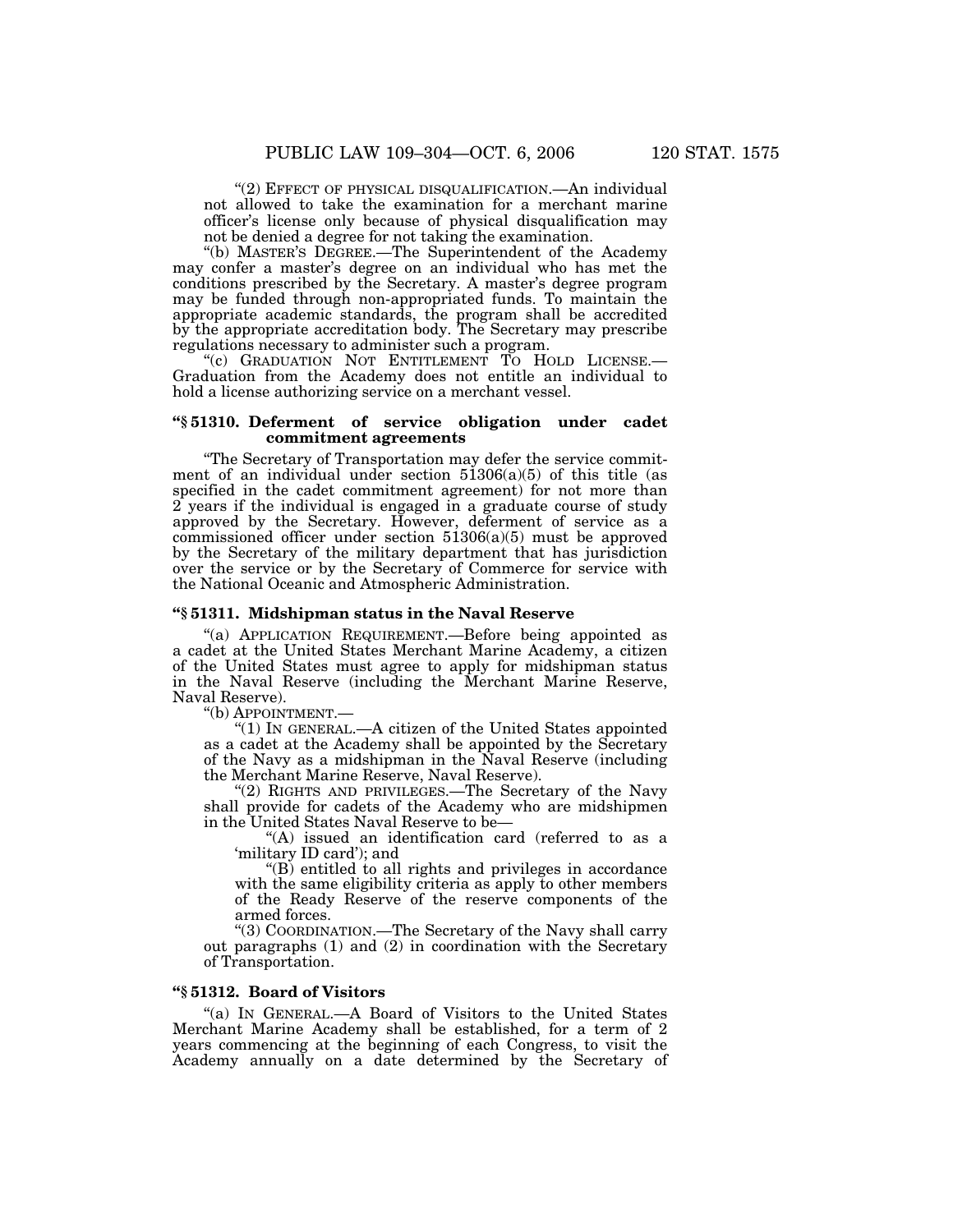Transportation and to make recommendations on the operation of the Academy.

''(b) APPOINTMENT.—

''(1) IN GENERAL.—The Board shall be composed of—

"(A) 2 Senators appointed by the chairman of the Committee on Commerce, Science, and Transportation of the Senate;

''(B) 3 Members of the House of Representatives appointed by the chairman of the Committee on Armed Services of the House of Representatives;

''(C) 1 Senator appointed by the Vice President;

''(D) 2 Members of the House of Representatives appointed by the Speaker of the House of Representatives; and

''(E) the chairmen of the Committee on Commerce, Science, and Transportation of the Senate and the Committee on Armed Services of the House of Representatives, as ex officio members.

"(2) SUBSTITUTE APPOINTMENT.—If an appointed member of the Board is unable to visit the Academy as provided in subsection (a), another individual may be appointed as a substitute in the manner provided in paragraph  $(1)$ .

''(c) STAFF.—The chairmen of the Committee on Commerce, Science, and Transportation of the Senate and the Committee on Armed Services of the House of Representatives may designate staff members of their committees to serve without reimbursement as staff for the Board.

''(d) TRAVEL EXPENSES.—When serving away from home or regular place of business, a member of the Board or a staff member designated under subsection (c) shall be allowed travel expenses, including per diem in lieu of subsistence, as authorized by section 5703 of title 5.

#### **''§ 51313. Advisory Board**

''(a) IN GENERAL.—An Advisory Board to the United States Merchant Marine Academy shall be established to visit the Academy at least once during each academic year, for the purpose of examining the course of instruction and management of the Academy and advising the Maritime Administrator and the Superintendent of the Academy.

''(b) APPOINTMENT AND TERMS.—The Board shall be composed of not more than 7 individuals appointed by the Secretary of Transportation. The individuals must be distinguished in education and other fields related to the Academy. Members of the Board shall be appointed for terms of not more than 3 years and may be reappointed. The Secretary shall designate one of the members as chairman.

''(c) TRAVEL EXPENSES.—When serving away from home or regular place of business, a member of the Board shall be allowed travel expenses, including per diem in lieu of subsistence, as authorized by section 5703 of title 5.

''(d) RELATIONSHIP TO OTHER LAW.—The Federal Advisory Committee Act (5 App. U.S.C.) does not apply to the Board.

#### **''§ 51314. Limitation on charges and fees for attendance**

''(a) PROHIBITION.—Except as provided in subsection (b), no charge or fee for tuition, room, or board for attendance at the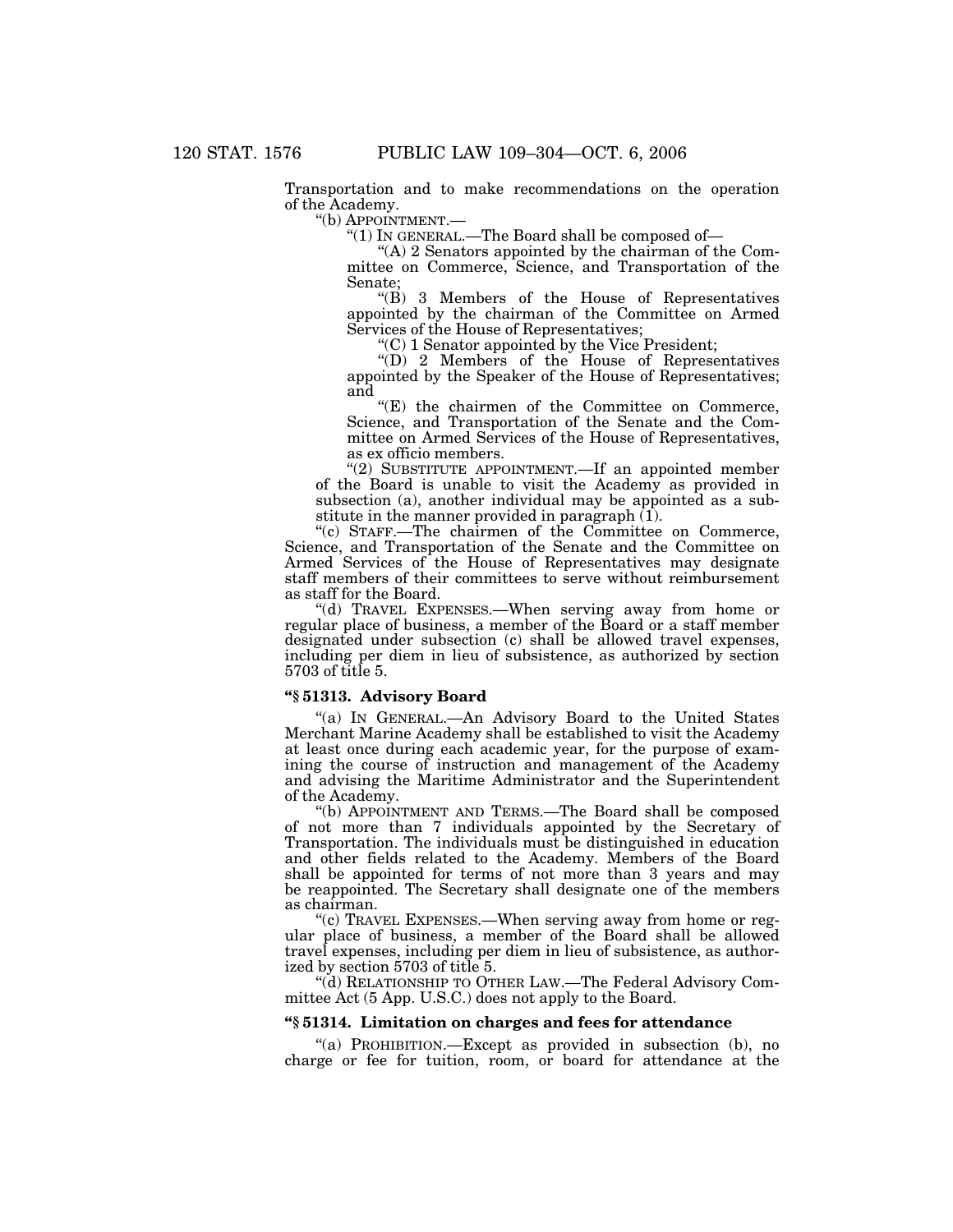United States Merchant Marine Academy may be imposed unless the charge or fee is specifically authorized by a law enacted after October 5, 1994.

''(b) EXCEPTION.—The prohibition specified in subsection (a) does not apply with respect to any item or service provided to cadets for which a charge or fee is imposed as of October 5, 1994. The Secretary of Transportation shall notify Congress of any change made by the Academy in the amount of a charge or fee authorized under this subsection.

#### **''CHAPTER 515—STATE MARITIME ACADEMY SUPPORT PROGRAM**

''Sec. ''51501. General support program.

# ''51502. Detailing of personnel. ''51503. Regional maritime academies.

- 
- "51502. Detailing of personnel.<br>"51503. Regional maritime acad<br>"51504. Use of training vessels.<br>"51505. Annual payments for m<br>"51506. Conditions to receiving
- ''51505. Annual payments for maintenance and support. ''51506. Conditions to receiving payments and use of vessels.
- "51507. Places of training.<br>"51508. Allowances for stu
- "51508. Allowances for students.<br>"51509. Student incentive payme
- 
- ''51509. Student incentive payment agreements. Deferment of service obligation under student incentive payment agreements.

''51511. Midshipman status in the Naval Reserve.

#### **''§ 51501. General support program**

''(a) ASSISTANCE TO STATE MARITIME ACADEMIES.—The Secretary of Transportation shall cooperate with and assist State maritime academies in providing instruction to individuals to prepare them for service in the merchant marine of the United States.

''(b) COURSE DEVELOPMENT.—The Secretary shall provide to each State maritime academy guidance and assistance in developing courses on the operation and maintenance of new vessels, on equipment, and on innovations being introduced to the merchant marine of the United States.

#### **''§ 51502. Detailing of personnel**

''At the request of the Governor of a State, the President may detail, without reimbursement, personnel of the Navy, the Coast Guard, and the Maritime Service to a State maritime academy to serve as a superintendent, professor, lecturer, or instructor at the academy.

#### **''§ 51503. Regional maritime academies**

''The Governors of the States cooperating to sponsor a regional maritime academy shall designate in writing one of those States to conduct the affairs of that academy. A regional maritime academy is eligible for assistance from the United States Government on the same basis as a State maritime academy sponsored by a single State.

#### **''§ 51504. Use of training vessels**

''(a) APPLICATIONS TO USE VESSELS.—The Governor of a State sponsoring a State maritime academy (or the Governor of the State designated to conduct the affairs of a regional maritime academy) may apply in writing to the Secretary of Transportation to obtain the use of a training vessel for the academy. A vessel provided under this section remains the property of the United States Government.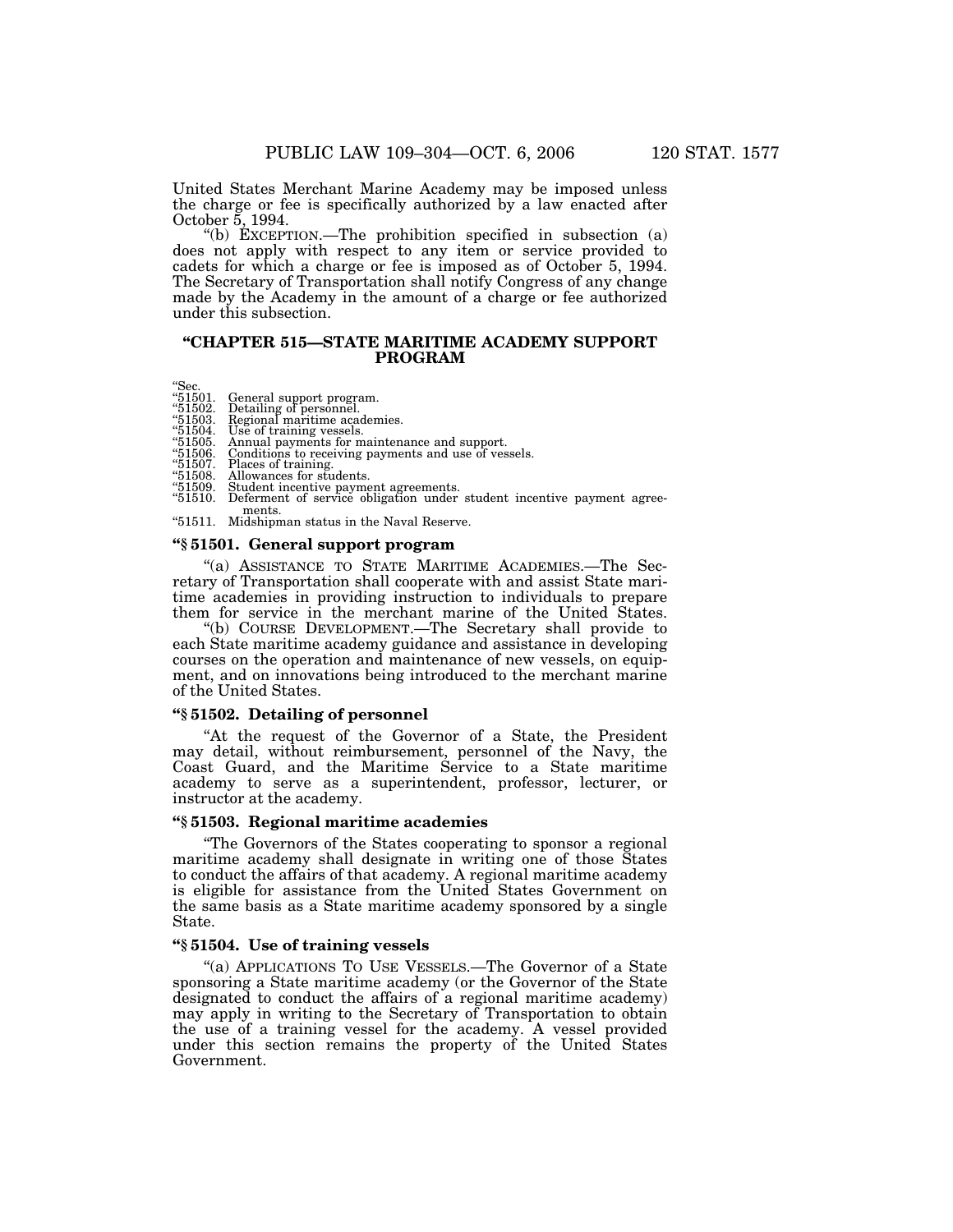''(b) GENERAL AUTHORITY.—Subject to subsection (c), the Secretary may provide to a State maritime academy, for use as a training vessel, a suitable vessel under the control of the Secretary or made available to the Secretary under subsection (e). If a suitable vessel is not available, the Secretary may build and provide a suitable vessel.

''(c) APPROVAL REQUIREMENTS.—The Secretary may provide a vessel under this section only if—

"(1) an application has been made under subsection (a);

"(2) the State maritime academy satisfies section  $51506(a)$ of this title; and

 $(3)$  a suitable port will be available for the safe mooring of the vessel while the academy is using the vessel.

''(d) PREPARATION AND MAINTENANCE.—A vessel provided under this section shall be—

''(1) repaired, reconditioned, and equipped (with all apparel, charts, books, and instruments of navigation) as necessary for use as a training vessel; and

''(2) maintained in good repair by the Secretary.

''(e) AGENCY VESSELS.—An agency may provide to the Secretary, for use by a State maritime academy, a vessel (including equipment) that—

''(1) is suitable for training purposes; and

 $(2)$  can be provided without detriment to the service to which the vessel is assigned.

''(f) FUEL COSTS.—The Secretary may pay to a State maritime academy the costs of fuel used by a vessel provided under this section while used for training.

''(g) REMOVING VESSELS FROM SERVICE AND VESSEL SHARING.— The Secretary may not—

" $(1)$  take a vessel, currently in use as a training vessel under this section, out of service to implement an alternative program (including vessel sharing) unless the vessel is incapable of being maintained in good repair as required by subsection (d); or

" $(2)$  implement a program requiring a State maritime academy to share its training vessel with another State maritime academy, except with the express consent of Congress.

# **''§ 51505. Annual payments for maintenance and support**

''(a) PAYMENT AGREEMENTS.—The Secretary of Transportation may make an agreement (effective for not more than 4 years) with the following academies to provide annual payments to those academies for their maintenance and support:

''(1) One State maritime academy in each State that satisfies section 51506(a) of this title.

 $''(2)$  Each regional maritime academy that satisfies section 51506(a) of this title.

''(b) PAYMENTS.—

"(1) In GENERAL.—Subject to paragraph  $(2)$ , an annual payment to an academy under subsection (a) shall be at least equal to the amount given to the academy for its maintenance and support by the State in which it is located, or, for a regional maritime academy, by all States cooperating to sponsor the academy.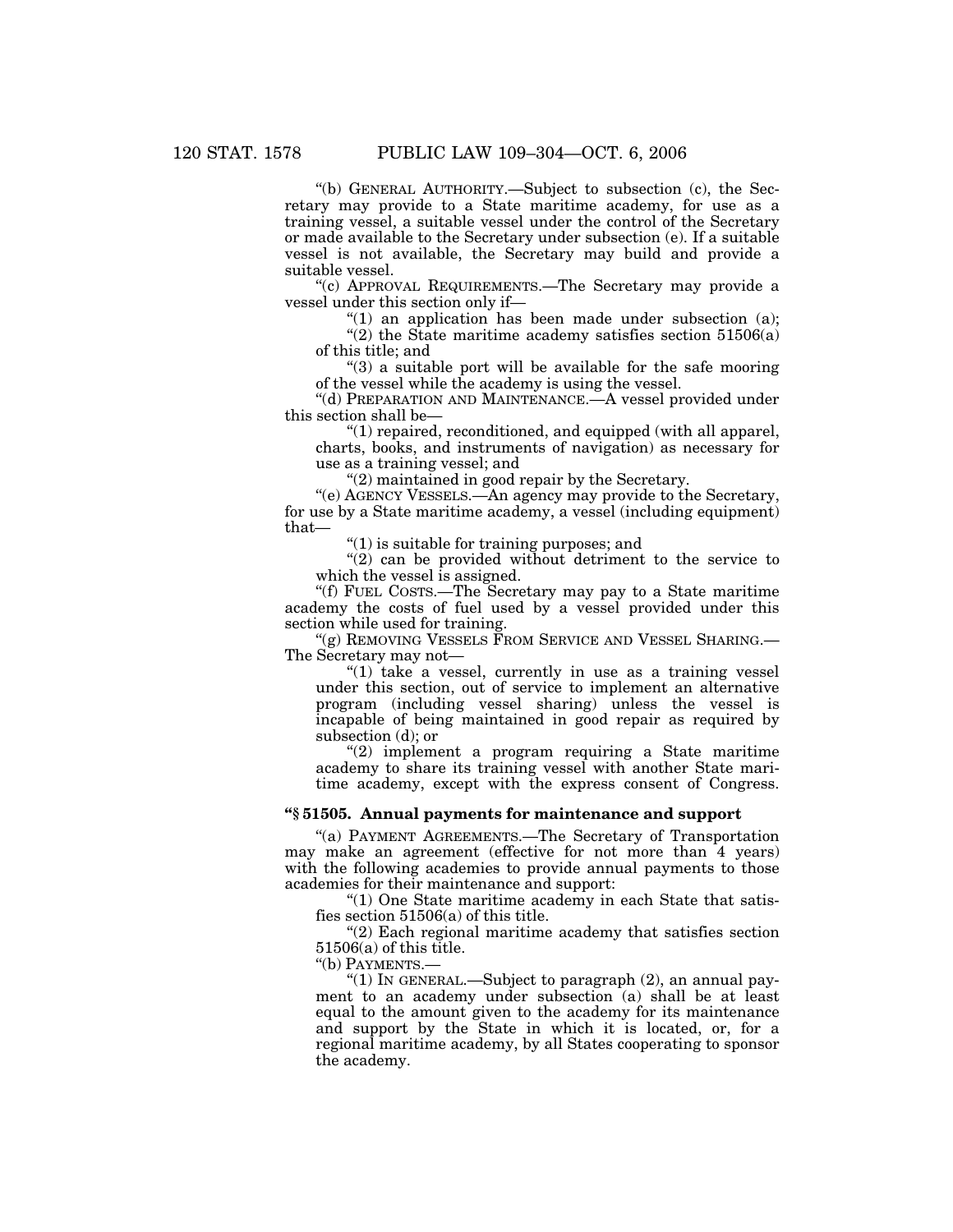51506(b) of this title, the amount shall be—

''(A) \$100,000 for a State maritime academy; and

"(B)  $$200,000$  for a regional maritime academy.

#### **''§ 51506. Conditions to receiving payments and use of vessels**

''(a) GENERAL CONDITIONS.—As conditions of receiving an annual payment or the use of a vessel under this chapter, a State maritime academy must—

''(1) provide courses of instruction on navigation, marine engineering (including steam and diesel propulsion), the operation and maintenance of new vessels and equipment, and innovations being introduced to the merchant marine of the United States;

 $(2)$  agree in writing to conform to the standards for courses, training facilities, admissions, and instruction that the Secretary of Transportation may establish after consultation with the superintendents of State maritime academies; and

 $(3)$  agree in writing to require, as a condition for graduation, that each individual who is a citizen of the United States and who is attending the academy in a merchant marine officer preparation program pass the examination required for the issuance of a license under section 7101 of this title.

''(b) ADDITIONAL CONDITION TO PAYMENTS OF MORE THAN \$25,000.—As a condition of receiving an annual payment of more than \$25,000 under section 51505 of this title, a State maritime academy also must agree to admit each year a number of citizens of the United States who meet its admission requirements and reside in a State not supporting that academy. The Secretary shall determine the number of individuals to be admitted by each academy under this subsection. The number may not be more than one-third of the total number of individuals attending the academy at any time.

#### **''§ 51507. Places of training**

''The Secretary of Transportation may provide for the training of students attending a State maritime academy—

''(1) on vessels owned or subsidized by the United States Government;

"(2) on other documented vessels, with the permission of the owner; and

''(3) in shipyards or plants and with industrial or educational organizations.

#### **''§ 51508. Allowances for students**

''Under regulations prescribed by the Secretary of Transpor-Regulations. tation, a student at a State maritime academy shall receive from the Secretary allowances for transportation (including reimbursement of traveling expenses) when traveling under orders to receive training under section 51507 of this title.

#### **''§ 51509. Student incentive payment agreements**

''(a) GENERAL AUTHORITY.—If a State maritime academy has an agreement with the Secretary of Transportation under section 51505 of this title, the Secretary may make an agreement with a student at the academy who is a citizen of the United States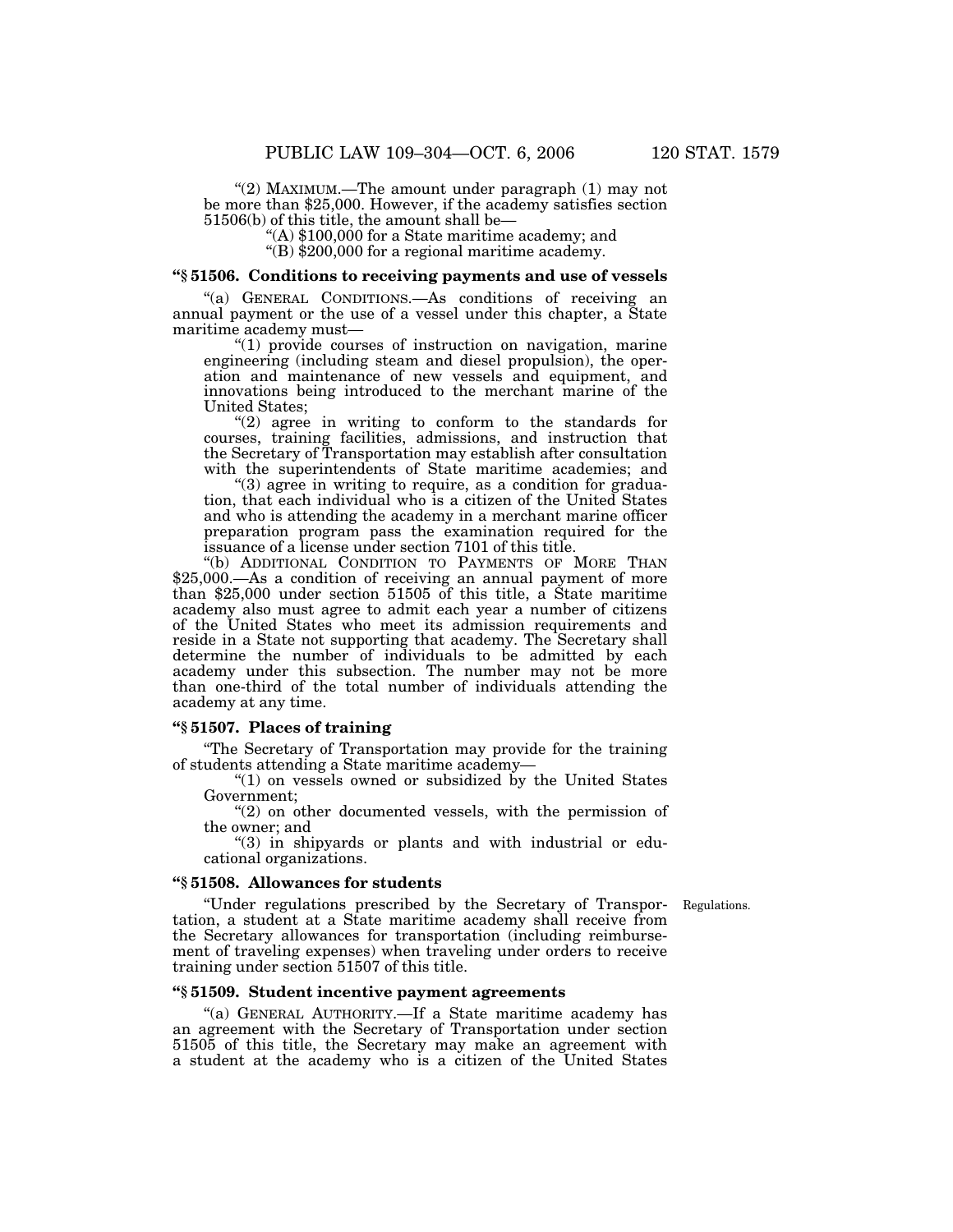to make student incentive payments to the individual. An agreement with a student may not be effective for more than 4 academic years. The Secretary shall allocate payments under this section among the various State maritime academies in an equitable

manner.<br>"(b) PAYMENTS.—Payments under an agreement under this section shall be equal to \$4,000 each academic year and be paid, as prescribed by the Secretary, while the individual is attending the academy. The payments shall be used for uniforms, books, and subsistence.

"(c) MIDSHIPMAN AND ENLISTED RESERVE STATUS.—An agreement under this section shall require the student to accept midshipman and enlisted reserve status in the Naval Reserve (including the Merchant Marine Reserve, Naval Reserve) before receiving any payments under the agreement.

''(d) AGREEMENT REQUIREMENTS.—An agreement under this section shall require the student to—

" $(1)$  complete the course of instruction at the academy the individual is attending;

"(2) take the examination for a license as an officer in the merchant marine of the United States before graduation from the academy and fulfill the requirements for such a license within 3 months after graduation from the academy;

''(3) maintain a valid license as an officer in the merchant marine of the United States for at least 6 years after graduation from the academy, accompanied by the appropriate national and international endorsements and certification required by the Coast Guard for service aboard vessels on domestic and international voyages;

''(4) accept, if tendered, an appointment as a commissioned officer in the Naval Reserve (including the Merchant Marine Reserve, Naval Reserve), the Coast Guard Reserve, or any other reserve unit of an armed force of the United States, and, if tendered the appointment, to serve for at least 6 years after graduation from the academy;

''(5) serve the foreign and domestic commerce and the national defense of the United States for at least 3 years after graduation from the academy—

''(A) as a merchant marine officer on a documented vessel or a vessel owned and operated by the United States Government or by a State;

''(B) as an employee in a United States maritimerelated industry, profession, or marine science (as determined by the Secretary), if the Secretary determines that service under subparagraph (A) is not available to the individual;

 $(C)$  as a commissioned officer on active duty in an armed force of the United States, as a commissioned officer in the National Oceanic and Atmospheric Administration, or in other maritime-related Federal employment which serves the national security interests of the United States, as determined by the Secretary; or

''(D) by a combination of the service alternatives referred to in subparagraphs  $(A)$ – $(C)$ ; and

''(6) report to the Secretary on compliance with this subsection.

''(e) FAILURE TO COMPLETE COURSE OF INSTRUCTION.—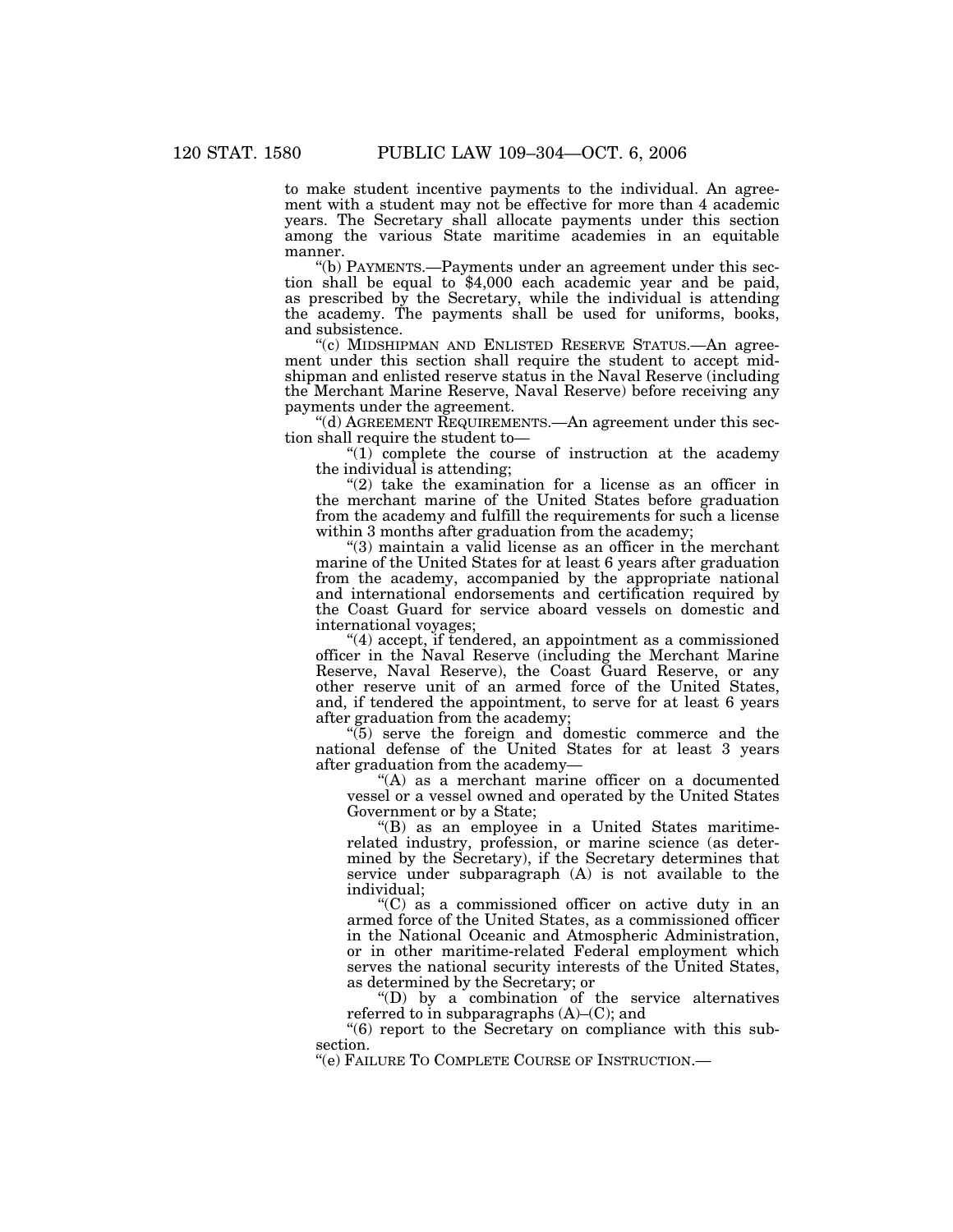''(1) ACTIVE DUTY.—If the Secretary of Transportation determines that an individual who has accepted the payments described in subsection (b) for a minimum of 2 academic years has failed to fulfill the part of the agreement described in subsection  $(d)(1)$ , the individual may be ordered by the Secretary of Defense to serve on active duty in the armed forces of the United States for a period of not more than 2 years. In cases of hardship as determined by the Secretary of Transportation, the Secretary of Transportation may waive this paragraph in whole or in part.

"(2) RECOVERY OF COST.—If the Secretary of Defense is unable or unwilling to order an individual to serve on active duty under paragraph (1), or if the Secretary of Transportation determines that reimbursement of the cost of education provided would better serve the interests of the United States, the Secretary of Transportation may recover from the individual the amount of student incentive payments, plus interest and attorney fees. The Secretary may reduce the amount to be recovered to reflect partial performance of service obligations and other factors the Secretary determines merit a reduction. "(f) FAILURE TO CARRY OUT OTHER REQUIREMENTS.

''(1) ACTIVE DUTY.—If the Secretary of Transportation determines that an individual has failed to fulfill any part of the agreement described in subsection  $(d)(2)$ – $(6)$ , the individual may be ordered to serve on active duty for a period of at least 2 years but not more than the unexpired period (as determined by the Secretary) of the service required by subsection (d)(5). The Secretary of Transportation, in consultation with the Secretary of Defense, shall determine in which service the individual shall serve. In cases of hardship as determined by the Secretary of Transportation, the Secretary of Transportation may waive this paragraph in whole or in part.

"(2) RECOVERY OF COST.—If the Secretary of Defense is unable or unwilling to order an individual to serve on active duty under paragraph (1), or if the Secretary of Transportation determines that reimbursement of the cost of education provided would better serve the interests of the United States, the Secretary of Transportation may recover from the individual the amount of student incentive payments, plus interest and attorney fees. The Secretary may reduce the amount to be recovered to reflect partial performance of service obligations and other factors the Secretary determines merit a reduction. "(g) ACTIONS TO RECOVER COST.—To aid in the recovery of

the cost of education provided by the Government under a commitment agreement under this section, the Secretary of Transportation may—

"(1) request the Attorney General to bring a civil action against the individual; and

"(2) make use of the Federal debt collection procedures in chapter 176 of title 28 or other applicable administrative remedies.

#### **''§ 51510. Deferment of service obligation under student incentive payment agreements**

''The Secretary of Transportation may defer the service commitment of an individual under section  $51509(d)(5)$  of this title (as specified in the agreement under section 51509) for not more than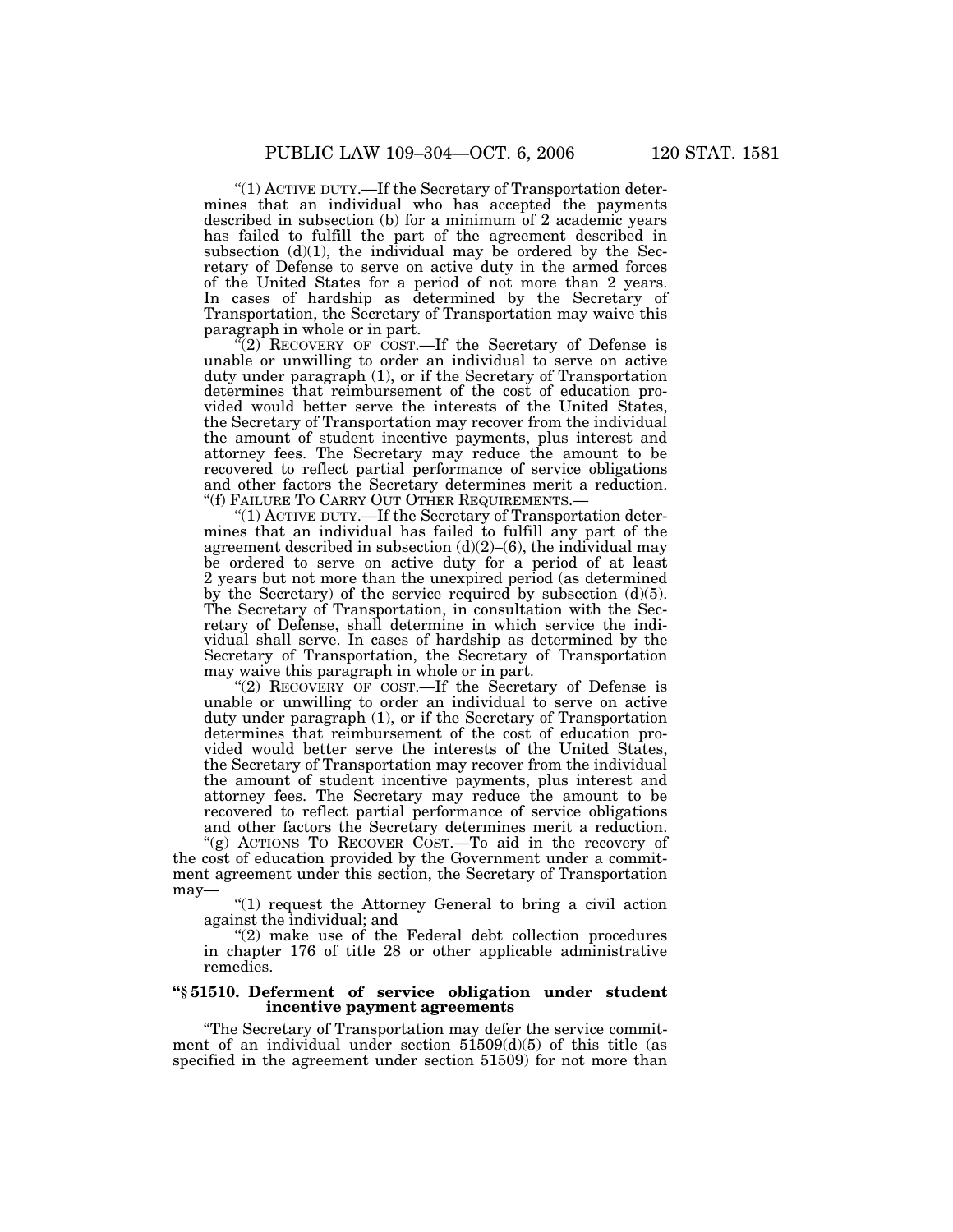2 years if the individual is engaged in a graduate course of study approved by the Secretary. However, deferment of service as a commissioned officer on active duty must be approved by the Secretary of the affected military department (or the Secretary of Commerce, for service with the National Oceanic and Atmospheric Administration).

#### **''§ 51511. Midshipman status in the Naval Reserve**

''A citizen of the United States attending a State maritime academy may be appointed by the Secretary of the Navy as a midshipman in the Naval Reserve (including the Merchant Marine Reserve, Naval Reserve).

#### **''CHAPTER 517—OTHER SUPPORT FOR MERCHANT MARINE TRAINING**

''Sec.

''51701. United States Maritime Service.

''51702. Civilian nautical schools.

''51703. Additional training.

''51704. Training for maritime oil pollution prevention, response, and clean-up.

#### **''§ 51701. United States Maritime Service**

"(a) GENERAL AUTHORITY.-The Secretary of Transportation may establish and maintain a voluntary organization, to be known as the United States Maritime Service, for the training of citizens of the United States to serve on merchant vessels of the United States.

''(b) SPECIFIC AUTHORITY.—The Secretary may—

''(1) determine the number of individuals to be enrolled for training and reserve purposes in the Service;

"(2)  $fix$  the rates of pay and allowances of the individuals without regard to chapter 51 or subchapter III of chapter 53 of title 5;

''(3) prescribe the course of study and the periods of training for the Service; and

"(4) prescribe the uniform of the Service and the rules on providing and wearing the uniform.

''(c) RANKS, GRADES, AND RATINGS.—The ranks, grades, and ratings for personnel of the Service shall be the same as those prescribed for personnel of the Coast Guard.

"(d) MEDALS AND AWARDS.—The Secretary may establish and maintain a medals and awards program to recognize distinguished service, superior achievement, professional performance, and other commendable achievement by personnel of the Service.

#### **''§ 51702. Civilian nautical schools**

"(a) DEFINITION.—In this section, the term 'civilian nautical school' means a school operated in the United States (except the United States Merchant Marine Academy, a State maritime academy, or another school operated by the United States Government) that offers instruction to individuals quartered on a vessel primarily to train them for service in the merchant marine.

''(b) INSPECTION.—Each civilian nautical school is subject to inspection by the Secretary of Transportation.

''(c) RATING AND CERTIFICATION.—The Secretary may, under regulations the Secretary may prescribe, provide for the rating and certification of civilian nautical schools as to the adequacy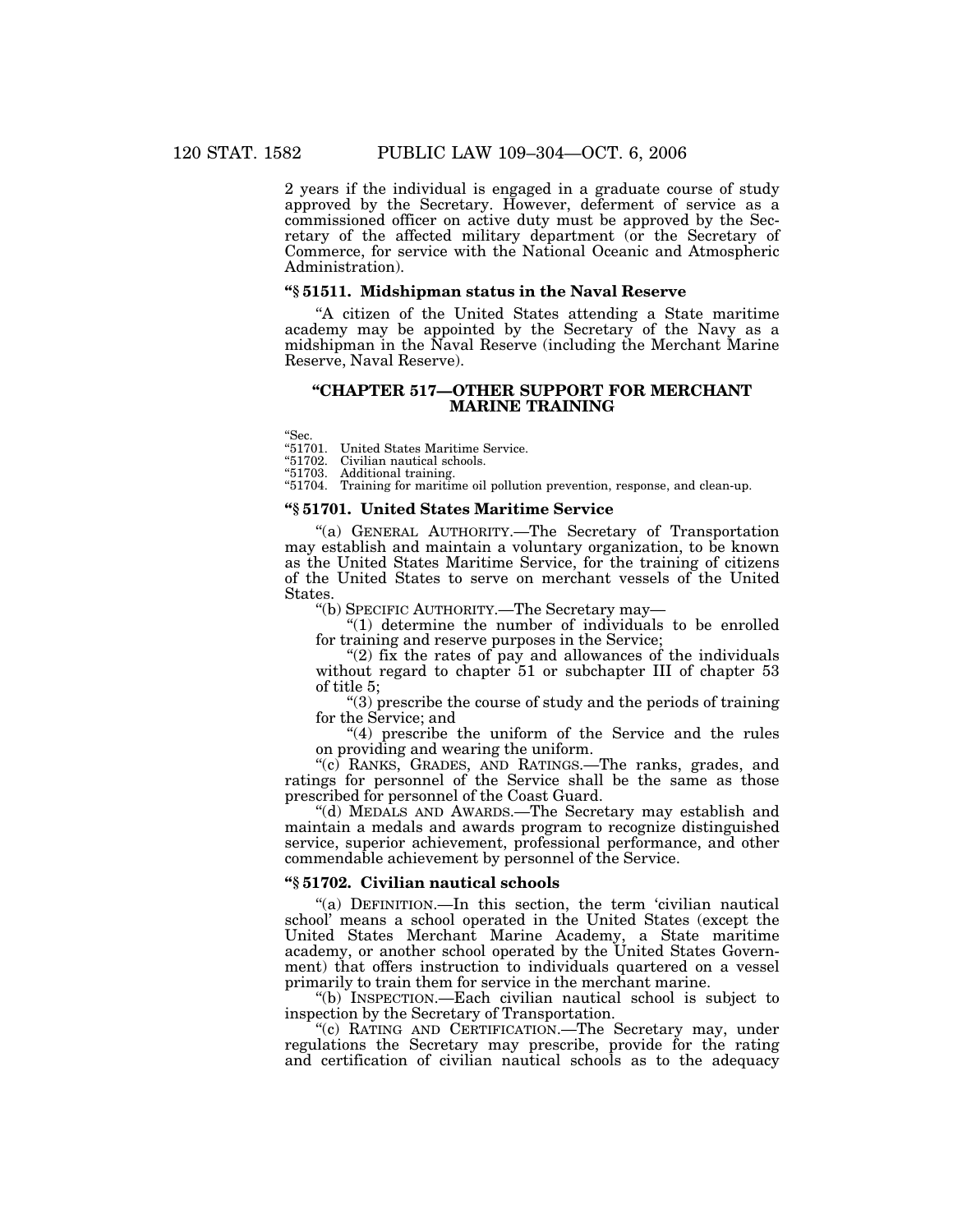of their course of instruction, the competence of their instructors, and the suitability of the equipment used in their course of instruction.

#### **''§ 51703. Additional training**

''(a) GENERAL AUTHORITY.—The Secretary of Transportation may provide additional training on maritime subjects to supplement other training opportunities and make the training available to the personnel of the merchant marine of the United States and individuals preparing for a career in the merchant marine of the United States.

''(b) EQUIPMENT, SUPPLIES, AND CONTRACTS.—The Secretary may—

"(1) prepare or buy equipment or supplies required for the additional training; and

" $(2)$  without regard to section 3709 of the Revised Statutes (41 U.S.C. 5), make contracts for services the Secretary considers necessary to prepare the equipment and supplies and to supervise and administer the additional training.

#### **''§ 51704. Training for maritime oil pollution prevention, response, and clean-up**

''(a) ASSISTANCE IN ESTABLISHING PROGRAM.—The Secretary of Transportation shall assist maritime training institutions approved by the Secretary in establishing a training program for maritime oil pollution prevention, response, and clean-up.

''(b) PROVIDING TRAINING VESSELS.—Subject to subsection (c), the Secretary may provide, with title free of all liens, to maritime training institutions that have a program established under subsection (a), offshore supply vessels and tug/supply vessels that were built in the United States and are in the possession of the Maritime Administration because of a default on a loan guaranteed under chapter 537 of this title.

''(c) REQUIREMENTS.—In addition to any other requirements the Secretary considers appropriate, the following requirements apply to vessels provided under this section:

"(1) The vessel shall be offered to the institution at a location selected by the Secretary.

''(2) The institution shall use the vessel to train students and appropriate maritime industry personnel in oil spill prevention, response, clean-up, and related skills.

" $(3)$ . The institution shall make the vessel and qualified students available to appropriate Federal, State, and local oil spill response authorities when there is a maritime oil spill.

''(4) The institution may not sell, trade, charter, donate, scrap, or in any way alter or dispose of the vessel without prior approval of the Secretary.

" $(5)$  The institution may not use the vessel in competition with a privately-owned vessel documented under chapter 121 of this title or titled under the law of a State, unless necessary to carry out this section.

 $(6)$  When the institution can no longer use the vessel for its training program, the institution shall return the vessel to the Secretary. The Secretary shall take possession at the institution and thereafter may provide the vessel to another institution under this section or dispose of the vessel.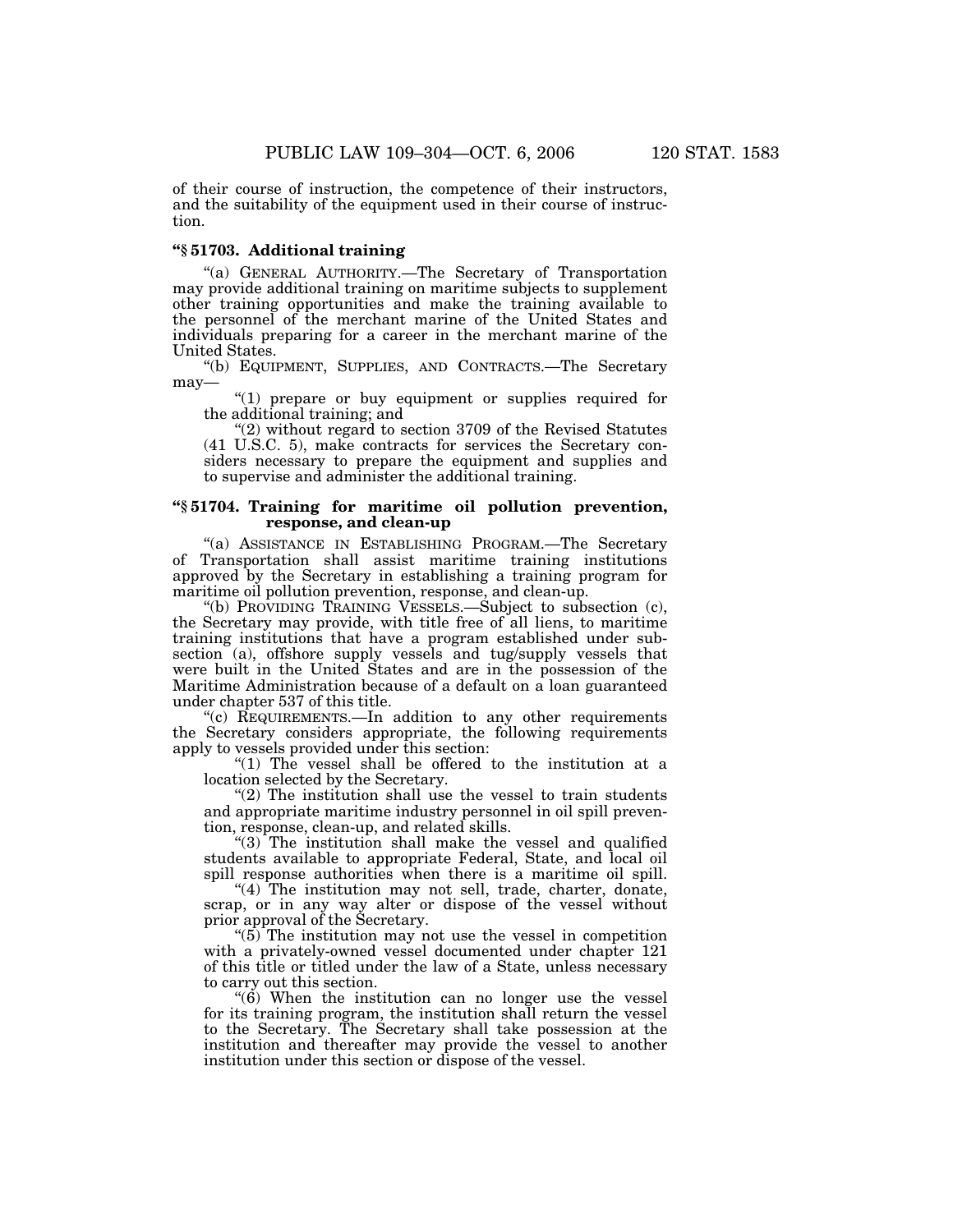# **''CHAPTER 519—MERCHANT MARINE AWARDS**

''Sec.

''51901. Awards for individual acts or service.

''51902. Gallant Ship Award.

''51903. Multiple awards.

''51904. Presentation to representatives.

''51905. Flags and grave markers.

"51906. Special certificates for civilian service to armed forces.

''51907. Manufacture and sale of awards and replacements.

''51908. Prohibition against unauthorized manufacture, sale, possession, or display of awards.

#### **''§ 51901. Awards for individual acts or service**

''(a) GENERAL AUTHORITY.—The Secretary of Transportation may award decorations and medals of appropriate design (including ribbons, ribbon bars, emblems, rosettes, miniature facsimiles, plaques, citations, or other suitable devices or insignia) for individual acts or service in the merchant marine of the United States. The design may be similar to the design of a decoration or medal authorized for members of the armed forces for similar acts or service.

''(b) SPECIFIC AUTHORITY.—The Secretary may award—

''(1) a Merchant Marine Distinguished Service Medal to an individual for outstanding acts, conduct, or valor beyond the line of duty;

''(2) a Merchant Marine Meritorious Service Medal to an individual for meritorious acts, conduct, or valor in the line of duty, but not of the outstanding character that would warrant the award of the Merchant Marine Distinguished Service Medal;

"(3) a decoration or medal to an individual for service during a war, national emergency proclaimed by the President or Congress, or operations by the armed forces outside the continental United States under conditions of danger to life and property; and

 $\sqrt{4}$  a decoration or medal to an individual for other acts or service of conspicuous gallantry, intrepidity, and extraordinary heroism under conditions of danger to life and property that would warrant a similar decoration or medal for a member of the armed forces.

# **''§ 51902. Gallant Ship Award**

''(a) AWARDS TO VESSELS.—The Secretary of Transportation may award a Gallant Ship Award and a citation to a vessel (including a foreign vessel) participating in outstanding or gallant action in a marine disaster or other emergency to save life or property at sea. The Secretary may award a plaque to the vessel, and a replica of the plaque may be preserved as a permanent historical record.

''(b) AWARDS TO CREWS.—The Secretary of Transportation may award an appropriate citation ribbon bar to the master and each individual serving, at the time of the action, on a vessel issued an award under subsection (a).

''(c) CONSULTATION.—The Secretary of Transportation shall consult with the Secretary of State before awarding an award or citation to a foreign vessel or its crew under this section.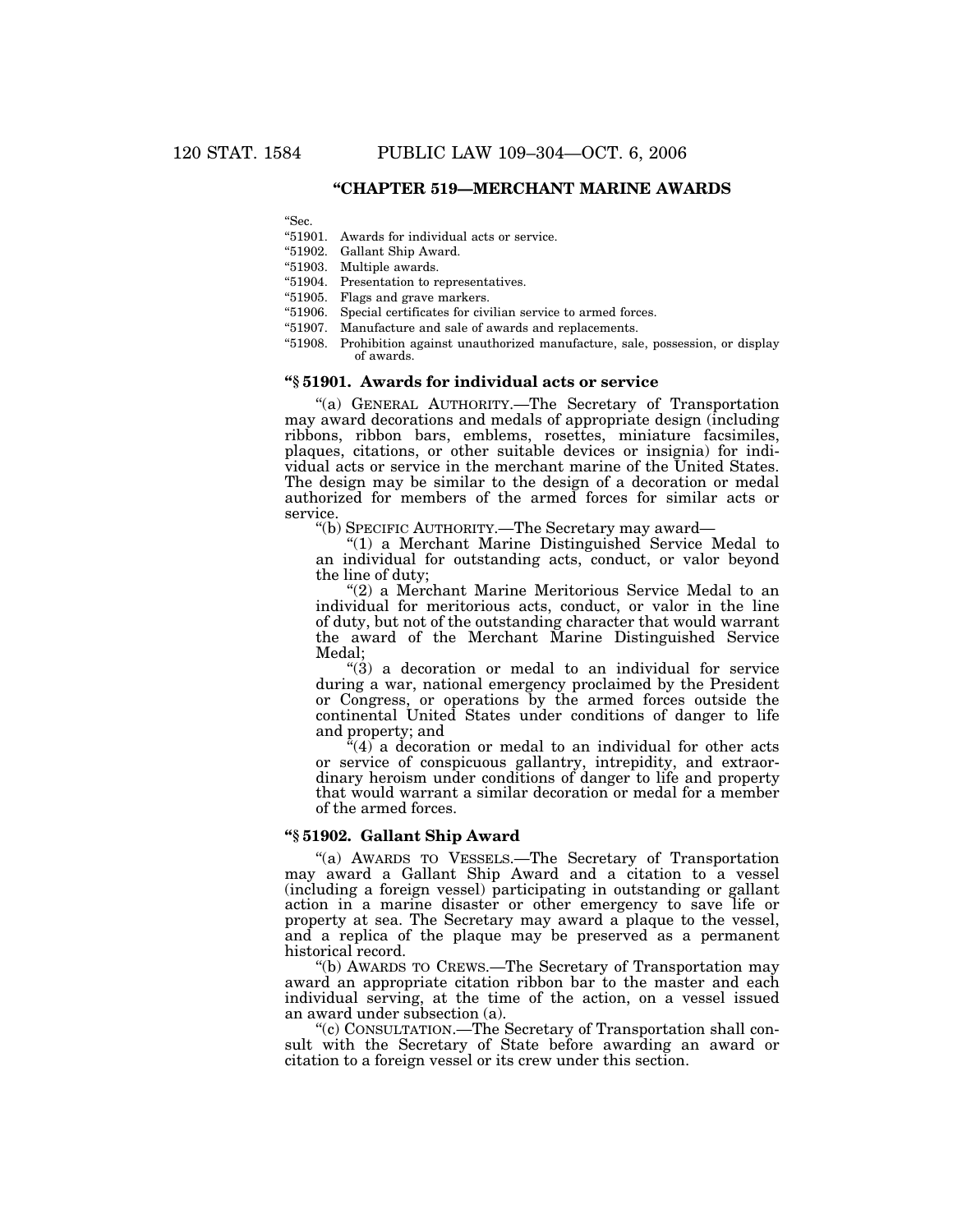# **''§ 51903. Multiple awards**

''An individual may not be awarded more than one of any type of decoration or medal under this chapter. For each succeeding act or service justifying the same decoration or medal, a suitable device may be awarded to be worn with the decoration or medal.

#### **''§ 51904. Presentation to representatives**

''If an individual to be issued an award under this chapter is unable to accept the award personally, the Secretary of Transportation may present the award to an appropriate representative.

#### **''§ 51905. Flags and grave markers**

''Except as authorized under another law, the Secretary of Transportation may issue, at no cost, a flag of the United States and a grave marker to the family or personal representative of a deceased individual who served in the merchant marine of the United States in support of the armed forces of the United States or its allies during a war or national emergency.

#### **''§ 51906. Special certificates for civilian service to armed forces**

''(a) GENERAL AUTHORITY.—The Maritime Administrator may issue a special certificate to an individual, or the personal representative of an individual, in recognition of service of that individual in the merchant marine of the United States, if the service has been determined to be active duty under section 401 of the GI Bill Improvement Act of 1977 (Public Law 95–202; 38 U.S.C. 106 note).

''(b) RELATIONSHIP TO OTHER LAWS.—Issuance of a certificate under subsection (a) does not entitle an individual to any rights, privileges, or benefits under a law of the United States.

#### **''§ 51907. Manufacture and sale of awards and replacements**

''The Secretary of Transportation may—

 $''(1)$  authorize private persons to manufacture decorations and medals authorized under this chapter or a prior law; and

''(2) provide at cost, or authorize private persons to sell at reasonable prices, replacements for those decorations and medals.

#### **''§ 51908. Prohibition against unauthorized manufacture, sale, possession, or display of awards**

''(a) PROHIBITION.—Except as authorized under this chapter, a person may not manufacture, sell, possess, or display a decoration or medal provided for in this chapter.

''(b) CIVIL PENALTY.—A person violating this section is liable to the United States Government for a civil penalty of not more than \$2,000.

#### **''CHAPTER 521—MISCELLANEOUS**

''Sec.

''52101. Reemployment rights for certain merchant seamen.

#### **''§ 52101. Reemployment rights for certain merchant seamen**

"(a) IN GENERAL.—An individual who is certified by the Secretary of Transportation under subsection (c) shall be entitled to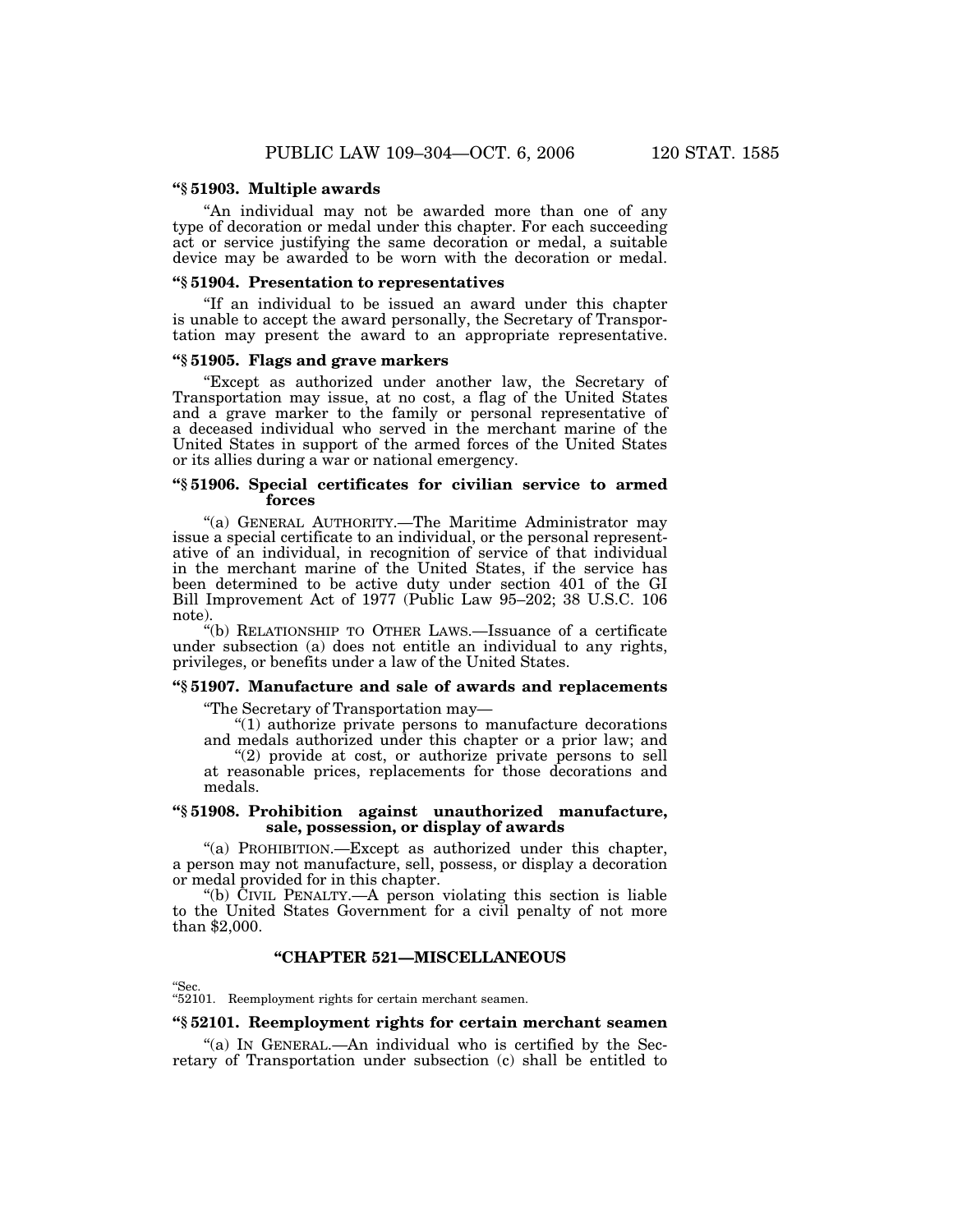reemployment rights and other benefits substantially equivalent to the rights and benefits provided for by chapter 43 of title 38 for any member of a reserve component of the armed forces of the United States who is ordered to active duty.

''(b) TIME FOR APPLICATION.—An individual may submit an application for certification under subsection (c) to the Secretary not later than 45 days after the date the individual completes a period of employment described in subsection  $(c)(1)(A)$  with respect to which the application is submitted.

''(c) CERTIFICATION DETERMINATION.—Not later than 20 days after the date the Secretary receives from an individual an application for certification under this subsection, the Secretary shall—

''(1) determine whether the individual—

''(A) was employed in the activation or operation of a vessel—

"(i) in the National Defense Reserve Fleet maintained under section 11 of the Merchant Ship Sales Act of 1946 (50 App. U.S.C. 1744) in a period in which the vessel was in use or being activated for use under subsection (b) of that section;

''(ii) requisitioned or purchased under chapter 563 of this title; or

"(iii) owned, chartered, or controlled by the United States Government and used by the Government for a war, armed conflict, national emergency, or maritime mobilization need (including for training purposes or testing for readiness and suitability for mission performance); and

''(B) during the period of that employment, possessed a valid license, certificate of registry, or merchant mariner's document issued under chapter 71 or 73 of this title; and

"(2) if the Secretary makes affirmative determinations under subparagraphs (A) and (B) of paragraph (1), certify that individual under this subsection.<br>"(d) EQUIVALENCE TO MILITARY SELECTIVE SERVICE ACT CER-

TIFICATE.—For purposes of reemployment rights and benefits provided by this section, a certification under subsection (c) shall be considered to be the equivalent of a certificate described in section 9(a) of the Military Selective Service Act (50 App. U.S.C.  $459(a)$ ).

# ''PART C—FINANCIAL ASSISTANCE PROGRAMS''.

(c) CHAPTERS FOLLOWING CHAPTER 531.—Subtitle V of title 46, United States Code, is amended by adding at the end the following:

#### **''CHAPTER 533—CONSTRUCTION RESERVE FUNDS**

Definitions.

''53303. Persons eligible to establish funds.

"53304. Vessel ownership.<br>"53305. Eligible fund depo

- ''53305. Eligible fund deposits. ''53306. Recognition of gain for tax purposes.
- ''53307. Basis for determining gain or loss and for depreciating new vessels.

Deadline.

 $\begin{array}{l} \text{``Sec.}\ \text{``53301.}\ \text{``53302.}\ \text{``53303.}\ \text{``53304.}\ \end{array}$ Authority for construction reserve funds.

<sup>&#</sup>x27;'53308. Order and proportions of deposits and withdrawals.

<sup>&#</sup>x27;'53309. Accumulation of deposits. ''53310. Obligation of deposits and period for construction of certain vessels.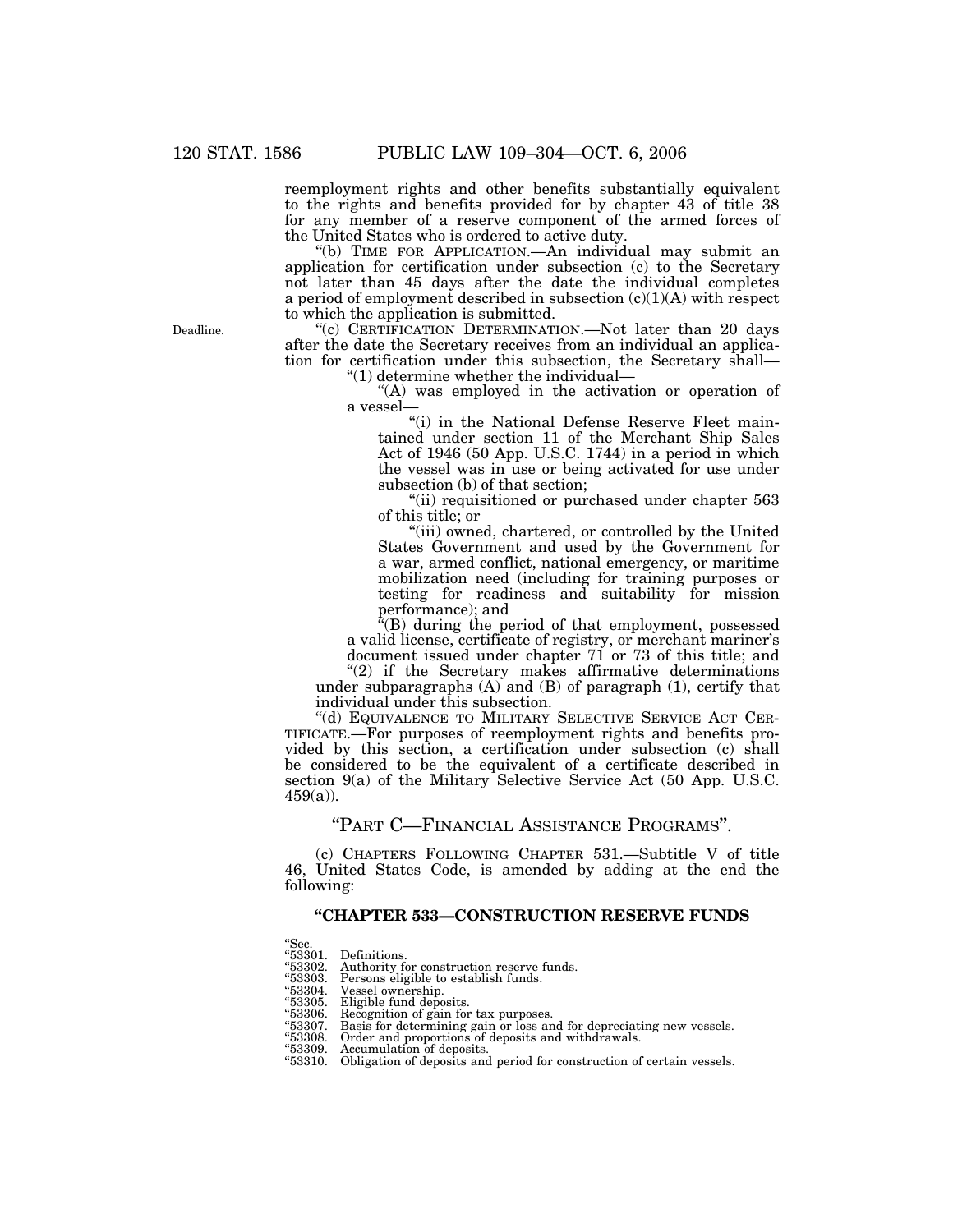"53311. Taxation of deposits on failure of conditions.

''53312. Assessment and collection of deficiency tax.

#### **''§ 53301. Definitions**

''(a) IN GENERAL.—In this chapter:

''(1) CONSTRUCTION CONTRACT.—The term 'construction contract' includes, for a taxpayer constructing a new vessel in a shipyard owned by that taxpayer, an agreement between the taxpayer and the Secretary of Transportation for that construction containing provisions the Secretary considers advisable to carry out this chapter.

''(2) NEW VESSEL.—The term 'new vessel' means—

''(A) a vessel—

''(i) constructed in the United States after December 31, 1939, constructed with a constructiondifferential subsidy under title V of the Merchant Marine Act, 1936, or constructed with financing or a financing guarantee under chapter 537 or 575 of this title;

"(ii) documented or agreed with the Secretary to be documented under the laws of the United States; and

"(iii)(I) of a type, size, and speed that the Secretary determines is suitable for use on the high seas or Great Lakes in carrying out this subtitle, but not less than 2,000 gross tons or less than 12 knots speed unless the Secretary certifies in each case that a vessel of lesser tonnage or speed is desirable for use by the United States Government in case of war or national emergency; or

''(II) constructed to replace a vessel bought or requisitioned by the Government; and

 $\mathrm{``(B)}$  a vessel reconstructed or reconditioned for use only on the Great Lakes, including the Saint Lawrence River and Gulf, if the Secretary finds that the reconstruction or reconditioning will promote the objectives of this subtitle.

''(b) ADDITIONAL TAX-RELATED TERMS.—Other terms used in this chapter have the same meaning as in chapter 1 of the Internal Revenue Code of 1986 (26 U.S.C. ch. 1).

#### **''§ 53302. Authority for construction reserve funds**

''(a) GENERAL AUTHORITY.—An eligible person under section 53303 of this title may establish a construction reserve fund for the construction, reconstruction, reconditioning, or acquisition of a new vessel or for other purposes authorized by this chapter.

''(b) APPLICATION OF CERTAIN LAWS AND REGULATIONS.—The fund shall be established, maintained, expended, and used as provided by this chapter and regulations prescribed jointly by the Secretary of Transportation and the Secretary of the Treasury.

#### **''§ 53303. Persons eligible to establish funds**

''A construction reserve fund may be established by a citizen of the United States that—

" $(1)$  is operating a vessel in the foreign or domestic commerce of the United States or in the fisheries;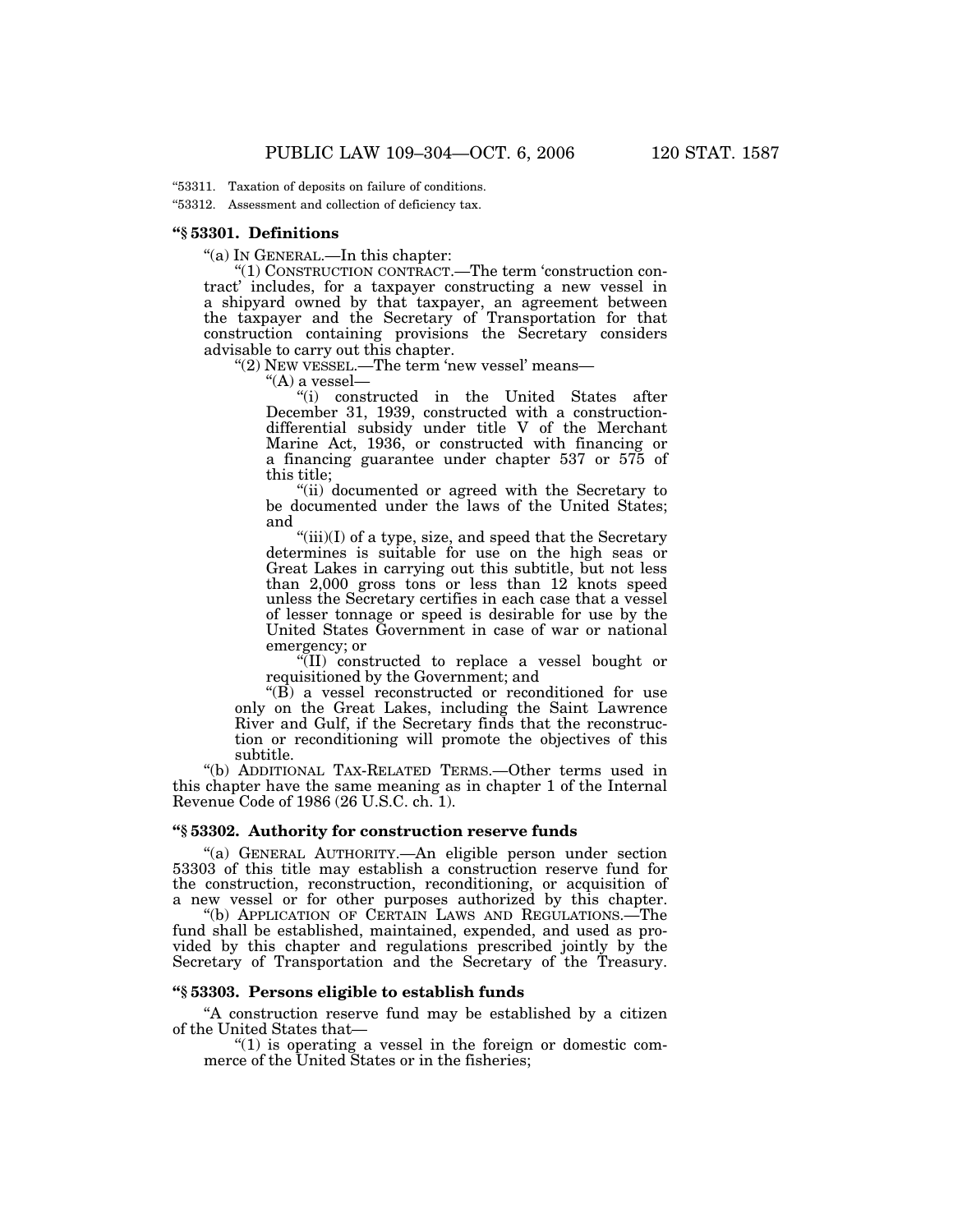"(2) owns, in whole or in part, a vessel being operated in the foreign or domestic commerce of the United States or in the fisheries;

''(3) was operating a vessel in the foreign or domestic commerce of the United States or in the fisheries when it was bought or requisitioned by the United States Government;

"(4) owned, in whole or in part, a vessel being operated in the foreign or domestic commerce of the United States or in the fisheries when it was bought or requisitioned by the Government; or

" $(5)$  had acquired or was having constructed a vessel to operate in the foreign or domestic commerce of the United States or in the fisheries when it was bought or requisitioned by the Government.

#### **''§ 53304. Vessel ownership**

''In this chapter, a vessel is deemed to be constructed or acquired by a taxpayer if constructed or acquired by a corporation when the taxpayer owns at least 95 percent of each class of stock of the corporation.

# **''§ 53305. Eligible fund deposits**

''A construction reserve fund may include deposits of—

" $(1)$  the proceeds from the sale of a vessel;

 $(2)$  indemnities for the loss of a vessel;

 $(3)$  earnings from the operation of a documented vessel and from services incident to the operation; and

"(4) interest or other amounts accrued on deposits in the fund.

#### **''§ 53306. Recognition of gain for tax purposes**

''(a) DEFINITIONS.—In this section, the terms 'net proceeds' and 'net indemnity' mean the sum of—

''(1) the adjusted basis of the vessel; and

 $''(2)$  the amount of gain the taxpayer would recognize without regard to this section.

''(b) RECOGNITION OF GAIN.—In computing net income under the income or excess profits tax laws of the United States, a taxpayer does not recognize a gain on the sale or the actual or constructive total loss of a vessel if the taxpayer—

''(1) deposits an amount equal to the net proceeds of the sale or the net indemnity for the loss in a construction reserve fund within 60 days after receiving the payment of proceeds or indemnity; and

"(2) elects under this section not to recognize the gain. ''(c) WHEN ELECTION MUST BE MADE.—

''(1) IN GENERAL.—Except as provided in paragraph (2), the taxpayer must make the election referred to in subsection (b) in the taxpayer's income tax return for the taxable year in which the gain was realized.

"(2) RECEIPT AFTER TAXABLE YEAR.—If the vessel is bought or requisitioned by the United States Government, or is lost, and the taxpayer receives payment for the vessel or indemnity for the loss from the Government after the end of the taxable year in which it was bought, requisitioned, or lost, the taxpayer must make the election referred to in subsection (b) within

Deadline.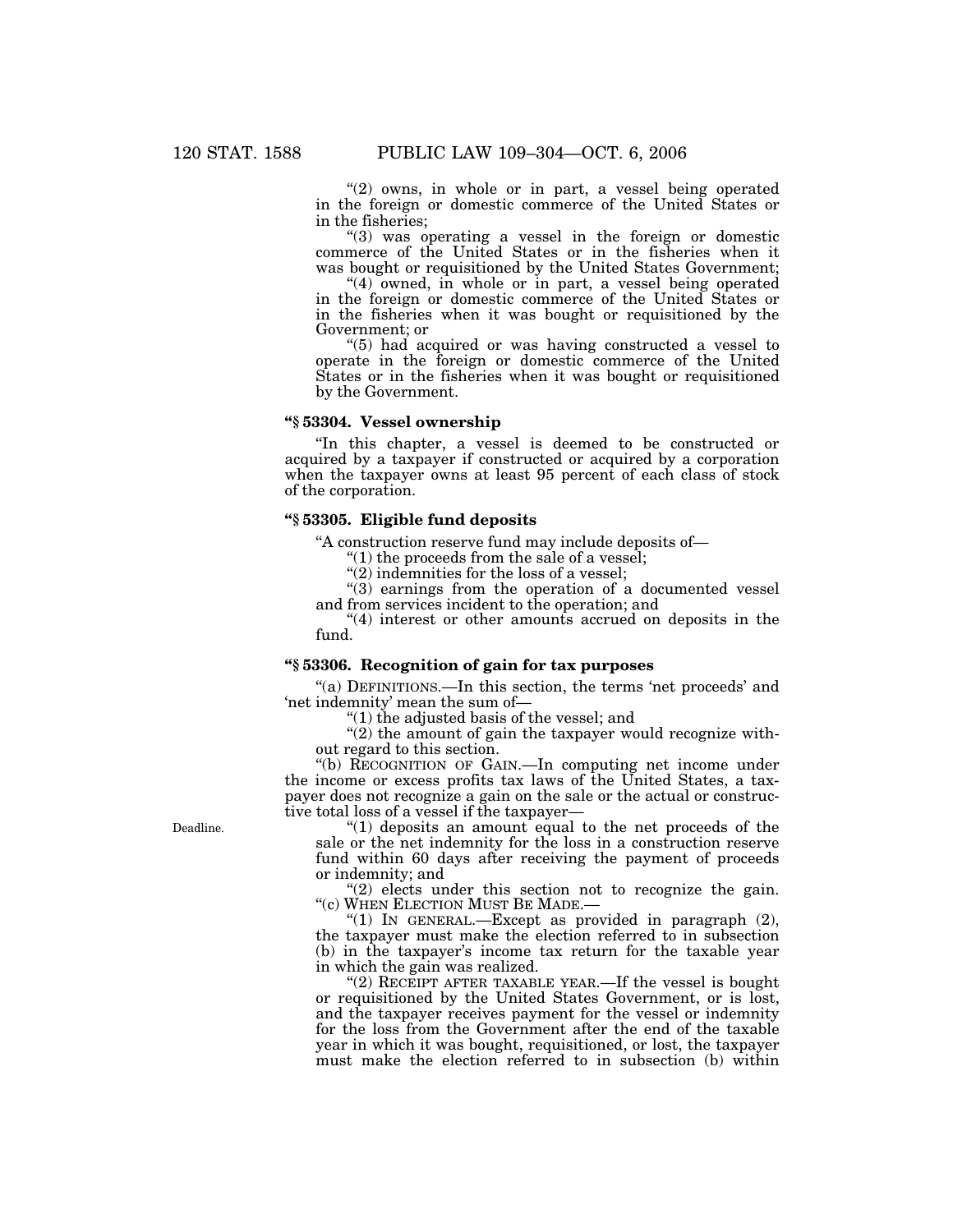60 days after receiving the payment or indemnity, on a form prescribed by the Secretary of the Treasury.

 $\mathbf{F}^{\mathsf{r}}(\mathbf{d})$  EFFECT OF STATUTE OF LIMITATION.—If the taxpayer makes an election under subsection  $(c)(2)$ , and computation or recomputation under this section is otherwise allowable but is prevented by a statute of limitation on the date the election is made or within 6 months thereafter, the computation or recomputation nevertheless shall be made notwithstanding the statute if the taxpayer files a claim for the computation or recomputation within 6 months after the date of making the election.

#### **''§ 53307. Basis for determining gain or loss and for depreciating new vessels**

''Under the income or excess profits tax laws of the United States, the basis for determining a gain or loss and for depreciation of a new vessel constructed, reconstructed, reconditioned, or acquired by the taxpayer, or for which purchase-money indebtedness is liquidated as provided in section 53310 of this title, with amounts from a construction reserve fund, shall be reduced by that part of the deposits in the fund expended in the construction, reconstruction, reconditioning, acquisition, or liquidation of purchase-money indebtedness of the new vessel that represents a gain not recognized for tax purposes under section 53306 of this title.

#### **''§ 53308. Order and proportions of deposits and withdrawals**

''In this chapter—

" $(1)$  if the net proceeds of a sale or the net indemnity for a loss is deposited in more than one deposit, the amount consisting of the gain shall be deemed to be deposited first;

"(2) amounts expended, obligated, or otherwise withdrawn shall be applied against the amounts deposited in the fund in the order of deposit; and

 $(3)$  if a deposit consists in part of a gain not recognized under section 53306 of this title, any expenditure, obligation, or withdrawal applied against that deposit shall be deemed to be a gain in the proportion that the part of the deposit consisting of a gain bears to the total amount of the deposit.

#### **''§ 53309. Accumulation of deposits**

''For any taxable year, amounts on deposit in a construction reserve fund on the last day of the taxable year, for which the requirements of section 53310 of this title have been satisfied (to the extent they apply on the last day of the taxable year), are deemed to have been retained for the reasonable needs of the business within the meaning of section 537(a) of the Internal Revenue Code of 1986 (26 U.S.C. 537(a)).

#### **''§ 53310. Obligation of deposits and period for construction of certain vessels**

''(a) APPLICATION OF SECTIONS 53306 AND 53309.—Sections 53306 and 53309 of this title apply to a deposit in a construction reserve fund only if, within 3 years after the date of the deposit (and any extension under subsection (c))—

 $\mathcal{L}(1)(A)$  a contract is made for the construction or acquisition of a new vessel or, with the approval of the Secretary of Transportation, for a part interest in a new vessel or for the reconstruction or reconditioning of a new vessel;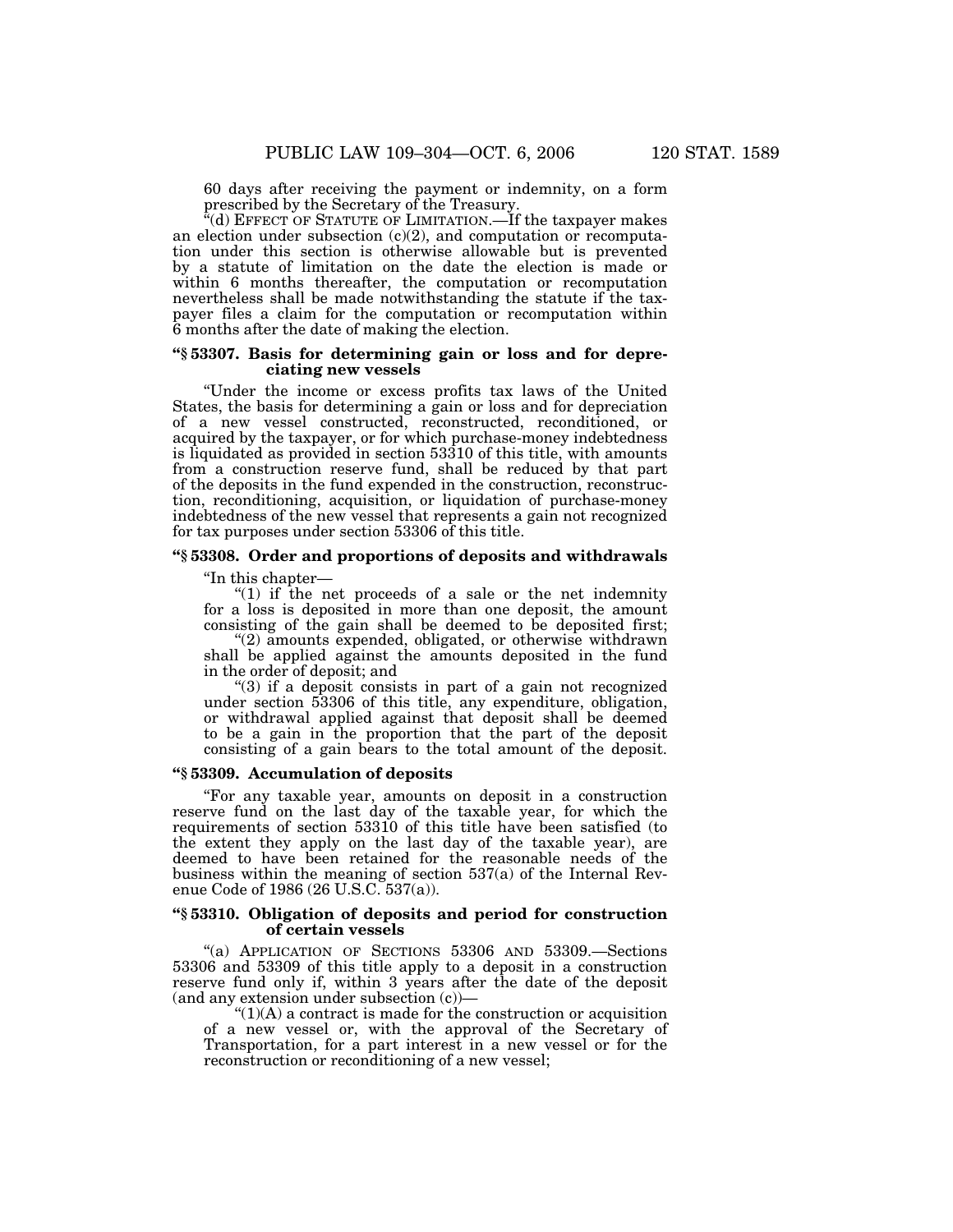''(B) the deposit is expended or obligated for expenditure under that contract;

 $C($ ) at least 12.5 percent of the construction or contract price of the vessel is paid or irrevocably committed for payment; and

''(D) the plans and specifications for the vessel are approved by the Secretary to the extent the Secretary considers necessary; or

 $\sqrt{\hat{2}}$  the deposit is expended or obligated for expenditure for the liquidation of existing or subsequently incurred purchase-money indebtedness to a person not a parent company of, or a company affiliated or associated with, the mortgagor on a new vessel.

''(b) ADDITIONAL REQUIREMENTS FOR CERTAIN VESSELS.—In addition to the requirements of subsection  $(a)(1)$ , for a vessel not constructed under a construction-differential subsidy contract or not bought from the Secretary of Transportation—

" $(1)$  at least 5 percent of the construction (or, if the contract covers more than one vessel, at least 5 percent of the construction of the first vessel) must be completed within 6 months after the date of the construction contract (or within the period of an extension under subsection (c)), as estimated by the Secretary and certified by the Secretary to the Secretary of the Treasury; and

"(2) construction under the contract must be completed with reasonable dispatch thereafter.

''(c) EXTENSIONS.—The Secretary of Transportation may grant extensions of the period within which the deposits must be expended or obligated or within which the construction must have progressed to the extent of 5 percent completion under this section. However, the extensions may not be for a total of more than 2 years for the expenditure or obligation of deposits or one year for the progress of construction.

#### **''§ 53311. Taxation of deposits on failure of conditions**

''A deposited gain, if otherwise taxable income under the law applicable to the taxable year in which the gain was realized, shall be included in gross income for that taxable year, except for purposes of the declared value excess profits tax and the capital stock tax, if—

 $\sqrt{\ }$ (1) the deposited gain is not expended or obligated within the appropriate period under section 53310 of this title;

 $\sqrt{\frac{2}{2}}$  the deposited gain is withdrawn before the end of that period;

 $\epsilon$ <sup>(3)</sup>) the construction related to that deposited gain has not progressed to the extent of 5 percent of completion within the appropriate period under section 53310 of this title; or

 $\mathcal{A}(\overline{4})$  the Secretary of Transportation finds and certifies to the Secretary of the Treasury that, for causes within the control of the taxpayer, the entire construction related to that deposited gain is not completed with reasonable dispatch.

#### **''§ 53312. Assessment and collection of deficiency tax**

''Notwithstanding any other provision of law, a deficiency in tax for a taxable year resulting from the inclusion of an amount in gross income as provided by section 53311 of this title, and the amount to be treated as a deficiency under section 53311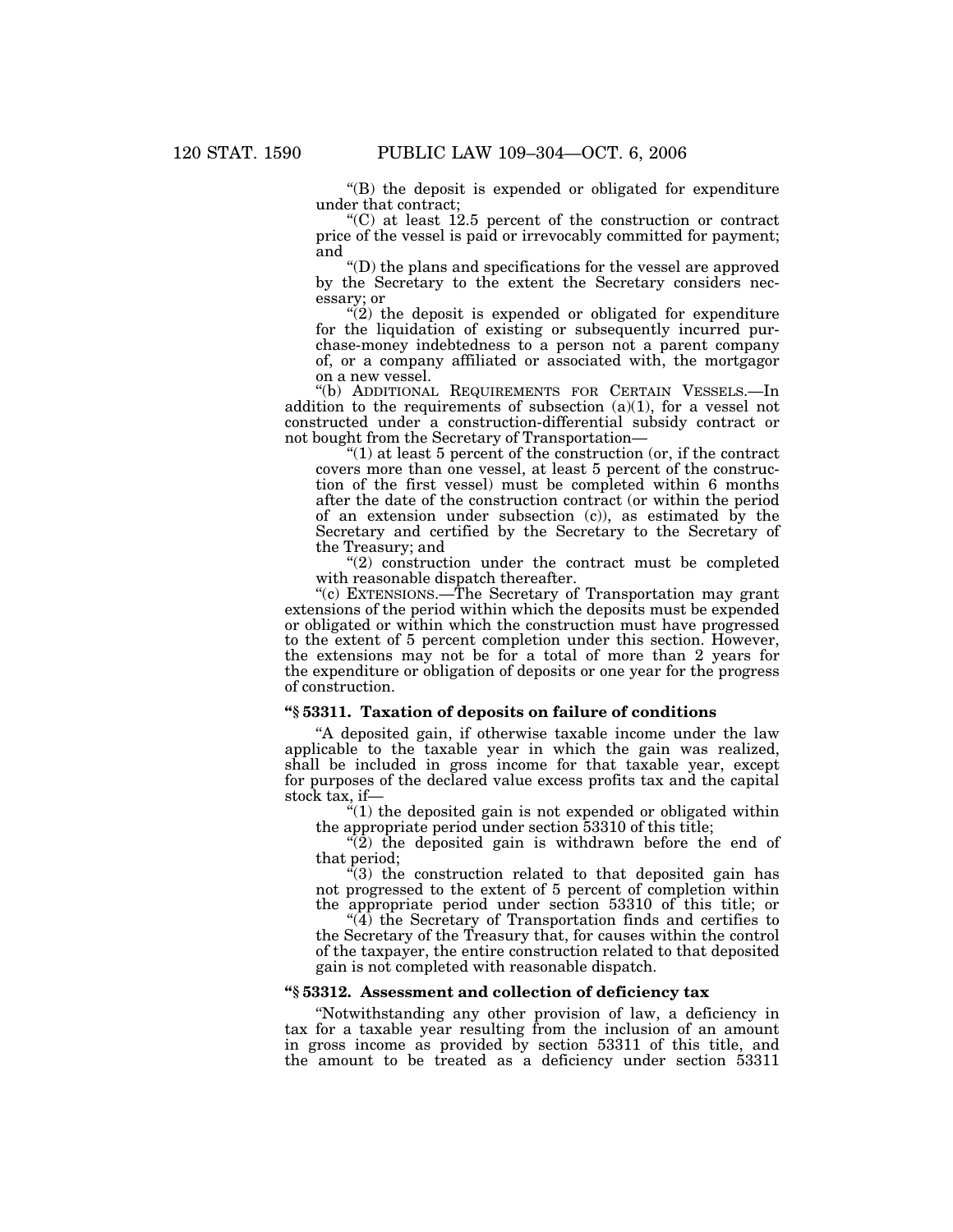instead of as an adjustment for the declared value excess profits tax, may be assessed or a civil action may be brought to collect the deficiency without assessment, at any time. Interest on a deficiency or amount to be treated as a deficiency does not begin until the date the deposited gain or part of the deposited gain in question is required to be included in gross income under section 51111.

#### **''CHAPTER 535—CAPITAL CONSTRUCTION FUNDS**

# "Sec.<br>"53501. Definitions.<br>"53502. Regulations.

- ''53503. Establishing a capital construction fund. ''53504. Deposits and withdrawals. "53503. Establishing a capit<br>"53503. Establishing a capit<br>"53505. Ceiling on deposits.<br>"53506. Investment and fid
- 
- 
- ''53506. Investment and fiduciary requirements.
- ''53507. Nontaxation of deposits. ''53508. Separate accounts within a fund.
- 
- ''53509. Qualified withdrawals. ''53510. Tax treatment of qualified withdrawals and basis of property.
- ''53511. Tax treatment of nonqualified withdrawals. ''53512. FIFO and LIFO withdrawals.
- 
- "53511. Tax treatment of nonqualified withdrawals.<br>"53512. FIFO and LIFO withdrawals.<br>"53513. Corporate reorganizations and partnership changes.<br>"53514. Records and reports.
- 
- ''53514. Relationship of old fund to new fund. ''53515. Records and reports. ''53516. Termination of agreement after change in regulations.
- "53516. Termina"<br>"53517. Reports.

# **''§ 53501. Definitions**

''In this chapter:

''(1) AGREEMENT VESSEL.—The term 'agreement vessel' means—

"(A) an eligible vessel or a qualified vessel that is subject to an agreement under this chapter; and

''(B) a barge or container that is part of the complement of a vessel described in subparagraph (A) if provided for in the agreement.

"(2) ELIGIBLE VESSEL.—The term 'eligible vessel' means—  $\mathrm{``(A)}$  a vessel—

''(i) constructed in the United States (and, if reconstructed, reconstructed in the United States), constructed outside the United States but documented under the laws of the United States on April 15, 1970, or constructed outside the United States for use in the United States foreign trade pursuant to a contract made before April 15, 1970;

''(ii) documented under the laws of the United States; and

''(iii) operated in the foreign or domestic trade of the United States or in the fisheries of the United States; and

''(B) a commercial fishing vessel—

''(i) constructed in the United States and, if reconstructed, reconstructed in the United States;

''(ii) of at least 2 net tons but less than 5 net tons;

''(iii) owned by a citizen of the United States;

"(iv) having its home port in the United States; and

''(v) operated in the commercial fisheries of the United States.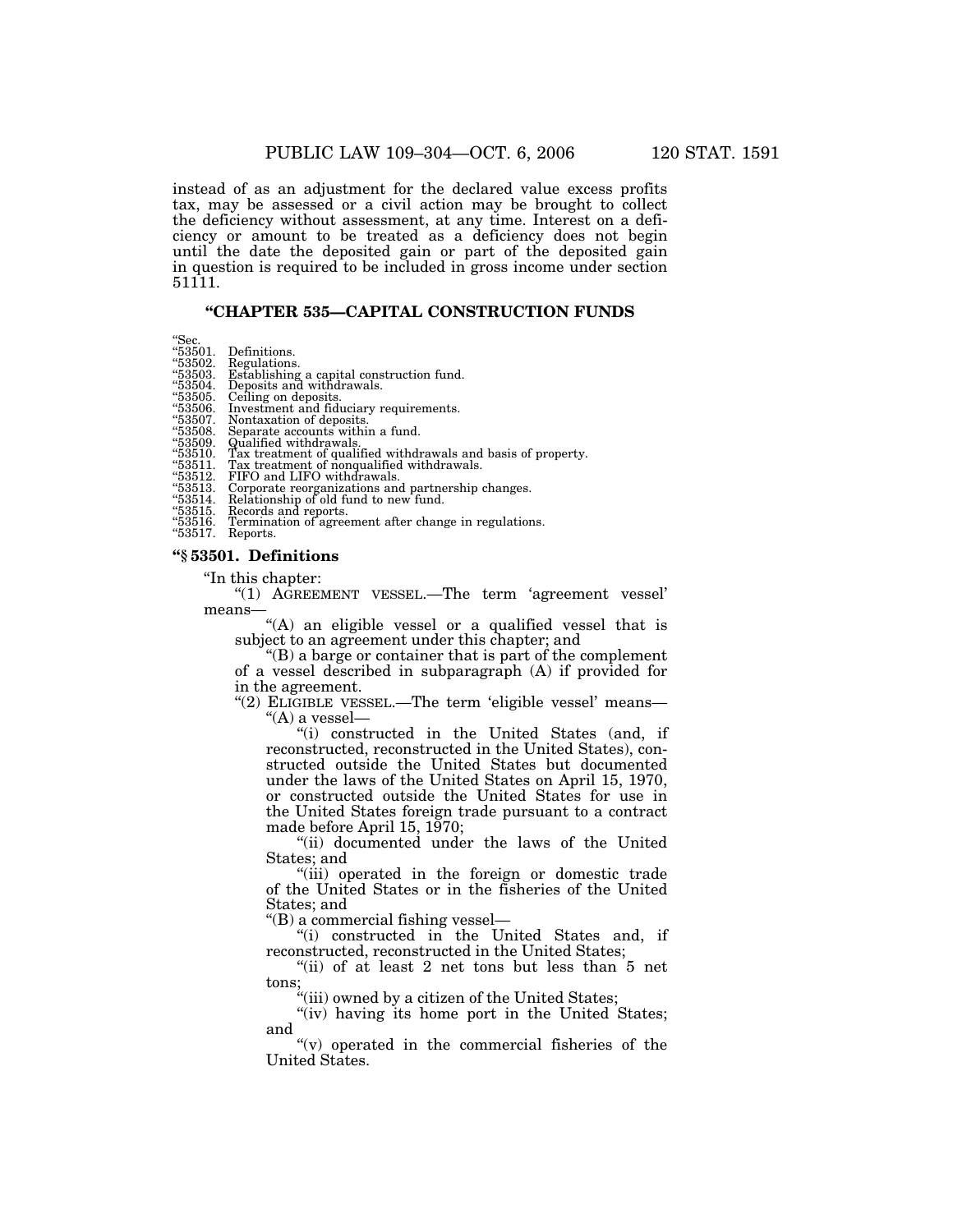''(3) JOINT REGULATIONS.—The term 'joint regulations' means regulations prescribed jointly by the Secretary and the Secretary of the Treasury under section 53502(b) of this title. ''(4) NONCONTIGUOUS TRADE.—The term 'noncontiguous

trade' means—

''(A) trade between—

''(i) one of the contiguous 48 States; and

''(ii) Alaska, Hawaii, Puerto Rico, or an insular territory or possession of the United States; and ''(B) trade between—

''(i) a place in Alaska, Hawaii, Puerto Rico, or an insular territory or possession of the United States; and

''(ii) another place in Alaska, Hawaii, Puerto Rico, or an insular territory or possession of the United States.

''(5) QUALIFIED VESSEL.—The term 'qualified vessel' means—

"(A) a vessel—

''(i) constructed in the United States (and, if reconstructed, reconstructed in the United States), constructed outside the United States but documented under the laws of the United States on April 15, 1970, or constructed outside the United States for use in the United States foreign trade pursuant to a contract made before April 15, 1970;

''(ii) documented under the laws of the United States; and

''(iii) agreed, between the Secretary and the person maintaining the capital construction fund established under section 53503 of this title, to be operated in the United States foreign, Great Lakes, or noncontiguous domestic trade or in the fisheries of the United States; and

''(B) a commercial fishing vessel—

''(i) constructed in the United States and, if reconstructed, reconstructed in the United States;

''(ii) of at least 2 net tons but less than 5 net tons;

''(iii) owned by a citizen of the United States;

"(iv) having its home port in the United States; and

''(v) operated in the commercial fisheries of the United States.

''(6) SECRETARY.—The term 'Secretary' means—

"(A) the Secretary of Commerce with respect to an eligible vessel or a qualified vessel operated or to be operated in the fisheries of the United States; and

''(B) the Secretary of Transportation with respect to other vessels.

''(7) UNITED STATES FOREIGN TRADE.—The term 'United States foreign trade' includes those areas in domestic trade in which a vessel built with a construction-differential subsidy is allowed to operate under the first sentence of section 506 of the Merchant Marine Act, 1936.

"(8) VESSEL.—The term 'vessel' includes—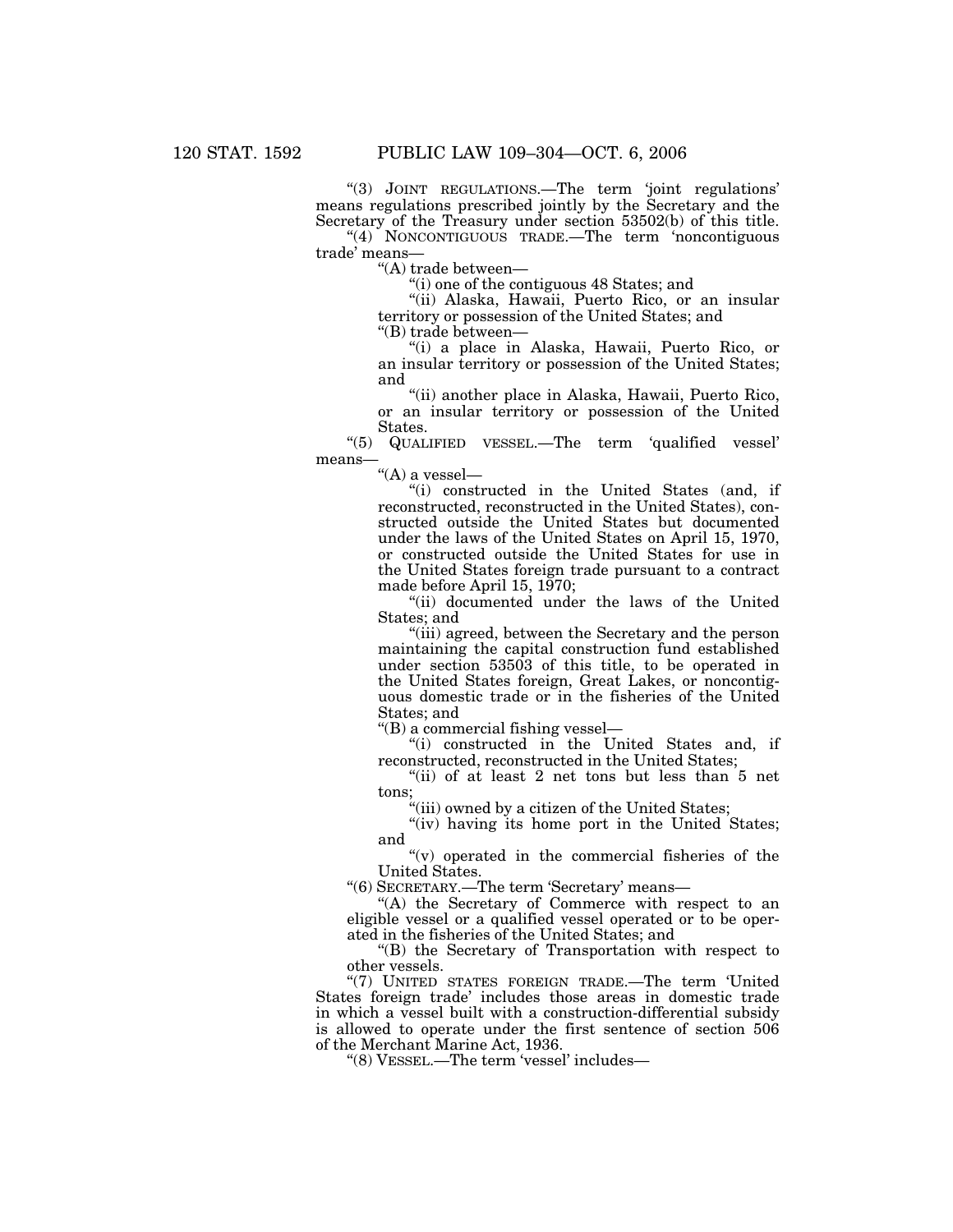''(A) cargo handling equipment that the Secretary determines is intended for use primarily on the vessel; and

''(B) an ocean-going towing vessel, an ocean-going barge, or a comparable towing vessel or barge operated on the Great Lakes.

#### **''§ 53502. Regulations**

''(a) IN GENERAL.—Except as provided in subsection (b), the Secretary shall prescribe regulations to carry out this chapter.

''(b) TAX LIABILITY.—The Secretary and the Secretary of the Treasury shall prescribe joint regulations for the determination of tax liability under this chapter.

# **''§ 53503. Establishing a capital construction fund**

''(a) IN GENERAL.—A citizen of the United States owning or leasing an eligible vessel may make an agreement with the Secretary under this chapter to establish a capital construction fund for the vessel.

''(b) ALLOWABLE PURPOSE.—The purpose of the agreement shall be to provide replacement vessels, additional vessels, or reconstructed vessels, built in the United States and documented under the laws of the United States, for operation in the United States foreign, Great Lakes, or noncontiguous domestic trade or in the fisheries of the United States.

#### **''§ 53504. Deposits and withdrawals**

''(a) REQUIRED DEPOSITS.—An agreement to establish a capital construction fund shall provide for the deposit in the fund of the amounts agreed to be appropriate to provide for qualified withdrawals under section 53509 of this title.

''(b) APPLICABLE REQUIREMENTS.—Deposits in and withdrawals from the fund are subject to the requirements included in the agreement or prescribed by the Secretary by regulation. However, the Secretary may not require a person to deposit in the fund for a taxable year more than 50 percent of that portion of the person's taxable income for that year (as determined under section  $53505(a)(1)$  of this title) that is attributable to the operation of an agreement vessel.

#### **''§ 53505. Ceiling on deposits**

"(a) MAXIMUM DEPOSITS.—The amount deposited in a capital construction fund for a taxable year may not exceed the sum of—

''(1) that portion of the taxable income of the owner or lessee for the taxable year (computed under chapter 1 of the Internal Revenue Code of 1986 (26 U.S.C. ch. 1) but without regard to the carryback of net operating loss or net capital loss or this chapter) that is attributable to the operation of agreement vessels in the foreign or domestic trade of the United States or in the fisheries of the United States;

"(2) the amount allowable as a deduction under section 167 of such Code (26 U.S.C. 167) for the taxable year for agreement vessels;

''(3) if the transaction is not taken into account for purposes of paragraph (1), the net proceeds (as defined in joint regulations) from the disposition of an agreement vessel or from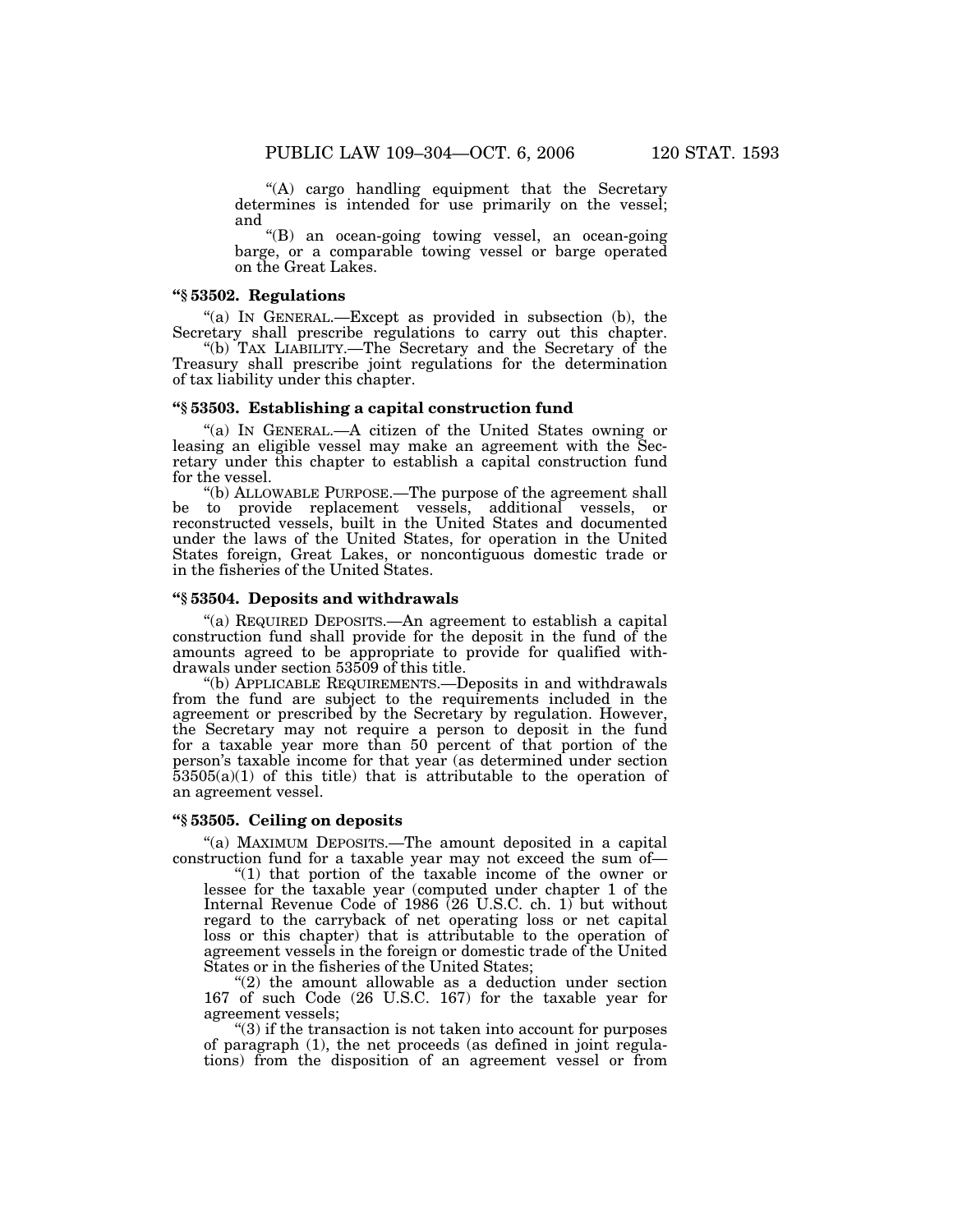insurance or indemnity attributable to an agreement vessel; and

"(4) the receipts from the investment or reinvestment of amounts held in the fund.

''(b) REDUCTIONS FOR LESSEES.—For a lessee, the maximum amount that may be deposited for an agreement vessel under subsection (a)(2) for any period shall be reduced by any amount the owner is required or permitted, under the capital construction fund agreement, to deposit for that period for the vessel under subsection  $(a)(2)$ .

## **''§ 53506. Investment and fiduciary requirements**

"(a) IN GENERAL.—Amounts in a capital construction fund shall be kept in the depository specified in the agreement and shall be subject to trustee and other fiduciary requirements prescribed by the Secretary. Except as provided in subsection (b), amounts in the fund may be invested only in interest-bearing securities approved by the Secretary.

''(b) STOCK INVESTMENTS.—

 $(1)$  In GENERAL.—With the approval of the Secretary, an agreed percentage (but not more than 60 percent) of the assets of the fund may be invested in the stock of domestic corporations that—

"(A) is fully listed and registered on an exchange registered with the Securities and Exchange Commission as a national securities exchange; and

''(B) would be acquired by a prudent investor seeking a reasonable income and the preservation of capital.

"(2) PREFERRED STOCK.—The preferred stock of a corporation is deemed to satisfy the requirements of this subsection, even though it may not be registered and listed because it is nonvoting stock, if the common stock of the corporation satisfies the requirements and the preferred stock otherwise would satisfy the requirements.

"(c) MAINTAINING AGREED PERCENTAGE.—If at any time the fair market value of the stock in the fund is more than the agreed percentage of the assets in the fund, any subsequent investment of amounts deposited in the fund, and any subsequent withdrawal from the fund, shall be made in a way that tends to restore the fair market value of the stock to not more than the agreed percentage.

## **''§ 53507. Nontaxation of deposits**

"(a) TAX TREATMENT.—Subject to subsection (b), under the Internal Revenue Code of 1986 (26 U.S.C. 1 et seq.)—

"(1) taxable income (determined without regard to this chapter and section 7518 of such Code (26 U.S.C. 7518)) for the taxable year shall be reduced by the amount deposited for the taxable year out of amounts referred to in section 53505(a)(1) of this title;

" $(2)$  a gain from a transaction referred to in section  $53505(a)(3)$  of this title shall not be taken into account if an amount equal to the net proceeds (as defined in joint regulations) from the transaction is deposited in the fund;

''(3) the earnings (including gains and losses) from the investment and reinvestment of amounts held in the fund shall not be taken into account;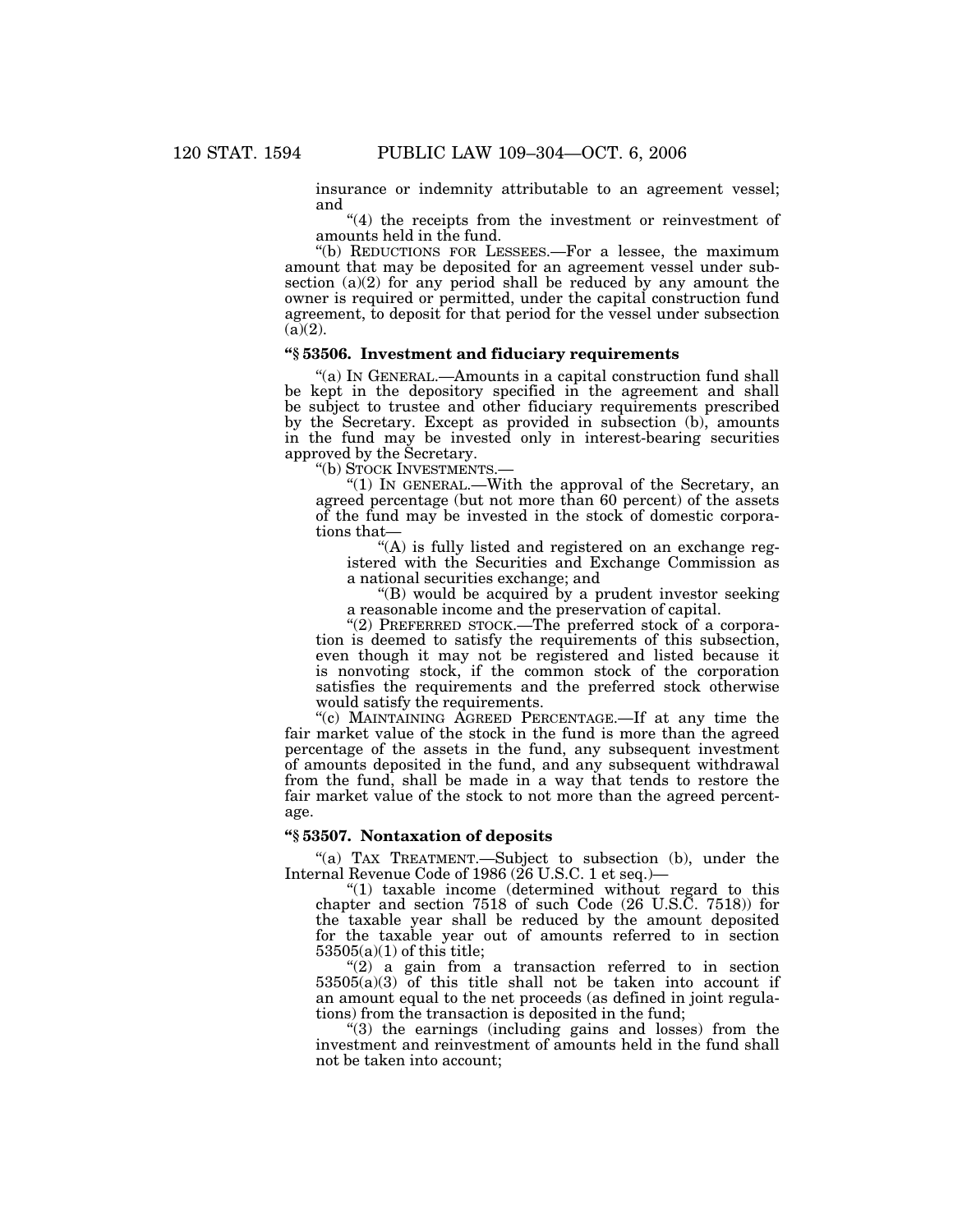''(4) the earnings and profits of a corporation (within the meaning of section 316 of such Code (26 U.S.C. 316)) shall be determined without regard to this chapter and section 7518 of such Code (26 U.S.C. 7518); and

"(5) in applying the tax imposed by section 531 of such Code (26 U.S.C. 531), amounts held in the fund shall not be taken into account.

''(b) CONDITION.—This section applies to an amount only if the amount is deposited in the fund under the agreement within the time provided in joint regulations.

## **''§ 53508. Separate accounts within a fund**

"(a) IN GENERAL.—A capital construction fund shall have three accounts:

''(1) The capital account.

''(2) The capital gain account.

"(3) The ordinary income account.

''(b) CAPITAL ACCOUNT.—The capital account shall consist of—

"(1) amounts referred to in section  $53505(a)(2)$  of this title; "(2) amounts referred to in section  $53505(a)(3)$  of this title,

except that portion representing a gain not taken into account because of section  $53507(a)(2)$  of this title;

"(3) the percentage applicable under section  $243(a)(1)$  of the Internal Revenue Code of 1986 (26 U.S.C. 243(a)(1)) of any dividend received by the fund for which the person maintaining the fund would be allowed (were it not for section  $53507(a)(3)$  of this title) a deduction under section 243 of such Code (26 U.S.C. 243); and

"(4) interest income exempt from taxation under section 103 of such Code (26 U.S.C. 103).

''(c) CAPITAL GAIN ACCOUNT.—The capital gain account shall consist of—

''(1) amounts representing capital gains on assets held for more than 6 months and referred to in section  $53505(a)(3)$ or (4) of this title; minus

''(2) amounts representing capital losses on assets held in the fund for more than 6 months.

''(d) ORDINARY INCOME ACCOUNT.—The ordinary income account shall consist of—

"(1) amounts referred to in section  $53505(a)(1)$  of this title;

 $''(2)$ (A) amounts representing capital gains on assets held for not more than 6 months and referred to in section  $53505(a)(3)$  or  $(4)$  of this title; minus

''(B) amounts representing capital losses on assets held in the fund for not more than 6 months;

''(3) interest (except tax-exempt interest referred to in subsection (b)(4)) and other ordinary income (except any dividend referred to in paragraph (5)) received on assets held in the fund;

 $\dddot{H}$ (4) ordinary income from a transaction described in section 53505(a)(3) of this title; and

''(5) that portion of any dividend referred to in subsection  $(b)(3)$  not taken into account under subsection  $(b)(3)$ .

''(e) WHEN LOSSES ALLOWED.—Except on termination of a fund, capital losses referred to in subsection  $(c)$  or  $(d)(2)$  shall be allowed only as an offset to gains referred to in subsection (c) or  $(d)(2)$ , respectively.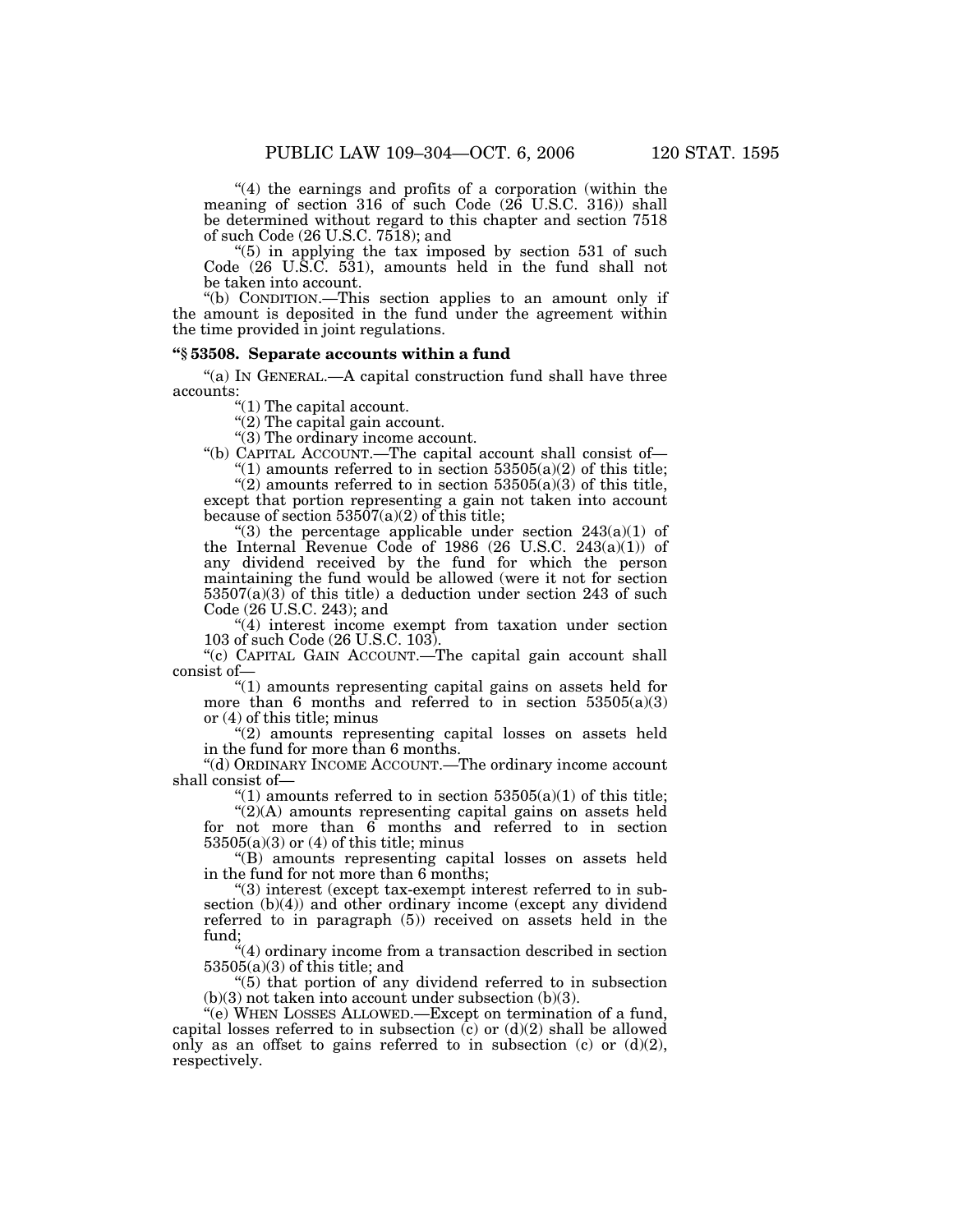## **''§ 53509. Qualified withdrawals**

"(a) IN GENERAL.—Subject to subsection (b), a withdrawal from a capital construction fund is a qualified withdrawal if it is made under the terms of the agreement and is for—

"(1) the acquisition, construction, or reconstruction of a qualified vessel or a barge or container that is part of the complement of a qualified vessel; or

 $f(2)$  the payment of the principal on indebtedness incurred in the acquisition, construction, or reconstruction of a qualified vessel or a barge or container that is part of the complement of a qualified vessel.

Regulations.

''(b) BARGES AND CONTAINERS.—Except as provided in regulations prescribed by the Secretary, subsection (a) applies to a barge or container only if it is constructed in the United States.

''(c) TREATMENT AS NONQUALIFIED WITHDRAWAL.—Under joint regulations, if the Secretary determines that a substantial obligation under an agreement is not being fulfilled, the Secretary, after notice and opportunity for a hearing to the person maintaining the fund, may treat any amount in the fund as an amount withdrawn from the fund in a nonqualified withdrawal.

## **''§ 53510. Tax treatment of qualified withdrawals and basis of property**

''(a) ORDER OF WITHDRAWALS.—A qualified withdrawal from a capital construction fund shall be treated as made—

''(1) first from the capital account;

 $'(2)$  second from the capital gain account; and

''(3) third from the ordinary income account.

''(b) ORDINARY INCOME ACCOUNT WITHDRAWALS.—If a portion of a qualified withdrawal for a vessel, barge, or container is made from the ordinary income account, the basis of the vessel, barge, or container shall be reduced by an amount equal to that portion.

"(c) CAPITAL GAIN ACCOUNT WITHDRAWALS.—If a portion of a qualified withdrawal for a vessel, barge, or container is made from the capital gain account, the basis of the vessel, barge, or container shall be reduced by an amount equal to that portion.

''(d) WITHDRAWALS TO PAY PRINCIPAL.—If a portion of a qualified withdrawal to pay the principal on indebtedness is made from the ordinary income account or the capital gain account, an amount equal to the total reduction that would be required by subsections (b) and (c) if the withdrawal were a qualified withdrawal for a purpose described in those subsections shall be applied, in the order provided in joint regulations, to reduce the basis of vessels, barges, and containers owned by the person maintaining the fund. The remaining amount of the withdrawal shall be treated as a nonqualified withdrawal.

'(e) GAIN ON PROPERTY WITH REDUCED BASIS.-If property, the basis of which was reduced under subsection  $(b)$ ,  $(c)$ ,  $\overline{or}$   $(d)$ , is disposed of, any gain realized on the disposition, to the extent it does not exceed the total reduction in the basis of the property under those subsections, shall be treated as an amount referred to in section  $53511(c)(1)$  of this title withdrawn on the date of disposition of the property. Subject to conditions prescribed in joint regulations, this subsection does not apply to a disposition if there is a redeposit, in an amount determined under joint regulations, that restores the fund as far as practicable to the position it was in before the withdrawal.

Regulations.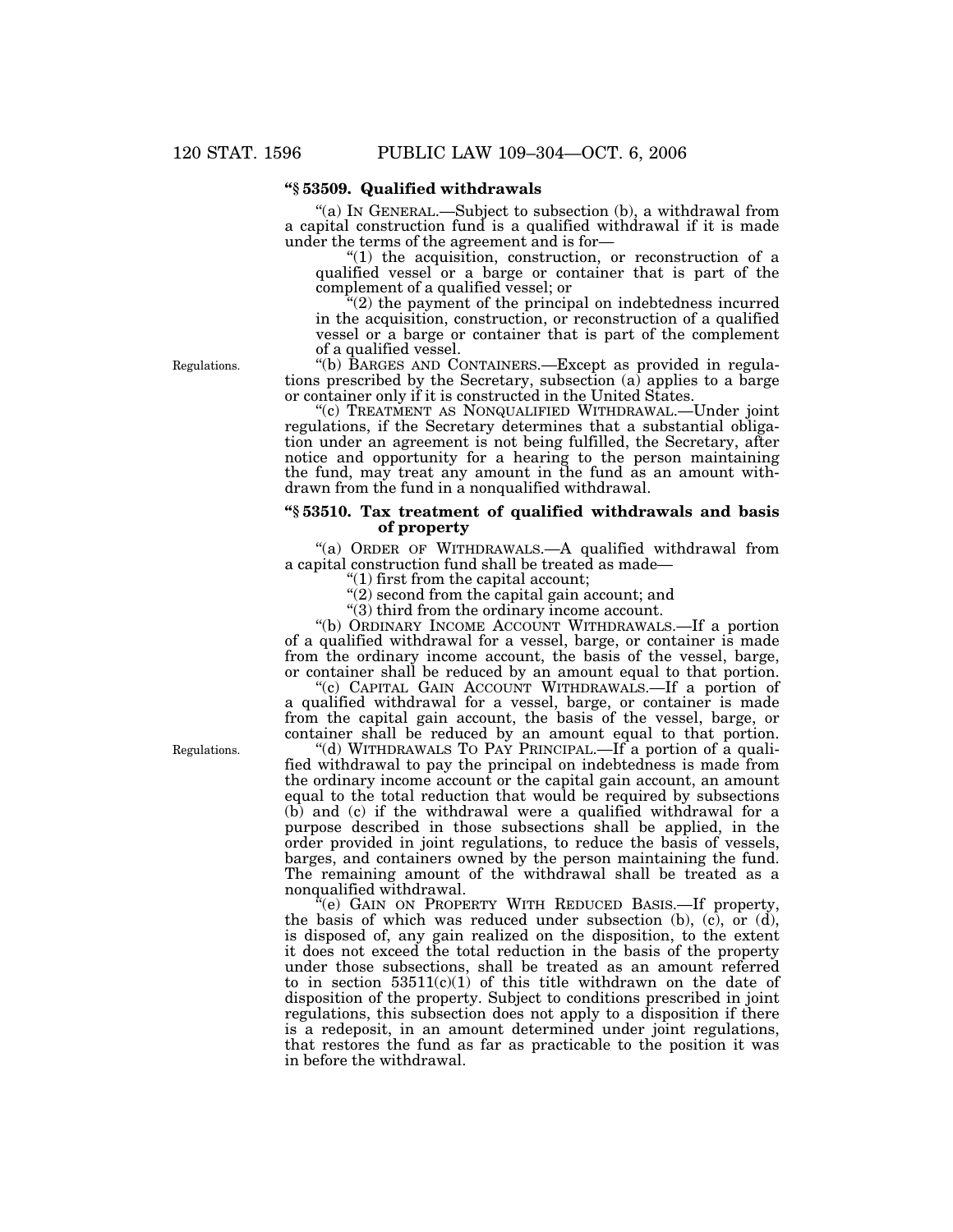## **''§ 53511. Tax treatment of nonqualified withdrawals**

"(a) IN GENERAL.—Except as provided in section 53513 of this title, a withdrawal from a fund that is not a qualified withdrawal shall be treated as a nonqualified withdrawal.

''(b) ORDER OF WITHDRAWALS.—A nonqualified withdrawal shall be treated as made—

''(1) first from the ordinary income account;

''(2) second from the capital gain account; and

''(3) third from the capital account.

"(c) TAX TREATMENT.—For purposes of the Internal Revenue Code of 1986 (26 U.S.C. 1 et seq.)—

 $''(1)$  a nonqualified withdrawal from the ordinary income account shall be included in income as an item of ordinary income for the taxable year in which the withdrawal is made;

 $(2)$  a nonqualified withdrawal from the capital gain account shall be included in income for the taxable year in which the withdrawal is made as an item of gain realized during that year from the disposition of an asset held for more than 6 months; and

''(3) for the period through the last date prescribed for payment of tax for the taxable year in which the withdrawal is made—

"(A) no interest shall be payable under section  $6601$ of such Code (26 U.S.C. 6601) and no addition to the tax shall be payable under section 6651 of such Code (26 U.S.C. 6651);

''(B) interest on the amount of the additional tax attributable to an amount treated as a nonqualified withdrawal from the ordinary income account or the capital gain account shall be paid at the rate determined under subsection (d) from the last date prescribed for payment of the tax for the taxable year for which the amount was deposited in the fund; and

''(C) no interest shall be payable on amounts treated as withdrawn on a last-in-first-out basis under section 53512 of this title.

''(d) INTEREST RATE.—The rate of interest under subsection Regulations.  $(c)(3)(B)$  for a nonqualified withdrawal made in a taxable year beginning after 1971 shall be determined and published jointly by the Secretary and the Secretary of the Treasury. The rate shall be such that its relationship to 8 percent is comparable, as determined by the Secretaries under joint regulations, to the relationship between—

" $(\overline{1})$  the money rates and investment yields for the calendar year immediately before the beginning of the taxable year; and

 $''(2)$  the money rates and investment yields for the calendar year 1970.

''(e) NONQUALIFIED WITHDRAWALS.—

" $(1)$  In GENERAL.—The following applicable percentage of any amount that remains in a capital construction fund at the close of the following specified taxable year following the taxable year for which the amount was deposited shall be treated as a nonqualified withdrawal: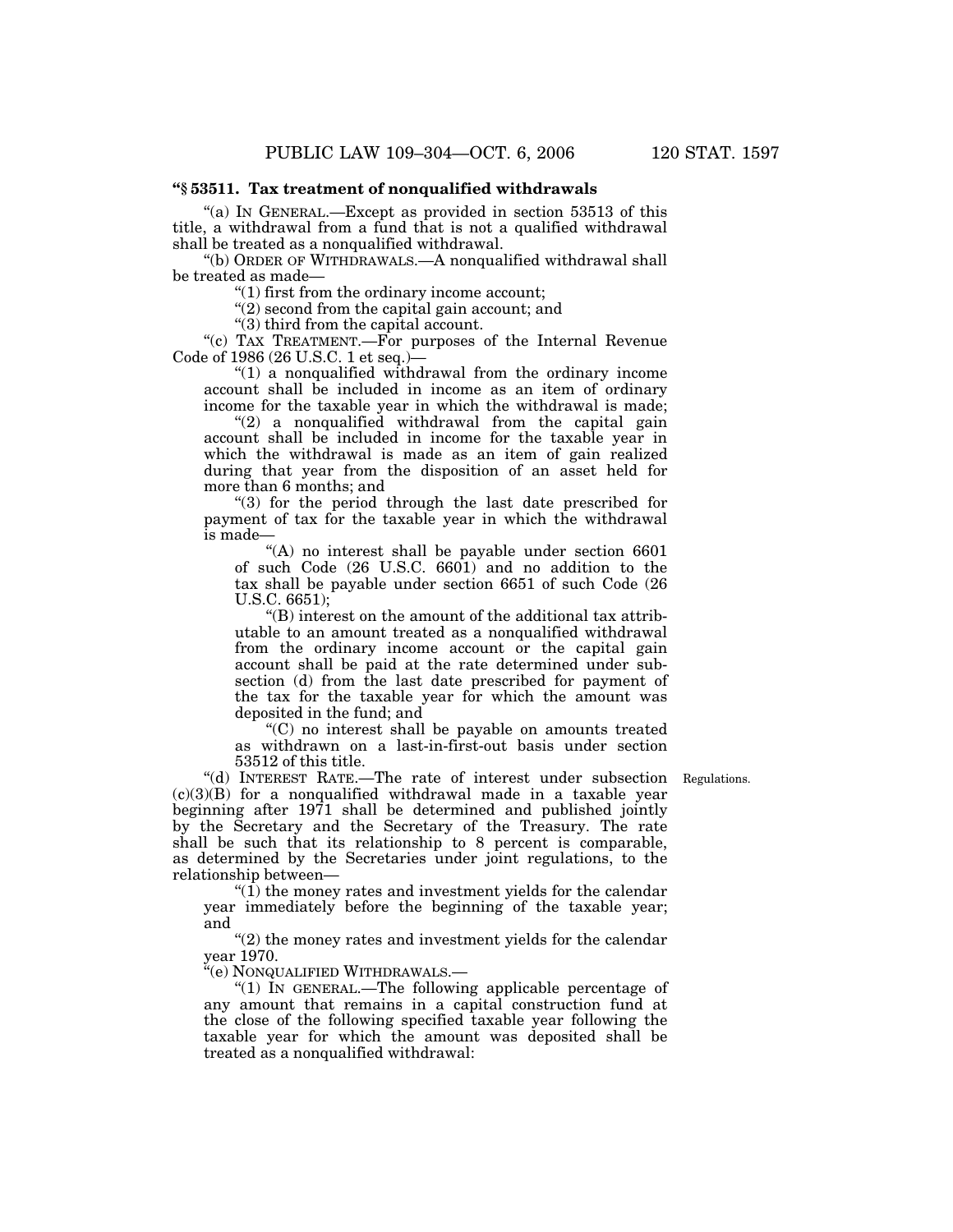#### **''If the amount remains in the fund at The**

**the close of the— percentage**

**applicable**

|                                                                       | $i_{s-}$   |
|-----------------------------------------------------------------------|------------|
|                                                                       | 20 percent |
|                                                                       | 40 percent |
|                                                                       | 60 percent |
|                                                                       | 80 percent |
|                                                                       |            |
| $\mathcal{H}(9)$ Expansion The comings of a conital construction fund |            |

'(2) EARNINGS.—The earnings of a capital construction fund for any taxable year (except net gains) shall be treated under this subsection as an amount deposited for the taxable year.

''(3) CONTRACT FOR QUALIFIED WITHDRAWAL.—Under paragraph (1), an amount shall not be treated as remaining in a capital construction fund at the close of a taxable year to the extent there is a binding contract at the close of the taxable year for a qualified withdrawal of the amount for an identified item for which the withdrawal may be made.

"(4) EXCESS EARNINGS.—If the Secretary determines that the balance in a capital construction fund exceeds the amount appropriate to meet the vessel construction program objectives of the person that established the fund, the amount of the excess shall be treated as a nonqualified withdrawal under paragraph (1) unless the person develops appropriate program objectives within 3 years to dissipate the excess.

''(5) AMOUNTS IN FUND ON JANUARY 1, 1987.—Under this subsection, amounts in a capital construction fund on January 1, 1987, shall be treated as having been deposited in that fund on that date.

''(f) TAX DETERMINATIONS.—

''(1) IN GENERAL.—For a taxable year for which there is a nonqualified withdrawal (including an amount treated as a nonqualified withdrawal under subsection (e)), the tax imposed by chapter 1 of the Internal Revenue Code of 1986  $(26$  U.S.C. ch. 1) shall be determined by-

''(A) excluding the withdrawal from gross income; and

"(B) increasing the tax imposed by chapter 1 of such Code by the product of the amount of the withdrawal and the highest tax rate specified in section 1 (or section 11 for a corporation) of such Code (26 U.S.C. 1, 11).

''(2) MAXIMUM TAX RATE.—For that portion of a nonqualified withdrawal made from the capital gain account during a taxable year to which section  $1(h)$  or  $120\tilde{1}(a)$  of such Code (26 U.S.C.  $1(h)$ ,  $1201(a)$  applies, the tax rate used under paragraph  $(1)(B)$ may not exceed 15 percent (or 34 percent for a corporation).

"(3) TAX BENEFIT RULE.—If any portion of a nonqualified withdrawal is properly attributable to deposits (except earnings on deposits) made by the taxpayer in a taxable year that did not reduce the taxpayer's liability for tax under chapter 1 of such Code (26 U.S.C. ch. 1) for a taxable year before the taxable year in which the withdrawal occurs—

"(A) that portion shall not be taken into account under paragraph (1); and

 $\sqrt{\ }$ (B) an amount equal to that portion shall be allowed as a deduction under section 172 of such Code (26 U.S.C.

172) for the taxable year in which the withdrawal occurs.

"(4) COORDINATION WITH DEDUCTION FOR NET OPERATING LOSSES.—A nonqualified withdrawal excluded from gross income under paragraph (1) shall be excluded in determining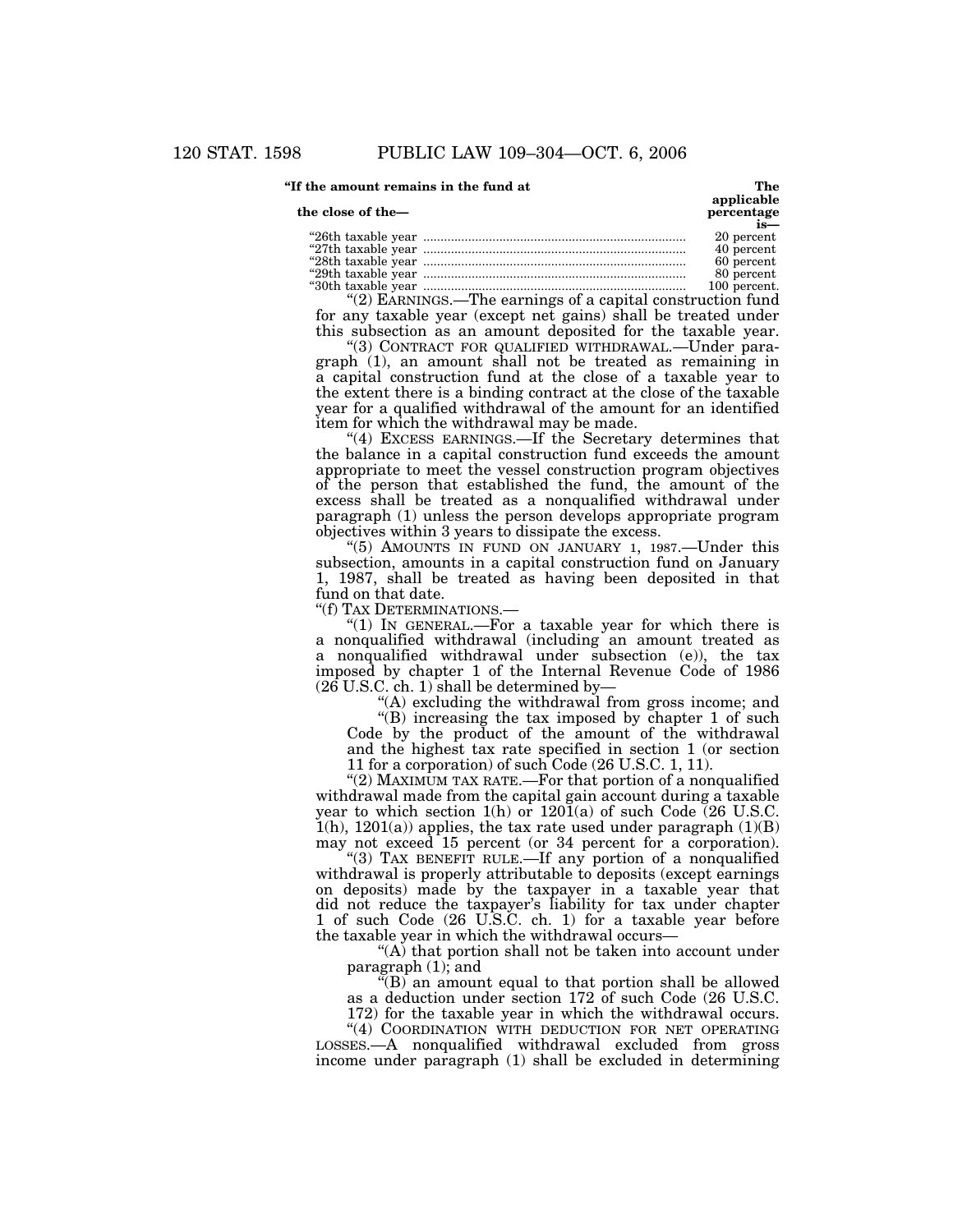taxable income under section 172(b)(2) of such Code (26 U.S.C.  $172(b)(2)$ ).

#### **''§ 53512. FIFO and LIFO withdrawals**

''(a) FIFO.—Except as provided in subsection (b), an amount withdrawn from an account under this chapter shall be treated as withdrawn on a first-in-first-out basis.

''(b) LIFO.—An amount withdrawn from an account under this chapter shall be treated as withdrawn on a last-in-first-out basis if it is—

''(1) a nonqualified withdrawal for research, development, and design expenses incident to new and advanced vessel design, machinery, and equipment; or

 $\tilde{H}(2)$  an amount treated as a nonqualified withdrawal under section 53510(d) of this title.

# **''§ 53513. Corporate reorganizations and partnership changes**

''Under joint regulations—

" $(1)$  a transfer of a capital construction fund from one person to another person in a transaction to which section 381 of the Internal Revenue Code of 1986 (26 U.S.C. 381) applies may be treated as if the transaction is not a nonqualified withdrawal; and

" $(2)$  a similar rule shall be applied to a continuation of a partnership (within the meaning of subchapter K of chapter 1 of such Code (26 U.S.C. 701 et seq.)).

#### **''§ 53514. Relationship of old fund to new fund**

''(a) DEFINITION.—In this section, the term 'old fund' means a capital construction fund maintained before October 21, 1970.  $\cdot$ <sup>"(b)</sup> ELECTION TO MAINTAIN OLD FUND.—A person maintaining

an old fund may elect to continue the old fund, but may not—

''(1) hold amounts in the old fund beyond the expiration date provided in the agreement under which the old fund is maintained (determined without regard to an extension or renewal made after April 14, 1970); or

''(2) maintain simultaneously the old fund and a new fund established under this chapter.

"(c) APPLICATION OF NEW FUND AGREEMENT TO OLD FUND AMOUNTS.—If a person makes an agreement under this chapter to establish a new fund, the person may agree to extend the agreement to some or all of the amounts in an old fund. Each item in the old fund to be transferred shall be transferred in a nontaxable transaction to the appropriate account in the new fund. For purposes of section  $53511(c)(3)$  of this title, the date of the deposit of an item so transferred shall be July 1, 1971, or the date of the deposit in the old fund, whichever is later.

#### **''§ 53515. Records and reports**

''A person maintaining a fund under this chapter shall keep records and make reports as required by the Secretary or the Secretary of the Treasury.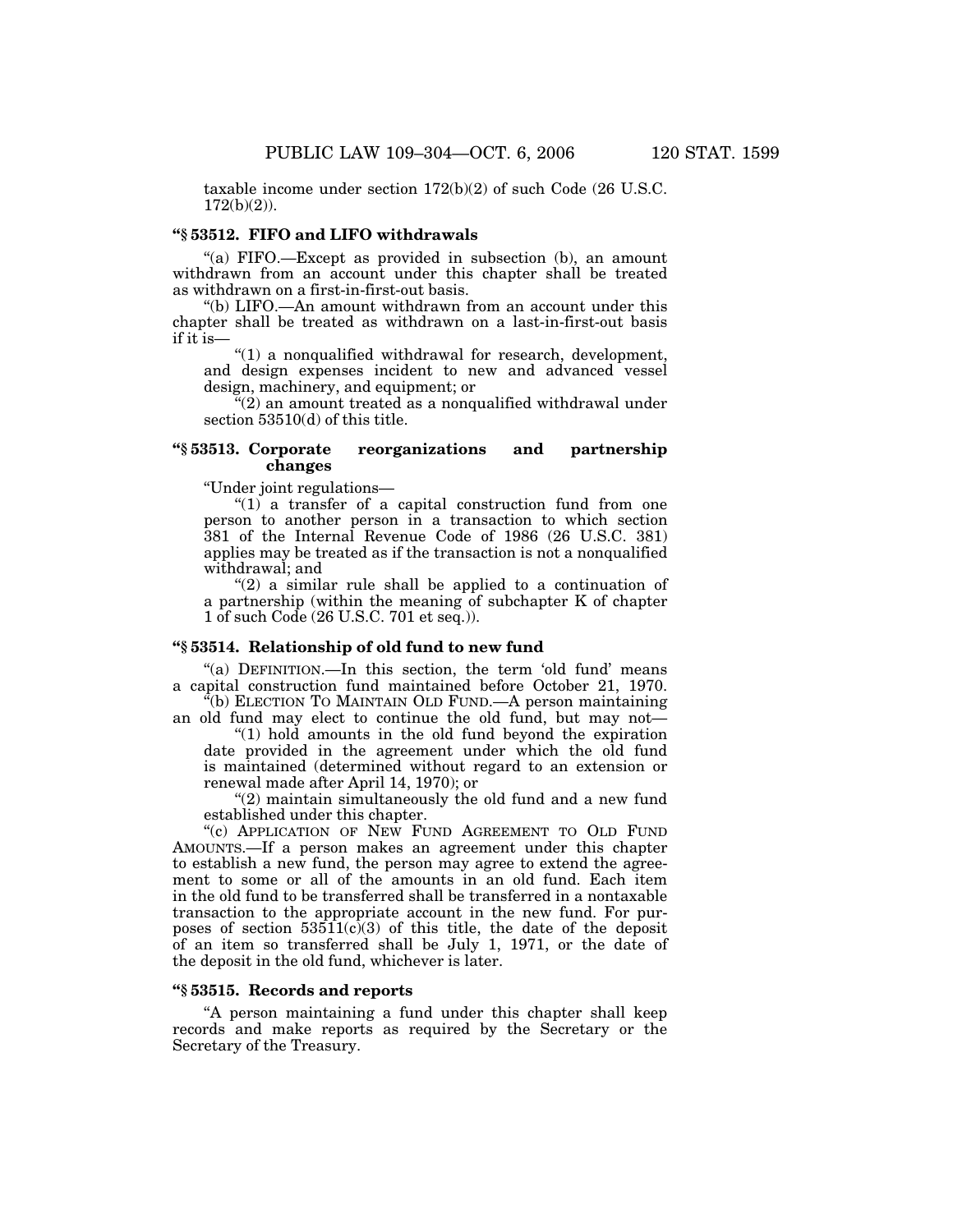#### **''§ 53516. Termination of agreement after change in regulations**

''If, after an agreement has been made under this chapter, a change is made either in the joint regulations or in the regulations prescribed by the Secretary under this chapter that could have a substantial effect on the rights or duties of a person maintaining a fund under this chapter, that person may terminate the agreement.

## **''§ 53517. Reports**

"(a) IN GENERAL.—Within 120 days after the close of each calendar year, the Secretary of Transportation and the Secretary of Commerce each shall provide the Secretary of the Treasury a written report on the capital construction funds under the particular Secretary's jurisdiction for the calendar year.

''(b) CONTENTS.—The report shall state the name and taxpayer identification number of each person—

" $(1)$  establishing a capital construction fund during the calendar year;

 $''(2)$  maintaining a capital construction fund on the last day of the calendar year;

''(3) terminating a capital construction fund during the calendar year;

''(4) making a deposit to or withdrawal from a capital construction fund during the calendar year, and the amount of the deposit or withdrawal; or

(5) having been determined during the calendar year to have failed to fulfill a substantial obligation under a capital construction fund agreement to which the person is a party.

## **''CHAPTER 537—LOANS AND GUARANTEES**

#### ''SUBCHAPTER I—GENERAL

- "Sec.<br>"53701. "53701. Definitions.<br>"53702. General aut
- "53702. General authority.<br>"53703. Application proced"<br>53704. Funding limits.
- Application procedures.
- 
- Pledge of United States Government. Eligible purposes of obligations.
- "53704. Funding limits."<br>53705. Pledge of Unite<br>"53706. Eligible purpose<br>"53707. Findings relate" Findings related to obligors and operators.
- ''53708. Findings related to economic soundness.
- "53709. Amount of obligations.<br>"53710. Contents of obligations
- "53710. Contents of obligations.<br>"53711. Security interest.
- "53711. Security interest.<br>"53712. Monitoring financ
- ''53712. Monitoring financial condition and operations of obligor.
- Administrative fees.
- "53714. Guarantee fees.<br>"53715. Escrow fund.
- "53715. Escrow fund.<br>"53716. Deposit fund
- "53716. Deposit fund.<br>"53717. Management
- Management of funds in the Treasury.
- ''53718. Annual report to Congress.

#### ''SUBCHAPTER II—DEFAULT PROVISIONS

- "53721. Rights of obligee.<br>"53722. Actions by Secret
- "53722. Actions by Secretary.<br>"53723. Payments by Secreta
- ''53723. Payments by Secretary and issuance of obligations.
- "53724. Rights to secured property.<br>"53725. Actions against obligor. Actions against obligor.

# ''SUBCHAPTER III—PARTICULAR PROJECTS

"53731. Commercial demonstration ocean thermal energy conversion facilities and plantships.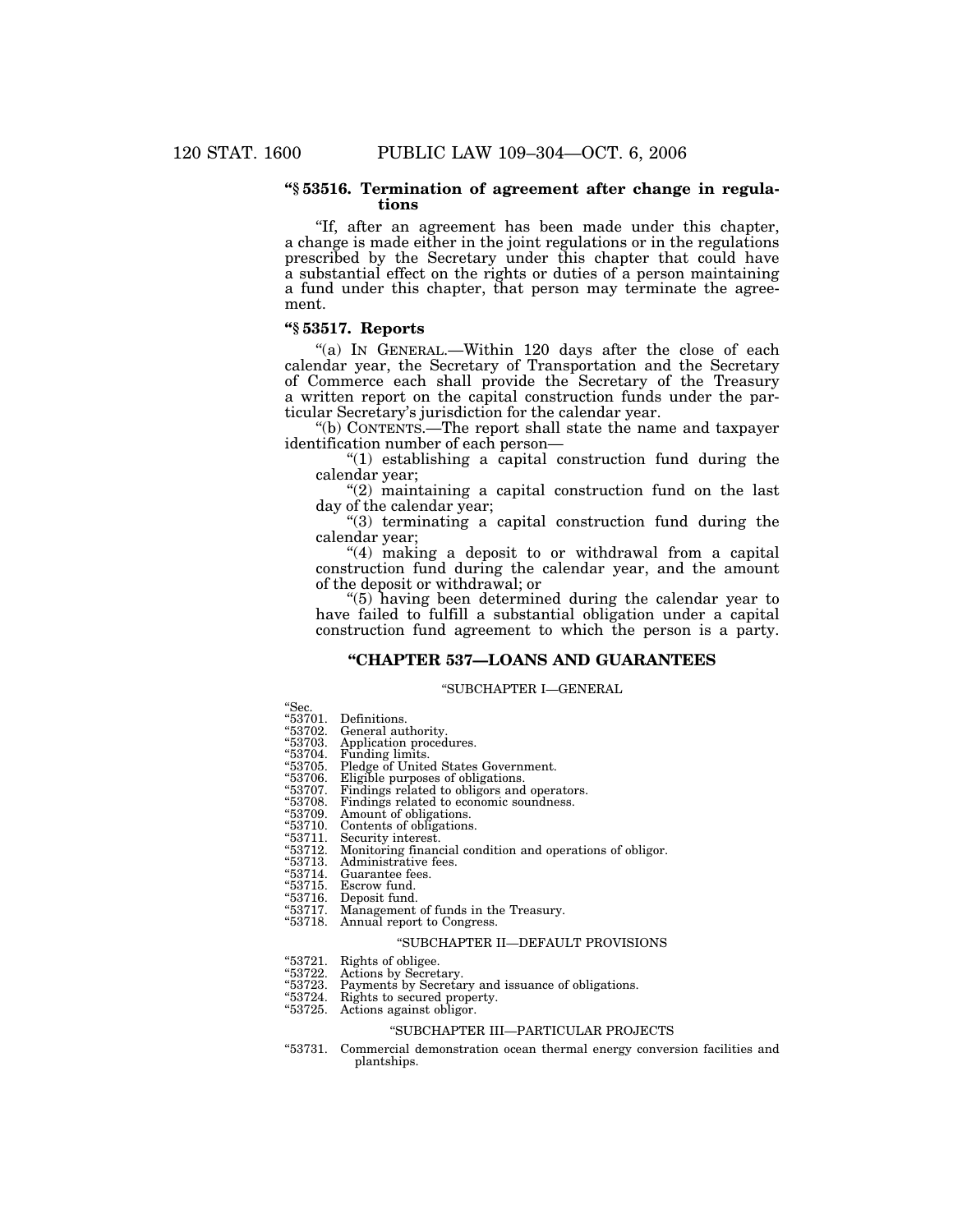''53732. Eligible export vessels.

''53733. Shipyard modernization and improvement. ''53734. Replacement of vessels because of changes in operating standards.

''53735. Fisheries financing and capacity reduction.

# ''SUBCHAPTER I—GENERAL

#### **''§ 53701. Definitions**

''In this chapter:

"(1) ACTUAL COST.—The term 'actual cost' means the sum of—

"(A) all amounts paid by or for the account of the obligor as of the date on which a determination is made under section 53715(d)(1) of this title; and

''(B) all amounts that the Secretary reasonably estimates the obligor will become obligated to pay from time to time thereafter, for the construction, reconstruction, or reconditioning of the vessel, including guarantee fees that will become payable under section 53714 of this title in connection with all obligations issued for construction, reconstruction, or reconditioning of the vessel or equipment to be delivered, and all obligations issued for the delivered vessel or equipment.

''(2) CONSTRUCTION, RECONSTRUCTION, AND RECONDI-TIONING.—The terms 'construction', 'reconstruction', and 'reconditioning' include designing, inspecting, outfitting, and equipping.

''(3) DEPRECIATED ACTUAL COST.—The term 'depreciated actual cost' of a vessel means—

"(A) if the vessel was not reconstructed or reconditioned, the actual cost of the vessel depreciated on a straight line basis over the useful life of the vessel as determined by the Secretary, not to exceed 25 years from the date of delivery by the builder; or

''(B) if the vessel was reconstructed or reconditioned, the sum of—

"(i) the actual cost of the vessel depreciated on a straight line basis from the date of delivery by the builder to the date of the reconstruction or reconditioning, using the original useful life of the vessel, and from the date of the reconstruction or reconditioning, using a useful life of the vessel determined by the Secretary; and

''(ii) any amount paid or obligated to be paid for the reconstruction or reconditioning, depreciated on a straight line basis using a useful life of the vessel determined by the Secretary.

"(4) ELIGIBLE EXPORT VESSEL.—The term 'eligible export vessel' means a vessel that—

''(A) is constructed, reconstructed, or reconditioned in the United States for use in world-wide trade; and

''(B) will, on delivery or redelivery, become or remain documented under the laws of a country other than the United States.

''(5) FISHERY FACILITY.—

"(A) In GENERAL.—Subject to subparagraph  $(B)$ , the term 'fishery facility' means—

''(i) for operations on land—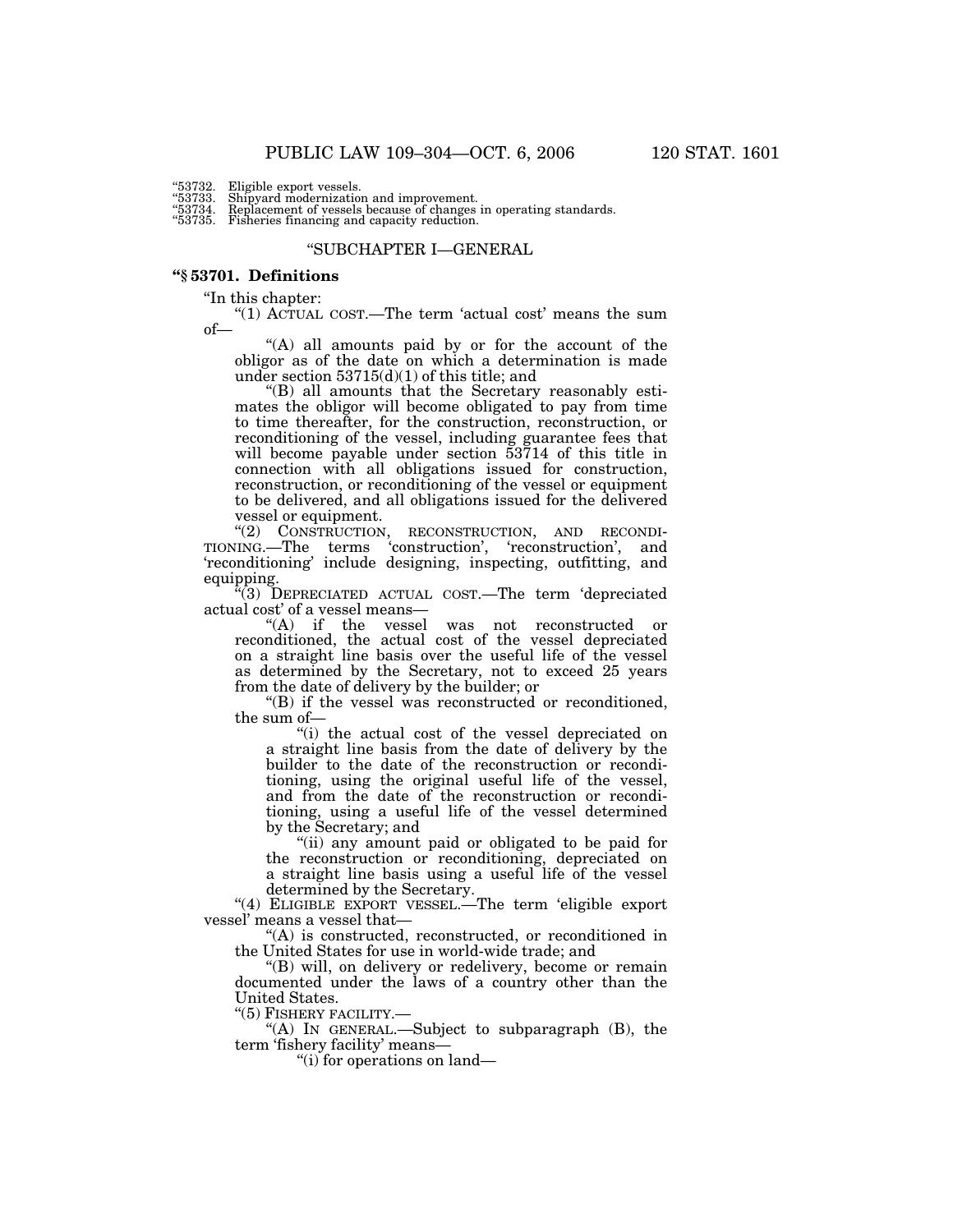''(I) a structure or appurtenance thereto designed for the unloading and receiving from vessels, the processing, the holding pending processing, the distribution after processing, or the holding pending distribution, of fish from a fishery;

" $(\overline{II})$  the land necessary for the structure or appurtenance; and

''(III) equipment that is for use with the structure or appurtenance and that is necessary for performing a function referred to in subclause (I);<br> $\frac{u}{u}$ ;

(ii) for operations not on land, a vessel built in the United States and used for, equipped to be used for, or of a type normally used for, the processing of fish; or

''(iii) for aquaculture, including operations on land or elsewhere—

''(I) a structure or appurtenance thereto designed for aquaculture;

 $\sqrt[\alpha]{\text{III}}$  the land necessary for the structure or appurtenance;

''(III) equipment that is for use with the structure or appurtenance and that is necessary for performing a function referred to in subclause (I); and

''(IV) a vessel built in the United States and used for, equipped to be used for, or of a type normally used for, aquaculture.

''(B) REQUIRED OWNERSHIP.—Under subparagraph (A), the structure, appurtenance, land, equipment, or vessel must be owned by—

''(i) an individual who is a citizen of the United States; or

''(ii) an entity that is a citizen of the United States under section 50501 of this title and that is at least 75 percent owned (as determined under that section) by citizens of the United States.

''(6) FISHING VESSEL.—The term 'fishing vessel' has the meaning given that term in section 3 of the Magnuson-Stevens Fishery Conservation and Management Act (16 U.S.C. 1802), and any reference in this chapter to a vessel designed principally for commercial use in the fishing trade or industry is deemed to be a reference to a fishing vessel.

''(7) MORTGAGE.—The term 'mortgage' includes—

''(A) a preferred mortgage as defined in section 31301 of this title; and

''(B) a mortgage on a vessel that will become a preferred mortgage when filed or recorded under chapter 313 of this title.

OBLIGATION.—The term 'obligation' means an instrument of indebtedness issued for a purpose described in section 53706 of this title, except—

''(A) an obligation issued by the Secretary under section 53723 of this title; and

''(B) an obligation eligible for investment of funds under section 53715(f) or 53717 of this title.

''(9) OBLIGEE.—The term 'obligee' means the holder of an obligation.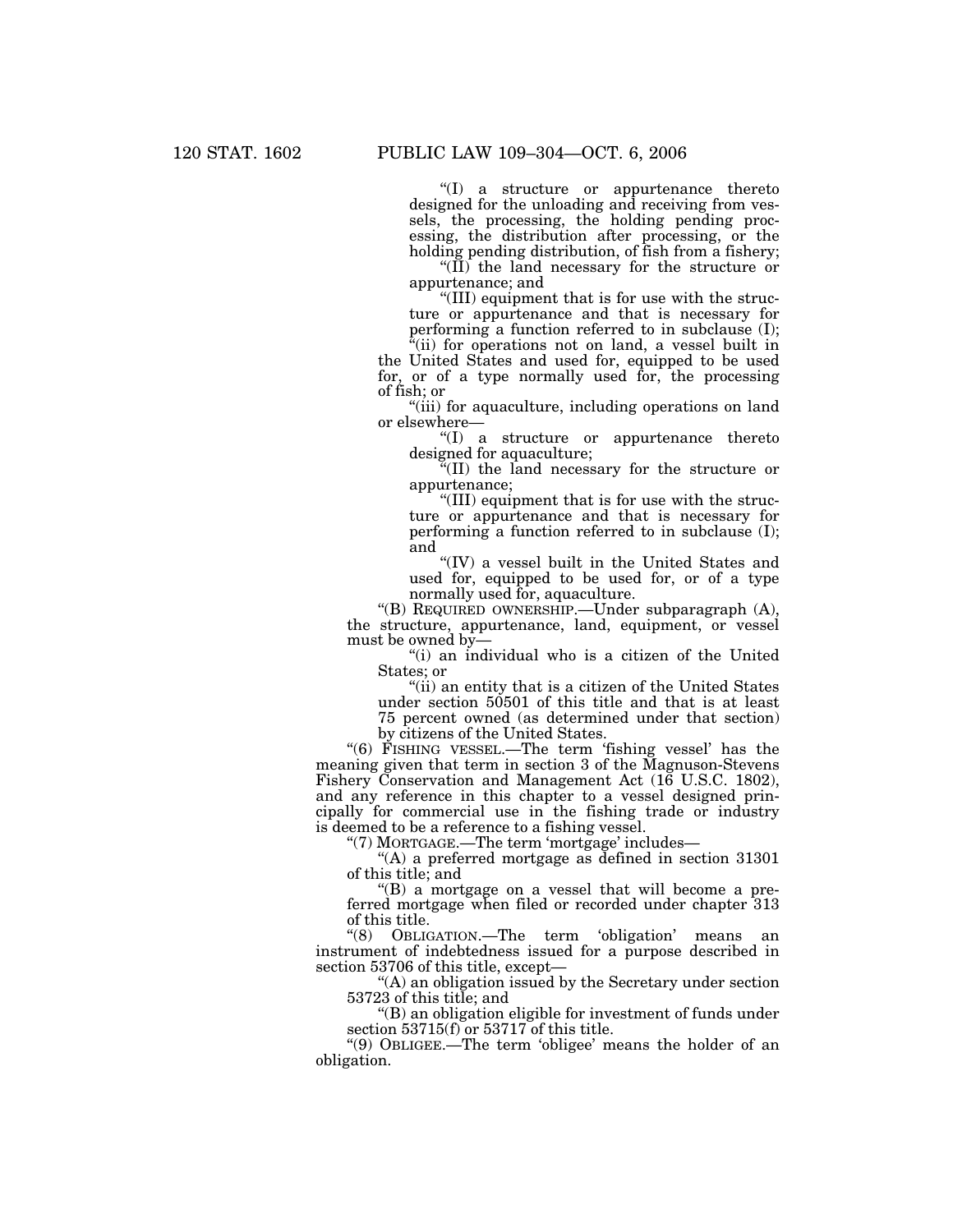''(10) OBLIGOR.—The term 'obligor' means a party primarily liable for payment of the principal of or interest on an obligation.

"(11) OCEAN THERMAL ENERGY CONVERSION FACILITY OR PLANTSHIP.—The term 'ocean thermal energy conversion facility or plantship' means an at-sea facility or vessel, whether mobile, floating unmoored, moored, or standing on the seabed, that uses temperature differences in ocean water to produce electricity or another form of energy capable of being used directly to perform work, and includes—

''(A) equipment installed on the facility or vessel to use the electricity or other form of energy to produce, process, refine, or manufacture a product;

 $\mathrm{``(B)}$  a cable or pipeline used to deliver the electricity, freshwater, or product to shore; and

''(C) other associated equipment and appurtenances of the facility or vessel to the extent they are located seaward of the high water mark.

''(12) SECRETARY.—The term 'Secretary' means—

''(A) the Secretary of Commerce with respect to fishing vessels and fishery facilities; and

''(B) the Secretary of Transportation with respect to other vessels and general shipyard facilities (as defined in section 53733(a) of this title).

"(13) VESSEL.—The term 'vessel' means any type of vessel, whether in existence or under construction, including—

''(A) a cargo vessel;

''(B) a passenger vessel;

''(C) a combination cargo and passenger vessel;

 $\widetilde{f(D)}$  a tanker;

''(E) a tug or towboat;

"(F) a barge;

''(G) a dredge;

"(H) a floating drydock with a capacity of at least 35,000 lifting tons and a beam of at least 125 feet between the wing walls;

''(I) an oceanographic research vessel;

''(J) an instruction vessel;

 $f(K)$  a pollution treatment, abatement, or control vessel;

 $\mathrm{``(L)}$  a fishing vessel whose ownership meets the citizenship requirements under section 50501 of this title for documenting vessels to operate in the coastwise trade; and

''(M) an ocean thermal energy conversion facility or plantship that is or will be documented under the laws of the United States.

# **''§ 53702. General authority**

''(a) IN GENERAL.—The Secretary, on terms the Secretary may prescribe, may guarantee or make a commitment to guarantee the payment of the principal of and interest on an obligation eligible to be guaranteed under this chapter. A guarantee or commitment to guarantee shall cover 100 percent of the principal and interest.

''(b) DIRECT LOANS FOR FISHERIES.—

''(1) IN GENERAL.—Notwithstanding any other provision of this chapter, any obligation involving a fishing vessel, fishery facility, aquaculture facility, individual fishing quota, or fishing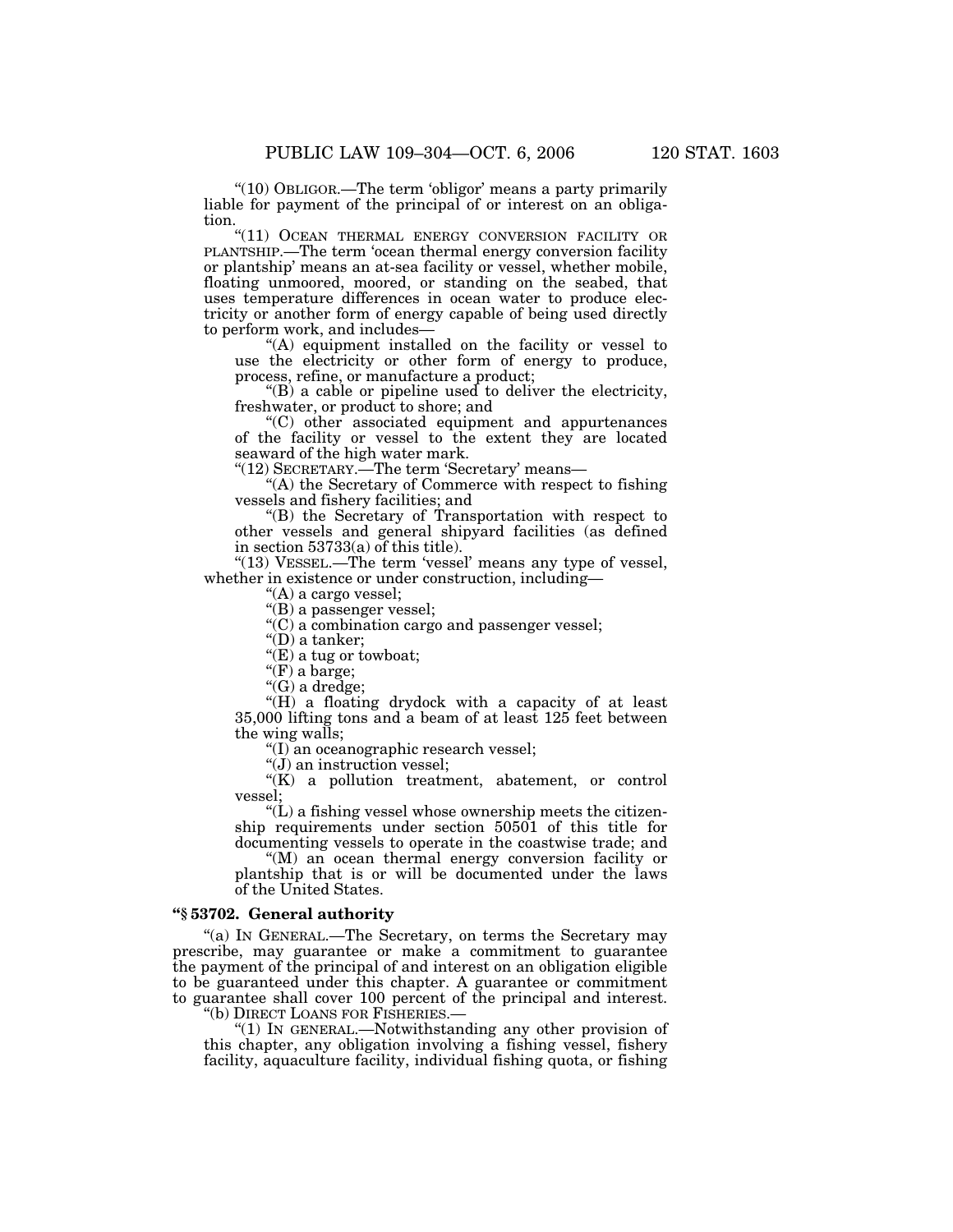capacity reduction program issued under this chapter after October 11, 1996, shall be a direct loan obligation for which the Secretary shall be the obligee, rather than an obligation issued to an obligee other than the Secretary and guaranteed by the Secretary. A direct loan obligation under this subsection shall be treated in the same manner and to the same extent as an obligation guaranteed under this chapter except with respect to provisions of this chapter that by their nature can only be applied to obligations guaranteed under this chapter.

''(2) INTEREST RATE.—Notwithstanding any other provision of this chapter, the annual rate of interest an obligor shall pay on a direct loan obligation under this subsection is 2 percent plus the additional percent the Secretary must pay as interest to borrow from the Treasury the funds to make the loan.

## **''§ 53703. Application procedures**

''(a) TIME FOR DECISION.—

"(1) IN GENERAL.—The Secretary shall approve or deny an application for a loan guarantee under this chapter within 270 days after the date on which the signed application is received by the Secretary.

''(2) EXTENSION.—On request by an applicant, the Secretary may extend the 270-day period in paragraph (1) to a date not later than 2 years after the date on which the signed application was received by the Secretary.

''(b) CERTIFICATION OF REVIEW.—The Secretary may not guarantee or make a commitment to guarantee an obligation under this chapter unless the Secretary certifies that a full and fair consideration of all the regulatory requirements, including economic soundness and financial requirements applicable to the obligor and related parties, and a thorough assessment of the technical, economic, and financial aspects of the loan application, has been made.

#### **''§ 53704. Funding limits**

''(a) GENERAL LIMITATIONS.—The total unpaid principal amount of obligations guaranteed under this chapter and outstanding at one time may not exceed \$12,000,000,000. Of that amount—

" $(1)$  \$850,000,000 shall be limited to obligations related to fishing vessels and fishery facilities; and

" $(2)$  \$3,000,000,000 shall be limited to obligations related to eligible export vessels.

''(b) ADDITIONAL LIMITATIONS.—Additional limitations may not be imposed on new commitments to guarantee loans for any fiscal year, except in amounts established in advance by annual authorization laws. A vessel eligible for a guarantee under this chapter may not be denied eligibility because of its type.

''(c) LIMITS BASED ON RISK FACTORS.—

''(1) DEFINITION.—In this subsection, the term 'cost' has the meaning given that term in section 502 of the Federal Credit Reform Act of 1990 (2 U.S.C. 661a).

"(2) SYSTEM OF RISK CATEGORIES.—The Secretary shall-

''(A) establish, and update annually, a system of risk categories for obligations guaranteed under this chapter that categorizes the relative risk of guarantees based on the risk factors set forth in paragraph  $(4)$ ;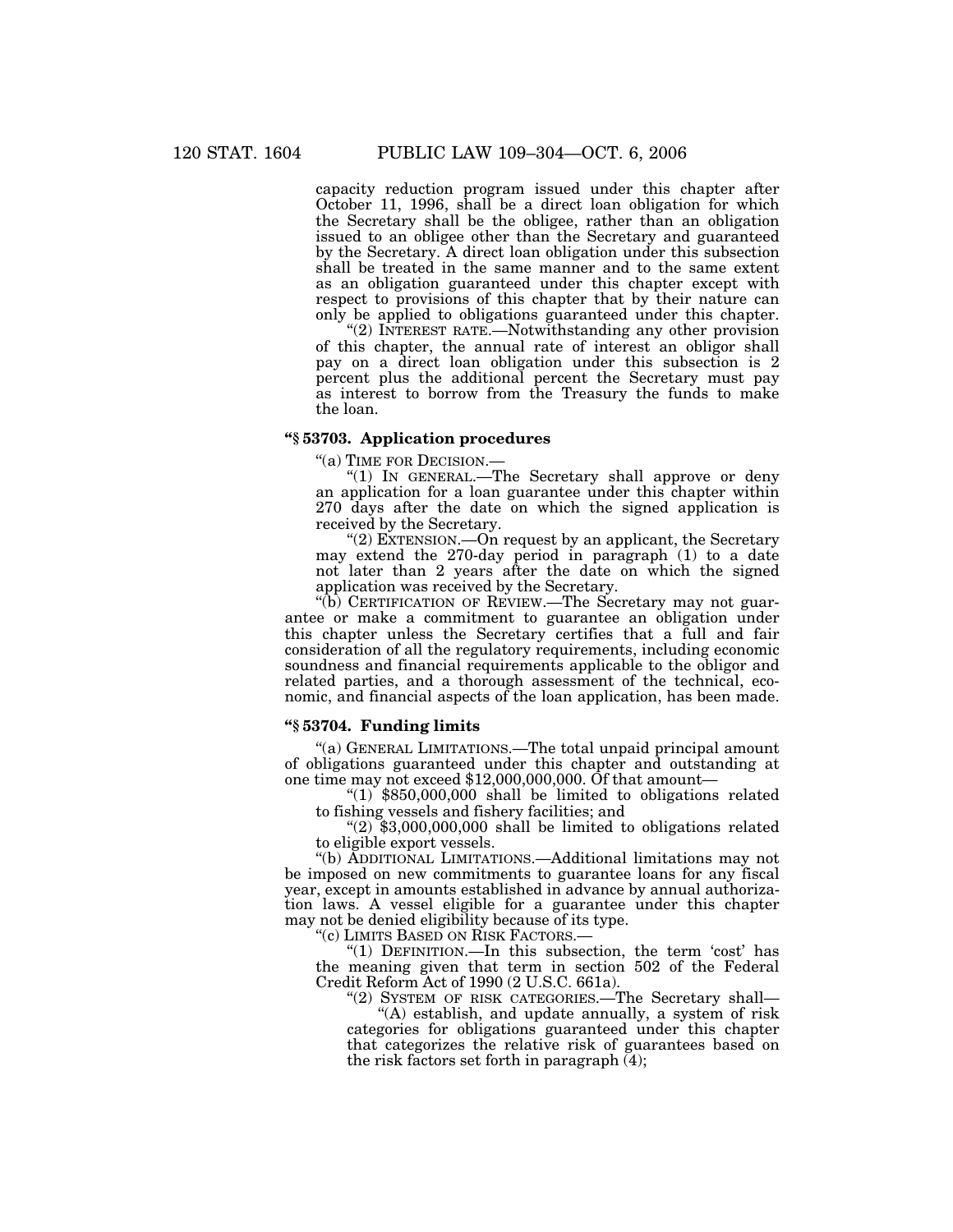''(B) determine annually for each risk category a subsidy rate equivalent to the cost of obligations in the category, expressed as a percentage of the amount guaranteed for obligations in the category; and

" $(C)$  ensure that each risk category is comprised of loans that are relatively homogeneous in cost and share characteristics predictive of defaults and other costs, given the facts known at the time of obligation or commitment, using a risk category system that is based on historical analysis of program data and statistical evidence concerning the likely costs of defaults or other costs that are expected to be associated with the loans in the category. "(3) USE OF SYSTEM.-

''(A) PLACING OBLIGATION IN CATEGORY.—Before making a guarantee under this chapter for an obligation, and annually for projects subject to a guarantee, the Secretary shall apply the risk factors specified in paragraph (4) to place the obligation in a risk category established under paragraph (2).

''(B) REDUCTION OF AVAILABLE AMOUNT.—The Secretary shall consider the total amount available to the Secretary for making guarantees under this chapter to be reduced by the amount determined by multiplying—

''(i) the amount guaranteed under this chapter for an obligation; by

''(ii) the subsidy rate for the category in which the obligation is placed under subparagraph (A).

''(C) ESTIMATED COST.—The estimated cost to the United States Government of a guarantee under this chapter for an obligation is deemed to be the amount determined under subparagraph (B) for the obligation.

''(D) RESTRICTION ON FURTHER GUARANTEES.—The Secretary may not guarantee obligations under this chapter after the total amount available to the Secretary under appropriations laws for the cost of loan guarantees is considered to be reduced to zero under subparagraph (B).

"(4) RISK FACTORS.—The risk factors referred to in this subsection are—

 $f(A)$  if applicable, the country risk for each eligible export vessel financed or to be financed by an obligation;

''(B) the period for which an obligation is guaranteed or to be guaranteed;

 $(C)$  the amount of an obligation guaranteed or to be guaranteed in relation to the total cost of the project financed or to be financed by the obligation;

''(D) the financial condition of an obligor or applicant for a guarantee;

''(E) if applicable, other guarantees related to the project;

" $(F)$  if applicable, the projected employment of each vessel or equipment to be financed with an obligation;

''(G) if applicable, the projected market that will be served by each vessel or equipment to be financed with an obligation;

" $(H)$  the collateral provided for a guarantee for an obligation;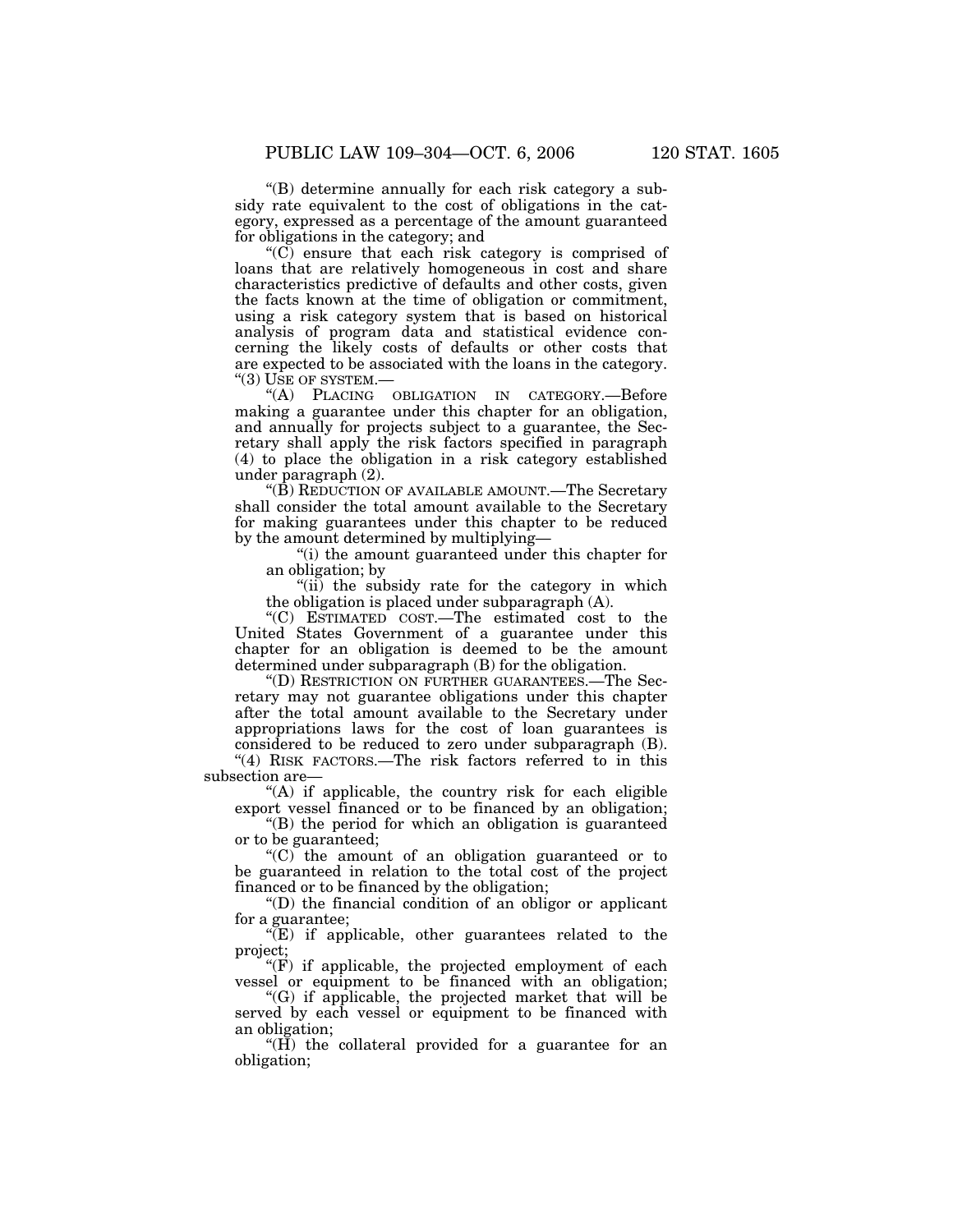''(I) the management and operating experience of an obligor or applicant for a guarantee;

''(J) whether a guarantee under this chapter is or will be in effect during the construction period of the project; and

"(K) the concentration risk presented by an unduly large percentage of loans outstanding by any one borrower or group of affiliated borrowers.

## **''§ 53705. Pledge of United States Government**

''(a) FULL FAITH AND CREDIT.—The full faith and credit of the United States Government is pledged to the payment of a guarantee made under this chapter, for both principal and interest, including interest (as may be provided for in the guarantee) accruing between the date of default under a guaranteed obligation and the date of payment in full of the guarantee.

''(b) INCONTESTABILITY.—A guarantee or commitment to guarantee made under this chapter is conclusive evidence of the eligibility of the obligation for the guarantee. The validity of a guarantee or commitment to guarantee made under this chapter is incontestable.

## **''§ 53706. Eligible purposes of obligations**

"(a) IN GENERAL.—To be eligible for a guarantee under this chapter, an obligation must aid in any of the following:

 $f(1)(A)$  Financing (including reimbursement of an obligor for expenditures previously made for) the construction, reconstruction, or reconditioning of a vessel (including an eligible export vessel) designed principally for research, or for commercial use—

"(i) in the coastwise or intercoastal trade;

"(ii) on the Great Lakes, or on bays, sounds, rivers, harbors, or inland lakes of the United States;

"(iii) in foreign trade as defined in section 109(b) of this title;

"(iv) as an ocean thermal energy conversion facility or plantship;

 $\mathcal{H}(v)$  as a floating drydock in the construction, reconstruction, reconditioning, or repair of vessels; or

"(vi) as an eligible export vessel in worldwide trade.

 $\mathrm{``(B)}$  A guarantee under subparagraph  $(A)$  may not be made more than one year after delivery of the vessel (or redelivery if the vessel was reconstructed or reconditioned) unless the proceeds of the obligation are used to finance the construction, reconstruction, or reconditioning of a vessel or of facilities or equipment related to marine operations.

 $(2)$  Financing (including reimbursement of an obligor for expenditures previously made for) the construction, reconstruction, reconditioning, or purchase of a vessel owned by citizens of the United States and designed principally for research, or for commercial use in the fishing industry.

''(3) Financing the purchase, reconstruction, or reconditioning of a vessel or fishery facility—

"(A) for which an obligation was guaranteed under this chapter; and

" $(B)$  that, under subchapter II of this chapter—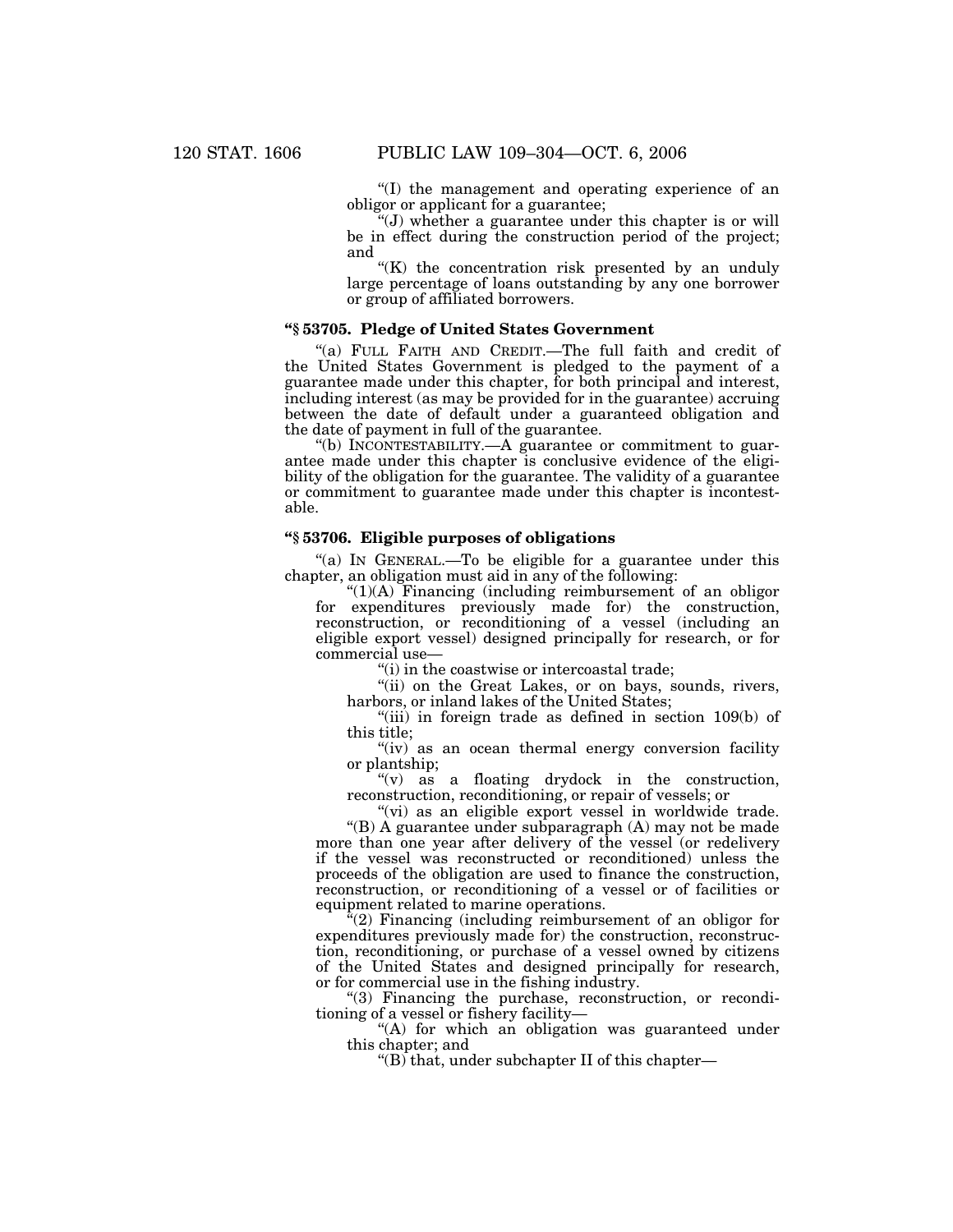"(i) is a vessel or fishery facility for which an obligation was accelerated and paid;

''(ii) was acquired by the Federal Ship Financing Fund or successor account under section 53717 of this title; or

''(iii) was sold at foreclosure begun or intervened in by the Secretary.

"(4) Financing any part of the repayment to the United States Government of any amount of a construction-differential subsidy paid for a vessel.

 $(5)$  Refinancing an existing obligation (regardless of whether guaranteed under this chapter) issued for a purpose described in paragraphs  $(1)$ – $(4)$ , including a short-term obligation incurred to obtain temporary funds with the intention of refinancing.

''(6) Financing or refinancing (including reimbursement of an obligor for expenditures previously made for) the construction, reconstruction, reconditioning, or purchase of a fishery facility.

''(7) Financing or refinancing (including reimbursement of an obligor for expenditures previously made for) the purchase of an individual fishing quota in accordance with section 303(d)(4) of the Magnuson-Stevens Fishery Conservation and Management Act (16 U.S.C. 1853(d)(4)).

''(b) NON-VESSELS TREATED AS VESSELS.—An obligation guaranteed under subsection  $(a)(6)$  or  $(7)$  shall be treated, for purposes of this chapter, in the same manner and to the same extent as an obligation that aids in financing the construction, reconstruction, reconditioning, or purchase of a vessel, except with respect to provisions that by their nature can only be applied to vessels.

''(c) PRIORITIES FOR CERTAIN VESSELS.—In guaranteeing or making a commitment to guarantee an obligation under this chapter, the Secretary shall give priority to—

''(1) a vessel that is otherwise eligible for a guarantee and is constructed with assistance under subtitle D of the Maritime Security Act of 2003 (46 U.S.C. 53101 note); and

" $(2)$  after applying paragraph  $(1)$ , a vessel that is otherwise eligible for a guarantee and that the Secretary of Defense determines—

''(A) is suitable for service as a naval auxiliary in time of war or national emergency; and

''(B) meets a shortfall in sealift capacity or capability.

# **''§ 53707. Findings related to obligors and operators**

''(a) RESPONSIBLE OBLIGOR.—The Secretary may not guarantee or make a commitment to guarantee an obligation under this chapter unless the Secretary finds that the obligor is responsible and has the ability, experience, financial resources, and other qualifications necessary for the adequate operation and maintenance of each vessel that will serve as security for the guarantee.

"(b) OPERATORS OF LINER VESSELS. The Secretary of Transportation may not guarantee or make a commitment to guarantee a loan for the construction, reconstruction, or reconditioning of a liner vessel under this chapter unless the Chairman of the Federal Maritime Commission certifies that the operator of the vessel has not been found by the Commission to have committed, within the previous 5 years—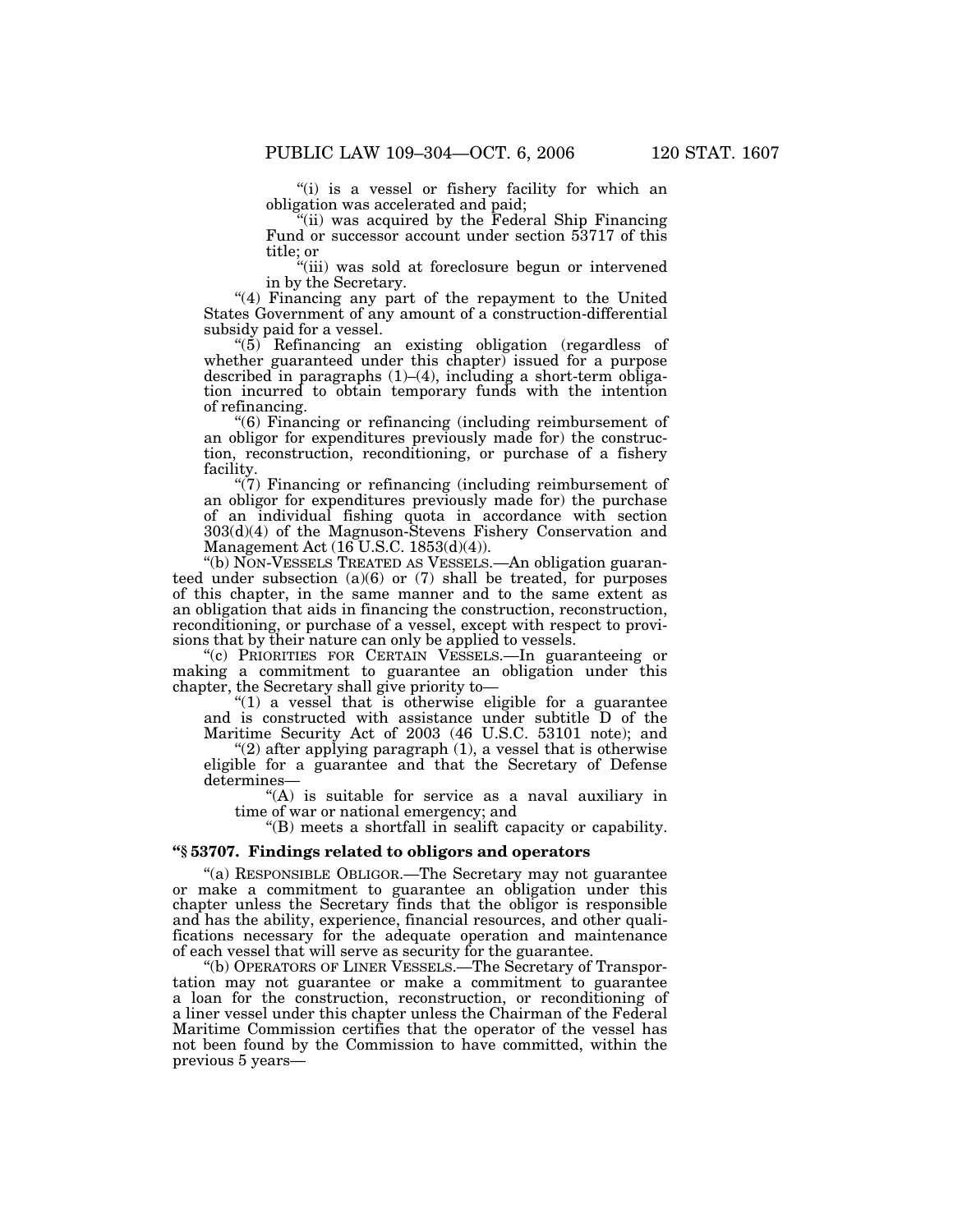" $(1)$  a violation of part A of subtitle IV of this title that involves unjust or unfair discriminatory treatment or undue or unreasonable prejudice or disadvantage with respect to a United States shipper, ocean transportation intermediary, ocean common carrier, or port; or

" $(2)$  a violation of part B of subtitle IV of this title.

''(c) OPERATORS OF FISHING VESSELS.—The Secretary of Commerce may not guarantee or make a commitment to guarantee a loan for the construction, reconstruction, or reconditioning of a fishing vessel under this chapter if the operator of the vessel has been—

''(1) held liable, or the vessel has been held liable in rem, for a civil penalty under section 308 of the Magnuson-Stevens Fishery Conservation and Management Act (16 U.S.C. 1858) and the operator has not paid the penalty;

" $(2)$  found guilty of an offense under section 309 of the Magnuson-Stevens Fishery Conservation and Management Act (16 U.S.C. 1859) and not paid the assessed fine or served the assessed sentence;

''(3) held liable for a civil or criminal penalty under section 105 of the Marine Mammal Protection Act of 1972 (16 U.S.C. 1375) and not paid the assessed fine or served the assessed sentence; or

"(4) held liable for a civil penalty by the Coast Guard under this title or title 33 and not paid the assessed fine.

Regulations.

''(d) WAIVERS CONCERNING FINANCIAL CONDITION.—The Secretary shall prescribe regulations concerning circumstances under which waivers of, or exceptions to, otherwise applicable regulatory requirements concerning financial condition can be made. The regulations shall require that—

"(1) the economic soundness requirements in section 53708(a) of this title are met after the waiver of the financial condition requirement; and

"(2) the waiver shall provide for the imposition of other requirements on the obligor designed to compensate for the increased risk associated with the obligor's failure to meet regulatory requirements applicable to financial condition.

# **''§ 53708. Findings related to economic soundness**

"(a) BY SECRETARY OF TRANSPORTATION.—The Secretary of Transportation may not guarantee or make a commitment to guarantee an obligation under this chapter unless the Secretary finds that the property or project for which the obligation will be executed will be economically sound. In making that finding, the Secretary shall consider—

" $(1)$  the need in the particular segment of the maritime industry for new or additional capacity, including any impact on existing equipment for which a guarantee under this chapter is in effect;

 $(2)$  the market potential for employment of the vessel over the life of the guarantee;

''(3) projected revenues and expenses associated with employment of the vessel;

 $\mathcal{H}(4)$  any charter, contract of affreightment, transportation agreement, or similar agreement or undertaking relevant to the employment of the vessel;

''(5) other relevant criteria; and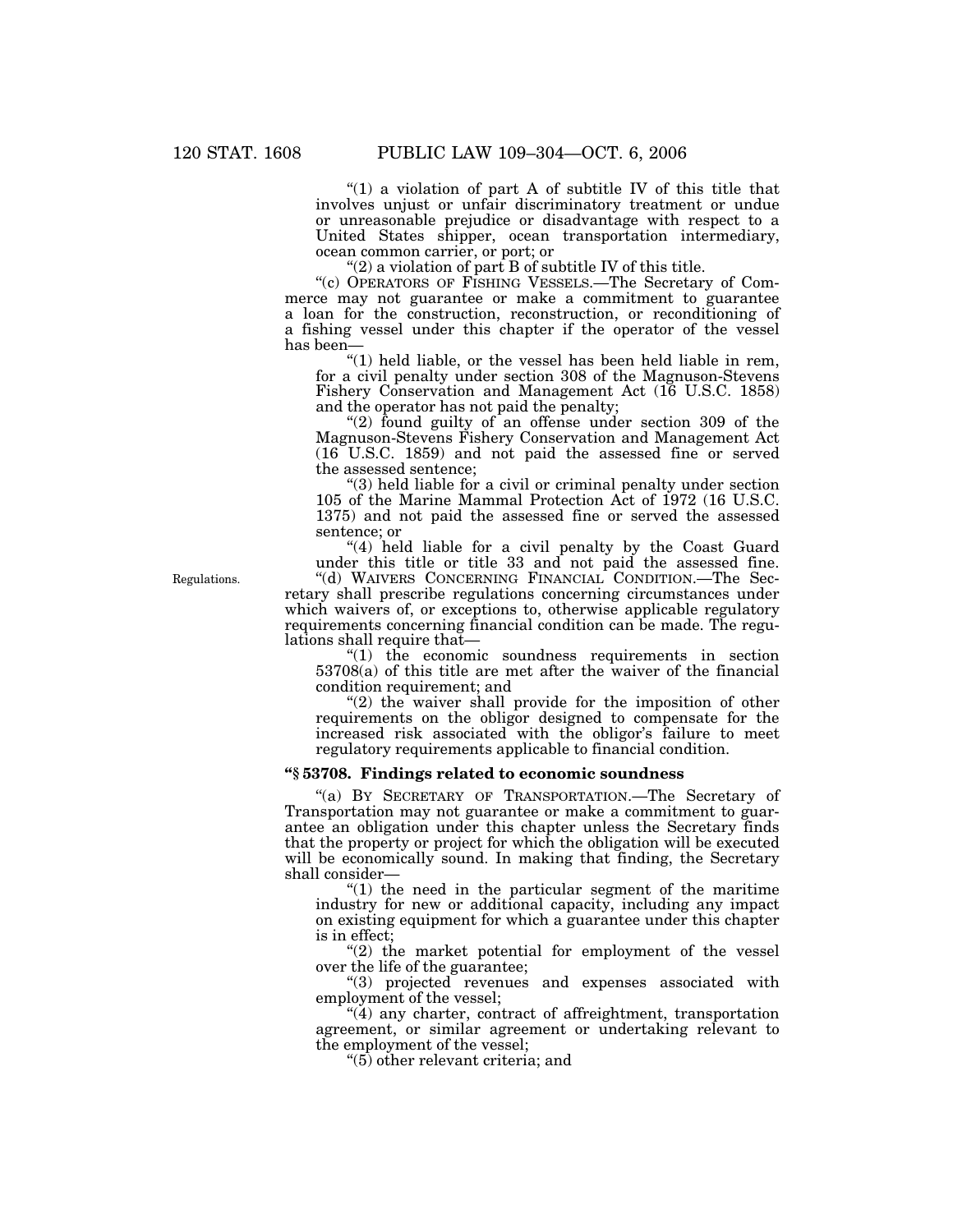''(6) for inland waterways, the need for technical improvements, including increased fuel efficiency or improved safety.

''(b) BY SECRETARY OF COMMERCE.—The Secretary of Commerce may not guarantee or make a commitment to guarantee an obligation under this chapter unless the Secretary finds, at or prior to the time the commitment is made or the guarantee becomes effective, that—

"(1) the property or project for which the obligation will be executed will be economically sound; and

" $(2)$  for a fishing vessel, the purpose of the financing or refinancing is consistent with—

"(A) the wise use of the fisheries resources and the development, advancement, management, conservation, and protection of the fisheries resources; or

 $^{a}(B)$  the need for technical improvements, including increased fuel efficiency or improved safety.

''(c) USED FISHING VESSELS AND FACILITIES.—The Secretary of Commerce may not guarantee or make a commitment to guarantee an obligation under this chapter for the purchase of a used fishing vessel or used fishery facility unless the vessel or facility will be—

''(1) reconstructed or reconditioned in the United States and will contribute to the development of the United States fishing industry; or

" $(2)$  used—

"(A) in the harvesting of fish from an underused fishery; or

''(B) for a purpose described in the definition of 'fishery facility' in section 53701 of this title with respect to an underused fishery.

''(d) INDEPENDENT ANALYSIS.—The Secretary may make a determination that aspects of an application under this chapter require independent analysis to be conducted by third party experts due to risk factors associated with markets, technology, financial structures, or other risk factors identified by the Secretary. Any independent analysis conducted under this subsection shall be performed by a party chosen by the Secretary.

''(e) ADDITIONAL EQUITY BECAUSE OF INCREASED RISKS.—Notwithstanding any other provision of this chapter, the Secretary may make a determination that an application under this title requires additional equity because of increased risk factors associated with markets, technology, financial structures, or other risk factors identified by the Secretary.

#### **''§ 53709. Amount of obligations**

"(a) IN GENERAL.—The principal of an obligation may not be guaranteed in an amount greater than the amount determined by multiplying the percentage applicable under subsection (b) by—

 $(1)$  the amount paid by or for the account of the obligor (as determined by the Secretary, which determination shall be conclusive) for the construction, reconstruction, or reconditioning of the vessel used as security for the guarantee; or

 $\sqrt{\frac{2}{2}}$  if the obligor creates an escrow fund under section 53715 of this title, the actual cost of the vessel.

''(b) LIMITATIONS ON AMOUNT BORROWED.— ''(1) IN GENERAL.—Except as otherwise provided, the principal amount of an obligation guaranteed under this chapter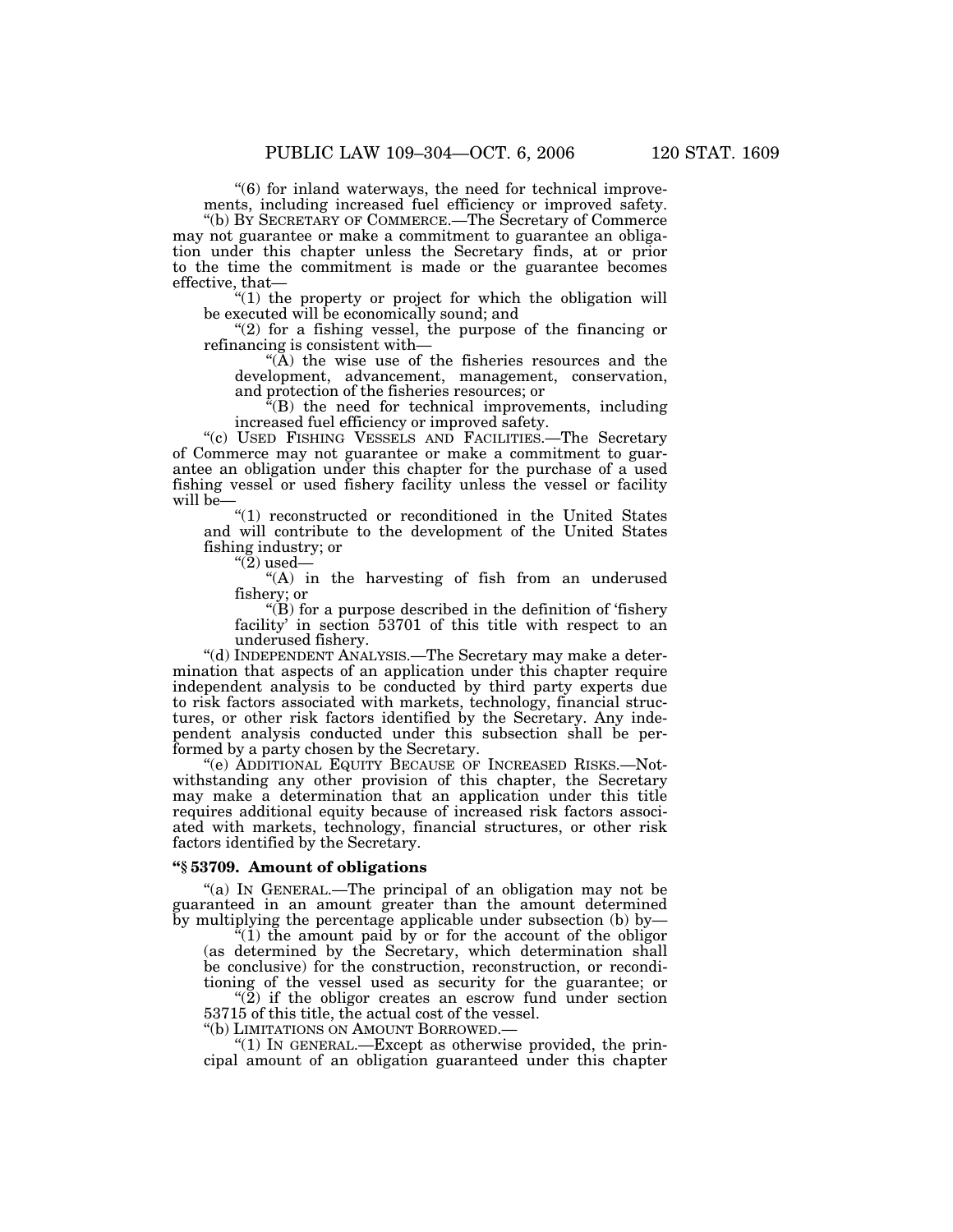may not exceed 75 percent of the actual cost or depreciated actual cost, as determined by the Secretary, of the vessel used as security for the guarantee.

"(2) CERTAIN APPROVED VESSELS.—The principal amount may not exceed 87.5 percent of the actual cost or depreciated actual cost if—

"(A) the size and speed of the vessel are approved by the Secretary;

 $\mathrm{``(B)}$  the vessel is or would have been eligible for mortgage aid for construction under section 509 of the Merchant Marine Act, 1936, or would have been eligible except that the vessel was built with a construction-differential subsidy and the subsidy has been repaid; and

''(C) the vessel is of a type described in that section for which the minimum down payment required by that section is 12.5 percent of the cost of the vessel.

''(3) BARGES.—For a barge constructed without a construction-differential subsidy or for which the subsidy has been repaid, the principal amount may not exceed 87.5 percent of the actual cost or depreciated actual cost.

"(4) FISHING VESSELS AND FISHERY FACILITIES.—For a fishing vessel or fishery facility, the principal amount may not exceed 80 percent of the actual cost or depreciated actual cost. However, debt for the vessel or facility may not be placed through the Federal Financing Bank.

 $\sqrt[4]{(5)}$  OTEC.—For an ocean thermal energy conversion facility or plantship constructed without a construction-differential subsidy, the principal amount may not exceed 87.5 percent of the actual cost or depreciated actual cost of the facility or plantship.

''(6) ELIGIBLE EXPORT VESSELS.—For an eligible export vessel, the principal amount may not exceed 87.5 percent of the actual cost or depreciated actual cost.

''(c) SECURITY INVOLVING MULTIPLE VESSELS.—The principal amount of an obligation having more than one vessel as security for the guarantee may not exceed the sum of the principal amounts allowable for all the vessels.

''(d) PROHIBITION ON UNIFORM PERCENTAGE LIMITATIONS.—The Secretary may not establish a percentage under any provision of subsection (b) that is to be applied uniformly to all guarantees or commitments to guarantee made under that provision.

"(e) PROHIBITION ON MINIMUM PRINCIPAL AMOUNT.—The Secretary may not establish, as a condition of eligibility for a guarantee under this chapter, a minimum principal amount for an obligation covering the reconstruction or reconditioning of a fishing vessel or fishery facility. For purposes of this chapter, the reconstruction or reconditioning of a fishing vessel or fishery facility does not include the routine minor repair or maintenance of the vessel or facility.

#### **''§ 53710. Contents of obligations**

''(a) IN GENERAL.—An obligation guaranteed under this chapter must—

''(1) provide for payments by the obligor satisfactory to the Secretary;

''(2) provide for interest (exclusive of guarantee fees and other fees) at a rate not more than the annual rate on the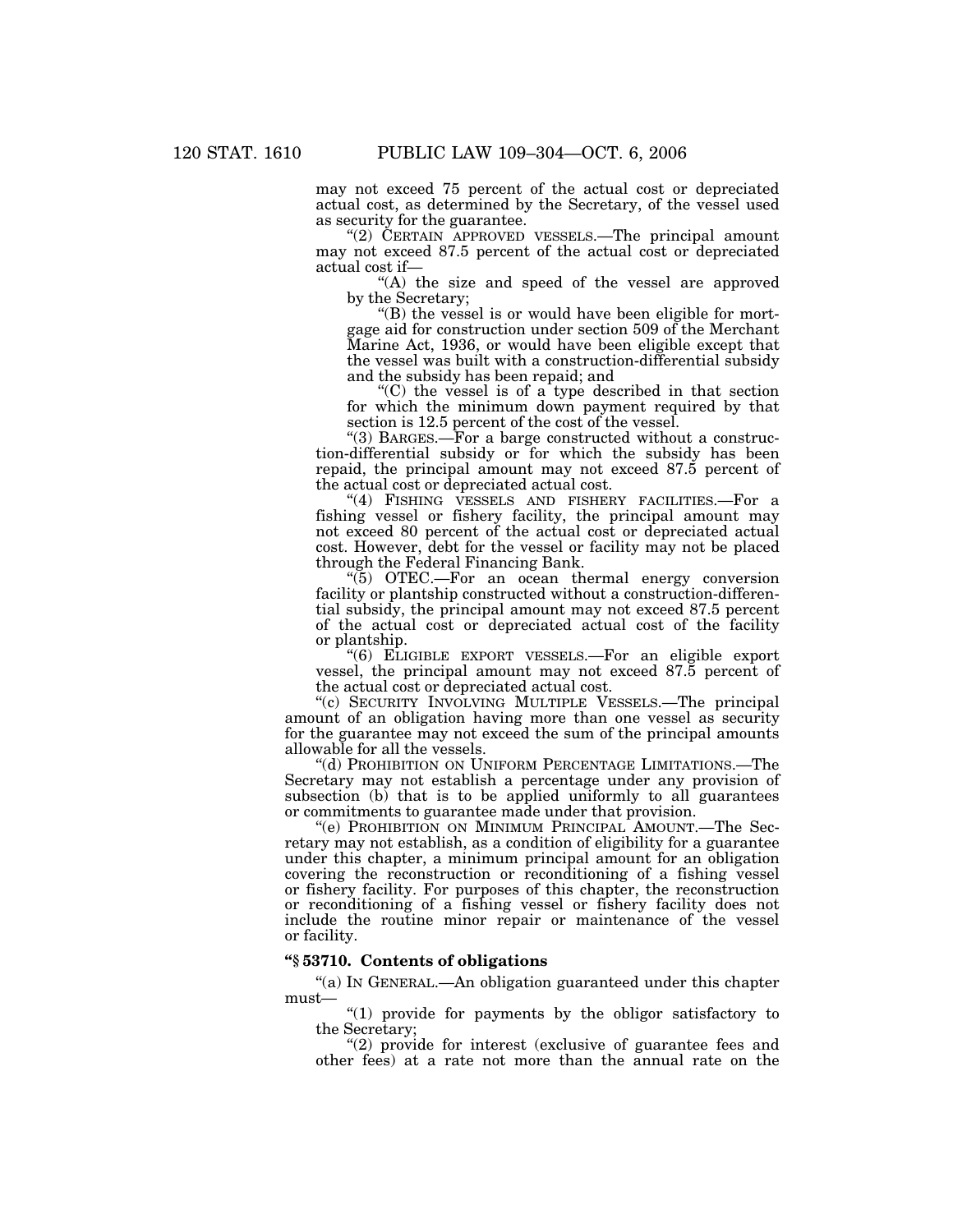unpaid principal that the Secretary determines is reasonable, considering the range of interest rates prevailing in the private market for similar loans and the risks assumed by the Secretary;

''(3) have a maturity date satisfactory to the Secretary, but—

"(A) not more than  $25$  years after the date of delivery of the vessel used as security for the guarantee; or

''(B) if the vessel has been reconstructed or reconditioned, not more than the later of—

"(i) 25 years after the date of delivery of the vessel; or

"(ii) the remaining years of useful life of the vessel as determined by the Secretary; and

"(4) provide, or a related agreement must provide, that if the vessel used as security for the guarantee is a delivered vessel, the vessel shall be—

''(A) in class A–1, American Bureau of Shipping, or meet other standards acceptable to the Secretary, with all required certificates, including marine inspection certificates of the Coast Guard or, in the case of an eligible export vessel, of the appropriate foreign authorities under a treaty, convention, or other international agreement to which the United States is a party, and with all outstanding requirements and recommendations necessary for class retention accomplished, unless the Secretary permits a deferment of repairs necessary to meet these requirements; and

 $E(B)$  well equipped, in good repair, and in every respect seaworthy and fit for service.

''(b) PROVISIONS FOR CERTAIN PASSENGER VESSELS.—

"(1) IN GENERAL.—With the Secretary's approval, if the vessel used as security for the guarantee is a passenger vessel having the tonnage, speed, passenger accommodations, and other characteristics described in section 503 of the Merchant Marine Act, 1936, an obligation guaranteed under this chapter or a related agreement may provide that—

''(A) the only recourse by the United States Government against the obligor for payments under the guarantee will be repossession of the vessel and assignment of insurance claims; and

 $\mathrm{``(B)}$  the obligor's liability for payments under the guarantee will be satisfied and discharged by the surrender of the vessel and all interest in the vessel to the Government in the condition described in paragraph (2).

''(2) SURRENDER OF VESSEL.—

''(A) IN GENERAL.—On surrender, the vessel must be—

''(i) free and clear of all liens and encumbrances except the security interest conveyed to the Secretary under this chapter;

"(ii) in class; and

"(iii) in as good order and condition (ordinary wear and tear excepted) as when acquired by the obligor.

''(B) COVERING DEFICIENCIES BY INSURANCE.—To the extent covered by insurance, a deficiency related to a requirement in subparagraph (A) may be satisfied by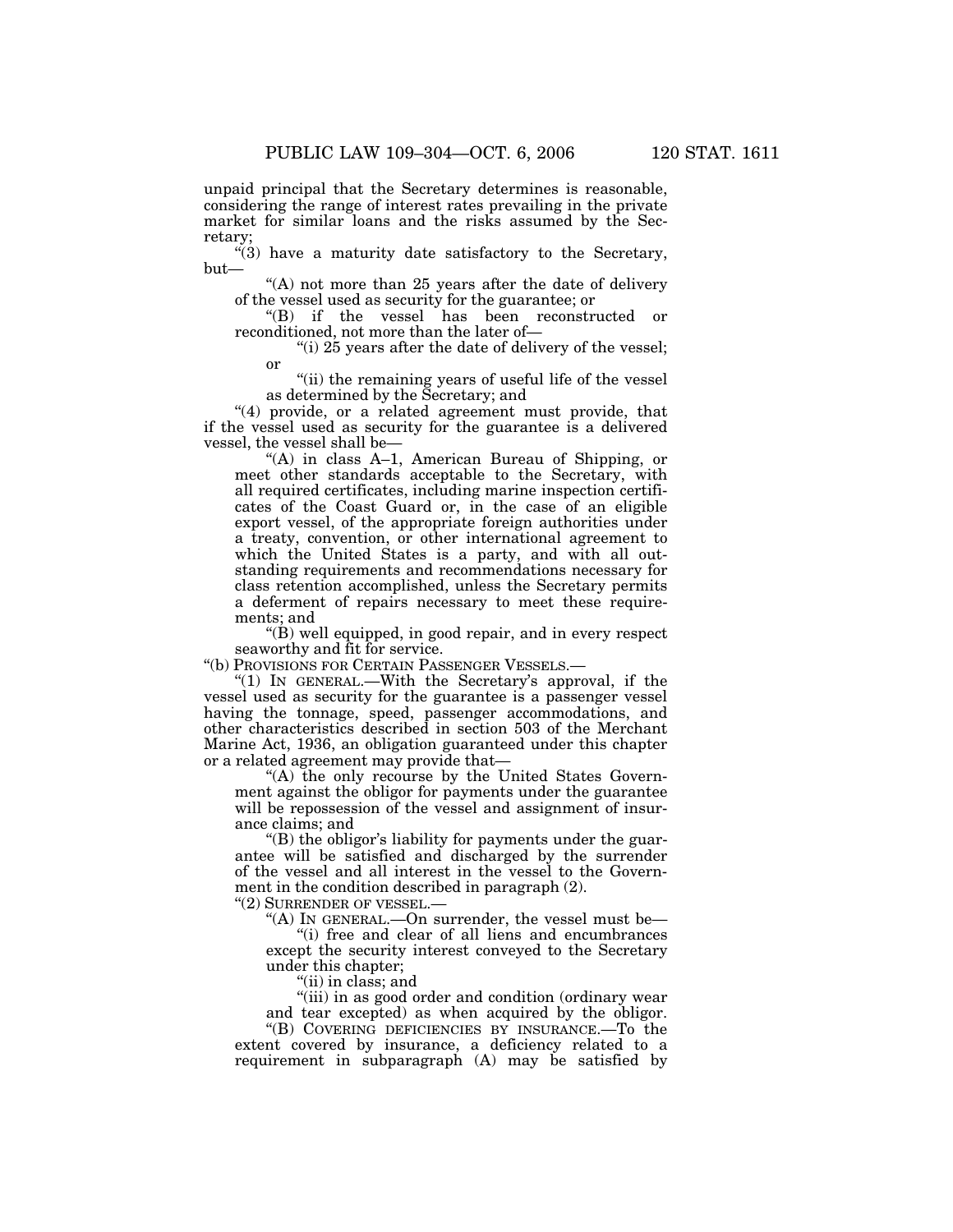assignment of the obligor's insurance claims to the Government.

"(c) OTHER PROVISIONS TO PROTECT SECURITY INTERESTS.-An obligation guaranteed under this chapter and any related agreement must contain other provisions for the protection of the security interests of the Government (including acceleration, assumption, and subrogation provisions and the issuance of notes by the obligor to the Secretary), liens and releases of liens, payment of taxes, and other matters that the Secretary may prescribe.

#### **''§ 53711. Security interest**

''(a) IN GENERAL.—The Secretary may guarantee an obligation under this chapter only if the obligor conveys or agrees to convey to the Secretary a security interest the Secretary considers necessary to protect the interest of the United States Government.

''(b) MULTIPLE VESSELS AND TYPES OF SECURITY.—The security interest may relate to more than one vessel and may consist of more than one type of security. If the security interest relates to more than one vessel, the obligation may have the latest maturity date allowable under section  $53710(a)(3)$  of this title for any of the vessels used as security for the guarantee. However, the Secretary may require such payments of principal prior to maturity, with respect to all related obligations, as the Secretary considers necessary to maintain adequate security for the guarantee.

#### **''§ 53712. Monitoring financial condition and operations of obligor**

''(a) IN GENERAL.—The Secretary shall monitor the financial condition and operations of the obligor on a regular basis during the term of the guarantee. The Secretary shall document the results of the monitoring on an annual or quarterly basis depending on the condition of the obligor. If the Secretary determines that the financial condition of the obligor warrants additional protections to the Secretary, the Secretary shall take appropriate action under subsection (b). If the Secretary determines that the financial condition of the obligor jeopardizes its continued ability to perform its responsibilities in connection with the guarantee of an obligation by the Secretary, the Secretary shall make an immediate determination whether default should take place and whether further measures described in subsection (b) should be taken to protect the interests of the Secretary while ensuring that program objectives are met.

''(b) CONTRACT PROVISIONS TO PROTECT SECRETARY.—The Secretary shall include provisions in a loan agreement with an obligor that provides additional authority to the Secretary to take action to limit potential losses in connection with a defaulted loan or a loan that is in jeopardy due to the deteriorating financial condition of the obligor. These provisions include requirements for additional collateral or greater equity contributions that are effective upon the occurrence of verifiable conditions relating to the obligor's financial condition or the status of the vessel or shipyard project.

# **''§ 53713. Administrative fees**

''(a) IN GENERAL.—The Secretary shall charge and collect from the obligor fees the Secretary considers reasonable for—

- $''(1)$  investigating an application for a guarantee;
- $'(2)$  appraising property offered as security for a guarantee;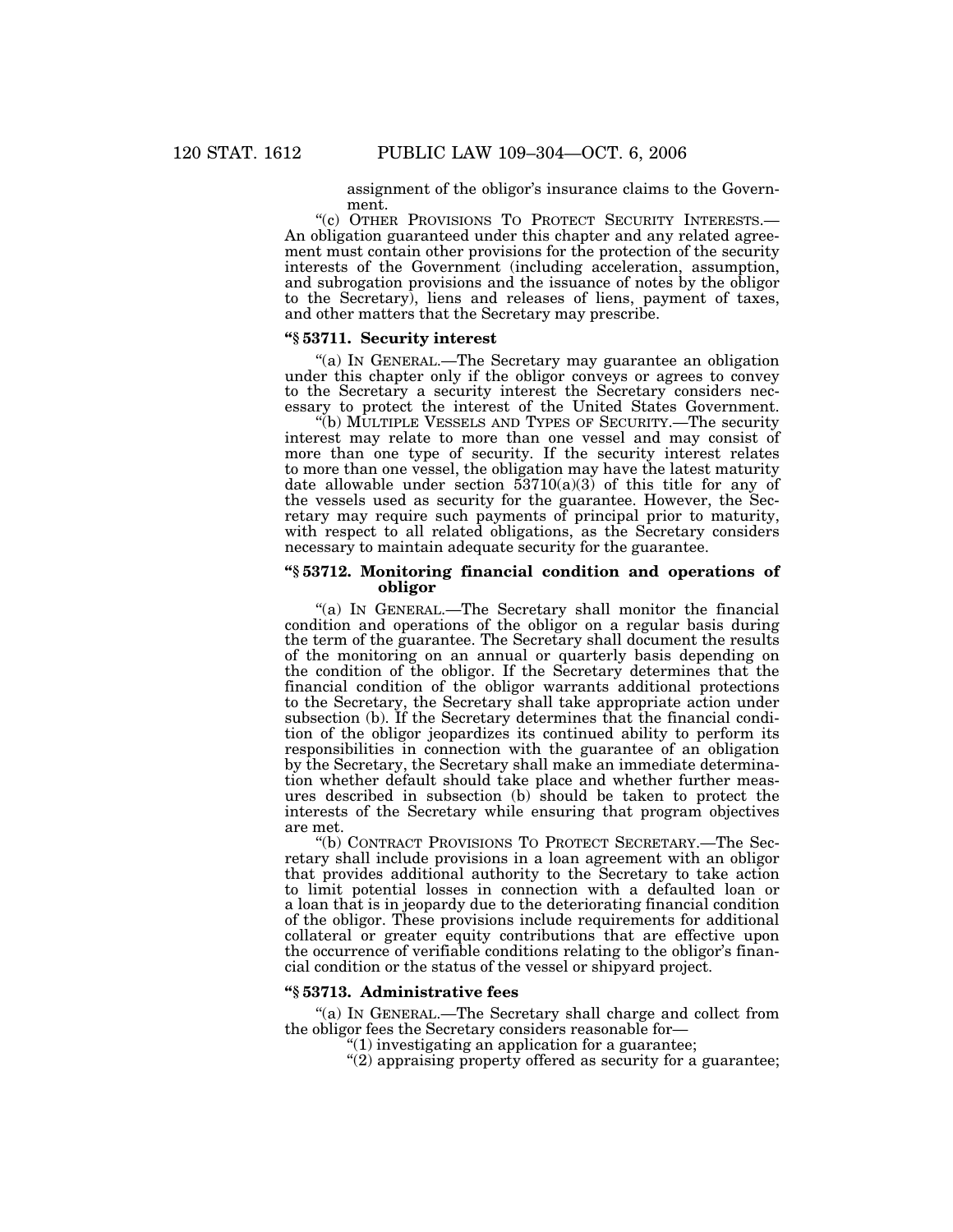''(3) issuing a commitment;

 $*(4)$  providing services related to an escrow fund under section 53715 of this title; and

''(5) inspecting property during construction, reconstruction, or reconditioning.

''(b) TOTAL FEE LIMITATION.—The total fees under subsection (a) may not exceed 0.5 percent of the original principal amount of the obligations to be guaranteed.

"(c) FEES FOR INDEPENDENT ANALYSIS.—The Secretary may charge and collect fees to cover the costs of independent analysis under section 53708(d) of this title. Notwithstanding section 3302 of title 31, any fee collected under this subsection shall—

 $'(1)$  be credited as an offsetting collection to the account that finances the administration of the loan guarantee program;

"(2) be available for expenditure only to pay the costs of activities and services for which the fee is imposed; and

''(3) remain available until expended.

# **''§ 53714. Guarantee fees**

"(a) REGULATIONS.—Subject to this section, the Secretary shall prescribe regulations to assess a fee for guaranteeing an obligation under this chapter.

''(b) COMPUTATION OF FEE.—

" $(1)$  In GENERAL.—The amount of the fee for a guarantee under this chapter shall be equal to the sum of the amounts determined under paragraph (2) for the years in which the guarantee is in effect.

"(2) PRESENT VALUE FOR EACH YEAR.—The amount referred to in paragraph (1) for a year in which the guarantee is in effect is the present value of the amount calculated under paragraph (3). To determine the present value, the Secretary shall apply a discount rate determined by the Secretary of the Treasury, considering current market yields on outstanding obligations of the United States Government having periods to maturity comparable to the period to maturity for the guaranteed obligation.

''(3) CALCULATION OF AMOUNT.—The amount referred to in paragraph (2) shall be calculated by multiplying—

"(A) the estimated average unpaid principal amount of the obligation that will be outstanding during the year (excluding the average amount, other than interest, on deposit during the year in an escrow fund under section 53715 of this title); by

 $\cdot$ (B) the fee rate set under paragraph (4).

"(4) SETTING FEE RATES.—To set the fee rate referred to in paragraph (3)(B), the Secretary shall establish a formula that—

''(A) takes into account the security provided for the guaranteed obligation; and

''(B) is a sliding scale based on the creditworthiness of the obligor, using—

" $(i)$  the lowest allowable rate under paragraph  $(5)$ for the most creditworthy obligors; and

''(ii) the highest allowable rate under paragraph (5) for the least creditworthy obligors.

''(5) PERMISSIBLE RANGE OF RATES.—The fee rate set under paragraph (4) shall be—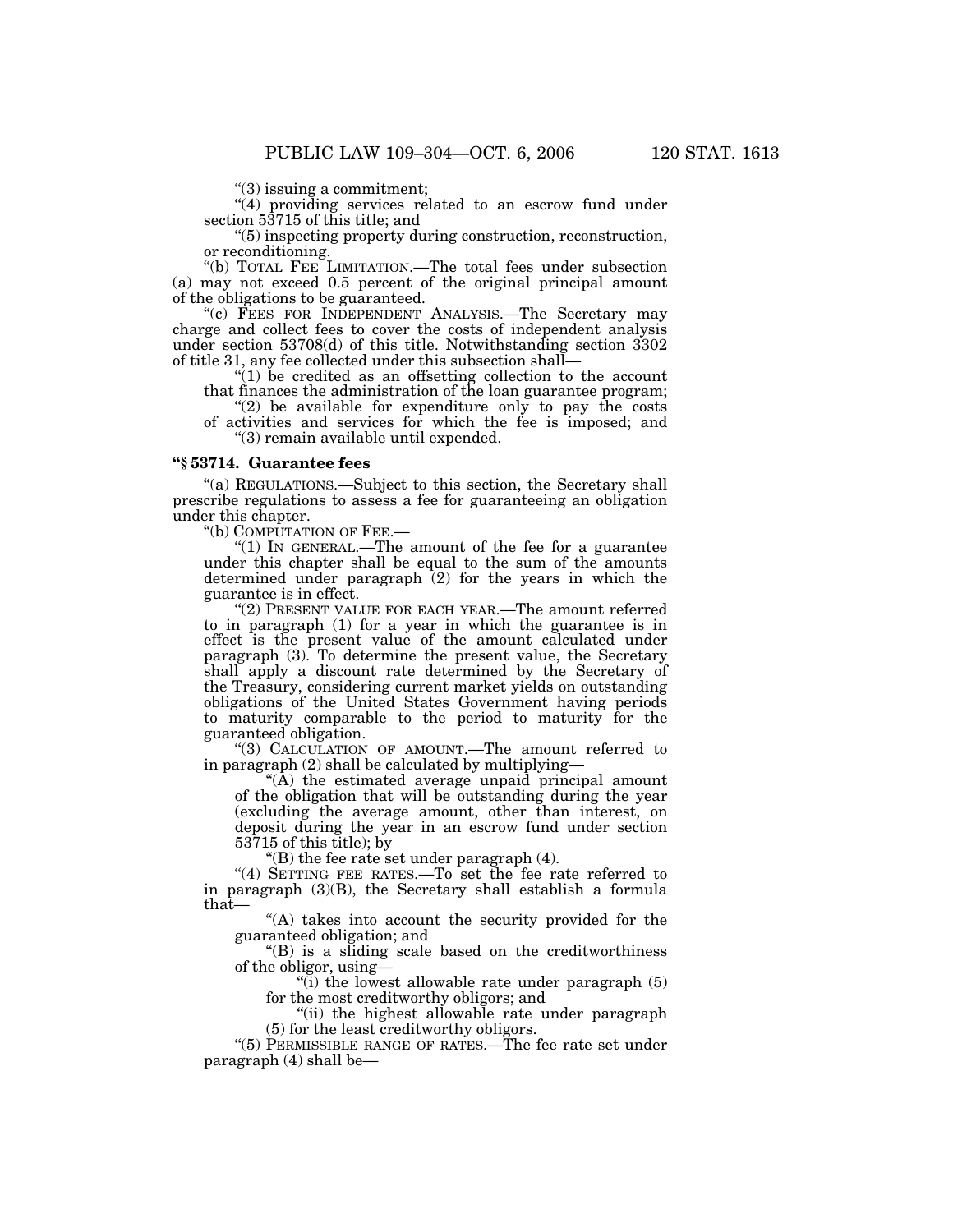"(A) for a delivered vessel or equipment, at least  $0.5$ percent and not more than 1 percent; and

''(B) for a vessel to be constructed, reconstructed, or reconditioned or equipment to be delivered, at least  $0.25$ percent and not more than 0.5 percent.

"(c) WHEN FEE COLLECTED.—A fee for the guarantee of an obligation under this chapter shall be collected not later than the date on which an amount is first paid on the obligation.

''(d) FINANCING THE FEE.—A fee paid under this section is eligible to be financed under this chapter and shall be included in the actual cost of the obligation guaranteed.

''(e) NOT REFUNDABLE.—A fee paid under this section is not refundable. However, an obligor shall receive credit for the amount paid for the remaining term of the obligation if the obligation is refinanced and guaranteed under this chapter after the refinancing.

#### **''§ 53715. Escrow fund**

"(a) IN GENERAL.—If the proceeds of an obligation guaranteed under this chapter are to be used to finance the construction, reconstruction, or reconditioning of a vessel that will serve as security for a guarantee under this chapter, the Secretary may accept and hold in escrow, under an escrow agreement with the obligor, a portion of the proceeds of all obligations guaranteed under this chapter whose proceeds are to be so used which is equal to—

" $(1)$  the excess of-

 $(A)$  the principal amount of all obligations whose proceeds are to be so used; over

''(B) 75 percent or 87.5 percent, whichever is applicable under section 53709(b) of this title, of the amount paid by or for the account of the obligor for the construction, reconstruction, or reconditioning of the vessel; plus

" $(2)$  any interest the Secretary may require on the amount described in paragraph (1).

''(b) SECURITY INVOLVING BOTH UNCOMPLETED AND DELIVERED VESSELS.—If the security for the guarantee of an obligation relates both to a vessel to be constructed, reconstructed, or reconditioned and to a delivered vessel, the principal amount of the obligation shall be prorated for purposes of subsection (a) under regulations prescribed by the Secretary.

''(c) DISBURSEMENT BEFORE TERMINATION OF AGREEMENT.—

''(1) PURPOSES.—The Secretary shall disburse amounts in the escrow fund, as specified in the escrow agreement, to-"(A) pay amounts the obligor is obligated to pay for-

''(i) the construction, reconstruction, or recondi-

tioning of a vessel used as security for the guarantee; and

''(ii) interest on the obligations;

''(B) redeem the obligations under a refinancing guaranteed under this chapter; and

''(C) pay any excess interest deposits to the obligor at times provided for in the escrow agreement.

"(2) MANNER OF PAYMENT. If a payment becomes due under the guarantee before the termination of the escrow agreement, the amount in the escrow fund at the time the payment becomes due, including realized income not yet paid to the obligor, shall be paid into the appropriate account under section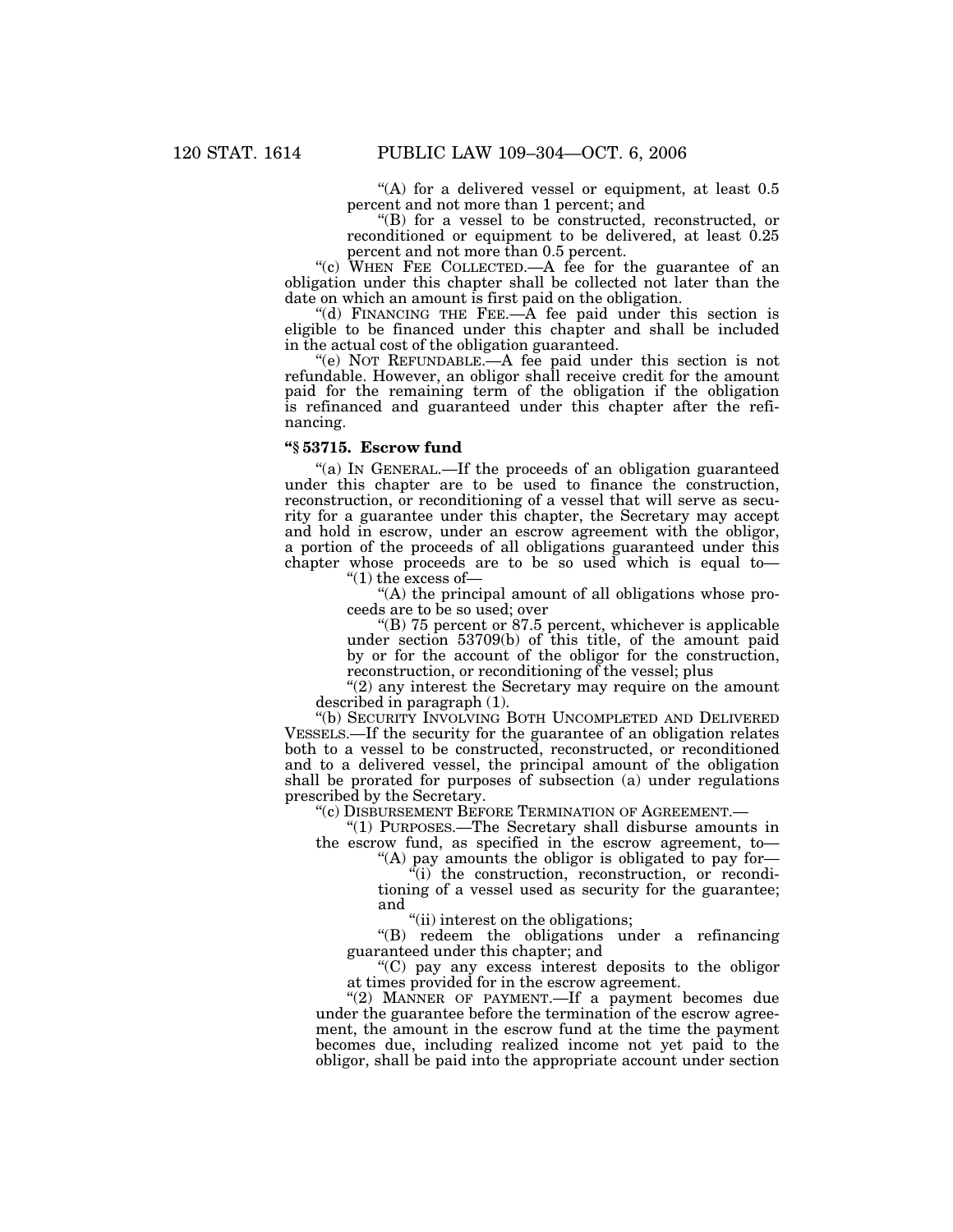53717 of this title. The amount shall be credited against amounts due or to become due from the obligor to the Secretary on the guaranteed obligations or, to the extent not so required,

be paid to the obligor.<br>"(d) PAYMENTS REQUIRED BEFORE DISBURSEMENT.—

" $(1)$  IN GENERAL.—No disbursement shall be made under subsection (c) to any person until the total amount paid by or for the account of the obligor from sources other than the proceeds of the obligation equals at least 25 percent or 12.5 percent, whichever is applicable under section 53709(b) of this title, of the aggregate actual cost of the vessel, as previously approved by the Secretary. If the aggregate actual cost of the vessel has increased since the Secretary's initial approval or if it increases after the first disbursement is permitted under this subsection, then no further disbursements shall be made under subsection (c) until the total amount paid by or for the account of the obligor from sources other than the proceeds of the obligation equals at least 25 percent or 12.5 percent, as applicable, of the increase, as determined by the Secretary, in the aggregate actual cost of the vessel. This paragraph does not require the Secretary to consent to finance any increase in actual cost unless the Secretary determines that such an increase in the obligation meets all the terms and conditions of this chapter or other applicable law.

Regulations.

"(2) DOCUMENTED PROOF OF PROGRESS REQUIREMENT.—The Secretary shall, by regulation, establish a transparent, independent, and risk-based process for verifying and documenting the progress of projects under construction before disbursing guaranteed loan funds. At a minimum, the process shall require documented proof of progress in connection with the construction, reconstruction, or reconditioning of a vessel or vessels before disbursements are made from the escrow fund. The Secretary may require that the obligor provide a certificate from an independent party certifying that the requisite progress in construction, reconstruction, or reconditioning has taken place.

''(e) DISBURSEMENT ON TERMINATION OF AGREEMENT.—

"(1) In GENERAL.—If a payment has not become due under the guarantee before the termination of the escrow agreement, the balance of the escrow fund at the time of termination shall be disbursed to—

''(A) prepay the excess of—

 $\ddot{f}$ (i) the principal amount of all obligations whose proceeds are to be used to finance the construction, reconstruction, or reconditioning of the vessel used or to be used as security for the guarantee; over

"(ii) 75 percent or 87.5 percent, whichever is applicable under section 53709(b) of this title, of the actual cost of the vessel to the extent paid; and

''(B) pay interest on that prepaid amount of principal. "(2) REMAINING BALANCE.—Any remaining balance of the escrow fund shall be paid to the obligor.

''(f) INVESTMENT.—The Secretary may invest and reinvest any part of an escrow fund in obligations of the United States Government with maturities such that the escrow fund will be available as required for purposes of the escrow agreement. Investment income shall be paid to the obligor when received.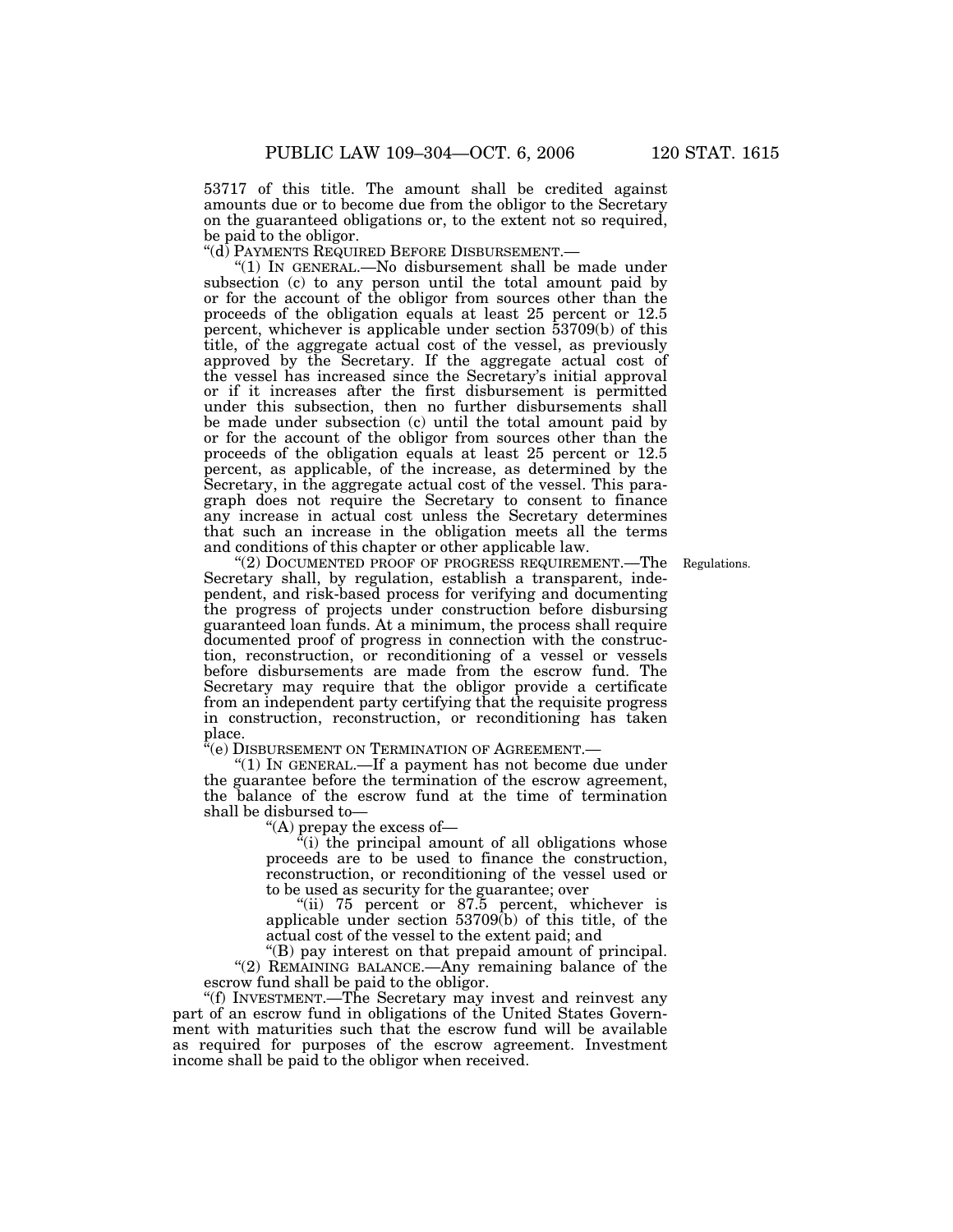"(g) TERMS TO PROTECT GOVERNMENT.—The escrow agreement shall contain other terms the Secretary considers necessary to protect fully the interests of the Government.

#### **''§ 53716. Deposit fund**

''(a) IN GENERAL.—There is a deposit fund in the Treasury for purposes of this section. The Secretary, in accordance with an agreement under subsection (b), may deposit into and hold in the fund cash belonging to an obligor to serve as collateral for a guarantee made under this chapter with respect to the obligor.

''(b) AGREEMENT.—The Secretary and an obligor shall make a reserve fund or other collateral account agreement to govern the deposit, withdrawal, retention, use, and reinvestment of cash of the obligor held in the fund. The agreement shall contain—

" $(1)$  terms and conditions required by this section;

 $''(2)$  terms that grant to the United States Government a security interest in all amounts deposited into the fund; and

''(3) any additional terms considered by the Secretary to be necessary to protect fully the interests of the Government.

''(c) INVESTMENT.—The Secretary may invest and reinvest any part of the amounts in the fund in obligations of the Government with maturities such that amounts in the fund will be available as required for purposes of the agreement under subsection (b). Cash balances in the fund in excess of current requirements shall be maintained in a form of uninvested funds, and the Secretary of the Treasury shall pay interest on these funds.

''(d) WITHDRAWALS.—

''(1) IN GENERAL.—Cash deposited into the fund may not be withdrawn without the consent of the Secretary.

" $(2)$  USE OF INCOME.—Subject to paragraph  $(3)$ , the Secretary may pay any income earned on cash of an obligor deposited into the fund in accordance with the agreement with the obligor under subsection (b).

''(3) RETENTION AGAINST DEFAULT.—The Secretary may retain and offset any or all of the cash of an obligor in the fund, and any income realized thereon, as part of the Secretary's recovery against the obligor in case of a default by the obligor on an obligation.

## **''§ 53717. Management of funds in the Treasury**

"(a) DEFINITION.—In this section, the term 'FCRA' means the Federal Credit Reform Act of 1990 (2 U.S.C. 661 et seq.).

''(b) LOAN GUARANTEES BY SECRETARY OF TRANSPORTATION.—

"(1) WHEN NOT SUBJECT TO FCRA.—The Secretary of Transportation shall account for payments and disbursements involving obligations guaranteed under this chapter and not subject to FCRA in an account in the Treasury entitled the Federal Ship Financing Fund Liquidating Account (a liquidating account as defined in FCRA).

"(2) WHEN SUBJECT TO FCRA.—The Secretary of Transportation shall account for payments and disbursements involving obligations guaranteed under this chapter and subject to FCRA in a separate account in the Treasury entitled the Federal Ship Financing Guaranteed Loan Financing Account (a financing account as defined in FCRA).

''(c) LOAN GUARANTEES BY SECRETARY OF COMMERCE.—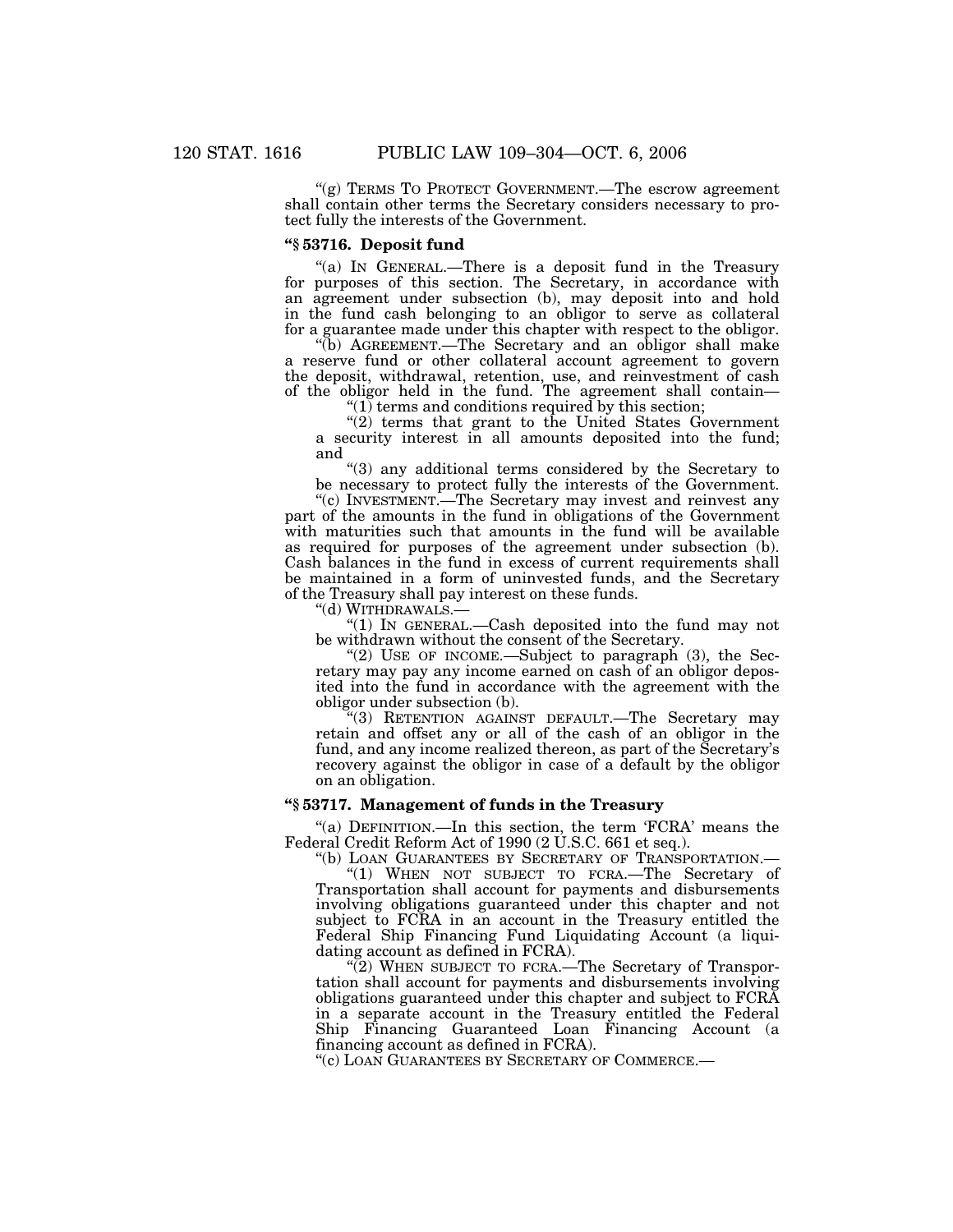"(1) WHEN NOT SUBJECT TO FCRA.—The Secretary of Commerce shall account for payments and disbursements involving obligations guaranteed under this chapter and not subject to FCRA in a separate account in the Treasury established for this purpose.

 $^{a}(2)$  WHEN SUBJECT TO FCRA.—The Secretary of Commerce shall account for payments and disbursements involving obligations guaranteed under this chapter and subject to FCRA in a separate account in the Treasury established for this purpose.

"(d) DIRECT LOANS BY SECRETARY OF COMMERCE.—The Secretary of Commerce shall account for payments and disbursements involving direct loans made under this chapter in a separate account in the Treasury established for this purpose.

#### **''§ 53718. Annual report to Congress**

''The Secretary of Transportation shall report to Congress annually on the loan guarantee program under this chapter. Each report shall include—

 $''(1)$  the size, in dollars, of the portfolio of loans guaranteed;  $''(2)$  the size, in dollars, of projects in the portfolio facing

financial difficulties;

''(3) the number and type of projects covered;

''(4) a profile of pending loan applications;

''(5) the amount of appropriations available for new guarantees;

 $C''(6)$  a profile of each project approved since the last report; and

''(7) a profile of any defaults since the last report.

## ''SUBCHAPTER II—DEFAULT PROVISIONS

#### **''§ 53721. Rights of obligee**

''(a) DEMANDS BY OBLIGEES.—Except as provided in subsection (c), if an obligor has continued in default for 30 days in the payment of principal or interest on an obligation guaranteed under this chapter, the obligee or the obligee's agent may demand that the Secretary pay the unpaid principal amount of the obligation and the unpaid interest on the obligation to the date of payment. The demand must be made within the earlier of—

 $''(1)$  a period that may be specified in the guarantee or a related agreement; or

''(2) 90 days from the date of the default.

''(b) PAYMENTS BY SECRETARY.—

''(1) IN GENERAL.—If a demand is made under subsection (a), the Secretary shall pay to the obligee or the obligee's agent the unpaid principal amount of the obligation and the unpaid interest on the obligation to the date of payment. Payment shall be made within the earlier of—

 $(A)$  a period that may be specified in the guarantee or a related agreement; or

''(B) 30 days from the date of the demand.

"(2) IF NO EXISTING DEFAULT.—The Secretary is not required to make payment under this subsection if, within the appropriate period under paragraph (1), the Secretary finds that the obligor was not in default or that the default was remedied before the demand.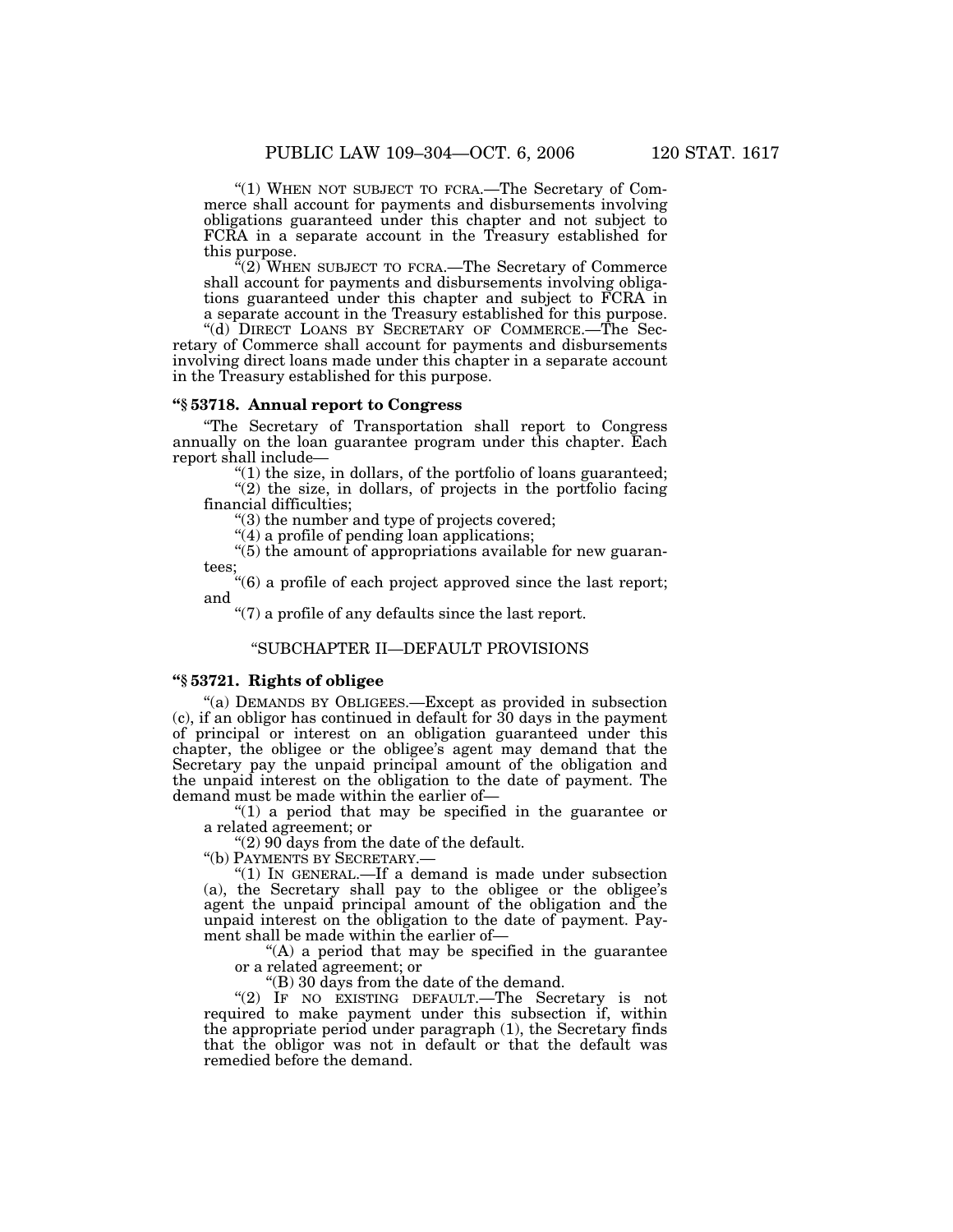''(c) ASSUMPTION OF RIGHTS AND OBLIGATIONS BEFORE DEMAND.—An obligee or the obligee's agent may not demand payment under this section if the Secretary, before the demand and on terms that may be provided in the obligation or a related agreement, has assumed the obligor's rights and duties under the obligation and any related agreement and made any payment in default. However, the guarantee of the obligation remains in effect after the Secretary's assumption.

## **''§ 53722. Actions by Secretary**

''(a) GENERAL AUTHORITY.—On default under an obligation or related agreement between the Secretary and the obligor, the Secretary, on terms that may be provided in the obligation or agreement, may—

 $\ddot{=}$  (1) assume the obligor's rights and duties under the obligation or agreement, make any payment in default, and notify the obligee or the obligee's agent of the default and the Secretary's assumption; or

 $\mathcal{L}(2)$  notify the obligee or the obligee's agent of the default. ''(b) DEMANDS BY OBLIGEES.—

''(1) DEMAND.—If the Secretary proceeds under subsection (a)(2), the obligee or the obligee's agent may demand that the Secretary pay the unpaid principal amount of the obligation and the unpaid interest on the obligation. The demand must be made within the earlier of—

''(A) a period that may be specified in the guarantee or a related agreement; or

''(B) 60 days from the date of the Secretary's notice.

"(2) PAYMENT. If a demand is made under paragraph (1), the Secretary shall pay to the obligee or the obligee's agent the unpaid principal amount of the obligation and the unpaid interest on the obligation to the date of payment. Payment shall be made within the earlier of—

 $(A)$  a period that may be specified in the guarantee or a related agreement; or

''(B) 30 days from the date of the demand.

"(c) CONTINUED EFFECT OF GUARANTEE.—A guarantee of an obligation remains in effect after an assumption of the obligation by the Secretary.

''(d) ADDITIONAL RESPONSES.—If there is a default on an obligation, the Secretary shall conduct operations under this chapter in a manner that—

" $(1)$  maximizes the net present value return from the sale or disposition of assets associated with the obligation, including prompt referral to the Attorney General for collection as appropriate;

 $''(2)$  minimizes the amount of any loss realized in the resolution of the guarantee;

''(3) ensures adequate competition and fair and consistent treatment of offerors; and

 $''(4)$  requires appraisal of assets by an independent appraiser.

# **''§ 53723. Payments by Secretary and issuance of obligations**

''(a) CASH PAYMENT.—Amounts required to be paid by the Secretary under section 53721 or 53722 of this title shall be paid in cash.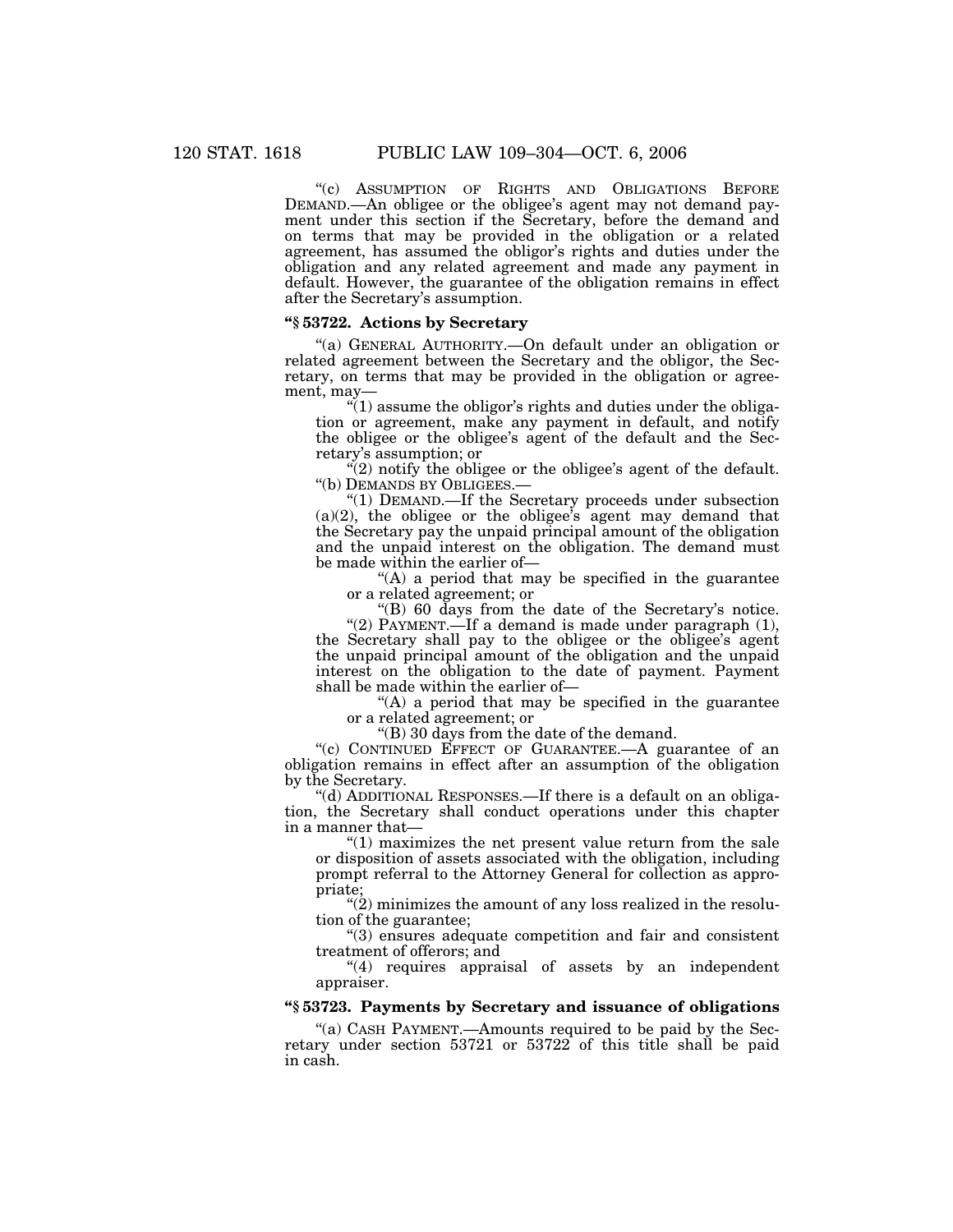''(b) ISSUANCE OF OBLIGATIONS.—If amounts in the appropriate account under section 53717 of this title are not sufficient to make a payment required under section 53721 or 53722 of this title, the Secretary may issue obligations to the Secretary of the Treasury. The Secretary, with the approval of the Secretary of the Treasury, shall prescribe the form, denomination, maturity, and other terms (except the interest rate) of the obligations. The Secretary of the Treasury shall set the interest rate for the obligations, considering the current average market yield on outstanding marketable obligations of the United States Government of comparable maturities during the month before the obligations are issued.

''(c) PURCHASE OF OBLIGATIONS.—The Secretary of the Treasury shall purchase the obligations issued under this section. To purchase the obligations, the Secretary of the Treasury may use as a public debt transaction the proceeds from the sale of securities issued under chapter 31 of title 31. The purposes for which securities may be issued under that chapter are extended to include the purchase of obligations under this subsection. The Secretary of the Treasury may sell obligations purchased under this section. A redemption, purchase, or sale of the obligations by the Secretary of the Treasury is a public debt transaction of the Government.

''(d) DEPOSITS AND REDEMPTIONS.—The Secretary shall deposit amounts borrowed under this section in the appropriate account under section 53717 of this title and make redemptions of the obligations from that account.

#### **''§ 53724. Rights to secured property**

"(a) ACQUISITION OF SECURITY RIGHTS.—When the Secretary makes a payment on, or assumes, an obligation under section 53721 or 53722 of this title, the Secretary acquires the rights under the security agreement with the obligor in the security held by the Secretary to guarantee the obligation.

''(b) USE AND DISPOSITION OF SECURED PROPERTY.—Notwithstanding any other law relating to the acquisition, handling, or disposal of property by the United States Government, the Secretary has the right, in the Secretary's discretion, to complete, reconstruct, recondition, renovate, repair, maintain, operate, charter, or sell any property acquired under a security agreement with an obligor, or to place a vessel so acquired in the National Defense Reserve Fleet. The terms of a sale under this subsection shall be as approved by the Secretary.

# **''§ 53725. Actions against obligor**

"(a) In GENERAL.—For a default under a guaranteed obligation or related agreement, the Secretary may take any action against the obligor or another liable party that the Secretary considers necessary to protect the interests of the United States Government. A civil action may be brought in the name of the United States or the obligee. The obligee shall make available to the Government all records and evidence necessary to prosecute the action.

''(b) TITLE, POSSESSION, AND PURCHASE.—

''(1) IN GENERAL.—The Secretary may—

''(A) accept a conveyance of title to and possession of property from the obligor or another party liable to the Secretary; and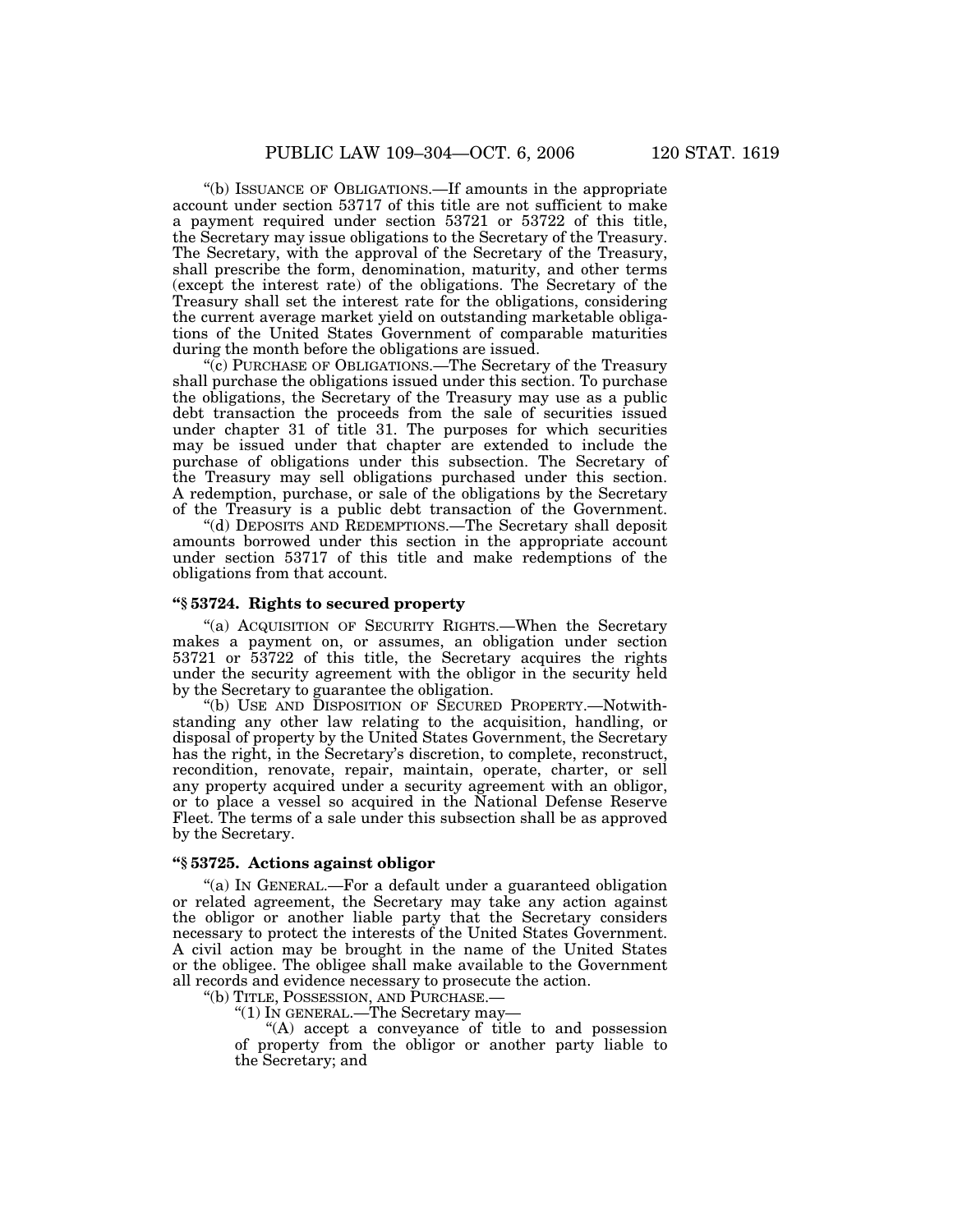''(B) purchase the property for an amount not greater than the unpaid principal amount of the obligation and interest thereon.

"(2) PAYMENT OF EXCESS.—If, through the sale of property, the Secretary receives an amount of cash greater than the unpaid principal amount of the obligation, the unpaid interest on the obligation, and the expenses of collecting those amounts, the Secretary shall pay the excess to the obligor.

## ''SUBCHAPTER III—PARTICULAR PROJECTS

#### **''§ 53731. Commercial demonstration ocean thermal energy conversion facilities and plantships**

"(a) IN GENERAL.—Under subchapter I of this chapter, the Secretary may guarantee or make a commitment to guarantee the payment of the principal of and interest on an obligation that aids in financing (including reimbursement of an obligor for expenditures previously made for) the construction, reconstruction, or reconditioning of a commercial demonstration ocean thermal energy conversion facility or plantship. This section may be used to guarantee obligations for a total of not more than 5 separate facilities and plantships or a demonstrated 400 megawatt capacity, whichever comes first.

''(b) APPLICABILITY OF OTHER PROVISIONS.—Except as otherwise provided in this section, a guarantee or commitment to guarantee under this section is subject to all the provisions applicable to a guarantee or commitment to guarantee under subchapter I of this chapter.

"(c) ECONOMIC SOUNDNESS.—The required determination of economic soundness under section 53708 of this title applies to a guarantee or commitment to guarantee for that portion of a facility or plantship not to be supported with appropriated Federal funds.

''(d) REASONABLENESS OF RISK.—A guarantee or commitment to guarantee may not be made under this section unless the Secretary of Energy, in consultation with the Secretary, certifies to the Secretary that, for the facility or plantship for which the guarantee or commitment to guarantee is sought, there is sufficient guarantee of performance and payment to lower the risk to the United States Government to a reasonable level. In deciding whether to issue such a certification, the Secretary of Energy shall consider—

''(1) the successful demonstration of the technology to be used in the facility at a scale sufficient to establish the likelihood of technical and economic viability in the proposed market; and

"(2) the need of the United States to develop new and renewable sources of energy and the benefits to be realized from the construction and successful operation of the facility or plantship.

"(e) AMOUNT OF OBLIGATION.—The total principal amount of an obligation guaranteed under this section may not exceed 87.5 percent of—

 $''(1)$  the actual cost or depreciated actual cost of the facility or plantship; or

" $(2)$  if the facility or plantship is supported with appropriated Federal funds, the total principal amount of that portion of the actual cost or depreciated actual cost for which the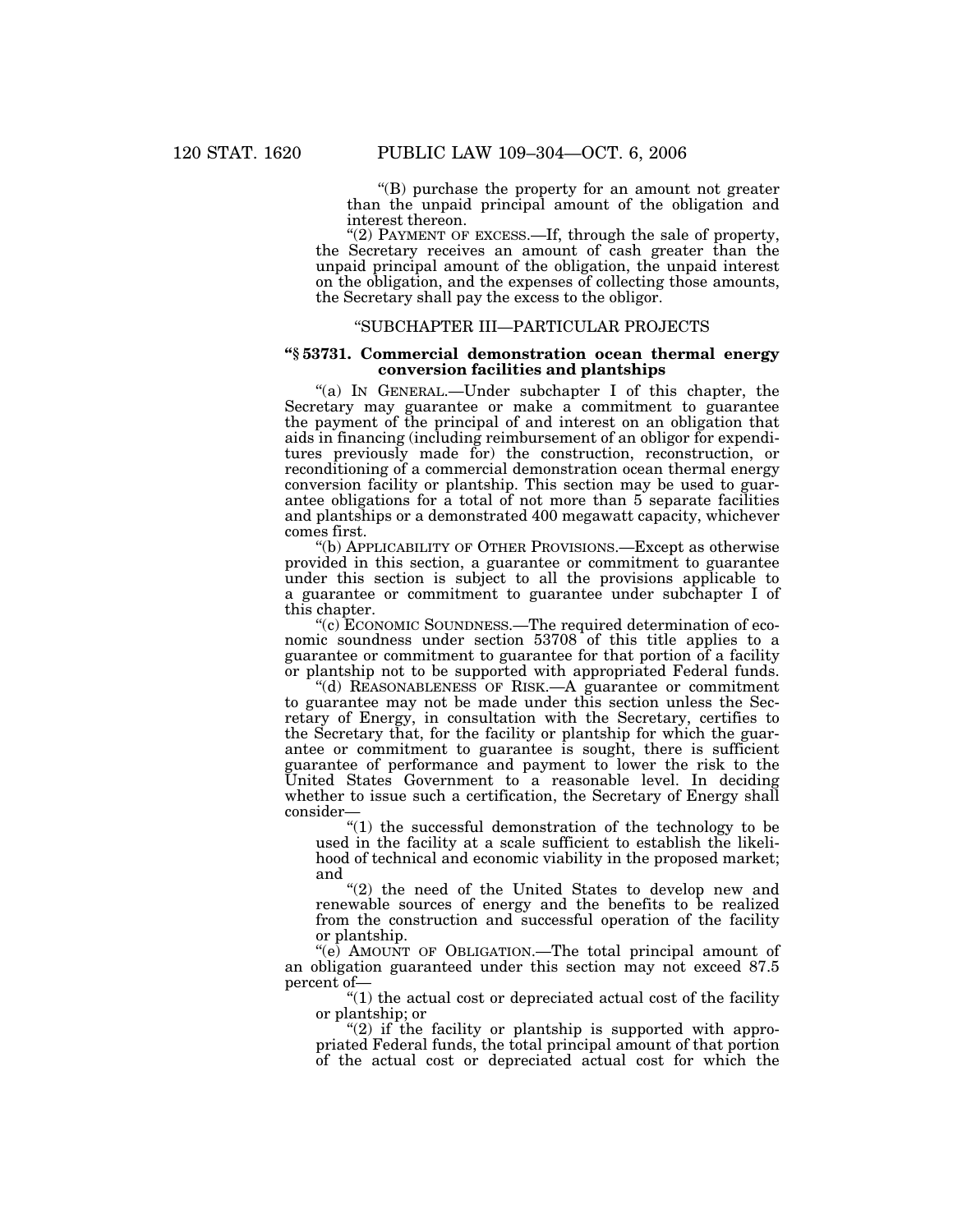obligor is obligated to secure financing under the agreement between the obligor and the Department of Energy or other Federal agency.

''(f) OTEC DEMONSTRATION FUND.—

''(1) IN GENERAL.—There is a special subaccount, known as the OTEC Demonstration Fund, in the account established under section 53717(b)(1) of this title.

''(2) USE AND OPERATION.—The OTEC Demonstration Fund shall be used for obligation guarantees authorized under this section that do not qualify under subchapter I of this chapter. Except as otherwise provided in this section, the OTEC Demonstration Fund shall be operated in the same manner as the parent account. However—

"(A) amounts received by the Secretary under subchapter I of this chapter related to guarantees or commitments to guarantee made under this section shall be deposited only in the OTEC Demonstration Fund; and

''(B) when obligations issued by the Secretary under section 53723 of this title related to the OTEC Demonstration Fund are outstanding, any amount received by the Secretary under subchapter I of this chapter related to ocean thermal energy conversion facilities or plantships shall be deposited in the OTEC Demonstration Fund.

''(3) TRANSFERS.—Assets in the OTEC Demonstration Fund may be transferred to the parent account when and to the extent the balance in the OTEC Demonstration Fund exceeds the total guarantees or commitments to guarantee made under this section then outstanding, plus obligations issued by the Secretary under section 53723 of this title related to the OTEC Demonstration Fund.

"(4) LIABILITY.—The parent account is not liable for a guarantee or commitment to guarantee made under this section.

''(5) MAXIMUM UNPAID PRINCIPAL AMOUNT.—The total unpaid principal amount of the obligations guaranteed with the backing of the OTEC Demonstration Fund and outstanding at any one time may not exceed \$1,650,000,000.

"(g) ISSUANCE AND PAYMENT OF OBLIGATIONS.—Section 53723 of this title applies to the OTEC Demonstration Fund. However, obligations issued by the Secretary under that section related to the OTEC Demonstration Fund shall be payable only from proceeds realized by the OTEC Demonstration Fund.

"(h) TAXATION OF INTEREST.—Interest on an obligation guaranteed under this section shall be included in gross income under chapter 1 of the Internal Revenue Code of 1986 (26 U.S.C. ch. 1).

# **''§ 53732. Eligible export vessels**

''(a) APPLICABLE TERMS.—The Secretary may guarantee an obligation for an eligible export vessel in accordance with—

"(1) the terms applicable under this chapter for vessels documented under the laws of the United States; or

"(2) other terms the Secretary determines are more favorable than those terms and compatible with export credit terms offered by foreign governments for the sale of vessels built in foreign shipyards.

''(b) INTERAGENCY COUNCIL.—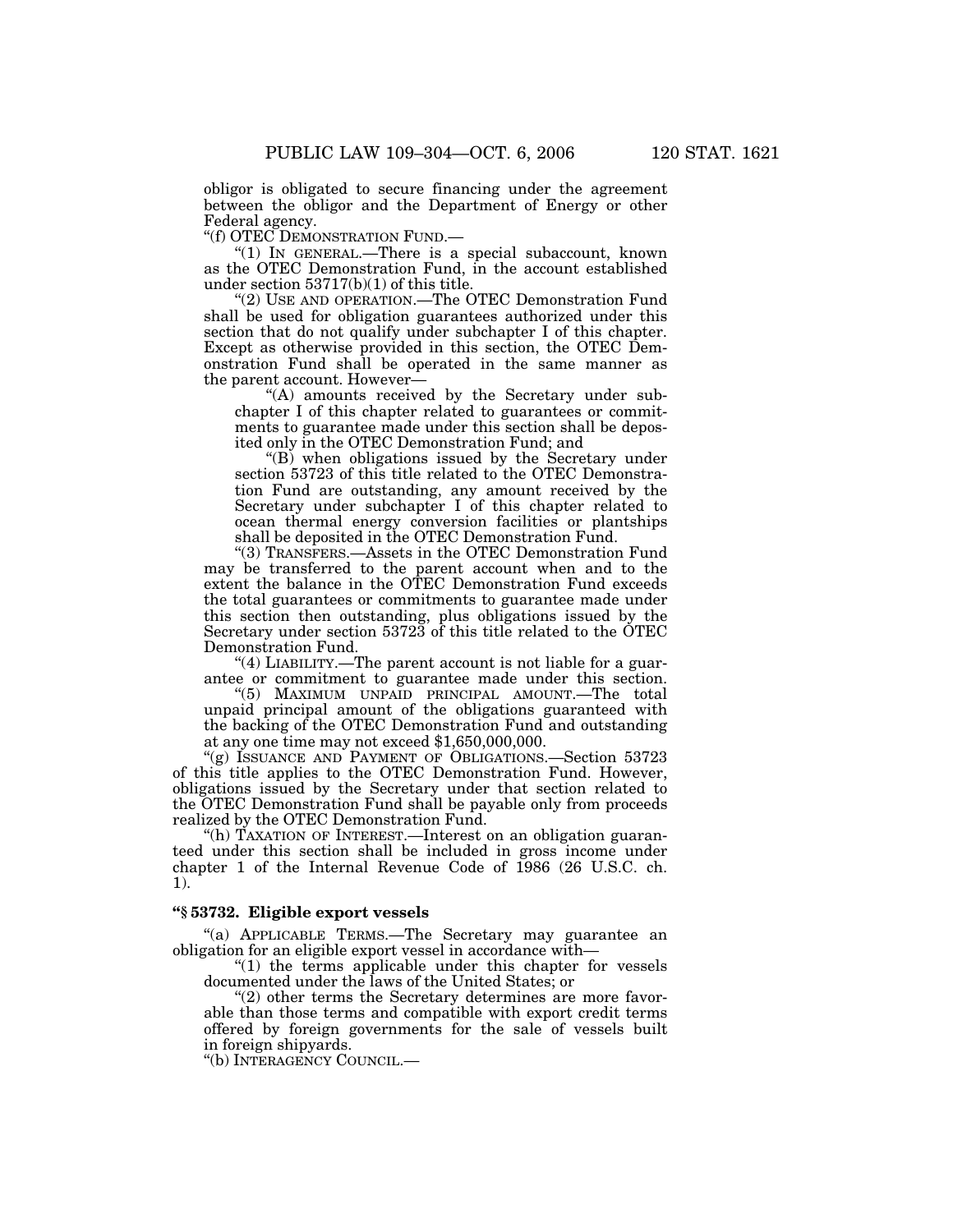"(1) ESTABLISHMENT.—There is an interagency council to carry out this section.

''(2) COMPOSITION.—The council is composed of the following individuals or their designees:

"(A) The Secretary of Transportation, who is the chairman of the council.

''(B) The Secretary of the Treasury.

''(C) The Secretary of State.

''(D) The Assistant to the President for Economic Policy.

''(E) The United States Trade Representative.

''(F) The President and Chairman of the Export-Import Bank of the United States.

''(3) FUNCTIONS.—The council shall—

''(A) obtain information on shipbuilding loan guarantees, direct and indirect subsidies, and other favorable treatment of shipyards provided by foreign governments to shipyards in competition with United States shipyards;

 $\mathrm{``(B)}$  consult regularly with United States shipbuilders to obtain the essential information about international shipbuilding competition on which to set terms for loan guarantees under subsection (a)(2); and

''(C) provide guidance to the Secretary in establishing terms for loan guarantees under subsection (a)(2).

"(4) ANNUAL REPORT.—Not later than January 31 of each year, the Secretary shall submit to Congress a report on activities of the Secretary under this section during the preceding year. The report shall include—

"(A) documentation of sources of information about assistance by governments of other countries to shipyards in those countries; and

''(B) a summary of recommendations made to the Secretary during the preceding year about applications submitted to the Secretary during that year for loan guarantees to construct eligible export vessels.

''(c) REQUIRED FINDINGS.—

''(1) BENEFIT TO SHIPBUILDING INDUSTRY.—The Secretary may not guarantee or make a commitment to guarantee an obligation for an eligible export vessel unless the Secretary finds that the construction, reconstruction, or reconditioning of the vessel will aid in the transition of United States shipyards to commercial activities or will preserve shipbuilding assets that would be essential in time of war or national emergency.

"(2) PRIORITY OF DOCUMENTED VESSELS.—The Secretary may not make a commitment to guarantee an obligation for an eligible export vessel unless the Secretary determines that making the commitment will not result in denial of an economically sound application for a commitment to guarantee an obligation for a vessel documented under the laws of the United States and operating in the domestic or foreign commerce of the United States. The Secretary has sole discretion in making the determination. In making the determination, the Secretary shall consider—

''(A) the status and economic soundness of pending applications for commitments to guarantee obligations for vessels documented under the laws of the United States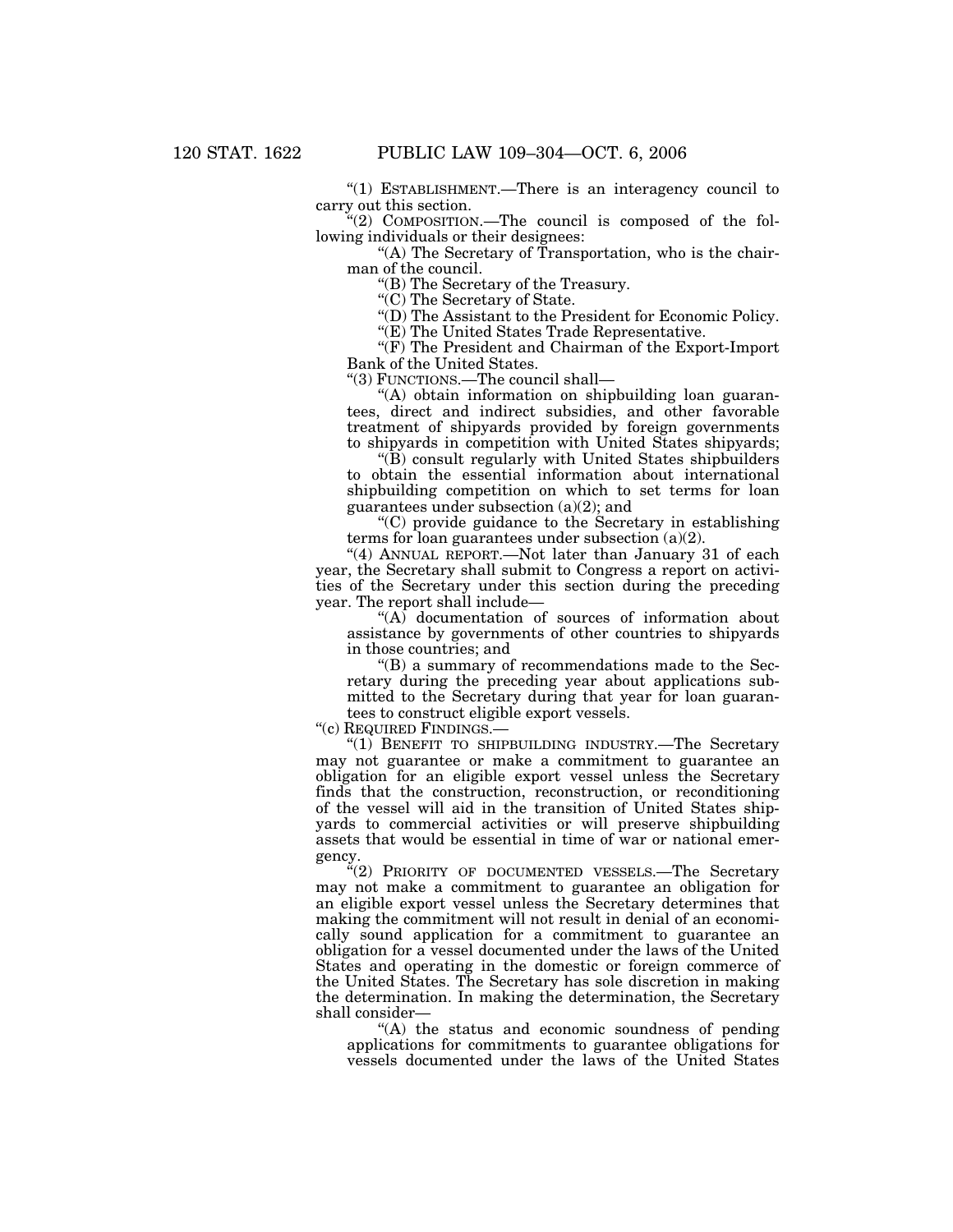that are operating or will be operating in the domestic or foreign commerce of the United States; and

 $\mathrm{``(B)}$  the amount of guarantee authority available.

''(d) RESTRICTION ON TRANSFER OF VESSEL.—The Secretary may not guarantee or make a commitment to guarantee an obligation for an eligible export vessel unless the owner of the vessel agrees with the Secretary that the vessel will not be transferred to a country designated by the Secretary of Defense as a country whose interests are hostile to the interests of the United States.

''(e) REVIEW BY SECRETARY OF DEFENSE.—

''(1) NOTIFICATION.—The Secretary shall promptly notify the Secretary of Defense of the receipt of an application for a loan guarantee for an eligible export vessel.

"(2) DISAPPROVAL.—The Secretary of Defense, within 30 days after receiving the notice, may disapprove the guarantee based on an assessment of the potential use of the vessel in a manner that may harm the national security interests of the United States. The Secretary may not disapprove a guarantee solely because of the type of vessel to be constructed.

''(3) DELEGATION.—The authority of the Secretary of Defense to disapprove a guarantee under this subsection may be delegated only to a civilian officer of the Department of Defense appointed by the President by and with the advice and consent of the Senate.

"(4) PROHIBITION.—The Secretary may not make a loan guarantee disapproved by the Secretary of Defense under this subsection.

''(f) EXPIRATION OF AUTHORITY.—The Secretary may not issue a commitment to guarantee an obligation for an eligible export vessel under this chapter after the last date on which such a commitment may be issued under any treaty or convention entered into after November 30, 1993, that prohibits guarantee of such an obligation.

#### **''§ 53733. Shipyard modernization and improvement**

''(a) DEFINITIONS.—In this section:

''(1) ADVANCED SHIPBUILDING TECHNOLOGY.—The term 'advanced shipbuilding technology' includes—

''(A) numerically controlled machine tools, robots, automated process control equipment, computerized flexible manufacturing systems, associated computer software, and other technology for improving shipbuilding and related industrial production that advance the state-of-the-art; and

''(B) novel techniques and processes designed to improve shipbuilding quality, productivity, and practice, and to promote sustainable development, including design, quality assurance, concurrent engineering, continuous process production technology, energy efficiency, waste minimization, design for efficiency, waste minimization, design for recyclability or parts reuse, inventory management, upgraded worker skills, and communications with customers and suppliers.

"(2) GENERAL SHIPYARD FACILITY.—The term 'general shipyard facility' means—

''(A) for operations on land—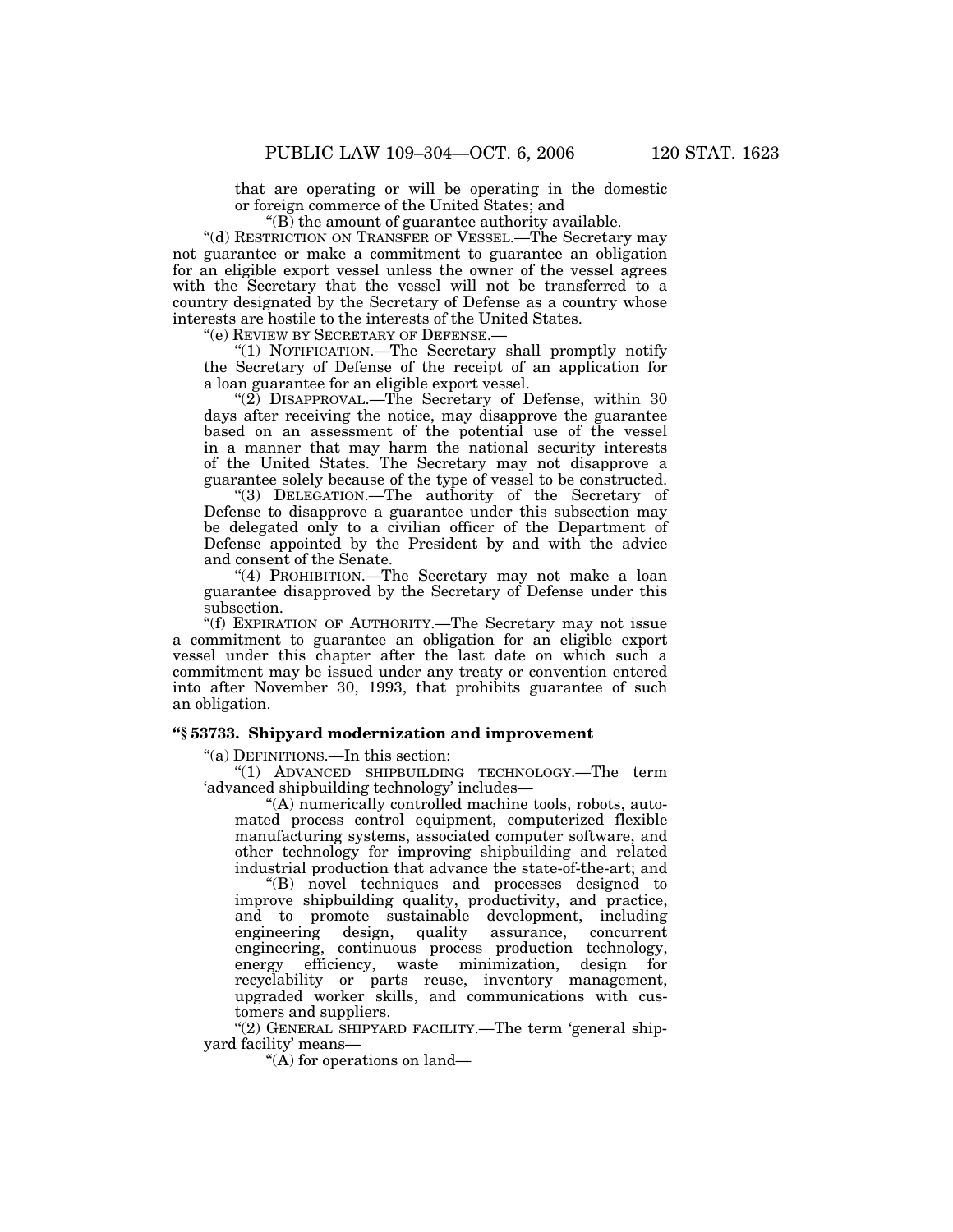"(i) a structure or appurtenance thereto designed for the construction, reconstruction, repair, rehabilitation, or refurbishment of a vessel, including a graving dock, building way, ship lift, wharf, or pier crane;

''(ii) the land necessary for the structure or appurtenance; and

''(iii) equipment that is for use with the structure or appurtenance and that is necessary for performing a function referred to in clause (i); and

''(B) for operations not on land, a vessel, floating drydock, or barge built in the United States and used for, equipped to be used for, or of a type normally used for, performing a function referred to in subparagraph (A)(i).

''(3) MODERN SHIPBUILDING TECHNOLOGY.—The term 'modern shipbuilding technology' means the best available proven technology, techniques, and processes appropriate to enhancing the productivity of shipyards.

''(b) GENERAL AUTHORITY.—Under subchapter I of this chapter, the Secretary may guarantee or make a commitment to guarantee the payment of the principal of and interest on an obligation for advanced shipbuilding technology and modern shipbuilding technology of a general shipyard facility in the United States. Only a private shipyard is eligible to receive a guarantee.

''(c) APPLICABILITY OF OTHER PROVISIONS.—Except as otherwise provided in this section, a guarantee or commitment to guarantee under this section is subject to all the provisions applicable to a guarantee or commitment to guarantee under subchapter I of this chapter.

"(d) AMOUNT OF OBLIGATION.—The principal amount of an obligation guaranteed under this chapter may not exceed 87.5 percent of the actual cost of the advanced shipbuilding technology or modern shipbuilding technology.

''(e) TRANSFER OF AMOUNTS.—The Secretary may accept the transfer of amounts from a department, agency, or instrumentality of the United States Government and may use those amounts to cover the cost (as defined in section 502 of the Federal Credit Reform Act of 1990 (2 U.S.C. 661a)) of making guarantees or commitments to guarantee under this section.

### **''§ 53734. Replacement of vessels because of changes in operating standards**

''(a) GENERAL AUTHORITY.—Notwithstanding any other provision of this chapter, the Secretary, on terms the Secretary may prescribe, may guarantee or make a commitment to guarantee the payment of the principal of and interest on an obligation that aids in financing or refinancing (including reimbursement of an obligor for expenditures previously made for) a contract for the construction or reconstruction of a vessel if—

''(1) the vessel is designed and to be used for commercial use in coastwise, intercoastal, or foreign trade;

"(2) the construction or reconstruction is necessary to replace a vessel that cannot continue to be operated because of a change required by law in the standards for the operation of vessels, and the applicant for the guarantee or commitment would not otherwise legally be able to continue operating vessels in the trades in which the applicant operated vessels before the change;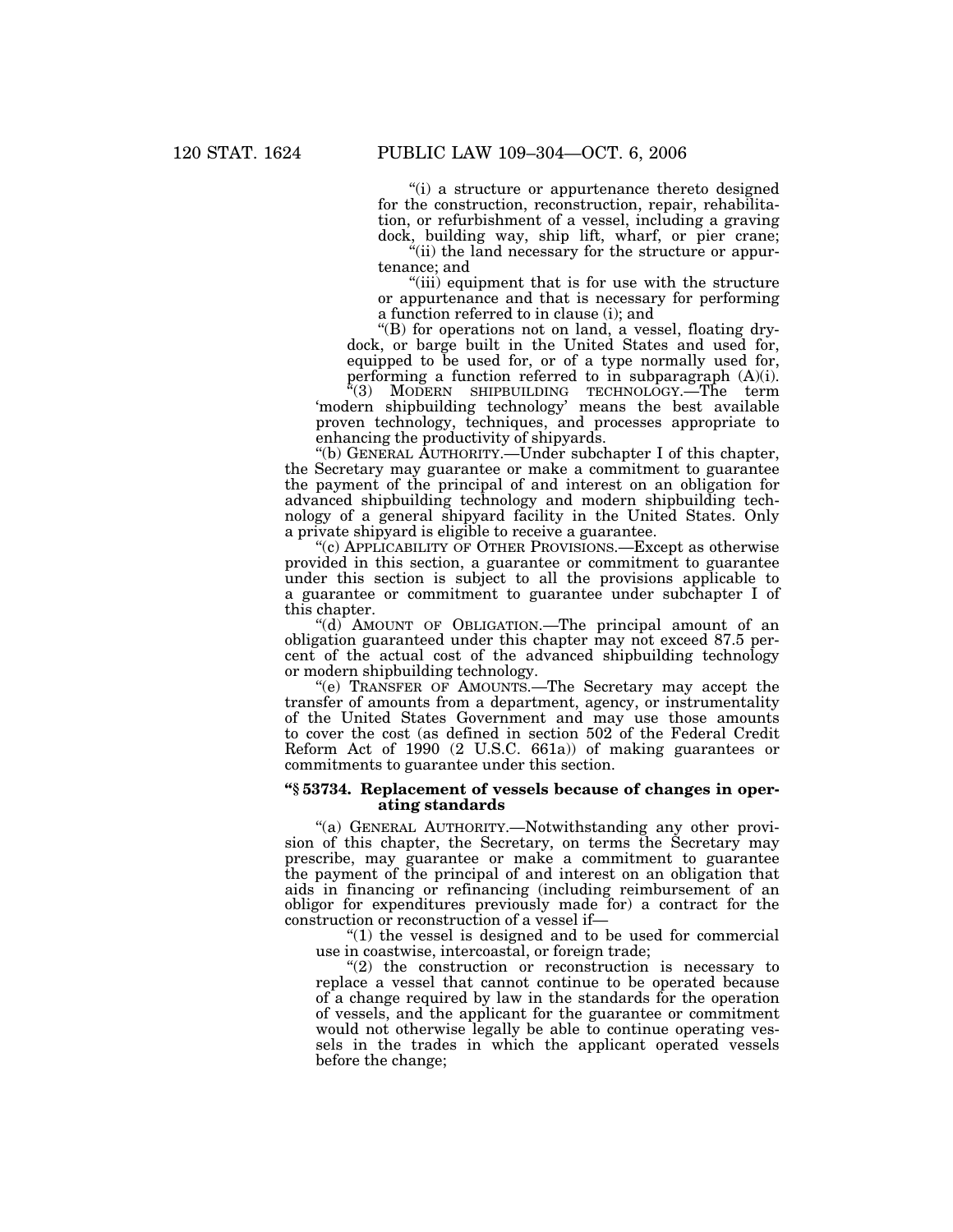''(3) the applicant is presently engaged in transporting cargoes in vessels of the type and class that will be constructed or reconstructed under this section and agrees to employ vessels constructed or reconstructed under this section as replacements only for vessels made obsolete by the change in operating standards;

''(4) the capacity of the vessels to be constructed or reconstructed under this section will not increase the cargo carrying capacity of the vessels being replaced;

''(5) the Secretary has not determined that the market demand for the vessel over its useful life will diminish so as to make granting the guarantee fiduciarily imprudent;

''(6) the vessel, if to be reconstructed, will have a useful life of at least 15 years after the reconstruction; and

"(7) the Secretary has considered the criteria specified in section  $53708(a)(3)$ – $(5)$  of this title.

''(b) TERM AND AMOUNT OF OBLIGATION.—

"(1) TERM.—The term of an obligation guaranteed under this section may not exceed 25 years.

"(2) AMOUNT.—The amount of an obligation guaranteed under this section may not exceed 87.5 percent of the actual cost or depreciated actual cost to the applicant for the construction or reconstruction of the vessel. The Secretary may not establish a percentage under this paragraph that is to be applied uniformly to all guarantees or commitments to guarantee made under this section.

''(c) APPLICABILITY OF OTHER PROVISIONS.—A guarantee or commitment to guarantee under this section is also subject to sections 53701, 53702(a), 53704, 53705, 53707(a), 53708(d) and (e), 53709(a), 53710(a)(1), (2), and (4) and (c), 53711(a), 53713, 53714, 53717, and 53721–53725 of this title.

Regulations.

''(d) SECURITY AGAINST DEFAULT.—The Secretary shall require by regulation that an applicant under this section provide adequate security against default. ''(e) GUARANTEE FEES.—The Secretary may establish a fee for

the guarantee of an obligation under this section that is in addition to the fee established under section 53714 of this title. The fee may be—

''(1) an annual fee of not more than an additional 1 percent added to the fee established under section 53714 of this title; or

" $(2)$  a fee based on the amount of the obligation versus the percentage of the obligor's fleet being replaced by vessels constructed or reconstructed under this section.

#### **''§ 53735. Fisheries financing and capacity reduction**

"(a) DEFINITION.—In this section, the term 'program' means a fishing capacity reduction program established under section 312 of the Magnuson-Stevens Fishery Conservation and Management Act (16 U.S.C. 1861a).

''(b) GUARANTEE AUTHORITY.—The Secretary may guarantee the repayment of debt obligations issued by entities under this section. Debt obligations to be guaranteed may be issued by any entity that has been approved by the Secretary and has agreed with the Secretary to conditions the Secretary considers necessary for this section to achieve the objective of the program and to protect the interest of the United States.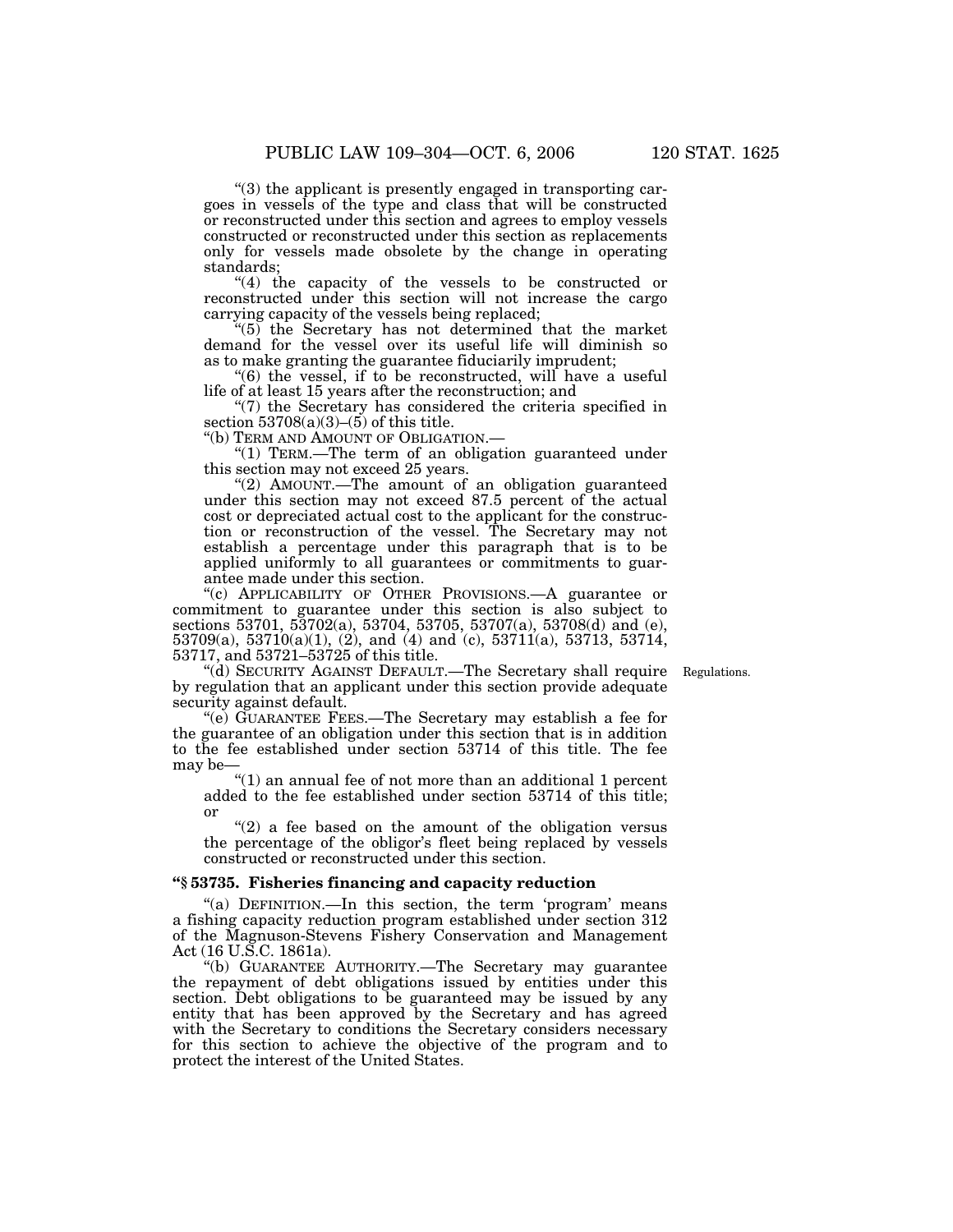''(c) REQUIREMENTS OF OBLIGATIONS.—A debt obligation guaranteed under this section shall—

" $(1)$  be treated in the same manner and to the same extent as other obligations guaranteed under this chapter, except with respect to provisions of this chapter that by their nature cannot be applied to obligations guaranteed under this section;

 $\widehat{C}(2)$  have the fishing fees established under the program paid into a separate subaccount of the fishing capacity reduction

 $f(3)$  not exceed \$100,000,000 in an unpaid principal amount outstanding at any one time for a program;

"(4) have such maturity (not to exceed 20 years), take such form, and contain such conditions as the Secretary determines necessary for the program to which they relate;

''(5) have as the exclusive source of repayment (subject to the second sentence of subsection  $(d)(2)$  and as the exclusive payment security, the fishing fees established under the program; and

''(6) at the discretion of the Secretary be issued in the public market or sold to the Federal Financing Bank.

<sup>a</sup>(d) FISHING CAPACITY REDUCTION FUND.

" $(1)$  In GENERAL.—There is a separate account in the Treasury, known as the Fishing Capacity Reduction Fund. Within the Fund, at least one subaccount shall be established for each program into which shall be paid all fishing fees established under the program and other amounts authorized for the program.

"(2) AVAILABILITY OF AMOUNTS.—Amounts in the Fund shall be available, without appropriation or fiscal year limitation, to the Secretary to pay the cost of the program, including payments to financial institutions to pay debt obligations incurred by entities under this section. Funds available for this purpose from other amounts available for the program may also be used to pay those debt obligations.

''(3) INVESTMENT.—Amounts in the Fund that are not currently needed for the purpose of this section shall be kept on deposit or invested in obligations of the United States Government.

''(e) REGULATIONS.—The Secretary shall prescribe regulations the Secretary considers necessary to carry out this section.

# **''CHAPTER 539—WAR RISK INSURANCE**

Definitions.

"Sec.<br>"53901.<br>"53902.<br>"53903. ''53902. Authority to provide insurance. ''53903. Insurable interests.

''53904. Liability insurance for persons involved in war or defense efforts.

"53905. Agency insurance.<br>"53906. Hull insurance valuation.

"53900. Hun filsurance.<br>"53907. Reinsurance.<br>"53908. Additional in

''53908. Additional insurance privately obtained. ''53909. War risk insurance revolving fund.

''53910. Administrative. ''53911. Civil actions for losses.

''53912. Expiration date.

#### **''§ 53901. Definitions**

''In this chapter:

''(1) AMERICAN VESSEL.—The term 'American vessel' includes—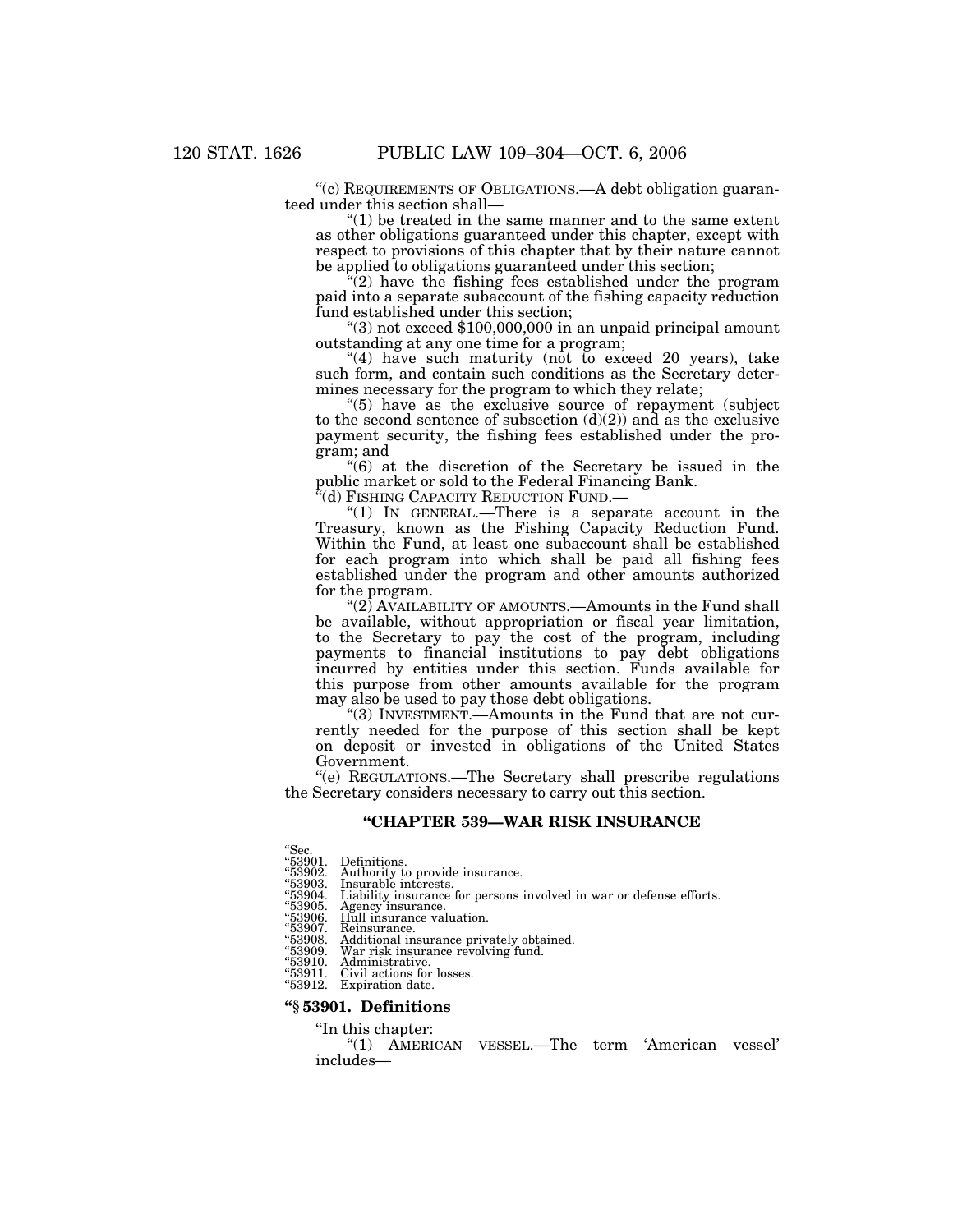''(A) a documented vessel with a registry or coastwise endorsement under chapter 121 of this title;

''(B) an undocumented vessel owned or chartered by or made available to the United States Government; and

''(C) a tug, barge, or other watercraft (whether or not documented) owned by a citizen of the United States and used in essential water transportation or in the fisheries, except only for sport fishing.

"(2) CARGO.—The term 'cargo' includes a loaded or empty container on a vessel.

''(3) TRANSPORTATION IN THE WATERBORNE COMMERCE OF THE UNITED STATES.—The term 'transportation in the waterborne commerce of the United States' includes the operation of a vessel in the fisheries, except only for sport fishing.

"(4) WAR RISKS.—The term 'war risks' includes, to the extent the Secretary of Transportation determines—

''(A) any part of a loss excluded from marine insurance coverage under a 'free of capture or seizure' clause or analogous clause; and

 $\sqrt{\text{B}}$  any other loss from a hostile act, including confiscation, expropriation, nationalization, or deprivation.

## **''§ 53902. Authority to provide insurance**

"(a) IN GENERAL.—With the approval of the President, and after such consultation with interested agencies of United States Government as the President may require, the Secretary of Transportation may provide insurance and reinsurance against loss or damage from war risks as provided by this chapter whenever it appears to the Secretary that insurance adequate for the needs of the waterborne commerce of the United States cannot be obtained on reasonable terms and conditions from companies authorized to do insurance business in a State of the United States.

''(b) CONSIDERATION OF RISK.—Insurance or reinsurance under this chapter shall be based, insofar as practicable, on consideration of the risk involved.

"(c) AVAILABILITY OF VESSEL DURING WAR OR NATIONAL EMER-GENCY.—Insurance or reinsurance for a vessel may be provided under this chapter only on the condition that the vessel will be available to the Government in time of war or national emergency.

# **''§ 53903. Insurable interests**

''(a) IN GENERAL.—The Secretary of Transportation may provide insurance and reinsurance under this chapter for—

 $"(1)$  an American vessel, including a vessel under construction;

''(2) a foreign vessel—

''(A) owned by a citizen of the United States; or

''(B) engaged in transportation in the waterborne commerce of the United States or in such other transportation by water or such other services as the Secretary considers to be in the interest of the national defense or national economy of the United States, when so engaged;

''(3) cargo—

 $(A)$  shipped or to be shipped on a vessel insurable under this section, including by express or registered mail; ''(B) owned by a citizen or resident of the United States;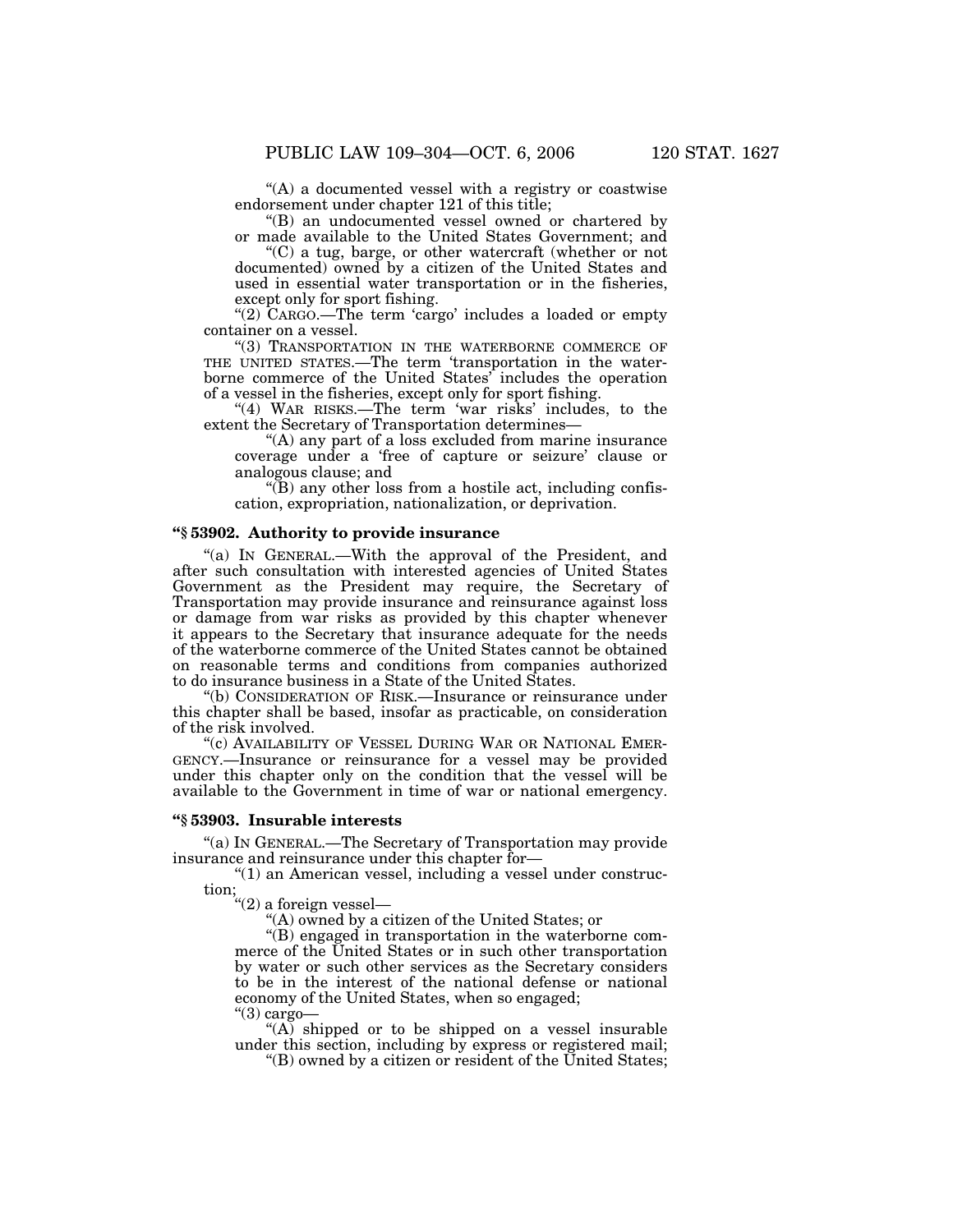''(C) imported to or exported from the United States, or sold or purchased by a citizen or resident of the United States, under a contract of sale or purchase the terms of which provide that the risk of loss by war risks or the obligation to provide insurance against war risks is on a citizen or resident of the United States; or

''(D) shipped between ports in the United States;

''(4) disbursements, including advances to masters and general average disbursements, and freight and passage money of a vessel insurable under this section;

''(5) personal effects of an individual on a vessel insurable under this section;

 $(6)$  loss of life, injury, or detention by an enemy of the United States after capture, with respect to an individual on a vessel insurable under this section; and

"(7) statutory or contractual obligations or other liabilities of a vessel insurable under this section or of the owner or charterer of such a vessel, of a nature customarily covered by insurance.

''(b) CONSIDERATIONS FOR FOREIGN VESSELS.—In determining whether to provide insurance or reinsurance for a foreign vessel, the Secretary shall consider the characteristics, employment, and general management of the vessel by the owner or charterer.

''(c) NON-WAR RISKS.—Insurance of a risk under subsection  $(a)(5)$ – $(7)$ , insofar as it involves a liability related to an individual on the vessel, may include risks other than war risks to the extent the Secretary considers advisable.

## **''§ 53904. Liability insurance for persons involved in war or defense efforts**

''(a) IN GENERAL.—The Secretary of Transportation may provide insurance under this chapter against legal liability that a person may incur in providing services or facilities for a vessel if, in the opinion of the Secretary, the insurance—

" $(1)$  is required in prosecuting a war or for national defense; and

''(2) cannot be obtained at reasonable rates or on reasonable terms and conditions from approved companies authorized to do insurance business in a State of the United States.

''(b) LIMITATIONS.—Employer liability insurance and worker compensation insurance against legal liability to employees may not be provided under this section.

## **''§ 53905. Agency insurance**

''(a) IN GENERAL.—With the approval of the President, an agency of the United States Government may obtain insurance provided for by this chapter from the Secretary of Transportation, except as provided in sections 17302 and 17303 of title 40.

''(b) PREMIUM WAIVERS.—With the approval of the President, the Secretary of Transportation may provide insurance under this chapter at the request of the Secretary of Defense and other agencies the President may prescribe, without payment of an insurance premium if the Secretary of Defense or agency agrees to indemnify the Secretary of Transportation against loss covered by the insurance. The Secretary of Defense and agencies may make such an indemnity agreement.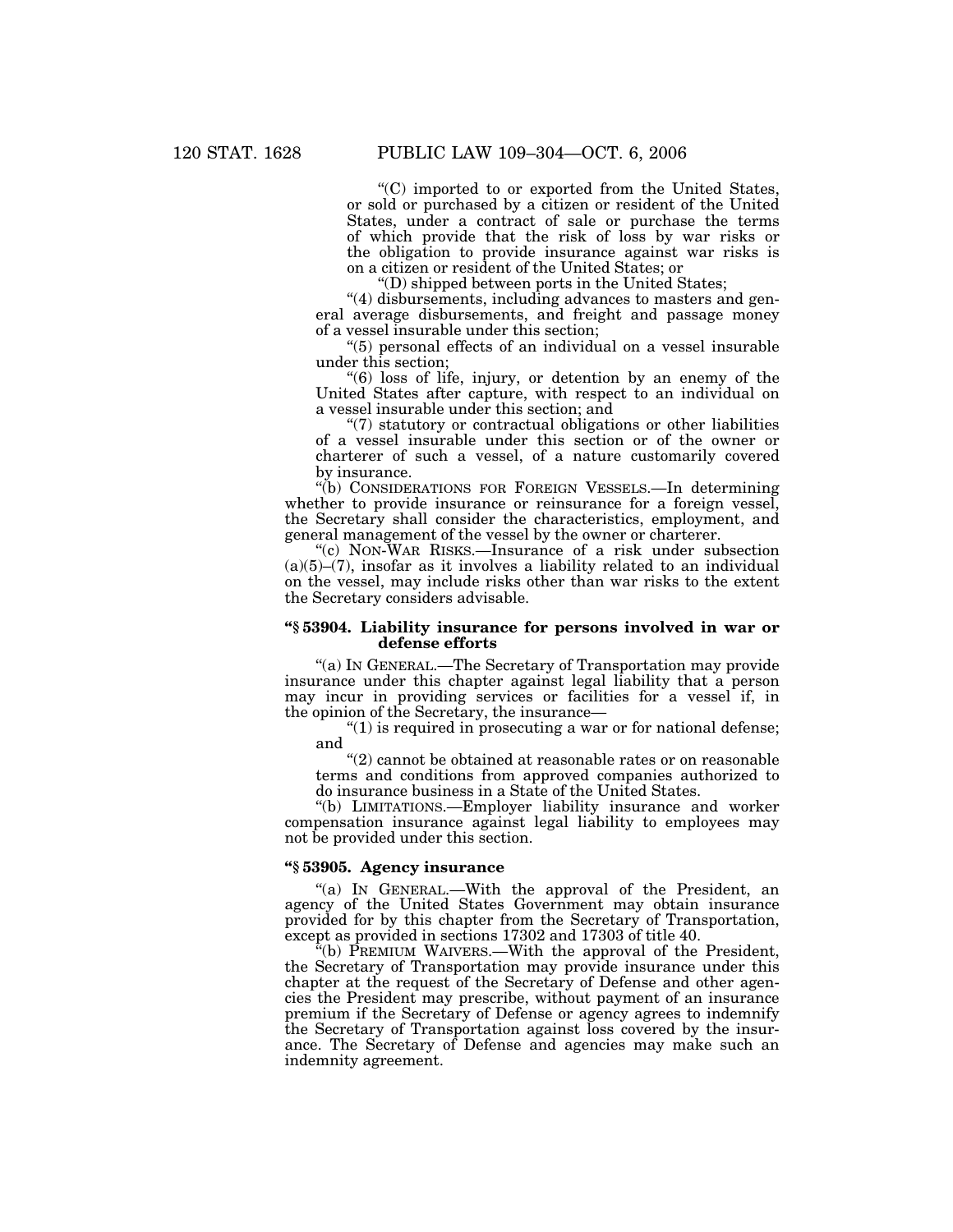''(c) PRESIDENTIAL APPROVAL.—The signature of the President (or an official designated by the President) on the agreement shall be treated as the approval required by section 53902(a) of this title.

### **''§ 53906. Hull insurance valuation**

''(a) STATED VALUATION.—The valuation in a hull insurance policy for actual or constructive total loss of the insured vessel shall be a stated valuation determined by the Secretary of Transportation. The stated valuation—

''(1) shall exclude national defense features paid for by the United States Government; and

 $(2)$  may not exceed the amount that would be payable if the ownership of the vessel had been requisitioned under chapter 563 of this title at the time the insurance attached under the policy.

''(b) REJECTING STATED VALUATION.—Within 60 days after the insurance attaches under a policy referred to in subsection (a) or within 60 days after the Secretary determines the valuation, whichever is later, the insured may reject the valuation and pay, at the rate provided in the policy, premiums based on the asserted valuation the insured specifies at the time of rejection. However, the asserted valuation is not binding on the Government in any subsequent action on the policy.

" $(c)$  AMOUNT OF CLAIM.—If a vessel is actually or constructively totally lost and the insured under a policy referred to in subsection (a) has not rejected the stated valuation determined by the Secretary, the amount of a claim adjusted, compromised, settled, adjudged, or paid may not exceed the stated valuation. However, if the insured has rejected the valuation, the insured—

" $(1)$  shall be paid, as a tentative advance only, 75 percent of the stated valuation; and

''(2) may bring a civil action against the United States in a court having jurisdiction of the claim to recover a valuation equal to the just compensation the court determines would have been payable if the ownership of the vessel had been requisitioned under chapter 563 of this title at the time the insurance attached under the policy.

''(d) ADJUSTING PREMIUMS.—If a court makes a determination as provided under subsection  $(c)(2)$ , premiums paid under the policy shall be adjusted based on the court's determination and the rates provided for in the policy.

### **''§ 53907. Reinsurance**

''(a) IN GENERAL.—To the extent the Secretary of Transportation is authorized to provide insurance under this chapter, the Secretary may provide reinsurance to a company authorized to do insurance business in a State of the United States. The Secretary may obtain reinsurance from such a company for any insurance provided by the Secretary under this chapter.

''(b) RATES.—The Secretary may not provide reinsurance at rates less than, nor obtain reinsurance at rates more than, the rates established by the Secretary on the same or similar risks or the rates charged by the insurance company for the insurance reinsured, whichever is more advantageous to the Secretary. However, the Secretary may provide an allowance to the insurance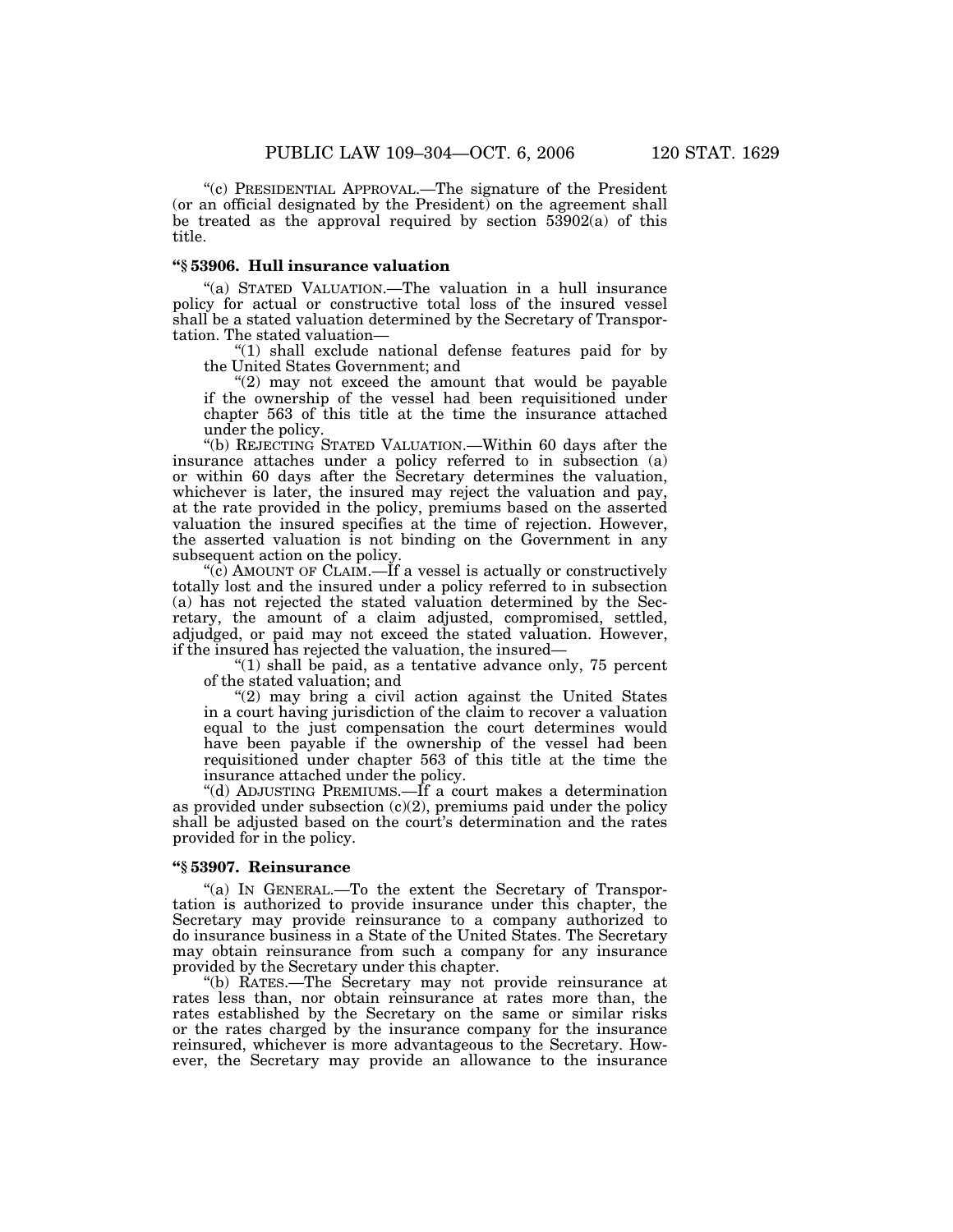company for the costs of services and facilities the company provides, in an amount the Secretary considers reasonable according to good business practice. The allowance to the company may not include any amount for soliciting or stimulating insurance business.

## **''§ 53908. Additional insurance privately obtained**

''With the approval of the Secretary of Transportation, a person having an insurable interest in a vessel may obtain insurance on the vessel with other underwriting agents in addition to the insurance with the Secretary. The Secretary is not entitled to the benefit of the additional insurance.

### **''§ 53909. War risk insurance revolving fund**

"(a) IN GENERAL.—There is a war risk insurance revolving fund in the Treasury.

''(b) DEPOSITS.—There shall be deposited in the fund amounts appropriated to carry out this chapter and amounts received in carrying out this chapter.

''(c) PAYMENTS.—There shall be paid from the fund amounts for return premiums, losses, settlements, judgments, and all liabilities incurred by the United States Government under this chapter.

''(d) INVESTMENT.—The Secretary of Transportation may request the Secretary of the Treasury to invest such portion of the fund as is not, in the judgment of the Secretary of Transportation, required to meet the current needs of the fund. These investments shall be made by the Secretary of the Treasury in public debt securities of the Government, with maturities suitable to the needs of the fund, and bearing interest rates determined by the Secretary of the Treasury, taking into consideration current market yields on outstanding marketable obligations of the Government of comparable maturity. Interest and benefits from the securities shall be deposited in the fund.

#### **''§ 53910. Administrative**

''(a) ACCORDANCE WITH COMMERCIAL PRACTICE.—In carrying out this chapter, the Secretary of Transportation may act in accordance with commercial practice in the marine insurance business.

''(b) REGULATIONS.—The Secretary may prescribe regulations the Secretary considers appropriate to carry out this chapter.

''(c) POLICIES, RATES, AND ANNUAL FEES.—The Secretary may prescribe and change forms and policies, and fix and change the amounts insured and rates of premium, under this chapter.

''(d) ANNUAL FEES.—The Secretary may charge and collect an annual fee in an amount calculated to cover the expenses of processing applications for insurance, employing underwriting agents, and appointing experts under this chapter.

'(e) PAYMENT OF CLAIMS AND JUDGMENTS.—The Secretary may settle and pay claims, and pay judgments against the United States, related to insurance under this chapter.

''(f) UNDERWRITING AGENTS.—

''(1) IN GENERAL.—The Secretary may, and when the Secretary finds it practical to do so shall, employ a domestic company or group of domestic companies, authorized to do marine insurance business in a State of the United States, to act as underwriting agent for the Secretary. The services of an underwriting agent may be used in adjusting claims, but a claim may not be paid until approved by the Secretary.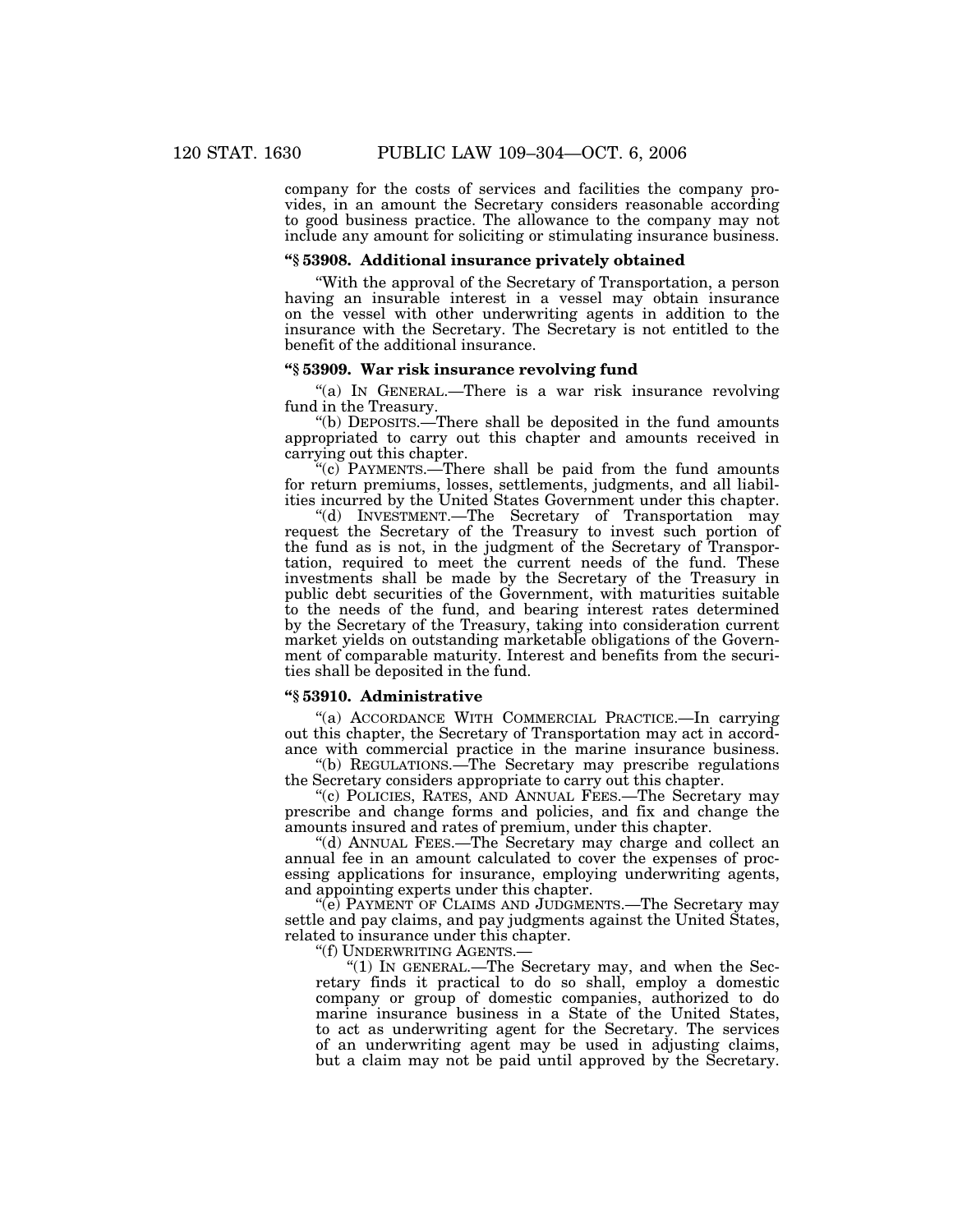''(2) COMPENSATION.—The Secretary may allow the company or group of companies reasonable compensation for services as the underwriting agent. The compensation may include an allowance for expenses reasonably incurred by the agent, but may not include any amount for soliciting or stimulating business.

"(g) FEES FOR ARRANGING INSURANCE.—Except as provided in subsection  $(f)(2)$ , the Secretary may not pay an insurance broker or other person acting in a similar intermediary capacity a fee or other consideration for participating in arranging insurance when the Secretary directly insures any of the risk.

''(h) EMPLOYMENT OF MARINE INSURANCE EXPERTS.—The Secretary, without regard to the laws and regulations on the employment of Federal employees, may appoint and prescribe the duties of experts in marine insurance as the Secretary considers necessary to carry out this chapter.

''(i) SERVICES OF OTHER GOVERNMENT AGENCIES.—With the consent of another agency of the United States Government, the Secretary may use information, services, facilities, officers, and employees of the agency in carrying out this chapter.

''(j) VESSEL LOCATION REPORTING.—The Secretary may prescribe by regulation vessel location reporting requirements for a vessel insured under this chapter.

## **''§ 53911. Civil actions for losses**

''(a) IN GENERAL.—If there is a disagreement about a loss insured under this chapter, a civil action in admiralty may be brought against the United States in the district court of the United States for the district in which the plaintiff or the plaintiff's agent resides. If the plaintiff has no residence in the United States, the action may be brought in the United States District Court for the District of Columbia or in the district court for any district in which the Attorney General agrees to accept service. Any person who may have an interest in the insurance may be made a party, either initially or on the motion of either party.

''(b) EXCLUSIVE REMEDY.—A civil action against the United States under this section is exclusive of any other action by reason of the same subject matter against an officer, employee, or agent employed or retained by the Government under this chapter.

''(c) PROCEDURE.—A civil action under this section shall be heard and determined under chapter 309 of this title.

''(d) TOLLING OF LIMITATIONS PERIOD.—If a claim is filed with the Secretary of Transportation, the running of the limitations period for bringing a civil action is suspended until the Secretary denies the claim, and for 60 days thereafter. The Secretary is deemed to have denied the claim if the Secretary does not act on the claim within 6 months after the claim is filed, unless the Secretary for good cause shown agrees with the claimant on a different period for the Secretary to act on the claim.

"(e) INTERPLEADER.—If the Secretary acknowledges the indebtedness of the Government under the insurance and there is a dispute about the persons entitled to receive payment, the Government may bring a civil action interpleading those persons. The action shall be brought in the United States District Court for the District of Columbia or in the district court for the district in which any of those persons resides. A person not residing or found in the district may be made a party by service in any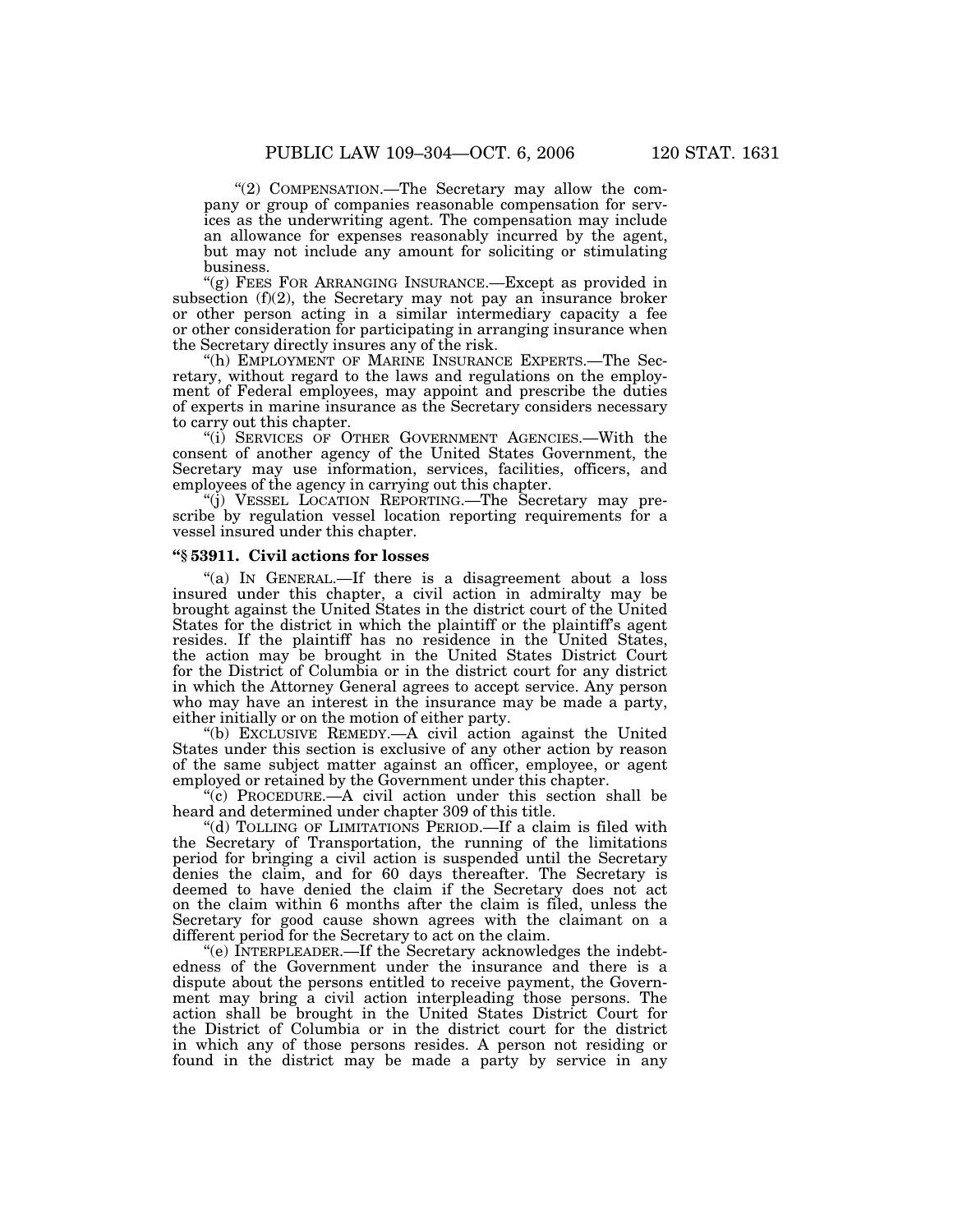reasonable manner the court directs. If the court is satisfied that unknown persons might make a claim under the insurance, the court may direct service on those unknown persons by publication in the Federal Register. Judgment after service by publication in the Federal Register discharges the Government from further liability to all persons.

## **''§ 53912. Expiration date**

''The authority of the Secretary of Transportation to provide insurance and reinsurance under this chapter expires on December 31, 2010.

# ''PART D—PROMOTIONAL PROGRAMS

## **''CHAPTER 551—COASTWISE TRADE**

 $\frac{66}{155101}$ . ''55101. Application of coastwise laws. ''55102. Transportation of merchandise.

- "55103. Transportation of passengers.<br>"55104. Transportation of passengers Transportation of passengers between Puerto Rico and other ports in the United States.
- ''55105. Transportation of hazardous waste.

"55106. Merchandise transferred between barges.<br>"55107. Empty cargo containers and barges.<br>"55108. Platform jackets.

Empty cargo containers and barges.

- "55108. Platform jackets.<br>"55109. Dredging. "55109. Dredging.<br>"55110. Transport
- ''55110. Transportation of dredged material.
- "55111. Towing.<br>"55112. Vessel e
- 
- ''55112. Vessel escort operations and towing assistance. ''55113. Use of foreign documented oil spill response vessels. ''55114. Unloading fish from foreign vessels. ''55115. Supplies on fish processing vessels.
- 
- 
- "55116. Canadian rail lines.<br>"55117. Great Lakes rail rou
- "55117. Great Lakes rail route.<br>"55118. Foreign railroads whose ''55118. Foreign railroads whose road enters by ferry, tugboat, or towboat.
- 
- "55119. Yukon River.<br>"55120. Transshipme Transshipment of imported merchandise intended for immediate exportation.
- "55121. Transportation of merchandise and passengers on Canadian vessels.

## **''§ 55101. Application of coastwise laws**

"(a) IN GENERAL.—Except as provided in subsection (b), the coastwise laws apply to the United States, including the island territories and possessions of the United States.

''(b) EXCEPTIONS.—The coastwise laws do not apply to—

'(1) American Samoa;

"(2) the Northern Mariana Islands, except as provided in section 502(b) of the Covenant To Establish a Commonwealth of the Northern Mariana Islands in Political Union With the United States of America (48 U.S.C. 1801 note);

''(3) Canton Island until the President declares by proclamation that the coastwise laws apply to Canton Island; or

"(4) the Virgin Islands until the President declares by proclamation that the coastwise laws apply to the Virgin Islands.

## **''§ 55102. Transportation of merchandise**

"(a) DEFINITION.—In this section, the term 'merchandise' includes—

''(1) merchandise owned by the United States Government, a State, or a subdivision of a State; and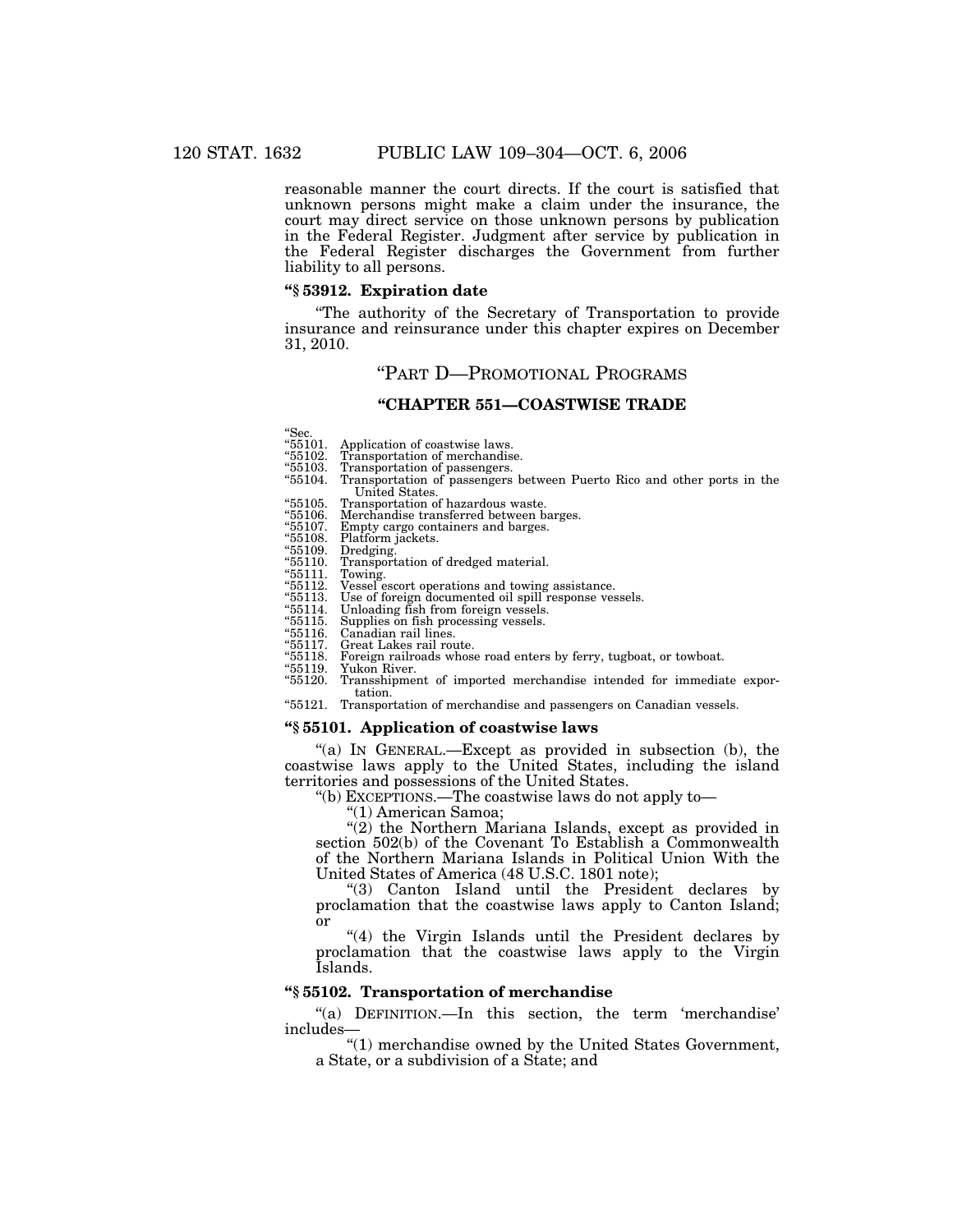''(2) valueless material.

''(b) REQUIREMENTS.—Except as otherwise provided in this chapter or chapter 121 of this title, a vessel may not provide any part of the transportation of merchandise by water, or by land and water, between points in the United States to which the coastwise laws apply, either directly or via a foreign port, unless the vessel—

''(1) is wholly owned by citizens of the United States for purposes of engaging in the coastwise trade; and

"(2) has been issued a certificate of documentation with a coastwise endorsement under chapter 121 or is exempt from documentation but would otherwise be eligible for such a certificate and endorsement.

''(c) PENALTY.—Merchandise transported in violation of subsection (b) is liable to seizure by and forfeiture to the Government. Alternatively, an amount equal to the value of the merchandise (as determined by the Secretary of Homeland Security) or the actual cost of the transportation, whichever is greater, may be recovered from any person transporting the merchandise or causing the merchandise to be transported.

### **''§ 55103. Transportation of passengers**

"(a) IN GENERAL.—Except as otherwise provided in this chapter or chapter 121 of this title, a vessel may not transport passengers between ports or places in the United States to which the coastwise laws apply, either directly or via a foreign port, unless the vessel—

 $\sqrt[n]{(1)}$  is wholly owned by citizens of the United States for purposes of engaging in the coastwise trade; and

"(2) has been issued a certificate of documentation with a coastwise endorsement under chapter 121 or is exempt from documentation but would otherwise be eligible for such a certificate and endorsement.

''(b) PENALTY.—The penalty for violating subsection (a) is \$300 for each passenger transported and landed.

### **''§ 55104. Transportation of passengers between Puerto Rico and other ports in the United States**

''(a) DEFINITIONS.—In this section:

''(1) CERTIFICATE.—The term 'certificate' means a certificate of financial responsibility for indemnification of passengers for nonperformance of transportation issued by the Federal Maritime Commission under section 44102 of this title.

''(2) PASSENGER VESSEL.—The term 'passenger vessel' means a vessel of similar size, or offering similar service, as any other vessel transporting passengers under subsection (b).

''(b) EXEMPTION.—Except as otherwise provided in this section, a vessel not qualified to engage in the coastwise trade may transport passengers between a port in Puerto Rico and another port in the United States.

''(c) EXPIRATION OF EXEMPTION.—

''(1) WHEN COASTWISE-QUALIFIED VESSEL OFFERING SERVICE.—On a showing to the Secretary of the department in which the Coast Guard is operating, by the vessel owner or charterer, that a United States passenger vessel qualified to engage in the coastwise trade is offering or advertising passenger service between a port in Puerto Rico and another port in the United States pursuant to a certificate, the Secretary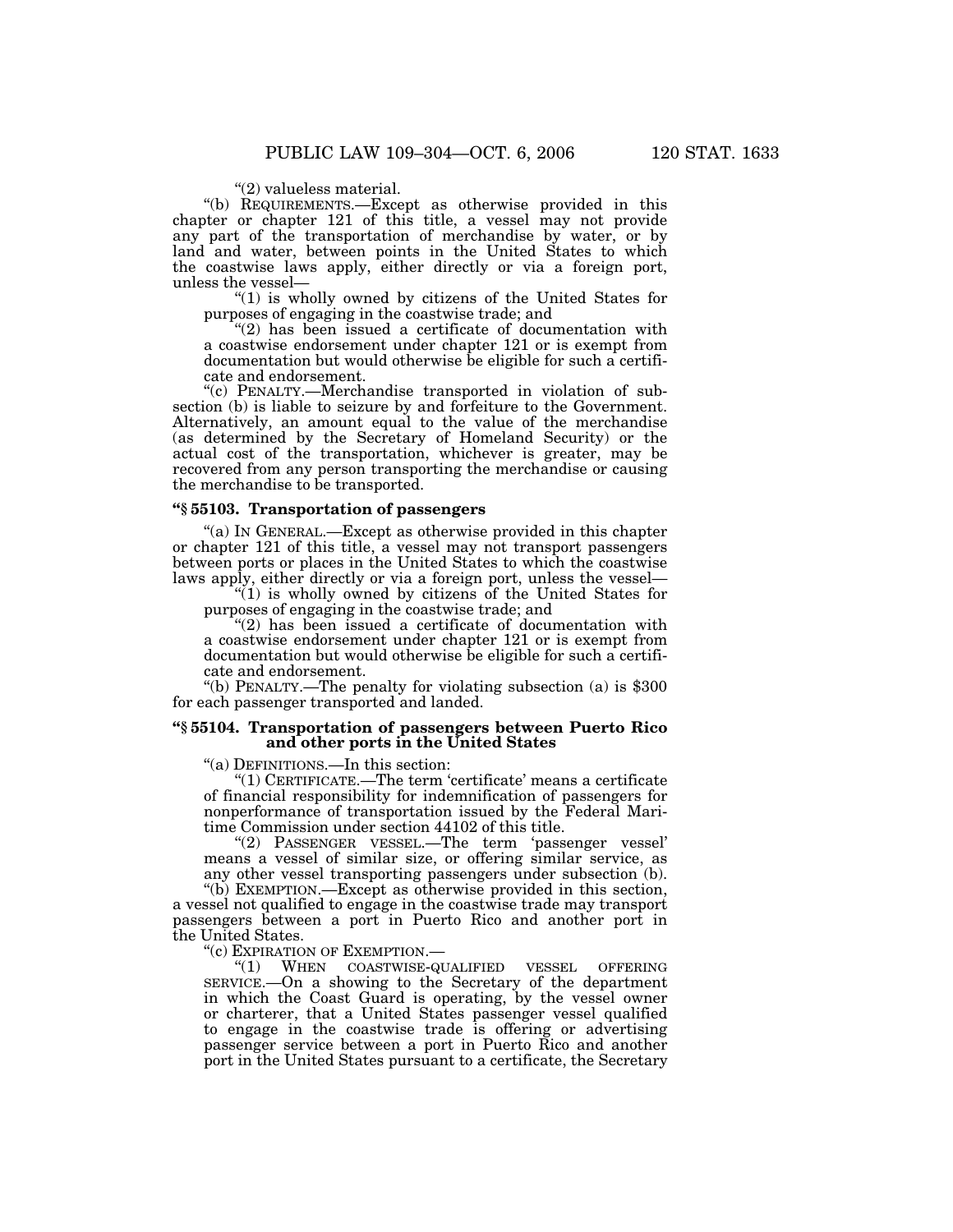shall notify the owner or operator of each vessel transporting passengers under subsection (b) to terminate that transportation within 270 days after the Secretary's notification. Except as provided in subsection (d), the authority to transport passengers under subsection (b) expires at the end of that  $270$ day period.

''(2) WHEN NON-COASTWISE-QUALIFIED VESSEL OFFERING SERVICE.—On a showing to the Secretary, by the vessel owner or charterer, that a United States passenger vessel not qualified to engage in the coastwise trade is offering or advertising passenger service between a port in Puerto Rico and another port in the United States pursuant to a certificate, the Secretary shall notify the owner or operator of each foreign vessel transporting passengers under subsection (b) to terminate that transportation within 270 days after the Secretary's notification. Except as provided in subsection (d), the authority of a foreign vessel to transport passengers under subsection (b) expires at the end of that 270-day period.

''(d) DELAYING EXPIRATION.—If the vessel offering or advertising the service described in subsection (c) has not begun that service within 270 days after the Secretary's notification, the expiration provided by subsection (c) is delayed until 90 days after the vessel offering or advertising the service begins that service.

"(e) REINSTATEMENT OF EXEMPTION.—If the Secretary finds that the service on which an expiration was based is no longer available, the expired authority to transport passengers is reinstated.

### **''§ 55105. Transportation of hazardous waste**

"(a) IN GENERAL.—The transportation of hazardous waste, as defined in section 1004(5) of the Resource Conservation and Recovery Act of 1976 (42 U.S.C. 6903(5)), from a point in the United States to sea for incineration is deemed to be transportation of merchandise under section 55102 of this title.

''(b) NONAPPLICATION TO CERTAIN FOREIGN VESSELS.—

"(1) IN GENERAL.—Subsection (a) does not apply to transportation performed by a foreign ocean incineration vessel owned by or under construction on May 1, 1982, for a corporation wholly owned by citizens of the United States under section  $50501(a)$ –(c) of this title.

''(2) STANDARDS FOR INCINERATION EQUIPMENT.—Incineration equipment on a vessel described in paragraph (1) must meet standards of the Coast Guard and the Environmental Protection Agency.

''(3) INSPECTION.—A vessel described in paragraph (1) shall be inspected by the Coast Guard, regardless of whether inspected by the nation in which it is registered. The inspection shall be the same as would be required of a vessel of the United States, including drydock inspection and internal examination of tanks and void spaces. The inspection may be made concurrently with an inspection by that nation or within one year after the initial issuance or next scheduled issuance of the Safety of Life at Sea Safety Construction Certificate. In making the inspection, the Coast Guard shall refer to the condition of the hull and superstructure established by the initial foreign certification as the basis for evaluating the current condition of the hull and superstructure. The Coast Guard shall allow the substitution of fittings, material, apparatus,

Deadline.

Notification.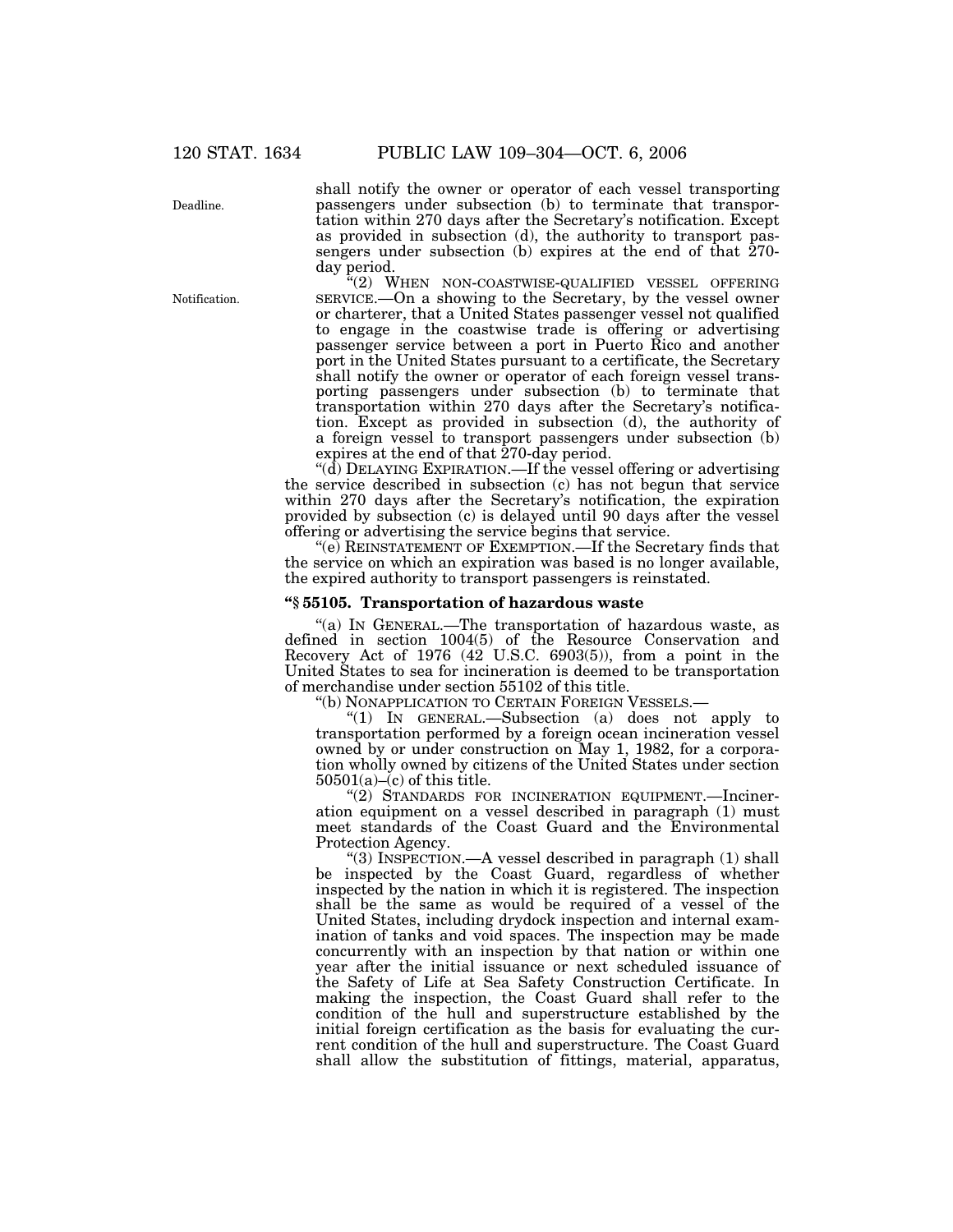equipment, and appliances different from those required for vessels of the United States if satisfied they are equivalent and at least as effective as those required for vessels of the United States. A satisfactory inspection under this paragraph shall be certified in writing by the Secretary of the department in which the Coast Guard is operating.

"(c) EFFECTIVE DATE.—Subsection  $\left(\frac{\alpha}{2}\right)$  is not effective until an appropriate vessel has been built and documented under chapter 121 of this title.

### **''§ 55106. Merchandise transferred between barges**

''(a) IN GENERAL.—On terms and conditions the Secretary of Homeland Security may prescribe by regulation, the Secretary may suspend the application of section 55102 of this title to the transportation of merchandise that is transferred, when moving in the foreign trade of the United States, from a barge certified by the owner or operator as designed specifically for carriage on a vessel and carried regularly on a vessel in foreign trade, to another such barge owned or leased by the same owner or operator. However, this subsection does not apply to transportation between the continental United States and noncontiguous States, territories, or possessions to which the coastwise laws apply.

"(b) RECIPROCITY REQUIREMENT FOR FOREIGN VESSELS.—This section applies to a vessel of foreign registry only if the Secretary of Homeland Security finds, based on information from the Secretary of State, that the government of the nation of registry extends reciprocal privileges to vessels of the United States.

## **''§ 55107. Empty cargo containers and barges**

"(a) IN GENERAL.—Subject to subsections (b) and (c), and on terms and conditions the Secretary of Homeland Security may prescribe by regulation, section 55102 of this title does not apply to the transportation of—

" $(1)$  empty cargo vans, empty lift vans, or empty shipping tanks;

 $''(2)$  equipment for use with cargo vans, lift vans, or shipping tanks;

''(3) empty barges specifically designed for carriage aboard a vessel and equipment (except propulsion equipment) for use with those barges;

''(4) empty instruments for international traffic exempted from the customs laws under section 322(a) of the Tariff Act of 1930 (19 U.S.C. 1322(a)); or

''(5) stevedoring equipment and material.

"(b) CONDITIONS.-

"(1) PARAGRAPHS  $(1)$ - $(4)$ . - Paragraphs  $(1)$ - $(4)$  of subsection (a) apply only if the items named are owned or leased by the owner or operator of the vessel and transported for its use in handling its cargo in foreign trade.

"(2) PARAGRAPH  $(5)$ .—Paragraph  $(5)$  of subsection  $(a)$  applies only if the items named are—

"(A) owned or leased by the owner or operator of the vessel or by the stevedoring company having the contract for the loading or unloading of the vessel; and

''(B) transported without charge for use in the handling of cargo in foreign trade.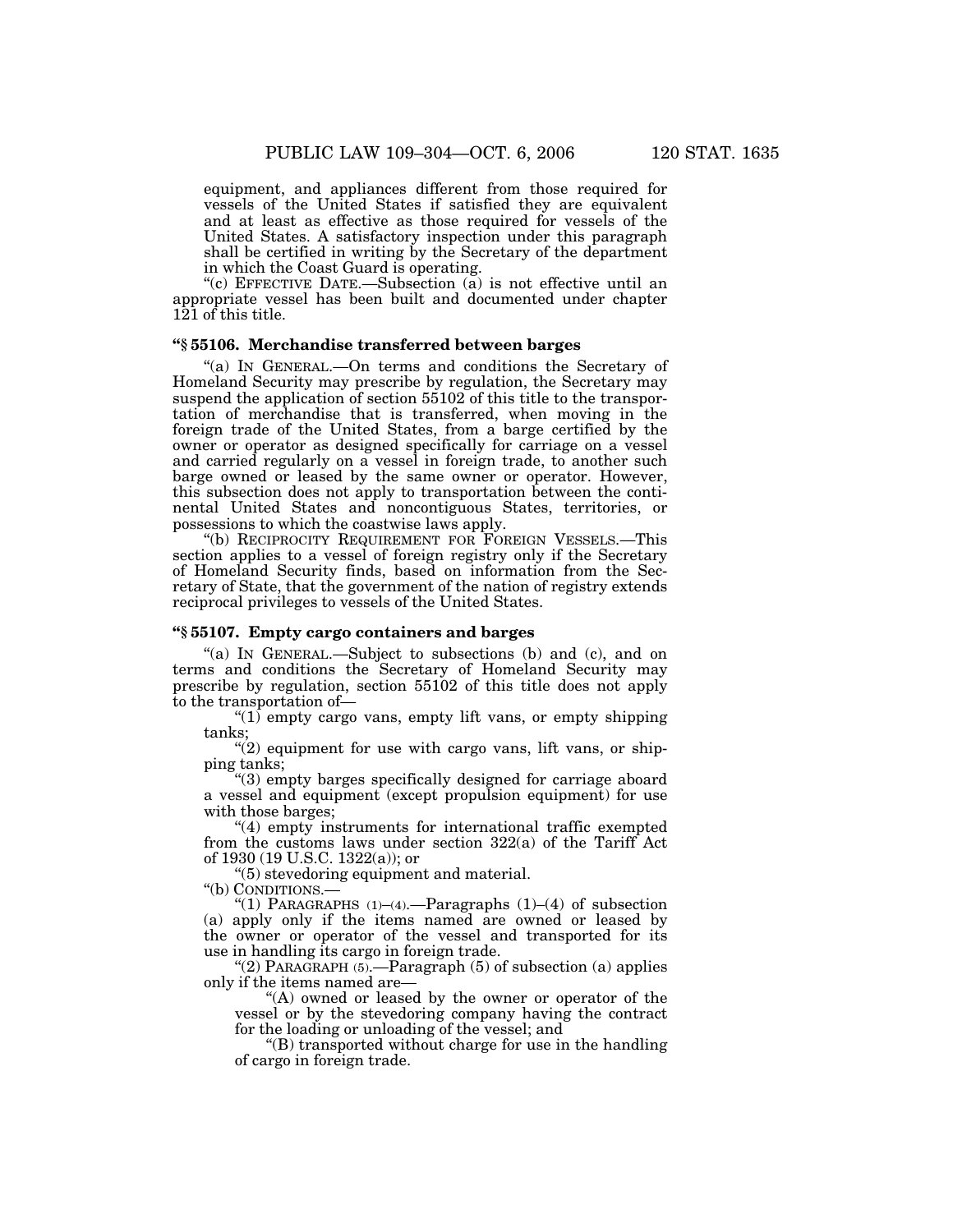"(c) RECIPROCITY REQUIREMENT FOR FOREIGN VESSELS.—This section applies to a vessel of foreign registry only if the Secretary of Homeland Security finds, based on information from the Secretary of State, that the government of the nation of registry extends reciprocal privileges to vessels of the United States.

### **''§ 55108. Platform jackets**

''(a) DEFINITIONS.—In this section:

''(1) COASTWISE QUALIFIED VESSEL.—The term 'coastwise qualified vessel' means a vessel that has been issued a certificate of documentation with a coastwise endorsement under chapter 121 of this title.

"(2) PLATFORM JACKET.—The term 'platform jacket' refers to a single physical component and includes any type of offshore exploration, development, or production structure or component thereof, including—

''(A) platform jackets;

"(B) tension leg or SPAR platform superstructures (including the deck, drilling rig and support utilities, and supporting structure);

''(C) hull (including vertical legs and connecting pontoons or vertical cylinder);

''(D) tower and base sections of a platform jacket;

''(E) jacket structures; and

''(F) deck modules (known as 'topsides').

''(b) AUTHORIZED TRANSPORTATION.—Section 55102 of this title does not apply to the transportation of a platform jacket in or on a non-coastwise qualified launch barge between two points in the United States, at one of which there is an installation or other device within the meaning of section 4(a) of the Outer Continental Shelf Lands Act (43 U.S.C. 1333(a)), if—

" $(1)$  the launch barge was built before December 31, 2000, and has a launch capacity of at least 12,000 long tons; and

''(2) the Secretary of Transportation makes a determination, in accordance with procedures established under subsection (c), that a suitable coastwise qualified vessel is not available for use in the transportation and, if needed, launch or installation of a platform jacket.

''(c) PROCEDURES TO MAXIMIZE USE OF COASTWISE QUALIFIED VESSELS.—The Secretary of Transportation shall adopt procedures implementing this section that are reasonably designed to provide timely information so as to maximize the use of coastwise qualified vessels. The procedures shall, among other things, establish that for purposes of this section, a coastwise qualified vessel shall be deemed to be not available only if—

"(1) on application by an owner or operator for the use of a non-coastwise qualified launch barge for transportation of a platform jacket under this section (which application shall include all relevant information, including engineering details and timing requirements), the Secretary promptly publishes a notice in the Federal Register—

''(A) describing the project and the platform jacket involved;

''(B) advising that all relevant information reasonably needed to assess the transportation requirements for the platform jacket will be made available to interested parties on request; and

Notification. Federal Register, publication.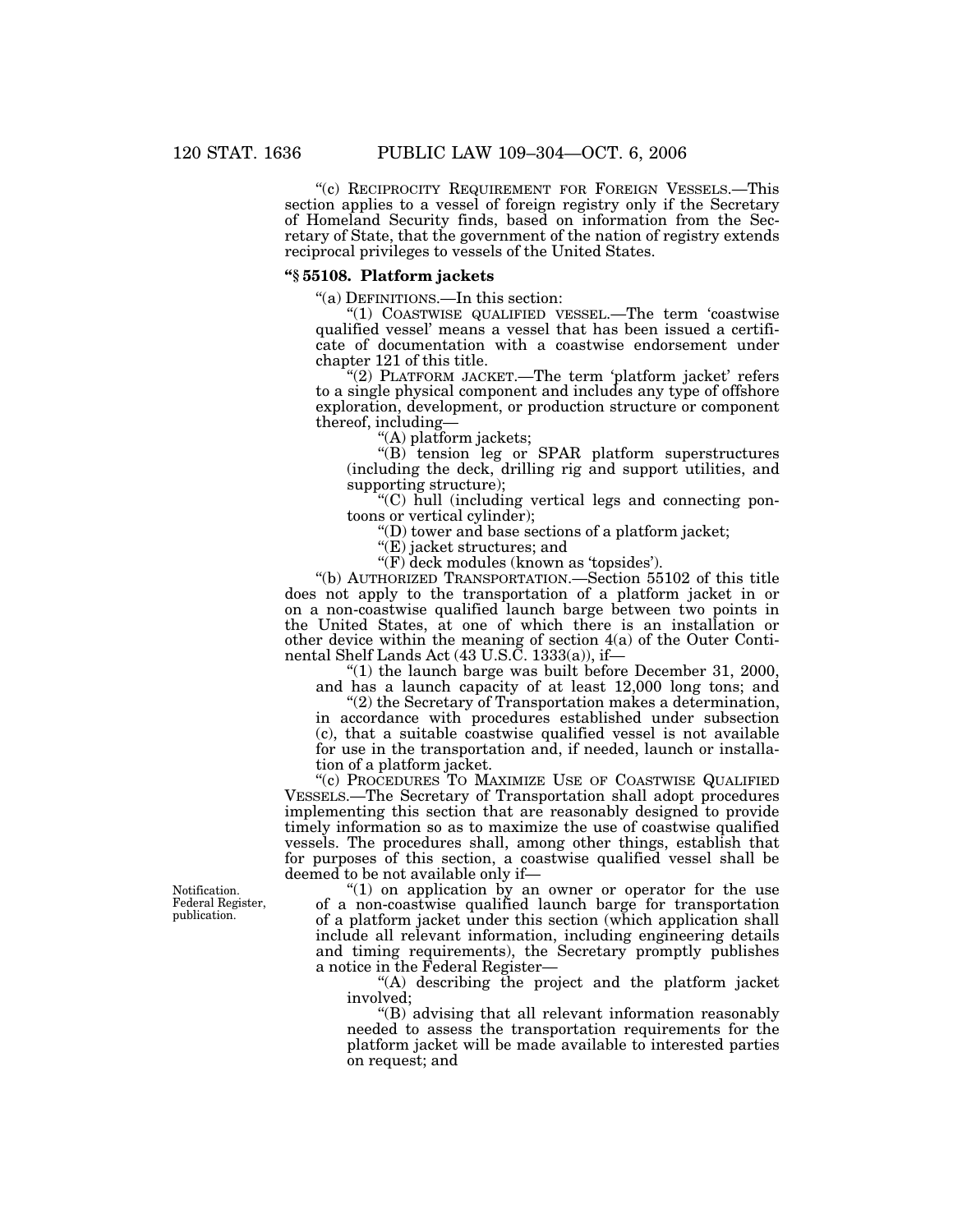"(C) requesting that information on the availability Deadline. of coastwise qualified vessels be submitted within 30 days after publication of that notice; and

 $\mathcal{L}(2)(A)$  no information is submitted to the Secretary within Deadline. that 30 day period; or

''(B) the owner or operator of a coastwise qualified vessel submits information to the Secretary asserting that the owner or operator has a suitable coastwise qualified vessel available for the transportation, but the Secretary determines, within 90 days after the notice is first published, that the coastwise qualified vessel is not suitable or reasonably available for the transportation.

### **''§ 55109. Dredging**

''(a) IN GENERAL.—Except as provided in subsection (b), a vessel may engage in dredging in the navigable waters of the United States only if—

 $(1)$  the vessel is wholly owned by citizens of the United States for purposes of engaging in the coastwise trade;

"(2) the charterer, if any, is a citizen of the United States for purposes of engaging in the coastwise trade; and

" $(3)$  the vessel has been issued a certificate of documentation with a coastwise endorsement under chapter 121 of this title or is exempt from documentation but would otherwise be eligible for such a certificate and endorsement.

''(b) DREDGING OF GOLD IN ALASKA.—A documented vessel with a registry endorsement may engage in the dredging of gold in Alaska.

''(c) PENALTY.—If a vessel is operated in knowing violation of this section, the vessel and its equipment are liable to seizure by and forfeiture to the United States Government.

### **''§ 55110. Transportation of dredged material**

''Section 55102 of this title applies to the transportation of valueless material or dredged material, regardless of whether it has commercial value, from a point in the United States or on the high seas within the exclusive economic zone, to another point in the United States or on the high seas within the exclusive economic zone.

## **''§ 55111. Towing**

"(a) IN GENERAL.—Except when towing a vessel in distress, a vessel may not do any part of any towing described in subsection (b) unless the towing vessel—

''(1) is wholly owned by citizens of the United States for purposes of engaging in the coastwise trade; and

"(2) has been issued a certificate of documentation with a coastwise endorsement under chapter 121 of this title or is exempt from documentation but would otherwise be eligible for such a certificate and endorsement.

''(b) APPLICABLE TOWING.—Subsection (a) applies to the towing of—

''(1) a vessel between ports or places in the United States to which the coastwise laws apply, either directly or via a foreign port or place;

 $f(2)$  a vessel from point to point within the harbors of ports or places to which the coastwise laws apply; or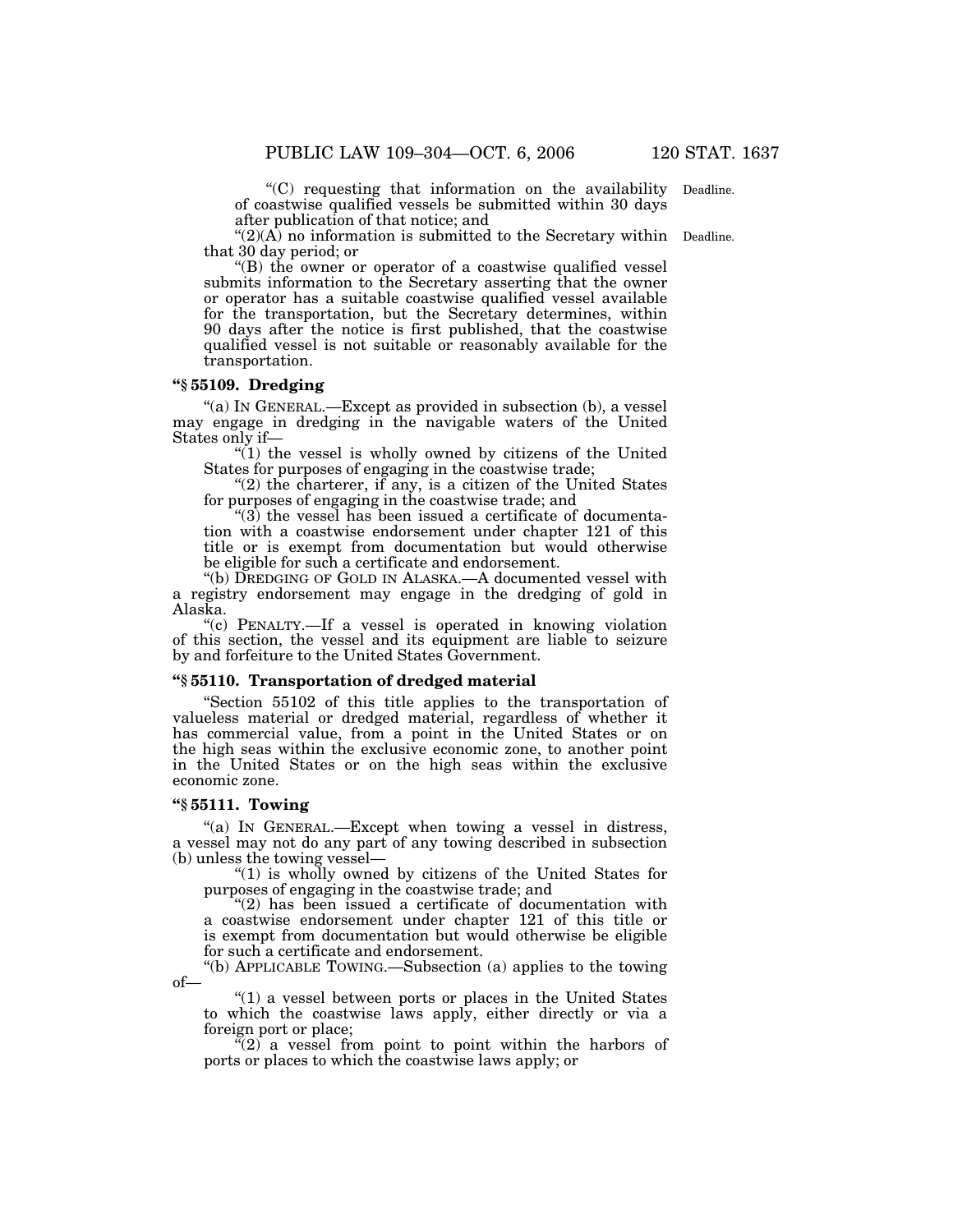"(3) a vessel transporting valueless material or dredged material, regardless of whether it has commercial value, from a point in the United States or on the high seas within the exclusive economic zone, to another point in the United States or on the high seas within the exclusive economic zone. ''(c) PENALTIES.—

"(1) OWNER AND MASTER.—The owner and master of a vessel towing another vessel in violation of this section are each liable for a penalty of at least \$350 but not more than \$1,100. A penalty under this paragraph constitutes a lien on the vessel. The lien is enforceable in a district court of the United States for any district in which the vessel is found. Clearance may not be granted to the vessel until the penalties have been paid.

"(2) VESSEL.—In addition to the penalties under paragraph (1), the towing vessel is liable for a penalty of \$60 per ton based on the tonnage of each towed vessel.

## **''§ 55112. Vessel escort operations and towing assistance**

"(a) IN GENERAL.—Except in the case of a vessel in distress, only a vessel of the United States may perform the following escort vessel operations within the navigable waters of the United States:

 $''(1)$  Operations that commence or terminate at a port or place in the United States.

"(2) Operations required by United States law or regulation.

''(3) Operations provided in whole or in part within or through navigation facilities owned, maintained, or operated by the United States Government or the approaches to those facilities, other than facilities operated by the St. Lawrence Seaway Development Corporation on the St. Lawrence River portion of the Seaway.

''(b) ESCORT VESSELS.—For purposes of this section, an escort vessel is—

"(1) any vessel that is assigned and dedicated to assist another vessel, whether or not tethered to that vessel, solely as a safety precaution to assist in controlling the speed or course of the assisted vessel in the event of a steering or propulsion equipment failure, or any other similar emergency circumstance, or in restricted waters where additional assistance in maneuvering the vessel is required to ensure its safe operation; and

"(2) in the case of a vessel being towed under section 55111 of this title, any vessel that is assigned and dedicated to the vessel being towed in addition to any towing vessel required under that section.

"(c) RELATIONSHIP TO OTHER LAW.—This section does not affect section 55111 of this title.

''(d) PENALTY.—A person violating this section is liable to the Government for a civil penalty of not more than \$10,000 for each day during which the violation occurs.

### **''§ 55113. Use of foreign documented oil spill response vessels**

''Notwithstanding any other provision of law, an oil spill response vessel documented under the laws of a foreign country may operate in waters of the United States on an emergency and temporary basis, for the purpose of recovering, transporting,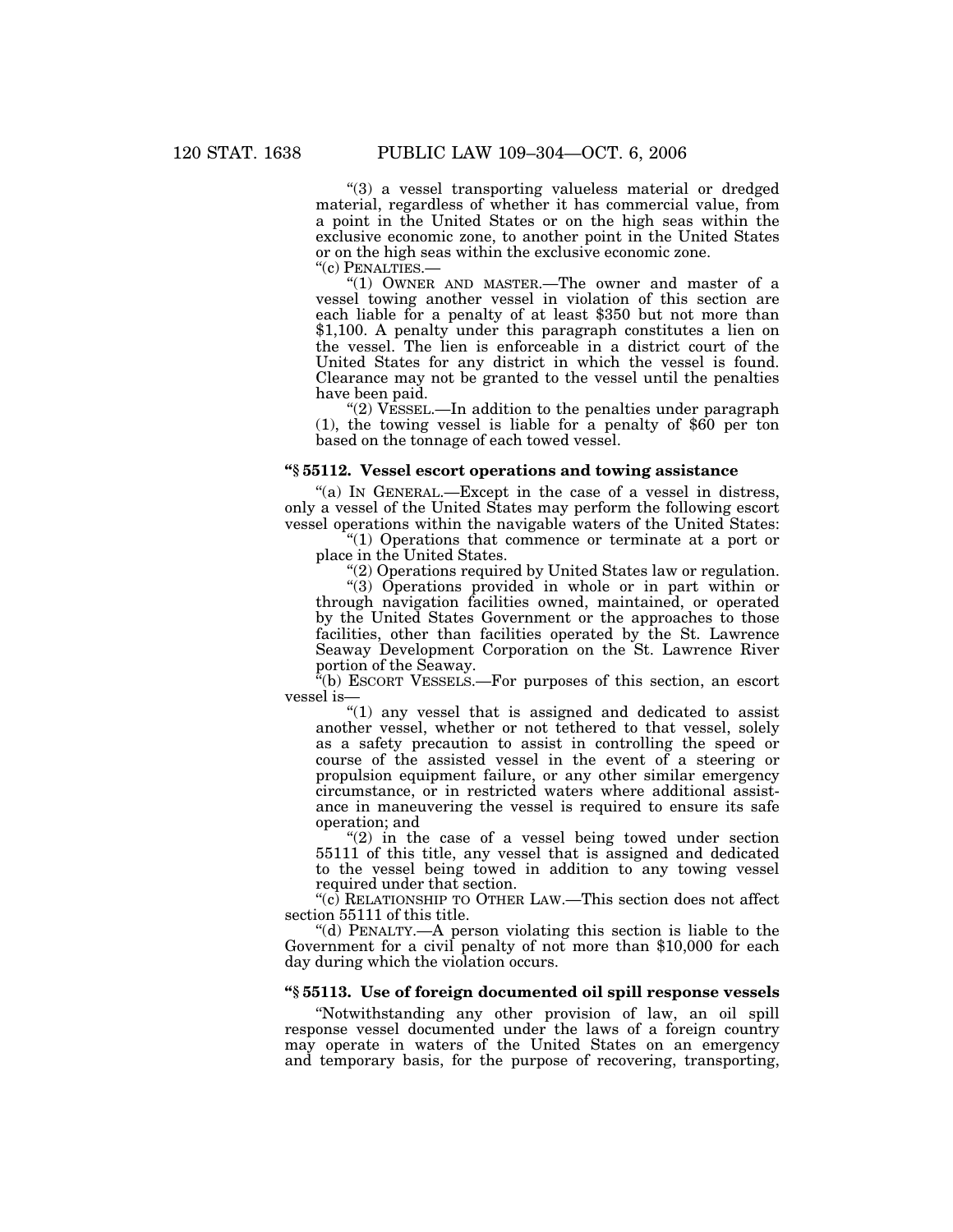and unloading in a United States port oil discharged as a result of an oil spill in or near those waters, if—

 $\sqrt[n]{(1)}$  an adequate number and type of oil spill response vessels documented under the laws of the United States cannot be engaged to recover oil from an oil spill in or near those waters in a timely manner, as determined by the Federal On-Scene Coordinator for a discharge or threat of a discharge of oil; and

" $(2)$  the foreign country has by its laws accorded to vessels of the United States the same privileges accorded to vessels of the foreign country under this section.

## **''§ 55114. Unloading fish from foreign vessels**

"(a) PROHIBITIONS.—Except as otherwise provided by this section or a treaty or convention to which the United States is a party, a foreign vessel may not unload, in a port of the United States—

" $(1)$  its catch of fish taken on board on the high seas or fish products processed from that catch of fish; or

" $(2)$  fish or fish products taken on board that vessel on the high seas from a vessel engaged in fishing operations or the processing of fish or fish products.

''(b) REGULATIONS ON OBTAINING INFORMATION.—The Secretary of Commerce may prescribe regulations the Secretary considers necessary to obtain information on the transportation of fish products by vessels of the United States for foreign fish processing vessels to points in the United States.

''(c) VIRGIN ISLANDS.—

" $(1)$  In GENERAL.—A foreign vessel of not more than 50 feet overall in length may unload its catch of fresh fish (whole or with the heads, viscera, or fins removed, but not frozen, otherwise processed, or further advanced) in a port of the Virgin Islands for immediate consumption in those islands. Fish unloaded under this paragraph may be sold or transferred only for immediate consumption. In the absence of satisfactory evidence that a sale or transfer to an agent, representative, or employee of a freezer or cannery is for immediate consumption, the sale or transfer is deemed not to be for immediate consumption. This paragraph does not prohibit the freezing, smoking, or other processing of fresh fish by the ultimate consumer of the fish.

"(2) SEIZURE, FORFEITURE, AND PENALTY.—Fish unloaded Virgin Islands. in the Virgin Islands that are retained, sold, or transferred, except as allowed by paragraph (1), are liable to seizure by and forfeiture to the United States Government. A person retaining, selling, transferring, buying, or receiving the fish is liable to the Government for a civil penalty of not more than \$1,000 for each violation. A penalty or forfeiture under this paragraph may be compromised, modified, or remitted under section 2107(b) of this title.

''(d) NORTHERN MARIANA ISLANDS.—Subsection (a) does not apply to the Northern Mariana Islands.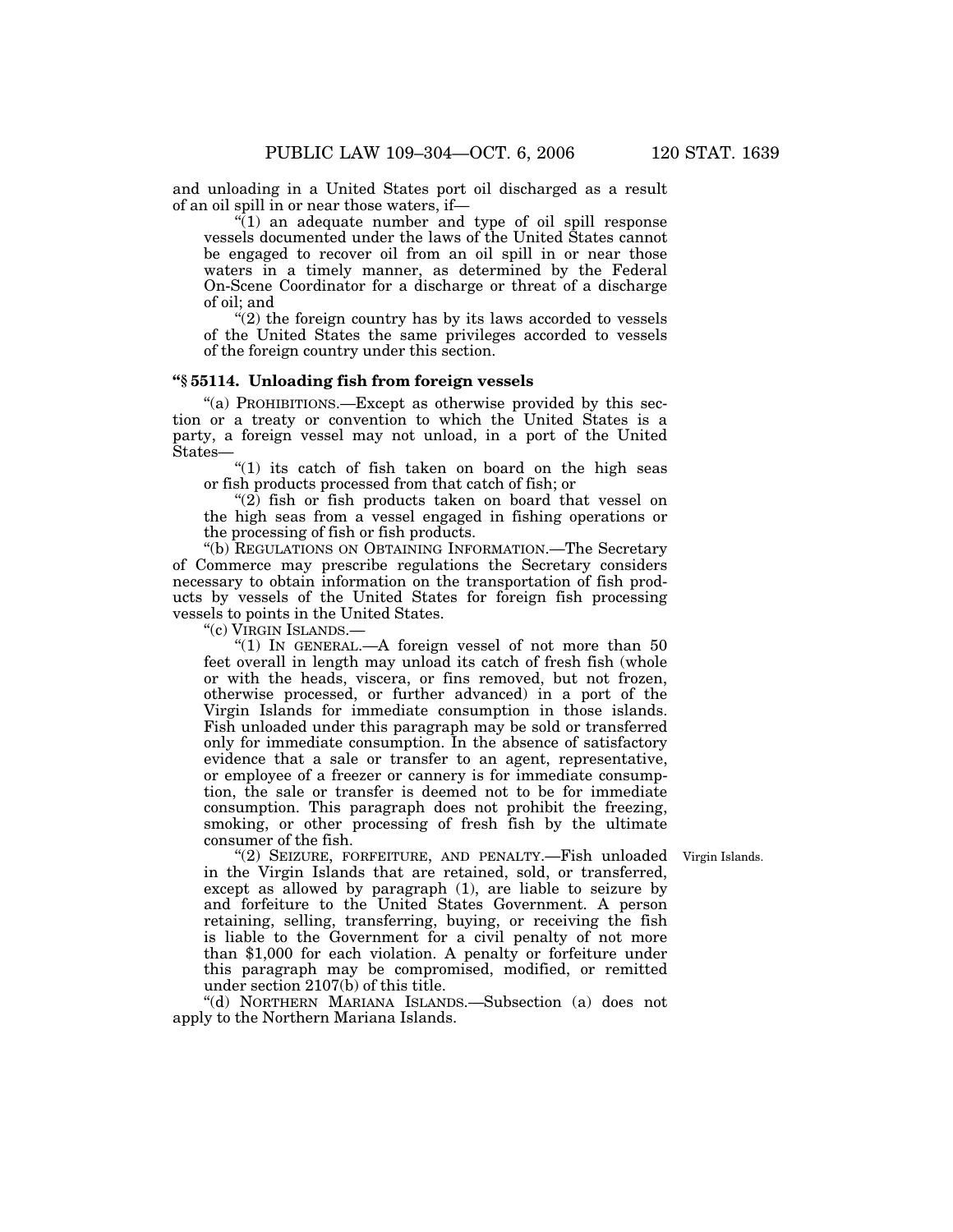## **''§ 55115. Supplies on fish processing vessels**

''Section 55102 of this title does not apply to supplies aboard a United States documented fish processing vessel that are necessary and used for processing or assembling fishery products aboard such a vessel.

## **''§ 55116. Canadian rail lines**

''Section 55102 of this title does not apply to the transportation of merchandise between points in the continental United States, including Alaska, over through routes in part over Canadian rail lines and connecting water facilities if the routes are recognized by the Surface Transportation Board and rate tariffs for the routes have been filed with the Board.

### **''§ 55117. Great Lakes rail route**

''Section 55102 of this title does not apply to the transportation of merchandise loaded on a railroad car or to a motor vehicle with or without a trailer, and with its passengers or contents when accompanied by the operator, when the railroad car or motor vehicle is transported in a railroad car ferry operated between fixed terminals on the Great Lakes as part of a rail route, if—

" $(1)$  the car ferry is owned by a common carrier by water and operated as part of a rail route with the approval of the Surface Transportation Board;

" $(2)$  the stock of the common carrier by water, or its predecessor, was owned or controlled by a common carrier by rail prior to June 5, 1920;

"(3) the stock of the common carrier owning the car ferry is, with the approval of the Board, now owned or controlled by a common carrier by rail; and

"(4) the car ferry is built in and documented under the laws of the United States.

### **''§ 55118. Foreign railroads whose road enters by ferry, tugboat, or towboat**

''A foreign railroad, whose road enters the United States by ferry, tugboat, or towboat, may own and operate a vessel not having a coastwise endorsement in connection with the water transportation of the passenger, freight, express, baggage, and mail cars used by that road, together with the passengers, freight, express matter, baggage, and mails transported in those cars. However, the foreign railroad is subject to the same restrictions imposed by law on a vessel of the United States entering a port of the United States from the same foreign country. Except as otherwise authorized by this chapter, the ferry, tugboat, or towboat may not, under penalty of forfeiture, be used in the transportation of merchandise between ports or places in the United States to which the coastwise laws apply.

### **''§ 55119. Yukon River**

''Section 55102 of this title does not apply to the transportation of merchandise on the Yukon River until the Alaska Railroad is completed and the Secretary of Transportation finds that proper facilities will be available for transportation by citizens of the United States to properly handle the traffic.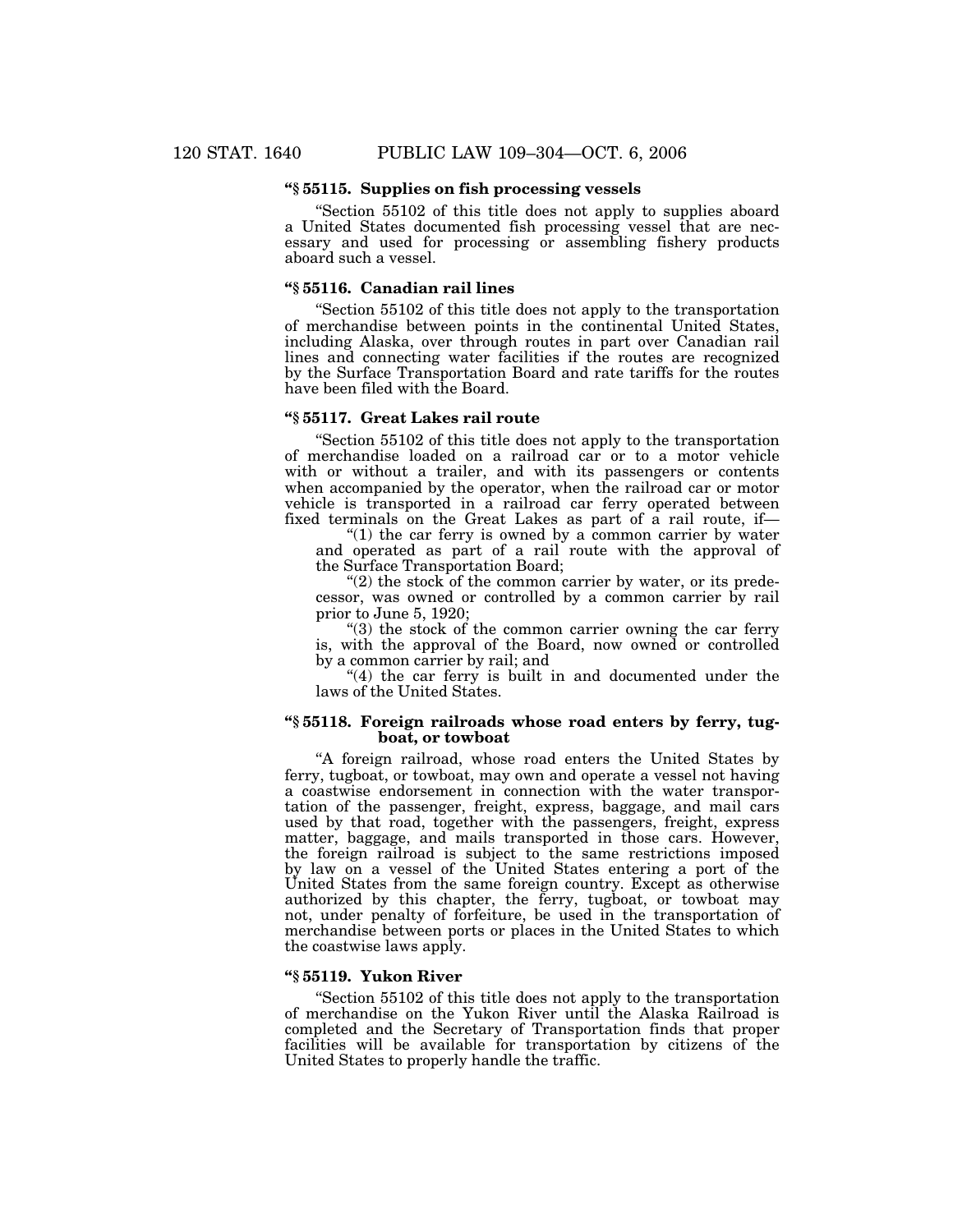### **''§ 55120. Transshipment of imported merchandise intended for immediate exportation**

''The Secretary of Homeland Security may prescribe regulations for the transshipment and transportation of merchandise that is imported into the United States by sea for immediate exportation to a foreign port by sea, or by a river, the right to ascend or descend which for the purposes of commerce is secured by treaty to the citizens of the United States and the subjects of a foreign power.

### **''§ 55121. Transportation of merchandise and passengers on Canadian vessels**

"(a) BETWEEN ROCHESTER AND ALEXANDRIA BAY.—Until pas- New York. senger service is established by vessels of the United States between the port of Rochester, New York, and the port of Alexandria Bay, New York, the Secretary of Homeland Security may issue annually permits to Canadian passenger vessels to transport passengers between those ports. Canadian vessels holding such a permit are not subject to section 55103 of this title.

''(b) WITHIN ALASKA OR BETWEEN ALASKA AND OTHER POINTS IN THE UNITED STATES.—Until the Secretary of Transportation determines that service by vessels of the United States is available to provide the transportation described in paragraph (1) or (2), sections 55102 and 55103 of this title do not apply to the transportation on Canadian vessels of—

''(1) passengers between ports in southeastern Alaska; or

"(2) passengers or merchandise between Hyder, Alaska, and other points in southeastern Alaska or in the United States outside Alaska.

## **''CHAPTER 553—PASSENGER AND CARGO PREFERENCES**

#### ''SUBCHAPTER I—GENERAL

''Sec.

- "55301. Priority loading for coal.<br>"55302. Transportation of United
- Transportation of United States Government personnel.
- "55303. Motor vehicles owned by United States Government personnel.<br>"55304. Exports financed by the United States Government.
- "55304. Exports financed by the United States Government.<br>"55305. Cargoes procured, furnished, or financed by the
- Cargoes procured, furnished, or financed by the United States Government.

### ''SUBCHAPTER II—EXPORT TRANSPORTATION OF AGRICULTURAL COMMODITIES

- ''55311. Findings and purposes.
- "55312. Determining prevailing world market price.
- ''55313. Exemption of certain agricultural exports from cargo preference provisions.
- ''55314. Transportation requirements for certain exports sponsored by the Secretary of Agriculture.
- ''55315. Minimum tonnage.
- ''55316. Financing the transportation of agricultural commodities.
- ''55317. Termination of subchapter.
- ''55318. Effect on other law.

#### ''SUBCHAPTER III—AMERICAN GREAT LAKES VESSELS

- "55331. Definitions.<br>"55332. Designating
- ''55332. Designating American Great Lakes vessels.
- ''55333. Exemption from restriction on transporting certain cargo.
- "55334. Restrictions on operations.<br>"55335. Revocations and termination
- Revocations and terminations of designations.
- ''55336. Civil penalty.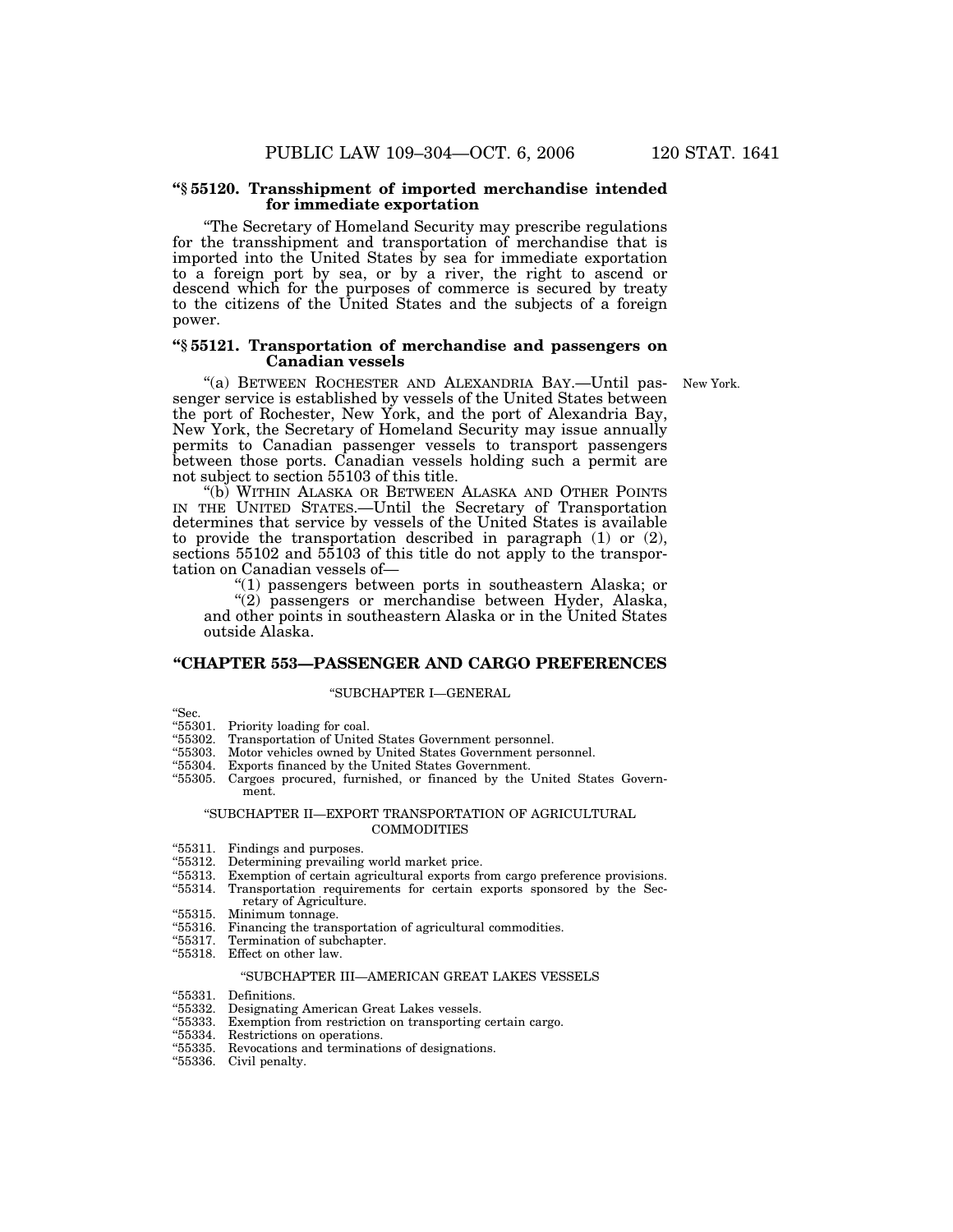## ''SUBCHAPTER I—GENERAL

### **''§ 55301. Priority loading for coal**

''A vessel engaged in the coastwise transportation of coal produced in the United States, from a port in the United States to another port in the United States, shall be given priority in loading at any of those ports ahead of a waiting vessel engaged in the export transportation of coal produced in the United States. However, if the Secretary of Transportation finds that it is in the national interest, the Secretary may eliminate this priority loading at any port. The Secretary shall report to Congress within 30 days an action eliminating priority loading under this section.

### **''§ 55302. Transportation of United States Government personnel**

''(a) IN GENERAL.—An officer or employee of the United States Government traveling by sea on official business overseas or to or from a territory or possession of the United States shall travel and transport personal effects on a vessel documented under the laws of the United Sates if such a vessel is available, unless the necessity of the mission requires the use of a foreign vessel.

''(b) REGULATIONS.—The Administrator of General Services shall prescribe regulations under which agencies may not pay for or reimburse an officer or employee for travel or transportation expenses incurred on a foreign vessel in the absence of satisfactory proof of the necessity of using the vessel.

### **''§ 55303. Motor vehicles owned by United States Government personnel**

''Notwithstanding any other law, privately-owned American shipping services may be used to transport motor vehicles owned by personnel of the United States Government whenever transportation of those vehicles at Government expense is otherwise authorized by law.

### **''§ 55304. Exports financed by the United States Government**

''It is the sense of Congress that any loans made by an instrumentality of the United States Government to foster the exporting of agricultural or other products shall provide that the products may be transported only on vessels of the United States unless, as to any or all of those products, the Secretary of Transportation, after investigation, certifies to the instrumentality that vessels of the United States are not available in sufficient number, in sufficient tonnage capacity, on necessary schedules, or at reasonable rates.

### **''§ 55305. Cargoes procured, furnished, or financed by the United States Government**

"(a) DEFINITION.—In this section, the term 'privately-owned commercial vessel of the United States' does not include a vessel that, after September 21, 1961, was built or rebuilt outside the United States or documented under the laws of a foreign country, until the vessel has been documented under the laws of the United States for at least 3 years.

''(b) MINIMUM TONNAGE.—When the United States Government procures, contracts for, or otherwise obtains for its own account, or furnishes to or for the account of a foreign country without

Reports.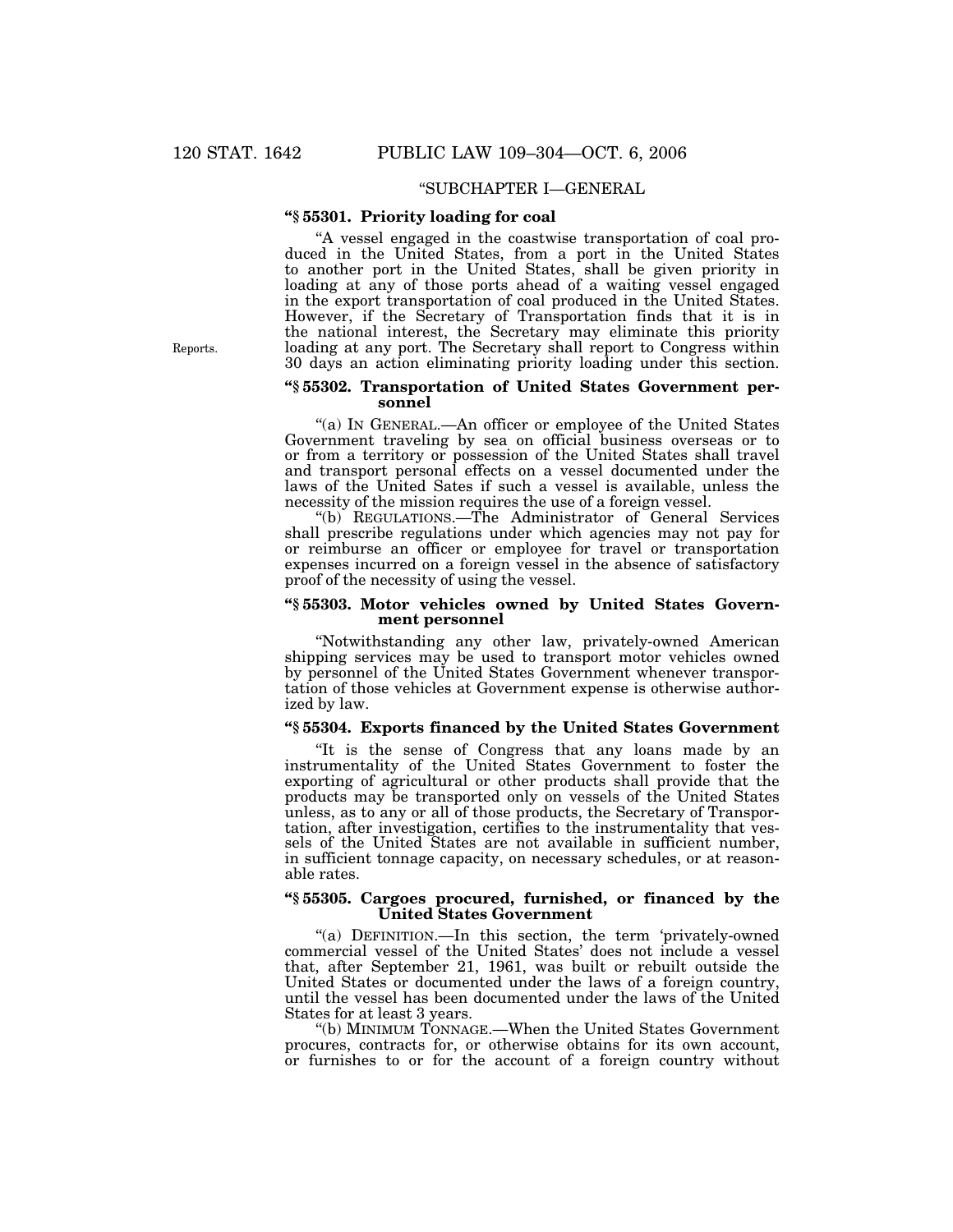provision for reimbursement, any equipment, materials, or commodities, within or without the United States, or advances funds or credits, or guarantees the convertibility of foreign currencies in connection with the furnishing of the equipment, materials, or commodities, the appropriate agencies shall take steps necessary and practicable to ensure that at least 50 percent of the gross tonnage of the equipment, materials, or commodities (computed separately for dry bulk carriers, dry cargo liners, and tankers) which may be transported on ocean vessels is transported on privately-owned commercial vessels of the United States, to the extent those vessels are available at fair and reasonable rates for commercial vessels of the United States, in a manner that will ensure a fair and reasonable participation of commercial vessels of the United States in those cargoes by geographic areas.

''(c) WAIVERS.—The President, the Secretary of Defense, or Congress (by concurrent resolution or otherwise) may waive this section temporarily by—

" $(i)$  declaring the existence of an emergency justifying a waiver; and

"(2) notifying the appropriate agencies of the waiver.

''(d) PROGRAMS OF OTHER AGENCIES.—An agency having responsibility under this section shall administer its programs with respect to this section under regulations prescribed by the Secretary of Transportation. The Secretary shall review the administration of Reports. those programs and report annually to Congress on their administration.

## ''SUBCHAPTER II—EXPORT TRANSPORTATION OF AGRICULTURAL COMMODITIES

### **''§ 55311. Findings and purposes**

''(a) FINDINGS.—Congress finds that—

 $''(1)$  a productive and healthy agricultural industry and a strong and active United States maritime industry are vitally important to the economic well-being and security of the United States;

''(2) both industries must compete in international markets increasingly dominated by foreign trade barriers and the subsidization practices of foreign governments; and

''(3) increased agricultural exports and the use of merchant vessels of the United States contribute positively to the United States balance of trade and generate employment opportunities in the United States.

''(b) PURPOSES.—The purposes of this subchapter are to—

''(1) enable the Secretary of Agriculture to plan export programs effectively, by clarifying the ocean transportation requirements applicable to those programs;

"(2) take immediate and positive steps to promote the growth of the cargo-carrying capacity of the United States merchant marine;

''(3) expand international trade in United States agricultural commodities and products and develop, maintain, and expand markets for United States agricultural exports;

''(4) improve the efficiency of administration of both the commodity purchasing and selling activities and the ocean transportation activities associated with export programs sponsored by the Secretary;

Regulations.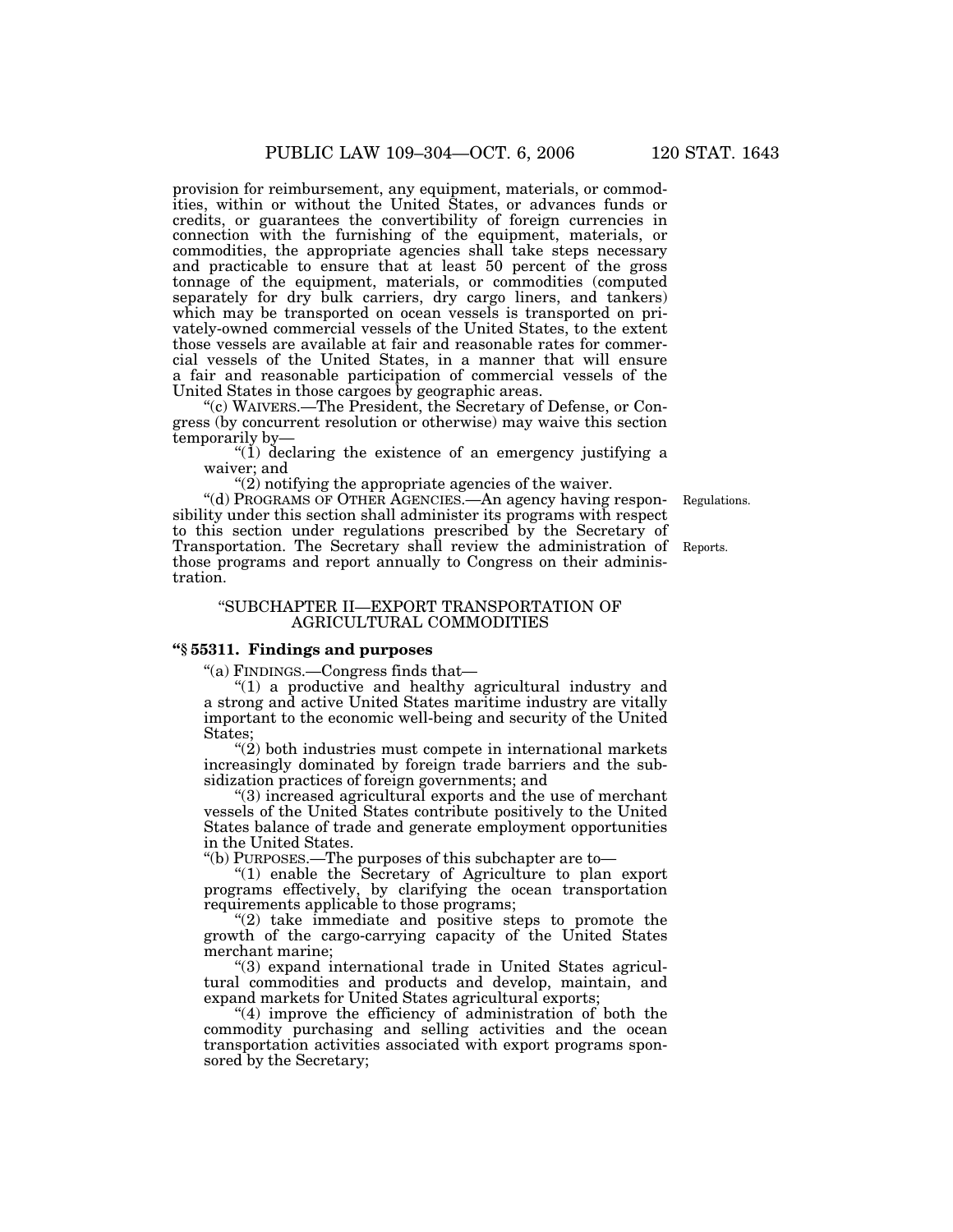''(5) stimulate and promote the agricultural and maritime industries of the United States and encourage cooperative efforts by both industries to address their common problems; and

''(6) provide for the appropriate disposition of these findings and purposes.

## **''§ 55312. Determining prevailing world market price**

''(a) AGRICULTURAL COMMODITIES AND PRODUCTS.—The prevailing world market price for agricultural commodities or their products shall be determined under this subchapter under procedures prescribed by the Secretary of Agriculture. The Secretary shall prescribe the procedures by regulation, with notice and opportunity for public comment under section 553 of title 5.

''(b) SERVICES AND NON-AGRICULTURAL COMMODITIES AND PRODUCTS.—If a determination of the prevailing world market price of any other type of materials, goods, equipment, or service is required to determine whether a barter or exchange transaction is subject to section 55314(b)(6) or (7) of this title, the determination shall be made by the Secretary of Agriculture in consultation with the heads of other appropriate agencies.

### **''§ 55313. Exemption of certain agricultural exports from cargo preference provisions**

''Sections 55304 and 55305 of this title do not apply to export activities of the Secretary of Agriculture or the Commodity Credit Corporation under which—

''(1) agricultural commodities or their products acquired by the Corporation are made available to United States exporters, users, processors, or foreign purchasers for the purpose of developing, maintaining, or expanding export markets for United States agricultural commodities or their products at prevailing world market prices;

 $(2)$  payments are made available to United States exporters, users, or processors or, except as provided in section 55314 of this title, cash grants are made available to foreign purchasers, for the purpose described in paragraph (1);

''(3) commercial credit guarantees are blended with direct credits from the Corporation to reduce the effective rate of interest on export sales of United States agricultural commodities or their products;

"(4) credit or credit guarantees for not more than 3 years are extended by the Corporation to finance or guarantee export sales of United States agricultural commodities or their products; or

''(5) agricultural commodities or their products owned or controlled by or under loan from the Corporation are exchanged or bartered for materials, goods, equipment, or services at least equal in value to the agricultural commodities or their products for which they are exchanged or bartered (determined on the basis of prevailing world market prices at the time of the exchange or barter), but this paragraph does not exempt from the cargo preference provisions referred to in section 55314(b) of this title any requirement otherwise applicable to the materials, goods, equipment, or services imported under the transaction.

Regulations. Notification. Public comment.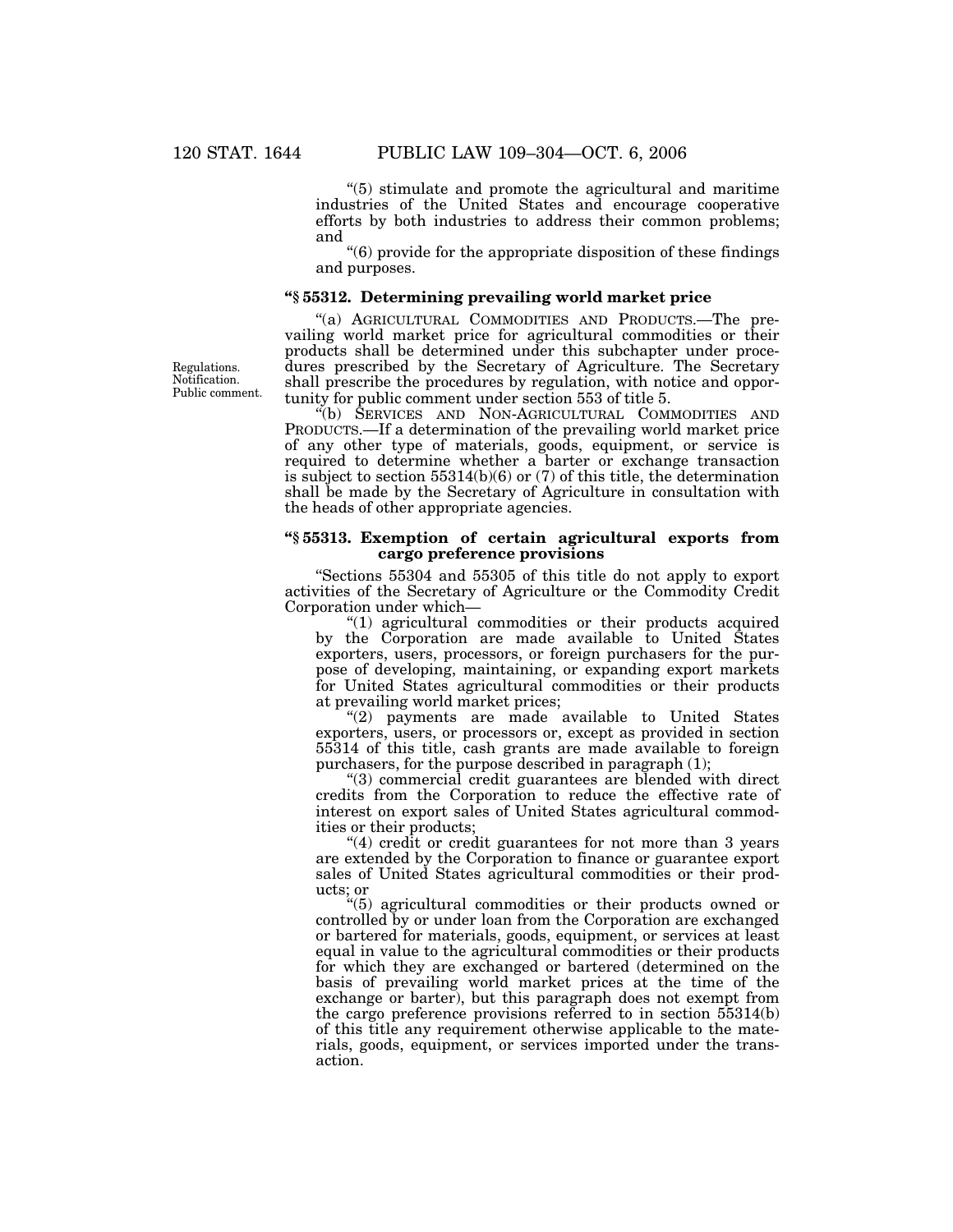### **''§ 55314. Transportation requirements for certain exports sponsored by the Secretary of Agriculture**

''(a) MINIMUM TONNAGE.— ''(1) IN GENERAL.—In addition to the requirement under section 55305 of this title for the transportation of a percentage of gross tonnage on commercial vessels of the United States, 25 percent of the gross tonnage of agricultural commodities or their products specified in subsection (b) shall be transported each calendar year on commercial vessels of the United States that—

''(A) are necessary for national security; and

''(B) if more than 25 years old, were rebuilt within the last 5 years and certified by the Secretary of Transportation as having a useful life of at least 5 years after that rebuilding.

''(2) CALENDAR YEAR.—To provide for effective and equitable administration of the cargo preference laws, the calendar year for the purpose of compliance with minimum percentage requirements is the 12-month period beginning October 1 of each year.

''(b) APPLICABLE EXPORT ACTIVITY.—This section applies to export activity (except inspection or weighing activities, other activities carried out for health or safety, or technical assistance provided in the handling of commercial transactions) of the Secretary of Agriculture or the Commodity Credit Corporation—

''(1) carried out under the Agricultural Trade Development and Assistance Act of 1954 (7 U.S.C. 1691 et seq.);

''(2) carried out under section 416 of the Agricultural Act of 1949 (7 U.S.C. 1431);

''(3) carried out under the Bill Emerson Humanitarian Trust Act (7 U.S.C. 1736f–1);

''(4) under which agricultural commodities or their products are—

''(A) donated through foreign governments or private or public agencies, including intergovernmental organizations; or

''(B) sold for foreign currencies or for dollars on credit terms of more than 10 years;

''(5) under which agricultural commodities or their products are made available for emergency food relief at less than prevailing world market prices;

 $\degree$ (6) under which a cash grant is made directly or through an intermediary to a foreign purchaser to enable the purchaser to obtain United States agricultural commodities or their products in an amount greater than the difference between the prevailing world market price and the United States market price, free along side vessel at a United States port; or

 $\mathcal{F}(7)$  under which agricultural commodities owned or controlled by or under loan from the Corporation are exchanged or bartered for materials, goods, equipment, or services produced in foreign countries, except export activities described in section 55313(5) of this title.

''(c) ADDITIONAL REQUIREMENTS.—

''(1) APPLICATION OF SECTION 55305.—The requirement for transportation on vessels of the United States under subsection (a) is subject to the same terms and conditions as provided in section 55305 of this title.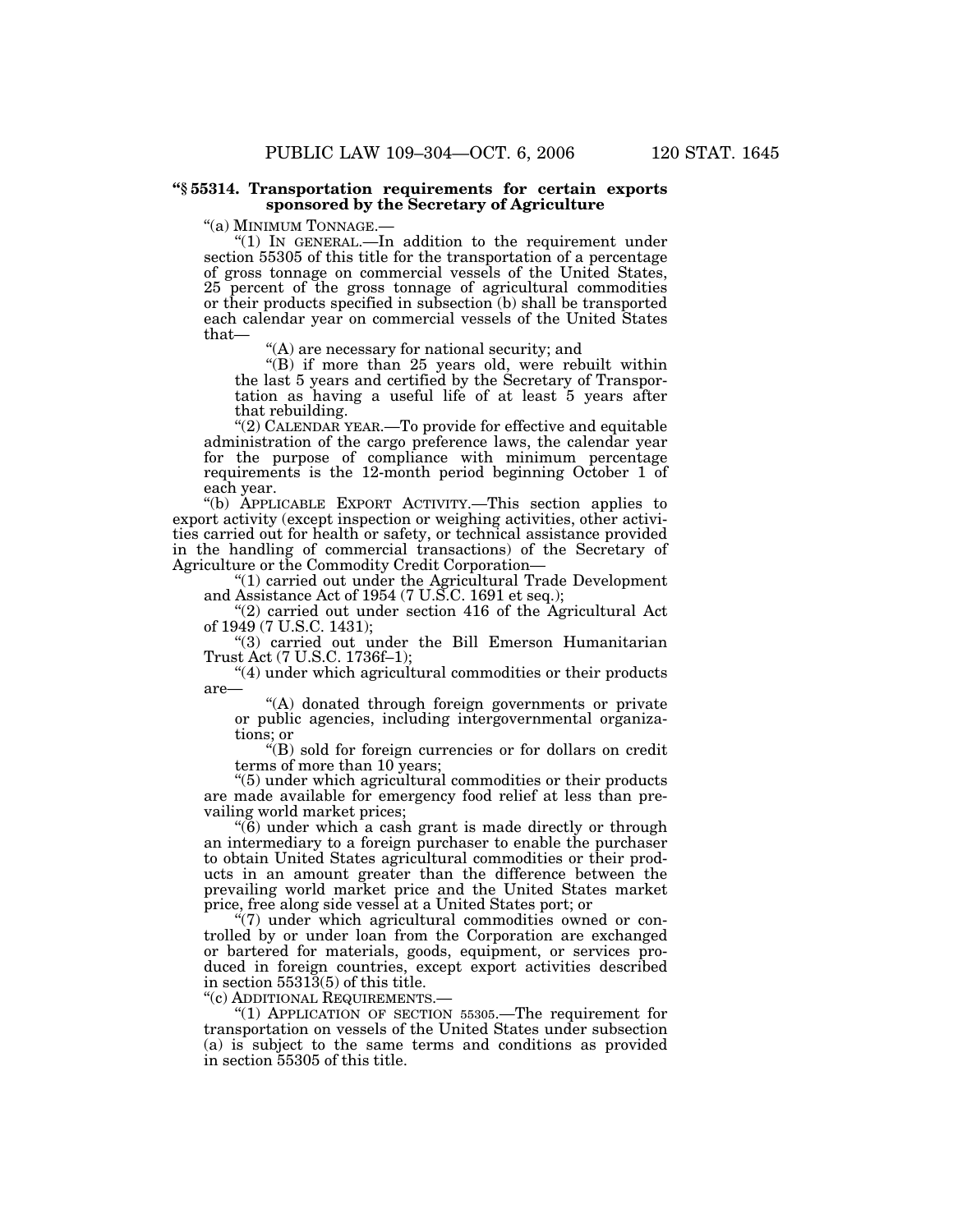"(2) ALLOCATION OF COMMODITIES.—Subject to paragraph (3), in carrying out this section and section 55305 of this title, the Corporation shall take steps necessary and practicable, and consistent with this section and section 55305, without detriment to any port range to allocate, on the principle of lowest landed cost without regard to the country of registry of the vessel, 25 percent of the bagged, processed, or fortified commodities provided under title II of the Agricultural Trade Development and Assistance Act of 1954 (7 U.S.C. 1721 et seq.).

''(3) CALCULATIONS.—In carrying out paragraph (2), first there shall be calculated the allocation of 100 percent of the quantity to be procured on an overall lowest landed cost basis without regard to the country of registry of the vessel, and then there shall be allocated to the Great Lakes port range any cargoes for which it has the lowest landed cost under that calculation. The requirements for transportation on vessels of the United States under this section and section 55305 of this title do not apply to commodities allocated to the Great Lakes port range under paragraph (2). Commodities allocated to the Great Lakes port range under paragraph (2) may not be reallocated or diverted to another port range to meet those requirements to the extent that the total tonnage of commodities to which paragraph (2) applies that is furnished and transported from the Great Lakes port range is less than 25 percent of the total annual tonnage of the commodities furnished.

''(4) AWARDING CONTRACTS.—In awarding a contract for the transportation by vessel of commodities from the Great Lakes port range pursuant to an export activity referred to in subsection (b), an agency—

''(A) shall consider expressions of freight interest for any vessel from a vessel operator who meets reasonable requirements for financial and operational integrity; and

''(B) may not deny award of the contract to a person based on the type of vessel on which the transportation would be provided (including on the basis that the transportation would not be provided on a liner vessel, as that term is used in the Shipping Act of 1984, as in effect on November 14, 1995), if the person otherwise satisfies reasonable requirements for financial and operational integrity.

''(5) NONAVAILABILITY OF VESSELS.—A determination of nonavailability of vessels of the United States resulting from the application of this subsection may not reduce the gross tonnage of commodities required by this section and section 55305 of this title to be transported on vessels of the United States.

### **''§ 55315. Minimum tonnage**

"(a) DEFINITION.—In this section, the term 'base period' means the 5-year period running from the sixth through the second prior fiscal years.

''(b) REQUIREMENT.—For each fiscal year, the minimum quantity of agricultural commodities to be exported under programs subject to section 55314 of this title is the average of the tonnage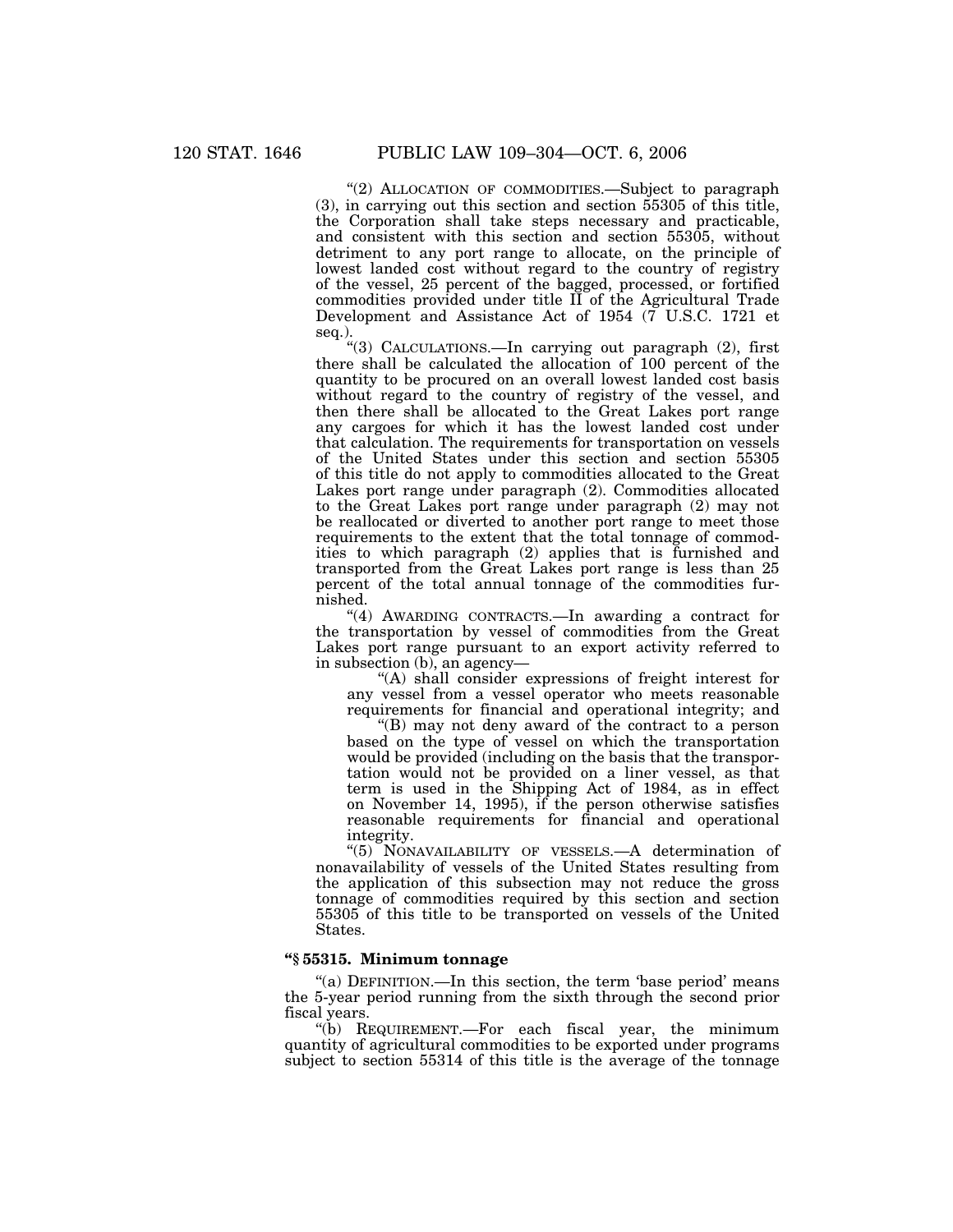exported under those programs during the base period, discarding the high and low years.

"(c) WAIVERS.—The President may waive the minimum quantity for a fiscal year under this section if the President determines and reports to Congress, together with reasons, that the quantity cannot be used effectively for the purposes of those programs or, based on a certification by the Secretary of Agriculture, that the commodities are not available for reasons that include the unavailability of funds.

## **''§ 55316. Financing the transportation of agricultural commodities**

''(a) FINANCING OF INCREASED CHARGES.—The Secretary of Transportation shall finance any increased ocean freight charges incurred in any fiscal year that result from the application of section 55314 of this title.

''(b) REIMBURSEMENT OF INCREASED CHARGES.—

"(1) IN GENERAL.—The Secretary of Transportation shall reimburse the Secretary of Agriculture and the Commodity Credit Corporation for the amount by which, in any fiscal year—

''(A) the total cost of ocean freight and ocean freight differential for which obligations are incurred by the Secretary of Agriculture and the Corporation on exports of agricultural commodities and their products under the agricultural export programs specified in section 55314(b) of this title; exceeds

 $\degree$ (B) 20 percent of the value of the commodities and their products and the cost of the ocean freight and ocean freight differential on which obligations are incurred by the Secretary of Agriculture and the Corporation during that fiscal year.

"(2) COMMODITIES SHIPPED FROM INVENTORY.—For purposes of this subsection, commodities shipped from the inventory of the Corporation shall be valued as provided in section 412(d) of the Agricultural Trade Development and Assistance Act of 1954 (7 U.S.C. 1736f(d)).

''(c) ISSUANCE AND PURCHASE OF OBLIGATIONS.—

" $(1)$  ISSUANCE.—To meet the expenses required to be assumed under subsections (a) and (b), the Secretary of Transportation shall issue obligations to the Secretary of the Treasury. The Secretary of Transportation, with the approval of the Secretary of the Treasury, shall prescribe the form, denomination, maturity, and other terms (except the interest rate) of the obligations. The Secretary of the Treasury shall set the interest rate for the obligations, considering the average market yield on outstanding marketable obligations of the United States Government of comparable maturities during the month before the obligations are issued.

"(2) PURCHASE.—The Secretary of the Treasury shall purchase the obligations issued under this subsection. To purchase the obligations, the Secretary of the Treasury may use as a public debt transaction the proceeds from the sale of securities issued under chapter 31 of title 31. The purposes for which securities may be issued under that chapter are extended to include the purchase of obligations under this subsection. A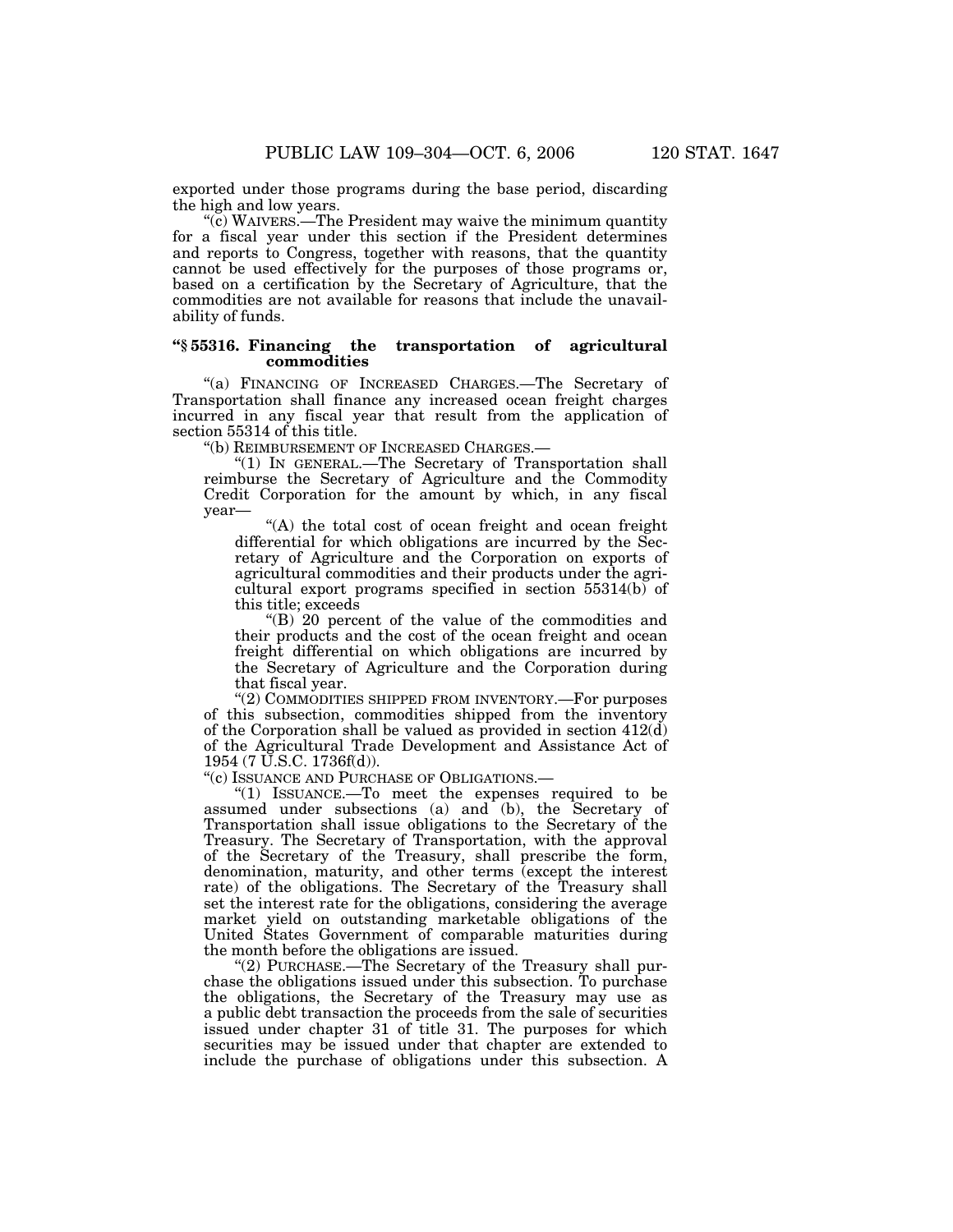redemption or purchase of the obligations by the Secretary of the Treasury is a public debt transaction of the Government.

''(d) SOURCE OF FUNDS FOR REIMBURSEMENT.—Reimbursement of the Secretary of Transportation for costs incurred under this section shall be made with appropriated funds rather than through cancellation of notes.<br>"(e) APPROPRIATIONS.—

" $(1)$  AUTHORIZATION.—Each fiscal year, there is authorized to be appropriated an amount sufficient to reimburse the Secretary of Transportation for the costs incurred under this section, including administrative expenses and the principal and interest due on obligations issued to the Secretary of the Treasury.

"(2) APPROPRIATION FOR ADMINISTRATIVE EXPENSES.—Each fiscal year, such amounts as may be necessary are hereby appropriated to pay interest and to liquidate debt on obligations issued to the Secretary of the Treasury under this section.

"(f) NOTIFICATION TO CONGRESS OF INSUFFICIENCY.—If the Secretary of Transportation is unable to obtain the funds necessary to finance the increased ocean freight charges resulting from the requirements of subsections (a) and (b) and section 55314(a) of this title, the Secretary shall notify Congress within 10 working days of the discovery of the insufficiency.

## **''§ 55317. Termination of subchapter**

''This subchapter terminates 90 days after the date on which a notification is made under section 55316(f) of this title, except for shipments of agricultural commodities and their products subject to contracts made before the end of that 90-day period, unless within that 90-day period the Secretary of Transportation proclaims that funds are available to finance increased freight charges resulting from the requirements of sections  $55314(a)$  and  $55316(a)$ and (b) of this title. On the termination of this subchapter under this section—

 $''(1)$  this subchapter does not exempt export activities from, or subject export activities to, the cargo preference laws; and

" $(2)$  the 50-percent requirement in section 55305 of this title remains in effect.

## **''§ 55318. Effect on other law**

''This subchapter does not affect chapter 5 of title 5.

## ''SUBCHAPTER III—AMERICAN GREAT LAKES VESSELS

#### **''§ 55331. Definitions**

''In this subchapter:

''(1) AMERICAN GREAT LAKES VESSEL.—The term 'American Great Lakes vessel' means a vessel so designated under section 55332 of this title, but only during the period the designation is in effect.

"(2) GREAT LAKES.—The term 'Great Lakes' means Lake Superior, Lake Michigan, Lake Huron, Lake Erie, Lake Ontario, the Saint Lawrence River west of Saint Regis, New York, and their connecting and tributary waters.

''(3) GREAT LAKES SHIPPING SEASON.—The term 'Great Lakes shipping season' means the period each year during which the Saint Lawrence Seaway is open for navigation by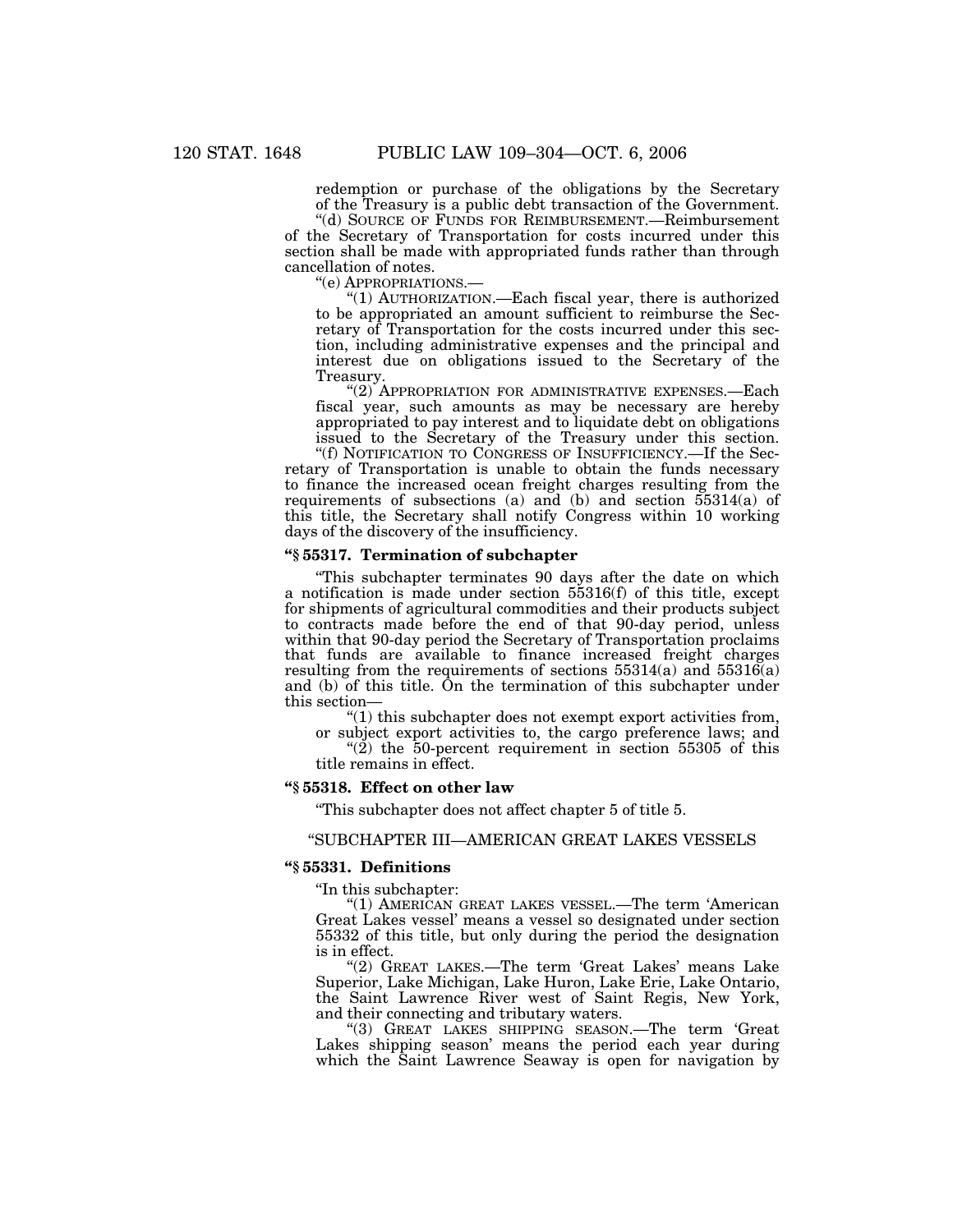vessels, as declared by the Saint Lawrence Seaway Development Corporation.

### **''§ 55332. Designating American Great Lakes vessels**

"(a) DESIGNATIONS.—The Secretary of Transportation shall designate a vessel as an American Great Lakes vessel if—

 $''(1)$  an application for designation is submitted to the Secretary under regulations prescribed by the Secretary;

''(2) the vessel is documented under the laws of the United States;

 $(3)$  the vessel, on the effective date of the designation, is—

''(A) at least 1, but not more than 6, years old; or ''(B) at least 1, but not more than 11, years old if the Secretary finds that suitable vessels are not available to provide the type of service for which the vessel will be used after the designation;

"(4) the vessel has not previously been designated as an American Great Lakes vessel; and

''(5) the owner makes an agreement as provided under subsection (b).

''(b) AGREEMENTS.—A vessel may be designated as an American Great Lakes vessel only if the person that will be the owner of the vessel at the time of the designation makes an agreement with the Secretary providing that if the Secretary determines that the vessel is necessary to the defense of the United States, the United States Government will have an exclusive right, during the 120-day period following the date of a revocation of the designation under section 55335 of this title, to purchase the vessel for a price equal to the greater of—

 $^{4}(1)$  the approximate world market value of the vessel; or

" $(2)$  the cost of the vessel to the owner less a reasonable amount for depreciation.

''(c) CERTAIN FOREIGN DOCUMENTATION AND SALE NOT PROHIB-ITED.—Notwithstanding any other law, if the Government does not exercise its right of purchase under an agreement under subsection (b), the owner of the vessel is not prohibited from—

 $''(1)$  documenting the vessel under the laws of a foreign country; or

" $(2)$  selling the vessel to a person not a citizen of the United States.

''(d) REGULATIONS.—The Secretary shall prescribe regulations establishing requirements for submitting applications under this section.

## **''§ 55333. Exemption from restriction on transporting certain cargo**

''The 3-year documentation requirement of section 55305(a) of this title does not apply to a vessel designated as an American Great Lakes vessel during the period of its designation.

# **''§ 55334. Restrictions on operations**

''(a) PROHIBITIONS.—Except as provided in subsection (b), an American Great Lakes vessel may not be used to—

''(1) engage in trade—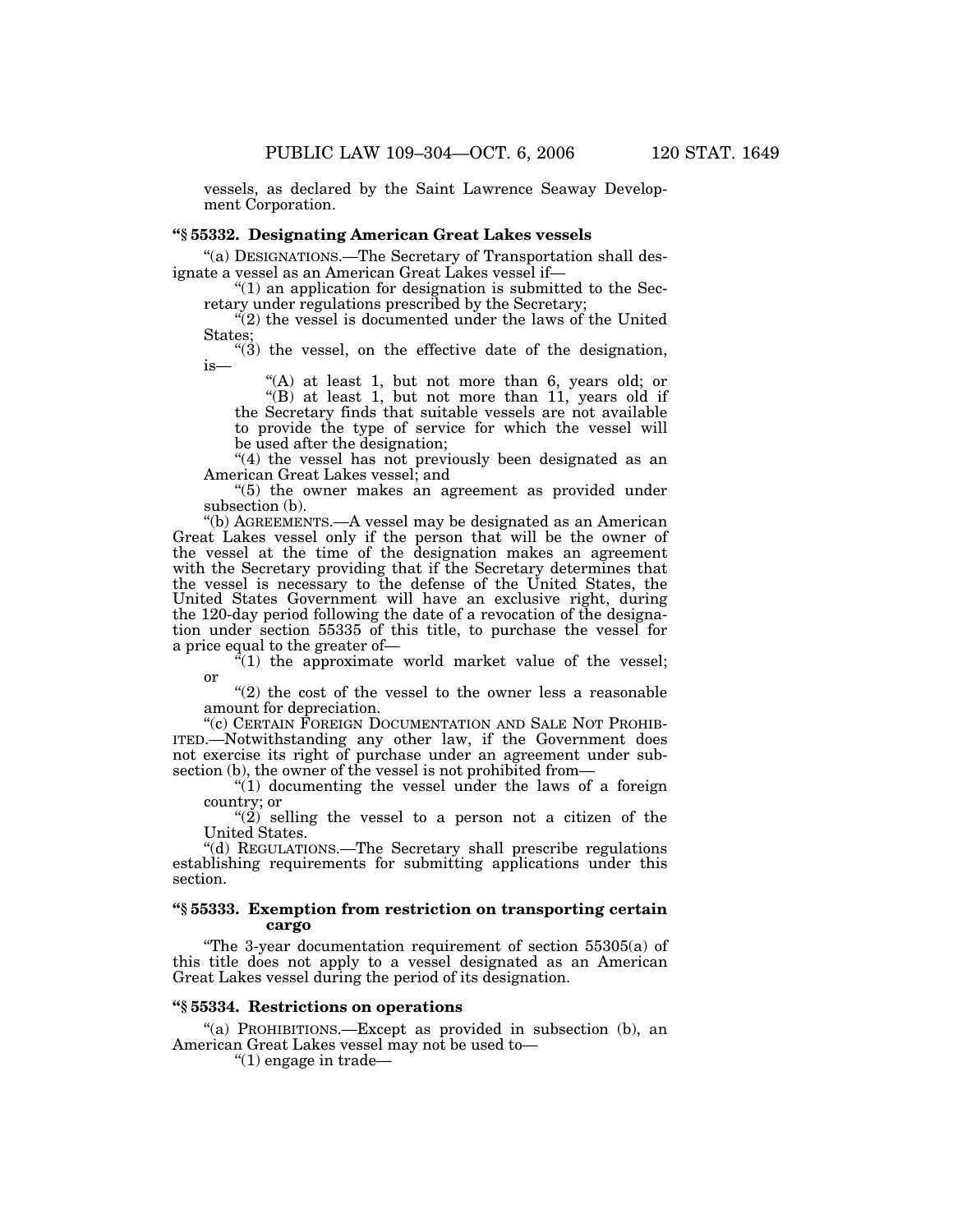''(A) from a port in the United States that is not located on the Great Lakes; or

''(B) between ports in the United States;

''(2) transport bulk cargo (as defined in section 40102 of this title) that is subject to section 55305 or 55314 of this title or section 2631 of title 10; or

''(3) provide a service (except ocean freight service) as—  $\tilde{f}(A)$  a contract carrier; or

''(B) a common carrier on a fixed advertised schedule offering frequent sailings at regular intervals in the foreign trade of the United States.

''(b) OFF-SEASON EXCEPTION.—An American Great Lakes vessel may be used for not more than 90 days during any 12-month period to engage in trade prohibited by subsection  $(a)(1)(A)$ , except during the Great Lakes shipping season.

### **''§ 55335. Revocations and terminations of designations**

''(a) REVOCATIONS.—After notice and an opportunity for a hearing, the Secretary of Transportation may revoke a designation of a vessel as an American Great Lakes vessel if the Secretary finds that—

" $(1)$  the vessel does not meet a requirement for the designation;

''(2) the vessel has been operated in violation of this subchapter; or

''(3) the owner or operator of the vessel has violated an agreement made under section 55332(b) of this title.

''(b) TERMINATIONS.—On petition and a showing of good cause by the owner of a vessel, the Secretary may terminate the designation of a vessel as an American Great Lakes vessel. The Secretary may impose conditions in a termination order to prevent significant adverse effects on other operators of vessels of the United States.

### **''§ 55336. Civil penalty**

''After notice and an opportunity for a hearing, the Secretary of Transportation may impose a civil penalty of not more than \$1,000,000 on the owner of an American Great Lakes vessel for any act for which the designation may be revoked under section 55335 of this title.

## **''CHAPTER 555—MISCELLANEOUS**

''Sec. ''55501. Mobile trade fairs.

# **''§ 55501. Mobile trade fairs**

''(a) IN GENERAL.—The Secretary of Commerce shall encourage and promote the development and use of mobile trade fairs designed to show and sell the products of United States business and agriculture at foreign ports and at other commercial centers throughout the world where the operators of the fairs use, insofar as practicable, vessels and aircraft of the United States in transporting their exhibits.

''(b) TECHNICAL AND FINANCIAL ASSISTANCE.—When the Secretary determines that a mobile trade fair provides an economical and effective means of promoting export sales, the Secretary may provide to the operator of the fair—

''(1) technical assistance and support; and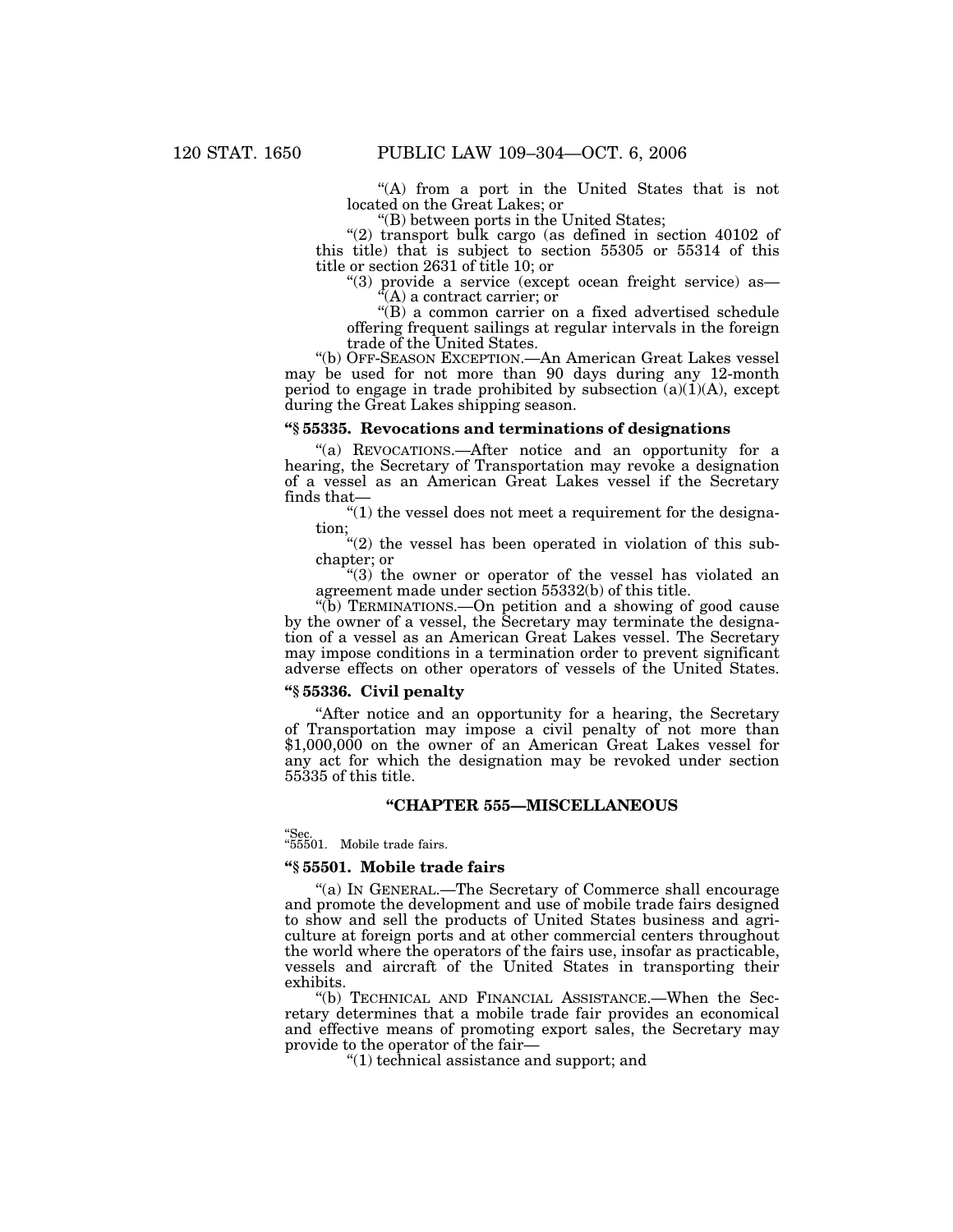''(2) financial assistance to defray certain expenses incurred outside the United States, except the cost of transportation on foreign vessels and aircraft.

"(c) USE OF FOREIGN CURRENCIES.—To carry out this section, the President may use, in addition to amounts appropriated to carry out trade promotion activities, foreign currencies owned by or owed to the United States Government.

# ''PART E—CONTROL OF MERCHANT MARINE CAPABILITIES

## **''CHAPTER 561—RESTRICTIONS ON TRANSFERS**

''Sec.

''56101. Approval required to transfer vessel to noncitizen. ''56102. Additional controls during war or national emergency.

''56103. Conditional approvals. ''56104. Penalty for false statements.

"56102. Additional converse all<br>"56103. Conditional approval."<br>"56104. Penalty for false stat

### **''§ 56101. Approval required to transfer vessel to noncitizen**

"(a) RESTRICTIONS.—<br>"(1) IN GENERAL.—Except as otherwise provided in this section, section 12119 of this title, or section 611 of the Merchant Marine Act, 1936, a person may not, without the approval of the Secretary of Transportation—

''(A) sell, lease, charter, deliver, or in any other manner transfer, or agree to sell, lease, charter, deliver, or in any other manner transfer, to a person not a citizen of the United States, an interest in or control of—

''(i) a documented vessel owned by a citizen of the United States; or

''(ii) a vessel last documented under the laws of the United States; or

''(B) place under foreign registry, or operate under the authority of a foreign country, a documented vessel or a vessel last documented under the laws of the United States.

"(2) EXCEPTIONS.—Paragraph (1)(A) does not apply to a vessel that has been operated only for pleasure or only as a fishing vessel, fish processing vessel, or fish tender vessel  $(as defined in section 2101 of this title).$ 

''(b) APPROVAL BEFORE DOCUMENTATION.—To promote financing with respect to a vessel to be documented under chapter 121 of this title, the Secretary may grant approval under subsection (a) before the vessel is documented.

''(c) EXCEPTIONS.—Notwithstanding any other provision of this subtitle, the Merchant Marine Act, 1936, or any contract with the Secretary made under this subtitle or that Act, a person may place a vessel under foreign registry without the approval of the Secretary if—

 $f'(1)(A)$  the Secretary, in conjunction with the Secretary of Defense, determines that at least one replacement vessel of equal or greater military capability and of a capacity that is equivalent or greater, as measured by deadweight tons, gross tons, or container equivalent units, as appropriate, is documented under chapter 121 of this title by the owner of the vessel placed under foreign registry; and

 $\mathrm{``}(\overrightarrow{B})$  the replacement vessel is not more than 10 years old on the date of that documentation; or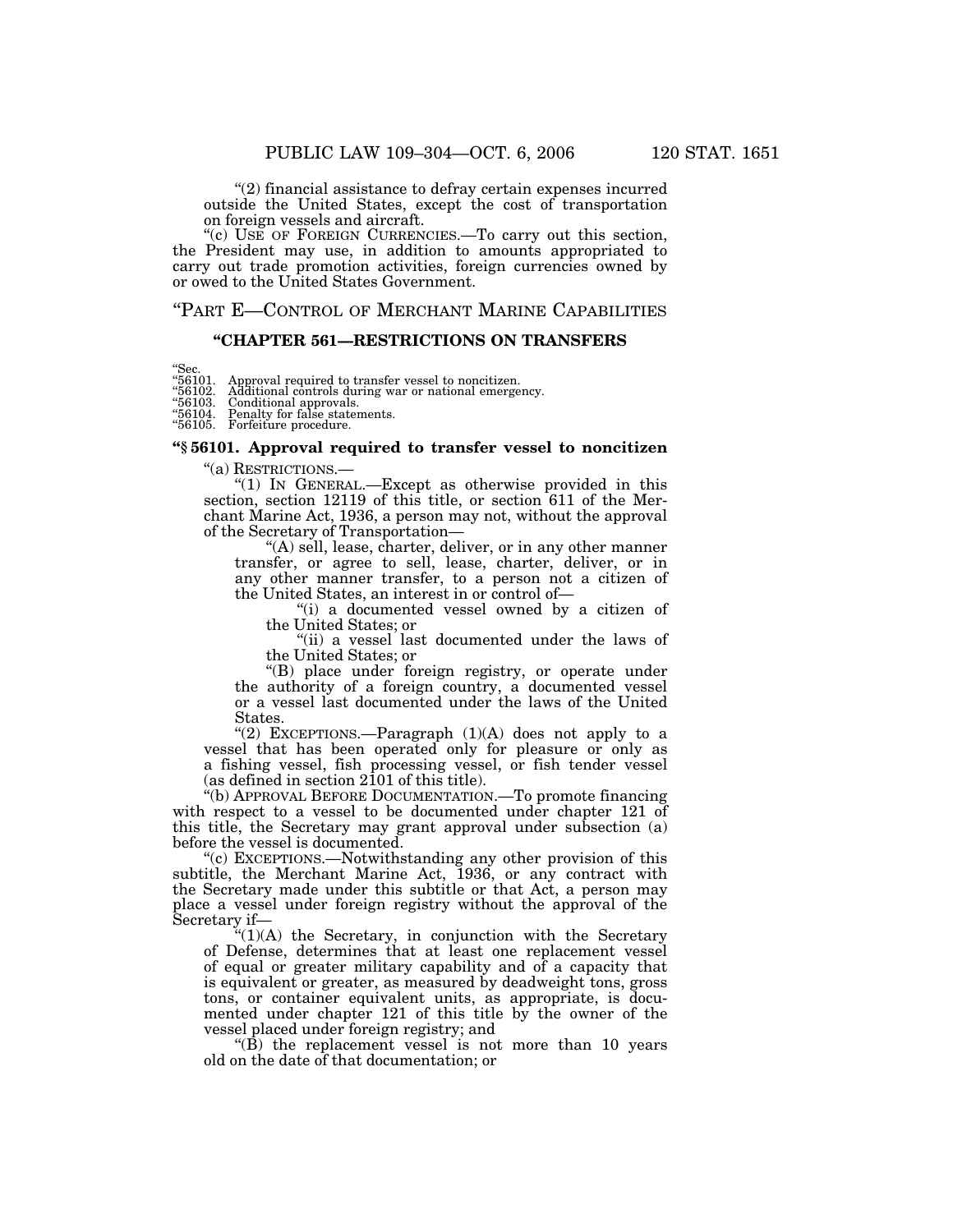"(2) an operating agreement covering the vessel under chapter 531 of this title has expired.

''(d) STATUS OF PROHIBITED TRANSACTION.—A charter, sale, or transfer of a vessel, or of an interest in or control of a vessel, in violation of this section is void.

''(e) PENALTIES.—

''(1) CRIMINAL PENALTY.—A person that knowingly sells, charters, or transfers a vessel, or an interest in or control of a vessel, in violation of this section shall be fined under title 18, imprisoned for not more than 5 years, or both.

"(2) CIVIL PENALTY.—A person that sells, charters, or transfers a vessel, or an interest in or control of a vessel, in violation of this section is liable to the United States Government for a civil penalty of not more than \$10,000 for each violation.

"(3) FORFEITURE.—A documented vessel may be seized by and forfeited to the Government if, in violation of this section, a person—

"(A) knowingly sells, charters, or transfers the vessel or an interest in or control of the vessel; or

''(B) places the vessel under foreign registry or operates the vessel under the authority of a foreign country.

## **''§ 56102. Additional controls during war or national emergency**

"(a) IN GENERAL.—During war, or a national emergency declared by Presidential proclamation, a person may not, without the approval of the Secretary of Transportation—

"(1) place under foreign registry a vessel owned in whole or in part by a citizen of the United States or a corporation incorporated under the laws of the United States or of a State;

 $\sqrt{\ }$ (2) sell, mortgage, lease, charter, deliver, or in any other manner transfer, or agree to sell, mortgage, lease, charter, deliver, or in any other manner transfer, to a person not a citizen of the United States—

"(A) a vessel owned as described in paragraph  $(1)$ , or an interest therein;

''(B) a vessel documented under the laws of the United States, or an interest therein; or

 $(C)$  a facility for building or repairing vessels, or an interest therein;

 $"(3)$  issue, assign, or transfer to a person not a citizen of the United States an instrument of indebtedness secured by a mortgage of a vessel to a trustee, by an assignment of an owner's interest in a vessel under construction to a trustee, or by a mortgage of a facility for building or repairing vessels to a trustee, unless the trustee or a substitute trustee is approved by the Secretary under subsection (b);

''(4) enter into an agreement or understanding to construct a vessel in the United States for, or to be delivered to, a person not a citizen of the United States without expressly stipulating that construction will not begin until after the war or national emergency has ended;

''(5) enter into an agreement or understanding whereby there is vested in, or for the benefit of, a person not a citizen of the United States the controlling interest in a corporation that is incorporated under the laws of the United States or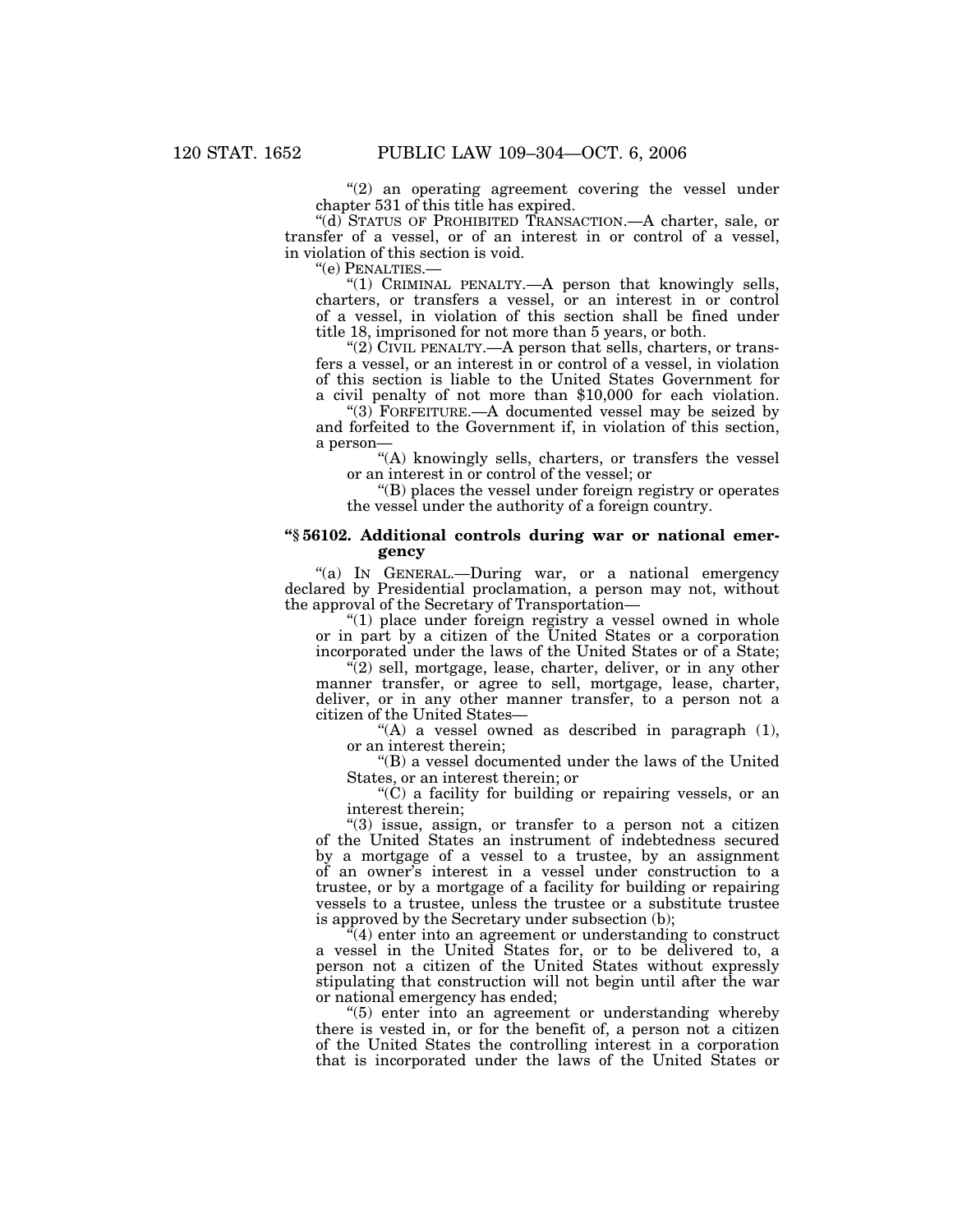a State and that owns a vessel or facility for building or repairing vessels; or

''(6) cause or procure a vessel, constructed in whole or in part in the United States and never cleared for a foreign port, to depart from a port of the United States before it has been documented under the laws of the United States. ''(b) TRUSTEES.—

''(1) APPROVAL.—The Secretary shall approve a trustee or substitute trustee under subsection  $(a)(3)$  if and only if the trustee is a bank or trust company that—

''(A) is organized as a corporation, and is doing business, under the laws of the United States or a State;

''(B) is authorized under those laws to exercise corporate trust powers;

''(C) is a citizen of the United States;

''(D) is subject to supervision or examination by Federal or State authority; and

 $E(E)$  has a combined capital and surplus (as set forth in its most recent published report of condition) of at least \$3,000,000.

"(2) DISAPPROVAL.—If a trustee or substitute trustee ceases to meet the conditions in paragraph (1), the Secretary shall disapprove the trustee or substitute trustee. After the disapproval, the restrictions on transfer or assignment without the Secretary's approval in subsection (a)(3) apply.

"(3) OPERATION OF VESSEL.—During a period when subsection (a) applies, a trustee referred to in subsection (a)(3), even though approved as a trustee by the Secretary, may not operate the vessel under the mortgage or assignment without the Secretary's approval.

''(c) STATUS OF PROHIBITED TRANSACTION.—A transaction in violation of this section is void.

''(d) RECOVERY OF CONSIDERATION.—

" $(1)$  In GENERAL.—A person that deposited or paid consideration in connection with a transaction prohibited by this section may recover the consideration after tender of the vessel, facility, stock, or other security, or interest therein, to the person entitled to it, or the forfeiture thereof to the United States Government.

''(2) EXCEPTION.—Paragraph (1) does not apply if the person in whose interest the consideration was deposited, or to whom it was paid, entered into the transaction in the belief that the person depositing or paying the consideration was a citizen of the United States.

''(e) PENALTIES.—

''(1) CRIMINAL PENALTY.—A person that violates, or attempts or conspires to violate, this section shall be fined under title 18, imprisoned for not more than 5 years, or both.

"(2) FORFEITURE.—The following shall be forfeited to the Government:

"(A) A vessel, a facility for building or repairing vessels, or an interest in a vessel or such a facility, that is sold, mortgaged, leased, chartered, delivered, transferred, or documented, or agreed to be sold, mortgaged, leased, chartered, delivered, transferred, or documented, in violation of this section.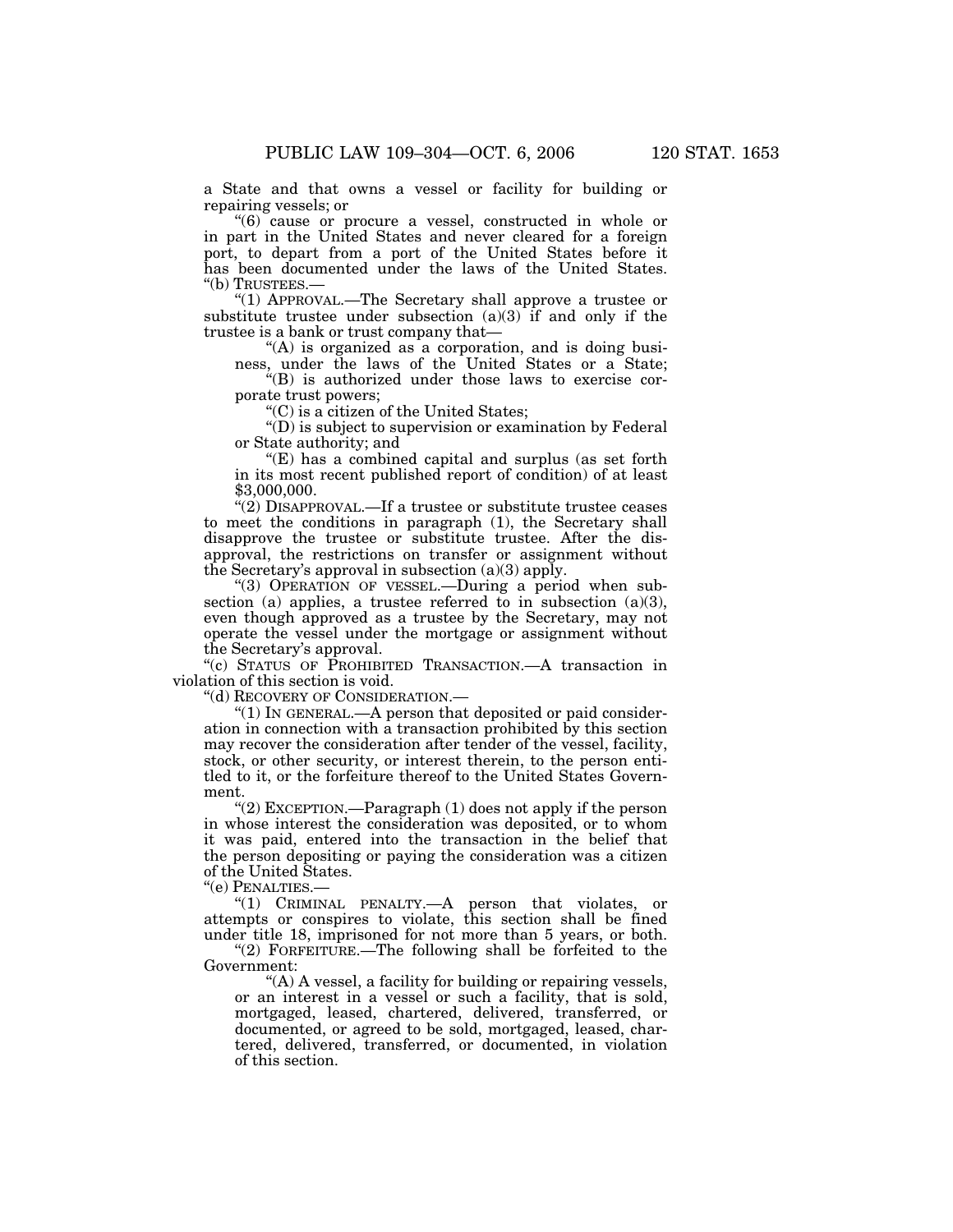''(B) Stock and other securities sold or transferred, or agreed to be sold or transferred, in violation of this section.

"(C) A vessel departing in violation of subsection (a) $(6)$ .

# **''§ 56103. Conditional approvals**

"(a) IN GENERAL.—In approving an act or transaction under section 56101 or 56102 of this title, the Secretary of Transportation may do so absolutely or upon conditions the Secretary considers advisable. The Secretary shall state the conditions in the notice of approval.

 $\tilde{f}$ (b) VIOLATIONS.—A violation of a condition of approval is subject to the same penalties as a violation resulting from an act done without the required approval. The violation occurs at the time the condition is violated.

### **''§ 56104. Penalty for false statements**

''A person that knowingly makes a false statement of a material fact to the Secretary of Transportation or another officer, employee, or agent of the Department of Transportation, to obtain the Secretary's approval under section 56101 or 56102 of this title, shall be fined under title 18, imprisoned for not more than 5 years, or both.

### **''§ 56105. Forfeiture procedure**

"(a) IN GENERAL.—A forfeiture under this chapter may be enforced in the same way as a forfeiture under the laws on the collection of duties. However, such a forfeiture may be remitted without seizure of the vessel.

''(b) PRIOR CONVICTIONS.—In a proceeding under this chapter to enforce a forfeiture, a prior criminal conviction of a person for a violation of this chapter with respect to the subject matter of the forfeiture is prima facie evidence of the violation against the person convicted.

### **''CHAPTER 563—EMERGENCY ACQUISITION OF VESSELS**

"Sec.<br>"56301.

Charter terms.

"56301. General authority.<br>"56302. Charter terms.<br>"56303. Compensation.<br>"56304. Disputed compensa Compensation.

"56304. Disputed compensation.<br>"56305. Vessel encumbrances. Vessel encumbrances.

Use and transfer of vessels. ''56307. Return of vessels.

## **''§ 56301. General authority**

''During a national emergency declared by Presidential proclamation, or a period for which the President has proclaimed that the security of the national defense makes it advisable, the Secretary of Transportation may requisition or purchase, or requisition or charter the use of, a vessel owned by citizens of the United States, a documented vessel, or a vessel under construction in the United States.

### **''§ 56302. Charter terms**

"(a) IN GENERAL.—If a vessel is requisitioned for use but not ownership under this chapter, the Secretary of Transportation, at the time of requisition or as soon thereafter as the situation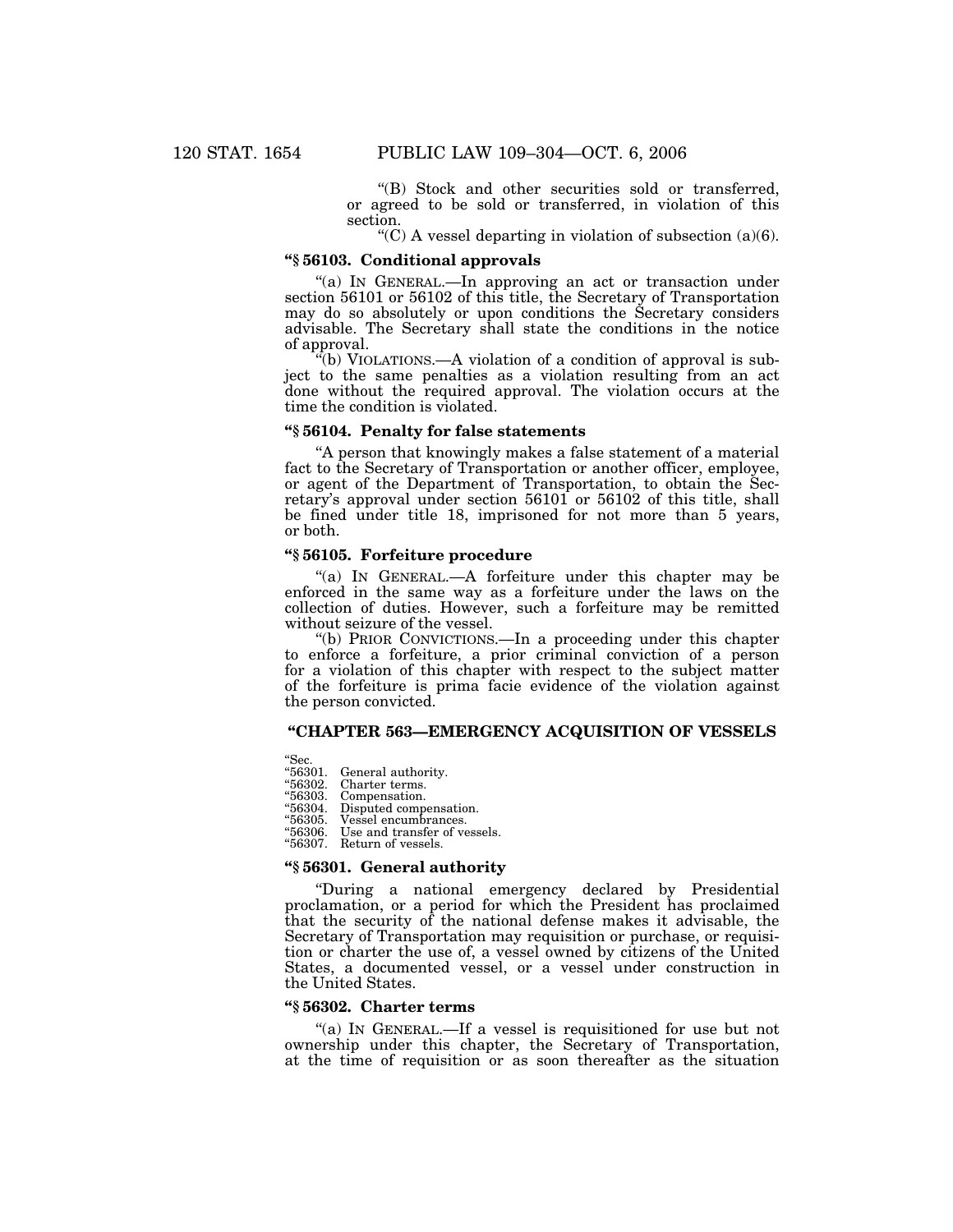allows, shall offer the person entitled to possession of the vessel a charter containing—

"(1) the terms the Secretary believes should govern the relationship between the United States Government and the person; and

 $(2)$  the rate of hire the Secretary considers just compensation for the use of the vessel and the services required under the charter.

''(b) REFUSAL TO ACCEPT.—If the person does not accept the charter and rate of hire, the parties shall proceed as provided in section 56304 of this title.

## **''§ 56303. Compensation**

''(a) IN GENERAL.—As soon as practicable, the Secretary of Transportation shall determine and pay just compensation for a vessel requisitioned under this chapter.

''(b) FACTORS NOT AFFECTING VALUE.—The value of a vessel may not be considered enhanced by the circumstances requiring its requisition. Consequential damages arising from the requisition may not be paid.

''(c) EFFECT OF CONSTRUCTION-DIFFERENTIAL SUBSIDY.—

 $''(1)$  IF PAID.—If a construction-differential subsidy has been paid for the vessel, the value of the vessel at the time of requisition shall be determined under section 802 of the Merchant Marine Act, 1936.

"(2) IF NOT PAID.—If a construction-differential subsidy has not been paid for the vessel, the value of any national defense features previously paid for by the United States Government shall be excluded.

''(d) LOSS OR DAMAGE DURING CHARTER.—If a vessel is lost or damaged by a risk assumed by the Government under the charter, but a valuation for the vessel or a means of compensation has not been agreed to, the Secretary shall pay just compensation for the loss or damage, to the extent the person is not reimbursed through insurance.

### **''§ 56304. Disputed compensation**

''If the person entitled to compensation disputes the amount of just compensation determined by the Secretary of Transportation under this chapter, the Secretary shall pay the person, as a tentative advance, 75 percent of the amount determined. The person may bring a civil action against the United States to recover just compensation. If the tentative advance paid under this section is greater than the amount of the court's judgment, the person shall refund the difference.

## **''§ 56305. Vessel encumbrances**

"(a) In GENERAL.—The existence of an encumbrance on a vessel does not prevent the requisition of the vessel under this chapter. "(b) DEPOSIT IN TREASURY.—

"(1) IN GENERAL.—If an encumbrance exists, the Secretary of Transportation may deposit part of the compensation or advance of compensation to be paid under this chapter (but not more than the total amount of all encumbrances) in a fund in the Treasury. The Secretary shall publish notice of the creation of the fund in the Federal Register.

Notification. Federal Register, publication.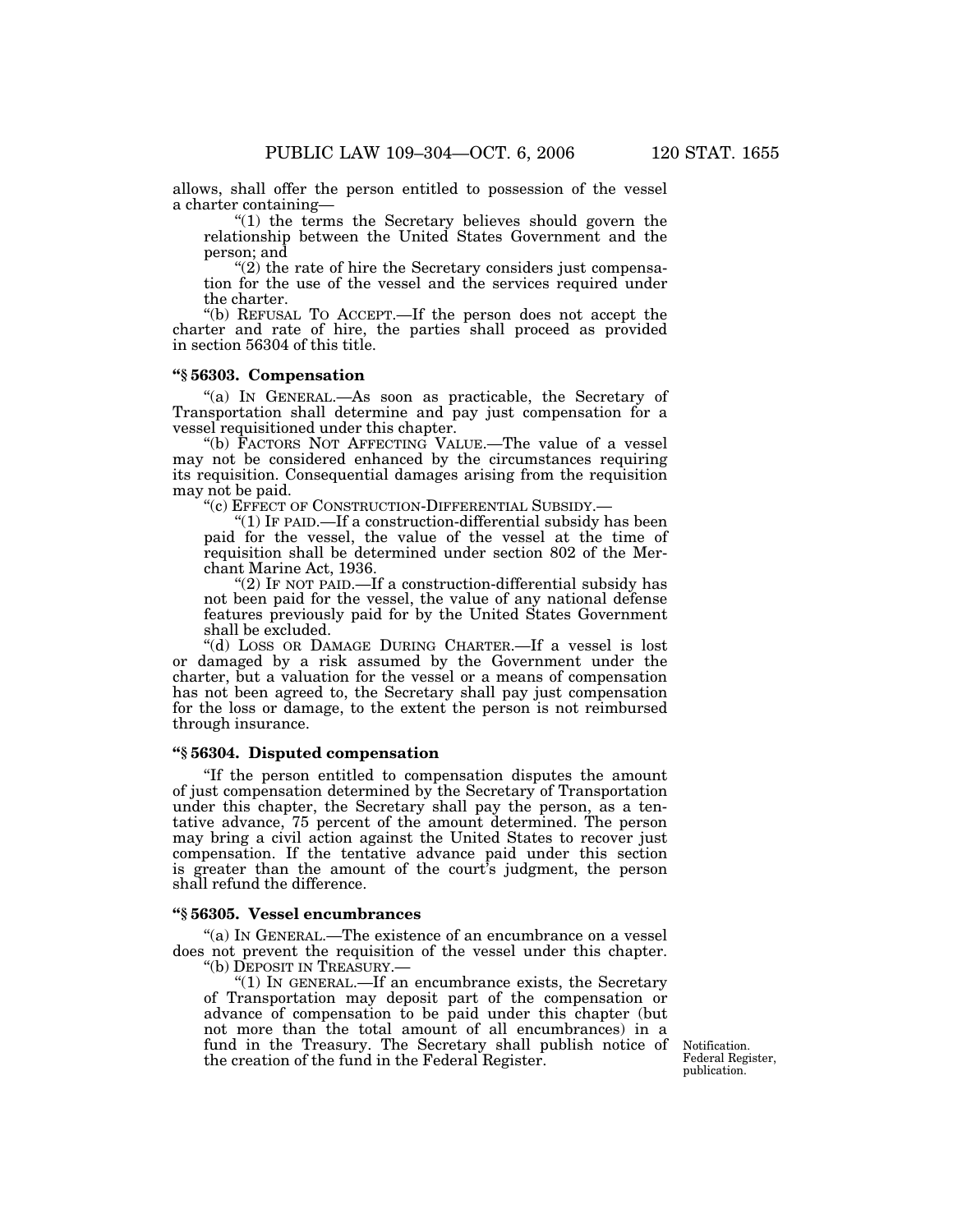"(2) AVAILABILITY OF AMOUNTS DEPOSITED.—Amounts deposited in the fund shall be available to pay the compensation or any of the encumbrances (including encumbrances stipulated to in a court of the United States or a State) existing at the time the vessel was requisitioned.<br>"(c) CIVIL ACTION.—

"(1) IN GENERAL.—Within 6 months after publication of notice under subsection (b), the holder of an encumbrance may bring a civil action in admiralty, according to the principles of libels in rem, against the fund.

''(2) VENUE.—The action must be brought in the district court of the United States—

"(A) from whose custody the vessel was or may be requisitioned; or

"(B) in whose district the vessel was located when it was requisitioned.

''(3) SERVICE OF PROCESS.—Service of process shall be made on the appropriate United States Attorney, the Attorney General, and the Secretary, in the manner provided by the Federal Rules of Civil Procedure (28 App. U.S.C.). Notice of the action shall be given to all interested persons as ordered by the court.

"(4) As BETWEEN PRIVATE PARTIES.—The action shall proceed and be determined according to the principles of law and the rules of practice applicable in like cases between private parties.

### **''§ 56306. Use and transfer of vessels**

''(a) IN GENERAL.—The Secretary of Transportation may repair, recondition, reconstruct, operate, or charter for operation, a vessel acquired under this chapter.

''(b) TRANSFER TO OTHER AGENCIES.—The Secretary may transfer the possession or control of a vessel acquired under this chapter to another department or agency of the United States Government on terms and conditions approved by the President. The department or agency shall promptly reimburse the Secretary for expenditures for just compensation, purchase price, charter hire, repairs, reconditioning, or reconstruction.

### **''§ 56307. Return of vessels**

''When a vessel requisitioned for use but not ownership is returned to the owner, the Secretary of Transportation shall—

" $(1)$  return the vessel in a condition at least as good as when taken, less ordinary wear and tear; or

 $''(2)$  pay the owner an amount sufficient to recondition the vessel to that condition, less ordinary wear and tear.

### **''CHAPTER 565—ESSENTIAL VESSELS AFFECTED BY NEUTRALITY ACT**

''Sec. ''56501. Definition.

''56502. Adjusting obligations and arranging maintenance. ''56503. Types of adjustments and arrangements. "56502. Adjusting obligations and arranging mainte<br>"56503. Types of adjustments and arrangements.<br>"56504. Changes in adjustments and arrangements.

### **''§ 56501. Definition**

''In this chapter, the term 'essential vessel' means a vessel that is—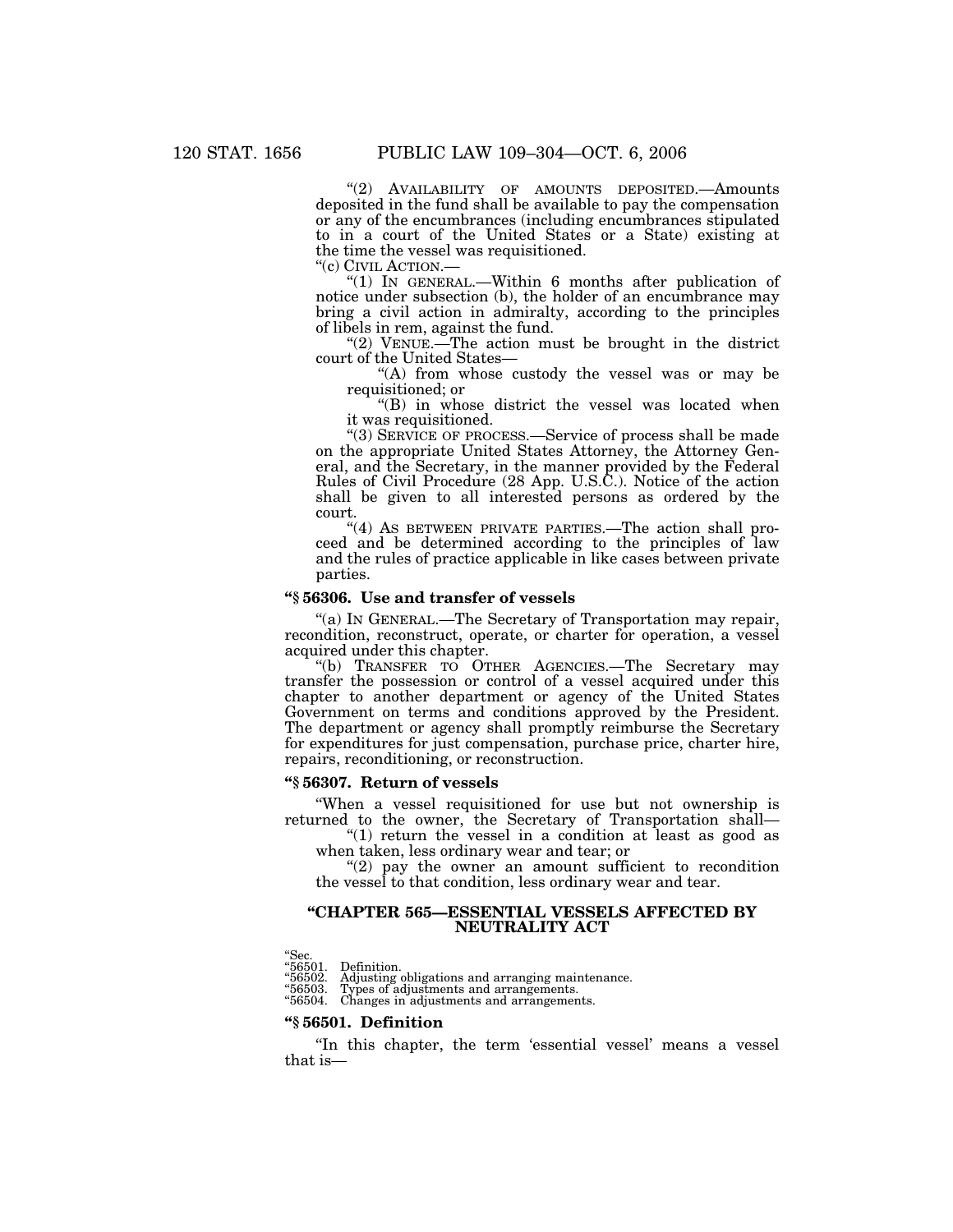$"(1)(A)$  security for a mortgage indebtedness to the United States Government; or

''(B) constructed under this subtitle or required by a contract under this subtitle to be operated on a certain essential foreign trade route; and

 $\sqrt[n]{(2)}$  necessary in the interests of commerce and national defense to be maintained in condition for prompt use.

### **''§ 56502. Adjusting obligations and arranging maintenance**

"(a) GENERAL AUTHORITY.—On written application, the Secretary of Transportation may adjust obligations and arrange for maintenance of an essential vessel as provided in this chapter if the Secretary determines, after any investigation or proceeding the Secretary considers desirable, that—

 $''(1)$  the operation of the vessel in the service, route, or line to which it is assigned under this subtitle, or in which it otherwise would be operated, is not—

''(A) lawful under the Neutrality Act of 1939 (22 U.S.C.

441 et seq.) or a proclamation issued under that Act; or ''(B) compatible with maintaining the availability of the vessel for national defense and commerce;

" $(2)$  it is not feasible under existing law to employ the vessel in any other service or operation in foreign or domestic trade (except temporary or emergency operation under section  $56503(b)(5)$  of this title); and

''(3) the applicant, because of the restrictions of the Neutrality Act of 1939 (22 U.S.C. 441 et seq.) or the withdrawal of vessels for national defense under paragraph (1), is not earning or will not earn a reasonable return on the capital necessarily employed in its business.

''(b) EFFECTIVE PERIOD.—Adjustments and arrangements under subsection (a) shall continue in effect only as long as the circumstances described in subsection (a) continue to exist.

# **''§ 56503. Types of adjustments and arrangements**

"(a) SUSPENSION REQUIREMENTS.—An adjustment or arrangement under this chapter shall include suspension of—

" $(1)$  the requirement to operate the vessel in foreign trade under the applicable operating-differential or construction-differential subsidy contract or mortgage or other agreement; and

 $(2)$  the right to operating-differential subsidy for the vessel. ''(b) DISCRETIONARY ADJUSTMENTS AND ARRANGEMENTS.—To the extent the Secretary of Transportation considers appropriate

to carry out the purposes of this subtitle, an adjustment or arrangement under this chapter may include any of the following:

" $(1)$  Lay-up of the vessel by the owner or in the custody of the Secretary, with payment or reimbursement by the Secretary of necessary and proper expenses (including reasonable overhead and insurance) or a fixed periodic allowance instead of payment or reimbursement.

 $(2)$  Postponement, for not more than the total period of the lay-up, of the maturity date of each installment of the principal of obligations to the United States Government for the vessel (regardless of whether the maturity date is during a lay-up period), or rearrangement of those maturities.

''(3) Postponement or cancellation of interest accruing on the obligations during a lay-up period.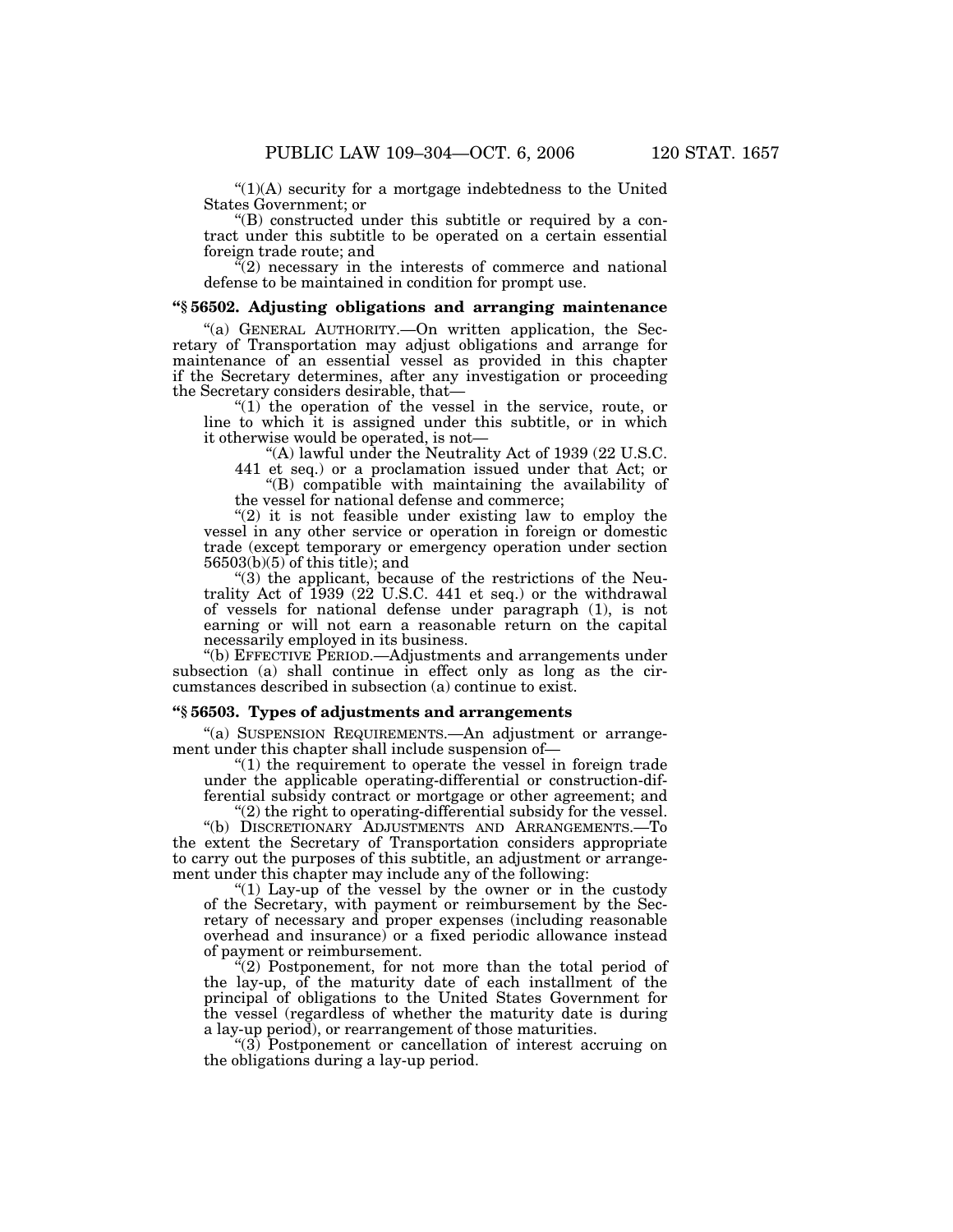"(4) Extension, for not more than the total period of the lay-up, of the 20-year life limitation for the vessel and other limitations and provisions of this subtitle based on a 20-year life.

''(5) Provision for temporary or emergency employment of the vessel (instead of lay-up) as may be practicable, with such arrangements for management of the vessel, payment of expenses, and application of the proceeds of the employment, as the Secretary may approve, with any period of operation being included as part of the lay-up period.

''(6) Payment to the Secretary, on termination of the arrangements with the applicant, of the applicant's net profits (earned while the arrangements were in effect) in excess of 10 percent a year on the capital necessarily employed in the applicant's business, as reimbursement for obligations postponed or canceled and expenses incurred or paid by the Secretary under this section.

"(c) LAID-UP VESSELS.—Under subsection  $(b)(6)$ , capital of the applicant represented by a vessel of the applicant laid-up or operated under this section shall be included in capital necessarily employed in the applicant's business. The Secretary may require a vessel laid-up or operated under this section to be security for reimbursement.

# **''§ 56504. Changes in adjustments and arrangements**

''The Secretary of Transportation may change an adjustment or arrangement made under this chapter as the Secretary considers necessary to carry out this chapter.

# ''PART F—GOVERNMENT-OWNED MERCHANT VESSELS

### **''CHAPTER 571—GENERAL AUTHORITY**

Placement of vessels in National Defense Reserve Fleet.

 $\substack{\text{``Sec.}\ \text{``57101.}}\ \substack{\text{``57102.}}$ 

''57102. Disposition of vessels not worth preserving. ''57103. Sale of obsolete vessels in National Defense Reserve Fleet.

''57104. Acquisition of vessels from sale of obsolete vessels.

"57105. Acquisition of vessels for essential services, routes, or lines.<br>"57106. Maintenance, improvement, and operation of vessels.<br>"57107. Vessels for other agencies.

Maintenance, improvement, and operation of vessels.

"57107. Vessels for other agencies.<br>"57108. Consideration of ballast an

''57108. Consideration of ballast and equipment in determining selling price. ''57109. Operation of vessels purchased, chartered, or leased from Secretary of Transportation.

#### **''§ 57101. Placement of vessels in National Defense Reserve Fleet**

''(a) IN GENERAL.—Any vessel acquired by the Maritime Administration shall be placed in the National Defense Reserve Fleet maintained under section 11 of the Merchant Ship Sales Act of 1946 (50 App. U.S.C. 1744).

''(b) REMOVAL FROM FLEET.—A vessel placed in the Fleet under subsection (a) may not be traded out or sold from the Fleet, except as provided in section 57102, 57103, or 57104 or chapter 533, 537, 573, or 575 of this title.

### **''§ 57102. Disposition of vessels not worth preserving**

"(a) IN GENERAL.—If the Secretary of Transportation determines that a vessel owned by the Maritime Administration is of insufficient value for commercial or military operation to warrant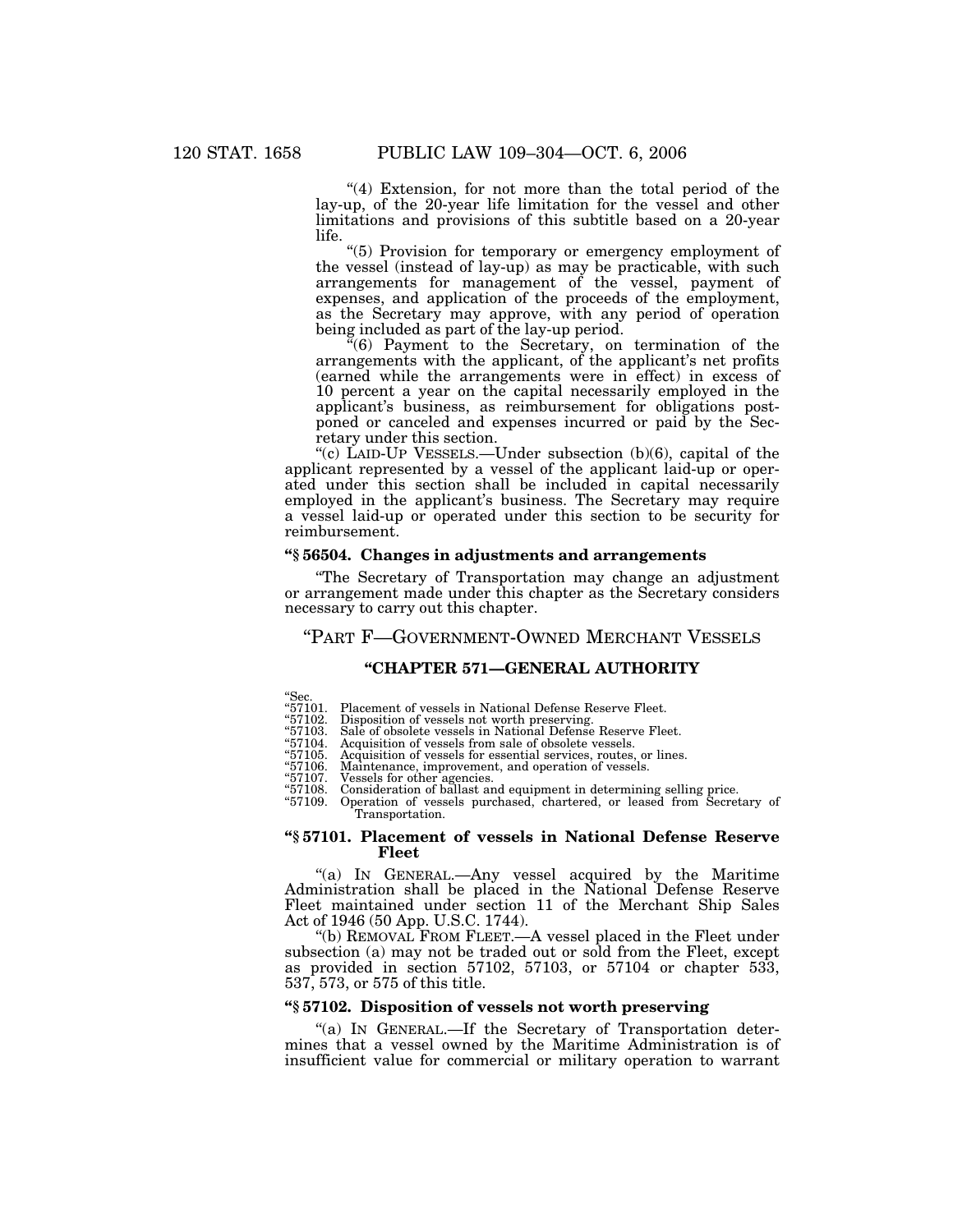its further preservation, the Secretary may scrap the vessel or sell the vessel for cash.

''(b) SELLING PROCEDURE.—The sale of a vessel under subsection (a) shall be made on the basis of competitive sealed bids, after an appraisal and due advertisement. The purchaser does not have to be a citizen of the United States. The purchaser shall provide a surety bond, with a surety approved by the Secretary, to ensure that the vessel will not be operated in the foreign trade of the United States at any time within 10 years after the sale, in competition with a vessel owned by a citizen of the United States and documented under the laws of the United States.

## **''§ 57103. Sale of obsolete vessels in National Defense Reserve Fleet**

''(a) IN GENERAL.—The Secretary of Transportation may convey the right, title, and interest of the United States Government in any vessel of the National Defense Reserve Fleet that has been identified by the Secretary as an obsolete vessel of insufficient value to warrant its further preservation, if the recipient—

" $(1)$  is a non-profit organization, a State, or a municipal corporation or political subdivision of a State;

" $(2)$  agrees not to use, or allow others to use, the vessel for commercial transportation purposes;

''(3) agrees to make the vessel available to the Government whenever the Secretary indicates that it is needed by the Government;

''(4) agrees to hold the Government harmless for any claims arising from exposure to asbestos, polychlorinated biphenyls, lead paint, or other hazardous substances after conveyance of the vessel, except for claims arising from use of the vessel by the Government;

''(5) has a conveyance plan and a business plan that describes the intended use of the vessel, each of which has been submitted to and approved by the Secretary;

''(6) has provided proof, as determined by the Secretary, of resources sufficient to accomplish the transfer, necessary repairs and modifications, and initiation of the intended use of the vessel; and

 $(7)$  agrees that when the recipient no longer requires the vessel for use as described in the business plan required under paragraph (5)—

''(A) the recipient will, at the discretion of the Secretary, reconvey the vessel to the Government in good condition except for ordinary wear and tear; or

''(B) if the Board of Trustees of the recipient has decided to dissolve the recipient according to the laws of the State in which the recipient is incorporated, then—

"(i) the recipient shall distribute the vessel, as an asset of the recipient, to a person that has been determined exempt from taxation under section 501(c)(3) of the Internal Revenue Code of 1986 (26 U.S.C. 501(c)(3)), or to the Federal Government or a State or local government for a public purpose; and

''(ii) the vessel shall be disposed of by a court of competent jurisdiction of the county in which the principal office of the recipient is located, for such purposes as the court shall determine, or to such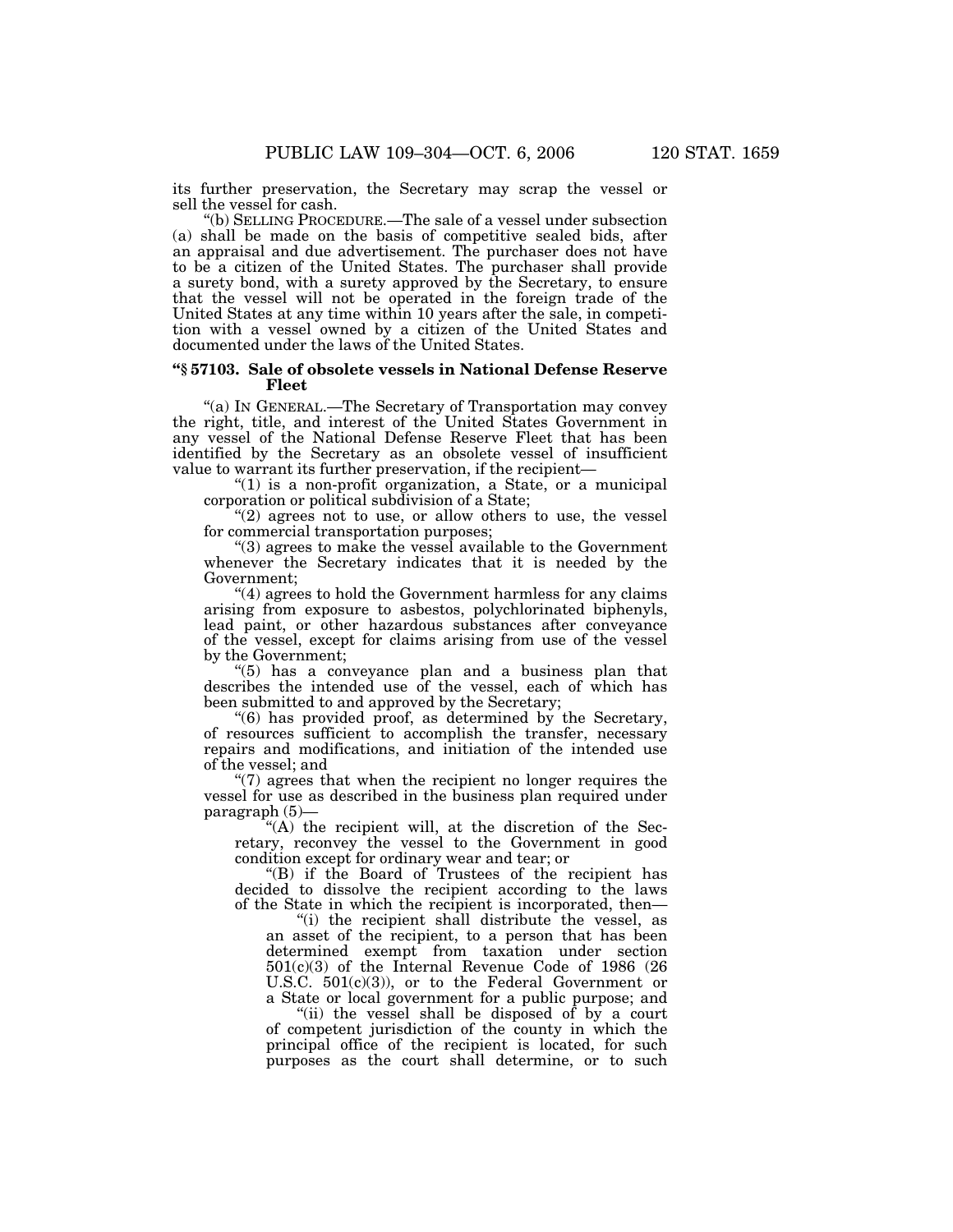organizations as the court shall determine are organized exclusively for public purposes.

''(b) OTHER EQUIPMENT.—At the Secretary's discretion, additional equipment from other obsolete vessels of the Fleet may be conveyed to assist the recipient with maintenance, repairs, or modifications.

''(c) ADDITIONAL TERMS.—The Secretary may require any additional terms the Secretary considers appropriate.

"(d) DELIVERY OF VESSEL.—If conveyance is made under this section, the vessel shall be delivered to the recipient at a time and place to be determined by the Secretary. The vessel shall be conveyed in an 'as is' condition.

''(e) LIMITATIONS.—If at any time prior to delivery of the vessel to the recipient, the Secretary determines that a different disposition of the vessel would better serve the interests of the Government, the Secretary shall pursue the more favorable disposition of the obsolete vessel and shall not be liable for any damages that may result from an intended recipient's reliance upon a proposed transfer.

''(f) REVERSION.—The Secretary shall include in any conveyance under this section terms under which all right, title, and interest conveyed by the Secretary shall revert to the Government if the Secretary determines the vessel has been used other than as described in the business plan required under subsection (a)(5).

### **''§ 57104. Acquisition of vessels from sale of obsolete vessels**

''(a) IN GENERAL.—The Secretary of Transportation may acquire suitable documented vessels with amounts in the Vessel Operations Revolving Fund derived from the sale of obsolete vessels in the National Defense Reserve Fleet.

''(b) VALUATION.—The acquired and obsolete vessels shall be valued at their scrap value in domestic or foreign markets as of the date of the acquisition for or sale from the Fleet. However, the value assigned to those vessels shall be determined on the same basis, with consideration given to the fair value of the cost of moving the vessel sold from the Fleet to the place of scrapping.

''(c) COSTS INCIDENT TO LAY-UP.—Costs incident to the layup of the vessel acquired under this section may be paid from amounts in the Fund.

''(d) TRANSFERS TO NON-CITIZENS.—A vessel sold from the Fleet under this section may be scrapped in an approved foreign market without obtaining additional separate approval from the Secretary to transfer the vessel to a person not a citizen of the United States.

## **''§ 57105. Acquisition of vessels for essential services, routes, or lines**

''(a) IN GENERAL.—The Secretary of Transportation may acquire a vessel, by purchase or otherwise, if—

 $f(1)$  the Secretary considers the vessel necessary to establish, maintain, improve, or serve as a replacement on an essential service, route, or line in the foreign commerce of the United States, as determined under section 50103 of this title;

"(2) the vessel was constructed in the United States; and ''(3) the Secretary of the Navy has certified to the Secretary of Transportation that the vessel is suitable for economical and speedy conversion into a naval or military auxiliary or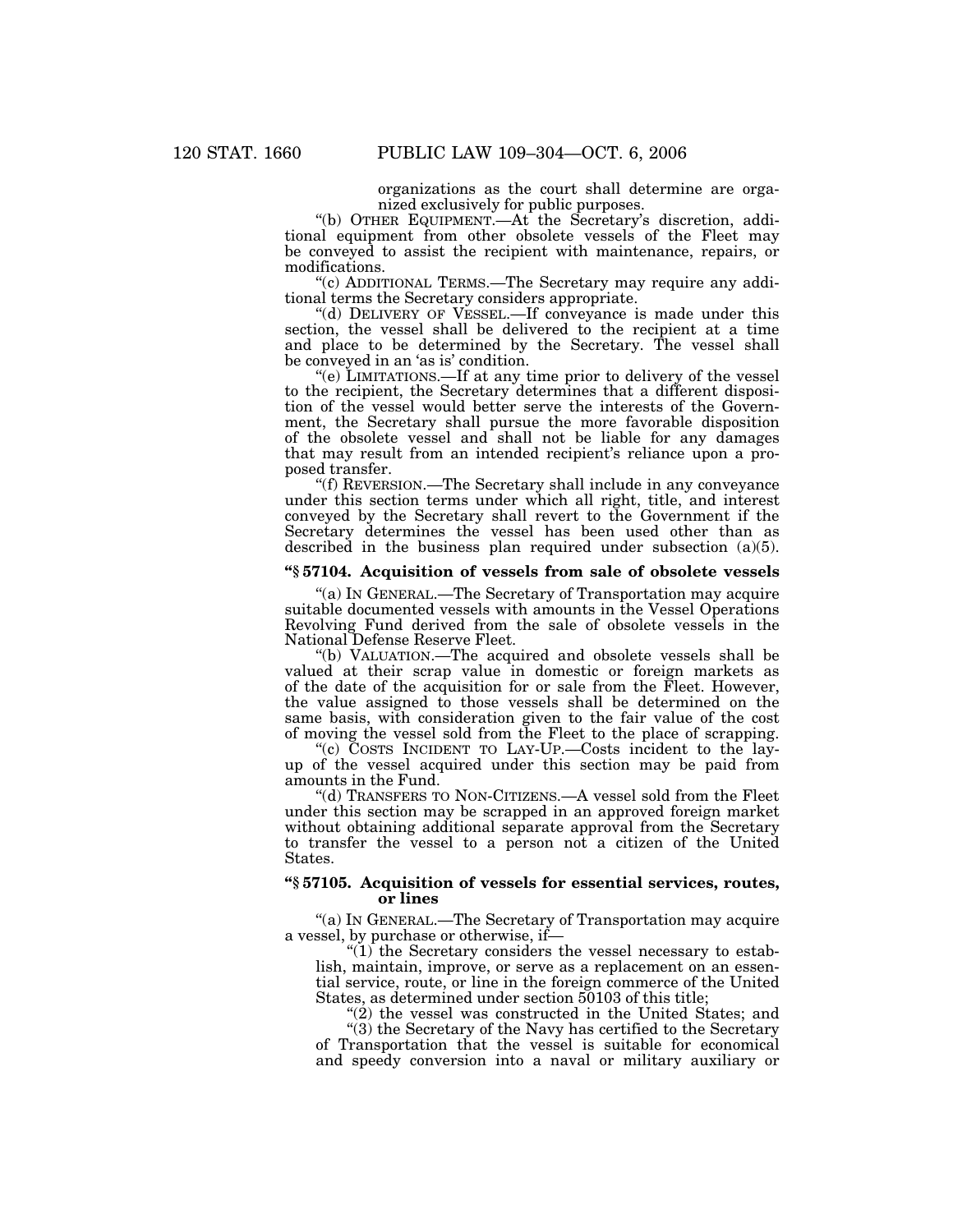otherwise suitable for use by the United States Government in time of war or national emergency.

''(b) PRICE.—The price paid for the vessel shall be based on a fair and reasonable valuation. However, the price may not exceed by more than 5 percent the cost of the vessel to the owner (excluding any construction-differential subsidy and the cost of national defense features paid by the Secretary of Transportation) plus the actual cost previously expended for reconditioning, less depreciation based on a 25-year life for a dry-cargo or passenger vessel and a 20-year life for a tanker or other liquid bulk carrier vessel.

''(c) DOCUMENTATION.—A vessel acquired under this section that is not documented under the laws of the United States at the time of acquisition shall be so documented as soon as practicable.

## **''§ 57106. Maintenance, improvement, and operation of vessels**

"(a) IN GENERAL.—The Secretary of Transportation may maintain, repair, recondition, remodel, and improve vessels owned by the United States Government and in the possession or under the control of the Secretary, to equip them adequately for competition in the foreign trade of the United States. The Secretary may operate such a vessel or charter the vessel on terms and conditions the Secretary considers appropriate to carry out the purposes of this subtitle.

''(b) DOCUMENTATION AND RESTRICTIONS ON OPERATION.—A vessel reconditioned, remodeled, or improved under subsection (a) shall be documented under the laws of the United States and remain so documented for at least 5 years after completion of the reconditioning, remodeling, or improvement. During that period, it shall be operated on voyages that are not exclusively coastwise.

### **''§ 57107. Vessels for other agencies**

"(a) IN GENERAL.—The Secretary of Transportation may construct, reconstruct, repair, equip, and outfit, by contract or otherwise, vessels or parts thereof, for any other department or agency of the United States Government to the extent the other department or agency is authorized by law to do so for its own account.

''(b) EFFECT ON CONTRACT AUTHORIZATION.—An obligation incurred or expenditure made by the Secretary under this section does not affect any contract authorization of the Secretary, but instead shall be charged against the existing appropriation or contract authorization of the department or agency.

## **''§ 57108. Consideration of ballast and equipment in determining selling price**

''The Maritime Administration may not sell a vessel until its ballast and equipment have been inventoried and their value considered in determining the selling price of the vessel.

### **''§ 57109. Operation of vessels purchased, chartered, or leased from Secretary of Transportation**

''Unless otherwise authorized by the Secretary of Transportation, a vessel purchased, chartered, or leased from the Secretary may be operated only under a certificate of documentation with a registry or coastwise endorsement. Such a vessel, while employed solely as a merchant vessel, is subject to the laws, regulations,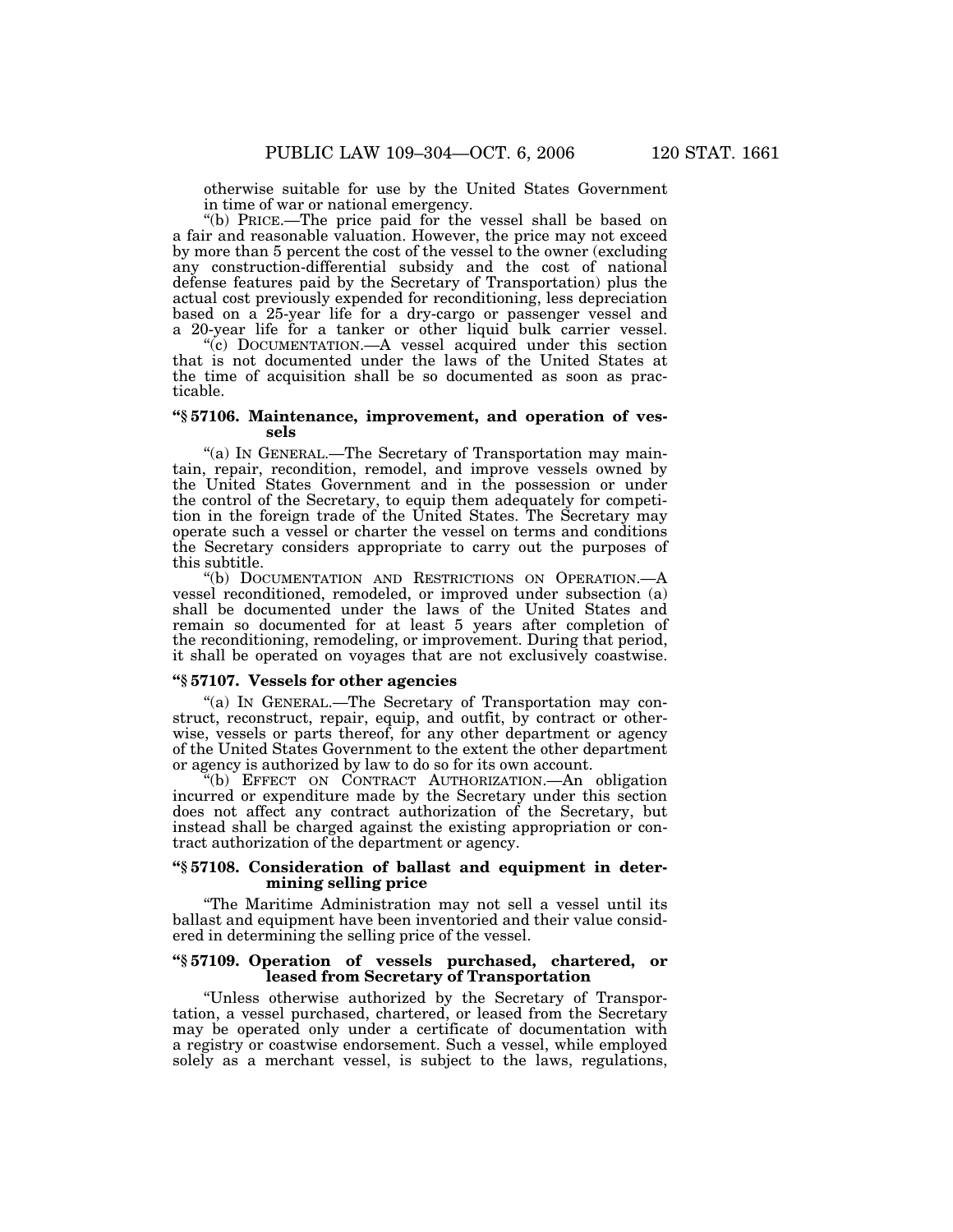and liabilities governing merchant vessels, whether the United States Government has an interest in the vessel as an owner or holds a mortgage, lien, or other interest.

## **''CHAPTER 573—VESSEL TRADE-IN PROGRAM**

"Sec.<br>"57301.

"57301. Definitions.<br>"57302. Authority to

"57302. Authority to acquire vessels.<br>"57303. Utility value and tonnage ree

''57303. Utility value and tonnage requirements.

"57304. Eligible acquisition dates.<br>"57305. Determination of trade-in

''57305. Determination of trade-in allowance. ''57306. Payment of trade-in allowance.

Recognition of gain for tax purposes.

''57308. Use of vessels at least 25 years old.

## **''§ 57301. Definitions**

''In this chapter:

" $(1)$  New vessel.—The term 'new vessel' means a vessel— "(A) constructed under this subtitle and acquired within 2 years after the date of completion; or

''(B) constructed in a domestic shipyard on private account and not under this subtitle, and documented under the laws of the United States.

"(2) OBSOLETE VESSEL.—The term 'obsolete vessel' means a vessel that—

''(A) is of at least 1,350 gross tons;

''(B) the Secretary of Transportation believes should, because of its age, obsolescence, or other reasons, be replaced in the public interest; and

''(C) has been owned by a citizen of the United States for at least 3 years immediately before its acquisition under this chapter.

#### **''§ 57302. Authority to acquire vessels**

''To promote the construction of new, safe, and efficient vessels to carry the domestic and foreign waterborne commerce of the United States, the Secretary of Transportation may acquire an obsolete vessel in exchange for an allowance of credit toward the cost of construction or purchase of a new vessel as provided in this chapter.

### **''§ 57303. Utility value and tonnage requirements**

"(a) UTILITY VALUE.—The utility value of a new vessel to be acquired under this chapter for operation in the domestic or foreign commerce of the United States may not be substantially less than that of the obsolete vessel acquired in exchange under this chapter.

''(b) TONNAGE.—If the Secretary of Transportation finds that the new vessel will have a utility value at least equal to that of the obsolete vessel, the new vessel may be of lesser gross tonnage than the obsolete vessel. However, the gross tonnage of the new vessel must be at least one-third the gross tonnage of the obsolete vessel.

## **''§ 57304. Eligible acquisition dates**

''At the option of the owner, the acquisition of an obsolete vessel under this chapter shall occur—

 $''(1)$  when the owner contracts for the construction or purchase of a new vessel; or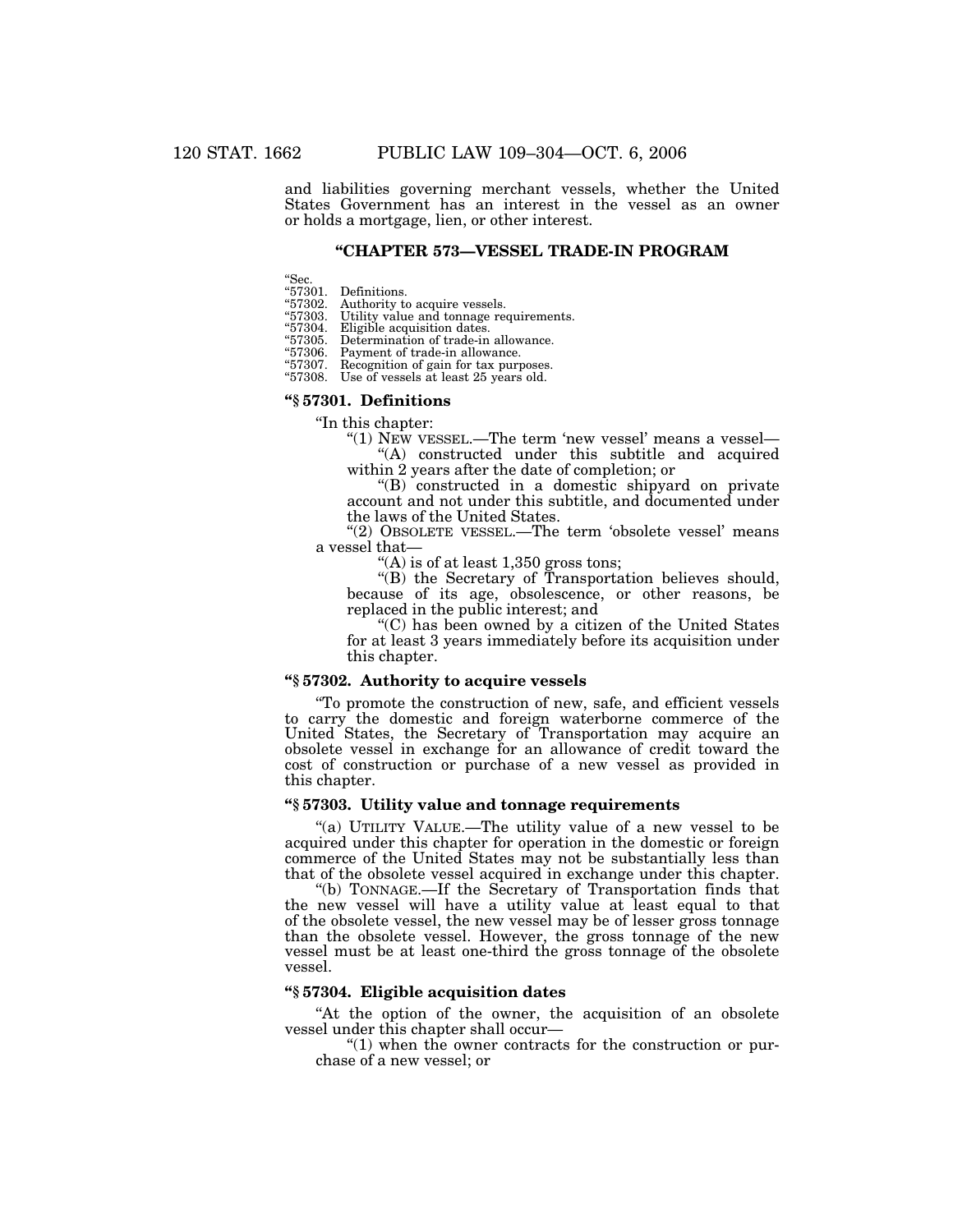" $(2)$  within 5 days of the actual date of delivery of the new vessel to the owner.

### **''§ 57305. Determination of trade-in allowance**

''(a) IN GENERAL.—The Secretary of Transportation shall determine the trade-in allowance for an obsolete vessel at the time of acquisition of the vessel. The allowance shall be the fair value of the vessel. In determining the value, the Secretary shall consider—

"(1) the scrap value of the obsolete vessel in American and foreign markets;

"(2) the depreciated value based on a 20-year or  $25$ -year life, whichever applies to the obsolete vessel; and

''(3) the market value of the obsolete vessel for operation in world commerce or in the domestic or foreign commerce of the United States.

''(b) USE OF OBSOLETE VESSELS.—If acquisition of the obsolete vessel occurs when the owner contracts for the construction of the new vessel, and the owner uses the obsolete vessel during the period of construction of the new vessel, the Secretary shall reduce the trade-in allowance by an amount representing the fair value of that use. The Secretary shall establish the rate for use of the obsolete vessel when the contract for construction of the new vessel is made.

### **''§ 57306. Payment of trade-in allowance**

"(a) ACQUISITION AT TIME OF CONTRACT.—If acquisition of an obsolete vessel under this chapter occurs when the owner contracts for the construction or purchase of the new vessel, the Secretary of Transportation shall apply the trade-in allowance to the purchase price of the new vessel rather than paying it to the owner. If the new vessel is constructed under this subtitle, the Secretary may apply the trade-in allowance to the required cash payments on terms and conditions the Secretary may prescribe. If the new vessel is not constructed under this subtitle, the Secretary shall pay the trade-in allowance to the builder of the vessel for the account of the owner when the Secretary acquires the obsolete vessel.

''(b) ACQUISITION AT TIME OF DELIVERY.—If acquisition of the obsolete vessel occurs when the new vessel is delivered to the owner, the Secretary shall deposit the trade-in allowance in the owner's capital construction fund.

# **''§ 57307. Recognition of gain for tax purposes**

''The owner of an obsolete vessel does not recognize a gain under the Federal income tax laws when the vessel is transferred to the Secretary of Transportation in exchange for a trade-in allowance under this chapter. The basis of the new vessel acquired with the allowance is the same as the basis of the obsolete vessel—

''(1) increased by the difference between the cost of the new vessel and the trade-in allowance of the obsolete vessel; and

"(2) decreased by the amount of loss recognized on the transfer.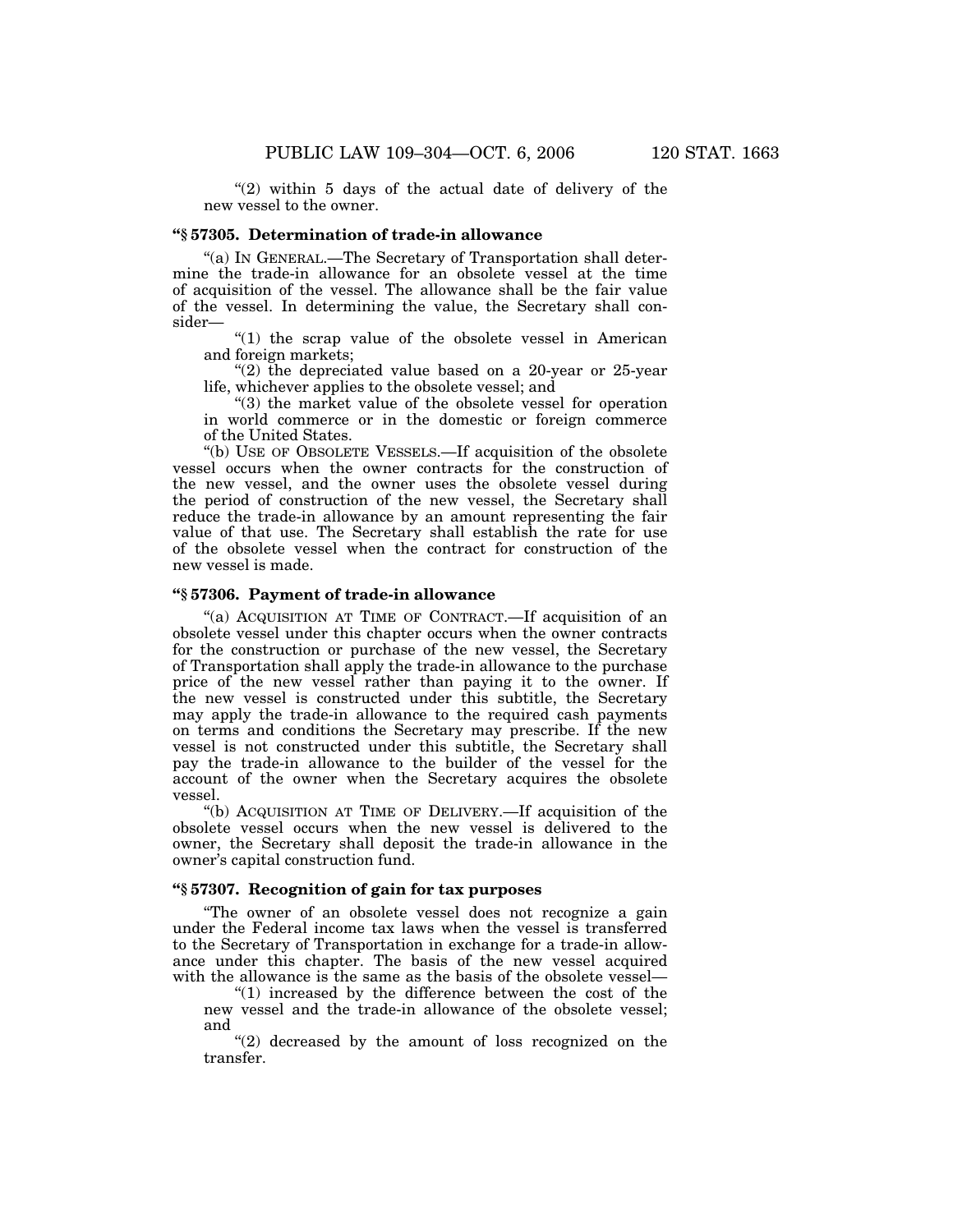## **''§ 57308. Use of vessels at least 25 years old**

''An obsolete vessel acquired under this chapter that is or becomes at least 25 years old may not be used for commercial operation. However, the vessel may be used—

" $(1)$  during a period in which vessels may be requisitioned under chapter 563 of this title; or

"(2) except as otherwise provided in this subtitle, on trade routes serving only the foreign trade of the United States.

## **''CHAPTER 575—CONSTRUCTION, CHARTER, AND SALE OF VESSELS**

#### ''SUBCHAPTER I—GENERAL

"Sec.<br>"57501.

''57501. Completion of long-range program. ''57502. Construction, reconditioning, and remodeling of vessels. ''57503. Competitive bidding.

''57504. Charter or sale of vessels acquired by Department of Transportation.

- ''57505. Employment of vessels on foreign trade routes.
- Minimum selling price of vessels.

#### ''SUBCHAPTER II—CHARTERS

"57511. Demise charters."<br>57512. Competitive bide

Minimum bid.

''57512. Competitive bidding. "57514. Qualifications of bidders.<br>"57515. Awarding of charters.

"57515. Awarding of charters.<br>"57516. Operating-differential "57516. Operating-differential subsidies.<br>"57517. Recovery of excess profits.

- "57517. Recovery of excess profits.<br>"57518. Performance bond.
- "57518. Performance bond.<br>"57519. Insurance.
- "57519. Insurance.<br>"57520. Vessel ma Vessel maintenance.
- ''57521. Termination of charter during national emergency.

#### ''SUBCHAPTER III—MISCELLANEOUS

- Construction and charter of vessels for unsuccessful routes.
- ''57532. Operation of experimental vessels.

### ''SUBCHAPTER I—GENERAL

## **''§ 57501. Completion of long-range program**

''Whenever the Secretary of Transportation determines that the objectives and policies declared in sections 50101 and 50102 of this title cannot be fully realized within a reasonable time under titles V and VI of the Merchant Marine Act, 1936, and the President approves the determination, the Secretary, in accordance with this chapter, shall complete the long-range program described in section 50102 of this title.

### **''§ 57502. Construction, reconditioning, and remodeling of vessels**

"(a) IN GENERAL.—The Secretary of Transportation may have new vessels constructed, and have old vessels reconditioned or remodeled, as the Secretary determines necessary to carry out the objectives of this subtitle.

''(b) PLACE OF WORK.—Construction, reconditioning, and remodeling of vessels under subsection (a) shall take place in shipyards in the continental United States (including Alaska and Hawaii). However, if satisfactory contracts cannot be obtained from private shipbuilders, the Secretary may have the work done in navy yards.

''(c) APPLICABILITY OF CONSTRUCTION-DIFFERENTIAL SUBSIDY PROVISIONS.—Contracts for the construction, reconstruction, or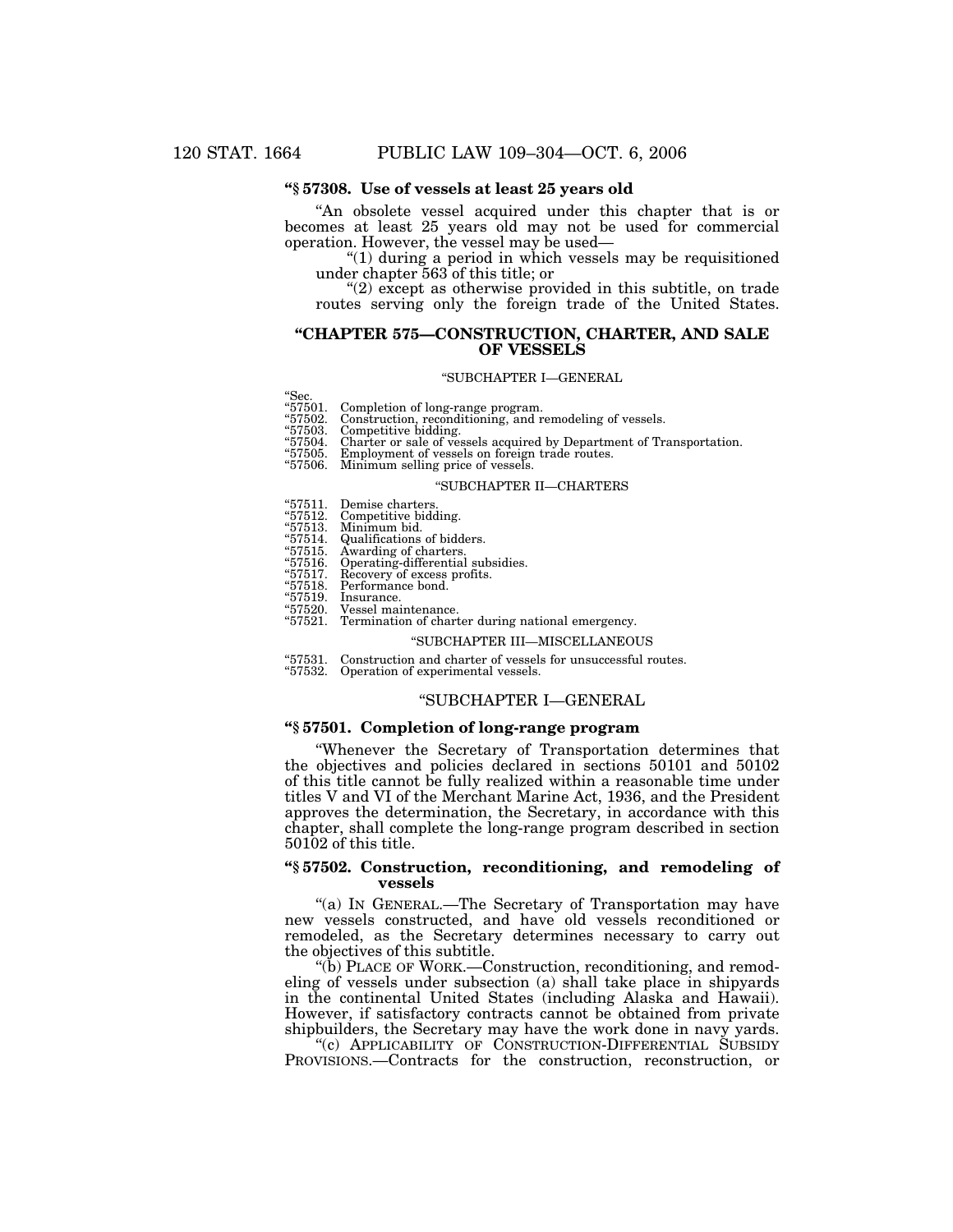reconditioning of a vessel by a private shipbuilder under this chapter are subject to the provisions of title V of the Merchant Marine Act, 1936, applicable to a contract with a private shipbuilder for the construction of a vessel under title V of that Act.

#### **''§ 57503. Competitive bidding**

(a) ADVERTISEMENT AND BIDDING.—The Secretary of Transportation may make a contract with a private shipbuilder for the construction of a new vessel, or for the reconstruction or reconditioning of an existing vessel, only after due advertisement and upon sealed competitive bids.

''(b) OPENING OF BIDS.—Bids required under this section shall be opened at the time and place stated in the advertisement for bids. All interested persons, including representatives of the press, shall be permitted to attend. The results of the bidding shall be publicly announced.

# **''§ 57504. Charter or sale of vessels acquired by Department of Transportation**

''Vessels transferred to or otherwise acquired by the Department of Transportation in any manner may be chartered or sold by the Secretary of Transportation as provided in this chapter.

# **''§ 57505. Employment of vessels on foreign trade routes**

"(a) IN GENERAL.—The Secretary of Transportation shall arrange for the employment of the Department of Transportation's vessels in steamship lines on such trade routes, exclusively serving the foreign trade of the United States, as the Secretary determines are essential for the development and maintenance of the commerce of the United States and the national defense. However, the Secretary shall first determine that those routes are not being adequately served by existing steamship lines privately owned and operated by citizens of the United States and documented under the laws of the United States.

''(b) POLICY TO ENCOURAGE PRIVATE OPERATION.—The Secretary shall have a policy of encouraging private operation of each essential steamship line now owned by the United States Government by—

''(1) selling the line to a citizen of the United States; or

''(2) demising the Secretary's vessels on bareboat charter to citizens of the United States who agree to maintain the line in the manner provided in this chapter.

### **''§ 57506. Minimum selling price of vessels**

''(a) IN GENERAL.—A vessel constructed under this subtitle or the Merchant Marine Act, 1936, may not be sold by the Secretary of Transportation for less than the price specified in this section.

''(b) OPERATION IN FOREIGN TRADE.—If the vessel is to be operated in foreign trade, the minimum price is the estimated foreign construction cost (exclusive of national defense features) determined as of the date the construction contract is executed, less depreciation under subsection (d).

"(c) OPERATION IN DOMESTIC TRADE.—If the vessel is to be operated in domestic trade, the minimum price is the cost of construction in the United States (exclusive of national defense features), less depreciation under subsection (d).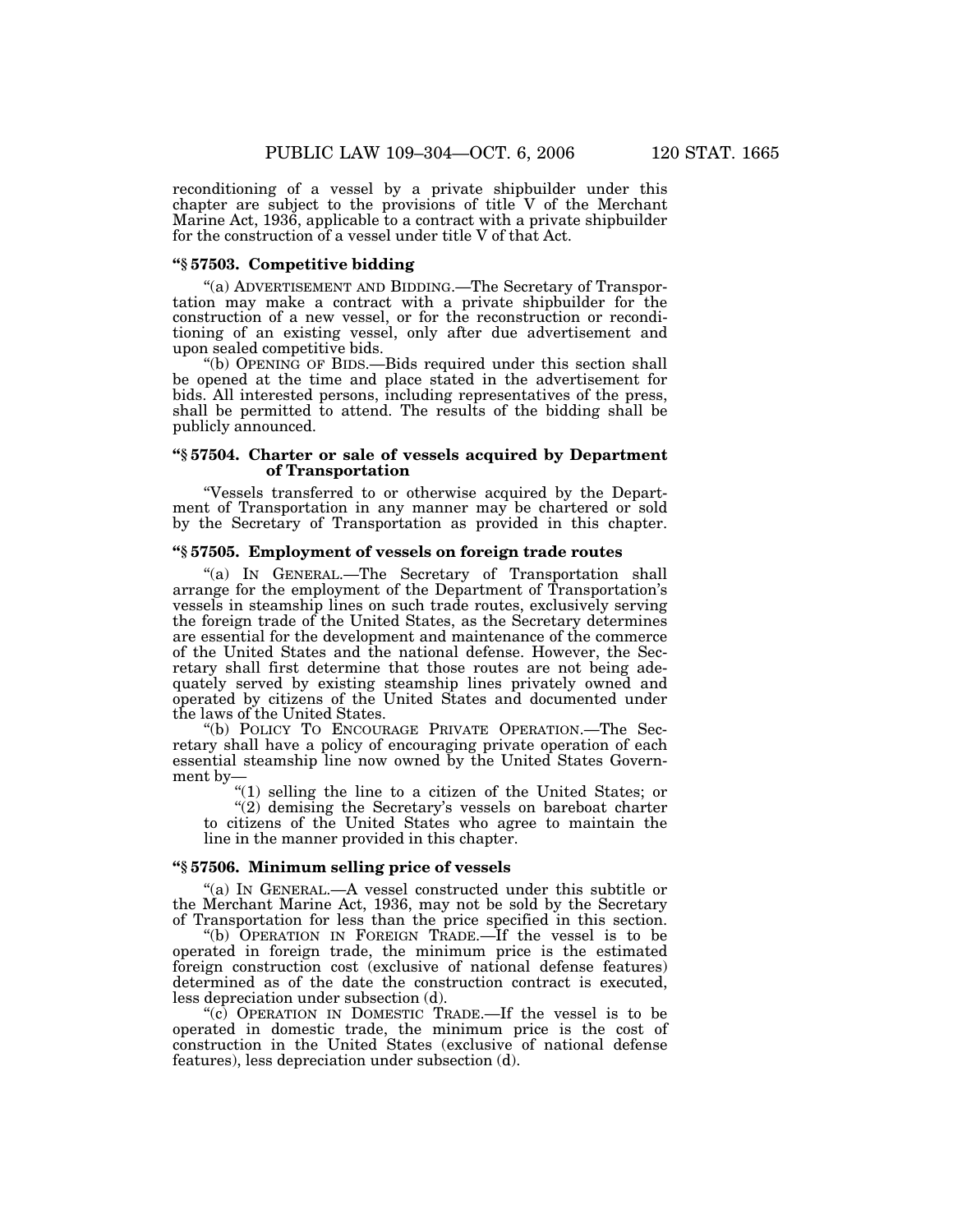''(d) DEPRECIATION.—Depreciation under subsections (b) and (c) shall be based on—

 $*(1)$  a 25-year life for dry-cargo and passenger vessels; and

" $(2)$  a 20-year life for tankers and other bulk liquid carrier vessels.

# ''SUBCHAPTER II—CHARTERS

# **''§ 57511. Demise charters**

"A charter by the Secretary of Transportation under this chapter shall demise the vessel to the charterer subject to all usual conditions contained in a bareboat charter. The charter shall be for a term the Secretary considers to be in the best interest of the United States Government and the merchant marine.

# **''§ 57512. Competitive bidding**

''(a) IN GENERAL.—The Secretary of Transportation may charter a vessel of the Department of Transportation to a private operator only on the basis of competitive sealed bidding. The bids must be submitted in strict compliance with the terms and conditions of a public advertisement soliciting the bids.

(b) ADVERTISEMENT FOR BIDS.—An advertisement for bids shall state—

" $(1)$  the number, type, and tonnage of the vessels being offered for bareboat charter for operation as a steamship line on a designated trade route;

" $(2)$  the minimum number of sailings required;

''(3) the length of time of the charter;

"(4) the right of the Secretary to reject all bids; and

''(5) other information the Secretary considers necessary for the information of prospective bidders.

''(c) OPENING OF BIDS.—Bids required under this section shall be opened at the time and place stated in the advertisement for bids. All interested persons, including representatives of the press, shall be permitted to attend. The results of the bidding shall be publicly announced.

#### **''§ 57513. Minimum bid**

''The Secretary of Transportation shall reject any bid for the charter under this subchapter of a vessel constructed under this subtitle or the Merchant Marine Act, 1936, if the charter hire offered is lower than the minimum charter hire would be if the vessel were chartered under section 57531 of this title.

#### **''§ 57514. Qualifications of bidders**

''(a) CONSIDERATIONS.—In deciding whether to award a charter to a bidder, the Secretary of Transportation shall consider—

" $(1)$  the bidder's financial resources, credit standing, and practical experience in operating vessels; and

"(2) other factors a prudent business person would consider in entering into a transaction involving a large capital investment.

''(b) DISQUALIFICATIONS.—The Secretary may not charter a vessel to a person appearing to lack sufficient capital, credit, and experience to operate the vessel successfully over the period covered by the charter.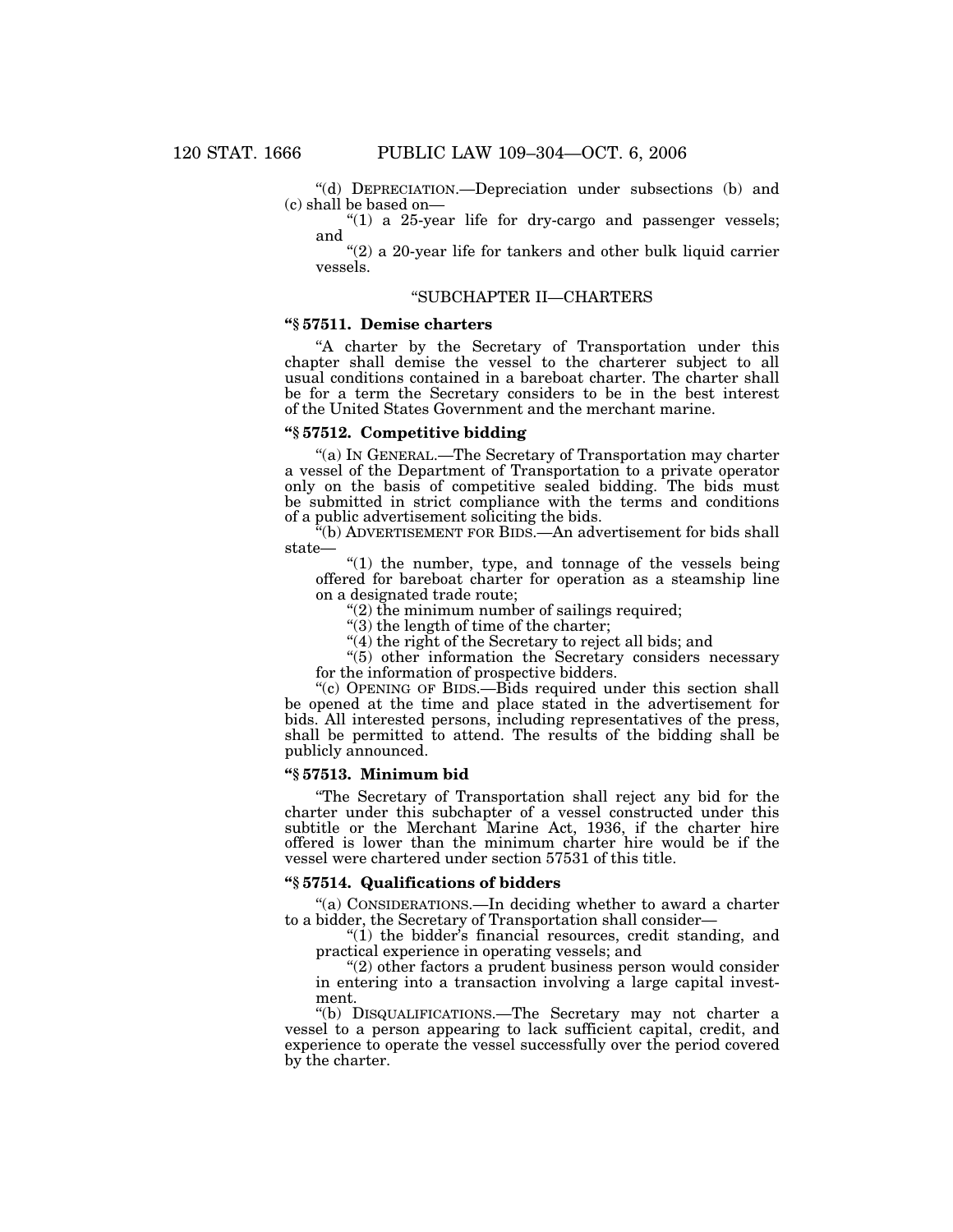# **''§ 57515. Awarding of charters**

''(a) IN GENERAL.—The Secretary of Transportation shall award the charter to the bidder proposing to pay the highest monthly charter hire. However, the Secretary may reject the highest or most advantageous or any other bid if the Secretary considers the charter hire offered too low or determines that the bidder lacks the qualifications required by section 57514 of this title.

''(b) HIGHEST BID REJECTED.—If the Secretary rejects the highest bid, the Secretary may—

 $'(1)$  award the charter to the next highest bidder; or

"(2) reject all bids and either readvertise the line or operate the line until conditions appear more favorable to reoffer the line for private charter.

" $(c)$  REASON FOR REJECTION.—On request of a bidder, the reason for rejection shall be stated in writing to the bidder.

#### **''§ 57516. Operating-differential subsidies**

''If the Secretary of Transportation considers it necessary, the Secretary may make a contract with a charterer of a vessel owned by the Secretary for payment of an operating-differential subsidy, on the same terms and conditions, and subject to the same limitations and restrictions, as otherwise provided with respect to payment of operating-differential subsidies to operators of privatelyowned vessels.

#### **''§ 57517. Recovery of excess profits**

''(a) IN GENERAL.—A charter under this chapter shall provide that if, at the end of a calendar year subsequent to the execution of the charter, the cumulative net voyage profit (after payment of the charter hire reserved in the charter and payment of the charterer's fair and reasonable overhead expenses applicable to operation of the chartered vessel) exceeds 10 percent a year of the charterer's capital necessarily employed in the business of the chartered vessel, the charterer shall pay to the Secretary of Transportation, as additional charter hire, half the cumulative net voyage profit in excess of 10 percent a year. However, any cumulative net voyage profit accounted for under this subsection is not to be included in the calculation of cumulative net voyage profit in any subsequent year.

''(b) TERMS TO BE DEFINED AND USED.—The Secretary shall define the terms 'net voyage profit', 'fair and reasonable overhead expenses', and 'capital necessarily employed' for this section. Each advertisement for bids and each charter shall contain these definitions, stating the formula for determining each of these three amounts.

#### **''§ 57518. Performance bond**

''The Secretary of Transportation shall require a charterer of a vessel of the Secretary to deposit with the Secretary an undertaking, with approved sureties, in such amount as the Secretary may require as security for the faithful performance of the terms of the charter, including indemnity against liens on the chartered vessel.

### **''§ 57519. Insurance**

''A charter under this chapter shall require the charterer to carry, at the charterer's expense, insurance on the chartered vessel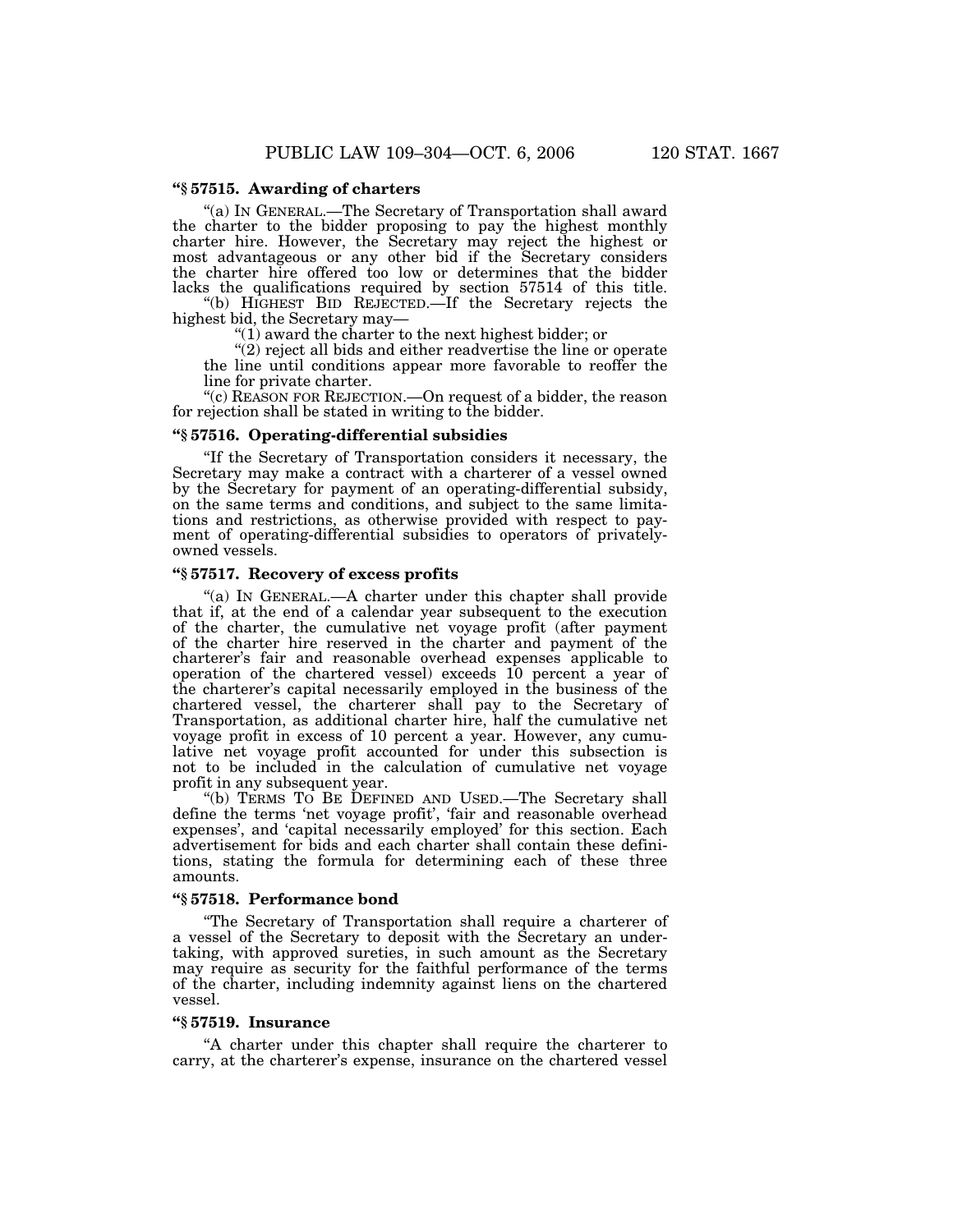covering all marine and port risks, protection and indemnity risks, and all other hazards and liabilities, adequate to cover damages claimed against and losses sustained by the chartered vessel arising during the term of the charter. The insurance shall be in such form, in such amount, and with such companies as the Secretary of Transportation may require. In accordance with law, any of the insurance risks may be underwritten by the Secretary.

#### **''§ 57520. Vessel maintenance**

"(a) IN GENERAL.—A charter under this chapter shall require the charterer, at the charterer's expense, to—

" $(1)$  keep the chartered vessel in good repair and efficient operating condition; and

"(2) make any repairs required by the Secretary of Transportation.

''(b) INSPECTION.—The charter shall provide that the Secretary has the right to inspect the vessel at any time to ascertain its condition.

# **''§ 57521. Termination of charter during national emergency**

"A charter under this chapter shall provide that during a national emergency proclaimed by the President or a period for which the President has proclaimed that the security of the national defense makes it advisable, the Secretary of Transportation may terminate the charter without cost to the United States Government on such notice to the charterer as the President determines.

#### ''SUBCHAPTER III—MISCELLANEOUS

# **''§ 57531. Construction and charter of vessels for unsuccessful routes**

''(a) IN GENERAL.—If the Secretary of Transportation finds that a trade route determined to be essential under section 50103 of this title cannot be successfully developed and maintained and the Secretary's replacement program cannot be achieved under private operation of the trade route by a citizen of the United States with vessels documented under chapter 121 of this title, without further aid by the United States Government in addition to the financial aid authorized under titles V and VI of the Merchant Marine Act, 1936, the Secretary, without advertisement or competition, may—

''(1) have constructed, in private shipyards or in navy yards, vessels of the types necessary for the trade route; and

"(2) demise charter those new vessels to the operator of vessels of the United States established on the trade route. ''(b) AMOUNT OF CHARTER HIRE.—

"(1) IN GENERAL.—The annual charter hire under subsection (a) shall be at least 4 percent of the price (referred to in this section as the 'foreign cost') at which the vessel would be sold if constructed under title V of the Merchant Marine Act, 1936, plus—

''(A) a percentage of the depreciated foreign cost computed annually determined by the Secretary of the Treasury, taking into consideration the current average market yield on outstanding marketable obligations of the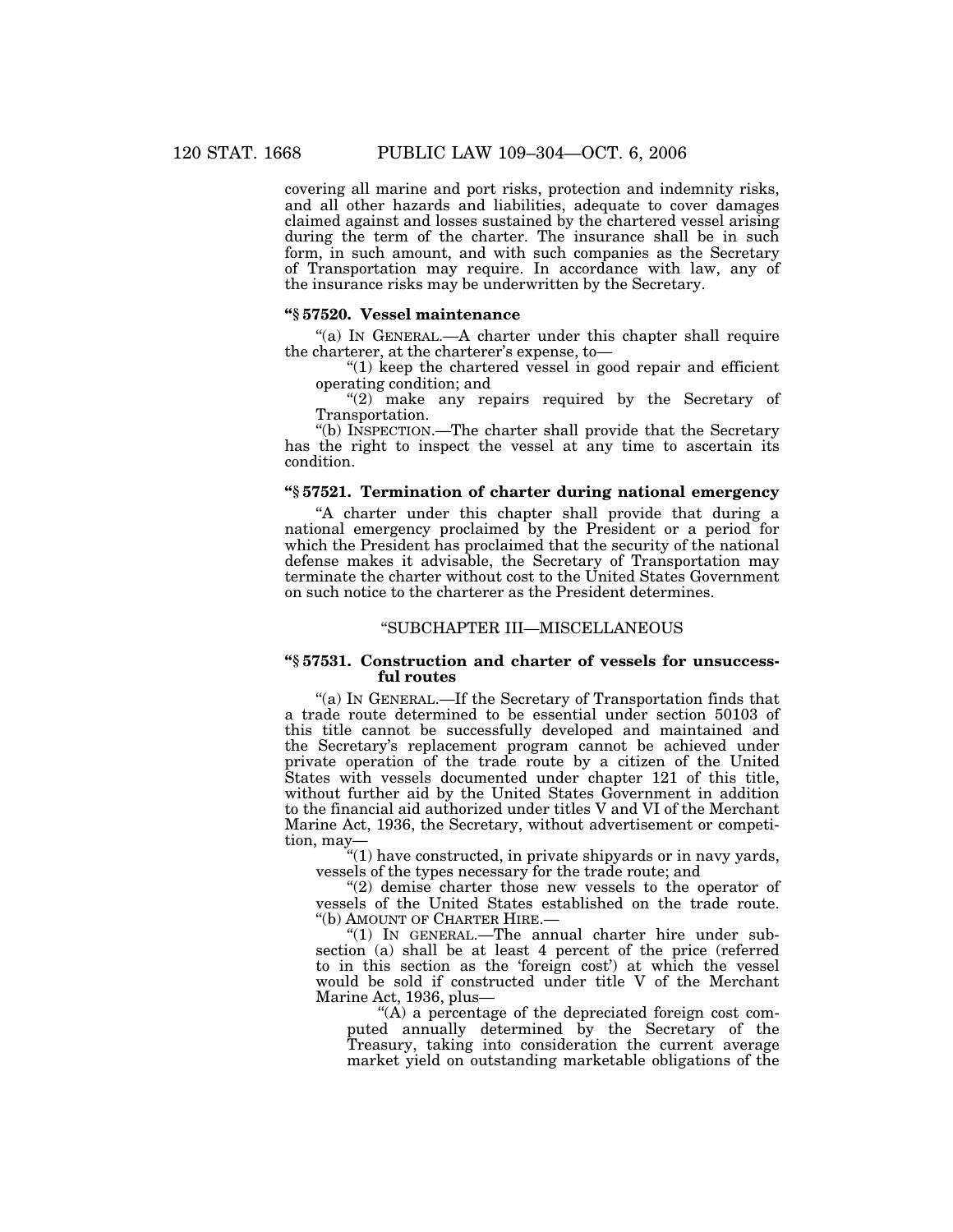Government with remaining periods to maturity comparable to the term of the charter, adjusted to the nearest one-eighth percent; and

''(B) an allowance adequate in the judgment of the Secretary of Transportation to cover administrative costs. ''(2) DEPRECIATION.—Depreciation under paragraph (1)(A) shall be based on—

"(A) a  $25$ -year life for dry-cargo and passenger vessels; and

''(B) a 20-year life for tankers and other bulk liquid carrier vessels.

''(c) OPTION TO PURCHASE.—The charter may contain an option to the charterer to purchase the vessels from the Secretary of Transportation within 5 years after delivery under the charter, on the same terms and conditions as provided in title V of the Merchant Marine Act, 1936, for the purchase of new vessels from the Secretary. However—

" $(1)$  the purchase price shall be the foreign cost less depreciation to the date of purchase based on the useful life specified in subsection (b)(2);

"(2) the required cash payment payable at the time of the purchase shall be 25 percent of the purchase price;

"(3) the charter may provide that any part of the charter hire paid in excess of the minimum charter hire provided for in this section may be credited against the cash payment payable at the time of the purchase;

"(4) the balance of the purchase price shall be paid within the remaining years of useful life (as specified in subsection (b)(2)) after the date of delivery of the vessel under the charter and in approximately equal annual installments, except that the first installment, which shall be payable on the next ensuing anniversary date of the delivery under the charter, shall be a proportionate part of the annual installment; and

''(5) interest shall be payable on the unpaid balances from the date of purchase, at a rate not less than—

" $(\vec{A})$  a rate determined by the Secretary of the Treasury, taking into consideration the current average market yield on outstanding marketable obligations of the Government with remaining periods to maturity comparable to the average maturities of the loans, adjusted to the nearest one-eighth percent; plus

''(B) an allowance adequate in the judgment of the Secretary of Transportation to cover administrative costs. "(d) OPERATION OF VESSEL.-

''(1) PERMISSIBLE VOYAGES.—The charter shall provide for operation of the vessel exclusively—

''(A) in foreign trade;

''(B) on a round-the-world voyage;

"(C) on a round voyage from the west coast of the United States to a European port that includes an intercoastal port of the United States;

 $\mathrm{``(D)}$  on a round voyage from the Atlantic coast of the United States to the Orient that includes an intercoastal port of the United States; or

" $(E)$  on a voyage in foreign trade on which the vessel may stop at Hawaii or an island territory or possession of the United States.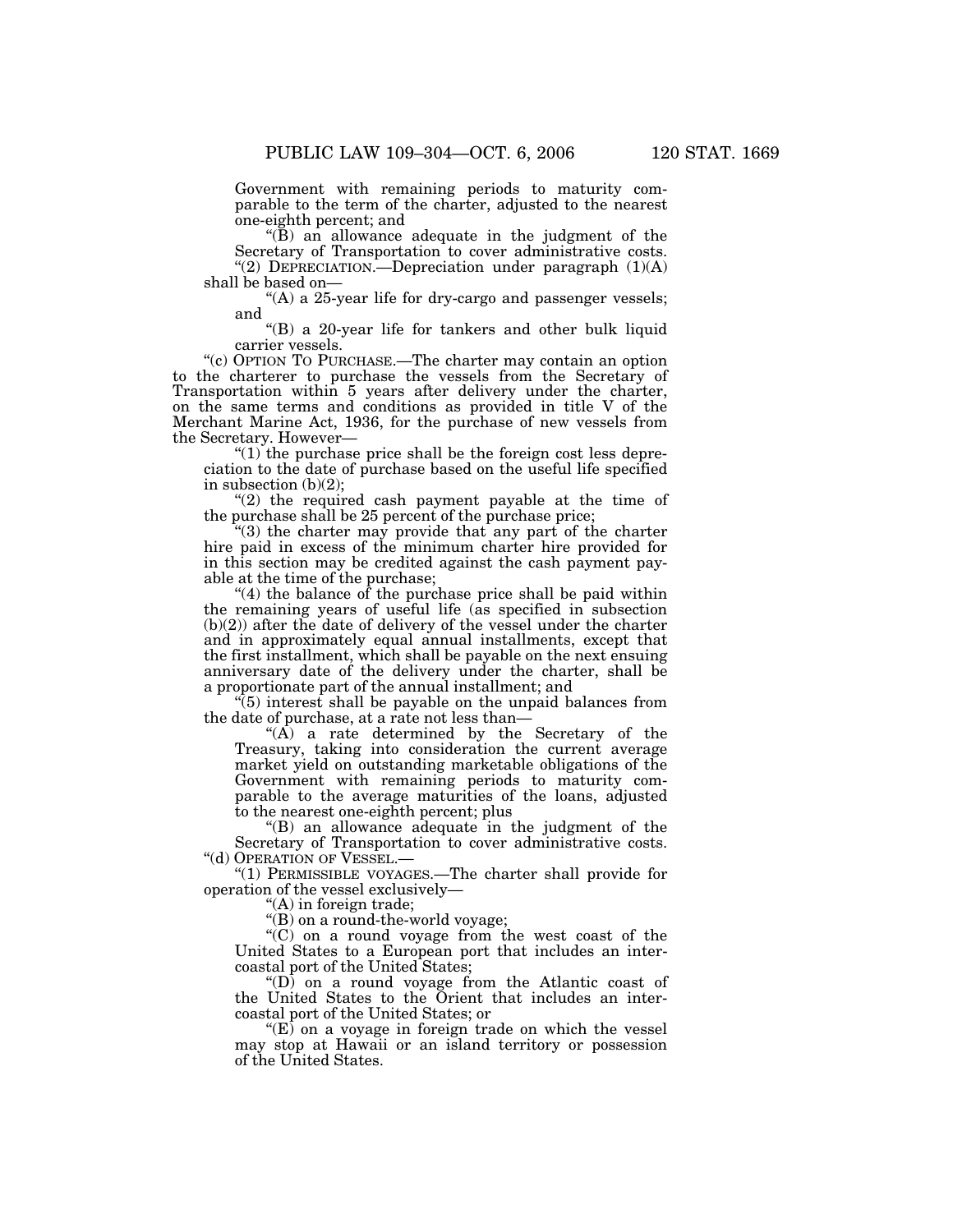"(2) DOMESTIC TRADE.—The charter shall provide if the vessel is operated in domestic trade on any of the services specified in paragraph (1), the charterer will pay annually to the Secretary of Transportation that proportion of  $\frac{1}{25}$  of the difference between the domestic and foreign cost of the vessel as the gross revenue derived from the domestic trade bears to the gross revenue derived from the entire voyages completed during the preceding year.

# **''§ 57532. Operation of experimental vessels**

''(a) DEFINITION.—In this section, the term 'experimental vessel' means a vessel owned by the United States Government (including a vessel in the National Defense Reserve Fleet) that has been constructed, reconditioned, or remodeled for experimental or testing purposes.

''(b) AUTHORITY TO OPERATE.—The Secretary of Transportation, for the purpose of practical development, trial, and testing, may operate an experimental vessel under a bareboat charter or general agency agreement in the foreign or domestic trade of the United States or for use for the account of a department or agency of the Government, without regard to other provisions of this subtitle and other laws related to chartering and general agency operations. Not more than 10 vessels may be operated and tested under this section in any one year.

"(c) TERMS OF OPERATION.—Operation of a vessel under this section shall be on terms the Secretary considers appropriate to carry out the purposes of this subtitle. A bareboat charter under this section shall be at reasonable rates and include restrictions the Secretary considers appropriate to protect the public interest, including provisions for recapture of profits under section 57517 of this title. A charter or general agency agreement under this section shall be reviewed annually to determine whether conditions exist to justify continuance of the charter or agreement.

''(d) RIGHTS OF SEAMEN.—A seaman engaged in vessel operations of the Secretary under this section and employed through a general agent in connection with a charter or agreement under this section is entitled to all the rights and remedies provided in sections  $1(a)$  and (c),  $3(c)$ , and  $4 \text{ of the Act of March } 24$ ,  $1943$ (50 App. U.S.C. 1291(a), (c), 1293(c), 1294).

# ''PART G—RESTRICTIONS AND PENALTIES

# **''CHAPTER 581—RESTRICTIONS AND PENALTIES**

"Sec.<br>"58101. ''58101. Operating in domestic intercoastal or coastwise service.

''58102. Default on payment or maintenance of reserves.

''58103. Employing another person as managing or operating agent.

"58104. Willful violation constitutes breach of contract or charter.<br>"58105. Preferences for cargo in which charterer has interest.

''58105. Preferences for cargo in which charterer has interest.

''58106. Concerted discriminatory activities.

Discrimination at ports by water common carriers. Charges for transportation subject to subtitle IV of title 49.

"58108. Charges f<br>"58109. Penalties.

#### **''§ 58101. Operating in domestic intercoastal or coastwise service**

"(a) PROHIBITION.—A subsidy may not be awarded or paid to a contractor under the operating-differential subsidy program,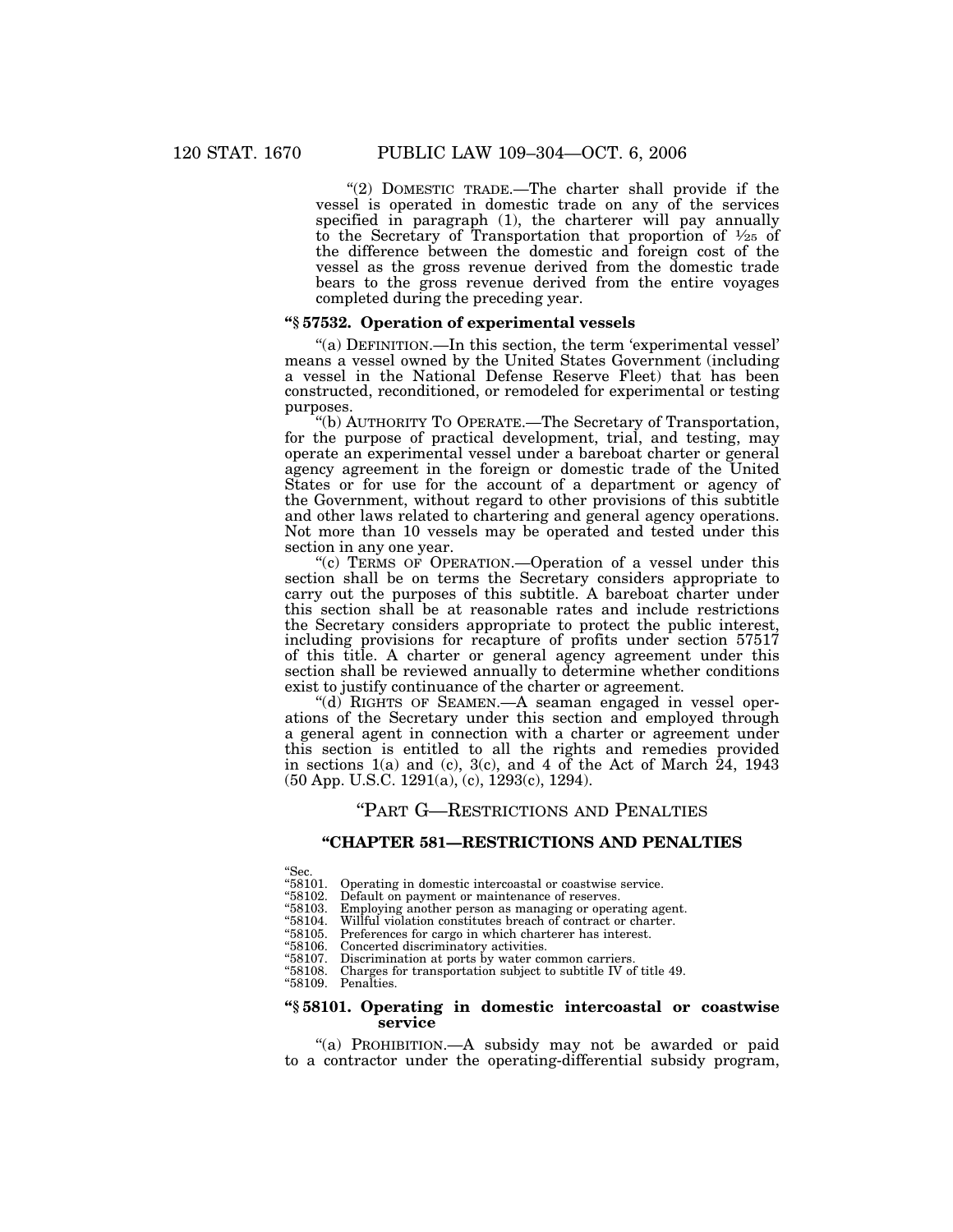and a vessel may not be chartered to a person under chapter 575 of this title, if the contractor or charterer, or a holding company, subsidiary, affiliate, or associate of the contractor or charterer, or an officer, director, agent, or executive thereof, directly or indirectly—

 $\sqrt[4]{(1)}$  owns, charters, or operates a vessel engaged in the domestic intercoastal or coastwise service; or

" $(2)$  owns a pecuniary interest in a person that owns, charters, or operates a vessel in the domestic intercoastal or coastwise service.

''(b) WAIVER.—A person may apply to the Secretary of Transportation for a waiver of subsection (a). Before deciding on the waiver, the Secretary shall give the applicant and other interested persons an opportunity for a hearing. The Secretary may not grant the waiver if the Secretary finds it would—

 $''(1)$  result in unfair competition to a person operating exclusively in the domestic intercoastal or coastwise service; or

" $(2)$  be prejudicial to the objectives and policy of this subtitle.

''(c) CONTINUOUS OPERATION SINCE 1935.—The Secretary shall grant an application under subsection (b) without requiring further proof that the public interest and convenience will be served and without further proceedings as to the competition in the route or trade, if the contractor or other person, or a predecessor in interest, was in bona-fide operation as a common carrier by water in the domestic intercoastal or coastwise trade in 1935 over the route or in the trade for which the application is made and has so operated since that time or, if engaged in furnishing seasonal service only, was in bona-fide operation in 1935 during the season ordinarily covered by its operation, except in either event as to interruptions of service over which the applicant or its predecessor in interest had no control.

''(d) DIVERSION INTO INTERCOASTAL OR COASTWISE OPER-ATIONS.—If an application under subsection (b) is approved, a person referred to in this section may not divert, directly or indirectly, money, property, or any other thing of value, used in a foreigntrade operation for which a subsidy is paid by the United States Government, into intercoastal or coastwise operations.

# **''§ 58102. Default on payment or maintenance of reserves**

''The Secretary of Transportation may supervise the number and compensation of all officers and employees of a contractor under the operating-differential subsidy program or a charterer under chapter 575 of this title, receiving an operating-differential subsidy, if the contractor or charterer—

 $''(1)$  is in default on a mortgage, note, purchase contract, or other obligation to the Secretary; or

 $(2)$  has not maintained, in a manner satisfactory to the Secretary, all of the reserves provided for in this subtitle.

# **''§ 58103. Employing another person as managing or operating agent**

''(a) PROHIBITION.—Except with the written consent of the Secretary of Transportation, a contractor holding a contract under the operating-differential subsidy program or under chapter 575 of this title may not—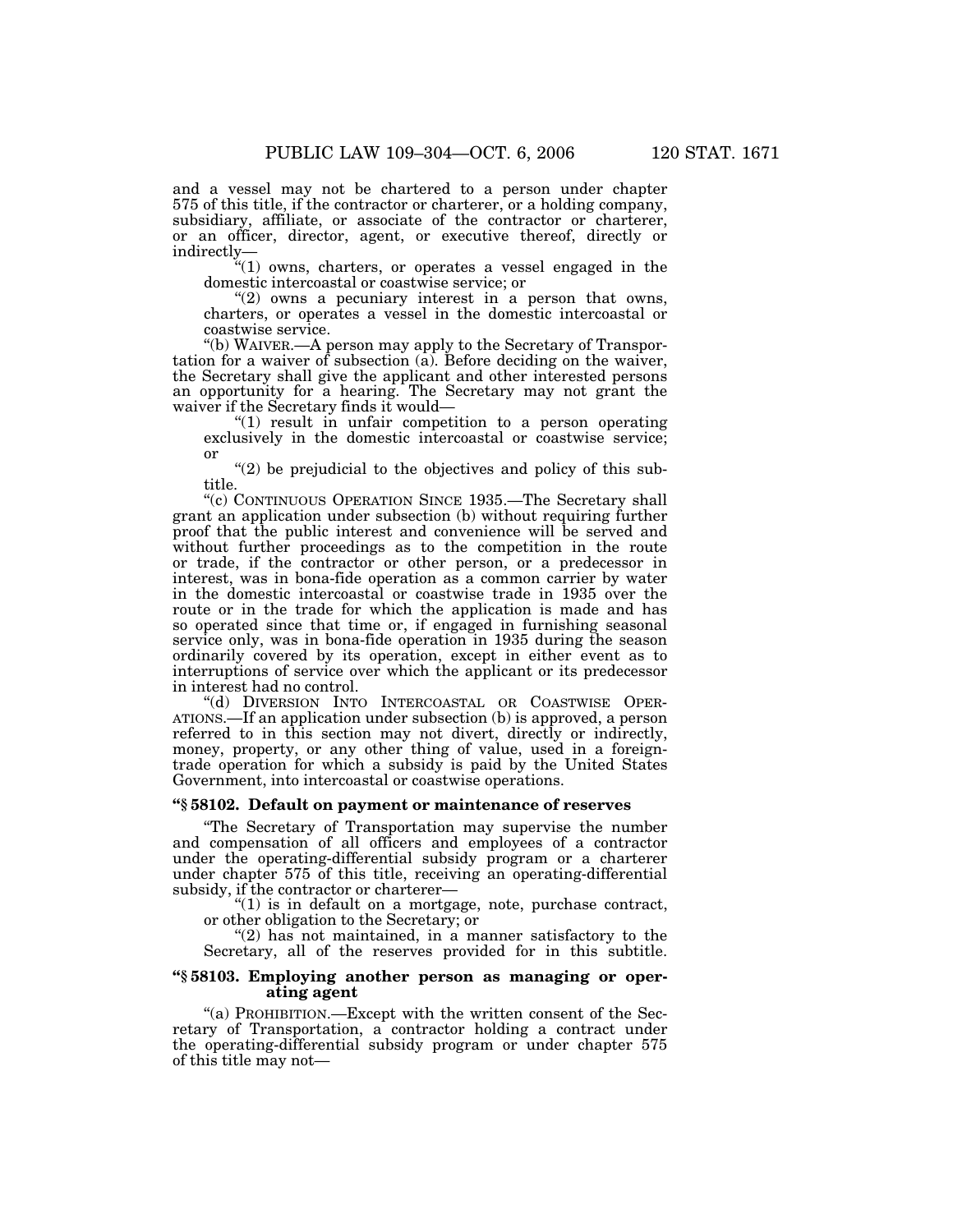''(1) employ another person as the managing or operating agent of the operator; or

" $(2)$  charter a vessel, on which an operating-differential subsidy is to be paid, for operation by another person.

''(b) APPLICABILITY OF PROVISIONS TO CHARTERER.—If a charter prohibited by this section is made, the person operating the chartered vessel is subject to all the provisions of this subtitle and the operating-differential subsidy program, including limitations of profits and salaries.

# **''§ 58104. Willful violation constitutes breach of contract or charter**

''A willful violation of any provision of sections 58101–58103 of this title constitutes a breach of the contract or charter. On determining that a violation has occurred, the Secretary of Transportation may declare the contract or charter rescinded.

# **''§ 58105. Preferences for cargo in which charterer has interest**

''A contractor receiving an operating-differential subsidy, or a charterer under chapter 575 of this title, may not unjustly discriminate in any manner so as to give preference, directly or indirectly, to cargo in which the contractor or charterer has a direct or indirect ownership, purchase, or vending interest.

# **''§ 58106. Concerted discriminatory activities**

''(a) PROHIBITION.—A contractor receiving an operating-differential subsidy, or a charterer under chapter 575 of this title, may not continue as a party to or conform to an agreement with another carrier by water, or engage in a practice in concert with another carrier by water, that is unjustly discriminatory or unfair to any other citizen of the United States operating a common carrier by water employing only vessels documented under the laws of the United States on an established trade route from and to a United States port.

''(b) GOVERNMENT PAYMENT PROHIBITED.—No payment or subsidy of any kind may be paid, directly or indirectly, out of funds of the United States Government to a contractor or charterer that has violated subsection (a).

"(c) CIVIL ACTION.—A person whose business or property is injured by a violation of subsection (a) may bring a civil action in the district court of the United States for the district in which the defendant resides, is found, or has an agent. If the person prevails, the person shall be awarded—

''(1) 3 times the damages; and

''(2) costs, including reasonable attorney fees.

#### **''§ 58107. Discrimination at ports by water common carriers**

(a) PROHIBITION.—A common carrier by water may not, directly or indirectly, through an agreement, conference, association, understanding, or otherwise, prevent or attempt to prevent any other common carrier by water from serving any port described in subsection (b) at the same rates the first carrier charges at the nearest port already regularly served by it.

''(b) PORTS.—A port referred to in subsection (a) is one that is—

 $''(1)$  designed for the accommodation of ocean-going vessels;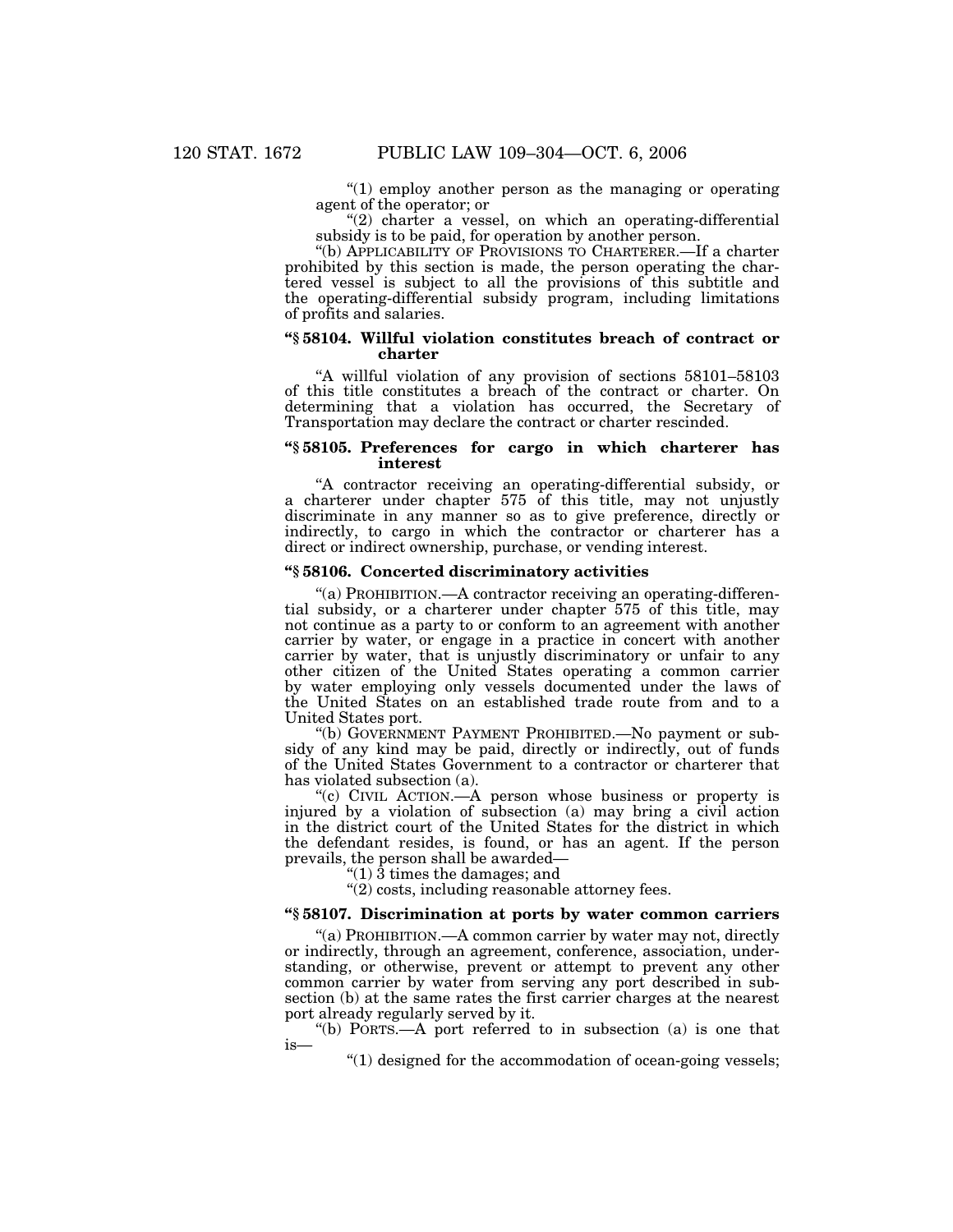"(2) located on an improvement project authorized by law or by a Federal agency; and

''(3) located within the continental limits of the United States.

''(c) OTHER AUTHORITY NOT LIMITED.—This section does not limit the authority otherwise vested in the Secretary of Transportation and the Federal Maritime Commission.

#### **''§ 58108. Charges for transportation subject to subtitle IV of title 49**

''(a) PROHIBITION.—A carrier may not charge, collect, or receive for transportation subject to subtitle IV of title 49 of persons or property, under any joint rate, fare, or charge, or under any export, import, or other proportional rate, fare, or charge, that is based in whole or in part on the fact that the persons or property affected are to be transported to, or have been transported from, a port in a territory or possession of the United States or in a foreign country, by a carrier by water in foreign commerce, any lower rate, fare, or charge than the carrier charges, collects, or receives for the transportation of persons or similar property for the same distance, in the same direction, and over the same route, in commerce wholly within the United States, unless the vessel used for the transportation is or was at the time of the transportation documented under the laws of the United States.

Certification.

''(b) SUSPENSION OF PROHIBITION.—Whenever the Secretary of Transportation believes that adequate shipping facilities to or from any port in a territory or possession of the United States or a foreign country are not being provided by vessels documented under the laws of the United States, the Secretary shall certify this fact to the Surface Transportation Board. On receiving the certification, the Board may by order suspend the operation of subsection (a) with respect to the rates, fares, and charges for the transportation by rail of persons and property transported from or to be transported to those ports, for such time and under such terms and conditions as the Secretary may specify in the order or in any supplemental order.

"(c) TERMINATION OF SUSPENSION.—Whenever the Secretary believes that adequate shipping facilities are being provided to those ports by vessels documented under the laws of the United States, and certifies that fact to the Board, the Board may order the termination of the suspension.

# **''§ 58109. Penalties**

''(a) INDIVIDUALS.—An individual convicted of violating section 58101(d), 58103, or 58105 of this title shall be fined under title 18, imprisoned for at least one year but not more than 5 years, or both.

''(b) ORGANIZATIONS.—An organization convicted of committing an act prohibited by this subtitle shall be fined under title 18.

''(c) INELIGIBILITY TO RECEIVE BENEFITS.—An individual or organization convicted of violating a section referred to in subsection (a) is ineligible, at the discretion of the Secretary of Transportation, to receive any benefit under the construction-differential subsidy or operating-differential subsidy programs, or a charter under chapter 575 of this title, for 5 years after the conviction.''.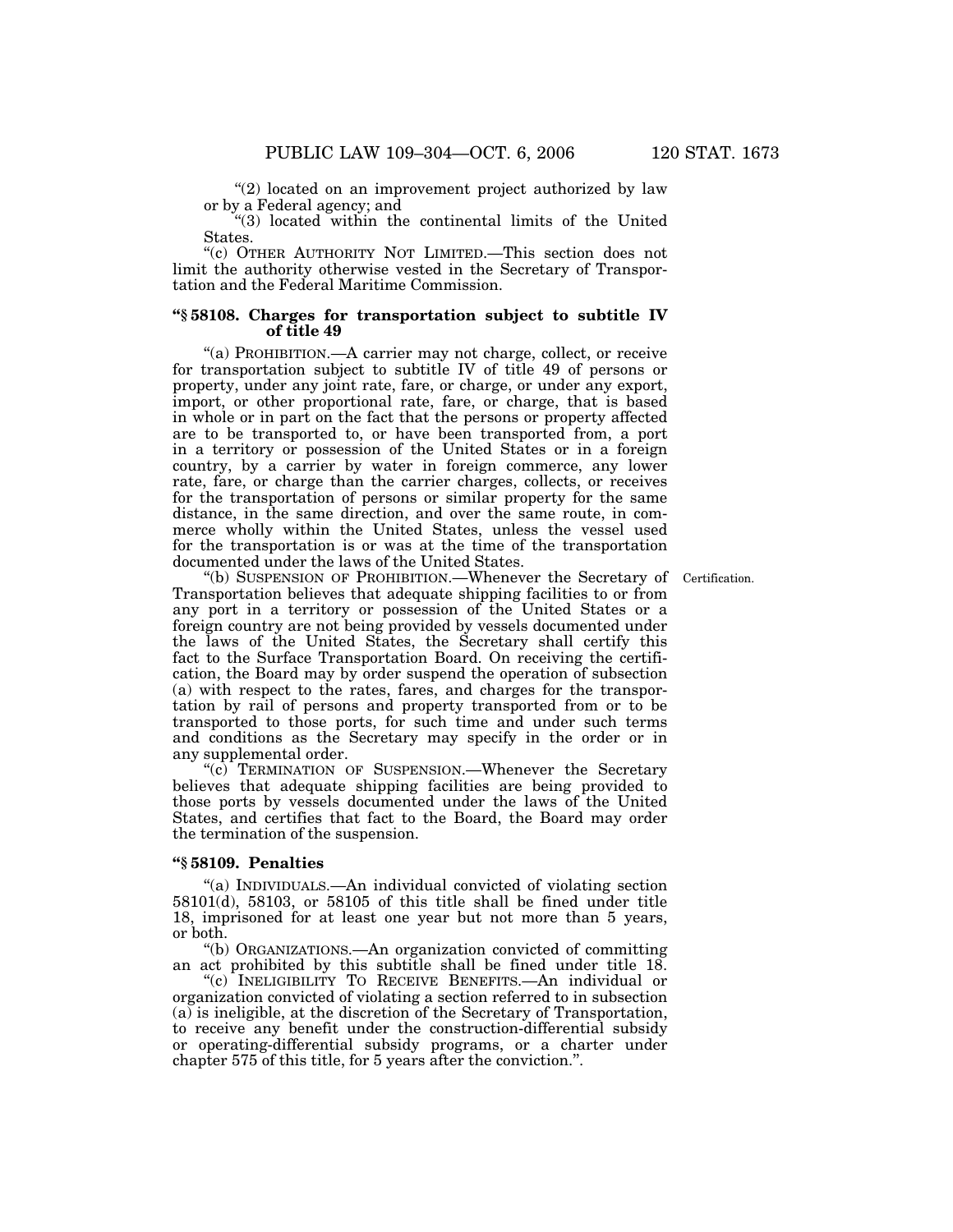#### **SEC. 9. SUBTITLE VI OF TITLE 46.**

(a) REDESIGNATION.—Title 46, United States Code, is amended by redesignating subtitle VI as subtitle VII.

(b) NEW SUBTITLE.—Title 46, United States Code, is amended by inserting after subtitle V the following:

# **''Subtitle VI—Clearance, Tonnage Taxes, and Duties**

| "Chapter" | Sec.  |
|-----------|-------|
|           |       |
|           | 60301 |
|           |       |

# **''CHAPTER 601—ARRIVAL AND DEPARTURE REQUIREMENTS**

''Sec. ''60101. Boarding arriving vessels before inspection. ''60102. Production of certificate on entry.

"60103. Oath of ownership on entry.<br>"60104. Depositing certificates of doc ''60104. Depositing certificates of documentation with consular officers.

''60105. Clearance of vessels. ''60106. State inspection laws.

"60107. Payment of fees on departing vessel.<br>"60108. Duty to transport tendered cargo.<br>"60109. Duty to transport money and securities of the United States Government.

# **''§ 60101. Boarding arriving vessels before inspection**

"(a) REGULATIONS.—The Secretary of Homeland Security shall prescribe and enforce regulations on the boarding of a vessel arriving at a port of the United States before the vessel has been inspected and secured.

''(b) CRIMINAL PENALTY.—A person violating a regulation prescribed under this section shall be fined under title 18, imprisoned for not more than 6 months, or both.

''(c) RELATIONSHIP TO OTHER LAW.—This section shall be construed as supplementary to section 2279 of title 18.

# **''§ 60102. Production of certificate on entry**

''On entry of a vessel documented under chapter 121 of this title, the master or other individual in charge of the vessel shall produce the certificate of documentation to the customs officer at the place where the vessel is entered. If the certificate is not produced, the vessel is not entitled to the privileges of a documented vessel.

### **''§ 60103. Oath of ownership on entry**

"(a) REQUIRED STATEMENT.—On entry of a vessel of the United States from a foreign port, the individual designated under subsection (b) shall state under oath that—

 $''(1)$  the vessel's certificate of documentation contains the names of all the owners of the vessel; or

" $(2)$  part of the ownership has been transferred since the certificate was issued and, to the best of the individual's knowledge and belief, the vessel is still owned only by citizens of the United States.

''(b) PERSON TO MAKE STATEMENT.—The statement under subsection (a) shall be made by—

 $\mathcal{H}(1)$  an owner if one resides at the port of entry; or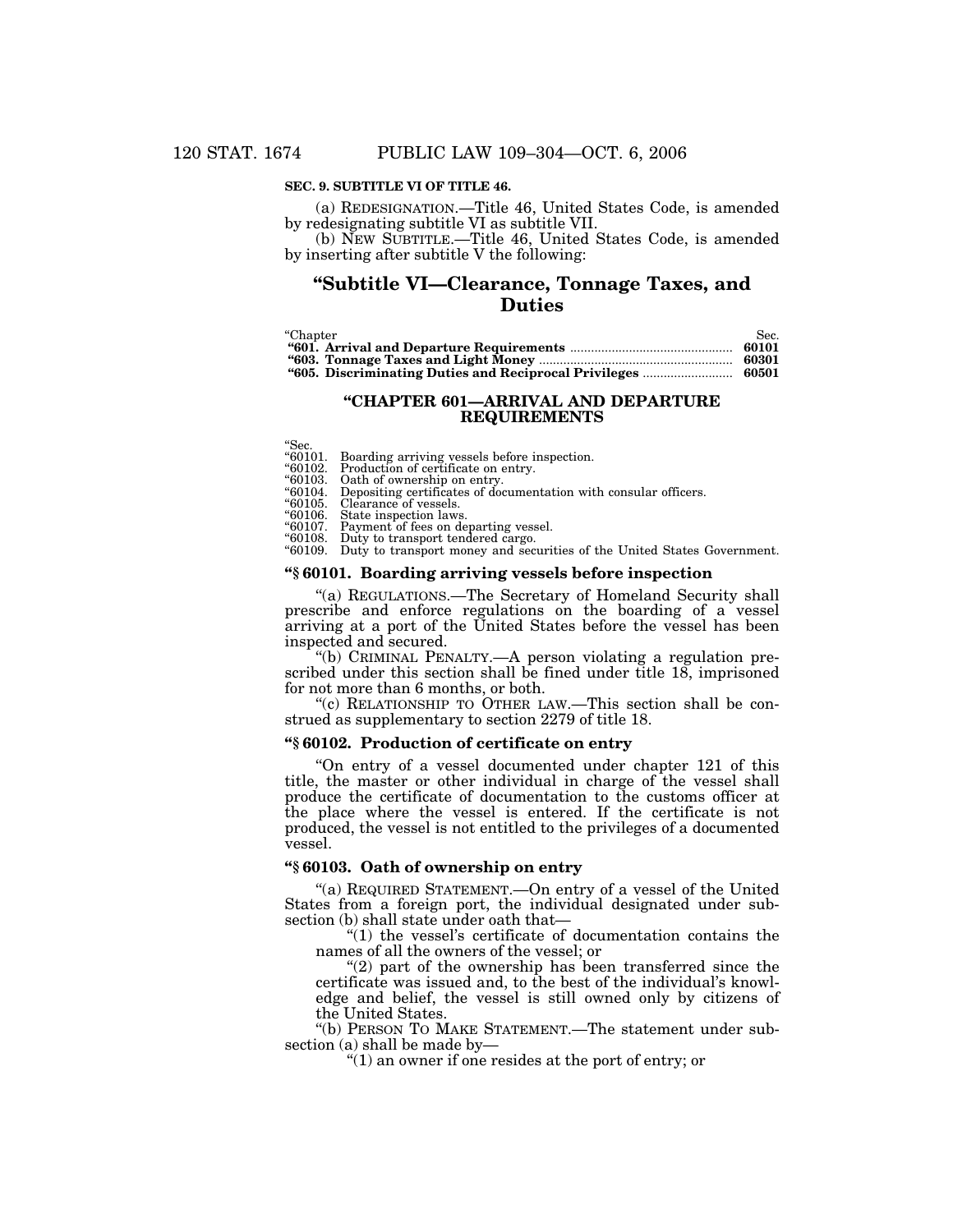" $(2)$  the master if an owner does not reside at the port of entry.

"(c) CONSEQUENCE OF NOT MAKING STATEMENT.—If the appropriate individual does not make the statement required by this section, the vessel is not entitled to the privileges of a vessel of the United States.

### **''§ 60104. Depositing certificates of documentation with consular officers**

''(a) REQUIREMENT OF MASTER.—When a vessel owned by citizens of the United States, on a voyage from a port in the United States, arrives at a foreign port, the master of the vessel shall deposit the vessel's certificate of documentation with a consular officer at the foreign port if there is a consular officer at that port.

''(b) RETURN OF CERTIFICATE.—When the master produces a clearance from the appropriate officer of the foreign port, the consular officer shall return the certificate of documentation to the master if the master has complied with the provisions of law related to the discharge of seamen in a foreign country and the payment of fees of consular officers.

''(c) CIVIL PENALTY AND COLLECTION.—The master of a vessel failing to deposit the certificate of documentation as required by subsection (a) is liable to the United States Government for a civil penalty of \$500. The consular officer shall bring an action to recover the penalty in any court of competent jurisdiction. The action shall be brought in the name of the consular officer for the benefit of the United States.

### **''§ 60105. Clearance of vessels**

"(a) VESSELS OF THE UNITED STATES.-Except as otherwise provided by law, a vessel of the United States shall obtain clearance from the Secretary of Homeland Security before proceeding from a port or place in the United States—

''(1) for a foreign port or place;

" $(2)$  for another port or place in the United States if the vessel has on board foreign merchandise for which entry has not been made; or

''(3) outside the territorial sea to visit a hovering vessel or to receive merchandise while outside the territorial sea.

''(b) OTHER VESSELS.—Except as otherwise provided by law, a vessel that is not a vessel of the United States shall obtain clearance from the Secretary before proceeding from a port or place in the United States—

''(1) for a foreign port or place;

"(2) for another port or place in the United States; or ''(3) outside the territorial sea to visit a hovering vessel or to receive or deliver merchandise while outside the territorial

sea. ''(c) REGULATIONS.—The Secretary may by regulation—

''(1) prescribe the manner in which clearance under this section is to be obtained, including the documents, data, or information which shall be submitted or transmitted, pursuant to an authorized data interchange system, to obtain the clearance;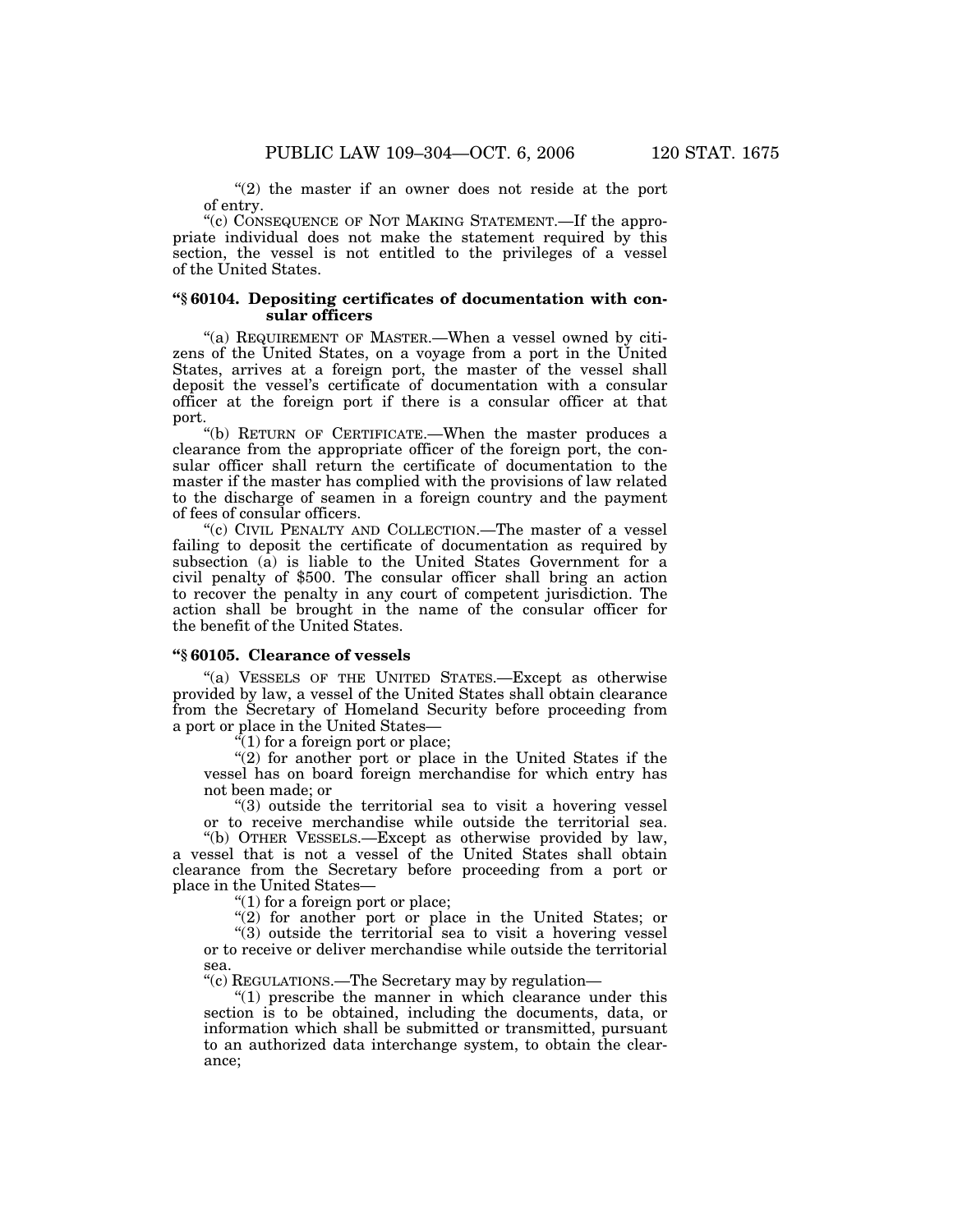$(2)$  permit clearance to be obtained before all requirements for clearance are complied with, but only if the owner or operator of the vessel files a bond in an amount set by the Secretary conditioned on the compliance by the owner or operator with all specified requirements for clearance within a time period (not exceeding  $\overline{4}$  business days) established by the Secretary; and

''(3) permit clearance to be obtained at a place other than a designated port of entry, under conditions the Secretary may prescribe.

#### **''§ 60106. State inspection laws**

''When State law requires a certificate of inspection for goods carried on a vessel, a vessel transporting the goods may not be cleared until the certificate is produced.

#### **''§ 60107. Payment of fees on departing vessel**

''A departing vessel may be cleared only when all legal fees that have accrued on the vessel are paid and proof of payment is presented to the individual granting the clearance.

#### **''§ 60108. Duty to transport tendered cargo**

''Clearance may be refused to a vessel or vehicle transporting cargo destined for a domestic or foreign port when the owner, master, or other individual in charge refuses to accept cargo tendered in good condition, with proper charges, for the same or an intermediate port by a citizen of the United States. This section does not apply if the vessel or vehicle is already fully loaded (giving appropriate consideration to its proper loading) or is not adaptable to transport the tendered cargo.

#### **''§ 60109. Duty to transport money and securities of the United States Government**

''Before being given clearance, a vessel owned by a citizen of the United States and bound on a voyage from a port in the United States to another port in the United States or in a foreign country, or on a voyage from a port in a foreign country to a port in the United States, shall receive on board any bullion, coin, notes, bonds, or other securities of the United States Government that an agency, consular officer, or other agent of the Government offers. The vessel shall transport the items securely and deliver them promptly to the proper authorities or consignees on arriving at the port of destination. Compensation shall be paid for services provided under this section that is equal to compensation paid to other carriers in the ordinary transaction of business.

# **''CHAPTER 603—TONNAGE TAXES AND LIGHT MONEY**

"Sec.<br>"60301.<br>"60302. Regular tonnage taxes.

"60302. Special tonnage taxes.<br>"60303. Light money.

''60303. Light money. ''60304. Presidential suspension of tonnage taxes and light money.

"60305. Vessels in distress.<br>"60306. Vessels not engage

- "60306. Vessels not engaged in trade.<br>"60307. Vessels engaged in coastwise
- "60307. Vessels engaged in coastwise trade or the fisheries.<br>"60308. Vessels engaged in Great Lakes trade.
- ''60308. Vessels engaged in Great Lakes trade.

"60310. Vessels making daily trips on interior waters.

<sup>&#</sup>x27;'60309. Passenger vessels making trips between ports of the United States and foreign ports.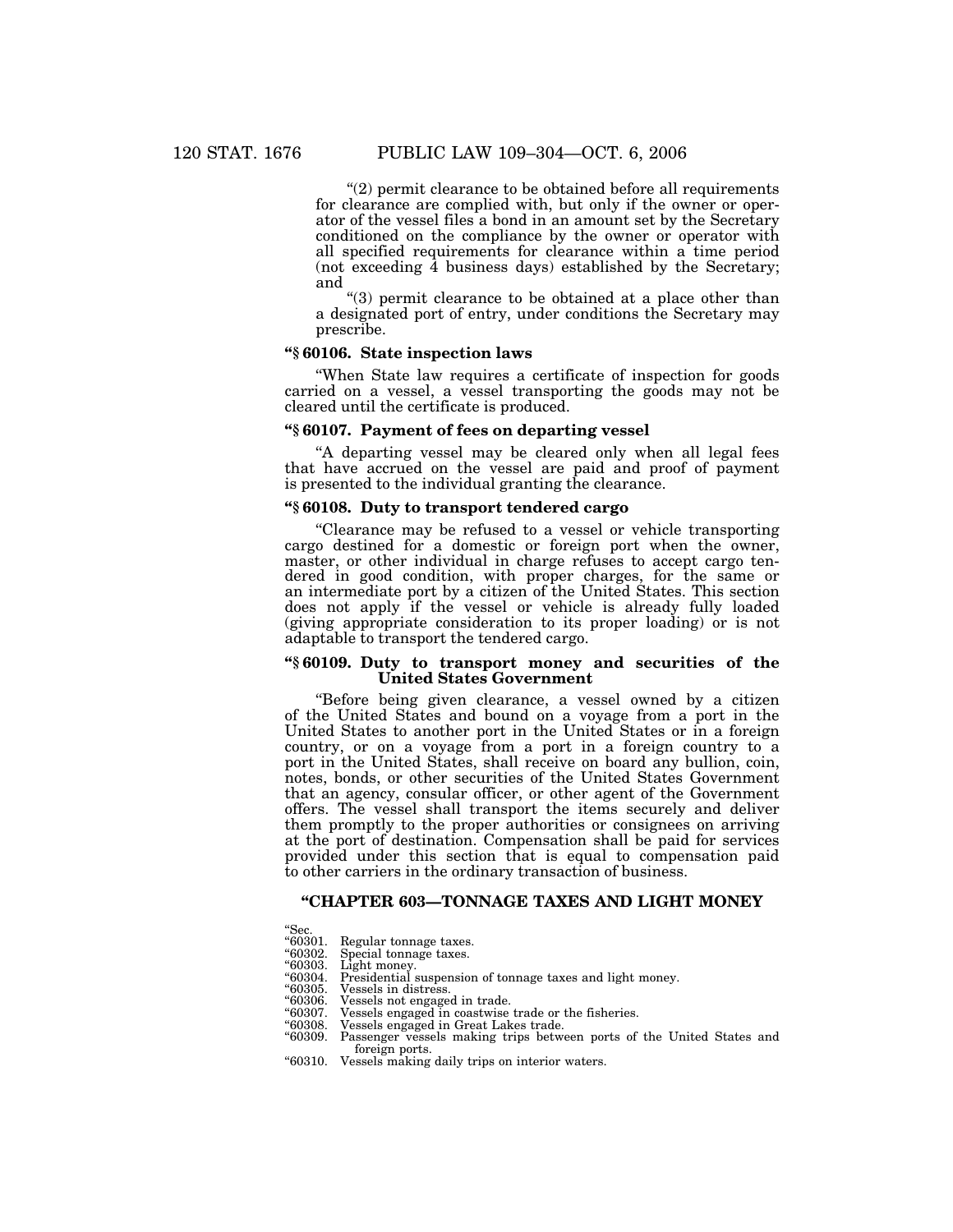"60311. Hospital vessels in time of war.

''60312. Rights under treaties preserved.

# **''§ 60301. Regular tonnage taxes**

"(a) LOWER RATE.—A tax is imposed at the rate of 2 cents per ton (but not more than a total of 10 cents per ton per year) at each entry in a port of the United States of—

" $(1)$  a vessel entering from a foreign port or place in North America, Central America, the West Indies Islands, the Bahama Islands, the Bermuda Islands, or the coast of South America bordering the Caribbean Sea; or

" $(2)$  a vessel returning to the same port or place in the United States from which it departed, and not entering the United States from another port or place, except—

''(A) a vessel of the United States;

''(B) a recreational vessel (as defined in section 2101 of this title); or

" $(C)$  a barge.

''(b) HIGHER RATE.—A tax is imposed at the rate of 6 cents per ton (but not more than a total of 30 cents per ton per year) on a vessel at each entry in a port of the United States from a foreign port or place not named in subsection (a)(1).

''(c) EXCEPTION FOR VESSELS ENTERING OTHER THAN BY SEA.— Subsection (a) does not apply to a vessel entering other than by sea from a foreign port or place at which tonnage, lighthouse, or other equivalent taxes are not imposed on vessels of the United States.

# **''§ 60302. Special tonnage taxes**

''(a) ENTRY FROM FOREIGN PORT OR PLACE.—Regardless of whether a tax is imposed under section 60301 of this title, a tax is imposed on a vessel at each entry in a port of the United States from a foreign port or place at the following rates:

" $(1)$  30 cents per ton on a vessel built in the United States but owned in any part by a subject of a foreign country.

"(2) 50 cents per ton on other vessels not of the United States.

''(3) 50 cents per ton on a vessel of the United States having an officer who is not a citizen of the United States.

"(4) \$2 per ton on a foreign vessel entering from a foreign port or place at which vessels of the United States are not ordinarily allowed to enter and trade.

''(b) VESSELS NOT OF THE UNITED STATES TRANSPORTING PROP-ERTY BETWEEN DISTRICTS.—Regardless of whether a tax is imposed under section 60301 of this title, a tax of 50 cents per ton is imposed on a vessel not of the United States at each entry in one customs district from another district when transporting goods loaded in one district to be delivered in another district.

''(c) EXCEPTION FOR VESSELS BECOMING DOCUMENTED.—The tax of 50 cents per ton under this section does not apply to a vessel that—

"(1) is owned only by citizens of the United States; and

"(2) after entering a port of the United States, becomes documented as a vessel of the United States before leaving that port.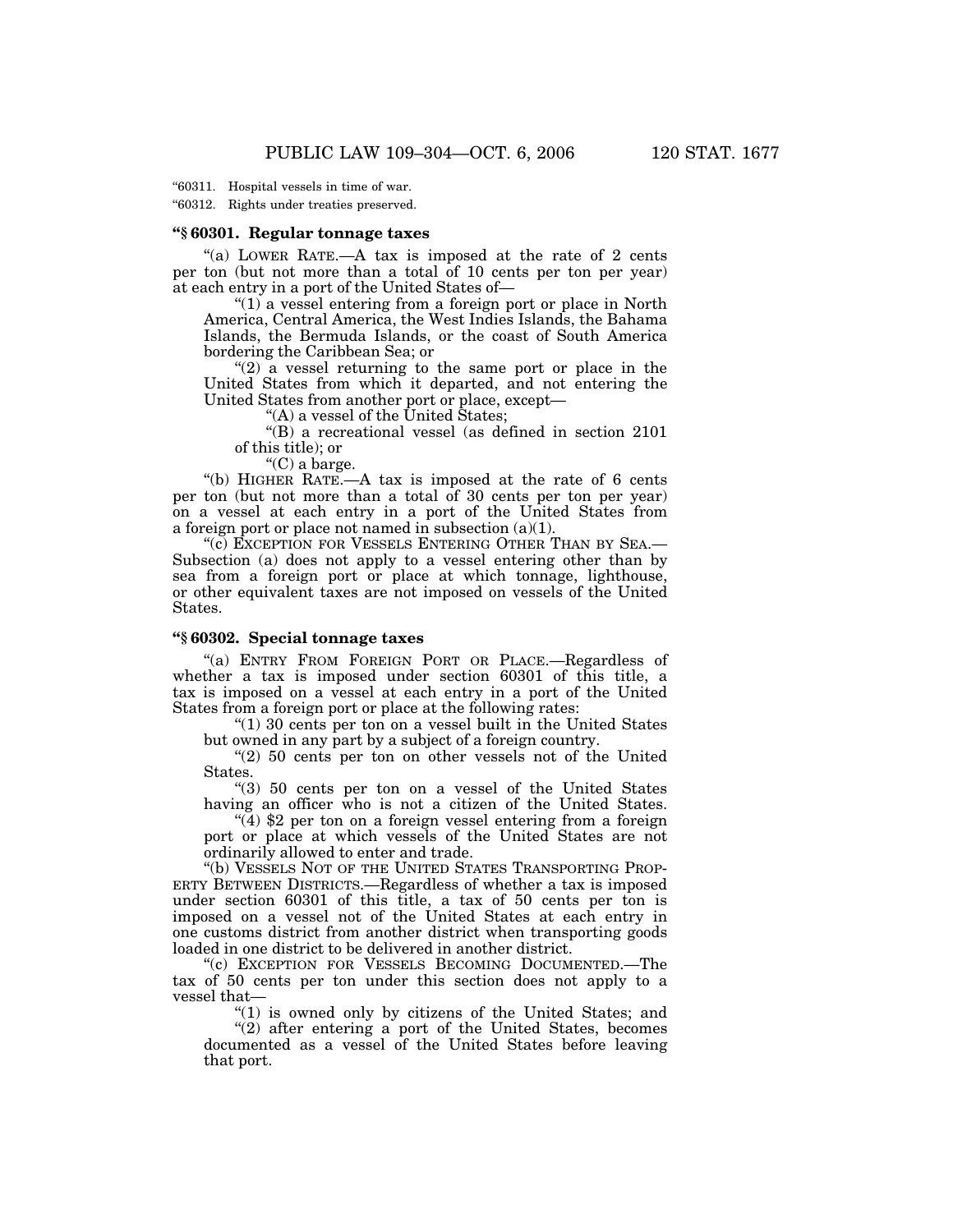# **''§ 60303. Light money**

"(a) IMPOSITION OF TAX.—A tax of 50 cents per ton, to be called 'light money', is imposed on a vessel not of the United States at each entry in a port of the United States. This tax shall be imposed and collected under the same regulations that apply to tonnage taxes.

''(b) EXCEPTION FOR VESSELS OWNED BY CITIZENS.—

" $(1)$  In GENERAL.—Subsection (a) does not apply to a vessel owned only by citizens of the United States if—

"(A) the vessel is carrying a regular document issued by a customhouse of the United States proving the vessel to be owned only by citizens of the United States; and

''(B) on entry of the vessel from a foreign port, the individual designated under paragraph (2) states under oath that—

''(i) the document contains the names of all the owners of the vessel; or

"(ii) part of the ownership has been transferred since the document was issued and, to the best of that individual's knowledge and belief, the vessel is still owned only by citizens of the United States.

"(2) PERSON TO MAKE STATEMENT.—The statement under paragraph  $(1)(B)$  shall be made by-

"(A) an owner if one resides at the port of entry; or

''(B) the master if an owner does not reside at the port of entry.

''(c) EXCEPTION FOR VESSELS BECOMING DOCUMENTED.—Subsection (a) section does not apply to a vessel that—

" $(1)$  is owned only by citizens of the United States; and

"(2) after entering a port of the United States, becomes documented as a vessel of the United States before leaving that port.

# **''§ 60304. Presidential suspension of tonnage taxes and light money**

''If the President is satisfied that the government of a foreign country does not impose discriminating or countervailing duties to the disadvantage of the United States, the President shall suspend the imposition of special tonnage taxes and light money under sections 60302 and 60303 of this title on vessels of that country.

#### **''§ 60305. Vessels in distress**

A vessel is exempt from tonnage taxes and light money when it enters because it is in distress.

#### **''§ 60306. Vessels not engaged in trade**

"A vessel is exempt from tonnage taxes and light money when not engaged in trade.

#### **''§ 60307. Vessels engaged in coastwise trade or the fisheries**

''A vessel with a registry endorsement or a coastwise endorsement, trading from one port in the United States to another port in the United States or employed in the bank, whale, or other fisheries, is exempt from tonnage taxes and light money.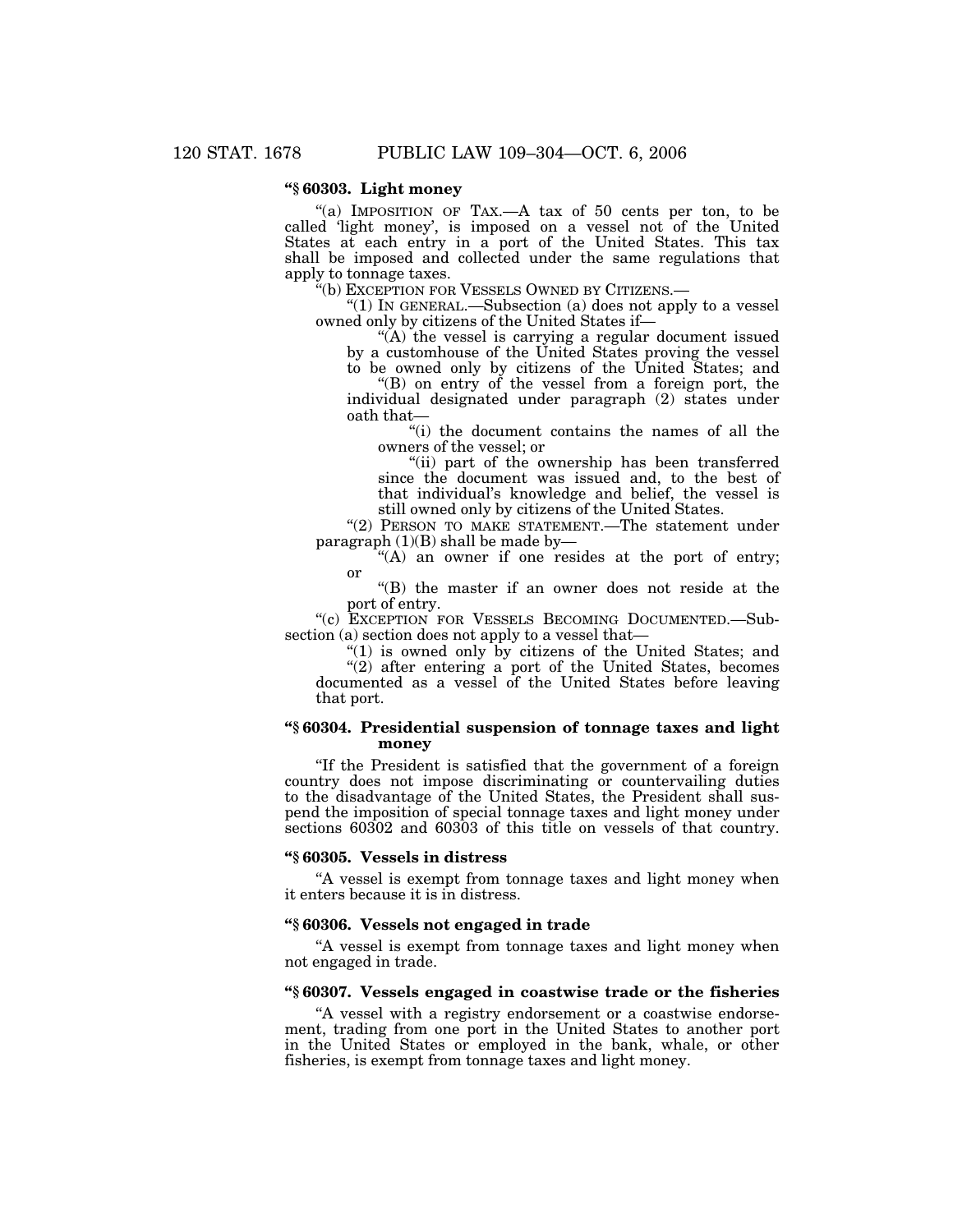# **''§ 60308. Vessels engaged in Great Lakes trade**

''A documented vessel with a registry endorsement, engaged in foreign trade on the Great Lakes or their tributary or connecting waters in trade with Canada, does not become subject to tonnage taxes or light money because of that trade.

# **''§ 60309. Passenger vessels making trips between ports of the United States and foreign ports**

''A passenger vessel making at least 3 trips per week between a port of the United States and a foreign port is exempt from tonnage taxes and light money.

# **''§ 60310. Vessels making daily trips on interior waters**

''A vessel making regular daily trips between a port of the United States and a port of Canada only on interior waters not navigable to the ocean is exempt from tonnage taxes and light money, except on its first clearing each year.

# **''§ 60311. Hospital vessels in time of war**

''In time of war, a hospital vessel is exempt from tonnage taxes, light money, and pilotage charges in the ports of the United States if the vessel is one for which the conditions of the international convention for the exemption of hospital ships from taxation in time of war, concluded at The Hague on December 21, 1904, are satisfied. The President by proclamation shall name the President. vessels for which the conditions are satisfied and state when the exemption begins and ends.

# **''§ 60312. Rights under treaties preserved**

''This chapter and chapter 605 of this title do not affect a right or privilege of a foreign country relating to tonnage taxes or other duties on vessels under a law or treaty of the United States.

### **''CHAPTER 605—DISCRIMINATING DUTIES AND RECIPROCAL PRIVILEGES**

#### "Sec.<br>"60501. Vessels allowed to import.

- "60502. Discriminating duty on goods imported in foreign vessels or from contiguous countries.
- "60503. Reciprocal suspension of discriminating duties.
- "60504. Reciprocal privileges for recreational vessels.
- "60505. Retaliatory suspension of commercial privileges.
- ''60506. Retaliation against British dominions of North America.
- "60507. Suspension of free passage through Saint Marys Falls Canal.

# **''§ 60501. Vessels allowed to import**

''(a) IN GENERAL.—Except as otherwise provided by treaty, goods may be imported into the United States from a foreign port or place only in—

''(1) a vessel of the United States; or

"(2) a foreign vessel owned only by citizens or subjects of the country—

 $(A)$  in which the goods are grown, produced, or manufactured; or

''(B) from which the goods can only be, or most usually are, first shipped for transportation.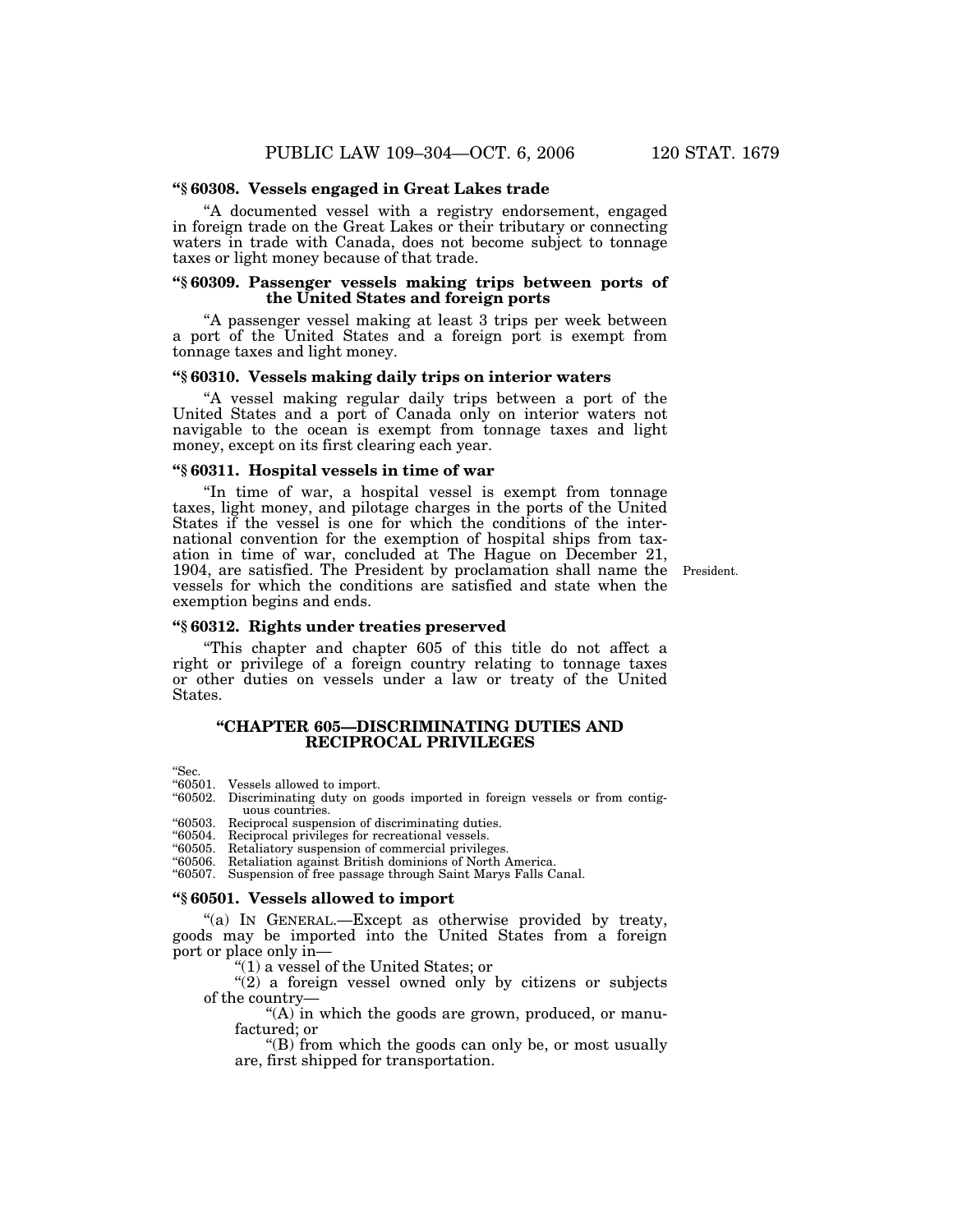''(b) EXCEPTION FOR VESSELS OF COUNTRIES NOT MAINTAINING SIMILAR RESTRICTIONS.—Subsection (a) does not apply to a vessel of a foreign country that does not maintain a similar restriction against United States documented vessels.

''(c) EXCEPTION FOR VESSELS BECOMING DOCUMENTED.—Subsection (a) does not apply to a vessel that—

''(1) is owned only by citizens of the United States; and

 $''(2)$  after entering a port of the United States, becomes documented as a vessel of the United States before leaving that port.

''(d) SEIZURE AND FORFEITURE.—If goods are imported in violation of this section, the goods and the vessel in which they are imported, along with its equipment and other cargo, may be seized by and forfeited to the United States Government.

# **''§ 60502. Discriminating duty on goods imported in foreign vessels or from contiguous countries**

"(a) IMPOSITION OF DUTY.—A discriminating duty of 10 percent ad valorem (in addition to other duties imposed by law) is imposed on goods—

"(1) imported in a vessel not of the United States unless the vessel—

"(A) is entitled by law or treaty to enter the ports of the United States on payment of the same duties as are payable on goods imported in a vessel of the United States; or

 $\mathcal{L}(\hat{\mathbf{B}})(i)$  is owned only by citizens of the United States; and

''(ii) after entering a port of the United States, becomes documented as a vessel of the United States before leaving that port; or

"(2) produced or manufactured in a foreign country not contiguous to the United States and imported from a country contiguous to the United States, unless imported in the usual course of strictly retail trade.

''(b) SEIZURE AND FORFEITURE.—If goods are imported without payment of the duty required by this section, the goods and the vessel in which they are imported may be seized by, and forfeited to, the United States Government.

# **''§ 60503. Reciprocal suspension of discriminating duties**

''(a) GENERAL AUTHORITY.—On receiving satisfactory proof from the government of a foreign country that it has suspended, in any part, the imposition of discriminating duties for any class of vessels owned by citizens of the United States or goods imported in those vessels, the President may proclaim a reciprocal suspension of discriminating duties for the same class of vessels owned by citizens of that country or goods imported in those vessels.

''(b) EFFECTIVE AND EXPIRATION DATES.—A suspension under this section takes effect retroactively from the date the President received the proof from the foreign government, and expires when that government stops granting the reciprocal suspension.

# **''§ 60504. Reciprocal privileges for recreational vessels**

''When the President is satisfied that yachts owned by residents of the United States and used only for pleasure are allowed to arrive at, depart from, and cruise in the waters of a foreign port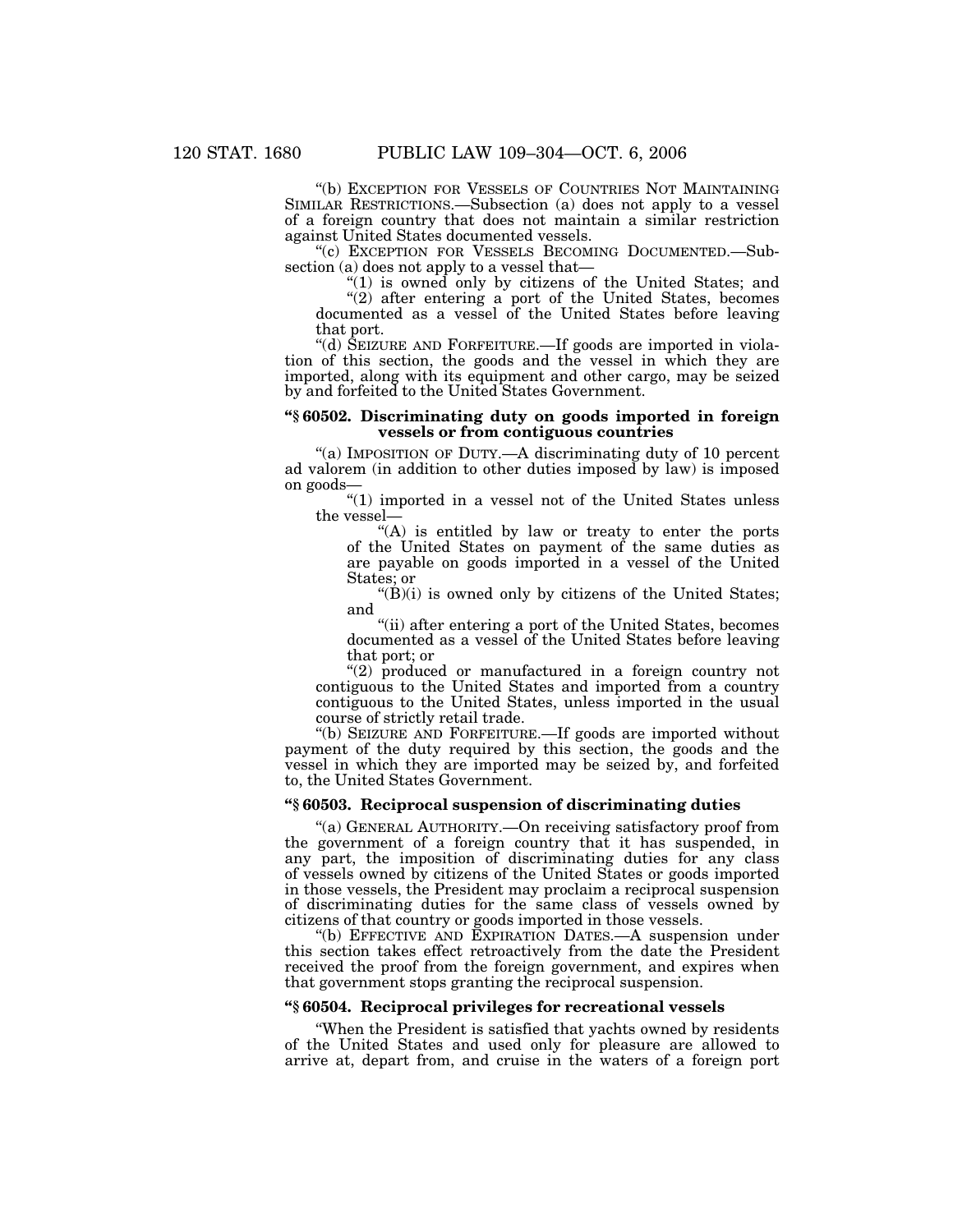without entering, clearing, or paying any duties or fees (including cruising license fees), the Secretary of Homeland Security may allow yachts from that foreign port used only for pleasure to arrive at and depart from the ports of the United States and to cruise in the waters of the United States without paying any duties or fees. However, the Secretary may require foreign yachts to obtain a license to cruise in the waters of the United States. The license Licensing. shall be in the form prescribed by the Secretary and contain limitations about length of time, direction, place of cruising and action, and other matters the Secretary considers appropriate. The license shall be issued without cost to the yacht.

### **''§ 60505. Retaliatory suspension of commercial privileges**

''(a) GENERAL AUTHORITY.—The President may proclaim a suspension of commercial privileges to vessels of a foreign country when—

"(1) vessels of that country have been given the same commercial privileges in the ports and waters of the United States given to vessels of the United States (except the privilege of engaging in coastwise commerce); and

"(2) vessels of the United States are denied commercial privileges in the ports or waters of that country given to vessels of that country.

''(b) APPLICATION.—A suspension under this section shall apply to the same commercial privileges denied to vessels of the United States in the ports or waters of the foreign country, and to the same class of vessels of that country as the class of vessels of the United States denied the privileges.

''(c) EFFECTIVE DATE.—The President shall designate the effec-President. tive date of the suspension in the proclamation.

"(d) PENALTIES.-

''(1) SEIZURE AND FORFEITURE.—If the master, officer, or agent of a vessel of a foreign country does an act for the vessel in the ports or waters of the United States in violation of a proclamation issued under this section, the vessel and the goods on the vessel may be seized by, and forfeited to, the United States Government.

''(2) FINE OR IMPRISONMENT.—A person opposing an official of the Government enforcing this section shall be fined under title 18, imprisoned for not more than 2 years, or both.

#### **''§ 60506. Retaliation against British dominions of North America**

''(a) GENERAL AUTHORITY.—The President by proclamation may prohibit vessels of the British dominions of North America, their masters and crews, and products of or coming from those dominions, from entering waters, ports, or places of the United States when the President is satisfied that—

''(1) fishermen or fishing vessels of the United States in waters, ports, or places of the British dominions of North America are being or recently have been—

''(A) denied rights provided by law or treaty;

''(B) subjected to unreasonable restrictions in the exercise of those rights; or

''(C) otherwise harassed;

"(2) fishermen or fishing vessels of the United States, having a permit under the laws of the United States to dock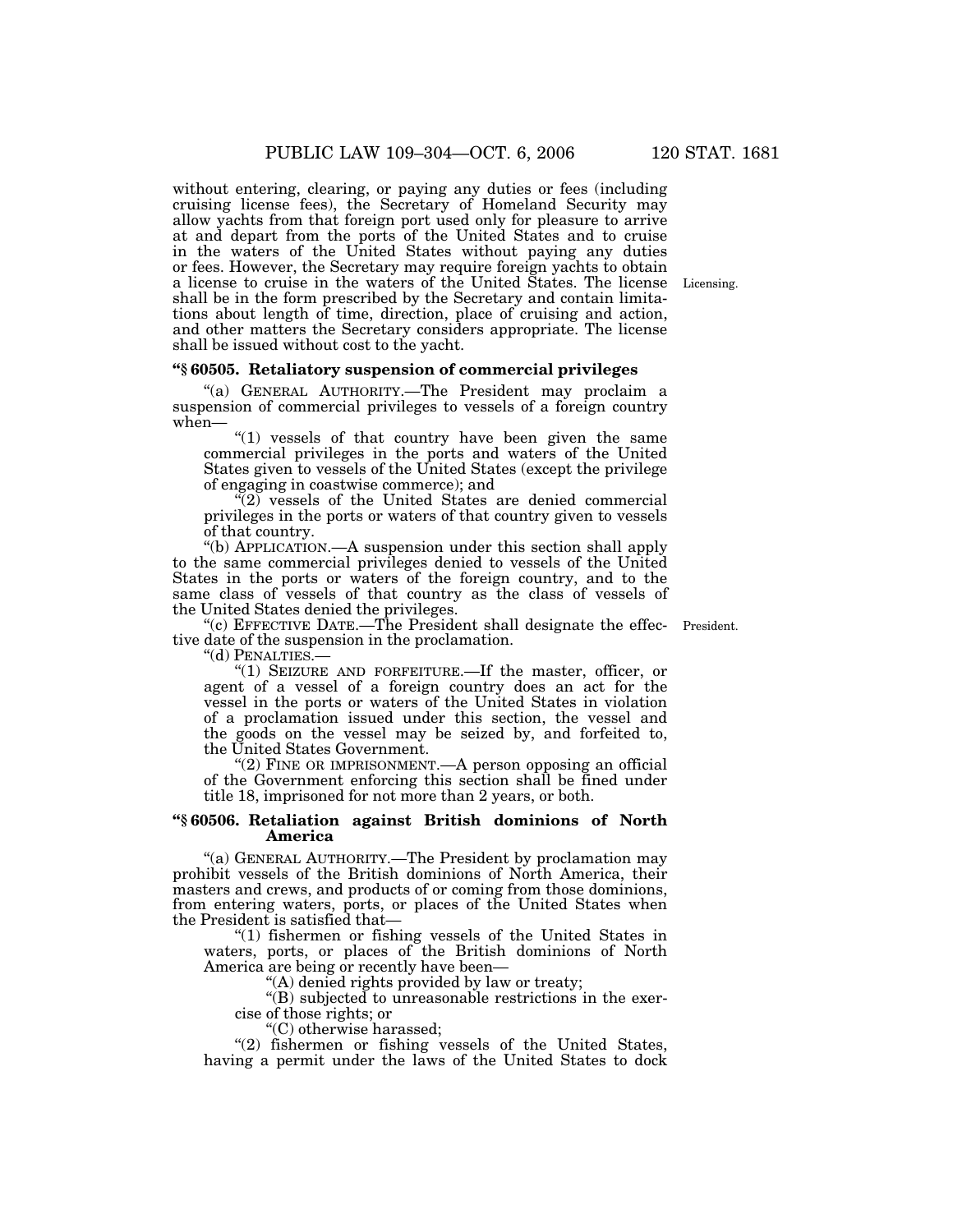or trade at a port or place in the British dominions of North America, are being or recently have been—

''(A) denied the privilege of entering the port or place in the same manner and under the same regulations applicable to trading vessels of the most-favored-nation;

''(B) prevented from buying supplies allowed to be sold to trading vessels of the most-favored-nation; or

''(C) otherwise harassed; or

"(3) other vessels of the United States or their masters or crews in waters, ports, or places of the British dominions of North America are being or recently have been—

"(A) denied privileges given to vessels of the mostfavored-nation or their masters or crews; or

''(B) otherwise harassed.

''(b) COVERAGE AND EXCEPTIONS.—The President may apply a proclamation under this section to any of the subjects named, and may include exceptions for vessels in distress or need of supplies. The President may change, revoke, and renew the proclamation.

''(c) PENALTIES.—A person violating a proclamation issued under this section shall be fined under title 18, imprisoned for not more than 2 years, or both. A vessel or goods found in waters, ports, or places of the United States in violation of the proclamation may be seized by, and forfeited to, the United States Government.

## **''§ 60507. Suspension of free passage through Saint Marys Falls Canal**

''(a) PURPOSE.—The purpose of this section is to secure reciprocal advantages for the citizens, ports, and vessels of the United States.

''(b) GENERAL AUTHORITY.—When the President is satisfied that vessels of the United States, or passengers or cargo being transported to a port of the United States, are prohibited from passing through a canal or lock connected with the navigation of the Saint Lawrence River, the Great Lakes, or their connecting waterways, or burdened in that passage by tolls or other means that are unreasonable in view of the free passage through the Saint Marys Falls Canal allowed to vessels of all countries, the President by proclamation may suspend the right of free passage through the Saint Marys Falls Canal for vessels owned by subjects of the country imposing the prohibition, tolls, or other burdens and for passengers and cargo being transported to the ports of that country, even when carried in vessels of the United States. The suspension shall apply to the extent and for the time the President considers appropriate.

''(c) IMPOSITION OF TOLL.—

" $(1)$  In GENERAL.—During a suspension under this section, the President shall impose a toll of not more than \$2 per ton on cargo and not more than \$5 on each passenger.

''(2) EXCEPTIONS.—Notwithstanding paragraph (1), a toll may not be imposed on passengers or cargo landed at Ogdensburg, New York, or any port west of Ogdensburg and south of a line drawn from the northern boundary of New York through the Saint Lawrence River, the Great Lakes, and their connecting channels to the northern boundary of Minnesota.

''(d) COLLECTION OF TOLL.—

President.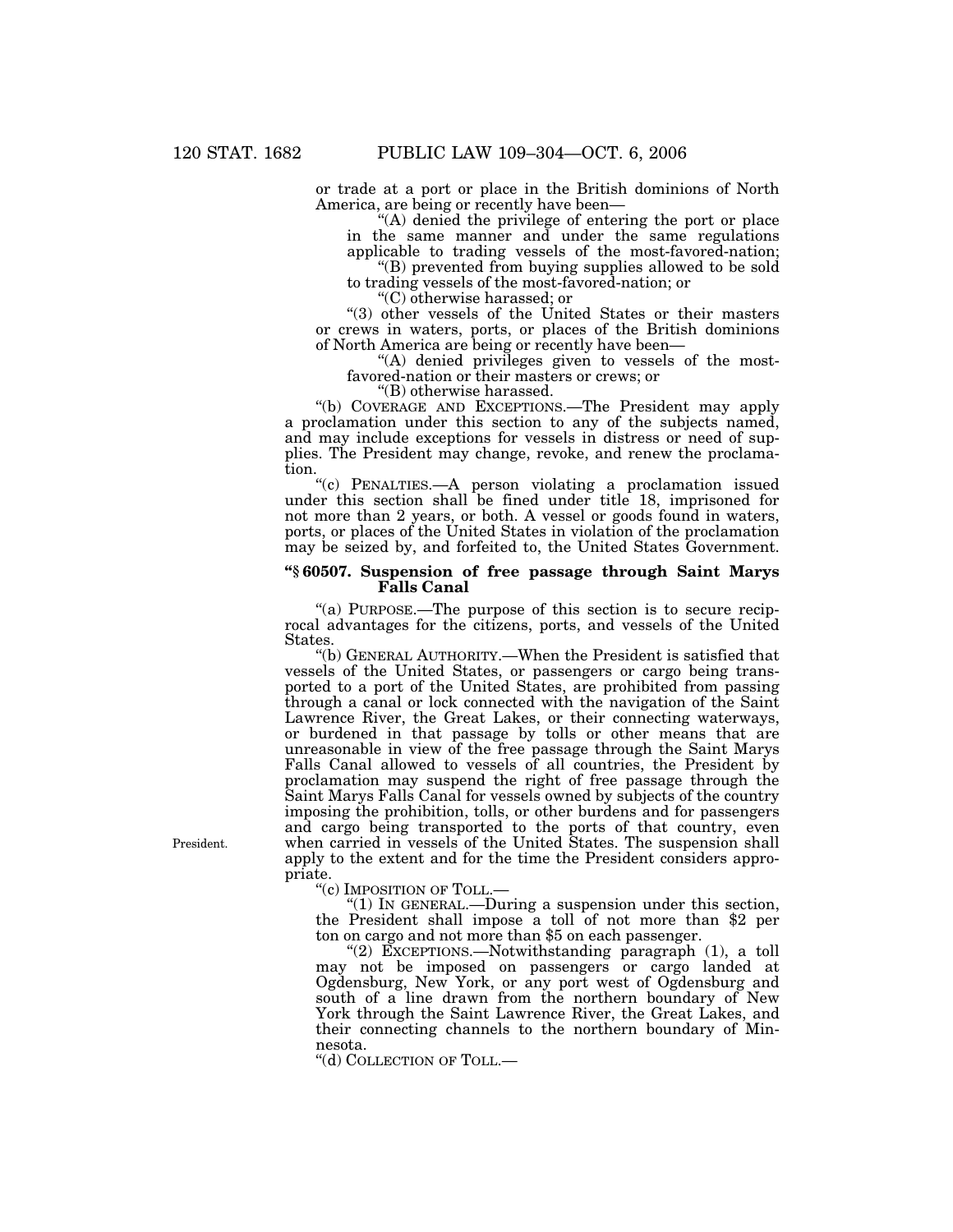"(1) IN GENERAL.—A toll imposed under this section shall be collected under regulations prescribed by the Secretary of Homeland Security. The Secretary may require the master of a vessel to provide a sworn statement of the amount and kind of cargo, the number of passengers, and the destination of the passengers and cargo.

" $(2)$  Proof of LANDING.—When applicable, the Secretary also may require satisfactory proof that the passengers and cargo were landed at a port described in subsection (c)(2). Until that proof is provided, the Secretary may assume the passengers and cargo were not landed at such a port, and the amount of a toll that otherwise would be imposed is a lien enforceable against the vessel when found in the waters of the United States.''.

#### **SEC. 10. SUBTITLE VII OF TITLE 46.**

Subtitle VII of title 46, United States Code, as redesignated by section 9(a) of this Act, is amended as follows:

(1) The subtitle heading and analysis are amended to read as follows:

# **''Subtitle VII—Security and Drug Enforcement**

| $(2)$ Add after chapter 701 the following: |  |
|--------------------------------------------|--|

# **''CHAPTER 703—MARITIME SECURITY**

''Sec.

# ''70301. Definitions.

''70302. International measures for seaport and vessel security.

''70303. Security standards at foreign ports.

''70304. Travel advisories on security at foreign ports.

''70305. Suspension of passenger services.

''70306. Report on terrorist threats.

# **''§ 70301. Definitions**

#### ''In this chapter:

"(1) COMMON CARRIER.—The term 'common carrier' has the meaning given that term in section 40102 of this title.

"(2) PASSENGER VESSEL.—The term 'passenger vessel' has the meaning given that term in section 2101 of this title.

''(3) SECRETARY.—The term 'Secretary' means the Secretary

of the department in which the Coast Guard is operating.

#### **''§ 70302. International measures for seaport and vessel security**

''Congress encourages the President to continue to seek agreement on international seaport and vessel security through the International Maritime Organization. In developing an agreement, each member country of the International Maritime Organization should consult with appropriate private sector interests in that country. The agreement would establish seaport and vessel security measures and could include—

''(1) seaport screening of cargo and baggage similar to that done at airports;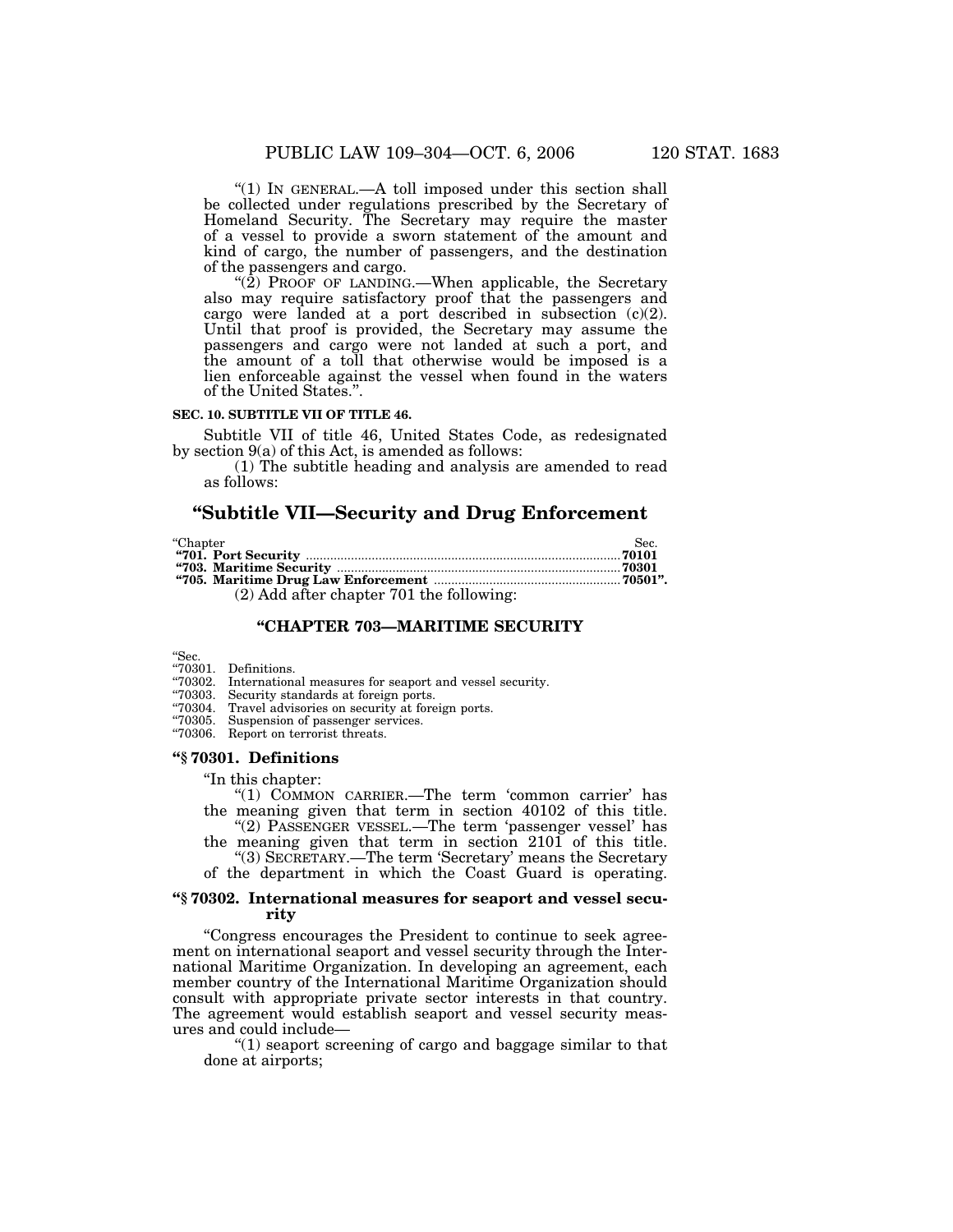$(2)$  security measures to restrict access to cargo, vessels, and dockside property to authorized personnel only;

''(3) additional security on board vessels;

"(4) licensing or certification of compliance with appropriate security standards; and

 $(5)$  other appropriate measures to prevent unlawful acts against passengers and crews on vessels.

#### **''§ 70303. Security standards at foreign ports**

''(a) GENERAL REQUIREMENTS.—The Secretary shall develop and implement a plan to assess the effectiveness of the security measures maintained at foreign ports that the Secretary, in consultation with the Secretary of State, determines pose a high risk of acts of terrorism against passenger vessels. In carrying out this subsection, the Secretary shall consult with the Secretary of State about the terrorist threat that exists in each country and poses a high risk of acts of terrorism against passenger vessels.

''(b) NOTICE AND RECOMMENDATIONS TO OTHER COUNTRIES.— If the Secretary, after implementing the plan under subsection (a), determines that a port does not maintain and administer effective security measures, the Secretary of State (after being informed by the Secretary) shall—

''(1) notify the appropriate government authorities of the country in which the port is located of the determination; and

 $"(2)$  recommend steps necessary to bring the security measures at that port up to the standard used by the Secretary in making the assessment under subsection (a).

''(c) ANTITERRORISM ASSISTANCE.—The President is encouraged to provide antiterrorism assistance related to maritime security under chapter 8 of part II of the Foreign Assistance Act of 1961 (22 U.S.C. 2349aa et seq.) to foreign countries, especially for a port that the Secretary determines under subsection (b) does not maintain and administer effective security measures.

# **''§ 70304. Travel advisories on security at foreign ports**

"(a) GENERAL REQUIREMENTS.—On being notified by the Secretary that the Secretary has determined that a condition exists that threatens the safety or security of passengers, passenger vessels, or crew traveling to or from a foreign port that the Secretary has determined under section 70303(b) of this title does not maintain and administer effective security measures, the Secretary of State immediately shall issue a travel advisory for that port. The Secretary of State shall take the necessary steps to widely publicize the travel advisory.

''(b) LIFTING ADVISORIES.—A travel advisory issued under subsection (a) may be lifted only if the Secretary, in consultation with the Secretary of State, has determined that effective security measures are maintained and administered at the port.

''(c) NOTICE TO CONGRESS.—The Secretary of State shall notify Congress immediately of any change in the status of a travel advisory issued under this section.

# **''§ 70305. Suspension of passenger services**

''(a) GENERAL AUTHORITY.—Whenever the President determines that a foreign nation permits the use of territory under its jurisdiction as a base of operations or training for, or as a sanctuary

Notification.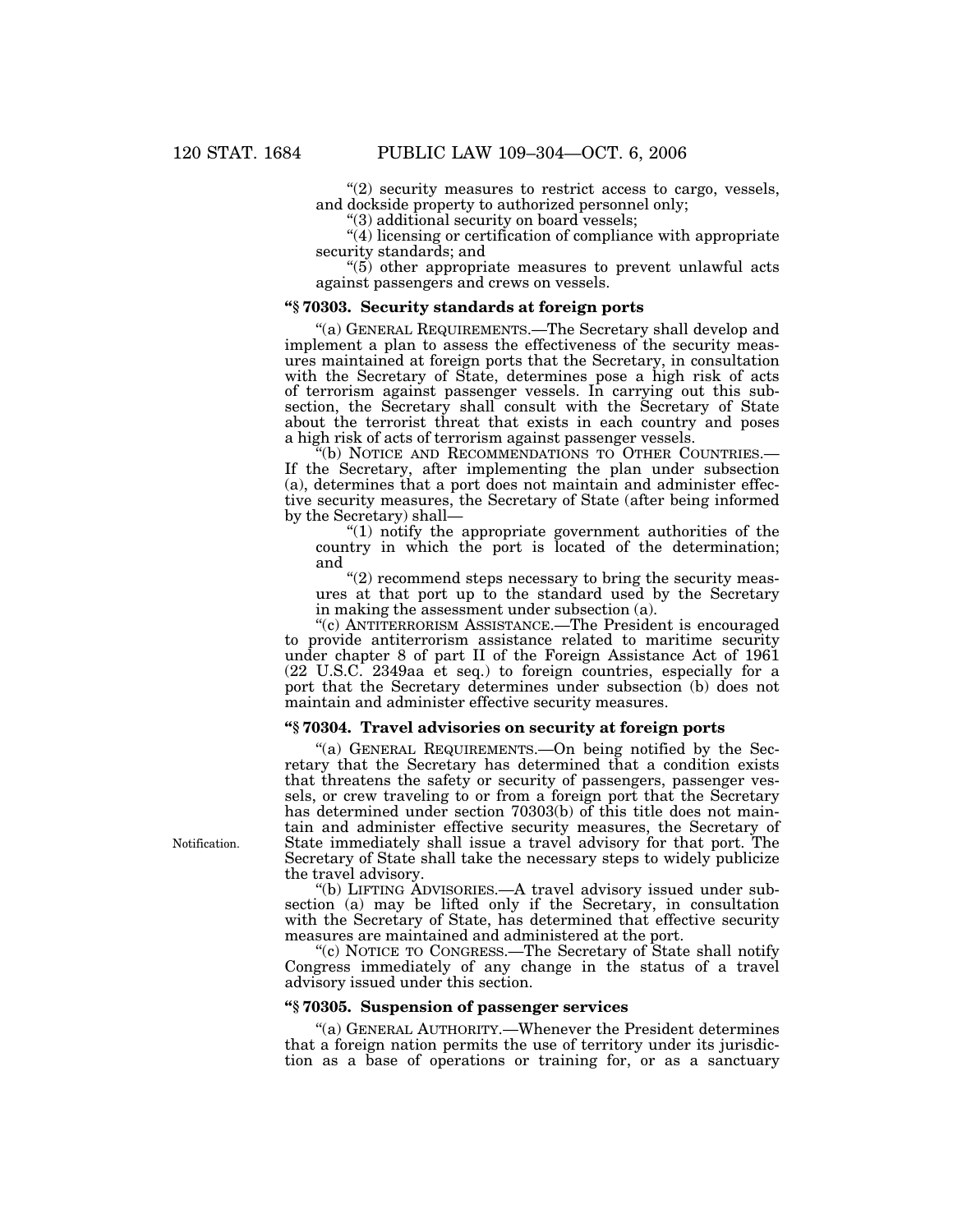for, or in any way arms, aids, or abets, a terrorist or terrorist group that knowingly uses the illegal seizure of passenger vessels or the threat thereof as an instrument of policy, the President may suspend the right of any passenger vessel common carrier to operate to or from, and the right of any passenger vessel of the United States to use, a port in that foreign nation for passenger service. The suspension may be without notice or hearing and for as long as the President determines is necessary to ensure the security of passenger vessels against unlawful seizure.

''(b) PROHIBITION.—A passenger vessel common carrier, or a passenger vessel of the United States, may not operate in violation of a suspension under this section.<br>"(c) PENALTIES.—

"(1) DENIAL OF ENTRY.—If a person operates a vessel in violation of this section, the Secretary may deny the vessels of that person entry to ports of the United States.

" $(2)$  CIVIL PENALTY.—A person violating this section is liable to the United States Government for a civil penalty of not more than \$50,000. Each day a vessel uses a prohibited port is a separate violation.

# **''§ 70306. Report on terrorist threats**

''(a) CONTENT.—Not later than February 28 of each year, the Secretary shall submit a report to Congress on the threat from acts of terrorism to United States ports and vessels operating from those ports. The Secretary shall include a description of activities undertaken under title I of the Maritime Transportation Security Act of 2002 (Public Law 107–295, 116 Stat. 2066) and an analysis of the effect of those activities on port security against acts of terrorism.

''(b) SUBMISSION.—The report shall be submitted to the Committee on International Relations and the Committee on Transportation and Infrastructure of the House of Representatives and the Committee on Foreign Relations and the Committee on Commerce, Science, and Transportation of the Senate. Any classified information in the report shall be submitted separately as an addendum.

Confidential information.

#### **''CHAPTER 705—MARITIME DRUG LAW ENFORCEMENT**

- "Sec.<br>"70501.<br>"70502. Findings and declarations.
- 
- ''70502. Definitions. Manufacture, distribution, or possession of controlled substances on vessels.
- ''70504. Jurisdiction and venue.
- ''70505. Failure to comply with international law as a defense.
- Penalties.
- ''70507. Forfeitures.

# **''§ 70501. Findings and declarations**

''Congress finds and declares that trafficking in controlled substances aboard vessels is a serious international problem, is universally condemned, and presents a specific threat to the security and societal well-being of the United States.

# **''§ 70502. Definitions**

''(a) APPLICATION OF OTHER DEFINITIONS.—The definitions in section 102 of the Comprehensive Drug Abuse Prevention and Control Act of 1970 (21 U.S.C. 802) apply to this chapter.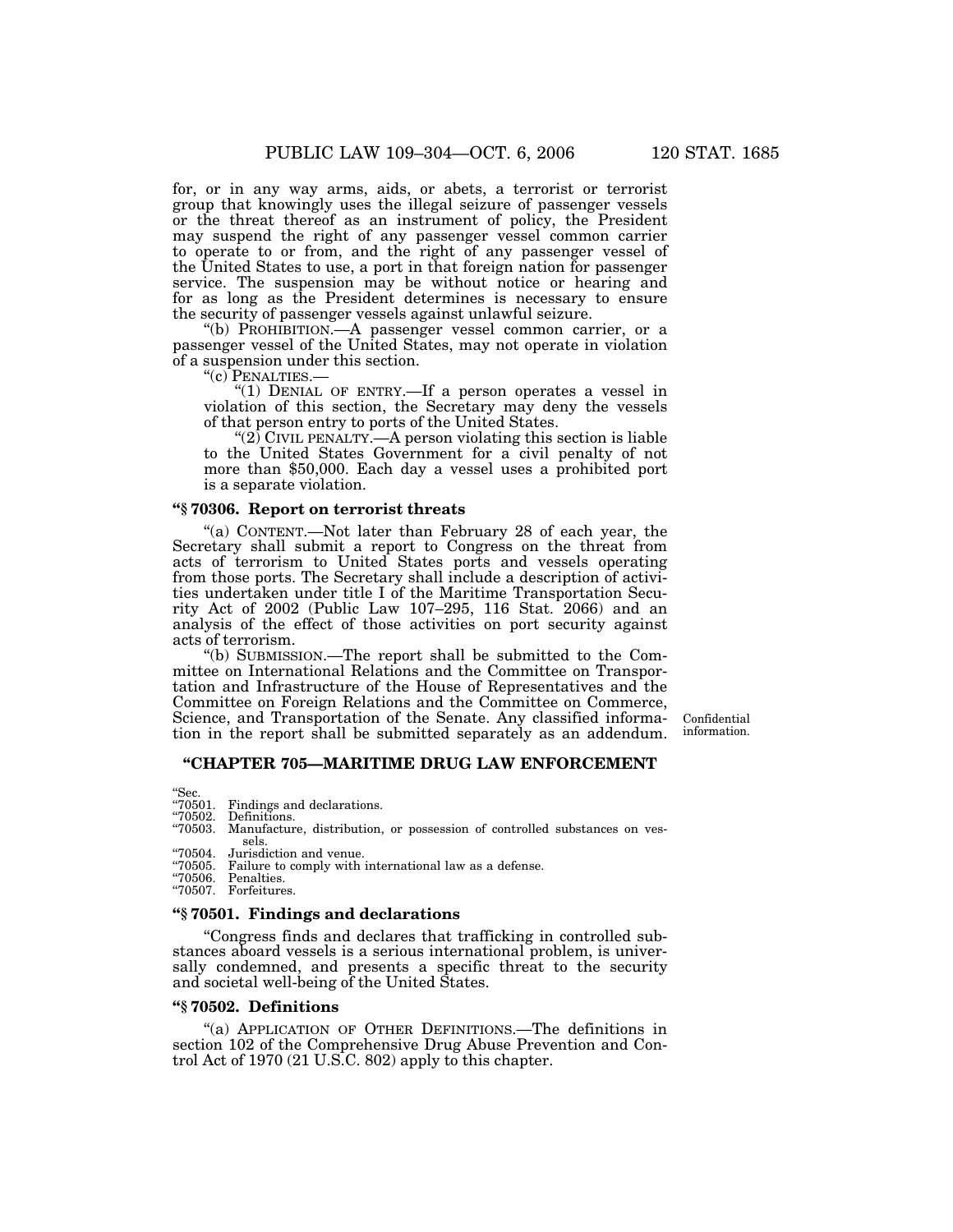''(b) VESSEL OF THE UNITED STATES.—In this chapter, the term 'vessel of the United States' means—

 $''(1)$  a vessel documented under chapter 121 of this title or numbered as provided in chapter 123 of this title;

"(2) a vessel owned in any part by an individual who is a citizen of the United States, the United States Government, the government of a State or political subdivision of a State, or a corporation incorporated under the laws of the United States or of a State, unless—

''(A) the vessel has been granted the nationality of a foreign nation under article 5 of the 1958 Convention on the High Seas; and

"(B) a claim of nationality or registry for the vessel is made by the master or individual in charge at the time of the enforcement action by an officer or employee of the United States who is authorized to enforce applicable provisions of United States law; and

 $\sqrt{a}$ (3) a vessel that was once documented under the laws of the United States and, in violation of the laws of the United States, was sold to a person not a citizen of the United States, placed under foreign registry, or operated under the authority of a foreign nation, whether or not the vessel has been granted the nationality of a foreign nation.

"(c) VESSEL SUBJECT TO THE JURISDICTION OF THE UNITED STATES.

''(1) IN GENERAL.—In this chapter, the term 'vessel subject to the jurisdiction of the United States' includes—

''(A) a vessel without nationality;

''(B) a vessel assimilated to a vessel without nationality under paragraph (2) of article 6 of the 1958 Convention on the High Seas;

" $(C)$  a vessel registered in a foreign nation if that nation has consented or waived objection to the enforcement of United States law by the United States;

''(D) a vessel in the customs waters of the United States;

" $(E)$  a vessel in the territorial waters of a foreign nation if the nation consents to the enforcement of United States law by the United States; and

 $f(F)$  a vessel in the contiguous zone of the United States, as defined in Presidential Proclamation 7219 of September 2, 1999 (43 U.S.C. 1331 note), that—

''(i) is entering the United States;

''(ii) has departed the United States; or

''(iii) is a hovering vessel as defined in section 401 of the Tariff Act of 1930 (19 U.S.C. 1401).

''(2) CONSENT OR WAIVER OF OBJECTION.—Consent or waiver of objection by a foreign nation to the enforcement of United States law by the United States under paragraph (1)(C) or  $(E)$ —

"(A) may be obtained by radio, telephone, or similar oral or electronic means; and

''(B) is proved conclusively by certification of the Secretary of State or the Secretary's designee.<br>"(d) VESSEL WITHOUT NATIONALITY.—

" $(1)$  In GENERAL.—In this chapter, the term 'vessel without nationality' includes—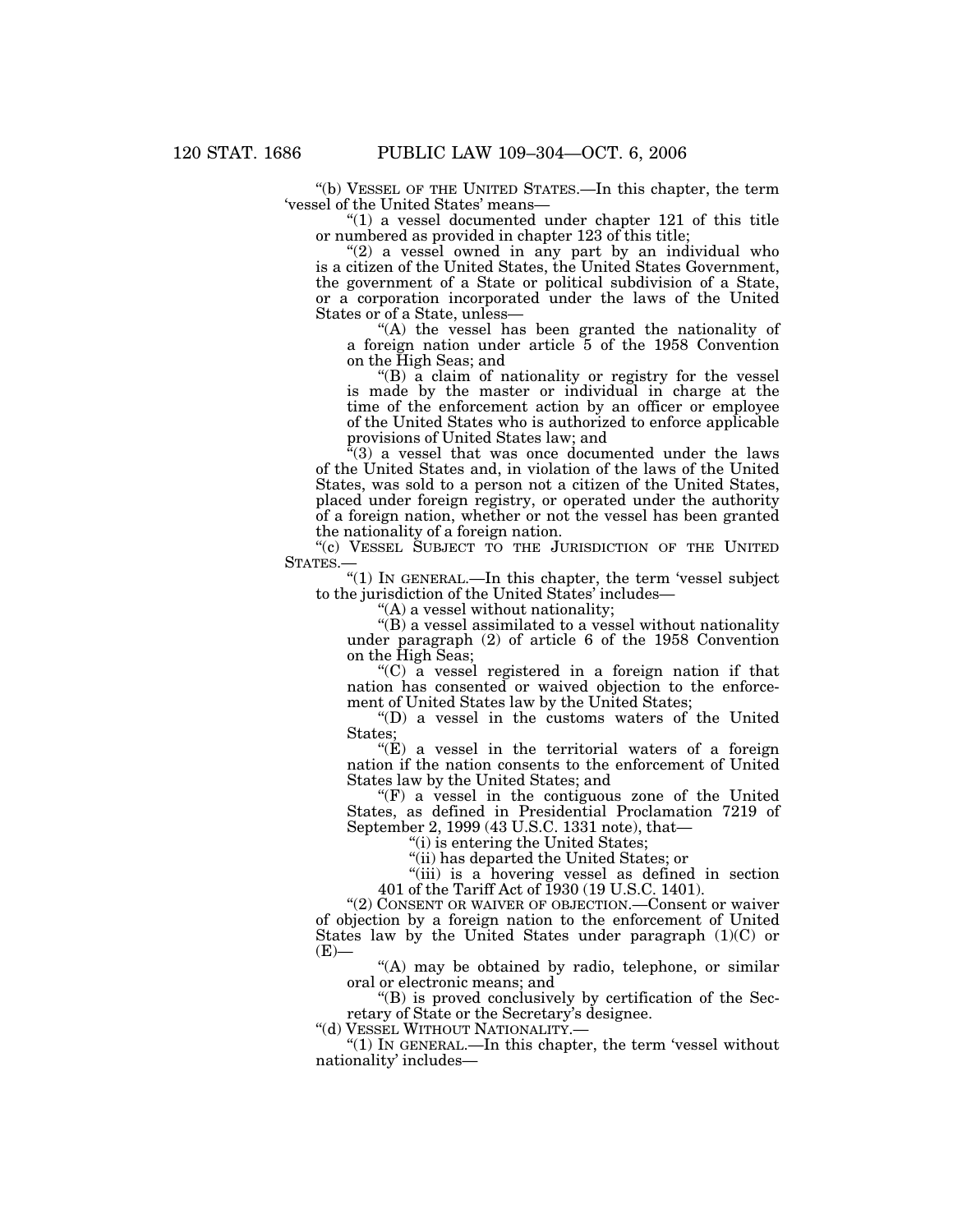"(A) a vessel aboard which the master or individual in charge makes a claim of registry that is denied by the nation whose registry is claimed;

''(B) a vessel aboard which the master or individual in charge fails, on request of an officer of the United States authorized to enforce applicable provisions of United States law, to make a claim of nationality or registry for that vessel; and

"(C) a vessel aboard which the master or individual in charge makes a claim of registry and for which the claimed nation of registry does not affirmatively and unequivocally assert that the vessel is of its nationality.

"(2) VERIFICATION OR DENIAL.—A claim of registry under paragraph (1)(A) or (C) may be verified or denied by radio, telephone, or similar oral or electronic means. The denial of such a claim is proved conclusively by certification of the Secretary of State or the Secretary's designee.

"(e) CLAIM OF NATIONALITY OR REGISTRY.—A claim of nationality or registry under this section includes only—

 $(1)$  possession on board the vessel and production of documents evidencing the vessel's nationality as provided in article 5 of the 1958 Convention on the High Seas;

 $(2)$  flying its nation's ensign or flag; or

"(3) a verbal claim of nationality or registry by the master or individual in charge of the vessel.

#### **''§ 70503. Manufacture, distribution, or possession of controlled substances on vessels**

"(a) PROHIBITIONS.—An individual may not knowingly or intentionally manufacture or distribute, or possess with intent to manufacture or distribute, a controlled substance on board—

''(1) a vessel of the United States or a vessel subject to the jurisdiction of the United States; or

 $(2)$  any vessel if the individual is a citizen of the United States or a resident alien of the United States.

''(b) EXTENSION BEYOND TERRITORIAL JURISDICTION.—Subsection (a) applies even though the act is committed outside the territorial jurisdiction of the United States.

''(c) NONAPPLICATION.—

"(1) In GENERAL.—Subject to paragraph  $(2)$ , subsection  $(a)$ does not apply to—

" $(\overline{A})$  a common or contract carrier or an employee of the carrier who possesses or distributes a controlled substance in the lawful and usual course of the carrier's business; or

''(B) a public vessel of the United States or an individual on board the vessel who possesses or distributes a controlled substance in the lawful course of the individual's duties.

"(2) ENTERED IN MANIFEST. - Paragraph (1) applies only if the controlled substance is part of the cargo entered in the vessel's manifest and is intended to be imported lawfully into the country of destination for scientific, medical, or other lawful purposes.

''(d) BURDEN OF PROOF.—The United States Government is not required to negative a defense provided by subsection (c) in a complaint, information, indictment, or other pleading or in a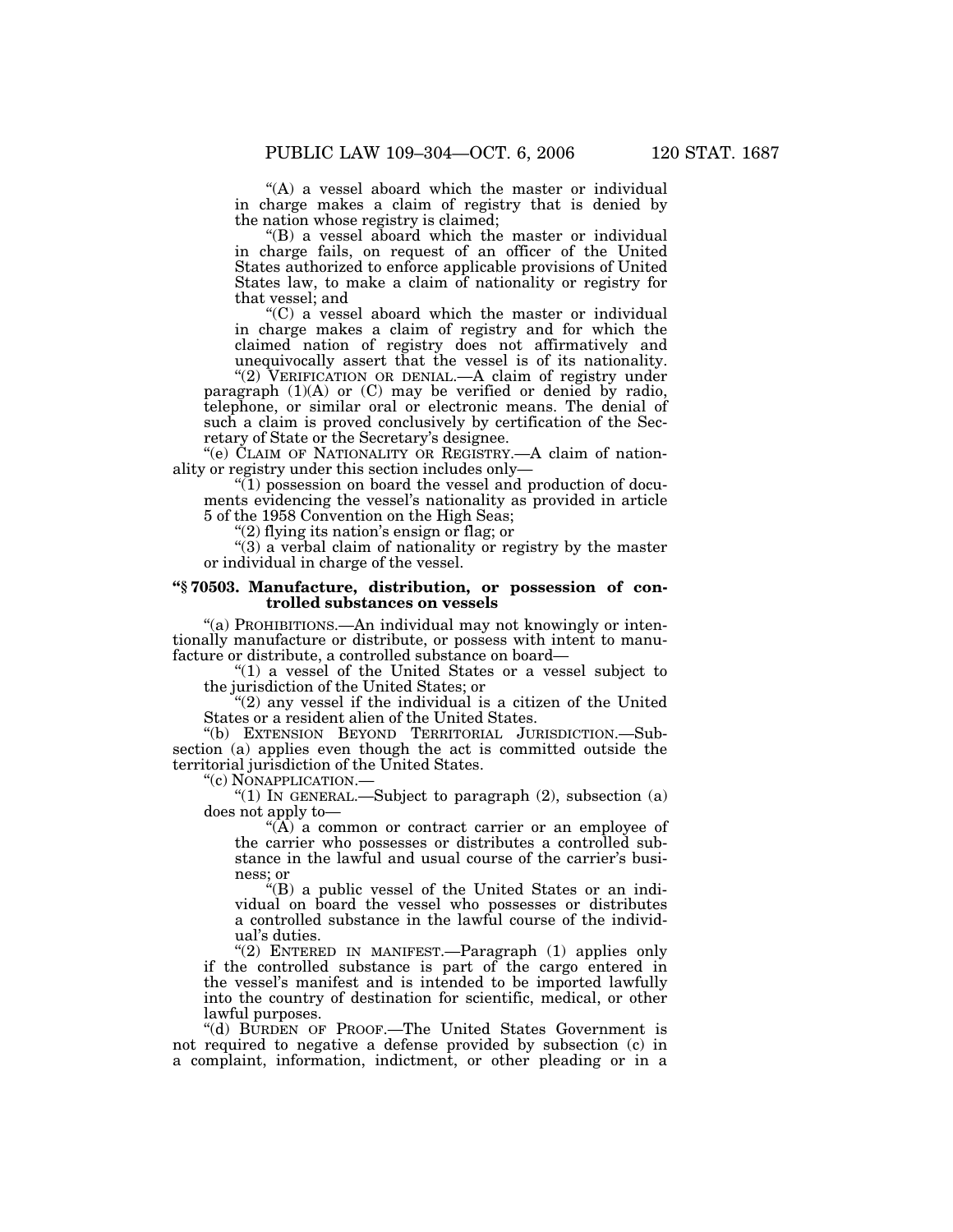trial or other proceeding. The burden of going forward with the evidence supporting the defense is on the person claiming its benefit.

# **''§ 70504. Jurisdiction and venue**

''(a) JURISDICTION.—Jurisdiction of the United States with respect to a vessel subject to this chapter is not an element of an offense. Jurisdictional issues arising under this chapter are preliminary questions of law to be determined solely by the trial judge.

''(b) VENUE.—A person violating section 70503 of this title shall be tried in the district court of the United States for—

''(1) the district at which the person enters the United States; or

''(2) the District of Columbia.

#### **''§ 70505. Failure to comply with international law as a defense**

"A person charged with violating section 70503 of this title does not have standing to raise a claim of failure to comply with international law as a basis for a defense. A claim of failure to comply with international law in the enforcement of this chapter may be made only by a foreign nation. A failure to comply with international law does not divest a court of jurisdiction and is not a defense to a proceeding under this chapter.

#### **''§ 70506. Penalties**

"(a) VIOLATIONS.—A person violating section 70503 of this title shall be punished as provided in section 1010 of the Comprehensive Drug Abuse Prevention and Control Act of 1970 (21 U.S.C. 960). However, if the offense is a second or subsequent offense as provided in section 1012(b) of that Act  $(21 \text{ U.S.C. } \dot{9}62(\text{b}))$ , the person shall be punished as provided in section 1012 of that Act (21 U.S.C. 962).

''(b) ATTEMPTS AND CONSPIRACIES.—A person attempting or conspiring to violate section 70503 of this title is subject to the same penalties as provided for violating section 70503.

#### **''§ 70507. Forfeitures**

"(a) IN GENERAL.—Property described in section  $511(a)$  of the Comprehensive Drug Abuse Prevention and Control Act of 1970 (21 U.S.C. 881(a)) that is used or intended for use to commit, or to facilitate the commission of, an offense under section 70503 of this title may be seized and forfeited in the same manner that similar property may be seized and forfeited under section 511 of that Act (21 U.S.C. 881).

''(b) PRIMA FACIE EVIDENCE OF VIOLATION.—Practices commonly recognized as smuggling tactics may provide prima facie evidence of intent to use a vessel to commit, or to facilitate the commission of, an offense under section 70503 of this title, and may support seizure and forfeiture of the vessel, even in the absence of controlled substances aboard the vessel. The following indicia, among others, may be considered, in the totality of the circumstances, to be prima facie evidence that a vessel is intended to be used to commit, or to facilitate the commission of, such an offense:

"(1) The construction or adaptation of the vessel in a manner that facilitates smuggling, including—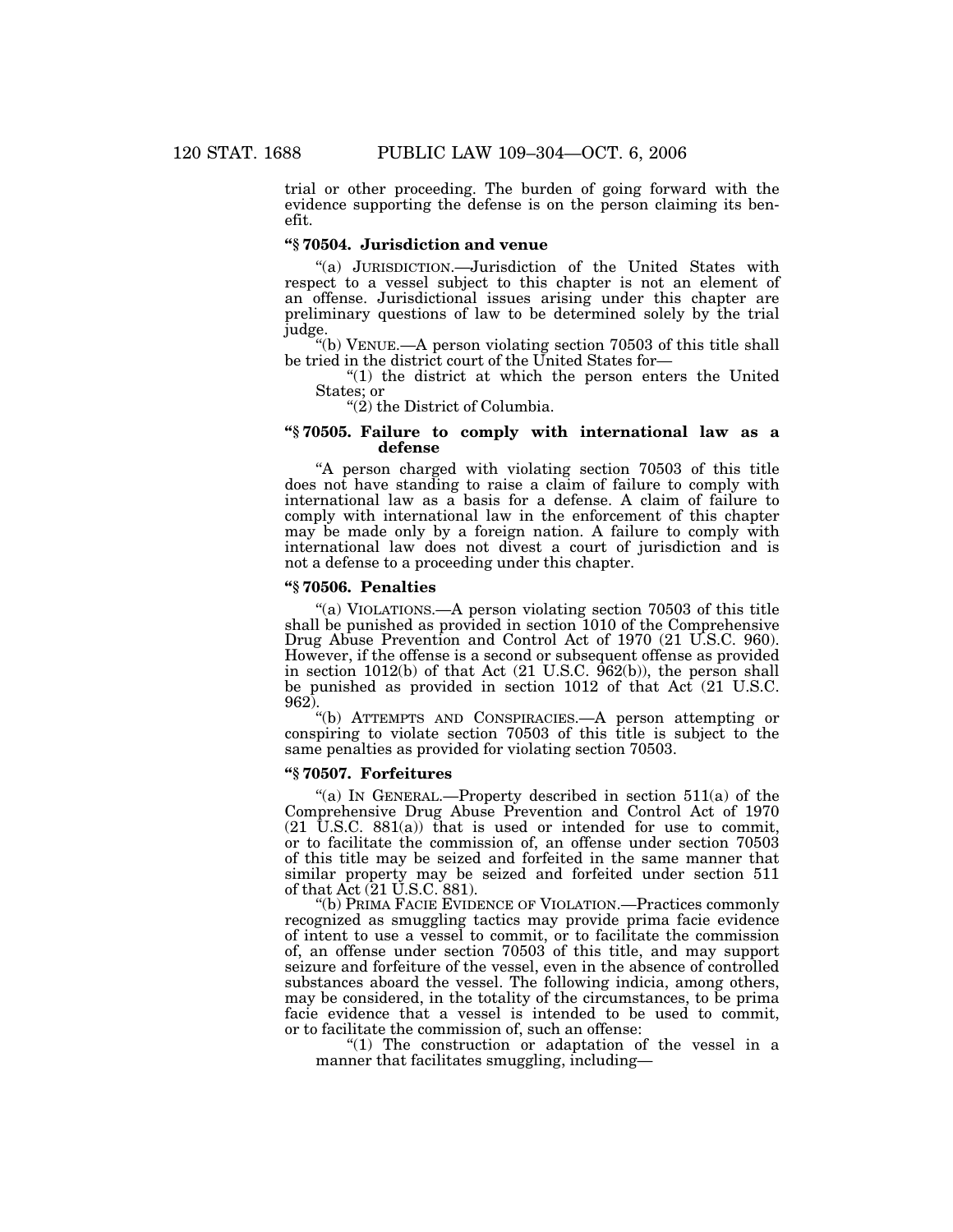''(A) the configuration of the vessel to ride low in the water or present a low hull profile to avoid being detected visually or by radar;

 $\mathrm{H}(B)$  the presence of any compartment or equipment that is built or fitted out for smuggling, not including items such as a safe or lock-box reasonably used for the storage of personal valuables;

 $\sqrt{\rm C}$  the presence of an auxiliary tank not installed in accordance with applicable law or installed in such a manner as to enhance the vessel's smuggling capability;

''(D) the presence of engines that are excessively overpowered in relation to the design and size of the vessel;

''(E) the presence of materials used to reduce or alter the heat or radar signature of the vessel and avoid detection;

''(F) the presence of a camouflaging paint scheme, or of materials used to camouflage the vessel, to avoid detection; or

''(G) the display of false vessel registration numbers, false indicia of vessel nationality, false vessel name, or false vessel homeport.

 $(2)$  The presence or absence of equipment, personnel, or cargo inconsistent with the type or declared purpose of the vessel.

"(3) The presence of excessive fuel, lube oil, food, water, or spare parts, inconsistent with legitimate vessel operation, inconsistent with the construction or equipment of the vessel, or inconsistent with the character of the vessel's stated purpose.

 $(4)$  The operation of the vessel without lights during times lights are required to be displayed under applicable law or regulation and in a manner of navigation consistent with smuggling tactics used to avoid detection by law enforcement authorities.

"(5) The failure of the vessel to stop or respond or heave to when hailed by government authority, especially where the vessel conducts evasive maneuvering when hailed.

''(6) The declaration to government authority of apparently false information about the vessel, crew, or voyage or the failure to identify the vessel by name or country of registration when requested to do so by government authority.

"(7) The presence of controlled substance residue on the vessel, on an item aboard the vessel, or on an individual aboard the vessel, of a quantity or other nature that reasonably indicates manufacturing or distribution activity.

"(8) The use of petroleum products or other substances on the vessel to foil the detection of controlled substance residue.

''(9) The presence of a controlled substance in the water in the vicinity of the vessel, where given the currents, weather conditions, and course and speed of the vessel, the quantity or other nature is such that it reasonably indicates manufacturing or distribution activity.''.

#### **SEC. 11. SUBTITLE VIII OF TITLE 46.**

Title 46, United States Code, is amended by adding after subtitle VII the following: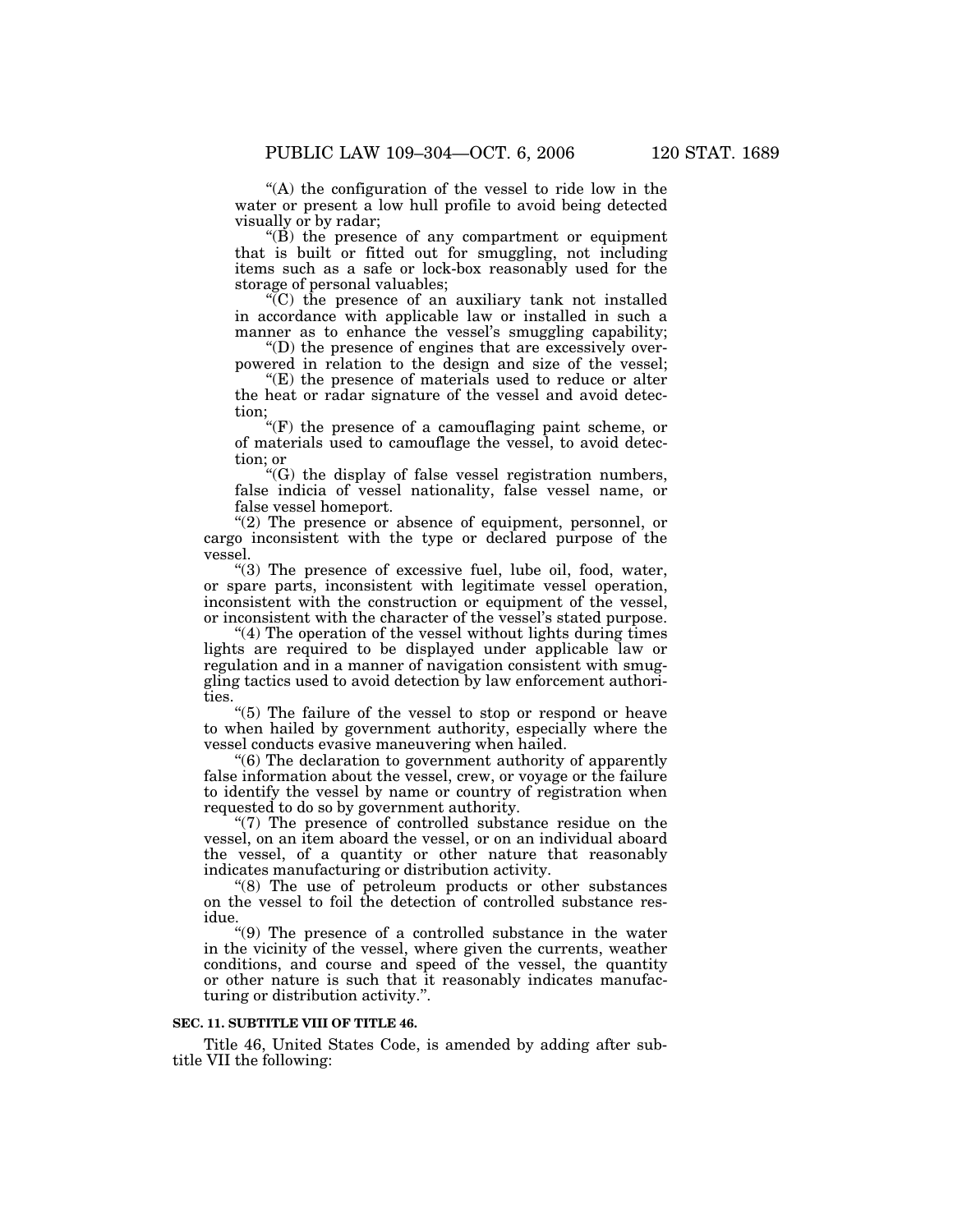# **''Subtitle VIII—Miscellaneous**

#### **''CHAPTER 801—WRECKS AND SALVAGE**

''Sec.

''80101. Vessel stranded on foreign coast.

''80102. License to salvage on Florida coast.

''80103. Property on Florida coast to be taken to port of entry. Salvaging operations by foreign vessels.

''80105. Canadian vessels aiding vessels in United States waters.

''80106. International agreement on derelicts.

''80107. Salvors of life to share in remuneration.

# **''§ 80101. Vessel stranded on foreign coast**

''(a) DUTIES OF CONSULAR OFFICER.—When a vessel of the United States is stranded on a coast of a foreign country, the consular officer in that country shall take proper measures, to the extent the laws of that country allow, to—

" $(1)$  save and secure the vessel and property on the vessel; and

"(2) prepare an inventory of the property that is saved.

''(b) DELIVERY TO OWNER.—After deducting the expenses, the consular officer shall deliver the property, with an inventory, to the owner of the property.

''(c) LIMITATION ON TAKING POSSESSION.—A consular officer may not take possession of property under this section when the owner, master, or consignee is present or able to take possession of the property.

#### **''§ 80102. License to salvage on Florida coast**

''(a) LICENSING REQUIREMENTS.—To be regularly employed in the business of salvaging on the coast of Florida, a vessel and its master each must have a license issued by a judge of the district court of the United States for a judicial district of Florida.

''(b) JUDICIAL FINDINGS.—Before issuing a license under this section, the judge must be satisfied, when the license is for—

"(1) a vessel, that the vessel is seaworthy and properly equipped for the business of saving property shipwrecked and in distress; or

 $(2)$  a master, that the master is trustworthy and innocent of any fraud or misconduct related to property shipwrecked or saved on the coast.

#### **''§ 80103. Property on Florida coast to be taken to port of entry**

''(a) IN GENERAL.—Property taken from a wreck, the sea, or a key or shoal, on the coast of Florida and within the jurisdiction of the United States, shall be brought to a port of entry of the United States.

''(b) SEIZURE AND FORFEITURE.—A vessel transporting property described in subsection (a) to a foreign port may be seized by, and forfeited to, the United States Government. A forfeiture under this subsection accrues half to the informer and half to the Government.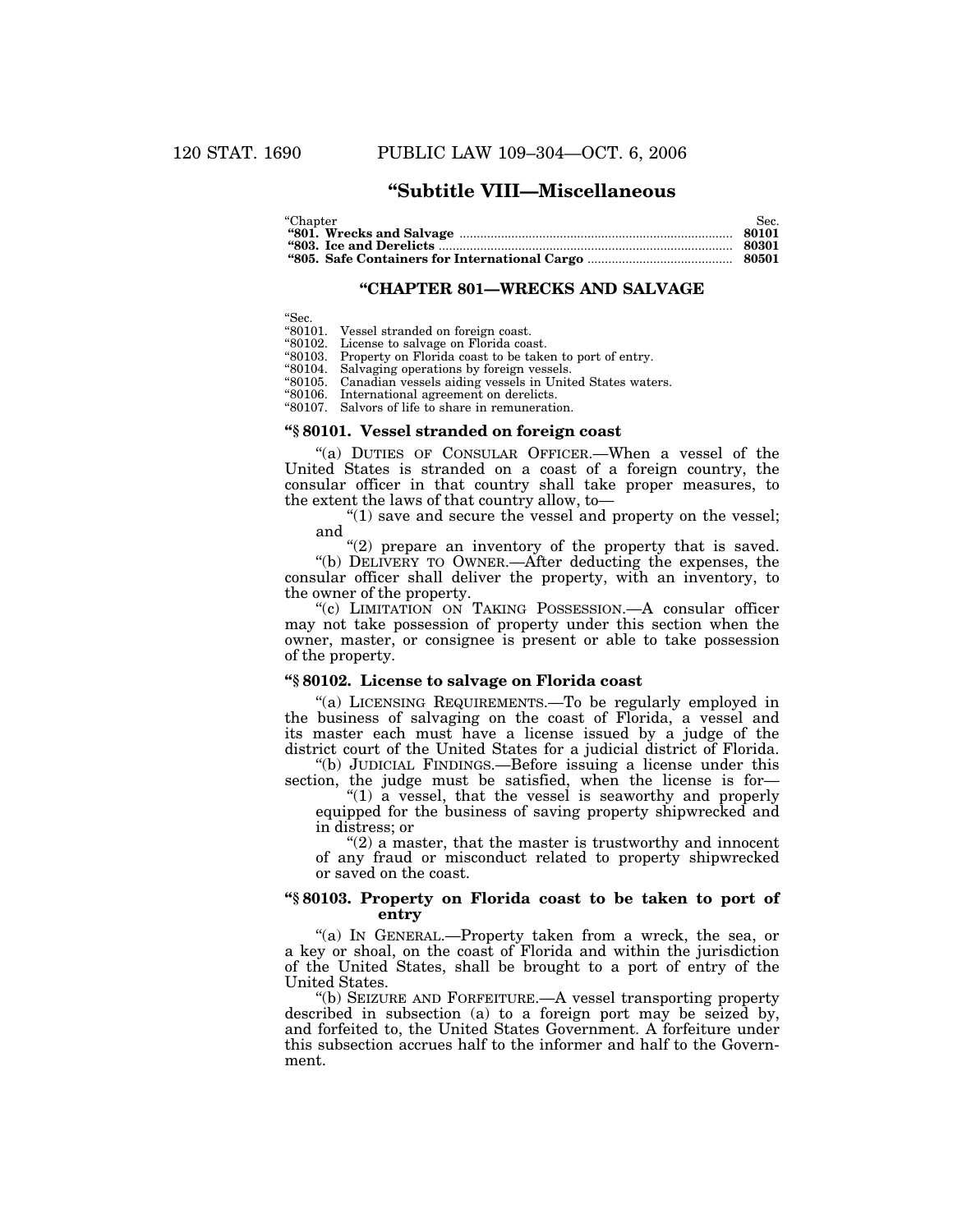''(a) PROHIBITION.—Except as provided in this section or section 80105 of this title, a foreign vessel may not, under penalty of forfeiture, engage in salvaging operations on the Atlantic or Pacific coast of the United States, in any portion of the Great Lakes or their connecting or tributary waters, including any portion of the Saint Lawrence River through which the international boundary line extends, or in territorial waters of the United States on the Gulf of Mexico.

(b) WHEN SUITABLE VESSEL NOT AVAILABLE.—The Secretary of Homeland Security may authorize a foreign vessel to engage in salvaging operations in a particular locality if, on investigation, the Secretary is satisfied that there is not available in that locality a suitable vessel that is—

''(1) owned only by citizens of the United States (including a Bowaters corporation under section 12118 of this title); and

''(2) documented under chapter 121 of this title or numbered under chapter 123 of this title.

"(c) OPERATIONS AUTHORIZED BY TREATY.-This section does not prohibit or restrict assistance to vessels or salvaging operations authorized by treaty, including—

Great Britain.

"(1) article II of the Treaty between the United States and Great Britain concerning reciprocal rights for United States and Canada in the conveyance of prisoners and wrecking and salvage, signed at Washington, May 18, 1908 (35 Stat. 2036); or

"(2) the Treaty between the United States of America and Mexico. Mexico to facilitate assistance to and salvage of vessels in territorial waters, signed at Mexico City, June 13, 1935 (49 Stat. 3359).

# **''§ 80105. Canadian vessels aiding vessels in United States waters**

"(a) IN GENERAL.—Canadian vessels and wrecking equipment may give aid to Canadian or other vessels and property wrecked, disabled, or in distress in the waters of the United States contiguous to Canada, including—

 $''(1)$  the canal and improvement of the waters between Lake Erie and Lake Huron; and

''(2) the Saint Marys River and canal.

''(b) RECIPROCITY.—This section does not apply after the President proclaims that privileges reciprocal to those under subsection (a) have been withdrawn or rendered inoperative by the Government of Canada.

#### **''§ 80106. International agreement on derelicts**

''The President may make an international agreement with other governments interested in the navigation of the North Atlantic Ocean, providing for the reporting, marking, and removal of dangerous wrecks, derelicts, and other menaces to navigation outside the coast waters of the countries bordering the North Atlantic Ocean.

# **''§ 80107. Salvors of life to share in remuneration**

"(a) ENTITLEMENT OF SALVORS.—A salvor of human life, who gave aid following an accident giving rise to salvage, is entitled to a fair share of the payment awarded to the salvor for salvaging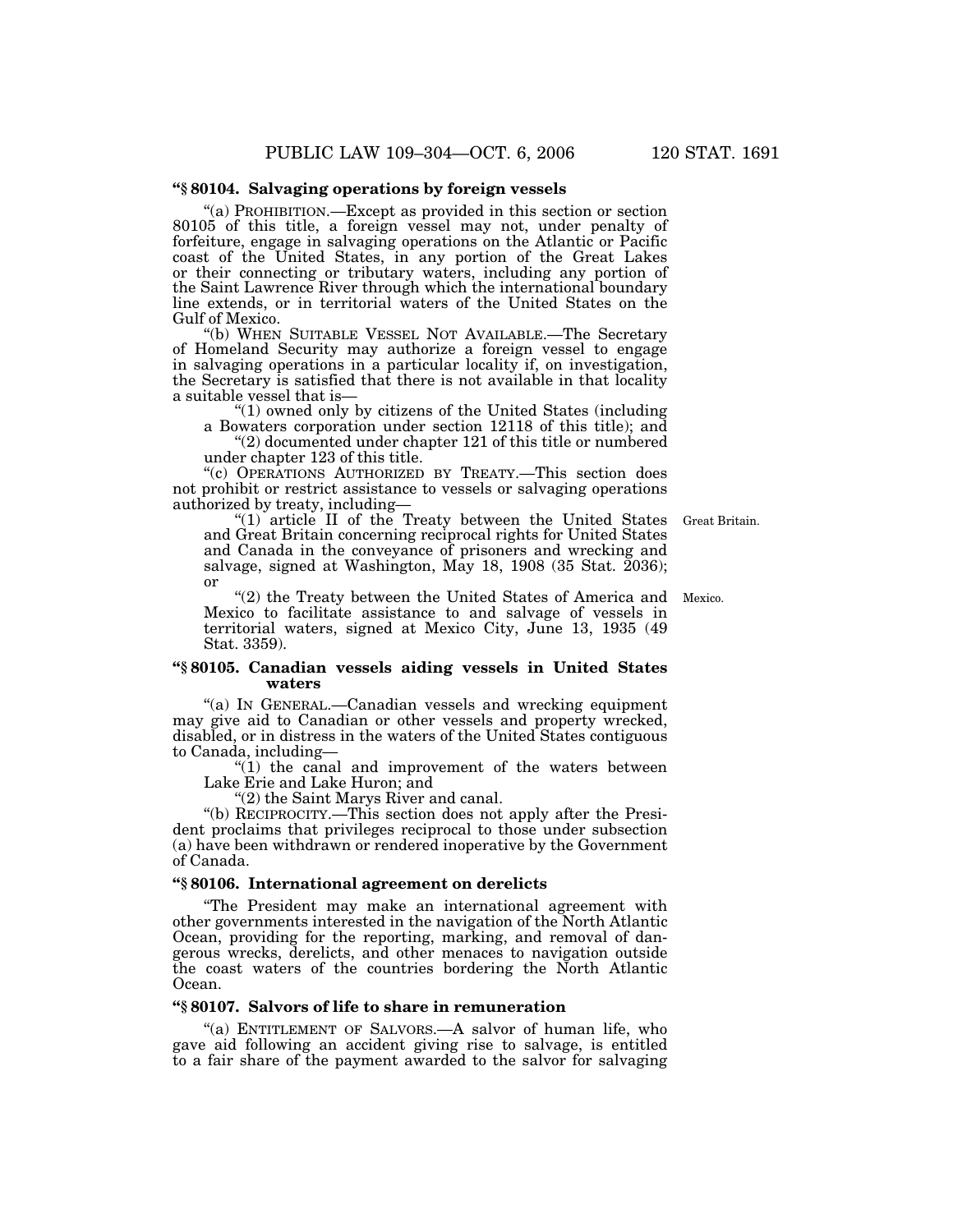the vessel or other property or preventing or minimizing damage to the environment.

''(b) COMMON OWNERSHIP OF VESSELS.—The right to remuneration for aid or salvage services is not affected by common ownership of the vessels giving and receiving the aid or salvage services.

''(c) TIME LIMIT ON BRINGING ACTIONS.—A civil action to recover remuneration for giving aid or salvage services must be brought within 2 years after the date the aid or salvage services were given, unless the court in which the action is brought is satisfied that during that 2-year period there had not been a reasonable opportunity to seize the aided or salvaged vessel within the jurisdiction of the court or within the territorial waters of the country of the plaintiff's residence or principal place of business.

''(d) NONAPPLICATION.—This section does not apply to a vessel of war or a vessel owned by the United States Government appropriated only to a public service.

# **''CHAPTER 803—ICE AND DERELICTS**

''Sec.

''80301. International agreements. ''80302. Patrol services.

''80303. Speed of vessel in ice region.

#### **''§ 80301. International agreements**

"(a) GENERAL AUTHORITY.—The President may make agreements with interested maritime countries to—

''(1) maintain in the North Atlantic Ocean a service of ice patrol, of study and observation of ice and current conditions, and of assistance to vessels and their crews requiring assistance within the limits of the patrol;

"(2) maintain a service of study and observation of ice and current conditions in the waters affecting the set and drift of ice in the North Atlantic Ocean; and

''(3) take all practicable steps to ensure the destruction or removal of derelicts in the northern part of the Atlantic Ocean, east of the line drawn from Cape Sable to a point in latitude 34 degrees north, longitude 70 degrees west, if the destruction or removal is necessary.

''(b) PAYMENT BETWEEN COUNTRIES.—The President may include in an agreement under subsection (a) a provision for—

"(1) payment to the United States Government by other countries for their proportionate share of the expense of maintaining the services; or

 $(2)$  contribution by the Government for its proportionate share if the agreement provides for another country to maintain the services.

# **''§ 80302. Patrol services**

''(a) GENERAL REQUIREMENTS.—Unless the agreements made under section 80301 of this title provide otherwise, an ice patrol shall be maintained during the entire ice season in guarding the southeastern, southern, and southwestern limits of the region of icebergs in the vicinity of the Grand Banks of Newfoundland. The patrol shall inform trans-Atlantic and other passing vessels by radio and other available means of the ice conditions and the extent of the dangerous region. During the ice season, there shall be maintained a service of study of ice and current conditions,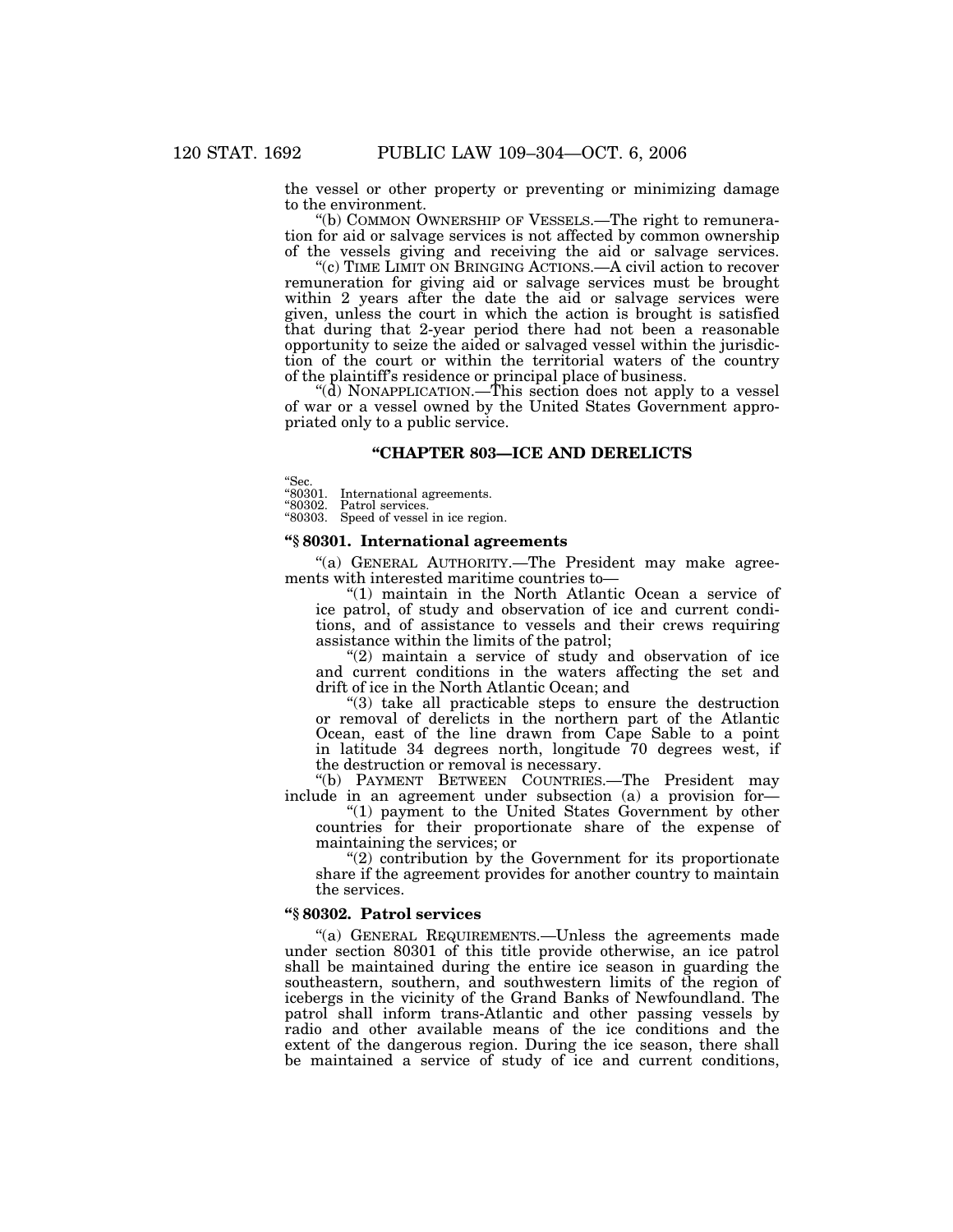a service of providing assistance to vessels and crews requiring assistance, and a service of removing and destroying derelicts. Any of these services may be maintained during the remainder of the year as may be advisable.

''(b) WARNINGS TO VESSELS.—An ice patrol vessel shall warn any vessel known to be approaching a dangerous area and recommend safe routes.<br>"(c) RECORDING AND REPORTING INCIDENTS.—

" $(1)$  RECORDING.—An ice patrol vessel shall record the name of a vessel and the facts of the case when the patrol observes or knows that the vessel—

''(A) is on other than a regular recognized or advertised route crossing the North Atlantic Ocean;

''(B) has crossed the fishing banks of Newfoundland north of latitude 43 degrees north during the fishing season; or

''(C) has passed through regions known or believed to be endangered by ice when proceeding to and from ports of North America.

"(2) REPORTING.—The name of the vessel and all pertinent information about the incident shall be reported to the government of the country to which the vessel belongs if that government requests.

''(d) ADMINISTRATION.—The Commandant of the Coast Guard, under the direction of the Secretary of the department in which the Coast Guard is operating, shall carry out the services provided for in this section and shall assign necessary vessels, material, and personnel of the Coast Guard. On request of such Secretary, the head of an agency may detail personnel, lend or contribute material or equipment, or otherwise assist in carrying out the services provided for in this section.

''(e) ANNUAL REPORT.—The Commandant shall publish an annual report of the activities of the services provided for in this section. A copy of the report shall be provided to each interested foreign government and to each agency assisting in the work.

# **''§ 80303. Speed of vessel in ice region**

"(a) REQUIREMENT.—The master of a vessel of the United States, when ice is reported on or near the vessel's course, shall proceed at a moderate speed or change the course of the vessel to go well clear of the danger zone.

''(b) CIVIL PENALTY.—A master violating this section is liable to the United States Government for a civil penalty of not more than \$500.

# **''CHAPTER 805—SAFE CONTAINERS FOR INTERNATIONAL CARGO**

''Sec.

''80501. Definitions.

''80502. Application of Convention.

"80503. General authority of the Secretary.<br>"80504. Approval and examination.

Approval and examination.

''80505. Enforcement.

''80506. Delegation of authority.

''80507. Employee protection.

''80508. Amendments to Convention.

''80509. Civil penalty.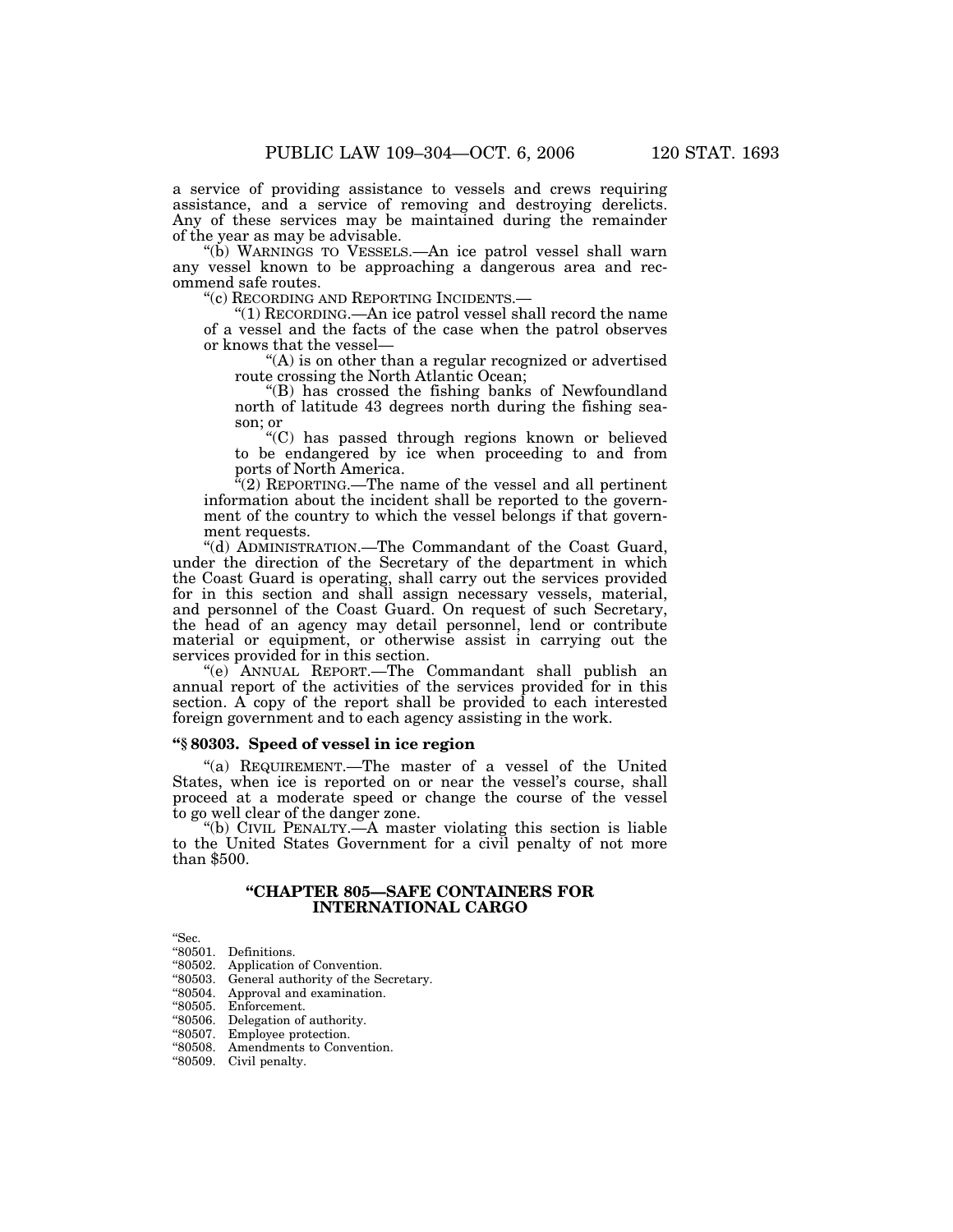# **''§ 80501. Definitions**

''In this chapter:

"(1) CONTAINER.—The term 'container' has the meaning given that term in the Convention.

"(2) CONVENTION.—The term 'Convention' means the International Convention for Safe Containers, and its annexes, done at Geneva, Switzerland, December 2, 1972.

''(3) INTERNATIONAL TRANSPORT.—The term 'international transport' means the transportation of a container between—

"(A) a place in a foreign country and a place in the jurisdiction of the United States; or

''(B) two places outside the United States by United States carriers.

''(4) OWNER.—The term 'owner' includes the lessee or bailee of a container if a written lease or bailment provides for the lessee or bailee to exercise the owner's responsibility for maintaining and examining the container.

''(5) SAFETY APPROVAL PLATE.—The term 'safety approval plate' has the meaning given that term in annex I of the Convention.

# **''§ 80502. Application of Convention**

''The Convention applies to an owner of a container used in international transport if the owner is domiciled or has its principal office in the United States.

# **''§ 80503. General authority of the Secretary**

''(a) IN GENERAL.—The Secretary of the department in which the Coast Guard is operating shall carry out the Convention and this chapter in the United States.

''(b) REGULATIONS.—The Secretary shall prescribe regulations to carry out this chapter. The regulations shall—

''(1) establish procedures for testing, inspecting, and initially approving containers and designs for containers, including procedures for attaching, invalidating, and removing safety approval plates for containers;

"(2) establish procedures to be followed by the owners of containers for the periodic examination of containers as provided in the Convention; and

''(3) provide a method for developing, collecting, and disseminating information about container safety and the international transport of containers.

''(c) SAFETY APPROVAL PLATES.—If the owner of a container without a safety approval plate establishes that the container satisfies the standards of the Convention, the Secretary may authorize a safety approval plate to be attached to the container.

''(d) SCHEDULE OF FEES.—The Secretary may prescribe a schedule of fees for services performed by the Secretary, or by a person delegated authority under section 80506 of this title, for the testing, inspection, and initial approval of containers and container designs.

"(e) ENCOURAGING INTERMODAL TRANSPORT.—To the maximum extent possible, the Secretary shall encourage the development and use of intermodal transport, using containers built to facilitate economical, safe, and expeditious handling of containerized cargo without intermediate reloading when it is being transported over land, air, and sea areas.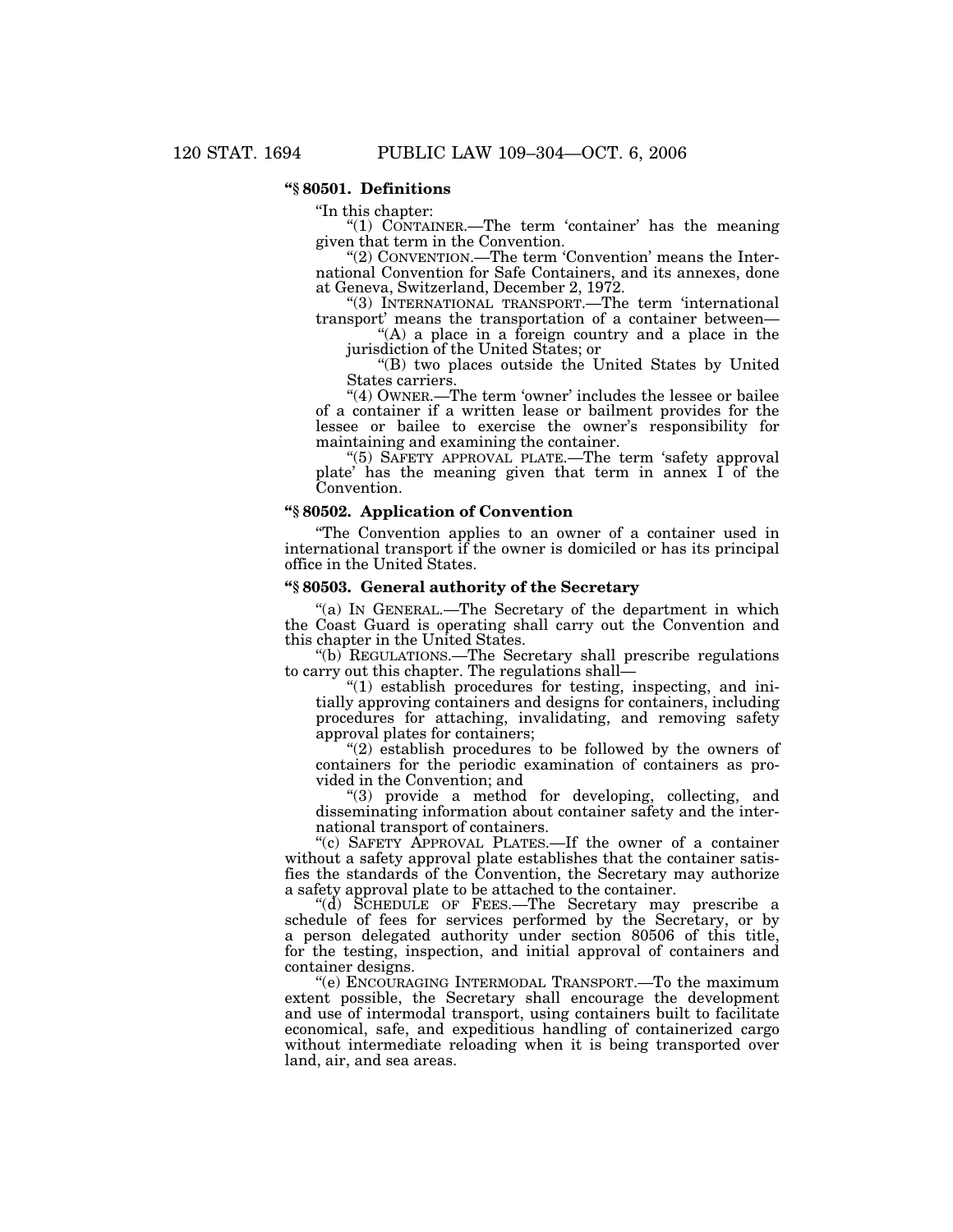# **''§ 80504. Approval and examination**

"(a) DOMICILE AND PRINCIPAL OFFICE IN UNITED STATES.-A container owner domiciled and having its principal office in the United States shall have the container—

''(1) approved initially under procedures prescribed by the Secretary of the department in which the Coast Guard is operating or by the government of another country that is a party to the Convention; and

"(2) examined periodically as provided in the Convention under procedures prescribed by the Secretary.

''(b) DOMICILE OR PRINCIPAL OFFICE IN UNITED STATES.—A container owner domiciled or having its principal office in the United States shall have the container—

''(1) approved initially under procedures prescribed by the Secretary or by the government of another country that is a party to the Convention; and

 $\degree$ (2) examined periodically as provided in the Convention, under procedures prescribed by the government of the country in which the owner is domiciled or has its principal office, as long as that country is a party to the Convention.

''(c) NEITHER DOMICILE NOR PRINCIPAL OFFICE IN UNITED STATES.—A container owner neither domiciled nor having its principal office in the United States or another country that is a party to the Convention may submit a container for initial approval and periodic examination under procedures prescribed by the Secretary.

#### **''§ 80505. Enforcement**

''(a) IN GENERAL.—To enforce the Convention, this chapter, and regulations prescribed under this chapter, the Secretary of the department in which the Coast Guard is operating may—

 $''(1)$  examine, or require to be examined, containers in international transport;

''(2) approve designs for containers;

''(3) inspect and test containers being manufactured;

"(4) issue a detention order removing or excluding a container from service until the container owner satisfies the Secretary that the container meets the standards of the Convention, if the container—

''(A) does not have a safety approval plate attached to it; or

''(B) has a safety approval plate attached but there is significant evidence that the container is in a condition that creates an obvious risk to safety;

''(5) take other appropriate action, including issuing necessary orders, to remove a container from service or restrict its use if the container is not in compliance with the Convention, this chapter, or regulations prescribed under this chapter, but does not present an obvious risk to safety; and

''(6) allow a container found to be unsafe or without a safety approval plate to be moved to another location for repair or other disposition, under restrictions consistent with the intent of the Convention.

''(b) PAYMENT OF EXPENSES.—

''(1) EXAMINATION.—The owner of a container involved in an action by the Secretary under this section related to an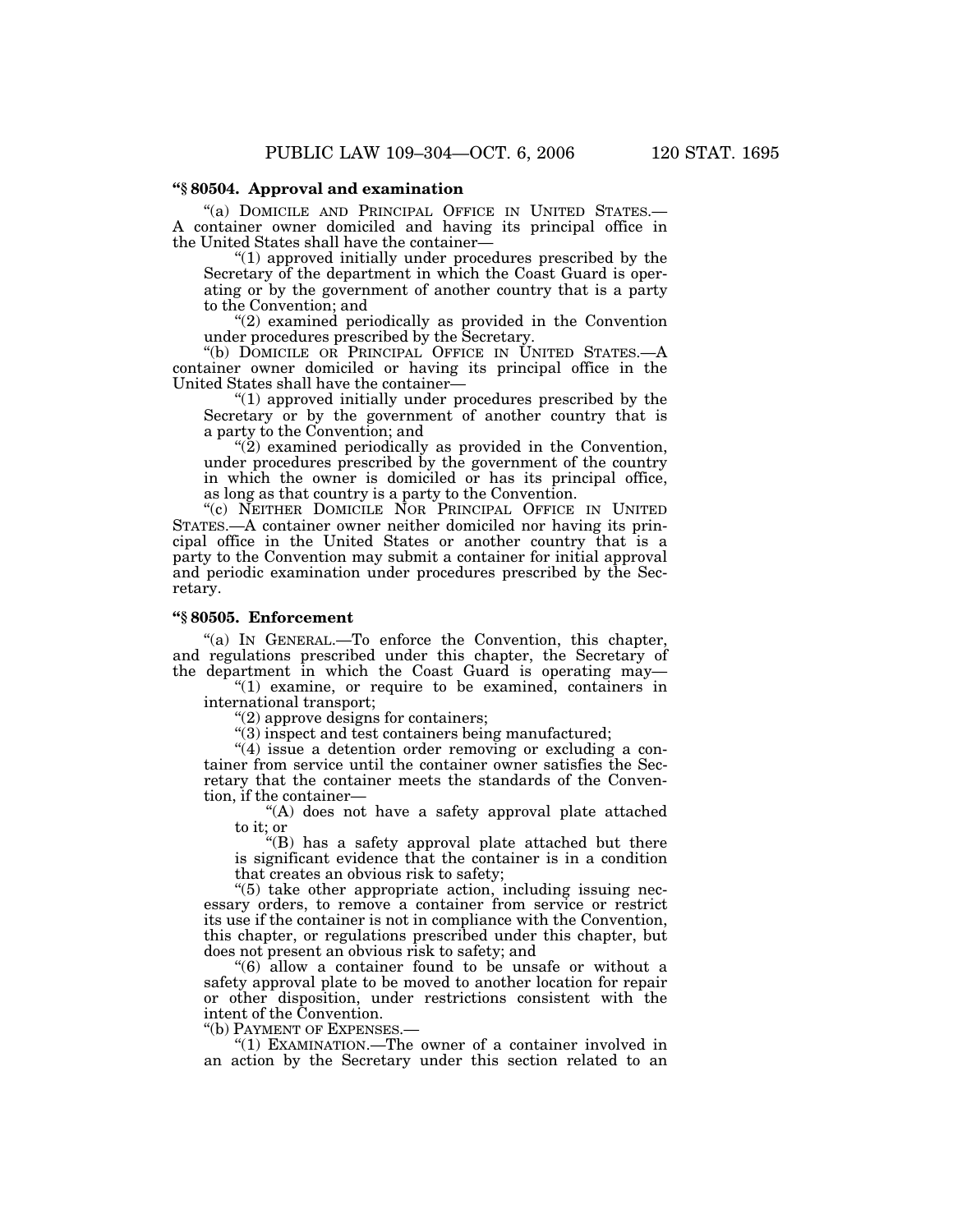examination of the container shall pay or reimburse the Secretary for the expenses arising from that action, except for the costs of routine examinations of the container or a safety approval plate.

"(2) TESTING, INSPECTION, AND INITIAL APPROVAL.—The owner of a container submitted to the procedure established by the Secretary for testing, inspection, and initial approval, and the manufacturer of a container that submits a design to the procedure established by the Secretary for testing, inspection, and initial approval, shall pay or reimburse the Secretary for the expenses arising from the testing, inspection, or approval.

''(3) CREDIT TO APPROPRIATION.—Amounts received by the Secretary as reimbursement shall be credited to the appropriation for operating expenses of the Coast Guard.

''(c) PRESUMPTION BASED ON SAFETY APPROVAL PLATE.—A container bearing a safety approval plate authorized by a country that is a party to the Convention is presumed to be in a safe condition unless there is significant evidence that the container is in a condition that creates an obvious risk to safety.

''(d) NOTICE OF ORDERS.—

''(1) IN GENERAL.—When the Secretary issues a detention or other order under this section, the Secretary promptly shall notify in writing—

''(A) the owner of the container;

"(B) the owner's agent; or

''(C) if the identity of the owner is not apparent from the container or shipping documents, the custodian.

"(2) INFORMATION TO INCLUDE.—The notification shall identify the container involved, give the location of the container,

and describe the condition or situation giving rise to the order. ''(e) DURATION OF ORDERS.—An order issued by the Secretary under this section remains in effect until—

 $''(1)$  the Secretary declares the container to be in compliance with the standards of the Convention; or

"(2) the container is removed permanently from service.

''(f) NOTICE OF DEFECTIVE CONTAINER TO COUNTRY ISSUING SAFETY APPROVAL PLATE.—If the Secretary has reason to believe that a container bearing a safety approval plate issued by another country was defective at the time of approval, the Secretary shall notify that country.

# **''§ 80506. Delegation of authority**

"(a) IN GENERAL.—The Secretary of the department in which the Coast Guard is operating may delegate to any person, including a public or private agency or nonprofit organization, authority to grant initial approval for containers and designs and to attach safety approval plates.

''(b) REGULATIONS.—Before making a delegation under this section, the Secretary shall prescribe regulations establishing—

" $(1)$  criteria to be followed in selecting a person to whom authority is to be delegated;

" $(2)$  a detailed description of the duties and powers to be carried out by the person to whom authority is delegated, including the records the person shall keep; and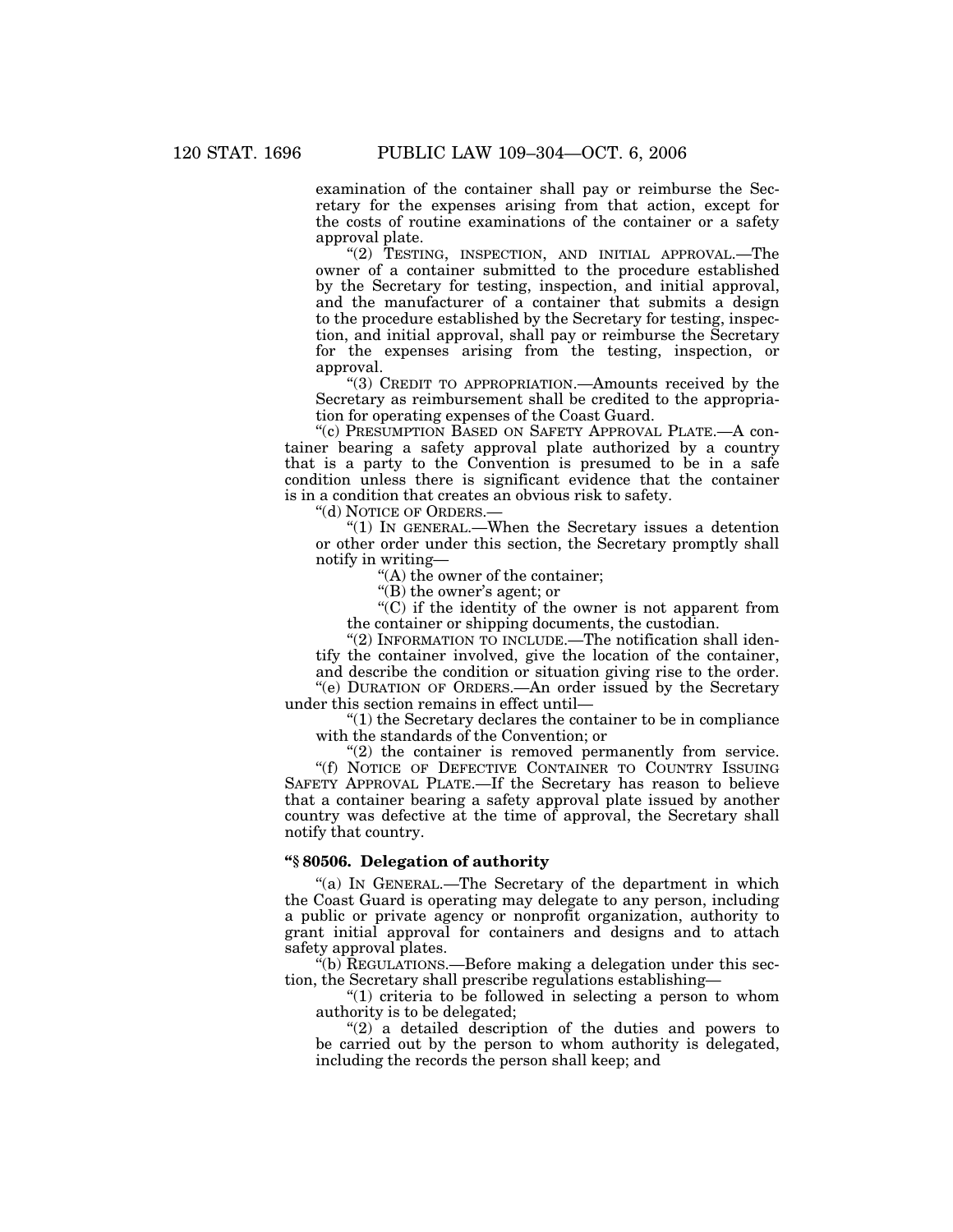''(3) the review the Secretary will conduct to decide whether the person is carrying out the delegated duties and powers

properly. "(c) INSPECTION OF RECORDS.—A person delegated authority under this section shall make available to the Secretary for inspection, on request, records the person is required to keep.

''(d) PENALTIES AND ORDERS.—A person delegated authority under this section may not—

"(1) assess or collect, or attempt to assess or collect, a penalty for violation of the Convention, this chapter, or an order issued by the Secretary under this chapter; or

" $(2)$  issue or attempt to issue a detention or other order. ''(e) PUBLICATION.—The Secretary shall publish in the Federal Register or other appropriate publication—

 $''(1)$  the name and address of each person to whom authority is delegated;

 $\degree$ (2) the duties and powers delegated; and

 $\cdot (3)$  the period of the delegation.

''(f) REVOCATION.—The Secretary may revoke a delegation of authority under this section at any time.

#### **''§ 80507. Employee protection**

''(a) PROHIBITION.—A person may not discharge or discriminate against an employee because the employee has reported the existence of an unsafe container or a violation of this chapter or a regulation prescribed under this chapter.

''(b) COMPLAINTS.—An employee alleging to have been discharged or discriminated against in violation of subsection (a) may file a complaint with the Secretary of Labor. The complaint must Deadline. be filed within 60 days after the violation.

''(c) ENFORCEMENT.—The Secretary of Labor may investigate the complaint. If the Secretary of Labor finds there has been a violation, the Secretary of Labor may bring a civil action in an appropriate district court of the United States. The court has jurisdiction to restrain violations of subsection (a) and order appropriate relief, including reinstatement of the employee to the employee's former position with back pay.

''(d) NOTICE TO COMPLAINANT.—Within 30 days after receiving Deadline. a complaint under this section, the Secretary of Labor shall notify the complainant of the intended action on the complaint.

#### **''§ 80508. Amendments to Convention**

''(a) PROPOSALS BY UNITED STATES.—The Secretary of State, with the concurrence of the Secretary of the department in which the Coast Guard is operating, may propose amendments to the Convention or request a conference for amending the Convention as provided in article IX of the Convention.

''(b) PROPOSALS BY OTHER COUNTRIES.—An amendment communicated to the United States under article IX(2) of the Convention may be accepted for the United States by the President, with the advice and consent of the Senate. The President may declare that the United States does not accept an amendment.

''(c) AMENDMENTS TO ANNEXES.—

''(1) IN GENERAL.—The Secretary of State, with the concurrence of the Secretary of the department in which the Coast Guard is operating—

Federal Register, publication.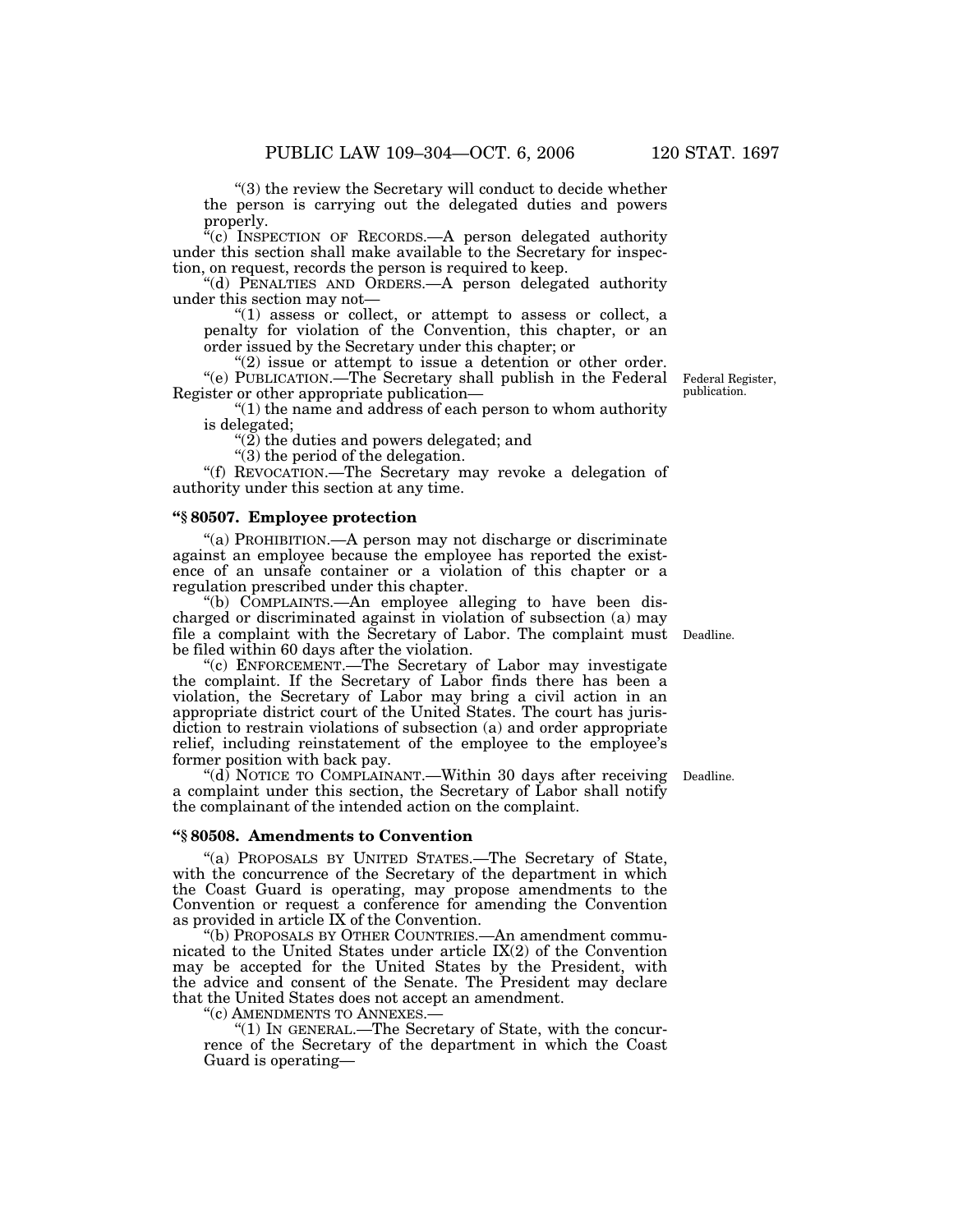''(A) may propose amendments to the annexes to the Convention;

''(B) may propose a conference for amending annexes to the Convention; and

''(C) shall consider and act on amendments to the annexes to the Convention adopted by the Maritime Safety Committee of the International Maritime Organization and communicated to the United States under article X(2) of the Convention.

"(2) ACTION FOLLOWING APPROVAL OR OBJECTION.—If a proposed amendment to an annex is approved by the United States, the amendment shall enter into force as provided in article X of the Convention. If a proposed amendment is objected to, the Secretary of State promptly shall communicate the objection as provided in article  $X(3)$  of the Convention.

''(d) APPOINTMENT OF ARBITRATOR.—The Secretary of State, with the concurrence of the Secretary of the department in which the Coast Guard is operating, shall appoint an arbitrator when one is required to resolve a dispute within the meaning of article XIII of the Convention.

# **''§ 80509. Civil penalty**

''(a) IN GENERAL.—An owner, agent, or custodian who has been notified of an order issued under section 80505 of this title and fails to take reasonable and prompt action to prevent or stop a container subject to the order from being moved in violation of the order is liable to the United States Government for a civil penalty of not more than \$5,000 for each container moved. Each day the container remains in service while the order is in effect is a separate violation.

''(b) ASSESSMENT AND COLLECTION.—

"(1) In GENERAL.—After notice and an opportunity for a hearing, the Secretary of the department in which the Coast Guard is operating shall assess and collect any penalty under this section.

''(2) FACTORS TO CONSIDER.—In determining the amount of the penalty, the Secretary shall consider the gravity of the violation, the hazards involved, and the record of the person charged with respect to violations of the Convention, this chapter, or regulations prescribed under this chapter.

''(3) REMISSION, MITIGATION, OR COMPROMISE.—The Secretary may remit, mitigate, or compromise a penalty under this section.

"(4) ENFORCEMENT.—If a person fails to pay a penalty under this section, the Secretary shall refer the matter to the Attorney General for collection in an appropriate district court of the United States."

#### **SEC. 12. MARITIME ADMINISTRATION.**

Section 109 of title 49, United States Code, is amended to read as follows:

# **''§ 109. Maritime Administration**

''(a) ORGANIZATION.—The Maritime Administration is an administration in the Department of Transportation.

''(b) MARITIME ADMINISTRATOR.—The head of the Maritime Administration is the Maritime Administrator, who is appointed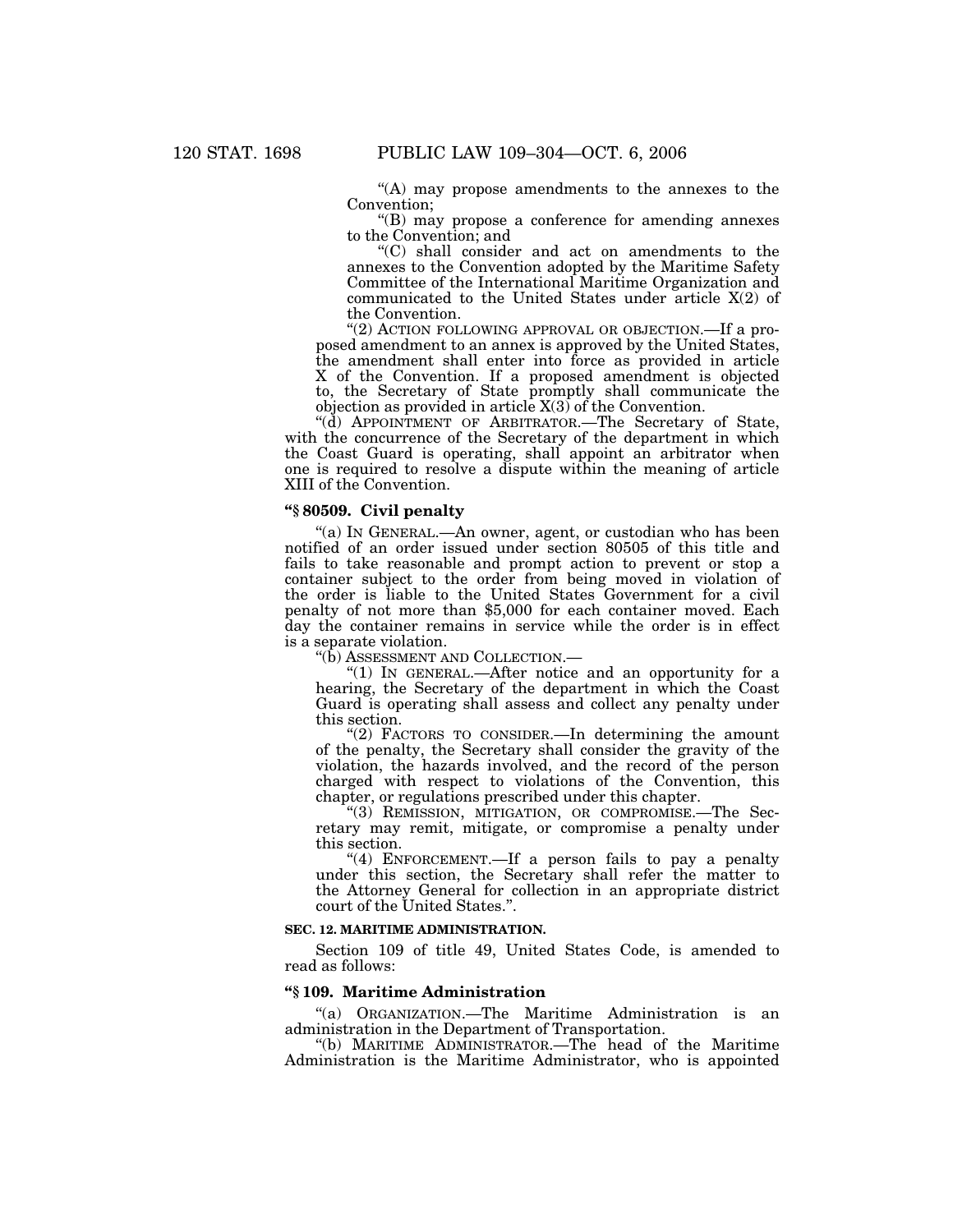by the President by and with the advice and consent of the Senate. The Administrator shall report directly to the Secretary of Transportation and carry out the duties prescribed by the Secretary.

"(c) DEPUTY MARITIME ADMINISTRATOR.—The Maritime Administration shall have a Deputy Maritime Administrator, who is appointed in the competitive service by the Secretary, after consultation with the Administrator. The Deputy Administrator shall carry out the duties prescribed by the Administrator. The Deputy Administrator shall be Acting Administrator during the absence or disability of the Administrator and, unless the Secretary designates another individual, during a vacancy in the office of Administrator.

''(d) DUTIES AND POWERS VESTED IN SECRETARY.—All duties and powers of the Maritime Administration are vested in the Secretary.

''(e) REGIONAL OFFICES.—The Maritime Administration shall have regional offices for the Atlantic, Gulf, Great Lakes, and Pacific port ranges, and may have other regional offices as necessary. The Secretary shall appoint a qualified individual as Director of each regional office. The Secretary shall carry out appropriate activities and programs of the Maritime Administration through the regional offices.

''(f) INTERAGENCY AND INDUSTRY RELATIONS.—The Secretary shall establish and maintain liaison with other agencies, and with representative trade organizations throughout the United States, concerned with the transportation of commodities by water in the export and import foreign commerce of the United States, for the purpose of securing preference to vessels of the United States for the transportation of those commodities.

"(g) DETAILING OFFICERS FROM ARMED FORCES.—To assist the Secretary in carrying out duties and powers relating to the Maritime Administration, not more than five officers of the armed forces may be detailed to the Secretary at any one time, in addition to details authorized by any other law. During the period of a detail, the Secretary shall pay the officer an amount that, when added to the officer's pay and allowances as an officer in the armed forces, makes the officer's total pay and allowances equal to the amount that would be paid to an individual performing work the Secretary considers to be of similar importance, difficulty, and responsibility as that performed by the officer during the detail.

''(h) CONTRACTS AND AUDITS.—

" $(1)$  CONTRACTS.—In the same manner that a private corporation may make a contract within the scope of its authority under its charter, the Secretary may make contracts for the United States Government and disburse amounts to—

"(A) carry out the Secretary's duties and powers under this section and subtitle V of title 46; and

''(B) protect, preserve, and improve collateral held by the Secretary to secure indebtedness.

''(2) AUDITS.—The financial transactions of the Secretary under paragraph (1) shall be audited by the Comptroller General. The Comptroller General shall allow credit for an expenditure shown to be necessary because of the nature of the business activities authorized by this section or subtitle V of title 46. At least once a year, the Comptroller General shall report to Congress any departure by the Secretary from this section or subtitle V of title 46.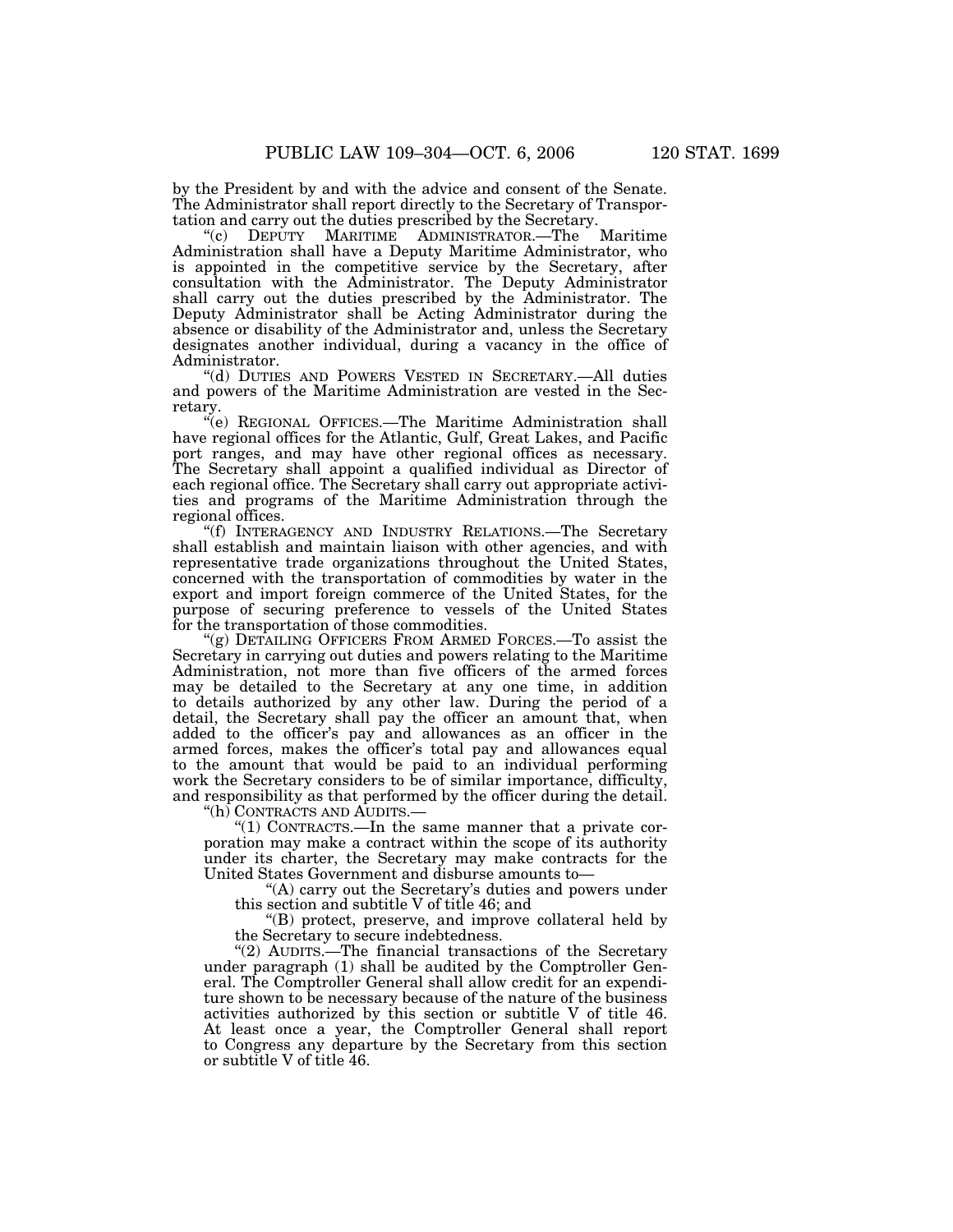''(i) AUTHORIZATION OF APPROPRIATIONS.— ''(1) IN GENERAL.—Except as otherwise provided in this subsection, there are authorized to be appropriated such amounts as may be necessary to carry out the duties and powers of the Secretary relating to the Maritime Administration.

"(2) LIMITATIONS.—Only those amounts specifically authorized by law may be appropriated for the use of the Maritime Administration for—

''(A) acquisition, construction, or reconstruction of vessels;

''(B) construction-differential subsidies incident to the construction, reconstruction, or reconditioning of vessels; ''(C) costs of national defense features;

''(D) payments of obligations incurred for operatingdifferential subsidies;

 $E(E)$  expenses necessary for research and development activities, including reimbursement of the Vessel Operations Revolving Fund for losses resulting from expenses of experimental vessel operations;

 $F(F)$  the Vessel Operations Revolving Fund;

''(G) National Defense Reserve Fleet expenses;

"(H) expenses necessary to carry out part B of subtitle V of title 46; and

''(I) other operations and training expenses related to the development of waterborne transportation systems, the use of waterborne transportation systems, and general administration.

''(3) TRAINING VESSELS.—Amounts may not be appropriated for the purchase or construction of training vessels for State maritime academies unless the Secretary has approved a plan for sharing training vessels between State maritime academies.''.

#### **SEC. 13. AMENDMENTS RELATING TO MARITIME SECURITY ACT OF 2003.**

(a) AMENDMENTS TO CHAPTER 531.—Chapter 531 of title 46, United States Code, is amended as follows:

(1) In section 53102—

(A) in the headings of paragraphs (1), (2), and (4) of subsection (c), strike ''SECTION 2'' and substitute ''SECTION 50501'';

(B) in subsection (c)(1),  $(2)(A)(i)$  and (ii)(II) and (B), and (4)(B), strike ''section 2 of the Shipping Act, 1916 (46 U.S.C. App. 802)'' and substitute ''section 50501 of this title'';

(C) in subsection (d), strike ''the first section of Public Law 81–891 (64 Stat. 1120; 46 U.S.C. App. note prec. 3)'' and substitute ''section 501 of this title''; and

(D) in subsection  $(e)(1)$ -

(i) strike ''a documented vessel (as that term is defined in section 12101 of this title)" and substitute ''documented under chapter 121 of this title,''; and

 $(ii)$  in subparagraph  $(B)$ , strike "a documented" vessel (as defined in that section)'' and substitute ''documented under chapter 121''.

(2) In section 53103(c)—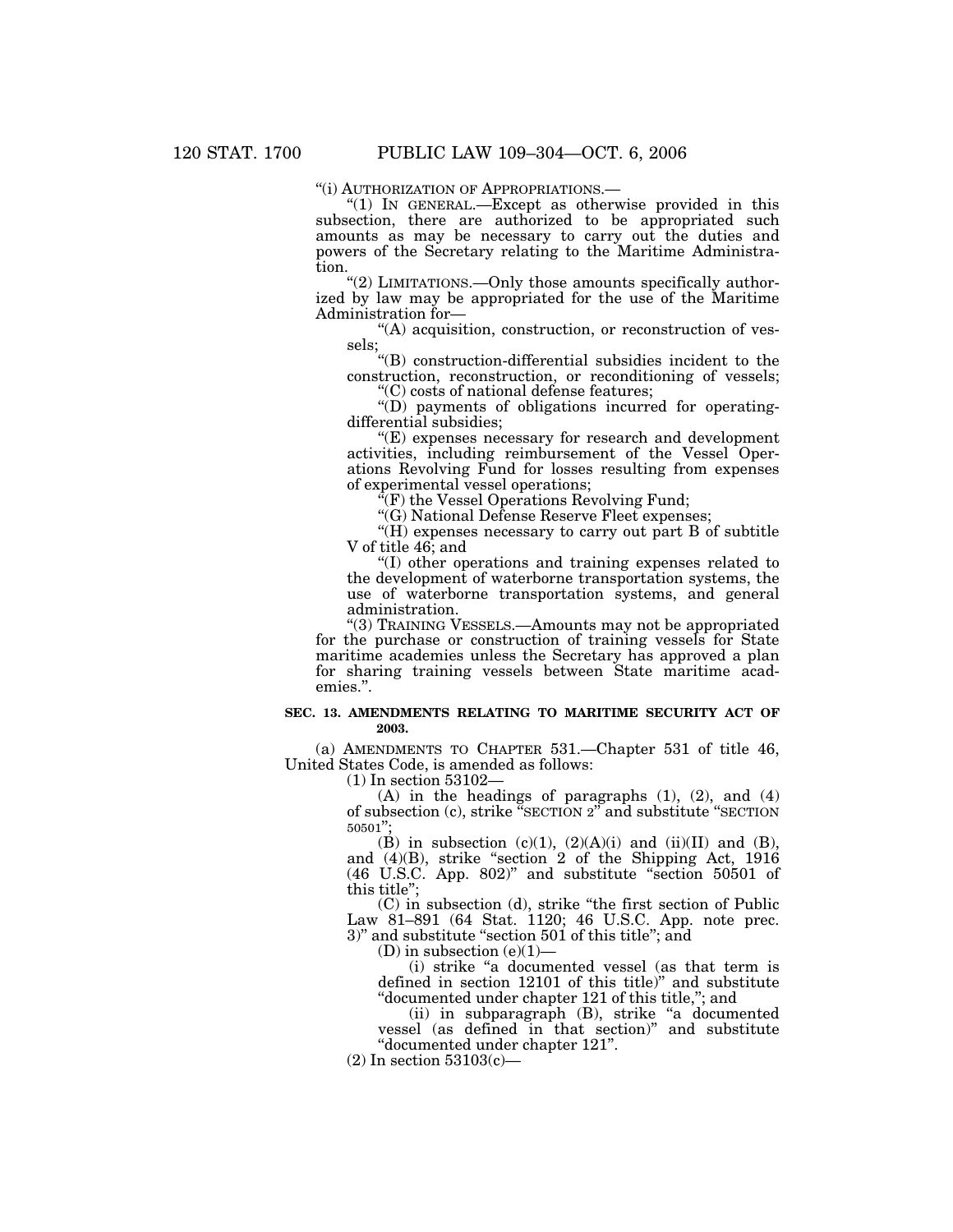$(A)$  in the heading of paragraph  $(1)(C)$ , strike "SECTION 2'' and substitute ''SECTION 50501'';

(B) in paragraphs  $(1)(A)(iii)$  and  $(C)(i)$  and  $(ii)$ , strike "section 2 of the Shipping Act, 1916 (46 U.S.C. App. 802)" and substitute "section 50501 of this title";

(C) in paragraph (1)(B), strike ''subparagraphs'' and substitute "subparagraph"; and

(D) in paragraph  $(3)(B)$ , strike "agreement" and substitute "agreements".

(3) In section 53104—

(A) in subsection  $(c)(3)(B)(ii)(I)$  and  $(II)$ , strike "section 2 of the Shipping Act, 1916 (46 U.S.C. App. 802)'' and substitute "section 50501 of this title";

(B) in subsection (e)(2), strike ''section 9 of the Shipping Act, 1916 (46 U.S.C. App. 808)" and substitute "section 56101 of this title''; and

(C) in subsection (e)(3), strike ''section 902 of the Merchant Marine Act,  $1936 (46 \text{ U.S.C. App. } 1242)$ " and "section" 902 of such Act'' and substitute ''chapter 563 of this title'' and ''chapter 563'', respectively.

(4) In section 53105—

 $(A)$  in subsection  $(a)(1)(A)$ , strike "section 12105" and substitute "section 12111"; and

(B) in subsection (f), strike ''approve'' and substitute "approves".

(5) In section 53106—

 $(A)$  in subsection  $(d)(1)$ , strike "section 2631 of title 10, United States Code, the Act of March 26, 1934 (46 U.S.C. App. 1241–1), section 901(a), 901(b), or 901b of the Merchant Marine Act, 1936 (46 U.S.C. App. 1241(a), 1241(b), or 1241f)" and substitute "section  $55302(a)$ ,  $55304$ , 55305, or 55314 of this title, section 2631 of title 10"

(B) in subsection  $(d)(2)$ , strike "section  $901(a)$ ,  $901(b)$ , or 901b of the Merchant Marine Act, 1936 (46 U.S.C. App.  $1241(a)$ ,  $1241(b)$ , or  $1241f$ )," and substitute "section 55302(a), 55305, or 55314 of this title''; and

 $(C)$  in subsection (e)(2), strike "section 2(c) of the Shipping Act, 1916 (46 U.S.C. App.  $802(c)$ )" and substitute ''section 50501 of this title, applying the 75 percent ownership requirement of that section''.

 $(6)$  In section 53107(f)–

(A) strike ''section 2631 of title 10, United States Code, the Act of March 26, 1934 (46 U.S.C. App. 1241–1), section  $901(a)$ ,  $901(b)$ , or  $901b$  of the Merchant Marine Act, 1936 (46 U.S.C. App. 1241(a), 1241(b), or 1241f)'' and substitute "section  $55302(a)$ ,  $55304$ ,  $55305$ , or  $55314$  of this title, section 2631 of title 10"; and

(B) strike ''section 2631 of title 10, United States Code, the Act of March 26, 1934 (46 U.S.C. App. 1241–1), and sections 901(a), 901(b), and 901b of the Merchant Marine Act, 1936 (46 U.S.C. App. 1241(a), 1241(b), and 1241b)'' and substitute ''sections 55302(a), 55304, 55305, and 55314 of this title and section 2631 of title 10''.

(7) In section 53108(b), strike "section  $901(b)(1)$  of the Merchant Marine Act, 1936 (46 U.S.C. App. 1241(b)(1))" and substitute "section 55305(a) of this title".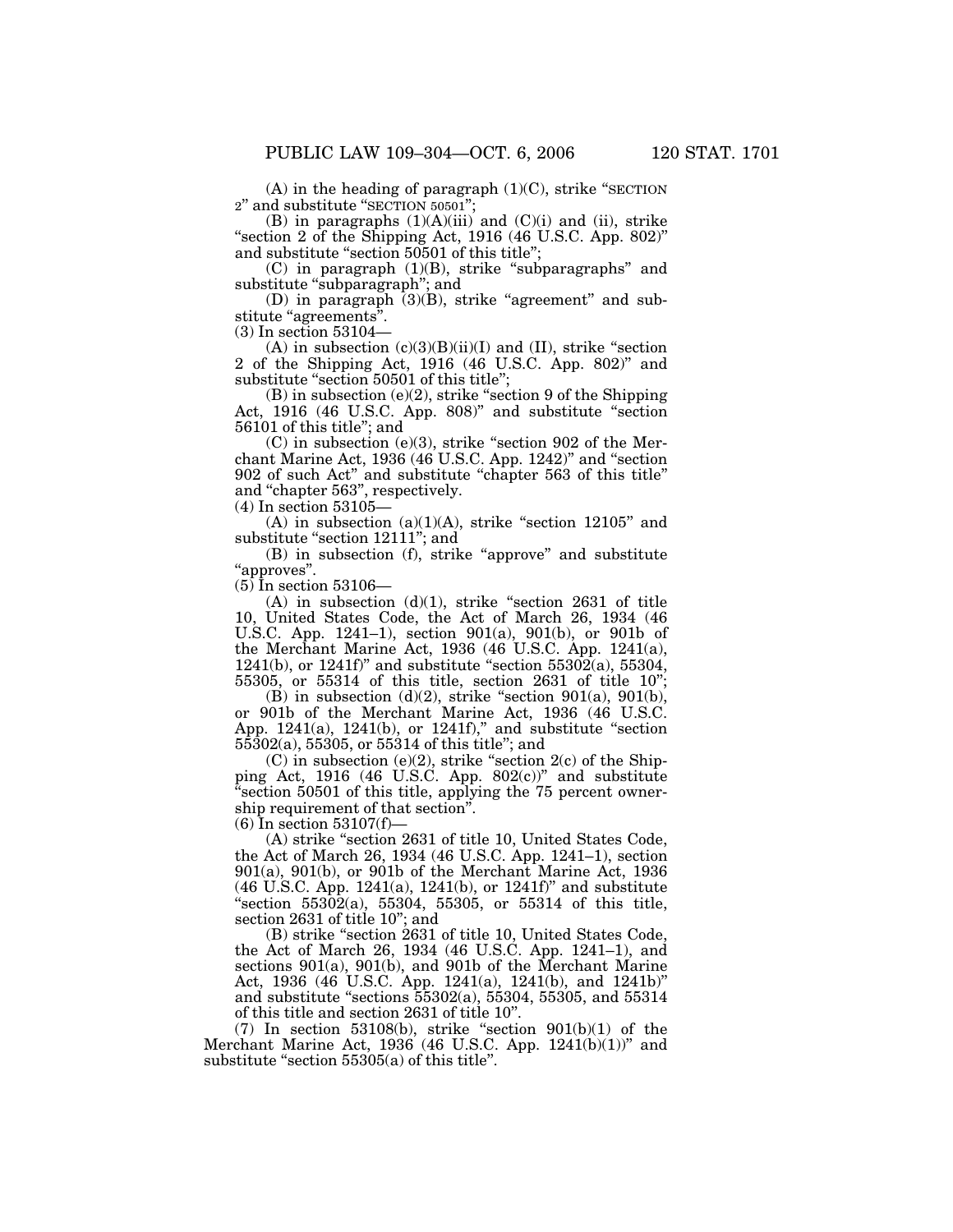(b) OTHER CONFORMING PROVISIONS.—If this Act is enacted prior to October 1, 2005, then—

(1) until that date, the reference in section  $12111(c)(3)$ of title 46, United States Code, as enacted by this Act, to ''chapter 531 of this title'' is deemed instead to be a reference to ''subtitle B of title VI of the Merchant Marine Act, 1936''; and

(2) section 3534(b)(1) of the Maritime Security Act of 2003 (Public Law 108–136, 117 Stat. 1818) is repealed.

### **SEC. 14. AMENDMENTS TO PARTIALLY RESTATED PROVISIONS.**

(a) Section 2793 of the Revised Statutes (19 U.S.C. 288, 46 App. U.S.C. 111, 123) is amended by striking "or tonnage tax".

(b) Section 809(a) of the Merchant Marine Act, 1936 (46 App. U.S.C.  $1213(a)$ ), is amended by striking "and section  $211(a)$ ".

### **SEC. 15. ADDITIONAL AMENDMENTS TO TITLE 46.**

Title 46, United States Code, is amended as follows:

(1) The analysis of subtitle II is amended as follows:

(A) In each chapter item, capitalize the first letter of each word containing 4 or more letters.

(B) Strike the item for chapter 39.

(C) The item for chapter 45 is amended to read as follows:

### **''45. Uninspected Commercial Fishing Industry Vessels** ...................... **4501''.**

(2) Section 2101 is amended as follows:

(A) Paragraphs (2), (3), (3a), (6), (10), (10a), (12), (17b),

(36), (41), (44), (45), and (46) are repealed.

(B) In paragraph (8a), insert ''Prevention'' after ''Abuse''.

 $(C)$  In paragraph  $(18)$ , strike "those".

(D) In paragraph (34)—

 $(i)$  strike ", except in part H,"; and

(ii) strike ''head'' and substitute ''Secretary''.

(3) In section  $2102(b)$ , strike "West" and "East" and substitute "west" and "east", respectively.

(4) In section 2106, strike ''a district court of the United States'' and substitute ''the district court of the United States for any district''.

(5) Section 2108 is repealed.

(6) In section 2110—

 $(A)$  in subsection  $(a)(2)$ , strike "part B of this title" and substitute "part B of this subtitle"

 $(B)$  in subsection  $(b)(2)(A)(iii)$ , strike the period at the end and substitute "; and";

 $(C)$  in subsection  $(b)(5)$ , strike "fees" and substitute "fee"

(D) In subsection (f), strike ''Secretary of the Treasury shall deny the clearance required by section 4197 of the Revised Statutes of the United States (46 App. U.S.C. 91)'' and substitute ''Secretary of Homeland Security shall deny the clearance required by section 60105 of this title''; and

(E) In subsection (j), strike "state" and substitute "State".

(7) In section 2301, strike ''section'' and substitute ''sections 2304 and''.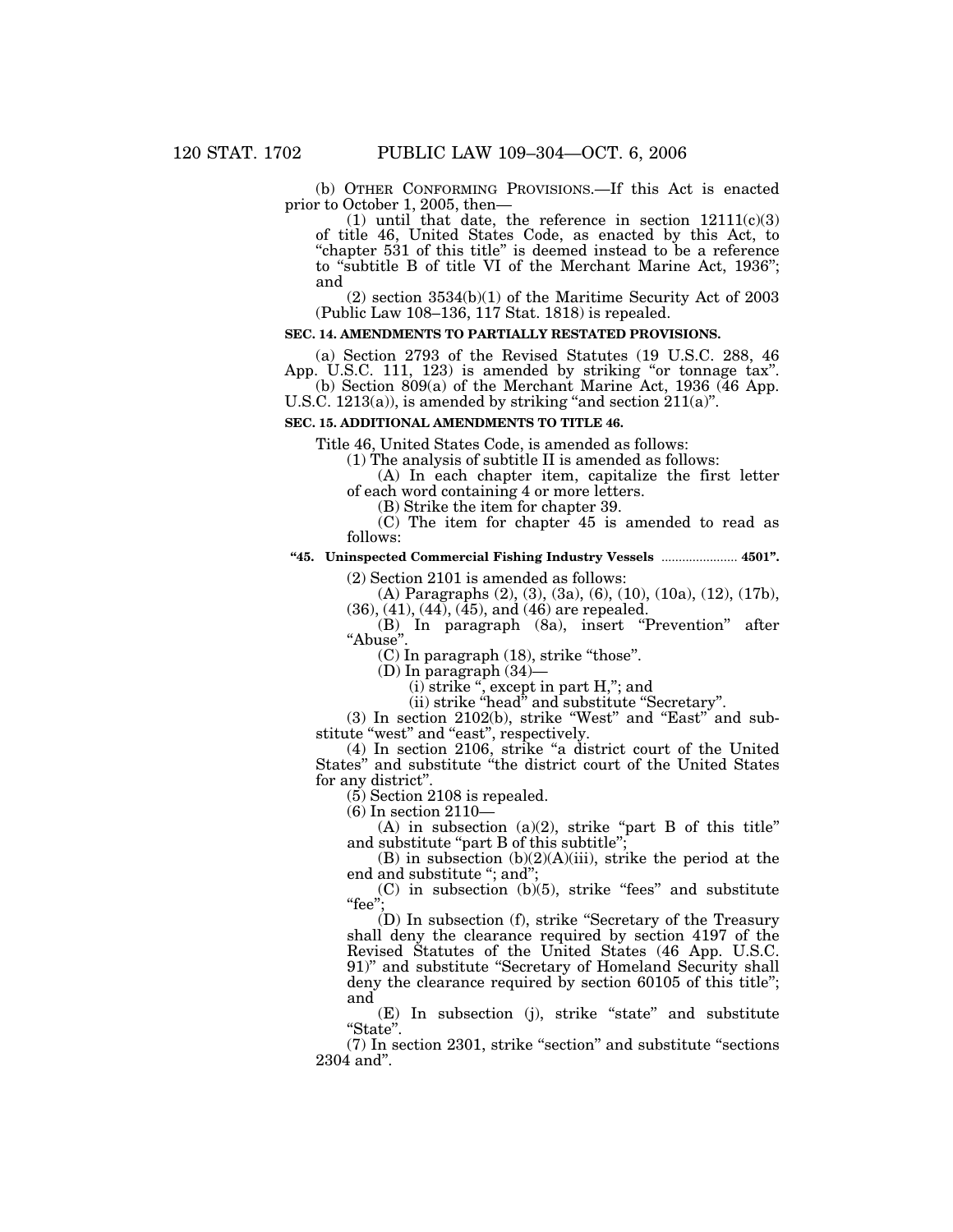(8) In section 2304—

(A) insert the paragraph designation " $(1)$ " after " $(a)$ "; and

(B) insert at the end of subsection (a) the following new paragraph:

"(2) Paragraph (1) does not apply to a vessel of war or a vessel owned by the United States Government appropriated only to a public service.''.

(9) In section  $2306(a)(2)$ , strike "section  $212(A)$  of the Merchant Marine Act, 1936 (46 App. U.S.C. 1122a)," and substitute ''section 50113 of this title''.

(10) In section 3205(d), strike ''Secretary of the Treasury shall withhold or revoke the clearance required by section 4197 of the Revised Statutes (46 App. U.S.C. 91)'' and substitute ''Secretary of Homeland Security shall withhold or revoke the clearance required by section 60105 of this title''.

(11) In section 3302—

(A) in subsection (b), insert a comma after ''fishing vessel'';

(B) in subsection (j) $(2)(B)$ , strike "section 1304 of the Merchant Marine Act, 1936 (46 App. U.S.C. 1295c)'' and substitute "chapter 515 of this title"; and

(C) in subsection  $(l)(1)(C)$ , strike "Inc.." and substitute "Inc."

 $(12)$  In section 3306 $(d)$ , strike "section 1302 $(3)$  of the Merchant Marine Act, 1936 (46 App. U.S.C. 1295 $a(3)$ )" and substitute "section 51102 of this title".

(13) In section 3318(f), strike the period after ''felony''.

(14) In the analysis of chapter 37, the item for section 3719 is amended to read as follows:

''3719. Reduction of oil spills from single hull non-self-propelled tank vessels.''.

 $(15)$  In paragraphs  $(1)(C)$ ,  $(2)$ , and  $(3)$  of section 3703a $(c)$ , strike ''documentation under section 4136 of the Revised Statutes of the United States (46 App. U.S.C. 14)'' and substitute ''documentation as a wrecked vessel under section 12112 of this title''.

(16) In section 3704, strike ''section 27 of the Merchant Marine Act, 1920 (46 App. U.S.C. 883)," and substitute "chapter 551 of this title''.

 $(17)$  In section  $3718(e)(1)$ , strike "Secretary of the Treasury" and ''section 4197 of the Revised Statutes of the United States (46 App. U.S.C. 91)'' and substitute ''Secretary of Homeland Security" and "section 60105 of this title", respectively.

(18) In section 4702, strike the subsection " $(a)$ " designation. (19) In section 4705—

(A) strike ''subcontractor not'' and substitute ''subcontractor are not'';

(B) strike " $(a)(1)$ " and substitute " $(a)$ ";

(C) strike ''(2) Paragraph (1)'' and substitute ''(b) Subsection  $(a)$ ";

(D) strike " $(A)$ " and substitute " $(1)$ "; and

 $(E)$  strike " $(B)$ " and substitute " $(2)$ ".

(20) In section 5113(b), strike ''section 4197 of the Revised Statutes (46 App. U.S.C. 91)" and substitute "section 60105 of this title''.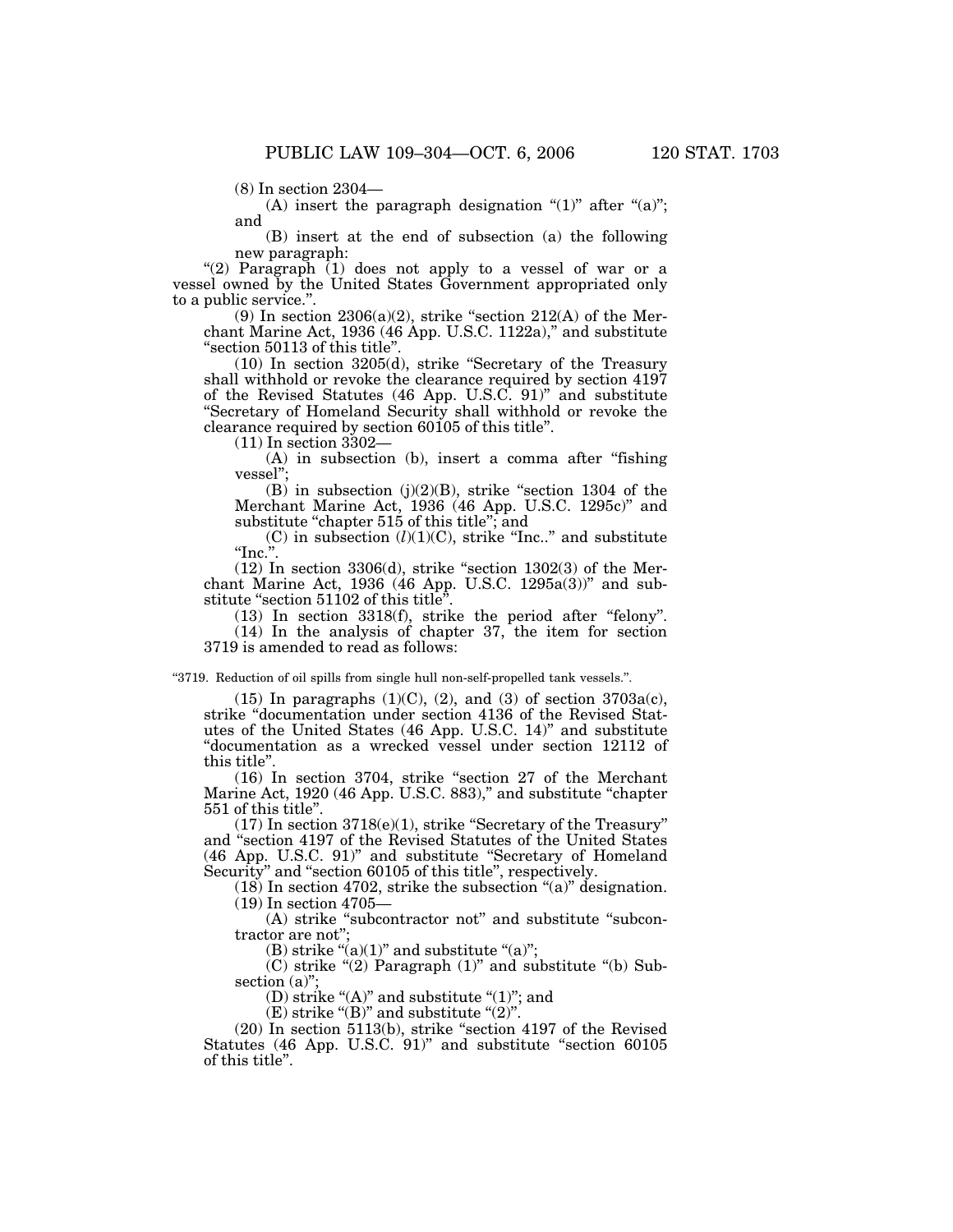(21) In section 6101, redesignate the second subsection (g) and subsection (h) as subsections (h) and (i), respectively.

 $(22)$  In section 8103 $(a)$ , strike "Only" and substitute "Except" as otherwise provided in this title, only''.

 $(23)$  In section  $9307(b)(2)(A)$ , strike "The" and substitute " $the$ "

(24) In section 12503(a), in the matter before paragraph (1), strike ''delegee'' and substitute ''delegate''.

(25) In section 13102(a), insert ''(26 U.S.C. 9504)'' after ''Internal Revenue Code of 1986''.

(26) In section 14305(a)—

(A) in paragraph  $(1)$ , strike "and sections  $12106(c)$  and 12108(c)'' and substitute ''of this subtitle and section 12116'';

(B) in paragraph (5), strike ''section 4283 of the Revised Statutes of the United States (46 App. U.S.C. 183)'' and substitute "section 30506 of this title";

(C) in paragraph (6), strike ''sections 27 and 27A of the Act of June 5, 1920 (46 App. U.S.C. 883 and 883– 1)'' and substitute ''sections 12118 and 12132 of this title''; and

(D) in paragraph (7), strike ''Act of July 14, 1956 (46 App. U.S.C. 883a)'' and substitute ''section 12139(b) of this title''.

(27) In section 31306(a), strike ''section 9 or 37 of the Shipping Act, 1916 (46 App. U.S.C. 808, 835)'' and substitute  $\degree$ section 56102 or 56103 of this title".

(28) In section 31308, strike ''title XI of the Merchant Marine Act, 1936 (46 App. U.S.C. 1271 et seq.)'' and substitute "chapter 537 of this title".

(29) In section 31322—

(A) in subsection (a)(4)(A), strike "section  $12102(c)$ " and substitute "section 12113(c)";

(B) in subsection  $(a)(4)(E)$ , strike "under section 12102(a)'' and substitute ''for purposes of documentation under section 12103''; and

(C) in subsection  $(f)(2)$ , strike "section 12102(c)" and substitute "section 12113(c)".

(30) In section 31325(b)(3)(B), strike ''section 9 or 37 of the Shipping Act, 1936 (46 App. U.S.C. 808, 835)'' and substitute ''section 56101 or 56102 of this title''.

(31) In section 31326(b)—

(A) in paragraph (1), strike ''title XI of the Merchant Marine Act, 1936 (46 App. U.S.C. 1101 et seq.)'' and substitute "chapter 537 of this title,"; and

(B) in paragraph (2), strike "title XI of that Act" and substitute "chapter 537 of this title".

(32) In section 31329—

 $(A)$  in subsection  $(a)(1)$ , strike "section 12102" and substitute "section 12103"; and

 $(B)$  in subsection  $(b)$ –

(i) in paragraph (2), strike ''section 902 of the Merchant Marine Act, 1936 (46 App. U.S.C. 1242)'' and substitute "chapter 563 of this title"; and

(ii) in paragraph (3), strike "sale foreign within the terms of the first proviso of section 27 of the Merchant Marine Act, 1920 (46 App. U.S.C. 883)" and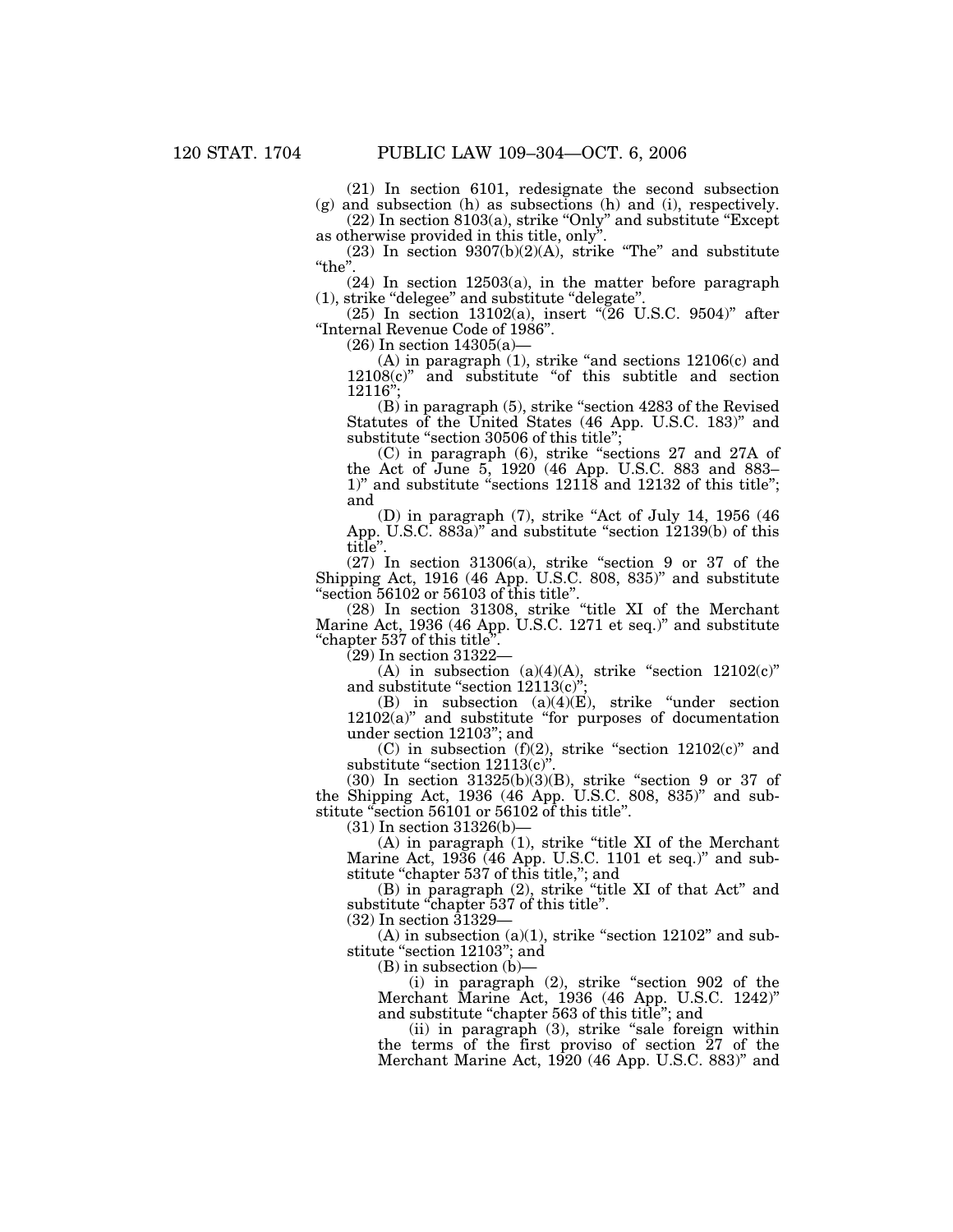substitute "sale to a person not a citizen of the United States under section 12132 of this title''.

(33)(A) Sections 70118 and 70119, as added by section 801(a) of the Coast Guard and Maritime Transportation Act of 2004 (Public Law 108–293, 118 Stat. 1078), are redesignated as sections 70117 and 70118, respectively, and moved to appear immediately after section 70116 of title 46, United States Code.

(B) Sections 70117 and 70118, as added by section  $802(a)(2)$ of such Act, are redesignated as sections 70120 and 70121, respectively, and moved to appear immediately after section 70119 of title 46, United States Code.

(C) In section 70120(a) (as redesignated by subparagraph (B)), strike ''section 70120'' and substitute ''section 70119''.

(D) In section 70121(a) (as redesignated by subparagraph  $(B)$ )—

(i) strike ''section 70120'' and substitute ''section 70119''; and

(ii) strike ''section 4197 of the Revised Statutes of the United States (46 U.S.C. App. 91)" and substitute "section 60105 of this title''.

(E) In the analysis of chapter 701, strike the items relating to sections 70117–70119 and substitute the following:

''70117. Firearms, arrests, and seizure of property. ''70118. Enforcement by State and local officers. ''70119. Civil penalty. ''70120. In rem liability for civil penalties and certain costs.

"70120. In rem liability for civil per<br>"70121. Withholding of clearance.".

### **SEC. 16. RECREATIONAL BOATING SAFETY TECHNICAL AMENDMENTS.**

(a) SECTION 2102.—Section 2102 of title 46, United States Code, is amended by—

(1) striking subsection (a); and

(2) striking the subsection (b) designation.

(b) CHAPTER 131.—Chapter 131 of title 46, United States Code, is amended as follows:

(1) Redesignate sections 13101 to 13106 as sections 13102 to 13107.

(2) Insert as the first section the following:

### **''§ 13101. Definitions**

''In this chapter:

"(1) ELIGIBLE STATE.—The term 'eligible State' means a State that has a State recreational boating safety program accepted by the Secretary.

''(2) STATE RECREATIONAL BOATING SAFETY PROGRAM.—The term 'State recreational boating safety program' means education, assistance, and enforcement activities conducted for maritime casualty prevention, reduction, and reporting for recreational boating.''.

(3) In the chapter analysis, redesignate items 13101 to 13106 as items 13102 to 13107 and insert as the first item the following:

''13101. Definitions.''.

(c) CROSS REFERENCES.—

(1) Section 4 of the Dingell-Johnson Sport Fish Restoration Act (16 U.S.C. 777c) is amended by striking "13106" wherever appearing and substituting "13107".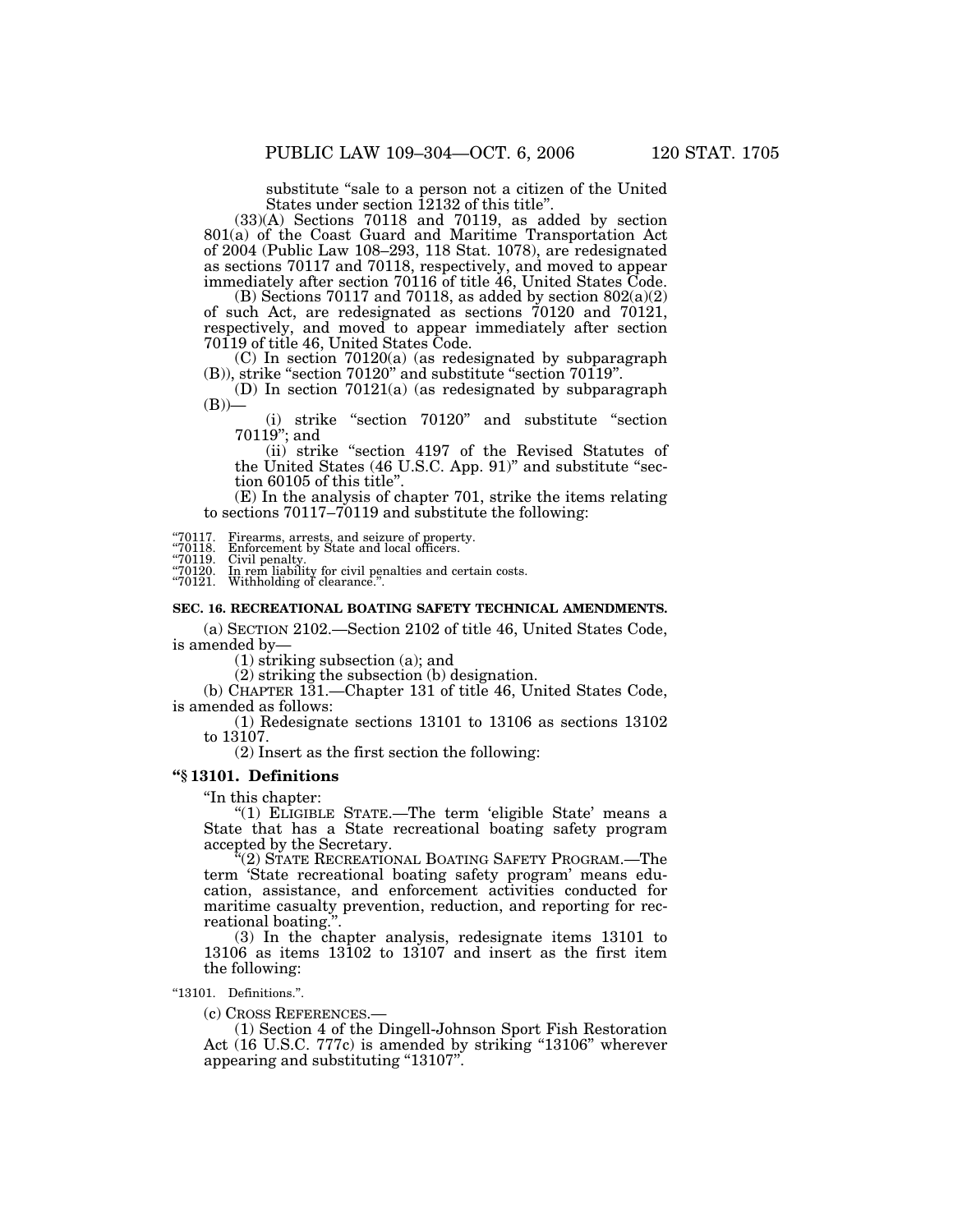(2) Section 9504(c) of the Internal Revenue Code of 1986  $(26 \text{ U.S.C. } 9504(c))$  is amended by striking "section 13106" and substituting "section 13107".

(3) Section 13102(c) of title 46, United States Code, as redesignated by subsection (b), is amended by striking "section 13103" and substituting "section 13104".

(4) Section  $13103(c)$  of title 46, United States Code, as redesignated by subsection (b), is amended by striking ''section 13106'' and substituting ''section 13107''.

(5) Section 13107(a)(1) of title 46, United States Code, as redesignated by subsection (b), is amended by striking ''section 13103" and substituting "section 13104".

(6) Section 13108(a) of title 46, United States Code, is amended by—

(A) striking "section 13103" and substituting "section 13104''; and

(B) striking ''section 13105'' and substituting ''section 13106''.

 $(7)$  Section 31322 $(d)(1)(A)$  of title 46, United States Code, is amended by striking "section  $13106(b)(8)$ " and substituting ''section 13107(b)(8)''.

### **SEC. 17. CONFORMING AMENDMENTS TO OTHER LAWS.**

(a) TITLE 10.—Title 10, United States Code, is amended as follows:

(1) In section  $374(b)(4)(A)(iv)$ , strike "The Maritime Drug Law Enforcement Act (46 U.S.C. App. 1901 et seq.)" and substitute "Chapter 705 of title 46".

 $(2)$  In section  $2218(d)(2)$ , strike "sections 508 and 510 of the Merchant Marine Act of 1936 (46 U.S.C. App. 1158, 1160), shall be deposited in the Fund'' and substitute ''sections 57101– 57104 and chapter 573 of title 46''.

(3) In section  $2350b(g)(2)$ , strike "section  $901(b)$  of the Merchant Marine Act, 1936 (46 U.S.C. App. 1241(b))" and substitute ''section 55305 of title 46''.

(4) In section 2645—

(A) in subsection (c), strike ''the second sentence of section 1208(a) of the Merchant Marine Act, 1936 (46 U.S.C. App.  $1288(a)$ " and substitute "section 53909(b) of title 46'';

 $(B)$  in subsection  $(h)(1)$ , strike "title XII of the Merchant" Marine Act,  $1936$  (46 U.S.C. App. 1281 et seq.)," and substitute "chapter 539 of title 46"; and

(C) in subsection  $(h)(2)$ , strike "the first sentence of section 1208(a) of the Merchant Marine Act, 1936 (46 U.S.C. App.  $1288(a)$ " and substitute "section  $53909(a)$  of title 46''.

(5) In section 5985, strike ''section 1304 of the Merchant Marine Act, 1936 (46 U.S.C. App. 1295c)," and substitute ''chapter 515 of title 46''.

 $(6)$  In section 7721(a), strike "the Act of March 3, 1925 (commonly referred to as the 'Public Vessels Act') (46 U.S.C. App. 781–790)" and substitute "chapter 311 of title 46".

(b) TITLE 11.—Title 11, United States Code, is amended as follows:

(1) In section 362(b)—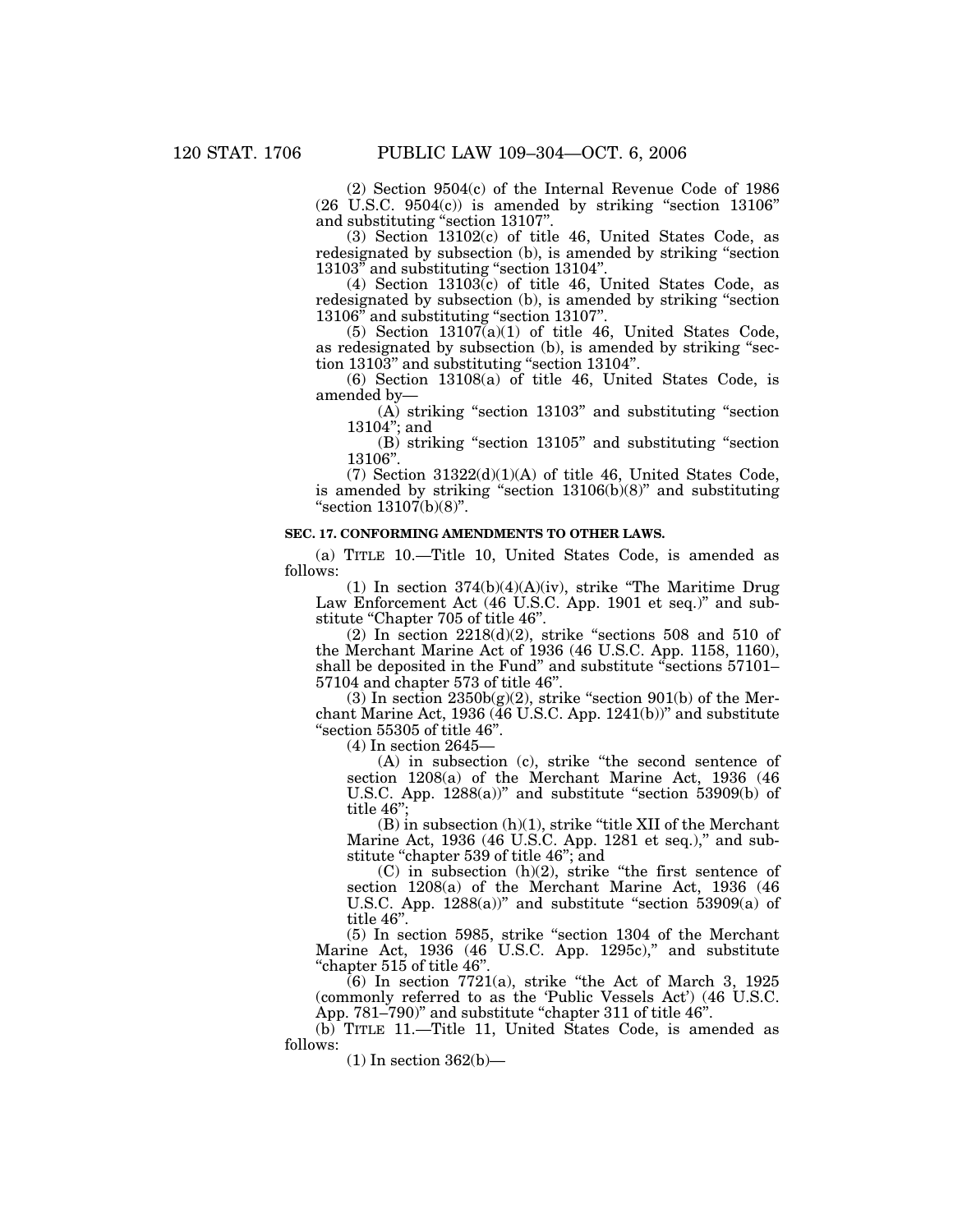(A) in paragraph (12), strike ''section 207 or title XI of the Merchant Marine Act, 1936'' and substitute ''chapter 537 of title 46 or section 109(h) of title 49''; and

(B) in paragraph (13), strike ''section 207 or title XI of the Merchant Marine Act, 1936'' and substitute ''chapter 537 of title 46''.

(2) In section  $1110(a)(3)(A)(ii)$ , strike "documented vessel (as defined in section  $30101(1)$  of title 46)" and substitute ''vessel documented under chapter 121 of title 46''.

(c) TITLE 14.—Sections  $821(b)$  and  $823a(b)$  of title 14, United States Code, are each amended by striking paragraphs (3)–(5) and substituting the following:

" $(3)$  Section  $30\overline{1}01$  of title 46 (popularly known as the Admiralty Extension Act).

"(4) Chapter 309 of title 46 (known as the Suits in Admiralty Act).

''(5) Chapter 311 of title 46 (known as the Public Vessels Act).".

(d) TITLE 18.—Title 18, United States Code, is amended as follows:

(1) In section  $229F(9)(C)$ , strike "section 3(b) of the Maritime Drug Enforcement Act, as amended (46 U.S.C., App. sec. 1903(b))'' and substitute ''section 70502(b) of title 46, United States Code''.

(2) In section 507—

(A) in the first paragraph, strike "recording, registry, or enrollment of any vessel, in the office of any collector of the customs, or a license to any vessel for carrying on the coasting trade or fisheries of the United States'' and substitute "documentation of any vessel";

(B) in the first paragraph, strike "collector or other"; and

(C) in the second paragraph, strike ''license,''.

(3) In section 924—

(A) in subsections (c)(2), (e)(2)(A)(i), (g)(2), and (k)(1), strike "the Maritime Drug Law Enforcement Act (46 U.S.C. App. 1901 et seq.)'' and substitute ''chapter 705 of title  $46$ "; and

(B) in subsection  $(g)(2)$ , strike "802 et seq." and substitute "801 et seq."

(4) In section  $929(a)(2)$ , strike "the Maritime Drug Law Enforcement Act (46 U.S.C. App. 1901 et seq.)" and substitute ''chapter 705 of title 46''.

 $(5)$  In section 965(a), strike "section 4197 of the Revised Statutes of the United States (46 U.S.C. App. 91)'' and substitute "section 60105 of title 46".

(6) In section 2277(a), strike ''registered, enrolled, or licensed'' and substitute ''documented''.

(7) In section  $3142(e)$  and  $(f)(1)(C)$ , strike "the Maritime" Drug Law Enforcement Act (46 U.S.C. App. 1901 et seq.)'' and substitute "chapter 705 of title 46".

(e) INTERNAL REVENUE CODE OF 1986.—The Internal Revenue Code of 1986 (26 U.S.C. 1 et seq.) is amended as follows:

 $(1)$  In section 56(c)(2)-

(A) strike ''section 607 of the Merchant Marine Act, 1936 (46 U.S.C. 1177)'' and substitute ''chapter 535 of title 46, United States Code''; and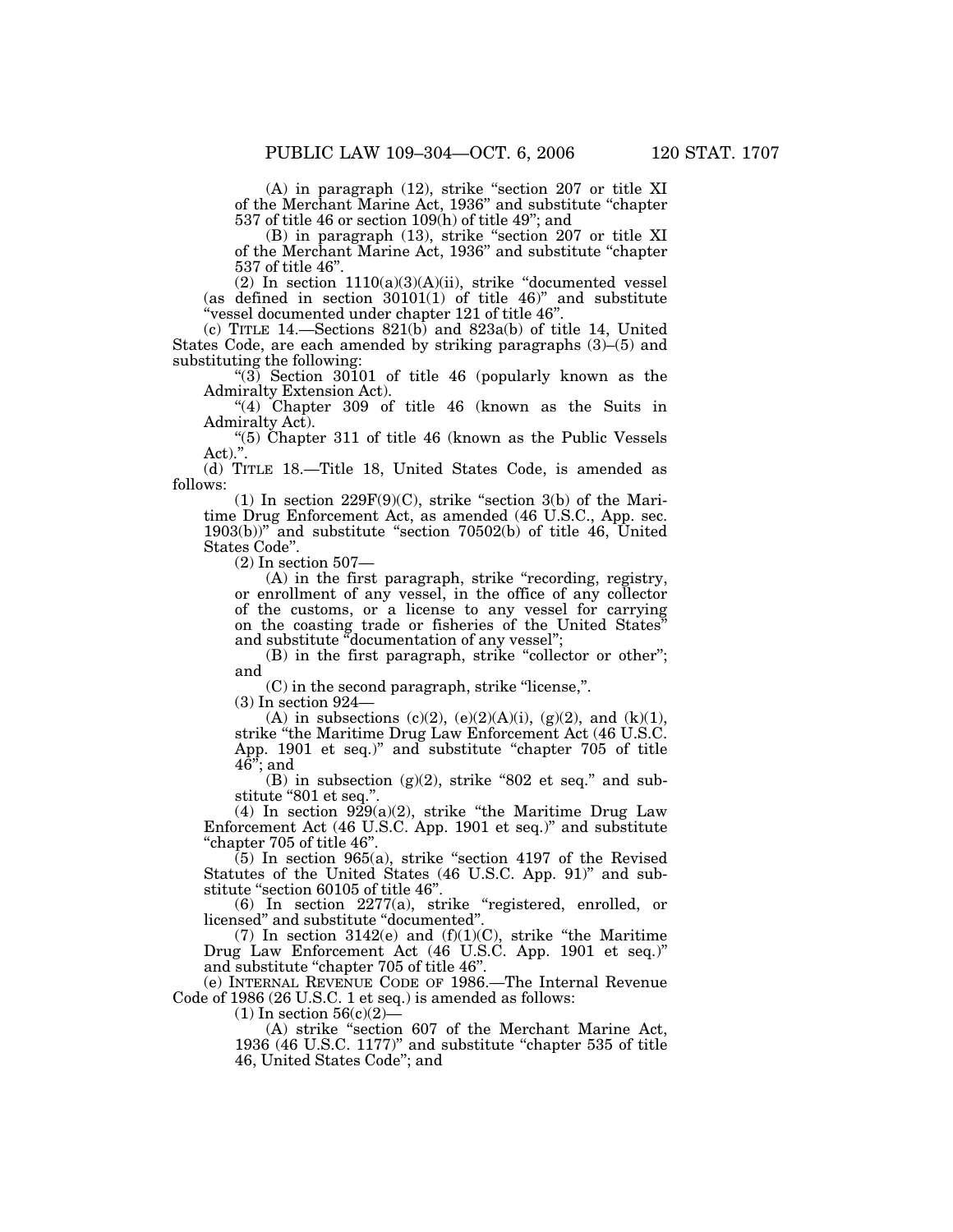(B) in subparagraphs (A) and (B), strike ''such section 607'' substitute ''such chapter 535''.

26 USC 140.

(2) In section  $140(a)(4)$ , strike "section  $607(d)$  of the Merchant Marine Act, 1936 (46 U.S.C. 1177)'' and substitute ''section 53507 of title 46, United States Code''.

(3) In section  $543(a)(1)(B)$ , strike "section 511 or 607 of the Merchant Marine Act, 1936 (46 U.S.C. App. 1161 or 1177)'' and substitute ''chapter 533 or 535 of title 46, United States Code''.

(4) In section 1023(2), strike ''section 511 of the Merchant Marine Act, 1936, as amended (46 U.S.C. 1161)'' and substitute ''chapter 533 of title 46, United States Code''.

(5) In section 1061—

(A) in paragraph (1), strike ''section 510 of the Merchant Marine Act, 1936, see subsection (e) of that section, as amended August 4, 1939 (46 U.S.C. App. 1160)'' and substitute ''chapter 573 of title 46, United States Code, see section 57307 of title 46";

(B) in paragraph (2), strike ''section 511 of such Act, as amended (46 U.S.C. App. 1161)'' and substitute ''chapter 533 of title 46, United States Code''; and

(C) strike paragraph (3).

(6) In section 7518—

 $(A)$  in subsection  $(a)(1)$ , strike "section 607 of the Merchant Marine Act, 1936'' and substitute ''chapter 535 of title 46 of the United States Code'';

(B) in subsections (a)(2) and (c)(1)(A) and (D), strike "section 607 of the Merchant Marine Act, 1936" and substitute "chapter 535 of title 46, United States Code"; and

(C) in subsection (g)(3)(C)(iii), strike ''Merchant Marine Act of 1936'' and substitute ''Merchant Marine Act, 1936,''. (f) TITLE 28.—Title 28, United States Code, is amended as follows:

(1) In section  $994(h)(1)(B)$  and  $(2)(B)$ , strike "the Maritime" Drug Law Enforcement Act (46 U.S.C. App. 1901 et seq.)'' and substitute "chapter 705 of title 46".

(2) In section 1605(d), strike ''the Ship Mortgage Act, 1920 (46 U.S.C. 911 and following)'' and ''that Act'' and substitute "section 31301 of title 46" and "chapter 313 of title 46", respectively.

 $(3)$  In section 2342 $(3)$ —

(A) in subparagraph (A), strike ''section 2, 9, 37, or 41 of the Shipping Act, 1916 (46 U.S.C. App. 802, 803, 808, 835, 839, and 841a)'' and substitute ''section 50501, 50502, 56101–56104, or 57109 of title 46''; and

(B) strike subparagraph (B) and substitute the following:

''(B) the Federal Maritime Commission issued pursuant to section 305, 41304, 41308, or 41309 or chapter 421 or 441 of title 46;''.

(4) In section 2680(d), strike ''sections 741–752, 781–790 of Title 46,'' and substitute ''chapter 309 or 311 of title 46''. (g) TITLE 40.—Title 40, United States Code, is amended as follows:

(1) In section 548, strike ''the Merchant Marine Act, 1936 (46 App. U.S.C. 1101 et seq.),'' and substitute ''part F of subtitle V of title 46''.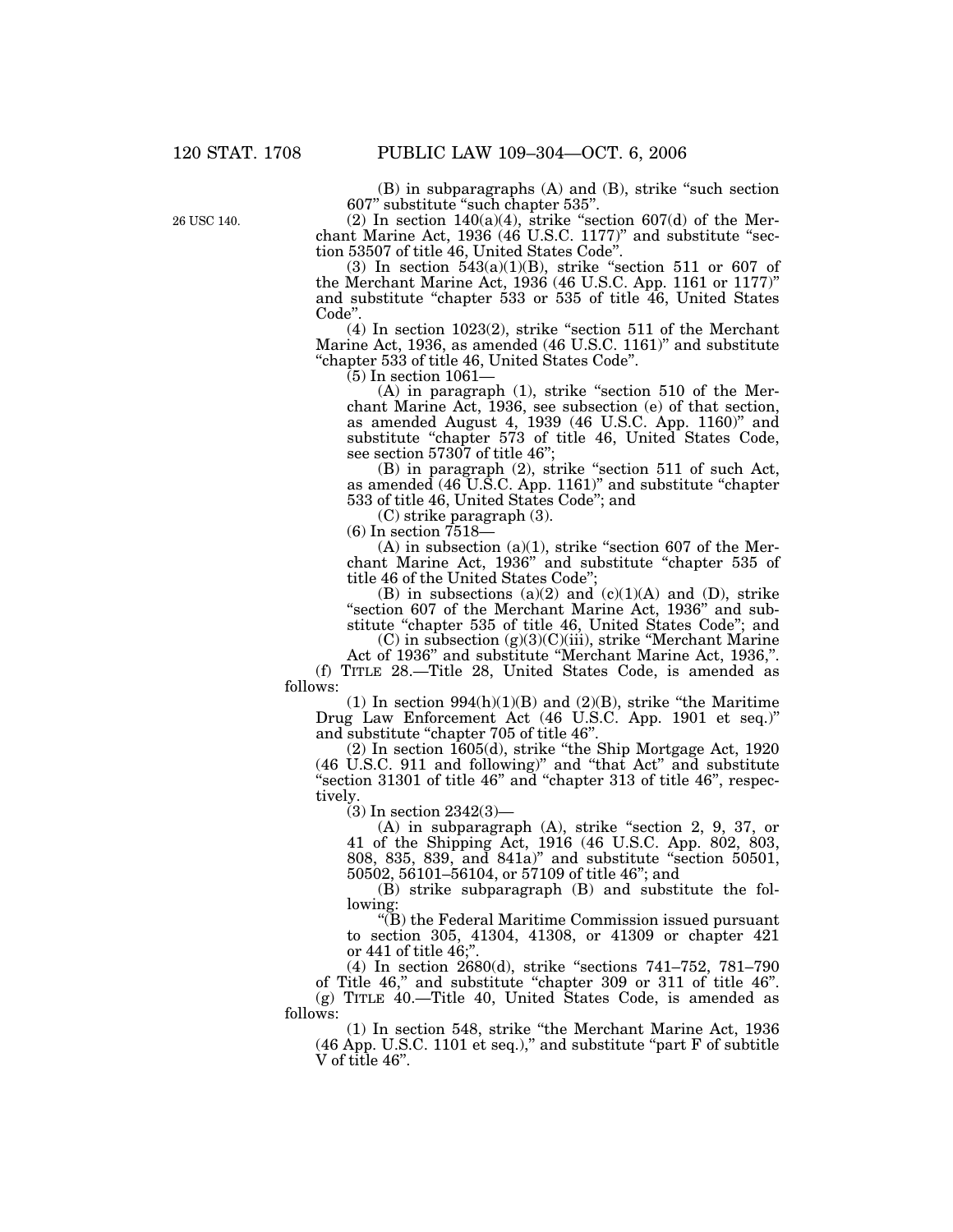(2) In section 3134(b), strike ''the Merchant Marine Act, 1936 (46 App. U.S.C. 1101 et seq.)'' and substitute ''subtitle  $\rm V$  of title  $46\rlap{.}^{\circ}.$ 

 $(3)$  In section  $3313(a)$ —

 $(A)$  in the matter before paragraph  $(1)$ , strike "Except" for the authority contained in section 3305(b) of this title, the'' and substitute ''The''; and

(B) in paragraph (1), strike "shall" and substitute "shall, except for the authority contained in section 3305(b) of this title,"

(h) TITLE 49.—Title 49, United States Code, is amended as follows:

 $(1)$  In section  $5122(c)(1)$ , strike "Secretary of the Treasury" and ''section 4197 of the Revised Statutes of the United States (46 App. U.S.C. 91)'' and substitute ''Secretary of Homeland Security'' and ''section 60105 of title 46'', respectively.

 $(2)$  In section 5901 $(3)(B)$ , strike "section 3 of the Shipping Act of 1984 (46 App. U.S.C. 1702)'' and substitute ''section 40102 of title 46''.

(i) MISCELLANEOUS.—Section 5501(a) of the Oceans Act of 1992 (Public Law 102–587, 106 Stat. 5084) is amended by adding the following: 46 USC app. 292 note.

" $(3)$  The exceptions provided by paragraph  $(2)$  shall apply under section 55109 of title 46, United States Code, to the same extent as under former section 1 of the Act of May 28, 1906, as amended by paragraph  $(1)$ .".

### **SEC. 18. TRANSITIONAL AND SAVINGS PROVISIONS.**

(a) CUTOFF DATE.—This Act replaces certain provisions enacted on or before April 30, 2005. If a law enacted after that date amends or repeals a provision replaced by this Act, that law is deemed to amend or repeal, as the case may be, the corresponding provision enacted by this Act. If a law enacted after that date is otherwise inconsistent with this Act, it supersedes this Act to the extent of the inconsistency.

(b) ORIGINAL DATE OF ENACTMENT UNCHANGED.—For purposes of determining whether one provision supersedes another based on enactment later in time, the date of enactment of a provision enacted by this Act is deemed to be the date of enactment of the provision it replaced.

(c) REFERENCES TO PROVISIONS REPLACED.—A reference to a provision replaced by this Act is deemed to refer to the corresponding provision enacted by this Act.

(d) LAWS GOVERNING APPLICABILITY OF PRIOR AMENDMENTS.— This Act does not affect any law governing the applicability of an amendment to a provision replaced by this Act, notwithstanding the repeal by this Act of the provision that was amended. To the extent that any such law governed the applicability of a provision replaced by this Act, that law governs the applicability of the corresponding provision enacted by this Act.

(e) REGULATIONS, ORDERS, AND OTHER ADMINISTRATIVE ACTIONS.—A regulation, order, or other administrative action in effect under a provision replaced by this Act continues in effect under the corresponding provision enacted by this Act.

(f) ACTIONS TAKEN AND OFFENSES COMMITTED.—An action taken or an offense committed under a provision replaced by this

46 USC note prec. 101.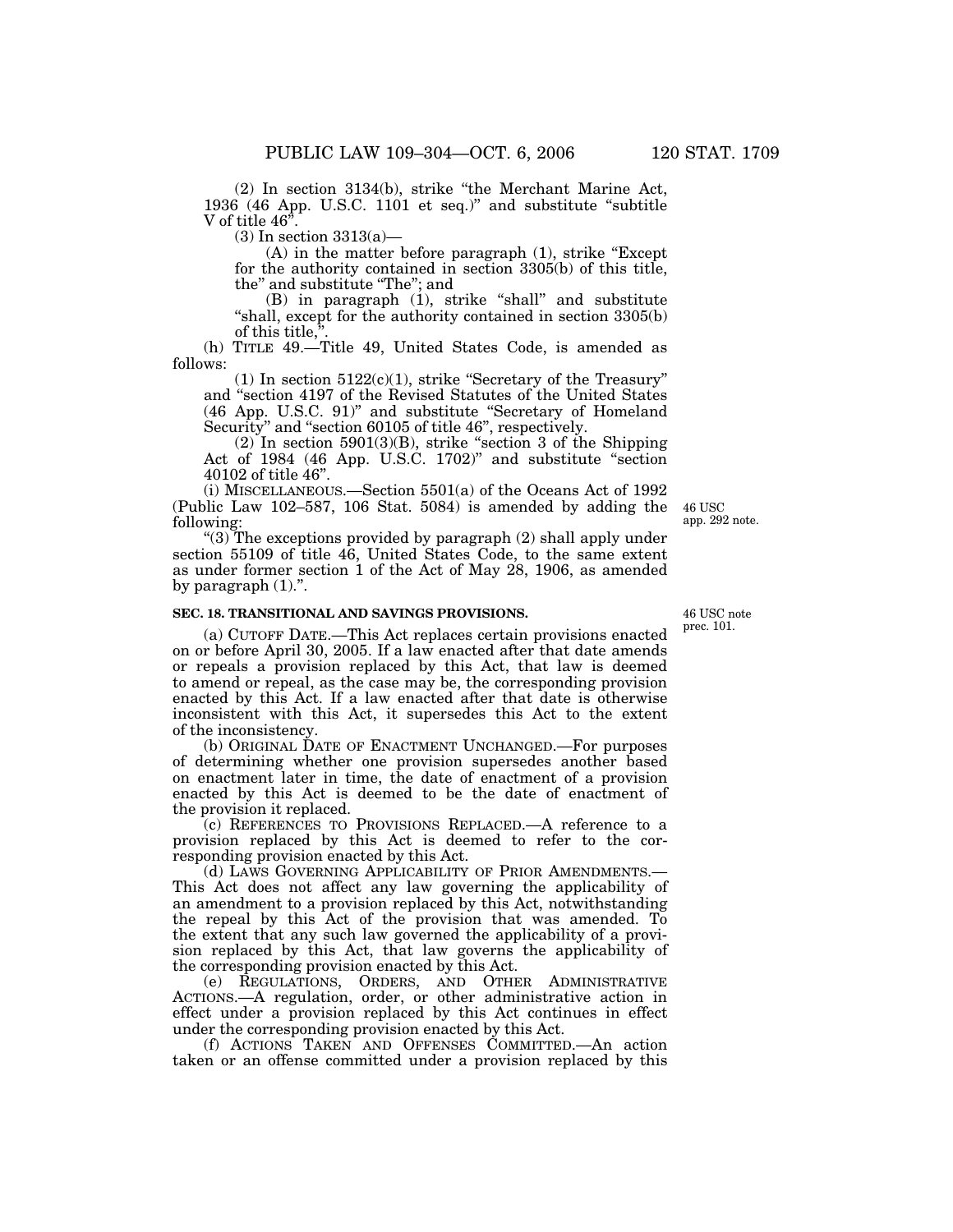Act is deemed to have been taken or committed under the corresponding provision enacted by this Act.

 $46$  USC note<br>prec.  $101.$ 

### SEC. 19. REPEALS.

The following provisions are repealed, except with respect to rights and duties that matured, penalties that were incurred, or proceedings that were begun before the date of enactment of this Act:

|                          | <b>United States Code</b> |                  |  |  |
|--------------------------|---------------------------|------------------|--|--|
| Revised Statutes Section | Title                     | Section          |  |  |
|                          | 46 App.                   | 124              |  |  |
|                          | 46 App.                   | 14               |  |  |
|                          | 46 App.                   | 42               |  |  |
| 4184                     | 46 App.                   | 57               |  |  |
| 4188                     | 46 App.                   | 59               |  |  |
| 4197                     | 46 App.                   | 91               |  |  |
|                          | 46 App.                   | 97               |  |  |
| 4204                     | 46 App.                   | 98               |  |  |
|                          | 46 App.                   | 100              |  |  |
| 4219                     | 46 App.                   | 121              |  |  |
| 4220                     | 46 App.                   | 122              |  |  |
| 4221                     | 46 App.                   | 125              |  |  |
| 4225                     | 46 App.                   | 128              |  |  |
| 4226                     | 46 App.                   | 129              |  |  |
| 4227                     | 46 App.                   | 135              |  |  |
|                          |                           | 141              |  |  |
|                          | 46 App.<br>46 App.        | 721              |  |  |
|                          |                           | 722              |  |  |
|                          | 46 App.                   |                  |  |  |
| 4240                     | 46 App.                   | 723              |  |  |
|                          | 46 App.                   | 724              |  |  |
| 4281                     | 46 App.                   | 181              |  |  |
|                          | 46 App.                   | 182              |  |  |
|                          | 46 App.                   | 183              |  |  |
|                          | 46 App.                   | 183 <sub>b</sub> |  |  |
|                          | 46 App.                   | 183c             |  |  |
| 4284                     | 46 App.                   | 184              |  |  |
| 4285                     | 46 App.                   | 185              |  |  |
| 4286                     | 46 App.                   | 186              |  |  |
| 4287                     | 46 App.                   | 187              |  |  |
| 4289                     | 46 App.                   | 188              |  |  |
|                          | 46 App.                   | 354              |  |  |
|                          | 46 App.                   | 355              |  |  |
|                          | 46 App.                   | 251              |  |  |
| 4320                     | 46 App.                   | 262              |  |  |
| 4336                     | 46 App.                   | 277              |  |  |
| 4370                     | 46 App.                   | 316              |  |  |
| 4373                     | 46 App.                   | 321              |  |  |
| 4374                     | 46 App.                   | 322              |  |  |
| 4375                     | 46 App.                   | 323              |  |  |
| 4376                     | 46 App.                   | 324              |  |  |
| 4378                     | 46 App.                   | 326              |  |  |
| 4379                     | 46 App.                   | 327              |  |  |
| 4380                     | 46 App.                   | 328              |  |  |
|                          | 46 App.                   | 491              |  |  |
|                          |                           |                  |  |  |

Revised Statutes

### Statutes at Large

|                 |                          |         |             | Statutes at Large | U.S. Code                                           |
|-----------------|--------------------------|---------|-------------|-------------------|-----------------------------------------------------|
| Date            | Chapter or<br>Public Law | Section | Vol-<br>ume | Page              | (46 App. un-<br>less other-<br>wise speci-<br>fied) |
| 1874<br>Apr. 18 | 110                      |         | 18          | $31$              | 336                                                 |
| 1878<br>June 19 | 324                      |         | 20          | $175$             | 725                                                 |
| 1884<br>June 26 | 121                      | 14      | 23          | 57                | 191                                                 |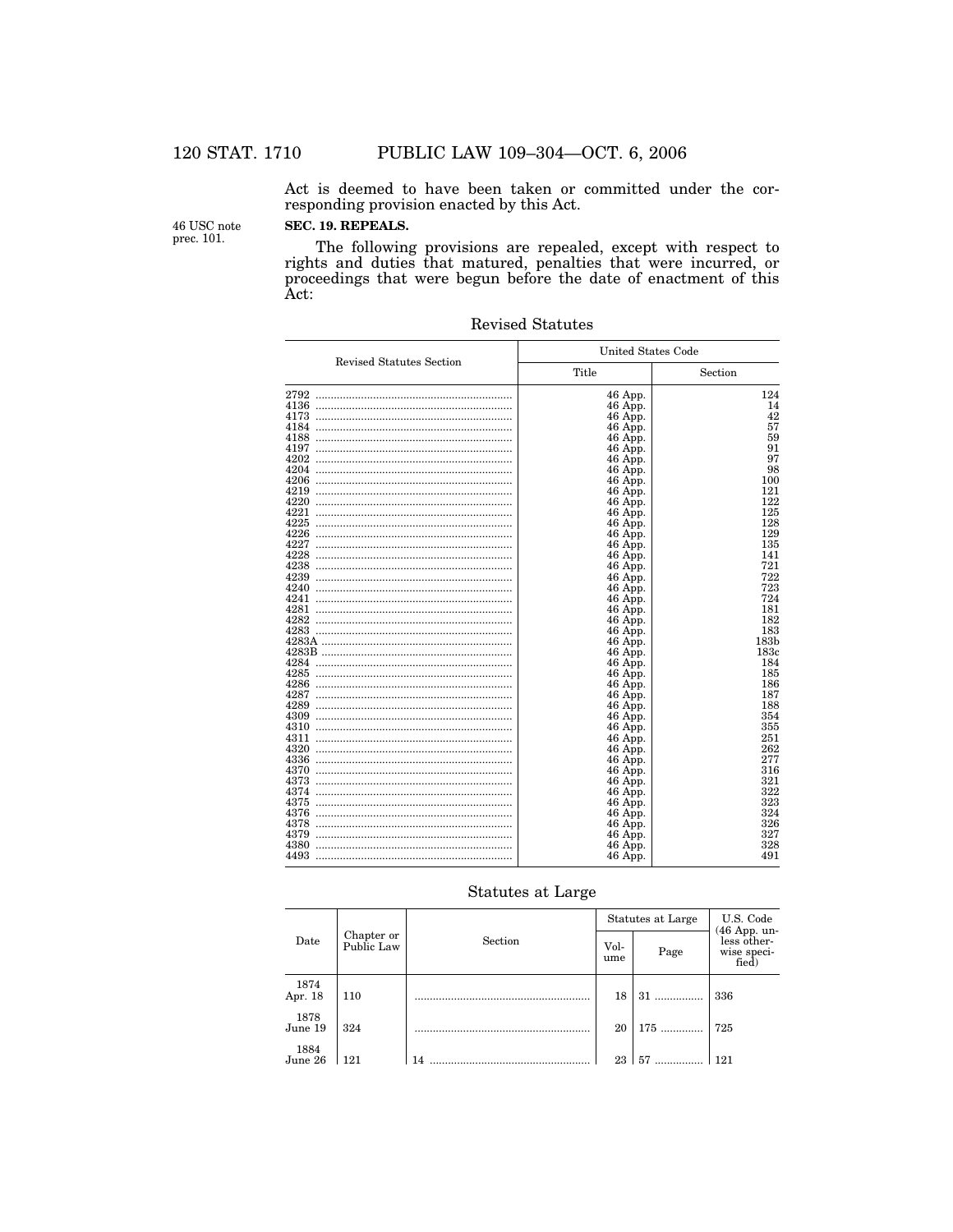# PUBLIC LAW 109–304—OCT. 6, 2006

|                 |                          |                                                                                           | Statutes at Large                            |                                                      | U.S. Code                                                 |  |
|-----------------|--------------------------|-------------------------------------------------------------------------------------------|----------------------------------------------|------------------------------------------------------|-----------------------------------------------------------|--|
| Date            | Chapter or<br>Public Law | Section                                                                                   | Vol-<br>ume                                  | Page                                                 | (46 App. un-<br>less other-<br>wise speci-<br>fied)       |  |
|                 |                          |                                                                                           | 23                                           | 57                                                   | 189                                                       |  |
| July 5          | 221                      |                                                                                           | 23<br>.                                      | 119                                                  | 3<br>9                                                    |  |
| 1886<br>June 19 | 421                      |                                                                                           | 24<br>24<br>24                               | 81<br>81<br>82                                       | 289<br>320<br>142                                         |  |
| 1887<br>Mar. 3  | 339                      |                                                                                           | 24                                           | 475                                                  | 143                                                       |  |
| 1892<br>July 26 | 248                      |                                                                                           | 27<br>27                                     | 267<br>268                                           | 144<br>145                                                |  |
| 1893<br>Feb. 13 | 105                      | 5                                                                                         | 27<br>27<br>27<br>27<br>27<br>27<br>27<br>27 | 445<br>445<br>445<br>445<br>446<br>446<br>446<br>446 | 190<br>191<br>192<br>193<br>194<br>196<br>195<br>$190$ nt |  |
| Oct. 31         | No. 13                   |                                                                                           | 28                                           | 13                                                   | 726                                                       |  |
| 1898<br>Feb. 17 | 26                       |                                                                                           | 30<br>30                                     | 248<br>248                                           | 290<br>291                                                |  |
| 1900<br>Mar. 31 | 120                      |                                                                                           | 31                                           | 58                                                   | 163                                                       |  |
| 1906<br>May 28  | 2566                     | 1 (except as may be applicable<br>under section $5501(a)(2)$ of Pub.<br>L. $102 - 587$ ). | 34                                           | 204                                                  | 292                                                       |  |
| 1908<br>Mar. 24 | 96                       |                                                                                           | 35<br>35                                     | 46<br>46                                             | 133<br>134                                                |  |
| May 28          | 212                      |                                                                                           | 35                                           | 425                                                  | 104                                                       |  |
| 1909<br>Aug. 5  | 6                        |                                                                                           | 36                                           | 111                                                  | 121                                                       |  |
| 1910<br>Mar. 8  | 86                       |                                                                                           | 36                                           | 234                                                  | 132                                                       |  |
| 1912<br>Aug. 1  | 268                      |                                                                                           | 37<br>37<br>37<br>37                         | 242<br>242<br>242<br>242                             | 727<br>729<br>730<br>731                                  |  |
| 1913<br>Oct.3   | 16                       |                                                                                           | 38                                           | 195                                                  | 19 U.S.C.<br>128, 130,<br>131;<br>46 App. 146             |  |
| 1915<br>Mar. 4  | 153                      |                                                                                           | 38                                           | $1185$                                               | 688                                                       |  |
|                 | 171                      |                                                                                           | 38                                           | 1193                                                 | 19 U.S.C.<br>128, 131;<br>46 App. 121,<br>128, 146        |  |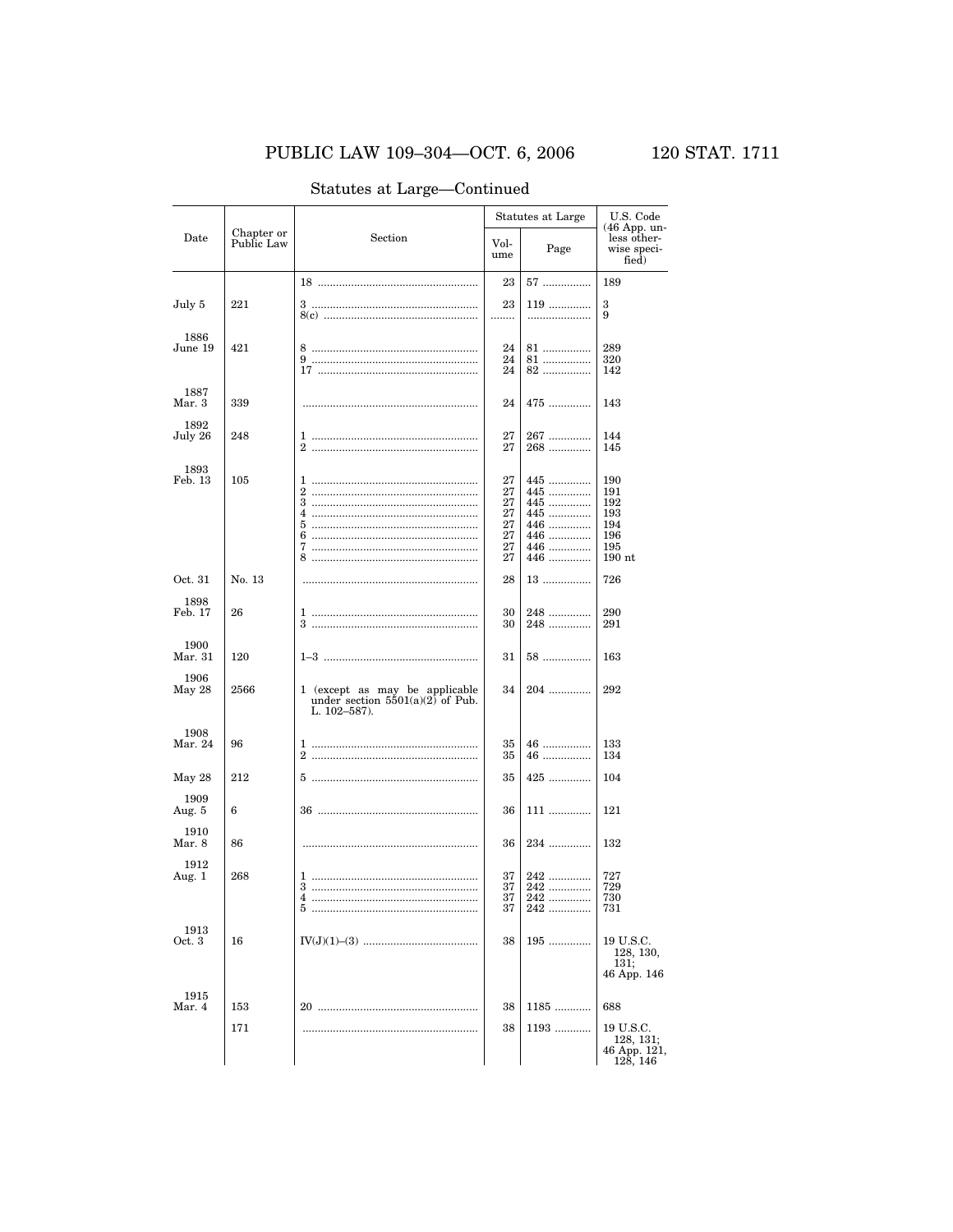|                 |                          |             |                | Statutes at Large    | U.S. Code                                             |
|-----------------|--------------------------|-------------|----------------|----------------------|-------------------------------------------------------|
| Date            | Chapter or<br>Public Law | Section     | Vol-<br>ume    | Page                 | $(46$ App. un-<br>less other-<br>wise speci-<br>fied) |
| 1916<br>Sept. 7 | 451                      |             | 39<br>39       | 728<br>729           | 801<br>802                                            |
|                 |                          |             | 39<br>39<br>39 | 729<br>730<br>732    | 803<br>808<br>811                                     |
|                 |                          |             | 39<br>39       | 738<br>738<br>       | 833<br>834<br>835                                     |
|                 |                          |             | .<br>.<br>.    |                      | 836<br>837<br>839                                     |
| 1920            |                          |             |                |                      | 842                                                   |
| Mar. 9          | 95                       | 2<br>3      | 41<br>41<br>41 | 525<br>525<br>526    | 741<br>742<br>743                                     |
|                 |                          | 4<br>5      | 41<br>41       | 526<br>526           | 744<br>745, 745 nt                                    |
|                 |                          | 6<br>7<br>8 | 41<br>41<br>41 | 527<br>527<br>527    | 746<br>747<br>748                                     |
|                 |                          |             | 41<br>41<br>41 | 527<br>528<br>528    | 749<br>750<br>751                                     |
| Mar. 30         | 111                      |             | 41<br>41       | 528<br>537           | 752<br>761                                            |
|                 |                          | 2<br>4<br>5 | 41<br>41<br>41 | 537<br>537<br>537    | 762<br>764<br>765                                     |
|                 |                          | 6<br>7<br>8 | 41<br>41<br>41 | 537<br>538<br>538    | 766<br>767<br>768                                     |
| June 5          | 250                      | 6           | 41<br>41       | 988<br>991           | 861<br>865                                            |
|                 |                          | 7<br>8      | 41<br>41<br>41 | 991<br>992<br>992    | 866<br>867<br>868                                     |
|                 |                          |             | 41<br>41<br>41 | 992<br>993<br>993    | 869<br>871<br>872                                     |
|                 |                          |             | 41<br>41<br>41 | 994<br>995<br>997    | 875<br>876<br>877                                     |
|                 |                          |             | 41<br>41       | 999<br>999           | 883<br>$883 - 1$<br>884                               |
|                 |                          |             | 41<br>41<br>41 | 1007<br>1008<br>1008 | 887<br>888<br>889                                     |
| 1925<br>Mar. 3  | 428                      |             | 43             | 1112                 | 781                                                   |
|                 |                          | 4           | 43<br>43<br>43 | 1112<br>1112<br>1112 | 782<br>783<br>784                                     |
|                 |                          | 5           | 43<br>43<br>43 | 1113<br>1113<br>1113 | 785<br>786<br>787                                     |
|                 |                          | 8           | 43<br>43<br>43 | 1113<br>1113<br>1113 | 788<br>789<br>790                                     |
| 1928<br>May 22  | 675                      |             | 45             | 689                  | 891                                                   |
|                 |                          |             | 45<br>45<br>45 | 690<br>690<br>698    | 891b<br>891c<br>891u                                  |
|                 |                          |             | 45<br>45       | 698<br>698           | 891v<br>891w                                          |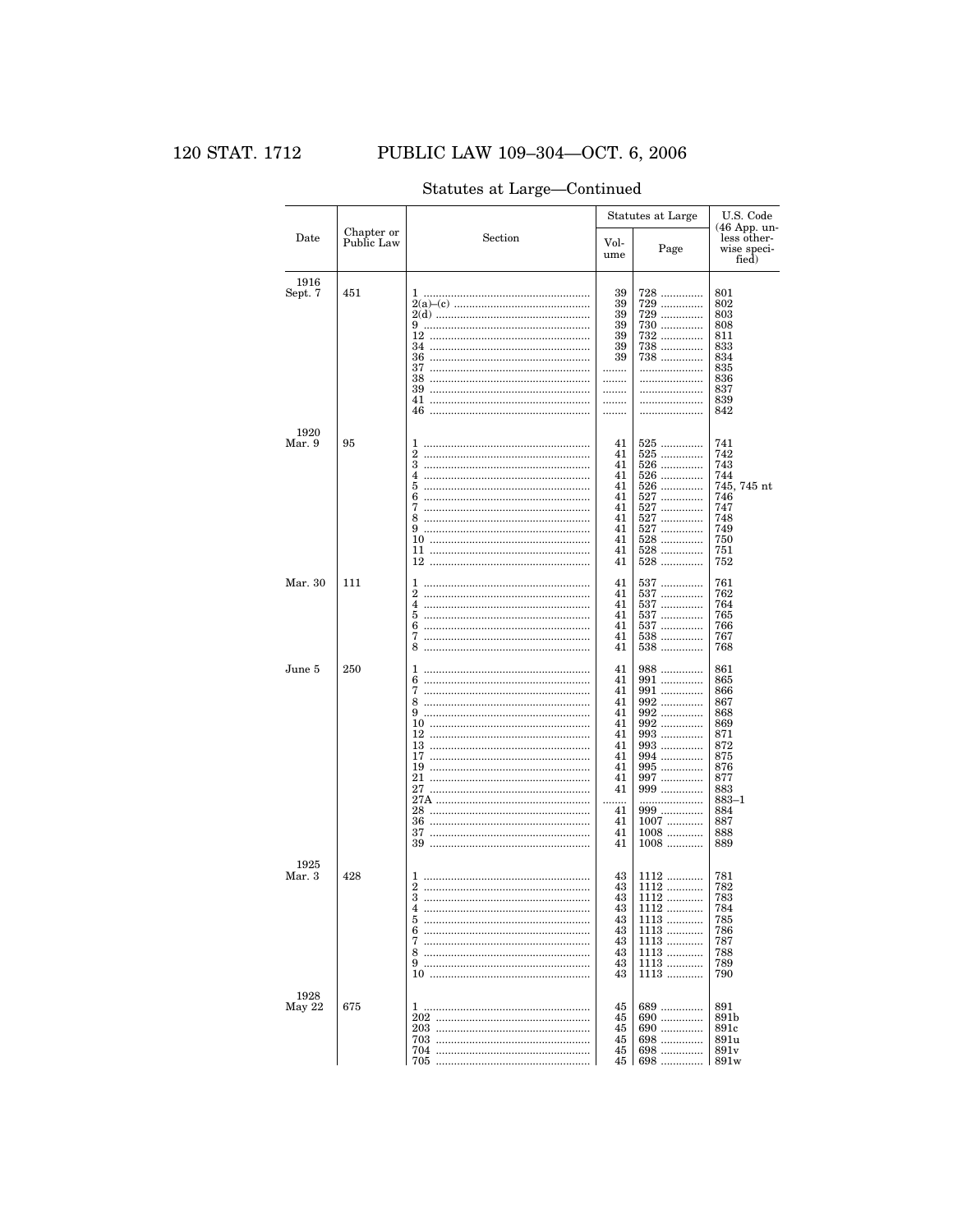# PUBLIC LAW 109-304-OCT. 6, 2006

|                 |                          |                                  |                      | Statutes at Large            | U.S. Code                                           |
|-----------------|--------------------------|----------------------------------|----------------------|------------------------------|-----------------------------------------------------|
| Date            | Chapter or<br>Public Law | Section                          | Vol-<br>ume          | Page                         | (46 App. un-<br>less other-<br>wise speci-<br>fied) |
|                 |                          |                                  | 45                   | 698                          | 891x                                                |
| 1932<br>June 30 | 314                      |                                  | 47                   | 408                          | 804a                                                |
|                 | 315                      |                                  | 47                   | 420                          | 743a, 745                                           |
| 1934<br>Mar. 26 | 90                       |                                  | 48                   | $500$                        | $1241 - 1$                                          |
| June 14         | 523                      |                                  | 48                   | 963                          | 48 U.S.C.<br>1664                                   |
| 1936<br>June 25 | 807                      |                                  | 49<br>49<br>49       | 1922<br>1922<br>1923         | 738<br>738a<br>738c                                 |
| June 29         | 858                      |                                  | 49<br>49<br>49<br>49 | 1985<br>1985<br>1986<br>1987 | 1101<br>1111<br>1112<br>1114                        |
|                 |                          |                                  | 49<br>49<br>49<br>49 | 1987<br>1987<br>1988<br>1988 | 1115<br>1116<br>1117<br>1118                        |
|                 |                          |                                  | 49<br>49<br>49       | 1988<br>1989<br>1989         | 1119<br>1120<br>1121                                |
|                 |                          |                                  | 49<br>.<br>          | 1990<br><br>.                | 1122<br>1122a<br>1122b                              |
|                 |                          |                                  | 49<br>49<br>.        | 1991<br>1991                 | 1123<br>1124<br>1125                                |
|                 |                          |                                  | <br>49<br>.          | 2000                         | 1132<br>1158<br>1160                                |
|                 |                          | 511 (added by Act Oct. 10, 1940) | <br>49<br>49         | 2005<br>2008                 | 1161<br>1177<br>1191                                |
|                 |                          |                                  | 49<br>49<br>49       | 2008<br>2008<br>2008         | 1192<br>1193<br>1194                                |
|                 |                          |                                  | 49<br>49<br>49       | 2009<br>2009<br>2009         | 1195<br>1196<br>1197                                |
|                 |                          |                                  | 49<br>49<br>49       | 2009<br>2010<br>2010         | 1198<br>1199<br>1200                                |
|                 |                          |                                  | 49<br>49<br>49       | 2010<br>2010<br>2010         | 1201<br>1202<br>1203                                |
|                 |                          |                                  | 49                   | 2011<br>.                    | 1204<br>1205                                        |
|                 |                          |                                  | 49<br>49<br>49       | 2012<br>2014<br>2015         | 1223<br>1228<br>1226                                |
|                 |                          |                                  | <br>49<br>49         | 2015<br>2015                 | 1213<br>1227<br>1241                                |
|                 |                          |                                  | .<br>.<br>.          |                              | 1241e<br>1241f<br>1241g                             |
|                 |                          |                                  | .<br>.<br>.          |                              | 1241h<br>1241i<br>1241j                             |
|                 |                          |                                  | .<br>.<br>.          | <br>                         | 1241k<br>1241l<br>1241m                             |
|                 |                          |                                  | .<br>.<br>49         | <br>$2015$                   | 1241n<br>1241 <sub>0</sub><br>1242                  |
|                 |                          |                                  |                      |                              |                                                     |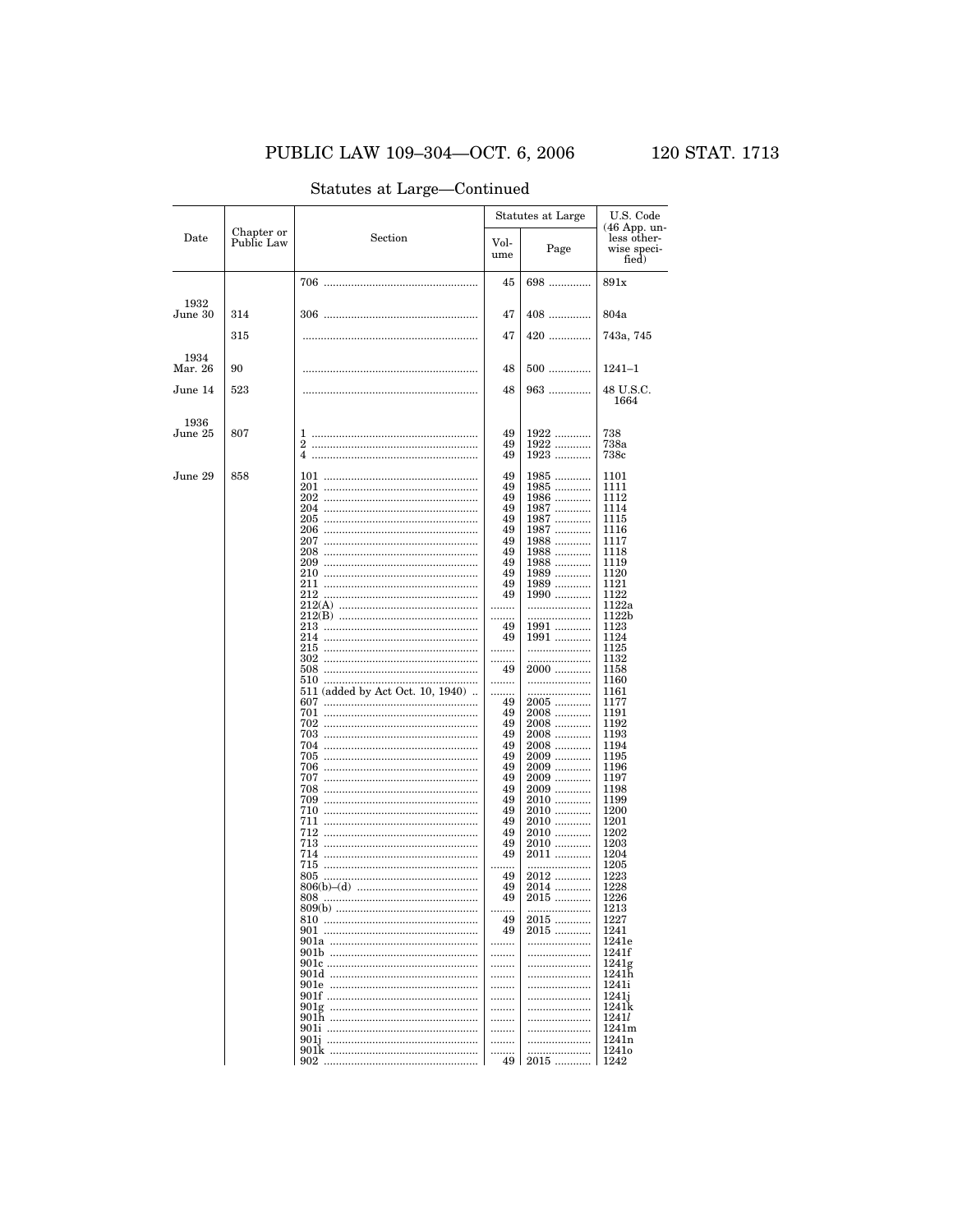# 120 STAT. 1714

# PUBLIC LAW 109-304-OCT. 6, 2006

|                 |                          |                                                              |               | Statutes at Large | U.S. Code                                             |
|-----------------|--------------------------|--------------------------------------------------------------|---------------|-------------------|-------------------------------------------------------|
| Date            | Chapter or<br>Public Law | Section                                                      | Vol-<br>ume   | Page              | $(46$ App. un-<br>less other-<br>wise speci-<br>fied) |
|                 |                          |                                                              | 49<br>49<br>. | 2016<br>2016      | 1244<br>1245<br>1247                                  |
|                 |                          |                                                              | .             |                   | 1271                                                  |
|                 |                          |                                                              | .<br>.        |                   | 1272<br>1273                                          |
|                 |                          |                                                              | .             |                   | 1274                                                  |
|                 |                          |                                                              | .             |                   | 1274a                                                 |
|                 |                          |                                                              | .<br>.        |                   | 1275<br>1279a                                         |
|                 |                          |                                                              | .             |                   | 1279b                                                 |
|                 |                          |                                                              | .<br>.        |                   | 1279c<br>1279d                                        |
|                 |                          |                                                              | .             |                   | 1279f                                                 |
|                 |                          |                                                              | .             |                   | 1279e                                                 |
|                 |                          |                                                              | .<br>.        | <br>              | 1279g<br>1281                                         |
|                 |                          |                                                              | .             |                   | 1282                                                  |
|                 |                          |                                                              | .             |                   | 1283<br>1284                                          |
|                 |                          |                                                              | .<br>.        |                   | 1285                                                  |
|                 |                          |                                                              | .             |                   | 1286                                                  |
|                 |                          |                                                              | .<br>.        |                   | 1287<br>1288                                          |
|                 |                          |                                                              | .             |                   | 1289                                                  |
|                 |                          |                                                              | .             |                   | 1290                                                  |
|                 |                          |                                                              | .<br>.        |                   | 1291<br>1292                                          |
|                 |                          |                                                              | .             |                   | 1293                                                  |
|                 |                          |                                                              | .             |                   | 1294<br>1295                                          |
|                 |                          |                                                              | .<br>.        |                   | 1295a                                                 |
|                 |                          |                                                              | .             |                   | 1295b                                                 |
|                 |                          |                                                              | .<br>.        |                   | 1295c<br>1295d                                        |
|                 |                          |                                                              | .             |                   | 1295e                                                 |
|                 |                          |                                                              | .             |                   | 1295f                                                 |
|                 |                          |                                                              | .             |                   | 1295g                                                 |
| 1938<br>Apr. 26 | 174                      |                                                              | 52            | 223               | 289a                                                  |
| June 25         | 681                      |                                                              | 52            | 1119              | 1111a                                                 |
| 1940<br>June 29 | 442                      |                                                              | 54            | 684               | 1242a                                                 |
| 1941<br>Feb. 6  | 5                        |                                                              | 55            | 6                 | 1125a                                                 |
| 1947<br>Mar. 22 | 20                       | proviso under heading<br>"Inde-<br>pendent Offices".         | 61            | 18                | 1116a                                                 |
| 1948<br>June 19 | 526                      |                                                              | 62            | $496\,\,\,\,$     | 740                                                   |
| June 30         | 775                      | 101 (last proviso on p. 1199)                                | 62            | 1199              | 864a                                                  |
| 1949<br>June 29 | 281                      |                                                              | 63            | 349               | 864b                                                  |
| 1950<br>Dec. 27 | 1155                     |                                                              | 64            | 1120              | 3 nt prec.                                            |
| 1951<br>June 2  | 121                      | pars. under heading "Vessel Operations Revolving Fund".      | 65            | 59                | 1241a                                                 |
| Nov. 1          | 664                      | par. under heading "War-Risk In-<br>surance Revolving Fund". | 65            | 746               | 1288a                                                 |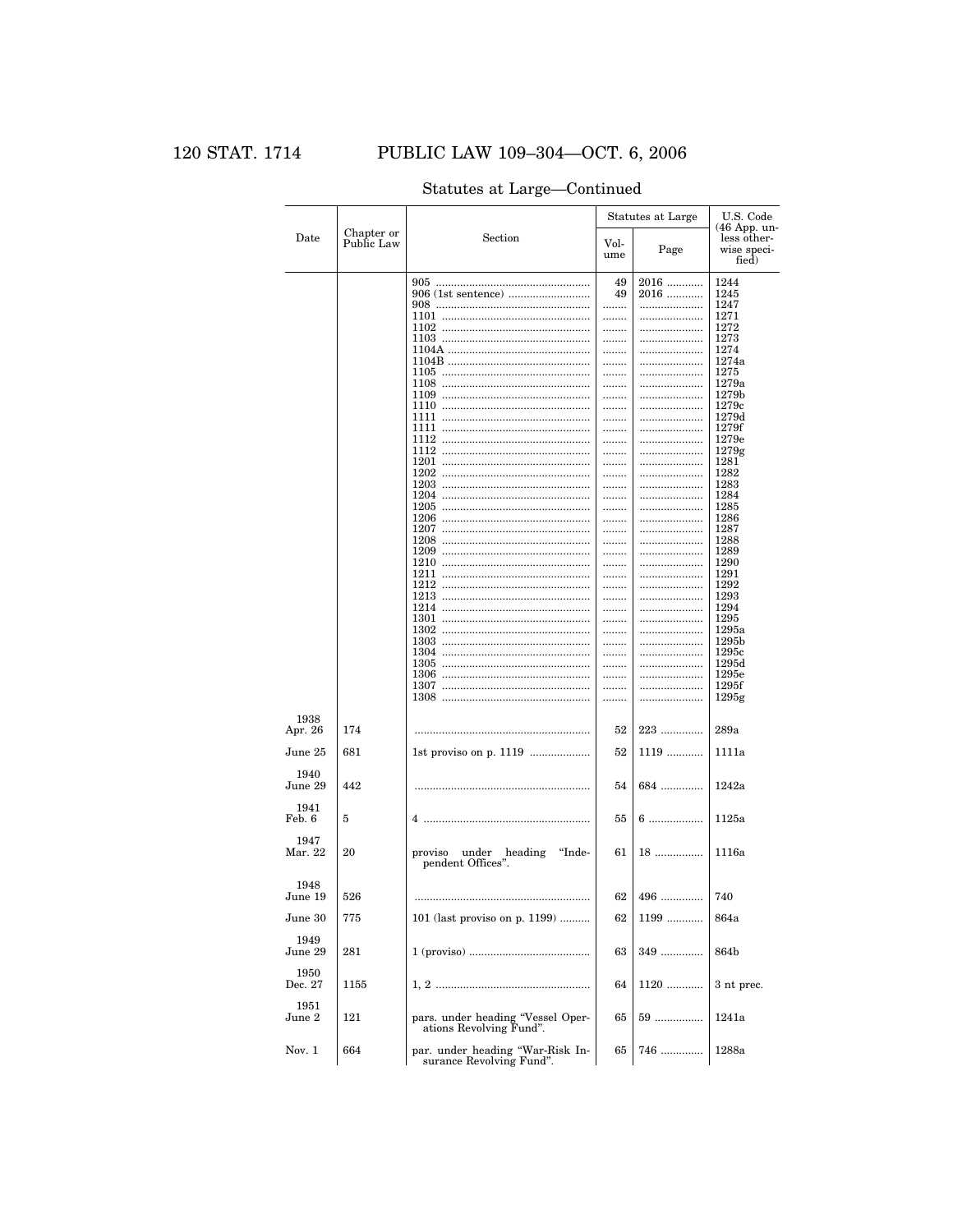# PUBLIC LAW 109–304—OCT. 6, 2006

J.

|                  |                          |                                                                              |                                              | Statutes at Large                                            | U.S. Code                                                         |  |
|------------------|--------------------------|------------------------------------------------------------------------------|----------------------------------------------|--------------------------------------------------------------|-------------------------------------------------------------------|--|
| Date             | Chapter or<br>Public Law | Section                                                                      | Vol-<br>ume                                  | Page                                                         | (46 App. un-<br>less other-<br>wise speci-<br>fied)               |  |
| 1956<br>June 20  | 415                      | 101 (par. beginning with "Vessel<br>operations revolving fund").             | 70                                           | 319                                                          | 1241b,<br>$1241b$ nt                                              |  |
| July 14          | 600                      |                                                                              | 70<br>70                                     | 544<br>544                                                   | 883a<br>883b                                                      |  |
| Aug. 1           | 846                      |                                                                              | 70                                           | 897                                                          | 1241c                                                             |  |
| 1957<br>June 13  | $85 - 52$                | 101 (1st proviso on p. 73)                                                   | 71                                           | 73                                                           | 1177a                                                             |  |
| 1958<br>June 25  | 85-469                   | 101 (par. under heading "Federal<br>Insurance<br>Ship<br>Mortgage<br>Fund"). | 72                                           | 231                                                          | 1280                                                              |  |
| 1960<br>June 12  | 86–518                   |                                                                              | 74                                           | 217                                                          | $1125$ nt                                                         |  |
| 1961<br>June 30  | $87 - 77$                |                                                                              | 75                                           | 196                                                          | 289b                                                              |  |
| Sept. 13         | 87–220                   |                                                                              | 75<br>75                                     | 493<br>493                                                   | 251a<br>251b                                                      |  |
| 1965<br>June 30  | 89–56                    |                                                                              | 79                                           | 195                                                          | 1111 nt                                                           |  |
| July 30          | 89-99                    |                                                                              | 79<br>79<br>79                               | 424<br>424<br>424                                            | 441<br>443<br>444                                                 |  |
| 1966<br>Nov. 6   | 89-777                   |                                                                              | 80<br>80                                     | $1356$<br>1357                                               | 817d<br>817e                                                      |  |
| 1976<br>July 14  | 94–361                   |                                                                              | 90                                           | 929                                                          | 1126-1                                                            |  |
| Oct. 4           | 94–455                   |                                                                              | 90                                           | 1606                                                         | $1177 - 1$                                                        |  |
| 1977<br>Dec. 13  | $95 - 208$               | 2<br>3<br>$\overline{4}$<br>8                                                | 91<br>91<br>91<br>91<br>91<br>91<br>91<br>91 | 1475<br>1475<br>1476<br>1476<br>1477<br>1478<br>1479<br>1479 | $1501$ nt<br>1501<br>1502<br>1503<br>1504<br>1505<br>1506<br>1507 |  |
| 1980<br>Sept. 15 | 96-350                   |                                                                              | 94<br>94<br>94<br>94                         | 1159<br>$1160$<br>$1160$<br>1160                             | 1901<br>1902<br>1903<br>1904                                      |  |
| Oct. 6           | 96–382                   |                                                                              | 94                                           | 1525                                                         | 763a                                                              |  |
| Oct. 7           | 96-387                   |                                                                              | 94                                           | 1546                                                         | $1121 - 1$                                                        |  |
| 1981<br>Aug. 6   | $97 - 31$                | 3<br>4<br>8                                                                  | 95<br>95<br>95<br>95<br>95<br>95<br>95       | 151<br>151<br>151<br>151<br>151<br>152<br>152                | 1601<br>1602<br>1603<br>1604<br>1605<br>1607<br>1608              |  |
| 1982<br>Oct. 15  | 97-322                   | 201                                                                          | 96                                           | 1588<br>.                                                    | 446 nt                                                            |  |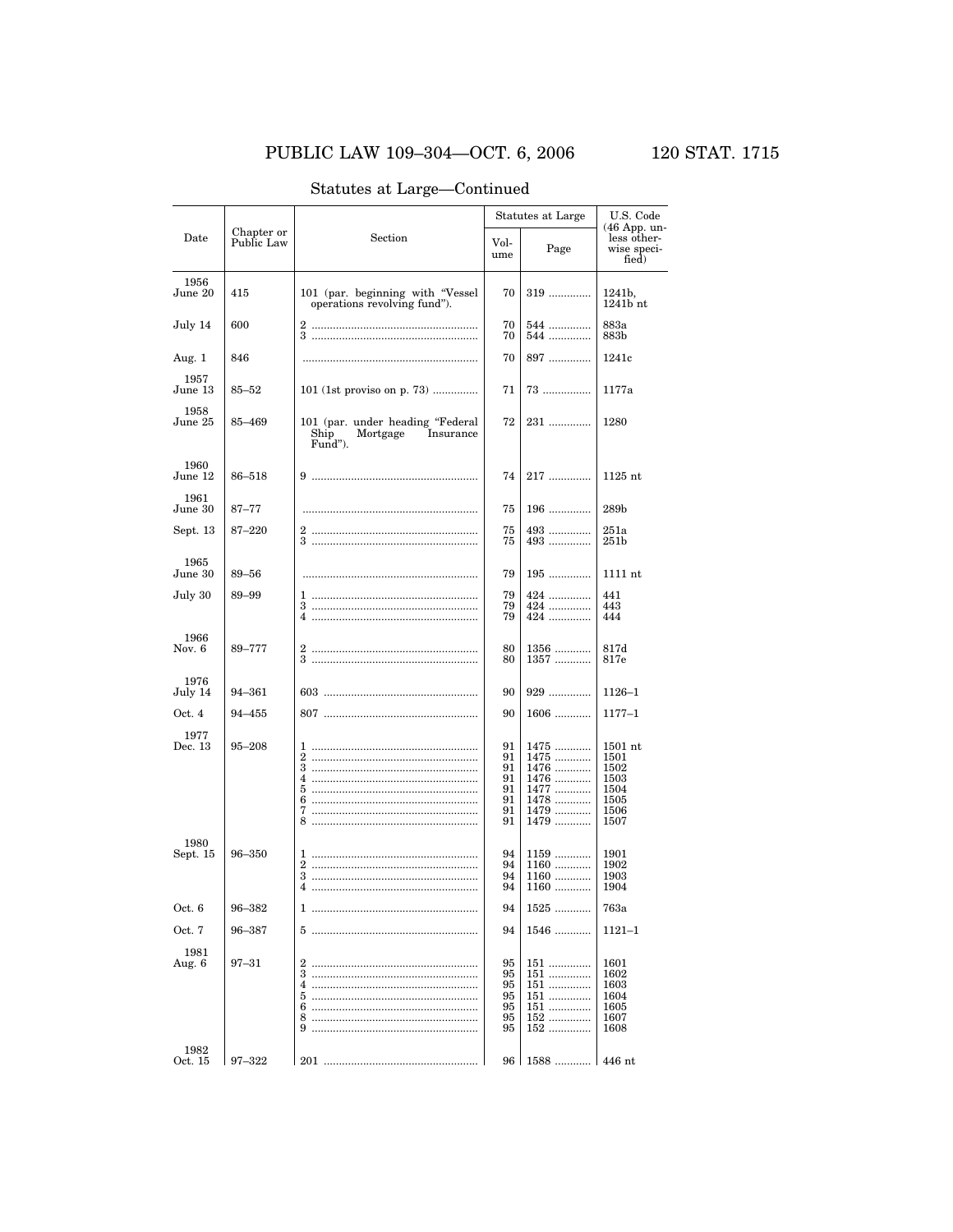|         |                          |                                                      |             | Statutes at Large    | U.S. Code                                             |
|---------|--------------------------|------------------------------------------------------|-------------|----------------------|-------------------------------------------------------|
| Date    | Chapter or<br>Public Law | Section                                              | Vol-<br>ume | Page                 | $(46$ App. un-<br>less other-<br>wise speci-<br>fied) |
|         |                          |                                                      |             |                      |                                                       |
|         |                          |                                                      | 96          | 1589                 | 446                                                   |
|         |                          |                                                      | 96          | 1589                 | 446a                                                  |
|         |                          |                                                      | 96<br>96    | 1590<br>1590         | 446b<br>446c                                          |
|         |                          |                                                      |             |                      |                                                       |
| 1984    |                          |                                                      |             |                      |                                                       |
| Mar. 20 | 98-237                   | ı                                                    | 98          | 67                   | $1701$ nt                                             |
|         |                          | 2                                                    | 98          | 67                   | 1701                                                  |
|         |                          | 3                                                    | 98          | 67                   | 1702                                                  |
|         |                          | 4<br>5.                                              | 98<br>98    | 70<br>70             | 1703<br>1704                                          |
|         |                          | 6                                                    | 98          | 72                   | 1705                                                  |
|         |                          | 7                                                    | 98          | 73                   | 1706                                                  |
|         |                          | 8                                                    | 98          | 74                   | 1707                                                  |
|         |                          |                                                      | 98          | 76                   | 1708                                                  |
|         |                          |                                                      | 98          | 77                   | 1709                                                  |
|         |                          |                                                      | 98<br>98    | 80<br>81             | 1710<br>1711                                          |
|         |                          |                                                      | 98          | 82                   | 1712                                                  |
|         |                          |                                                      | 98          | 83                   | 1713                                                  |
|         |                          |                                                      | 98          | 84                   | 1714                                                  |
|         |                          |                                                      | 98          | 84                   | 1715                                                  |
|         |                          |                                                      | 98          | 84                   | 1716                                                  |
|         |                          |                                                      | 98<br>98    | 87<br>90             | 1718<br>1719                                          |
|         |                          |                                                      |             |                      |                                                       |
| Oct. 5  | 98-454                   |                                                      | 98          | 1734                 | 808a                                                  |
| Oct. 30 | 98-563                   |                                                      | 98          | 2916                 | 289c                                                  |
| 1985    |                          |                                                      |             |                      |                                                       |
| Dec. 23 | 99-198                   |                                                      | 99          | 1490                 | 1241d                                                 |
|         |                          |                                                      | 99          | 1496                 | 1241p                                                 |
| 1986    |                          |                                                      |             |                      |                                                       |
| Aug. 27 | 99–399                   |                                                      | 100         | 889                  | 1801                                                  |
|         |                          |                                                      | 100         | 890                  | 1802                                                  |
|         |                          |                                                      | 100         | 891                  | 1803                                                  |
|         |                          |                                                      | 100         | 891                  | 1804                                                  |
|         |                          |                                                      | 100<br>100  | 892<br>892           | 1805<br>1806                                          |
|         |                          |                                                      | 100         | 892                  | 1807                                                  |
|         |                          |                                                      | 100         | 892                  | 1808                                                  |
|         |                          |                                                      | 100         | 892                  | 1809                                                  |
| 1987    |                          |                                                      |             |                      |                                                       |
| Dec. 22 | 100-202                  | $101(a)$ [title V (par. under heading                | 101         | 1329,                | 1241h nt                                              |
|         |                          | "Ocean Freight Differential")].                      |             | $1329 - 27$          |                                                       |
|         |                          | $101(a)$ [title V (4th proviso on p.<br>$1329-28$ ]. | 101         | 1329,<br>$1329 - 28$ | $1295c - 1$                                           |
|         |                          |                                                      |             |                      |                                                       |
| 1988    |                          |                                                      |             |                      |                                                       |
| May 30  | 100-324                  | 1<br>2                                               | 102<br>102  | 576<br>576           | $2001$ nt<br>2001                                     |
|         |                          |                                                      | 102         | 576                  | 2002                                                  |
|         |                          |                                                      | 102         | 576                  | 2003                                                  |
|         |                          |                                                      | 102         | 576                  | 2004                                                  |
|         |                          |                                                      | 102         | 577                  | 2005                                                  |
|         |                          |                                                      | 102         | 577                  | 2006                                                  |
|         |                          |                                                      | 102         | 577                  | 2007                                                  |
| Aug. 23 | 100-418                  |                                                      | 102         | 1570                 | 1710a                                                 |
|         |                          |                                                      |             |                      |                                                       |
| 1989    |                          |                                                      |             | $692$                |                                                       |
| Oct. 13 | $101 - 115$              |                                                      | 103<br>103  | 694                  | $1295c$ nt<br>1121–2                                  |
|         |                          |                                                      |             |                      |                                                       |
| 1990    |                          |                                                      |             |                      |                                                       |
| Nov. 28 | 101-624                  |                                                      | 104         | 3665                 | 1241q                                                 |
|         |                          |                                                      | 104<br>104  | 3665<br>3666         | 1241r<br>1241s                                        |
|         |                          |                                                      | 104         | 3667                 | 1241t                                                 |
|         |                          |                                                      | 104 l       | 3668                 | 1241u                                                 |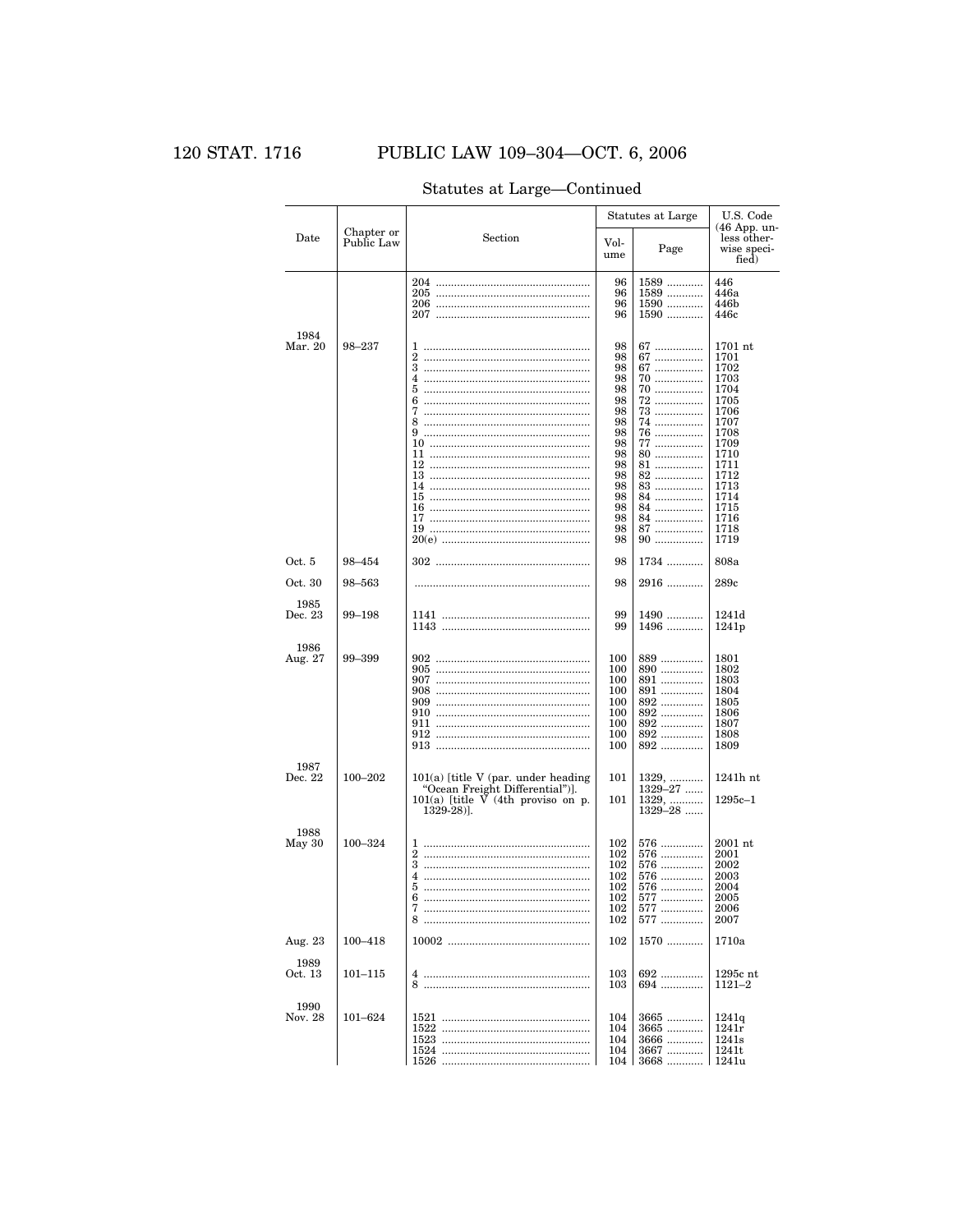# PUBLIC LAW 109–304—OCT. 6, 2006 120 STAT. 1717

|                 |                          |         |             | Statutes at Large  | U.S. Code<br>$(46$ App. un-         |
|-----------------|--------------------------|---------|-------------|--------------------|-------------------------------------|
| Date            | Chapter or<br>Public Law | Section | Vol-<br>ume | Page               | less other-<br>wise speci-<br>fied) |
|                 |                          |         | 104         | $3668$             | 1241v                               |
| 1993<br>Nov. 30 | 103-160                  |         | 107         | $1816$             | 1280a                               |
| 1996<br>Oct. 19 | 104-324                  |         | 110         | $3973$             | 46 U.S.C.<br>12101 nt               |
|                 |                          |         | 110         | 3978               | 883 nt                              |
| 1998<br>Oct. 14 | $105 - 258$              |         | 112         | $1916$             | 1273a                               |
| Oct. 21         | 105-277                  |         | 112         | $2681 - 619$       | 46 U.S.C.<br>$12102$ nt             |
| Nov. 13         | 105-383                  |         | 112         | 3445               | 46 U.S.C.<br>12106 nt               |
| 2000<br>Oct. 30 | 106-398                  |         | 114         | 1654,<br>1654A-494 | $1118$ nt                           |
| 2002<br>Nov. 25 | $107 - 295$              |         | 116         | $2114$             | 46 U.S.C.<br>12119 nt               |
|                 |                          |         | 116         | 2114               | 316a                                |
| 2003<br>Nov. 24 | 108-136                  |         | 117         | $1802$             | 1280b                               |